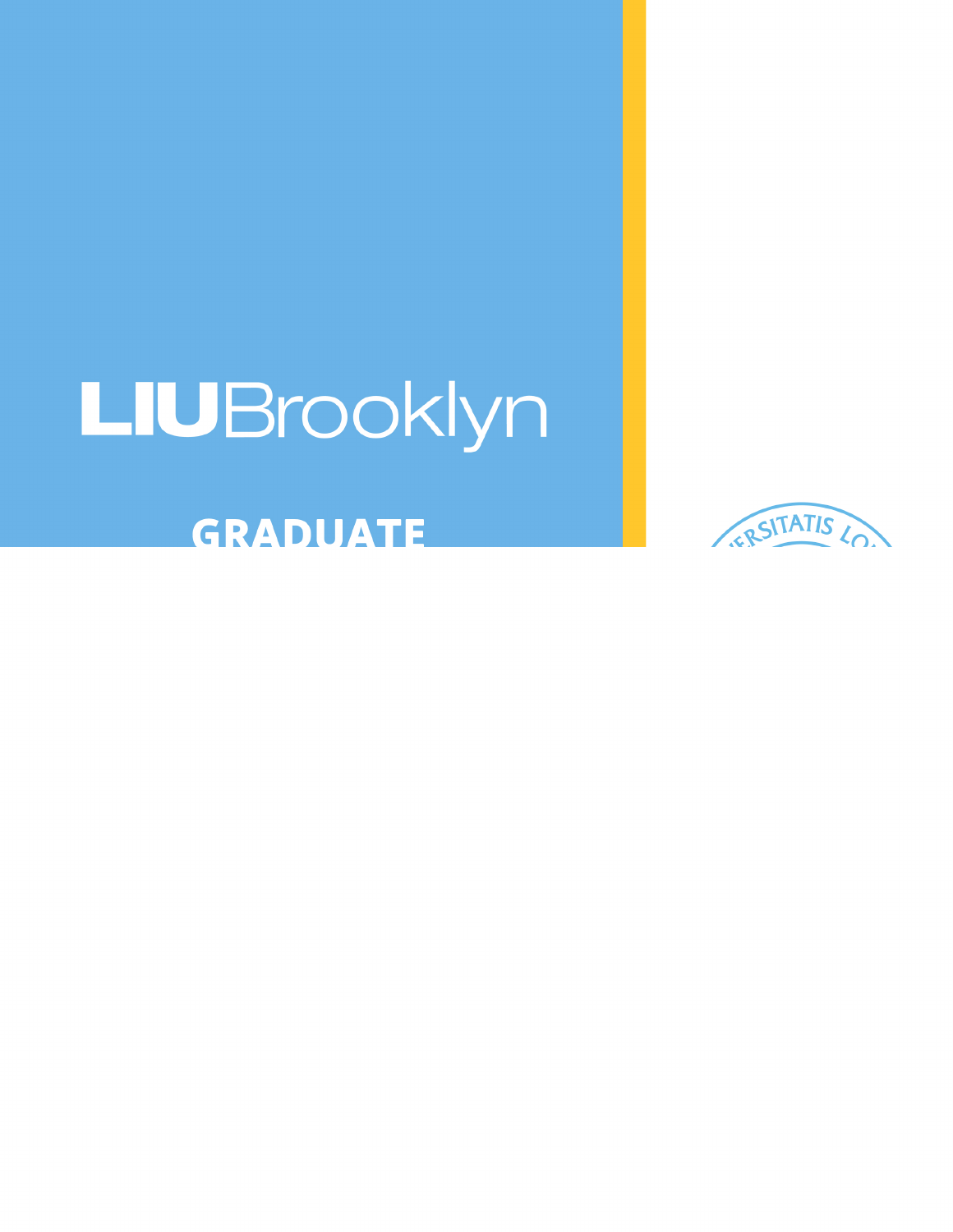# 2021 - 2022 Graduate Catalog

*1 University Plaza, Brooklyn, N.Y. 11201-5372*

*General Information: 718-488-1000*

*www.liu.edu/brooklyn*

*Admissions: 718-488-1011*

*Email: bkln-admissions@liu.edu*

Notice to Students: The information in this publication is accurate as of September 1, 2021. However, circumstances may require that a given course be withdrawn or alternate offerings be made. Therefore, LIU reserves the right to amend the courses described herein and cannot guarantee enrollment into any specific course section. All applicants are reminded that the University is subject to policies promulgated by its Board of Trustees, as well as New York State and federal regulations.

The University reserves the right to effect changes in the curriculum, administration, tuition and fees, academic schedule, program offerings, modes and methods of instruction, and other phases of school activity, at any time, without prior notice. The University assumes no liability for interruption of classes or other instructional activities due to fire, flood, strike, war, epidemic, government action, or other force majeure. The University expects each student to be knowledgeable about the information presented in this bulletin and other official publications pertaining to his/her course of study and campus life. For additional information or specific degree requirements, prospective students should call the Office of University Admissions. Registered students should speak with their Success Coach.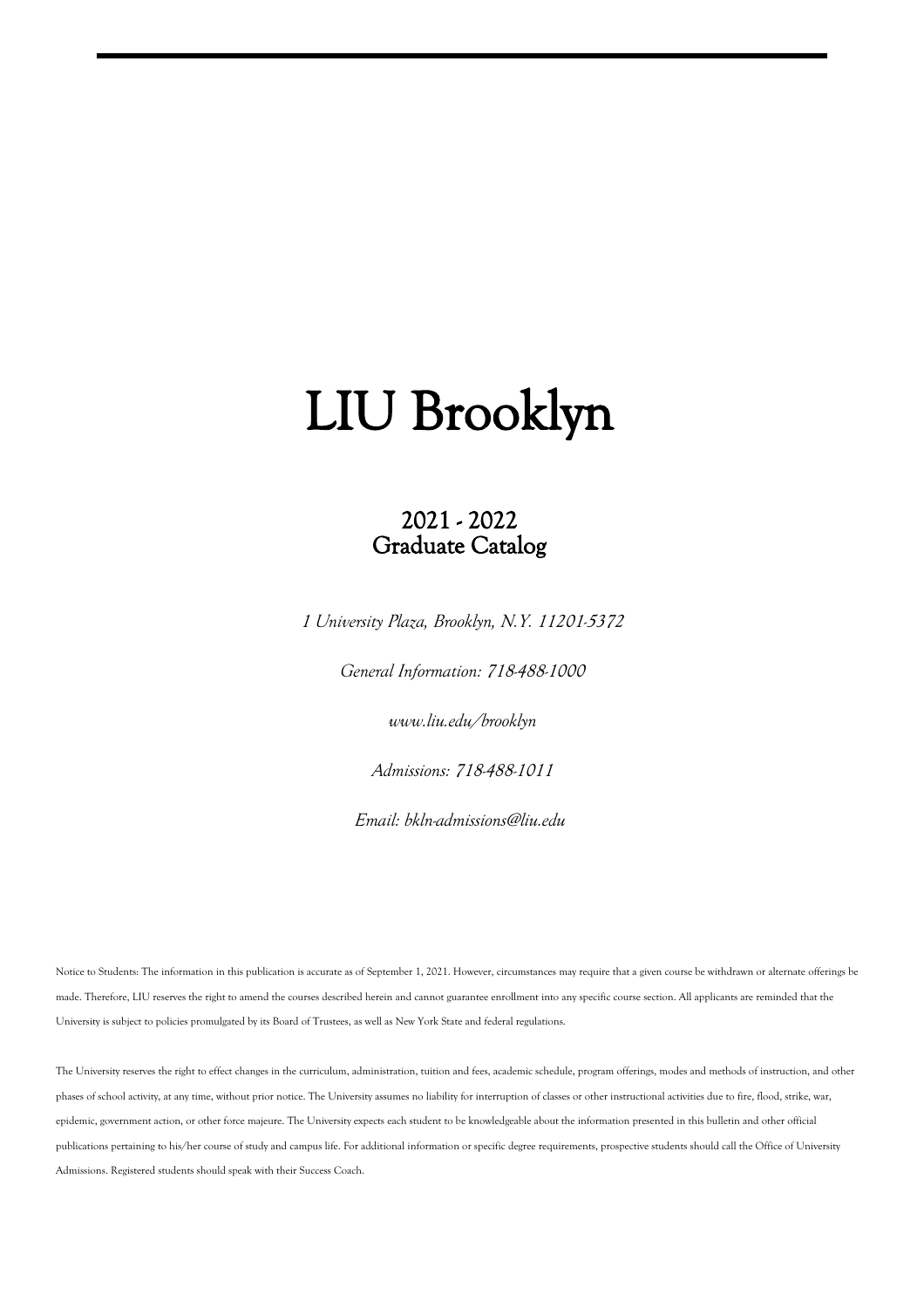# **Bulletin 2021 - 2022**

|                                                          |    | <b>Auditing of Courses</b>                                                    | 18       |
|----------------------------------------------------------|----|-------------------------------------------------------------------------------|----------|
| <b>TABLE OF CONTENTS</b>                                 |    | <b>Student Access to Educational Records</b>                                  | 18       |
| LIU                                                      | 4  | <b>Administrative Matters</b>                                                 | 18       |
| <b>ABOUT LONG ISLAND UNIVERSITY</b>                      | 5  | <b>TUITION AND FEES</b>                                                       | 19       |
| <b>Mission Statement</b>                                 | 5  | Rate Schedule                                                                 | 19       |
| Vision                                                   | 5  | <b>Residence Life Rates</b>                                                   | 19       |
| Motto                                                    | 5  | <b>Financial Policies</b>                                                     | 20       |
| Founding Date                                            | 5  | <b>Payment Plans</b>                                                          | 21       |
| Alumni                                                   | 5  | <b>Student Health Insurance</b>                                               | 21       |
| Athletics                                                | 5  | <b>FINANCIAL AID</b>                                                          | 22       |
| Campuses                                                 | 5  | <b>Application Process</b>                                                    | 22       |
| <b>University Policies</b>                               | 5  | Awards                                                                        | 22       |
| <b>DIRECTORY</b>                                         | 6  | Standards for Satisfactory Academic Progress                                  | 23       |
| <b>ACADEMIC CALENDAR 2021-2022</b>                       | 8  | <b>STUDENT LIFE</b>                                                           | 25       |
| <b>ADMISSION</b>                                         | 9  | <b>Division I Athletics</b>                                                   | 25       |
| <b>Classification of Students</b>                        | 9  | <b>Student Organizations</b>                                                  | 25       |
| <b>Students Presenting International Credentials</b>     | 9  | <b>Student Government Association</b>                                         | 25       |
| Veterans                                                 | 9  | <b>LIU</b> Cares                                                              | 25       |
| <b>Visiting Students</b>                                 | 10 | Diversity, Equity and Inclusion                                               | 25       |
| Enrollment and Admission, Related Policies               | 10 | Residential Life                                                              | 25       |
| <b>Transfer Credits</b>                                  | 10 | Campus Recreation and Intramurals                                             | 25       |
| New York State Immunization Law                          | 10 | Community Standards and Code of Conduct                                       | 25       |
| <b>Admission Processing Center</b>                       | 10 | <b>FACILITIES</b>                                                             | 27       |
| <b>ACADEMIC POLICY</b>                                   | 11 | Career Bar                                                                    | 27       |
| Academic Responsibility                                  | 11 | Dining and Food Service                                                       | 27       |
| Grades                                                   | 11 | Downtown Brooklyn Speech-Language-Hearing Clinic                              | 27       |
| <b>Quality Points</b>                                    | 11 | Esports Arena                                                                 | 27       |
| Absence from Final Examination                           | 11 | Kumble Theater for the Performing Arts                                        | 27       |
| Application for Degree                                   | 11 | Multimedia Language Laboratory                                                | 27       |
| Academic Integrity                                       | 11 | Psychological Services Center                                                 | 27       |
| Discipline                                               | 12 | Steinberg Wellness Center / Wellness, Recreational and Athletic               | 27       |
| <b>Appeals Process</b>                                   | 12 | Center (WRAC)                                                                 |          |
| Criminal Background and Drug Testing                     | 12 | <b>Student-Run Businesses</b>                                                 | 28       |
| <b>Related Curricular Matters</b>                        | 12 | <b>Trading Floor</b>                                                          | 28       |
| INSTITUTIONAL LEARNING OUTCOMES                          | 13 | <b>STUDENT SERVICES AND RESOURCES</b>                                         | 29       |
| REQUIREMENTS FOR DEGREES                                 | 14 | Division of Student Affairs                                                   | 29       |
| <b>REGISTRATION</b>                                      | 16 | <b>Student Success</b>                                                        | 29       |
| Registration and Advisement                              | 16 | The Learning Center                                                           | 29       |
| Course Load                                              | 16 | <b>Disability Support Services</b><br><b>Student Veterans Resource Center</b> | 29       |
| Admission of Undergraduate Students to Graduate Programs | 16 | <b>Career Success</b>                                                         | 30<br>30 |
| Maintenance of Student Standing                          | 16 |                                                                               |          |
| Leave of Absence                                         | 16 | English Language Institute<br><b>International Student Services</b>           | 30<br>30 |
| Withdrawal                                               | 16 |                                                                               |          |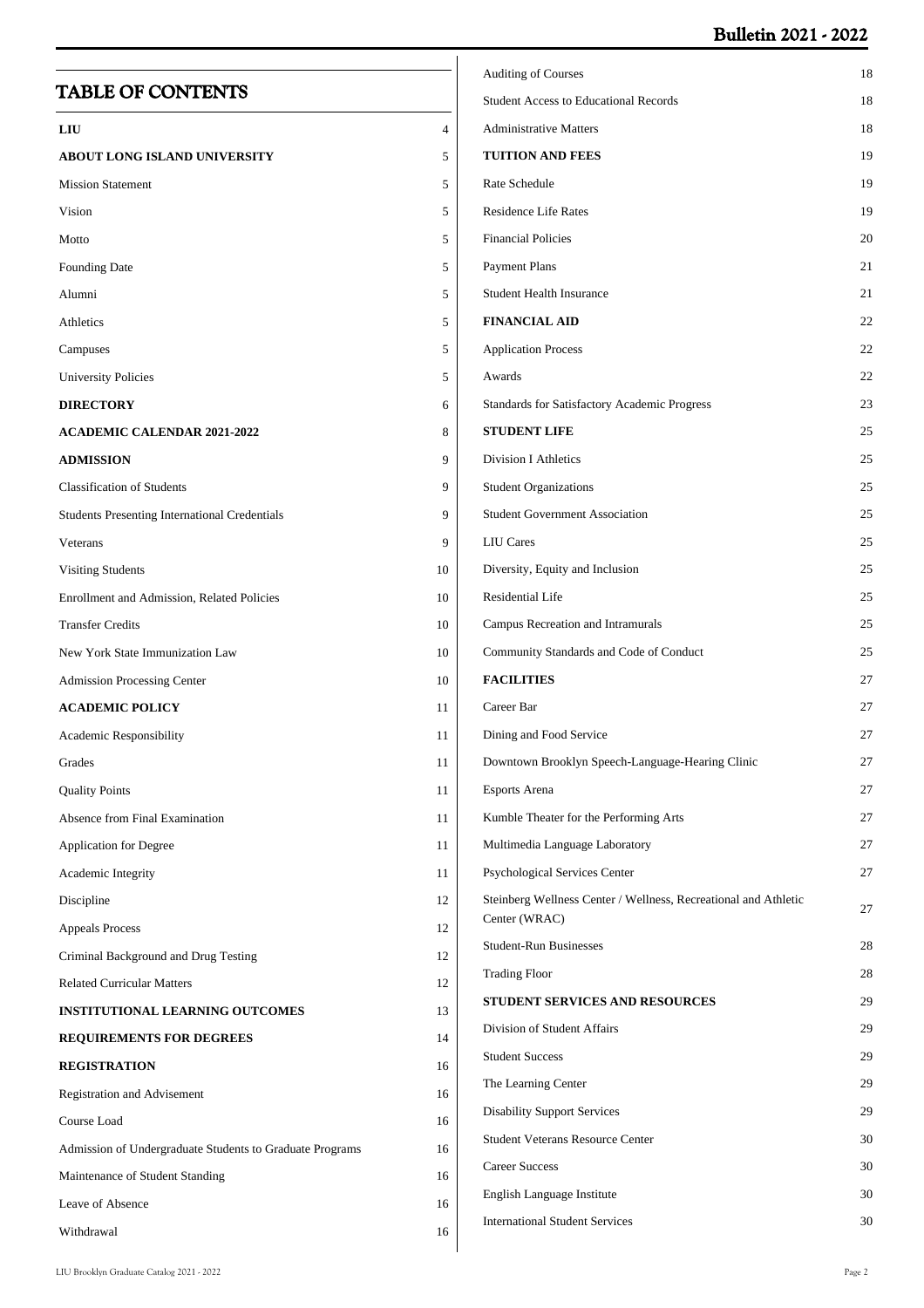| <b>Bookstore</b>                                                                    | 30  |
|-------------------------------------------------------------------------------------|-----|
| <b>Public Safety</b>                                                                | 30  |
| <b>Information Technology</b>                                                       | 31  |
| Alumni Engagement                                                                   | 31  |
| <b>LIBRARY</b>                                                                      | 32  |
| <b>HARRIET ROTHKOPF HEILBRUNN SCHOOL OF NURSING</b>                                 | 33  |
| RICHARD L. CONOLLY COLLEGE OF LIBERAL ARTS AND<br><b>SCIENCES</b>                   | 40  |
| <b>GEORGE POLK SCHOOL OF COMMUNICATIONS</b>                                         | 48  |
| <b>SCHOOL OF VISUAL AND PERFORMING ARTS</b>                                         | 52  |
| <b>SCHOOL OF BUSINESS, PUBLIC ADMINISTRATION AND</b><br><b>INFORMATION SCIENCES</b> | 56  |
| <b>SCHOOL OF EDUCATION</b>                                                          | 91  |
| <b>SCHOOL OF HEALTH PROFESSIONS</b>                                                 | 108 |
| <b>LIU PHARMACY</b>                                                                 | 171 |
| <b>PROGRAMS/COURSES</b>                                                             |     |
| Artificial Intelligence                                                             | 68  |
| <b>Biology</b> courses                                                              | 41  |
| <b>Business</b>                                                                     | 57  |
| Chemistry courses                                                                   | 44  |
| <b>Computer Science</b>                                                             | 69  |
| Counseling (Mental Health and Marriage & Family)                                    | 122 |
| Creative Writing and Publishing                                                     | 48  |
| Economics courses                                                                   | 46  |
| Data Analytics                                                                      | 69  |
| Education (All Teacher Education programs)                                          | 93  |
| <b>Exercise Science</b>                                                             | 110 |
| <b>Health Administration</b>                                                        | 75  |
| Math courses                                                                        | 45  |
| Media Arts courses                                                                  | 53  |
| Nursing (Adult Gerontology and Family Nurse)                                        | 34  |
| Occupational Therapy                                                                | 136 |
| Pharmacy                                                                            | 171 |
| Physical Therapy                                                                    | 147 |
| Physician Assistant                                                                 | 154 |
| Psychology                                                                          | 125 |
| <b>Public Administration</b>                                                        | 75  |
| Public Health                                                                       | 160 |
| School Psychology                                                                   | 94  |
| Social Work                                                                         | 164 |
| Speech-Language Pathology                                                           | 116 |
| Writing and Producing for TV                                                        | 52  |
| <b>APPROVED PROGRAMS</b>                                                            | 172 |
| LIU TRUSTEES AND LEADERSHIP TEAM                                                    | 175 |

### **FACULTY** 176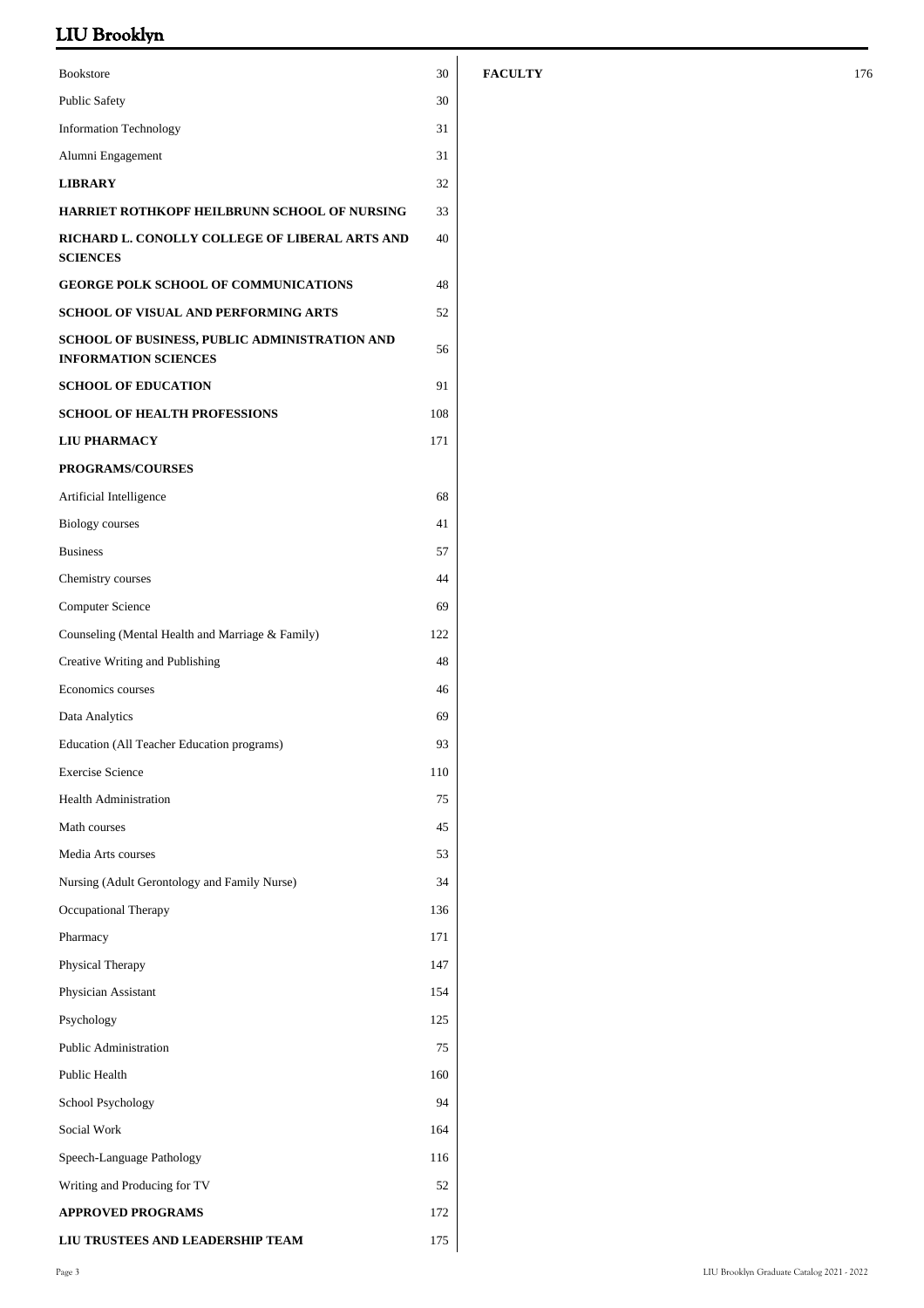# **LIU**

### **Accreditation and Program Registration**

 Long Island University is accredited by the Middle States Commission on Higher Education, 3624 Market Street, Philadelphia, PA 19104; 267-284-5000; website: www.msche.org. The Middle States Commission on Higher Education is an institutional accrediting agency recognized by the U.S. Secretary of Education and by the Council for Higher Education Accreditation. The degree and certificate programs are approved and registered by the New York State Department of Education.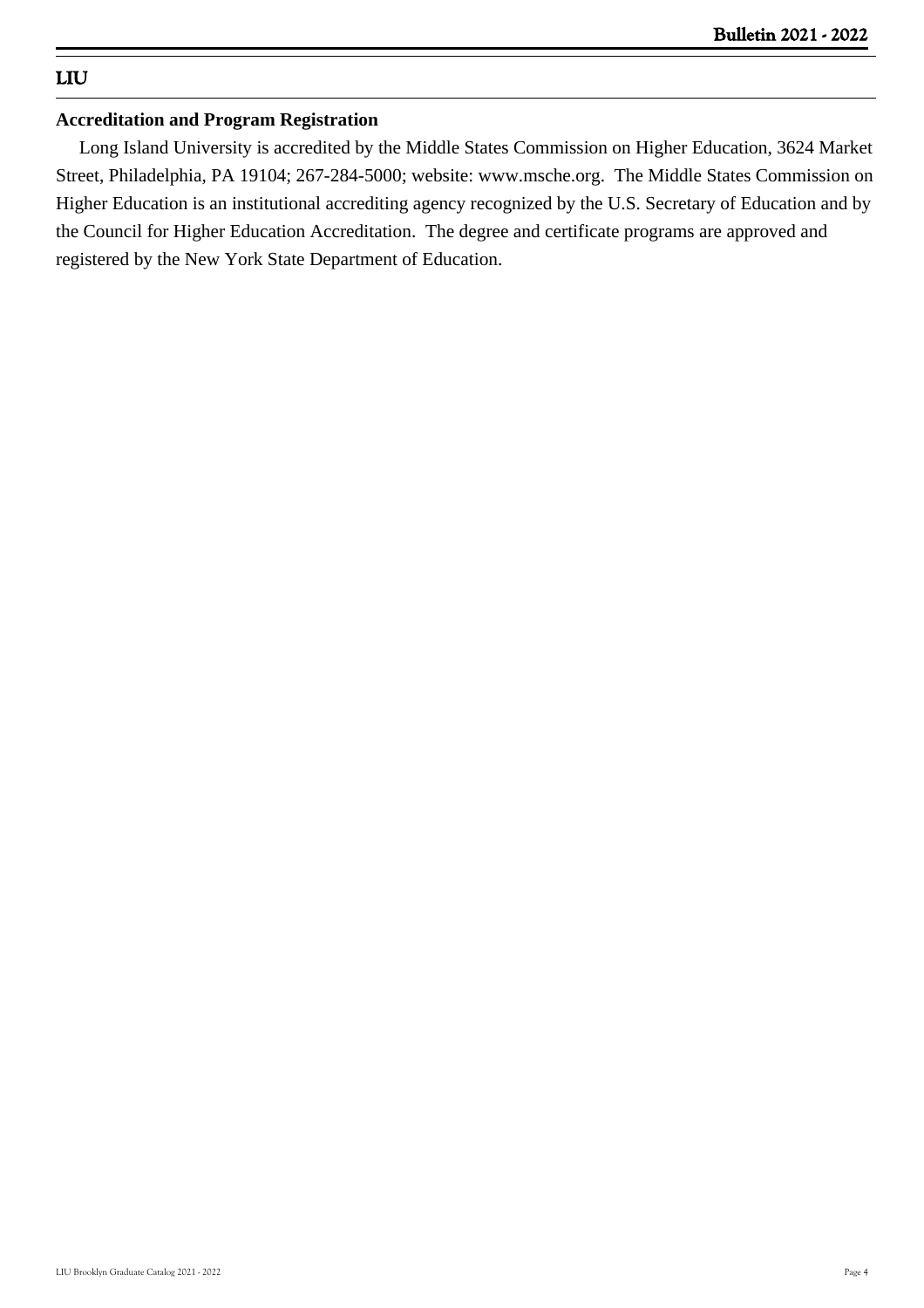# **ABOUT LONG ISLAND UNIVERSITY**

### **Mission Statement**

 Long Island University's mission is to provide excellence and access in private higher education to those who seek to expand their knowledge and prepare themselves for meaningful, educated lives and for service to their communities and the world.

### **Vision**

 To become a nationally recognized, globally engaged, teaching and research university.

### **Motto**

 Long Island University's motto is *Urbi et Orbi* – "To the City and to the World."

# **Founding Date**

Long Island University was founded in 1926.

# **Alumni**

 LIU has an active network of more than 275,000 alumni, including leaders and innovators in industries across the globe.

# **Athletics**

Colors: Blue and Gold Mascot: Sharks Teams: 35 National Affiliation: NCAA Division I Conference: Northeast Conference (NEC)

### **Campuses**

Long Island University educates approximately 15,000 students each year across multiple campuses. Find out more at www.liu.edu. **LIU Brooklyn** 1 University Plaza Brooklyn, NY 11201 718-488-1000 www.liu.edu/brooklyn **LIU Post** 720 Northern Boulevard Brookville, NY 11548 516-299-2000 www.liu.edu/post **LIU Global** 1 University Plaza Brooklyn, NY 11201 718-488-1000 www.liu.edu/global **LIU College of Pharmacy** 75 DeKalb Avenue Brooklyn, NY 11201 718-488-1234 www.liu.edu/pharmacy **LIU College of Veterinary Medicine** 720 Northern Boulevard Brookville, NY 11548 516-299-2000 www.liu.edu/vetmed **LIU Hudson** 735 Anderson Hill Road Purchase, NY 10577 1800-GRAD-LIU www.liu.edu/hudson= **LIU Riverhead** 121 Speonk-Riverhead Road Riverhead, NY 11901 631-287-8010 www.liu.edu/riverhead

### **University Policies**

 Long Island University does not discriminate on the basis of race, color, national origin, sex, disability, or age in its programs. The Title IX Coordinator has been designated to handle inquiries regarding the non-discrimination policies: Title IX Coordinator Long Island University 700 Northern Boulevard Brookville, New York 11548 Phone: (516) 299-3522 For assistance related to Title IX or other civil rights laws, please contact [OCR](https://wdcrobcolp01.ed.gov/CFAPPS/OCR/contactus.cfm) at [OCR@ed.gov](mailto:ocr@ed.gov) or 800-421-3481, TDD 800-877-8339.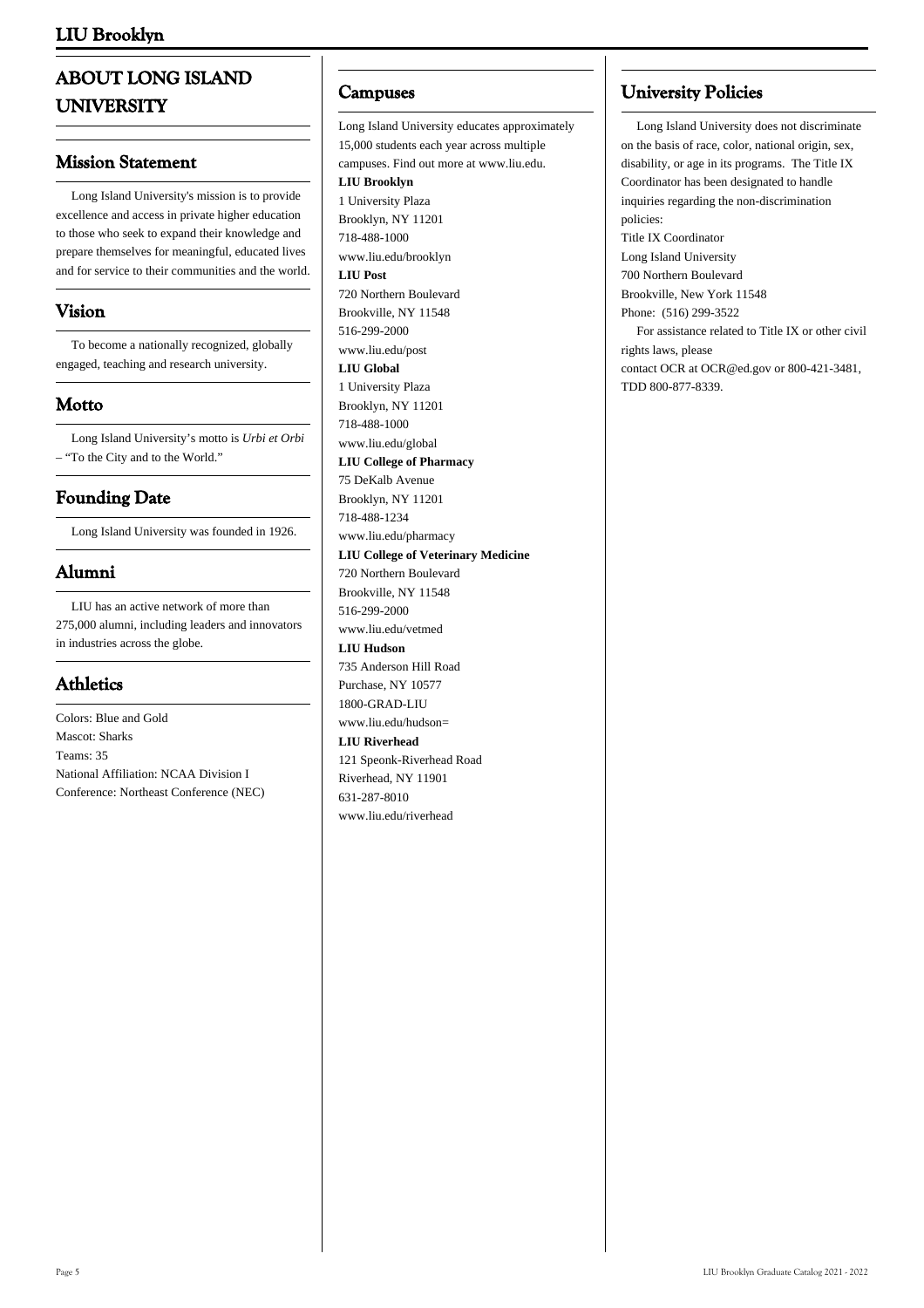# **DIRECTORY**

| <b>Student Support Departments</b>                                                                                                                                                       |              |                                                 |
|------------------------------------------------------------------------------------------------------------------------------------------------------------------------------------------|--------------|-------------------------------------------------|
| <b>Department Name</b>                                                                                                                                                                   | <b>Phone</b> | <b>E-Mail</b>                                   |
| Admissions, Office of<br>• Undergraduate<br>Graduate<br>$\bullet$<br>International<br>٠                                                                                                  | 718-488-1011 | bkln-enroll@liu.edu                             |
| Alumni & Employer Engagement<br>• Alumni Relations<br>• Employer Engagement                                                                                                              | 718-780-6562 | LIUAlumni@liu.edu                               |
| <b>Athletics</b>                                                                                                                                                                         | 718-780-4591 | Liuathletics.com                                |
| <b>Bookstore</b>                                                                                                                                                                         | 718-858-3888 | liunet-brooklyn.bncollege.com/shop/liu-brooklyn |
| <b>Campus Recreation</b><br>Recreation & Intramurals<br>٠<br><b>Fitness Center</b><br>٠<br>$\bullet$ Pool                                                                                | 718-488-3009 | studentaffairs@liu.edu                          |
| <b>Dining and Food Service</b>                                                                                                                                                           | 718-246-6466 | Aichelmann-frederick@aramark.com                |
| <b>English Language Institute</b>                                                                                                                                                        | 718-488-1323 | bkln-esl@liu.edu                                |
| <b>Enrollment Services</b><br>Academic Advisement<br>٠<br><b>Financial Aid</b><br>٠<br><b>International Student Services</b><br>٠<br>• Transcripts                                       | 718-488-1037 | Brooklyn-enrollmentservices@liu.edu             |
| <b>Facilities</b>                                                                                                                                                                        | 718-488-1079 |                                                 |
| <b>Learning Center</b><br>• Tutoring Program<br>• Writing Program<br>• Disability Support Services                                                                                       | 718-488-1095 |                                                 |
| Library                                                                                                                                                                                  | 718-488-1680 | www.liu.edu/brooklyn-library                    |
| <b>LIU Promise</b><br>Academic Advisement<br><b>Career Success</b><br>٠<br>Residence Life<br>Student Life<br>$\bullet$<br>Student Veteran Resource Center<br>$\bullet$<br>• Study Abroad | 718-488-1042 | bkln-promise@liu.edu                            |
| <b>Psychological Services Center</b><br>• Student Counseling                                                                                                                             | 718-488-1266 | psc2021@liupsc.com                              |
| <b>Public Safety, Department of</b>                                                                                                                                                      | 718-488-1078 | publicsafety@liu.edu                            |
| <b>Student Affairs, Division of</b><br>• Dean of Students<br>• Diversity, Equity, and Inclusion<br>• Commencement<br>• Parent & Family Programs<br>• Title IX                            | 718-488-1200 | studentaffairs@liu.edu                          |
| <b>Technology, Help Desk</b>                                                                                                                                                             | 718-488-3300 | it@liu.edu                                      |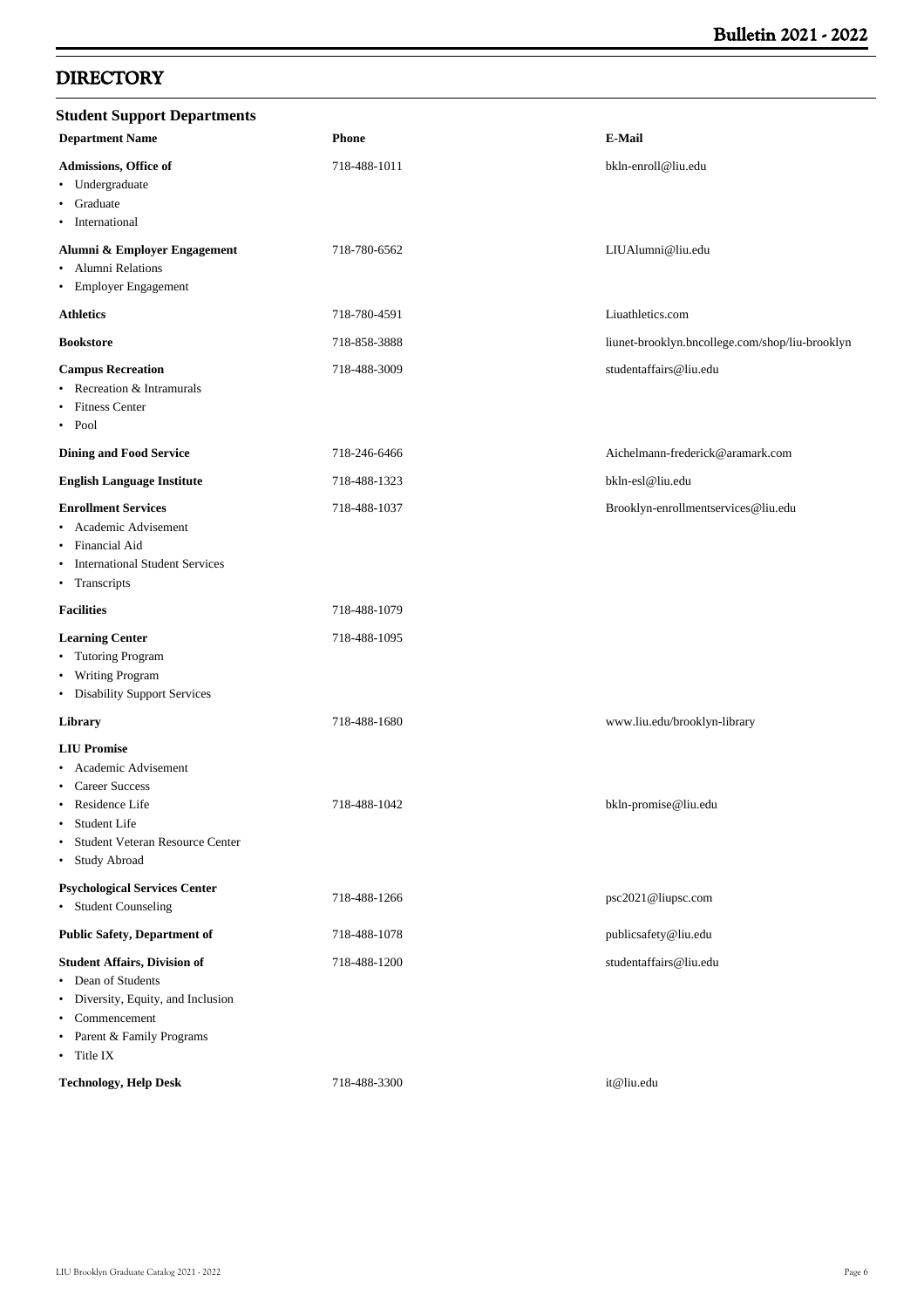| <b>Phone</b> | <b>E-Mail</b>                      |
|--------------|------------------------------------|
| 516-299-2822 | gail.luksch@liu.edu                |
| 718-488-1234 | www.liu.edu/pharmacy               |
|              | https://liu.edu/brooklyn/academics |
| 718-488-1059 | www.liu.edu/brooklyn/nursing       |
| 718-780-4023 | bkln-honors-staff@liu.edu          |
| 718-780-4312 | global@liu.edu                     |
| 718-488-1003 | www.liu.edu/brooklyn/conolly       |
|              | www.liu.edu/rocnation              |
| 718-488-1130 | business@brooklyn.liu.edu          |
| 718-488-1055 | www.liu.edu/brooklyn/soe           |
| 718-780-6578 | www.liu.edu/brooklyn/health        |
| 718-488-1364 | scs@liu.edu                        |
|              |                                    |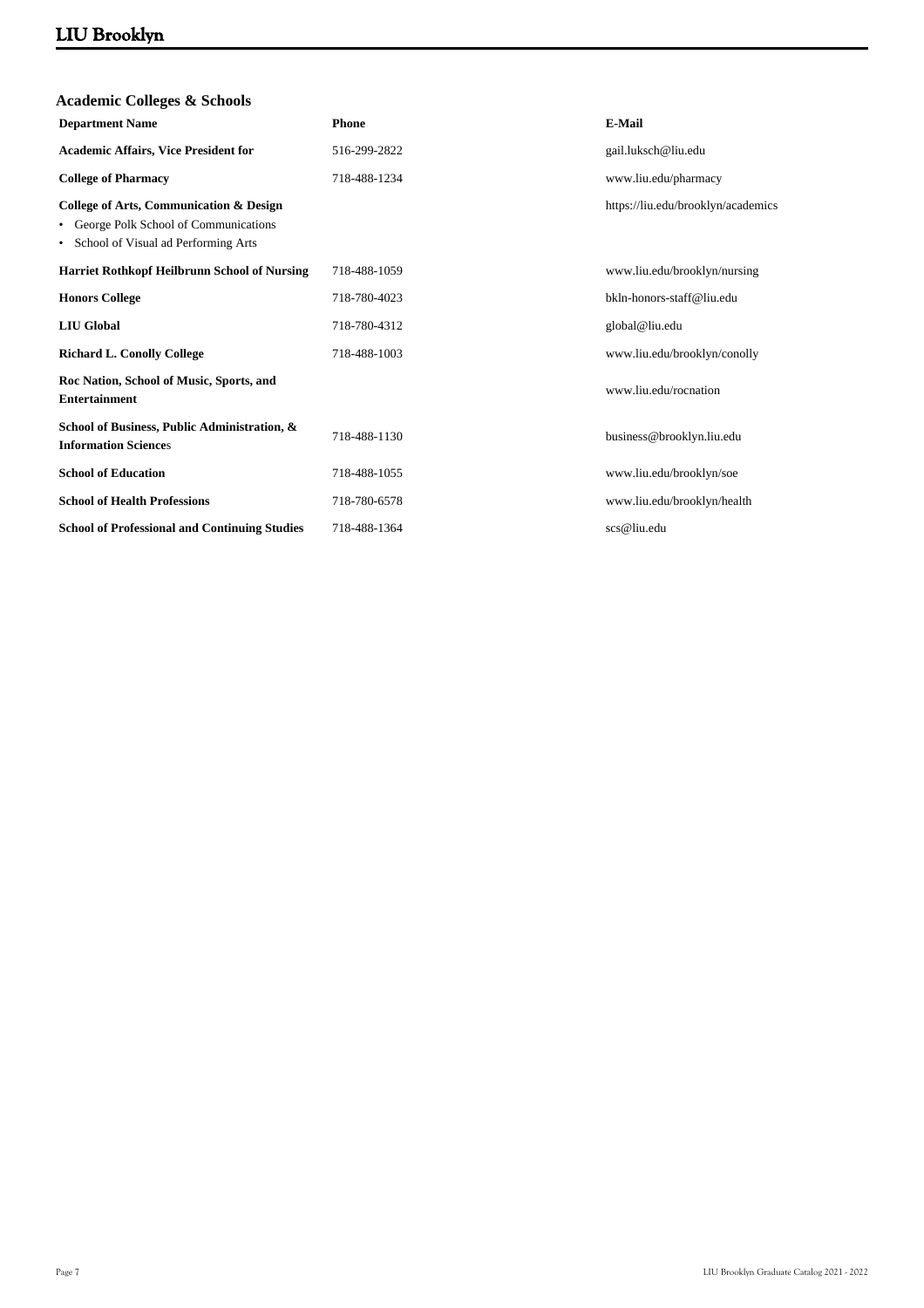# **Bulletin 2021 - 2022**

# **ACADEMIC CALENDAR 2021-2022**

# **Fall 2021**

| September 6     | Labor Day-holiday                                                       |
|-----------------|-------------------------------------------------------------------------|
| September 8     | Weekday classes begin                                                   |
| September 8-21  | Registration and program changes                                        |
| September 11-12 | First weekend session classes begin                                     |
| September 21    | Registration and program changes end                                    |
| October 8       | Last day to apply for a comprehensive examination                       |
| October 12      | Spring 2022 Registration Begins for Continuing<br>Students (tentative)  |
| October 23-24   | First weekend session final examinations                                |
| October 29      | Last day to apply for January degree                                    |
| October 30-31   | Second weekend session classes begin                                    |
| November 2      | Election Day-classes in session                                         |
| November 12     | Last day for full or partial withdrawal for full-term<br>Spring courses |
| Novemmber 24    | Wednesday classes don't meet/Wednesday follows a<br>Friday schedule     |
| November 25-28  | Thanksgiving holiday                                                    |
| November 29     | Classes resume                                                          |
| December 18-19  | Second weekend session final examinations/last class<br>meeting         |
| December 16     | Semester classes meeting Monday through Friday end                      |
| December 17     | Last day to submit a thesis                                             |
| December 17-23  | Final examinations-undergraduate and graduate                           |
| December 24     | Winter recess begins                                                    |

# **Winter 2022**

| January 3  | <b>Intersession Classes Begin</b> |
|------------|-----------------------------------|
| January 14 | Final Class Meeting/Final Exam    |

# **Spring 2022**

| January 14      | Awarding of January degrees                    |
|-----------------|------------------------------------------------|
| January 17      | Martin Luther King Day - no classes            |
| January 18      | Weekday classes begin                          |
| January 18 - 31 | Registration and program changes               |
| January 22-23   | First weekend session classes begin            |
| January 31      | Registration and program changes end           |
| February 14     | Summer/Fall 22 Registration begins (tentative) |
| February 21     | President's Day-no classes                     |
| February 22     | Tuesday follows a Monday schedule              |
| February 25     | Last day to apply for May degree               |
| March 5-6       | First weekend session final examinations       |

| March 7            | Spring recess begins                                            |
|--------------------|-----------------------------------------------------------------|
| March 14           | Classes resume                                                  |
| <b>March 19-20</b> | Second weekend session classes begin                            |
| April 1            | Last day for withdrawal from full-semester classes              |
| April 30 - May 1   | Second weekend session final examinations/Last<br>Class Meeting |
| May 3              | Semester classes meeting Monday through Friday end              |
|                    |                                                                 |
| May 4-10           | Final examinations-undergraduate and graduate                   |
| May 13             | Last day to submit a thesis                                     |
| May 13             | Commencement Ceremony (tentative)                               |
| May 14             | Conferral of May degrees                                        |

# **Summer I 2022**

| May 14-15                    | Weekend session classes begin                               |
|------------------------------|-------------------------------------------------------------|
| May 16                       | Weekday classes begin                                       |
| May 17                       | Registration and program changes end for weekday<br>classes |
| May 20                       | Last day to add Weekend Session Class                       |
| May 28-30                    | Memorial Day-holiday                                        |
| June 14                      | Last day for withdrawal from Summer 1 classes               |
| June 227                     | Last day of weekday classes                                 |
| During Last Class<br>Meeting | Final Exams Summer 1                                        |
| July $2-3$                   | Independence Day holiday - no weekend classes               |
| July 9-10                    | Weekend session final examinations/Last Class<br>Meetings   |

# **Summer II 2022**

| July 11                      | Weekday classes begin                                         |
|------------------------------|---------------------------------------------------------------|
| July 12                      | Registration and program changes end for weekday<br>classes   |
| July 15                      | Last day to apply for September degree                        |
| July 15                      | Last day to apply for a comprehensive examination             |
| July 16-17                   | Weekend session classes begin                                 |
| July 22                      | Last day to add Weekend Session Class                         |
| August 5                     | Last day for withdrawal from Summer II classes                |
| August 19                    | Last weekday class                                            |
| During Last Class<br>Meeting | Final Exams Summer 2                                          |
| August 26                    | Last day to submit thesis and complete degree<br>requirements |
| August 27-28                 | Weekend session final examinations                            |
| August 31                    | Summer degrees conferred                                      |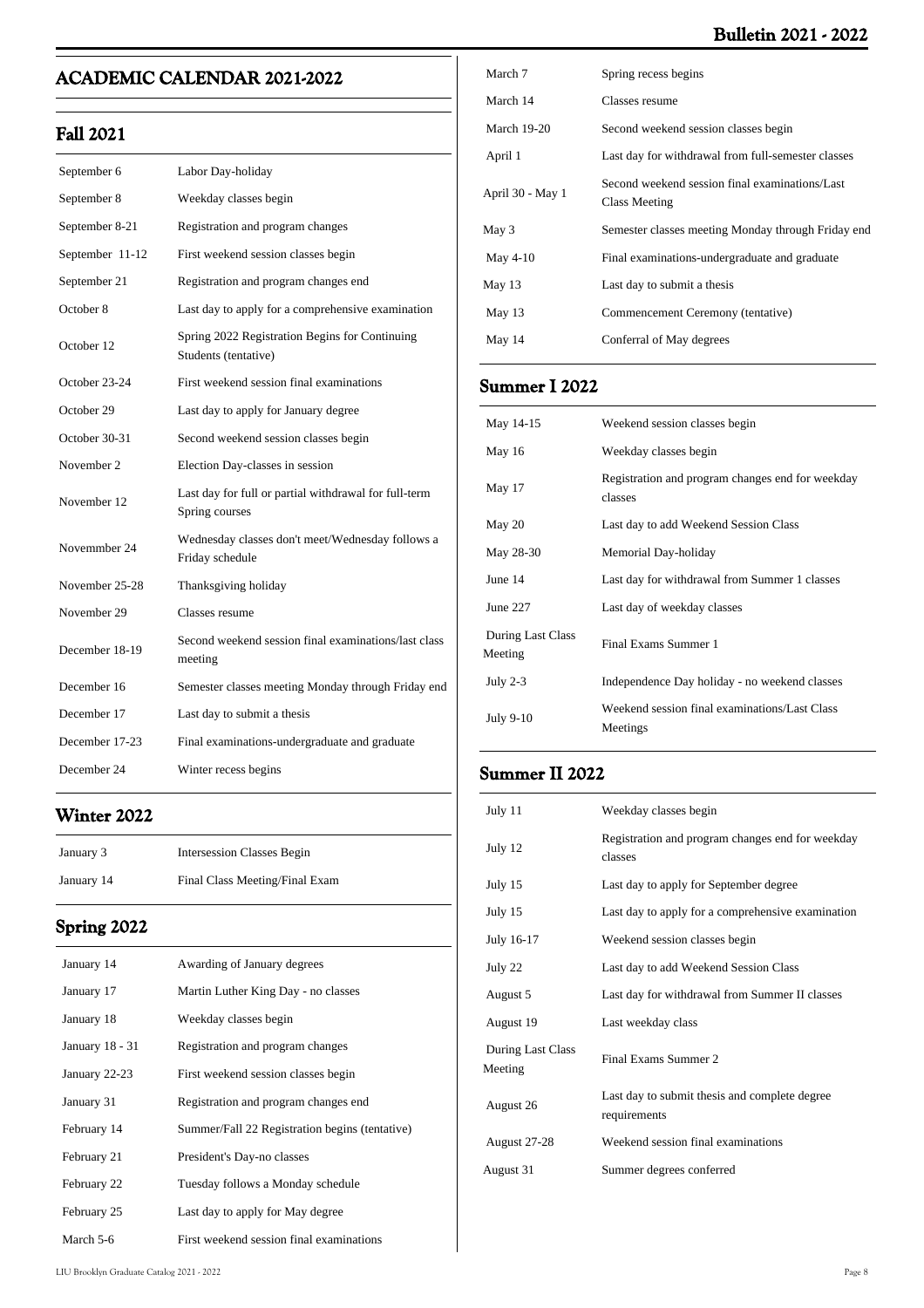# **ADMISSION**

 Applicants are strongly encouraged to submit an application online at www.liu.edu/apply.

 A paper application may also be obtained by visiting the Office of Admissions, LIU Brooklyn, 1 University Plaza, Brooklyn, N.Y. 11201-5372, emailing bkln-admissions@liu.edu, or by calling 718-488-1011. A bachelor's degree (or its equivalent) from an accredited institution, indicating an acceptable record, is necessary to be considered for admission to the graduate programs. Additional requirements are described in the sections for each discipline.

 In general, applicants must also submit official transcripts from all colleges and universities attended showing all undergraduate and graduate coursework taken and degrees received, if any. Some departments may request letters of recommendation, resumes, test scores, writing samples, portfolios, copies of professional licenses or other additional documents. Applicants should refer to the section of this bulletin for their program of interest as well as the departmental website to determine what documents are required for admission by their program as well as to determine where credentials and materials are to be sent for processing. An application fee of \$50 is required. LIU Brooklyn encourages students to self-manage their application, which means it is the responsibility of the applicant to collect all required documents needed for admission and submit them to the Admissions Office. Students needing assistance and clarification are encouraged to email the Graduate Admissions Office at bkln-admissions@liu.edu.

 Most graduate programs are available each semester on a rolling admissions basis. However, it is strongly encouraged that applications and supporting materials be submitted as early as possible. Several graduate programs have specific application deadlines. Examples of these programs are the Doctor of Physical Therapy (D.P.T.) which is due February 15; the Master of Physician Assistant Studies due on January 15; the Ph.D. in Clinical Psychology due on January 5; the Master of Speech-Language Pathology due on February 1.

 Consult the section for your academic discipline for additional information.

# **Classification of Students**

 All students admitted to the master's programs will be classified as matriculants or non-degree students. Matriculants must submit evidence of a bachelor's degree or its equivalent. They must have an acceptable record in undergraduate and other studies as reflected in official transcripts of all colleges and universities attended. Attention is given to overall grade averages, major subject grade averages and grade trends during undergraduate study, and areas of scholastic strength.

 Applicants must receive satisfactory scores on any required examinations. Applicants for the Master of Public Health, Ph.D. in Clinical Psychology, Speech-Language Pathology, Education, Doctor of Physical Therapy, Physician Assistant Studies and all graduate Pharmacy programs, as well as School of Education-Teaching, Learning and Leadership tracks, must submit GRE scores from the General Aptitude Test at the point of application. Additionally, individuals who apply for the Ph.D. in Clinical Psychology must submit GRE scores from the GRE Subject Test in Psychology.

 A student will be classified as matriculant when accepted into a degree program. Students admitted with technical or academic deficiencies (e.g., incomplete official transcripts) will be classified as matriculants with conditions, pending the fulfillment of those conditions. Technical deficiencies must be removed before the end of the first semester of enrollment. Academic deficiencies must be satisfied before the completion of 12 credits required in the degree program or within one year.

 Non-degree students must meet the same admission standards as those admitted to degree programs. A student in this category may take a limited number of courses for certification, professional advancement or personal enrichment, but they are not classified as a graduate degreeseeking student. Admission as a non-degree student permits registration for a maximum of 12 credits.

 If a non-degree student wishes to matriculate, a graduate application must be filed with the Office of Admissions. Upon review of the student's application and supporting credentials, the appropriate department will decide if all requirements for matriculation have been met. Courses completed by non-degree students, if pertinent to the degree program in which the student has matriculated, and if completed within the time limit, are credited toward the degree.

# **Students Presenting International Credentials**

 Applications are welcome from students who hold the equivalent of a four-year bachelor's degree. To be considered for admission, undergraduate transcripts/marksheets for each year of study, including degree conferral (diploma/degree certificate) are required. All records must be translated into English and be original or copies of the original, certified/attested by an official of the school issuing that record or the Consulate/Ministry of Education of the issuing country. A course-by-course evaluation, completed by an acceptable international credential evaluation agency, is required for some programs. Please refer to the section of this bulletin for your program of interest as well as the departmental website to determine if an evaluation

is required. The graduate admissions office reserves the right to request an evaluation on any transcripts/marksheets from colleges or universities outside the United States. A complete list of acceptable agencies can be requested from the Office of Admissions or found on www.liu.edu/brooklyn. All students for whom English is not a native language are required to take the Test of English as a Foreign Language (TOEFL) administered by the Educational Testing Service or the International English Language Testing System (IELTS) examination. Information on the examinations may be obtained by visiting www.ets.org and www.ielts.org, respectively from American consulates and embassies abroad, or from the United States Information Service (USIS) in each country.

 Proficiency in English must be demonstrated. A student who needs additional study in English may be required to take English courses for foreign students at LIU before or concurrently with an academic program (see English Language Institute section).

#### **International Students**

 It is recommended that applications and all supporting documents from international applicants be received by May 1 for fall admission and by November 1 for spring admission.

 Upon notification of admission, the student will be requested to send a non-refundable deposit fee of \$200, which will be applied toward the first semester's tuition and fees. Selected programs of study require a \$500 deposit. Upon admission, students are advised if their program of study requires a higher deposit. Upon receipt of the deposit and of a sponsor's affidavit of support and official bank statement, an I-20 form will be issued that will enable the student to apply for a student visa. Students should not make plans to come to the United States until they have received appropriate nonimmigrant forms.

 Students should be aware of the cost of living and studying in New York City. It is advised that students make realistic plans to finance their education. A limited number of graduate assistantships are awarded primarily to students who have been in attendance for at least one semester. Health insurance coverage is compulsory for all international students and for their dependents. Information pertaining to the health insurance coverage may be obtained from the Office of International Student Services, which assists students on campus.

 Students holding F-1 (student) visas are required by law to be fully matriculated and must be registered for at least nine credit hours per semester.

 All forms can be found at www.liu.edu/brooklyn/forms.

### **Veterans**

 LIU Brooklyn welcomes applications from veterans and encourages them to take full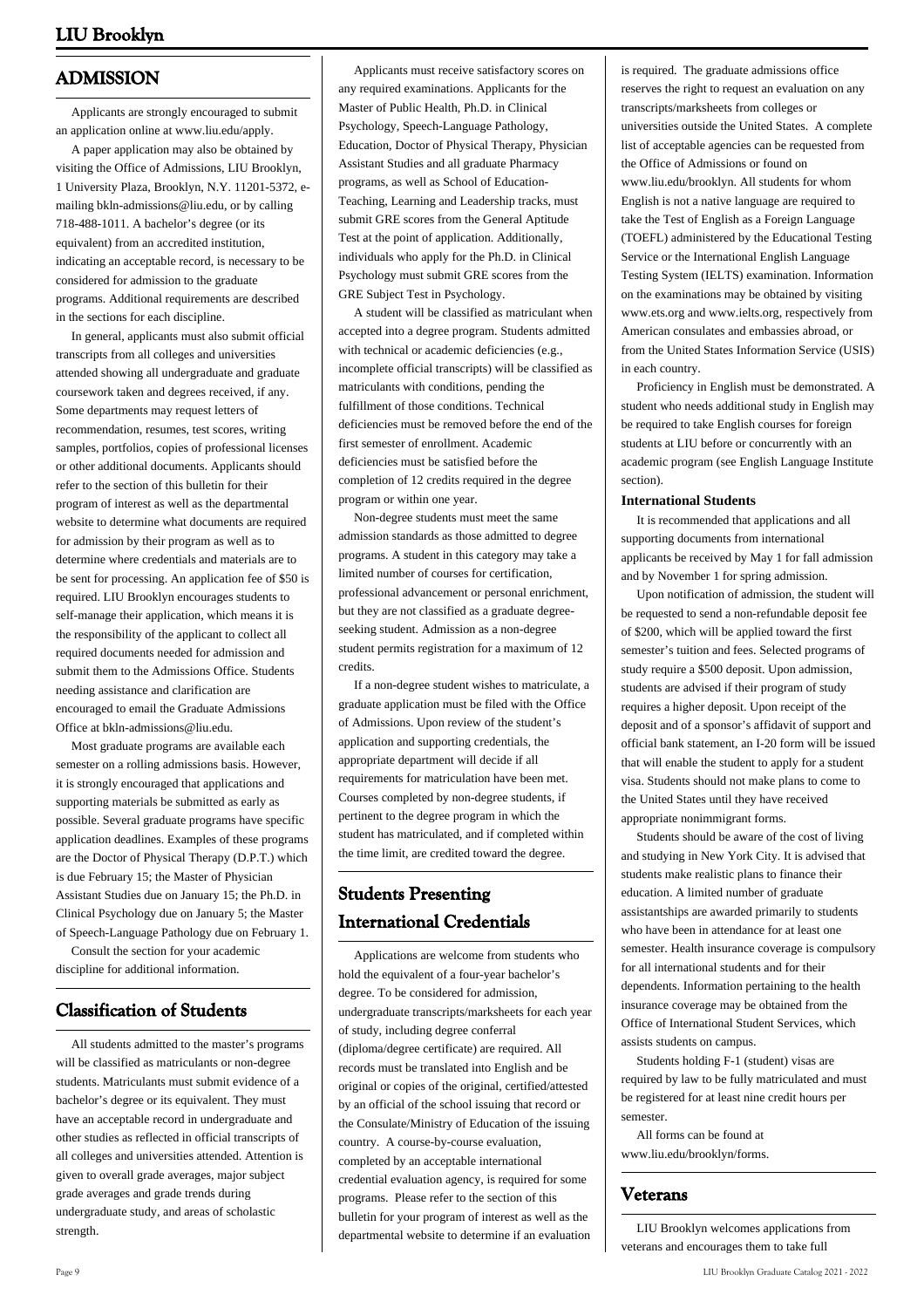advantage of their G.I. Bill benefits. Candidates are required to submit a copy of Form DD214, Report of Separation, to the Office of Admissions. A veterans counselor is available to assist in admissions and funding procedures. For further information, contact the Office of Veterans Affairs and Enrollment Services.

# **Visiting Students**

 Graduate students who are degree candidates in good standing at other universities may be granted permission to attend courses at LIU upon filing a visiting student application for the courses and submitting a letter of authorization from the graduate school that they are attending. Courses in the Ph.D. programs and field experience courses need additional departmental approval.

# **Enrollment and Admission, Related Policies**

#### **Post-baccalaureate Students**

 An applicant who has not completed adequate preparation for a particular graduate program but who presents an otherwise acceptable undergraduate record may be given an opportunity to remove specific course deficiencies. A postbaccalaureate student enrolls in a program of advanced undergraduate courses in the field selected for graduate study. The appropriate department approves the number of credits necessary, the level of achievement required, and the specific courses to be completed. Upon compliance with those conditions, the postbaccalaureate student becomes eligible to apply for admission to the graduate school.

#### **Admission to Classes**

 Admission to graduate classes does not imply that the student has been accepted as a candidate for a degree. Acceptance to degree candidacy is contingent upon the student's obtaining matriculated status and satisfying all admission requirements of the graduate program in which major study will be pursued.

# **Transfer Credits**

 Graduate courses taken at other institutions before admission to LIU may, if pertinent to the plan of study, be credited to the graduate degree. Permission to transfer such credits must be requested at the time of admission, and official transcripts must be submitted to the office of LIU Admissions. Transfer credit toward the master's degree is normally limited to six semester hours, with departmental approval, of credit for courses in which the student has received and is not recorded as part of the grade point average.

 Students seeking a second master's degree may be granted up to 12 credits, when academically appropriate, at the recommendation of the department chair and with the approval of the dean of the college or school in which they are seeking enrollment. Students entering the school psychology program may be granted up to 18 credits.

# **New York State Immunization Law**

 The New York State Health Department requires college and university students born on or after January 1, 1957, to be immunized against measles, mumps, and rubella. All students attending the university, including matriculants and non-degree students, must show proof of immunization if they wish to register for classes. In addition, New York State requires that LIU maintain a record of each student's response to the meningococcal disease and vaccine information. Students can access the forms and submit their completed immunizations via www.liu.edu/newstudenthealth. Students will be required to complete and sign their documents and upload them directly to the portal. The form must be signed by the student and contain either a record of meningitis immunization within the past 10 years OR an acknowledgment of meningococcal disease risk and refusal of meningitis immunization signed by the student.

 For further information regarding compliance with this law, please visit www.liu.edu/newstudenthealth or contact the Division of Student Affairs.

### **Admissions Processing Center**

 All application materials for graduate students should be sent to the Admissions Office at 1 University Plaza, Brooklyn, NY 11201. Official, final electronically submitted transcripts may be sent to the Office of Admissions email account at bkln-admissions@liu.edu.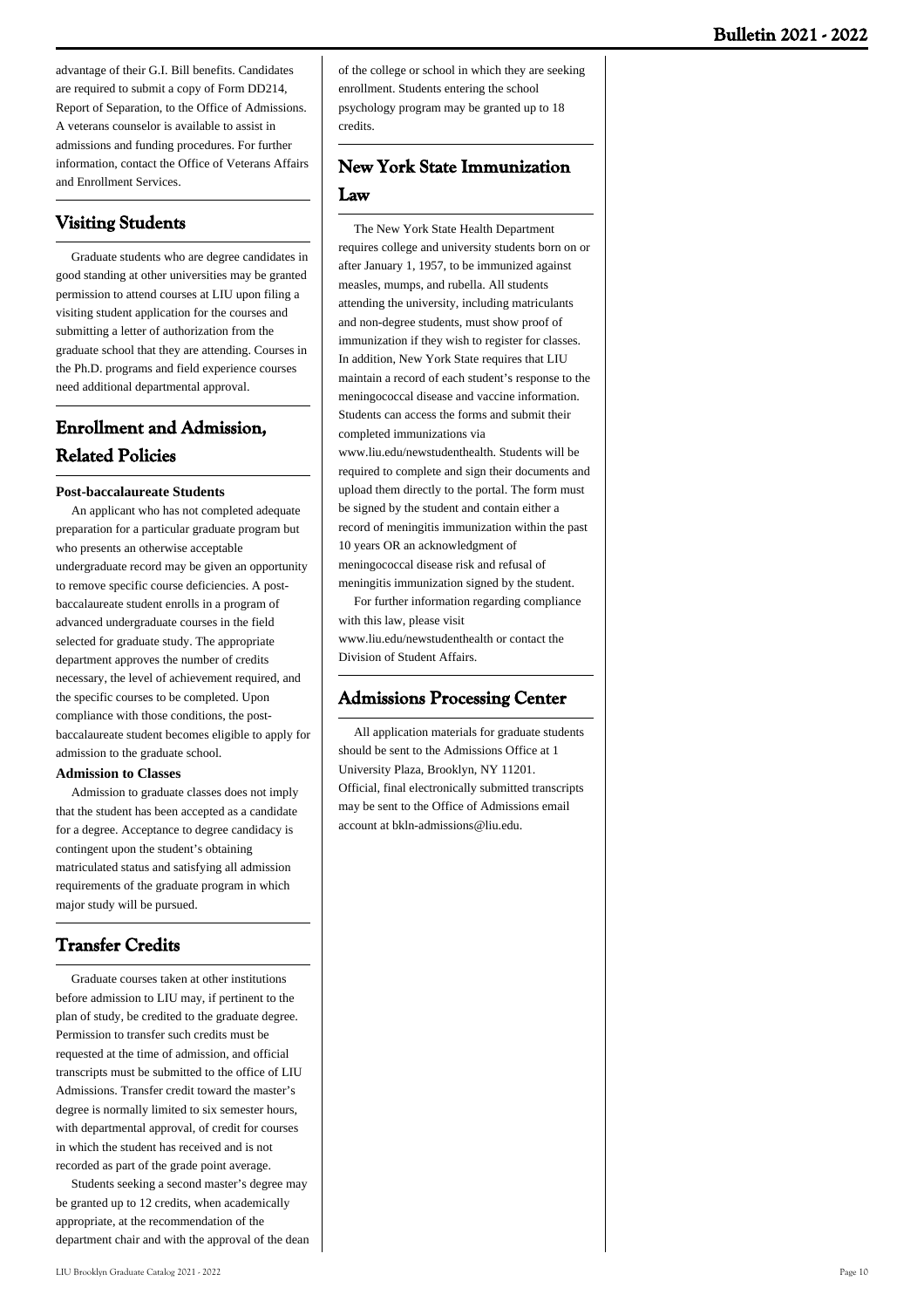# **ACADEMIC POLICY**

### **Academic Responsibility**

 The responsibility for compliance with these regulations rests entirely with the student.

# **Grading**

 Credit is granted for courses completed with the grades A, A-, B+, B, B-, C+, or C. The F grade signifies failure. P (passed for credit) may be used to mark the completion of work in certain research practicums, seminars, workshops, and thesis courses.

 INC (incomplete) may be used as an interim grade for the first half of a two-semester course, for failure to complete all course requirements, and for thesis courses before acceptance of the thesis. Any other failure to complete the course requirements (e.g., the submission of a term paper) may be recorded as INC. Except in thesis courses, INC grades that have not been replaced by a letter grade within one year may be changed only by repeating the course. If an unusual extension of time becomes necessary to complete the work, the grade change must be approved by the faculty member, the chairperson, and the dean. The grade "I" is printed on the transcript along with the final earned grade and the date the work was completed.

 A student may not repeat a course without the permission of their dean. If a student, with the permission of the Dean, repeats a course more than once, all grades except the first will be computed in the student's average. Satisfactory completion of the course does not eliminate the original INC from the student's record.

 AUD recognizes that a course has been audited. No credit is earned.

 The symbol W is assigned when students officially withdraw from a course in which they were doing satisfactory work. The symbol UW is assigned when students never attended or stop attending before the official withdrawal date defined in the academic calendar, but don't follow official withdrawal procedures. The UW is not computed in the student's average.

 Students have until the time of their graduation to have changes made to their academic records. Once a student has graduated, the academic record is frozen and cannot be changed retroactively.

#### **Grade Point Average**

 The University's grade-point average is employed to determine the average grade status of a student. The grade A corresponds to a 4.000 quality point equivalent, A- to  $3.667$ , B+ to  $3.333$ , B to 3.000, B- to 2.667, C+ to 2.333, C to 2.000, and F to 0.000. P, INC, W, and UW grades do not affect the index.

 The quality points to which a student is entitled are computed by the formula  $X = N \times Y$ , where X is the number of quality points, N the quality point

equivalent assigned to the grade, and Y is the number of credits.

 The grade point average is obtained by dividing the sum of the quality points received in all courses by the total number of credits, including unrepeated F's.

 Grade point average computations are carried to the third decimal place from which rounding takes place to the second decimal place. For example, a computed grade point average of 2.994 will be rounded down to 2.990. A computed grade point average of 2.995 will be rounded up to 3.000. On all official LIU transcripts, a grade point average will be displayed to three decimal places with the third decimal place always being zero due to rounding.

#### **Good Standing**

 The average of grades earned in the approved program of study may be no less than B (equivalent to a quality point index of 3.00). A student whose cumulative grade index is below 3.00 has an academic deficiency. Nevertheless, such students will continue to be considered in good standing so long as they demonstrate satisfactory progress toward removing the deficiency in subsequent semesters. Failure to make a significant improvement in the grade point average may lead to dismissal from the graduate program. The final disposition of such cases is made by the dean after consultation with the appropriate department.

 A grade of F in any graduate course is ordinarily grounds for dismissal from the university.

 Students accumulating in excess of nine credits of incomplete (INC) may not register for additional courses until their work is completed. Such a restriction does not apply to INC grades in thesis courses.

 Individual departments may impose even more stringent academic standards.

 In all schools, a B average or 3.00 cumulative grade point average is required for awarding the graduate degree or any graduate certificate. The School of Business, Public Administration, and Information Sciences awards diplomas With Distinction to students graduating with a 3.80 average or better.

### **Absence from Final Examination**

 Students who for valid reasons do not appear for final examinations must apply in writing within 10 days to their Dean for permission to take deferred final examinations, provided they have received the grade of INC. They may be asked to provide medical certificates in cases of sickness or injury or other documentation of legitimate excuses. Students will be required to pay the Deferred Final Examination Fee per examination.

# **Application for Degree**

 Candidates for graduation are expected to file an application for graduation online in the MY.LIU.EDU student portal. Alternatively, a paper application can be submitted at the Office of Enrollment Services. Degree application deadlines can be found in the academic calendar available on the Brooklyn website at http://liu.edu/Brooklyn/Enrollment-

Services/Registration/Academic-Calendar.

# **Academic Integrity**

 Academic integrity is the practice of honesty and openness in scholarly, creative, and communal endeavors. Academic integrity is multifaceted. It involves, in addition to ethical practices, the avoidance of **plagiarism, cheating**, and other forms of professional and personal misrepresentation and dishonesty.

 Integrity is essential to the values and discourses that characterize the academic environment; to the maintenance of the academic community itself; and to the role of the academic community within society at large.

 Trust and integrity are integral to any relationship, whether on campus or in later personal and professional life.

 *Plagiarism and cheating are serious violations of academic integrity that have significant consequences for the student*. **Plagiarism**:

 Plagiarism is the use or presentation of ideas, words, or work that is not one's own and that is not common knowledge, without granting credit to the originator. Plagiarism may take many forms.

 To avoid plagiarism, always cite the source of your information whether from print, electronic/online, or other materials. The guidelines of each individual discipline must be consulted for details specific to that discipline.

 It is incumbent upon the student to learn and understand what plagiarism is and how to avoid it. **Cheating** includes:

1. falsification of statements or data

 2. listing of sources that have not actually been used

 3. having another individual write a paper or create a work in *lieu* of one's own; writing a paper or creating a work for another to use without attribution

 4. purchase of a written paper or work for the purpose of submitting it as one's own, or selling a written paper or other work for another's submission as their own

 5. using written, verbal, electronic, or other sources of aid during an examination (except when expressly permitted, such as on a stated "openbook" exam), or knowingly providing such assistance to another

 *Please note: This statement and these definitions were agreed upon and accepted by the*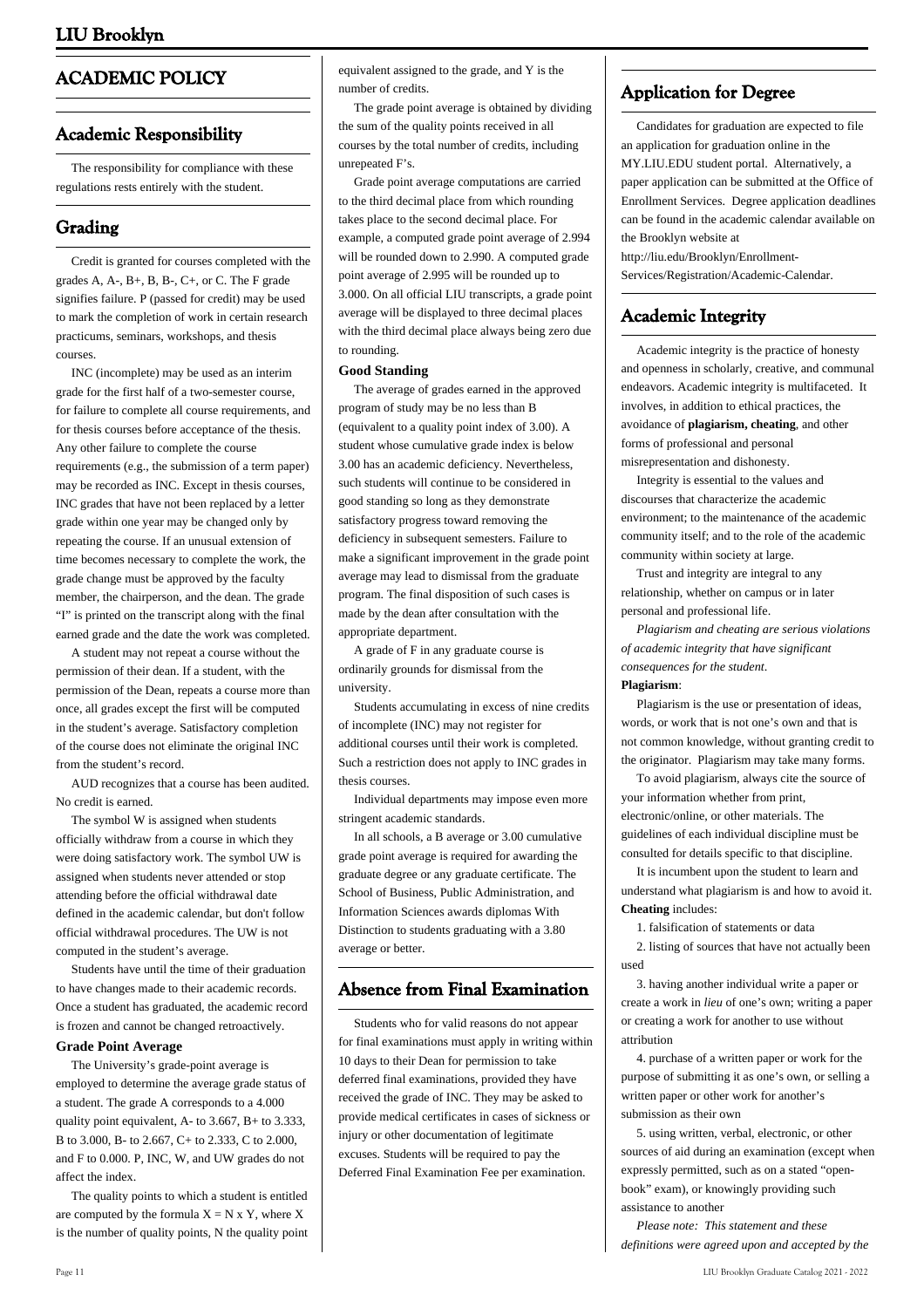*Faculty Senate of LIU Brooklyn Campus, March 27, 2007. They are to be supplemented by additional principles of academic integrity that are specific to each discipline.*

# **Discipline**

 Students are expected to conduct themselves in accordance with the normally accepted standards of academic life. That implies that they will conduct themselves with due regard for the rights of others and, in particular, that their behavior will not interfere with the ability of the academic community to carry out its usual academic functions. It also implies that students will observe the usual standards of integrity with regard to the preparation of essays and the taking of examinations. Students are also expected to comply with those reasonable rules of procedure promulgated by a faculty member for the conduct of their class or by the University for the conduct of its business.

 Specifically, students must be aware not only of the performance and intellectual standards of each course, but also of the means acceptable for achieving those goals. Students are expected to study all materials presented and to master them. Students may avail themselves of all sources that will further that mastery – textbooks, the library, student study sessions, tutoring, study aids, and so on. Ultimately, however, the instructor's judgment of a student's performance is based on the student's own intellectual achievement and honesty.

 Cheating on examinations and plagiarism of any sort is unacceptable. If proven, either is cause for the most severe penalties up to and including suspension or dismissal from the university.

 The classroom instructor determines the rules of acceptable student conduct during examinations. Each instructor has the right to insist on procedures to ensure the integrity of those examinations – seating arrangements, no communication among students, the restriction of materials available to students during the examination, and so on.

 If a student is discovered cheating on a classroom examination or written assignment, either by crib notes or by receiving information from or giving information to a fellow student or by any means not stipulated by the rules of the examination, the instructor has the right to confiscate all test materials from the person or persons involved and give the grade of zero for the examination to the person or persons knowingly involved. The instructor also has the right to fail the students involved in the course.

 Also, students who submit written or other work provably not their own or who submit work with sources inadequately acknowledged or with an inadequate system of documentation for a specific course assignment may be given a grade of zero for the work submitted and a failing grade for the course.

 Any breach of discipline may result in disciplinary action, including suspension or dismissal. The Faculty-Student Judicial Review Board, in accordance with its procedures, may hear all cases that may result in suspension or dismissal and will recommend an appropriate course of action to the dean.

 The activities of a student may upon occasion result in a violation of state or federal law. Respect for the presumption of innocence requires that the University not impose academic sanctions for the sole reason that a student is or has been involved in criminal proceedings. The university may, however, impose its own sanctions to protect the safety of other students, faculty and property and to safeguard the academic process. If students, in breaking the law, violate university regulations, they will be subject to no institutional penalty greater than that which would normally be imposed.

 All matters involving criminal activity will, upon approval of the dean of students, be referred to the appropriate civil authorities for action.

 If there is a possibility that testimony or other evidence at a university hearing may be subject to disclosure to civil authorities by way of subpoena, the university's proceedings should be postponed to safeguard the student's right to a fair civil determination.

 Students can read the full Student Code of Conduct in the Handbook found at www.liu.edu/Brooklyn/Campus-Life.

# **Appeals Process**

 Students at LIU Brooklyn may expect scrupulous regard for their rights as students and individuals and should expect to be treated fairly and with courtesy by all members of the academic community. In any matter in which students feel that their rights have been violated, or in matters of serious dispute with members of the administration or faculty, students may avail themselves of the following formal grievance procedure:

- 1. The student will write out a clear statement of the grievance.
- 2. The student may submit the statement to the staff member involved. The student will be given a written response within a reasonable time.
- 3. If the student is not satisfied with the response or, initially if preferred, the student may submit a statement to the appropriate director or department head. The director will review the matter and provide the student with a written response within a reasonable time.
- 4. If still not satisfied, the student may institute a formal complaint with the dean of the school in which they are enrolled. The dean will review the matter, hear the student and staff member where appropriate, and see that the proper action is taken.

 The foregoing procedure shall be a formal grievance procedure for the resolution of all

student grievances, including those alleging actions prohibited by legislation.

 Student complaints brought to the Office of Academic Affairs are investigated and responded to only when the complaint has been addressed at the campus level.

# **Criminal Background and Drug Testing**

 A criminal conviction and/or the use of illegal drugs may impede or bar your entry into your chosen field of study. Students seeking entrance into many fields of study including counseling, education, and health and human services professions should be aware that a criminal record can result in the refusal of

licensing/certification/registration agencies to issue the credential needed to practice in that field of study. Prospective students are urged to contact the pertinent state and/or federal licensing agency to inquire whether a criminal record will have an impact on licensure or certification eligibility.

 Many clinical/field experience affiliates now require the completion of criminal background checks and/or drug testing for employees, volunteers and students affiliated with the site. Therefore, students who plan to participate in a clinical/field experience may be asked to undergo a criminal background check, and/or a drug screen. Students should be aware that our clinical/field affiliates can reject or remove a student from the site if a criminal record is discovered or if a drug test is positive. In the event that a student is rejected from a clinical/field site due to information contained in the criminal background check or drug screen, the student may be unable to complete a required clinical/field experience. In such an event, the student may be advised to withdraw from the program.

# **Related Curricular Matters**

### **Course Numbers**

 Courses numbered 600 and above are usually open only to those who qualify for graduate standing. Courses numbered 500 to 599 are designed primarily for those who qualify for graduate standing, but may be taken by advanced undergraduate students with permission from the dean of the school in which the graduate course is offered.

 Two consecutive numbers joined by a hyphen (e.g., Psychology 660-661) designate a course that runs through two semesters. The first half of such a course is a prerequisite to the second. That is not true of courses with consecutive numbers separated by a comma (e.g., Chemistry 603, 604), which may be taken individually. Some courses are offered in alternate years. A schedule of courses is available online at www.liu.edu/brooklyn/schedule.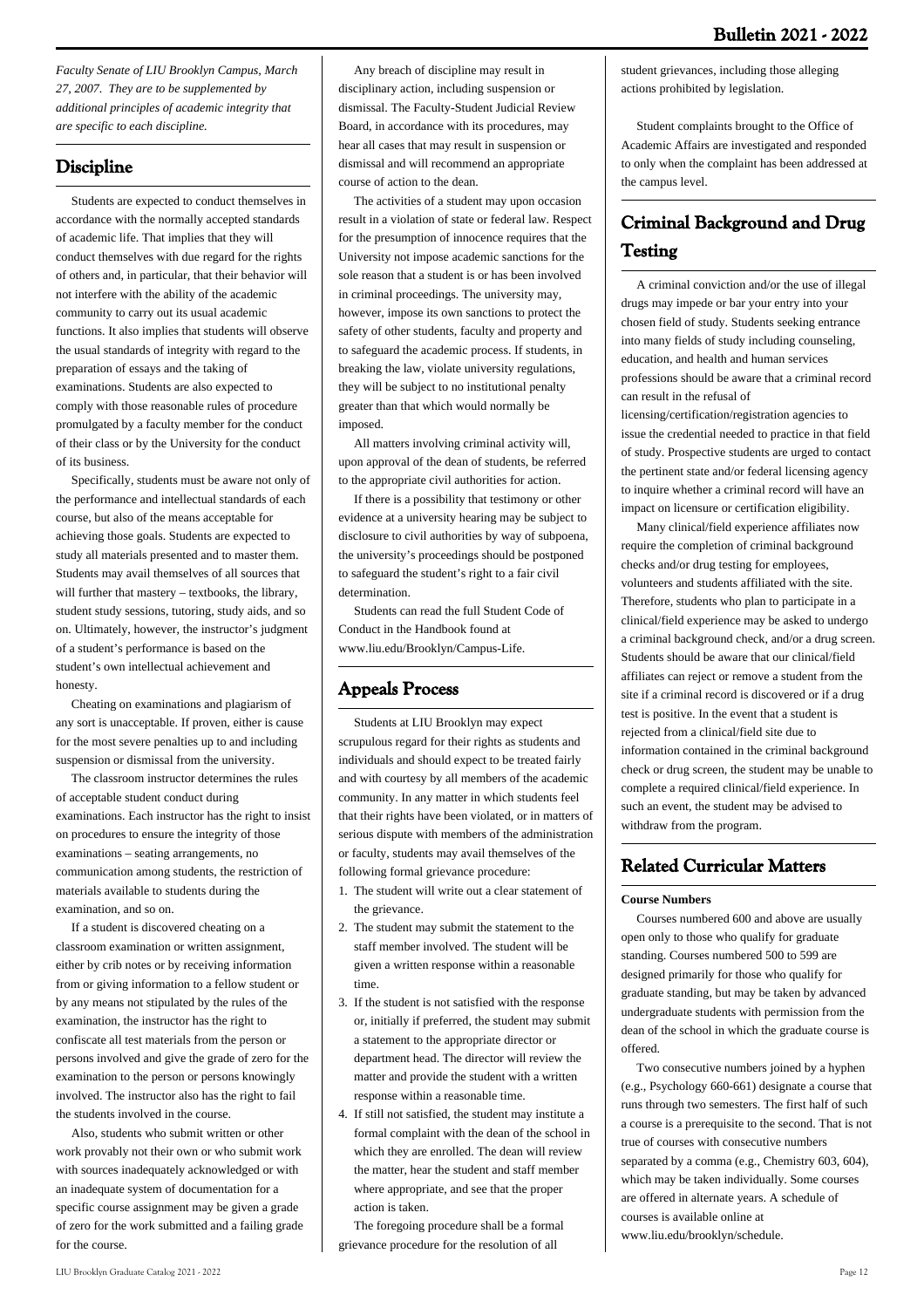#### **Change of Plan (Major) Department**

 A student transferring from one plan (major) department to another must be formally accepted by the chair of the department to which an application for admission is made. The student is expected to notify the chair of the department that they are leaving. Application forms are available in the Office of Graduate Admissions.

#### **Readmission**

 Students who have not attended classes or maintained their matriculation during any regular fall or spring term are required to apply for readmission and must gain approval from their dean. Such students re-enter under the admissions standards and program requirements in existence at the time of re-entry. Readmission applications are available in the Office of Admissions.

#### **Public Information Policy**

 The Family Educational Rights and Privacy Act (FERPA) of 1974 specifically provides that a school may provide what they deem "directory information," without the student's consent or as provided by the law. Directory information at Long Island University includes the following: the student's name, enrollment status, class, major field of study, dates of attendance, degrees and awards received, past and present participation in officially recognized sports and non-curricular activities, physical factors (height, weight) of athletes and the most previous educational agency or institution attended. Students who wish to have their directory information withheld can make this election by filing the appropriate form at the Office of Enrollment Services.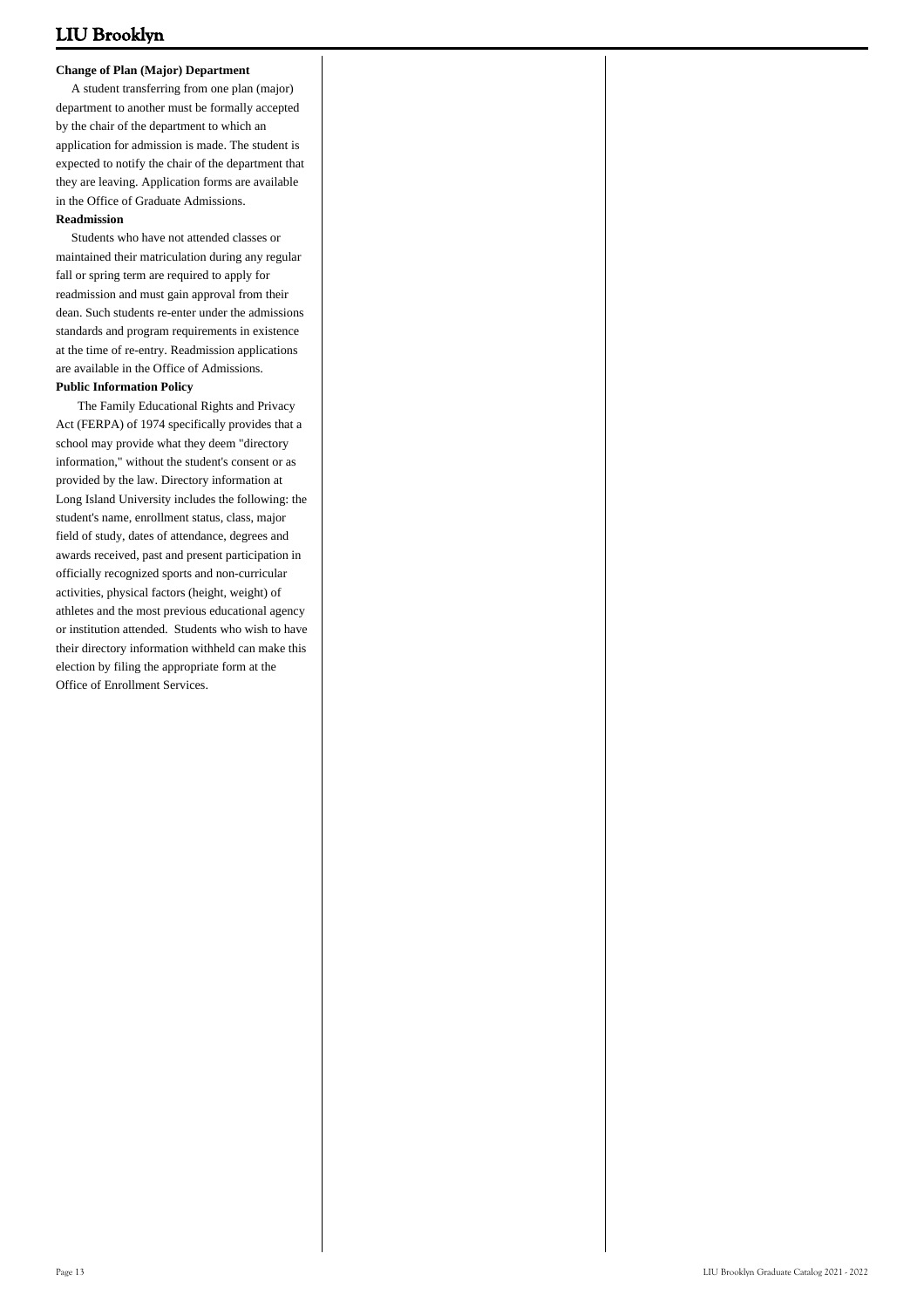### **Bulletin 2021 - 2022**

# **INSTITUTIONAL LEARNING OUTCOMES**

1. **CRITICAL THINKING.** *Appropriate to the discipline and degree level. Critical thinking is the careful and comprehensive exploration and analysis of issues, opinions, ideas, texts, and events before accepting or formulating a position. It includes understanding facts, evaluating various perspectives and their underlying assumptions, and analyzing a situation within its context.*

#### 2. **RESEARCH AND**

**SCHOLARSHIP[.\[1\]](#_ftn1)***Research and Scholarship or equivalent skills, knowledge, and experiences appropriate to the discipline and degree level. These skills may be demonstrated in the following areas:*

- *Research Skills (especially for doctoral or academic master's programs) •*
- *Professional Skills (especially for professional • programs)*
- *Practical Skills (especially for clinical or • teaching programs)*
- *Creation or Performance Skills (especially for • artistic programs)*

[\[1\]](#_ftnref1) Scholarship includes activities that contribute directly to the cumulative knowledge or creative resources in a discipline.

# **REQUIREMENTS FOR DEGREES**

 The responsibility for properly fulfilling the requirements for degrees rests entirely with the student. Students generally meet the requirements announced in the Graduate Bulletin for the academic year in which they were matriculated or readmitted. Students for whom graduation requirements change during their progress to a degree may, with their dean's permission, choose requirements in effect at the time of admission or those in effect at the end of the course of study.

 Exceptions to the provisions of this section of this bulletin may be made only with the prior written sanction of the appropriate dean on the recommendation of the appropriate department chair.

 In addition to the requirements listed below, students must satisfy the various additional requirements and conditions that appear in the respective departmental sections of this bulletin.

#### **Doctoral Degrees**

(consult the specific department for requirements) **Master of Science**

# **Master of Science in Education**

#### **Master of Fine Arts**

 Degree requirements vary among different programs and are described fully under departmental listings. There are two general routes to the master's degree: thesis and non-thesis. With an acceptable thesis, a candidate usually completes 30 graduate credits, at least 15 of them in the major department or area of study. Without a thesis, the candidate completes 36 credits of specified courses and passes a comprehensive examination or completes an appropriate specific project.

 A maximum of three one-credit workshops may be applied toward a degree. No more than three independent study or tutorial courses may be taken for degree credit.

 If a student is seeking a second master's degree, at least 24 graduate credits must be taken in residence. Advanced placement of up to 12 credits may be awarded upon the written recommendation of the department chair and the approval of the student's dean. In some programs with greater credit requirements, as many as 18 credits may be accepted. When such an option is not available, the candidate will be so advised in the letter of admission or in a letter from the department before the commencement of course work.

#### **Master of Business Administration Master of Public Administration**

 The M.B.A. and the M.P.A. degrees are offered by the School of Business, Public Administration, and Information Sciences. The M.B.A. requires completion of 9 -30 credits in general business core courses, 10 credits in advanced core courses, 9 credits in a concentration, and 3 credits of capstone coursework for a total of 36-60 credits.

 The M.P.A. program consists of 42 credits, including 15 credits in foundation courses, 9 credits in management courses, 12 credits in a concentration, and 6 credits of a capstone project. **600- and 700-Level Courses**

 In the master's degree programs, a minimum of 18 credits must be taken in courses above the 500 level.

#### **Thesis**

 The thesis required in many of the graduate programs is intended to test a candidate's ability to engage in original research, organize and evaluate source materials, and express themself creatively in the area of specialization. A course in research methods is required of most candidates writing a thesis. The interim grade for thesis courses is INC. That grade will be replaced by the grade P only upon acceptance of the approved thesis by the University Reference Library.

 Completion of the required courses and matriculant status are among the prerequisites that must be met before a candidate's thesis will be accepted for consideration. An oral defense of the thesis is normally required.

 Each candidate for the master's degree writes the thesis under the direct supervision of the chair of the sponsoring committee, who is selected on the basis of knowledge of and interest in the subject of the candidate's thesis proposal. The selection of the chair and one or two additional committee members will be made by the student and the chair of the department concerned.

#### **Special Examinations**

 Departments with degree programs have various requirements for examinations at different stages of the student's academic career. Students should read departmental requirements and consult departmental advisers to determine which of the following types of examinations are required in their programs.

 Admission to examinations requires full matriculant status and the acquisition of the minimum credits indicated under the respective departmental headings. Students must be in attendance or maintain matriculation during the semester they take an examination.

#### **Preliminary Examination**

 The preliminary examination is usually given in departments that require all students to take a common core of courses. It is sometimes a condition of continued enrollment.

#### **Comprehensive Examination**

 Most departments require a comprehensive examination of students choosing the non-thesis option; it is given after the completion of a specified number of credits. The examination is designed to test the candidate's knowledge of general concepts as well as their areas of concentration and may be oral or written. Failing the comprehensive examination on three occasions will result in dismissal from the program.

 Examinations are administered at least twice a year – in the fall and the spring. Information concerning their administration may be obtained from the appropriate department. Applications for the comprehensive examination, which are available in the Office of the Enrollment Services, must be signed by the department chair and cleared by the Enrollment Services.

#### **Oral Examination (defense of thesis)**

 Given by most departments as part of the thesis requirement, the oral examination tests the candidate not only on the thesis project but also in areas ancillary to the thesis. Some departments require an oral defense of the thesis proposal as well as a defense of the completed thesis. Other departments require an oral defense of research projects.

#### **Residence**

 A candidate for the master's degree must complete at least one year of work equaling 24 credits at the university; in the M.B.A. program, 30 credits of advanced work are required.

 A candidate for the doctoral degree is expected to complete three years of work in residence at LIU Brooklyn.

 Students enrolled in LIU Brooklyn programs at off-campus sites must register and complete residency requirements (usually six credits) at LIU Brooklyn.

 Courses taken at another university after admission to LIU may not be used for transfer credit unless prior permission is obtained from the major department and the student's dean. The sum total of transfer credit granted on admission or authorized subsequently toward the master's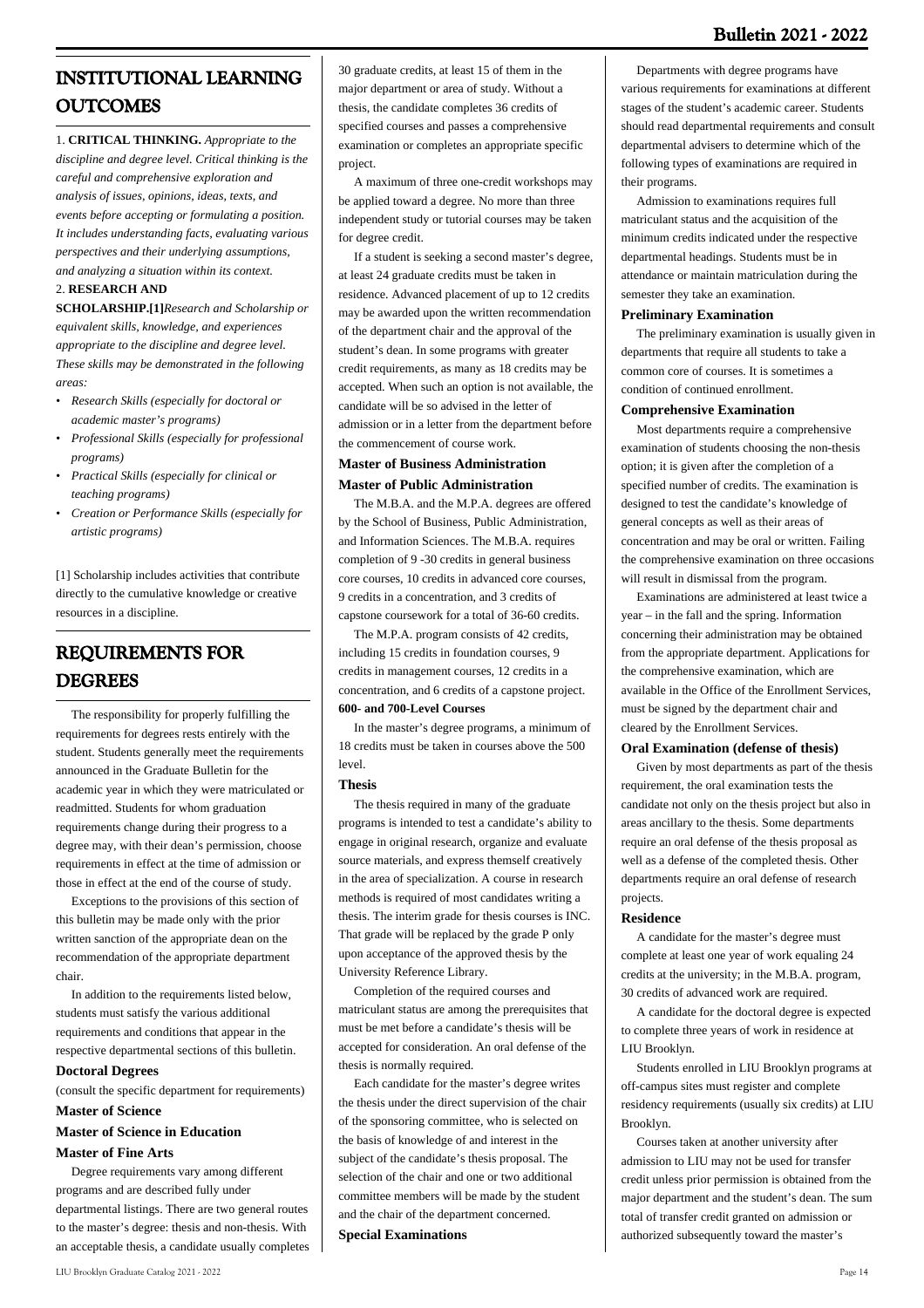degree is normally limited to 6 to 8 semester hours of credit and is not recorded as part of the grade point average. In all instances, transfer credit will not be allowed for any graduate courses in which the grade was less than B; that is, courses with a grade B- are not transferable. (Time limits on transferability are outlined below.)

#### **Time Limits**

 Work for the master's degree must be completed within five years from the date of admission to the graduate program (exclusive of time spent in the U.S. armed forces), unless the appropriate dean approves an extension in writing. Any courses outside the time limit will not count as credits toward the degree unless approved in writing by the appropriate department and dean.

 In the Department of Psychology, work for the doctoral degree must be completed eight years after admission.

 Transfer credit will be granted only for courses taken in the five-year and eight-year periods, respectively, before the granting of the degree.x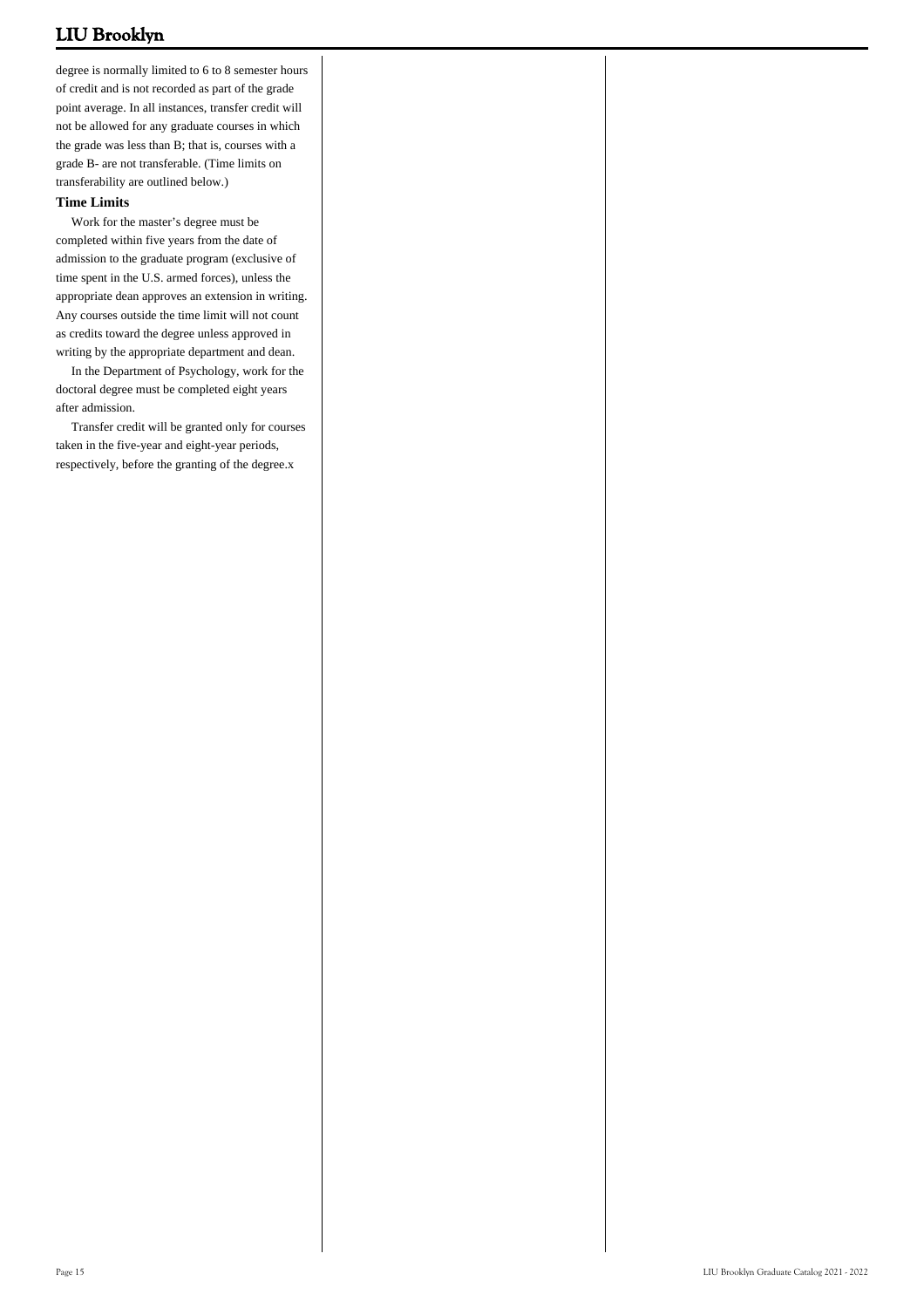# **REGISTRATION**

 Registration each semester takes place during the periods indicated in the academic calendar. Non-degree students must obtain permission to register from the Office of Graduate Admissions before the beginning of each semester.

# **Registration and Advisement**

 Students are eligible to select and register for classes through their My LIU ([my.liu.edu](https://my.liu.edu/psp/MYPRD/?cmd=login)) account. Students with academic and financial restrictions may not be able to register online and must meet with their success coach.

 The Division of Student Affairs disseminates registration communications to all students via their LIU email prior to the start of the summer/fall and the winter/spring semester registration periods. Registration dates are also noted on the academic calendar and on the My LIU account under "Enrollment Dates".

 Students are encouraged to meet with their Success Coach prior to the start of the registration period to plan their academic semester schedule.

 Payment of all tuition and fees is required in advance of the beginning of classes unless special arrangements are made with the Enrollment Services. Students who have not been cleared by Enrollment Services cannot be registered.

# **Course Load**

 Full-time graduate students register for no fewer than nine credits in each semester of the academic year. Permission from their dean is necessary to take more than 12 credits in the fall or spring semester or more than six credits in either summer session. New York State residents are eligible for the Tuition Assistance Program grants when enrolled for 12 or more credits. (Please see Financial Aid for complete requirements and procedures.) Non-degree students are normally limited to two courses in the regular semester and one course in each of the summer sessions.

# **Admission of Undergraduate Students to Graduate Programs**

 Seniors who need substantially less than a full program to meet the requirements for the bachelor's degree may take, concurrently with their undergraduate program, a limited number of 500- and 600-level graduate courses and reserve the credits for a master's degree. Such a special arrangement will be limited to undergraduate students who have been formally admitted as graduate students, pending satisfactory completion of bachelor's degree requirements. Applicants must have permission from the graduate program as well as authorization from the undergraduate institution. Qualified juniors and seniors attending LIU Brooklyn may, with the approval of the chair

may not subsequently be applied toward the credit requirements for the master's degree unless it is part of a shared credit bachelor's/master's degree program.

 Undergraduate student enrollment in 600-level courses will not be approved by the graduate dean unless there is exceptional justification given by the department chair.

# **Maintenance of Student Standing**

 It is expected that students will fulfill the requirements for the degree by registering over successive semesters, either by attending classes or maintaining matriculation. A degree candidate who does not reregister for classes must apply to their dean for maintenance of matriculation before or during the registration period if the student wishes to continue under the requirements in effect when admitted. A fee must be paid during the registration period of each inactive semester (excluding summer sessions).

 Maintenance of matriculation does not extend the time limits specified under Requirements for Degrees.

 Students serving in the armed forces of the United States maintain their standing automatically during their time of service. They are, however, required to inform the Office of Enrollment Services of the dates of entrance into military service and termination of active duty.

#### **Change of Status**

 A non-degree student who has met all the requirements for matriculation must submit a graduate application to the Office of Admissions.

### **Leave of Absence**

 LIU Brooklyn permits students to interrupt their studies when appropriate. If granted, a leave of absence allows a student to continue under the requirements in effect when they were initially admitted.

 A student who wants to interrupt their studies at the university for a temporary period may maintain degree status and ensure that their degree requirements will remain the same by taking a leave of absence for a maximum total of 180 days in any 12-month period. A degree candidate who is granted a leave of absence does not need to be readmitted to the university upon returning to their program of study. Students are not permitted to attend another college or university while on an official leave of absence.

A student must meet the following

requirements to be eligible for a leave of absence:

Be a degree-seeking undergraduate or graduate student •

- Be registered for the semester immediately prior to the beginning of the Leave of Absence
- Be in good academic standing, on probation, or on continuing probation with their college •
- Have no holds (i.e. disciplinary or financial) which would restrict registration
- Submit a formal written and signed leave of absence application form, which specifies the reason for the student's leave •

 The leave of absence application is available in the Office of Enrollment Services and must be submitted to the Office of Enrollment Services after securing the dean's approval.

 A leave of absence is granted for future terms only and is not granted retroactively or in the middle of a term. In such exceptional cases where unforeseen circumstances occur after the start of a term, students are permitted to officially withdraw from the university according to the university's official withdrawal policy and appeal any charges assessed to their accounts or receive incomplete grades that can be made up with the instructor(s). In all such cases where an official leave of absence is not granted, the university is required to perform a return of federal funds calculation for students receiving Title IV federal financial aid.

 A student is expected to return from an approved leave of absence within 180 days from the date of the approved leave. Students who have taken a leave of absence due to medical reasons might be required to submit documentation before being eligible to re-enroll. When a student fails to return from a leave of absence, the student's withdrawal date will be reported to the National Student Clearinghouse and NSLDS as the date the student began the leave of absence. Upon returning from a leave of absence, the student may register for classes accordingly. No financial aid or additional fees will be assessed during the leave of absence period.

 International students should know that ICE regulations may prohibit those who have been granted such leave from maintaining their visa status.

# **Withdrawal**

#### **Official Withdrawal from Courses**

 An official withdrawal refers to an action taken by a student to discontinue enrollment after the drop period has expired. The course is recorded on the transcript with a grade of W.

- *Course Withdrawals/Partial Withdrawals - •* when a student withdraws from one or more classes but remains enrolled in at least one class.
- *Term/Session Withdrawals/Complete Withdrawals* - when a student drops or withdraws from all of their courses in a current term. This can occur at one time or over a period of time within a term. *•*

#### **Unofficial Withdrawal**

 An unofficial withdrawal refers to a student who fails to attend or ceases to attend before the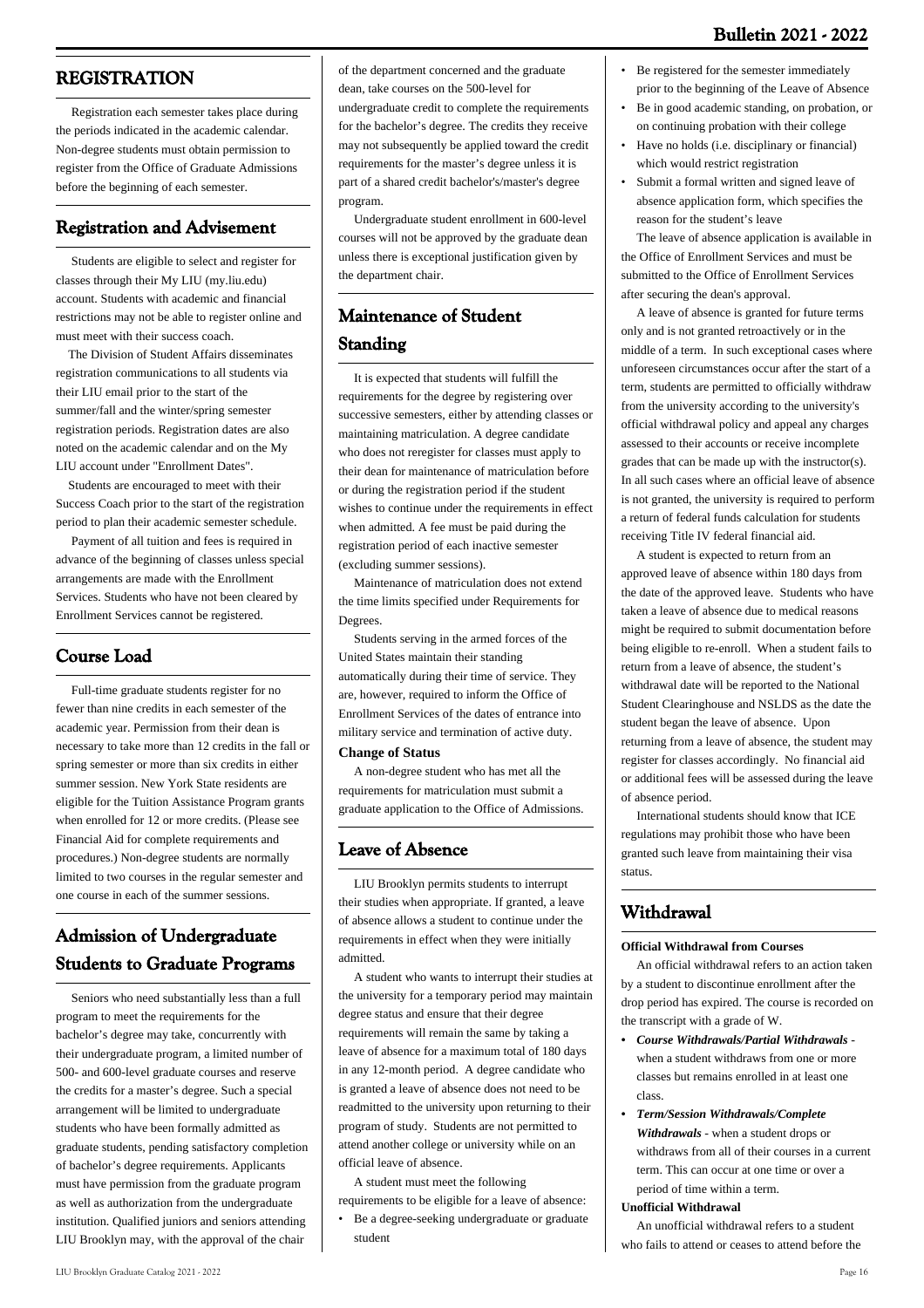withdrawal deadline without officially withdrawing from the university. The course is recorded on the student's transcript with a grade of UW.

#### **Course Drop**

 A Course Drop is an action taken by a student prior to or during the start of the term to remove a course from their transcript. Students may drop one, some or all of their classes through the drop/add period without receiving any grade. However, students who fail to drop a course or wish to withdraw from a course after the designated drop/add period for a term but before the designated withdrawal deadline must follow the Official Withdrawal procedures. See Withdrawal Policy for details on Withdrawals.

 Students can drop full-semester classes up through the second week of the term with no penalty as follows:

- Drop one or more courses online using their MyLIU portal
- Drop courses at Enrollment Services
- Drop courses through their Success Coach The drop period for classes that meet for less than the full semester is as follows:
- Sessions meeting 7 or more weeks: courses can be dropped up through the first week •
- Sessions meeting 3 to 6 weeks: courses can be dropped up through the 2nd day of the session •
- Sessions meeting 2 weeks or less: courses can be dropped up through the 1st day of the session •

 Students may have their financial aid reduced if the student's enrollment status changes from fulltime to part-time, or from full-time or part-time to below half-time. Students will have their financial aid canceled if the student drops all courses and does not incur any liability, or fails to meet satisfactory academic progress standards as a result of the cancellation of enrollment. Financial aid for future terms will also be canceled. See Appeals Policy for Student Withdrawals and Satisfactory Academic Progress Policy for additional details. Students receiving Veterans benefits should meet with the Veteran's Certifying Official to determine if drops will affect their current and future benefits when they; add or drop any course, withdraw from, or terminate enrollment at the University.

 Drops that change a student's enrollment status from full-time to part-time, or from full or parttime to below half-time, may have their Federal, State, and/or University aid adjusted. The University may also be required to report the student's change in enrollment status to lenders, which can trigger the repayment of student loans. Students will be notified of these cases via writing.

 Drops after the drop/add period must be processed as a partial or full withdrawal.

### **Official Withdrawal Deadlines**

*Withdrawal from full-semester courses-•* Students may officially withdraw from one or more courses through the  $10^{th}$  week of the term for full-term courses during the fall and spring

semesters.

- *Withdrawal from Summer Session courses or courses meeting for shorter sessions within the regular fall/spring semesters -* Students may officially withdraw according to the schedule below: *•*
	- 12-week sessions withdrawals permitted through the  $8<sup>th</sup>$  week
	- 10-week sessions withdrawals permitted through the  $7<sup>th</sup>$  week •
	- 7-week sessions withdrawals permitted through the  $5<sup>th</sup>$  week •
	- 6-week sessions withdrawals permitted through the  $4^{th}$  week •
	- 5-week sessions withdrawals permitted through the 3rd week •
	- 2-week sessions withdrawals permitted through the  $7<sup>th</sup>$  day •
	- 1-week sessions withdrawals permitted through the 3<sup>rd</sup> day •

### **Withdrawal Methods**

The University permits students to withdraw from a course, session, or term in the following manner:

- *Process through MyLIU* Students should use their MyLIU portal to withdraw from courses online until the withdrawal deadlines as detailed in the "Official Withdrawal Deadlines" section above. *•*
- *Submit Completed Withdrawal Application Form - Students* who are unable to withdraw online must submit a signed and completed Withdrawal Application Form to the Office of Enrollment Services by the withdrawal deadline. *•*

#### **Withdrawal Impacts**

#### Effective Date of Withdrawal

The withdrawal date for a student who withdraws is the earlier date of:

- The date the student began the withdrawal process; or
- The date the student otherwise provided the University with official notification of the intent to withdraw; or •
- The date the institution becomes aware the student ceased attendance; or •
- The midpoint of the payment period or period of enrollment for which Title IV assistance was disbursed if the student ceases to attend without official notification and withdrawal. •

#### Tuition Liability and Refund Policy

- *Official Withdrawals and Drops:* The effective date of drops and/or withdrawal will determine the student tuition liability due or refund due to the student. *•*
- *Unofficial Withdrawals:* The student is responsible for all associated tuition charges and fees. *•*

#### Transcript/Grades

- *Official Withdrawals:* A grade of W will be assigned for the course or courses and will appear on the student's transcript. *•*
- *Unofficial Withdrawals:* A grade of UW will be assigned for the course or courses and will appear on the student's transcript. *•*
- *Drops:* The course will not appear on, or will be removed from the student's transcript. Credits Attempted/Earned
- *Official Withdrawals:* The course or courses will be considered attempted but not earned. *•*
- *Unofficial Withdrawals:* The course or courses will be considered attempted but not earned. *•*
- *Drops:* The course or courses will neither be considered attempted nor earned. *•*

#### Grade Point Average

Withdrawn or dropped courses do not affect a student's grade point average.

#### Financial Aid Adjustments

- *Change in Student Status:* Students who change their enrollment status from full-time to part-time, or from full or part-time to below half-time, due to a partial drop or withdrawal, may have their federal, state, and/or university aid adjusted. The university may also be required to report the student's change in enrollment status to lenders, which can trigger the repayment of student loans. Students will be notified in these cases via writing. *•*
- *Cancellation of Financial Aid:* Students will have their financial aid canceled if the student drops all courses and does not incur any liability, or fails to meet satisfactory academic progress standards as a result of the withdrawal. Financial aid for future terms may also be canceled. See [Appeals Policy](https://webapps3.liu.edu/SFS/Policies/Appeal-Policy) and [SAP Policy](https://webapps3.liu.edu/SFS/Policies/Satis-Acad-Pol) for additional details. *•*
- *Return of Federal Funds:* The university is required to return funds for students who stop attending all courses before completing 60% of the term. The student will be notified by mail of the unearned amounts returned to the federal financial aid programs. The return of federal funds may result in a balance due to the university, particularly if the student previously received and cashed a refund check. See [Return](https://webapps3.liu.edu/SFS/Policies/Return-Title-Funds) [of Federal Funds Policy](https://webapps3.liu.edu/SFS/Policies/Return-Title-Funds) for additional details. *•*

#### Residential Life

 Students residing in on-campus housing must contact the LIU Promise upon withdrawal from the university. Students must follow proper check-out procedures and must vacate their campus housing within 48 hours of the effective withdrawal date. Students who drop or withdraw from a future term must vacate their campus housing after completion of finals. Room and board charges must be canceled through the LIU Promise. Liability for these charges will be assessed at the time of cancellation.

#### Future Enrollment

 Students who withdraw from all courses may be subject to readmission. Students who withdraw from the university must be in good financial standing in order to register for future classes or have access to their official and unofficial transcript.

#### Special Program Participation

• *Athletics:* In accordance with NCAA regulations, all intercollegiate athletes must notify the Athletic Department and Office of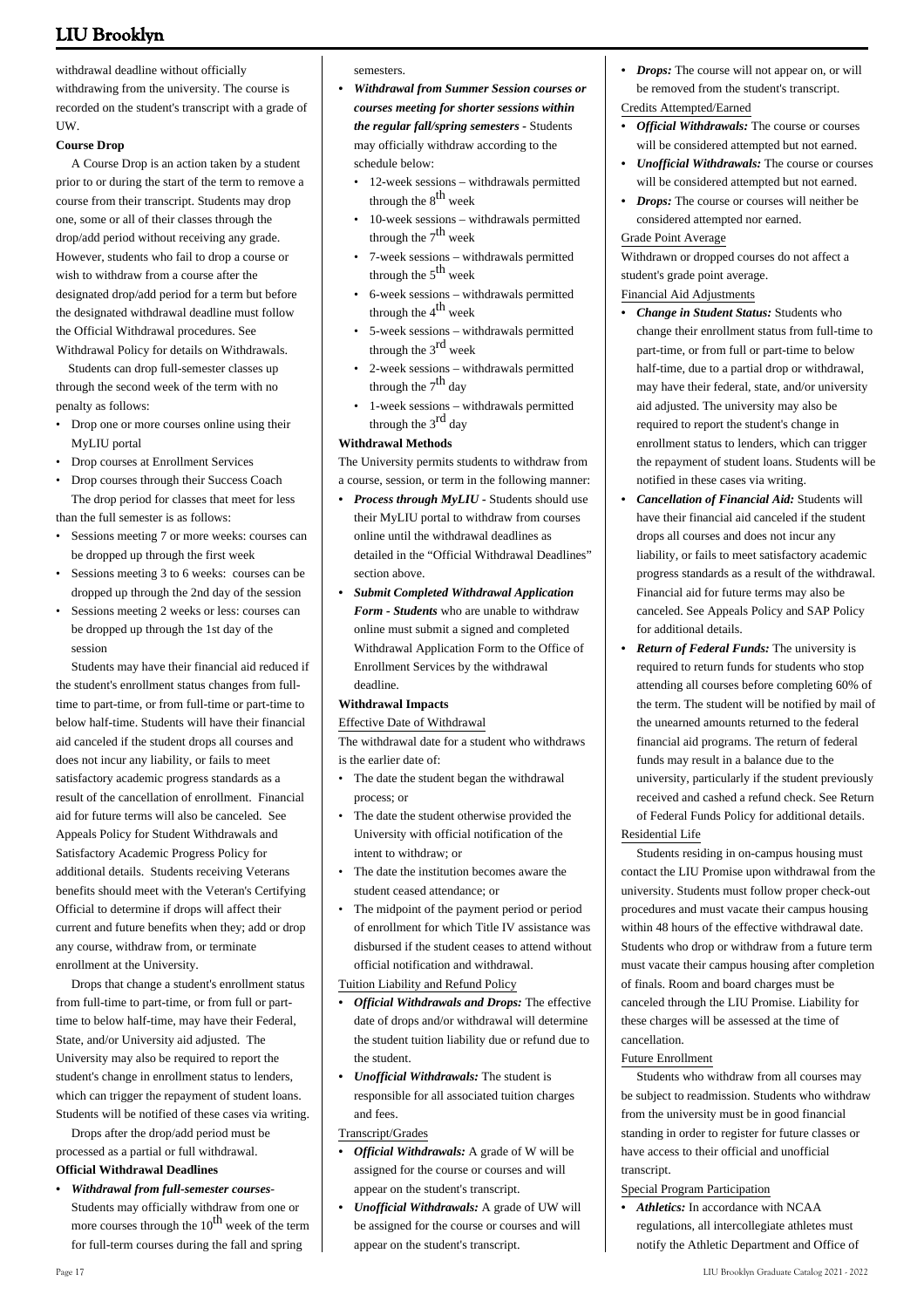Admissions when partially or fully withdrawing from the university.

*Veterans:* In accordance with VA regulations, students receiving veteran's benefits must notify the VA Certifying Official when partially or fully withdrawing from the university. *•*

#### **Alternatives to Withdrawal**

#### Schedule adjustments

 When contemplating a withdrawal due to scheduling conflicts, students should discuss their situation with their success coach, academic dean, or Enrollment Services to see if accommodations can be made.

#### Incomplete Grades

 For some students, receiving an incomplete grade and finishing the coursework at a later time may be a better option than withdrawing from the university. Students should be advised to discuss this option with their instructor, success coach, or academic dean.

#### Refund of Tuition in Cases of Withdrawal

 When a student withdraws from courses, the university refunds tuition as outlined in the Withdrawal Policy (please see the Tuition and Fee Schedule).

#### **Student Withdrawal Appeals**

 Students may appeal for late drops, late withdrawals, and tuition and fee refunds/credits after the University's published deadlines. Students are required to complete and sign the Appeal for Student Withdrawal Form, which also requires submission of a written statement supporting the appeal request, desired outcome, and justification for any extraordinary circumstances that occurred. In addition, supporting documentation must also be attached, including official proof of attending another institution (schedules, unofficial transcripts, or emails will not be accepted), official proof of a hospital stay of two or more weeks accompanied by a signed doctor's note, death certificate or official divorce decree, or other documentation supporting the requested appeal.

 Appeals are processed based on the date the form is received. Students must submit the form no later than 30 days following the end of the appealed term(s) for consideration. Students are required to certify that all data and documents submitted are true and factual. The University has the right to deny any appeal, which may result in the student receiving grades, incompletes, or withdrawals, being liable for outstanding charges, and/or responsibility for loans taken during the appealed term(s). Approved appeals may result in a change to the student's academic record and financial aid being returned, reduced, or canceled. Once an appeal has been evaluated and a decision reached, it will not be reconsidered.

# **Auditing of Courses**

 In order to gain the necessary background or enhance general knowledge, students may audit

graduate courses for no credit. The permission of the instructor and of the dean is required in every case. Laboratory courses, Independent Studies and fieldwork practicums may not be audited. Students (who must have been admitted to a graduate program) pay half the regular tuition for courses, and their transcripts will show that the courses have been audited. No credit or grade is earned in courses that are audited.

# **Transcript Requests**

 Official transcripts for professional and graduate schools, prospective employers, and other institutions must be requested in writing. The university adheres to the Family Education Rights and Privacy Act of 1974. A student's record will not be released without prior written consent from the student. Enrolled students may use the secure student portal (My LIU) (https://my.liu.edu) to check their financial and academic status.

 Transcript Fees and Processing Charges vary depending on the mode of delivery. All fees are listed on the Transcript Order website and must be paid prior to the release of the transcript. https://liu.edu/enrollment-

services/registration/transcript-

Students have the following options to secure transcripts.

#### Option 1:

 **Currently Enrolled Students -** Login to the My LIU portal and select "Order Transcripts Online."

#### Option 2:

 **Alumni or Students Not Currently Enrolled -** Order transcripts online through Parchment at www.parchment.com. Students can submit a transcript request 24 hours/day, 7 days/week. Parchment uses current web encryption technology and student information is secure. Option 3:

 **In-Person "On Demand" transcripts-**Students may come to Enrollment Services, show picture ID, and official transcripts can be printed on-site.

*If a student wishes to release their transcripts to a third party for pick up, they must provide signature authorization for that request. The third-party will be required to show a photo id.* Essential information to be furnished should include:

- Full name, address, student ID number or social security number, dates of attendance •
- Name while enrolled, if different from above.
- Complete name and address (written clearly) of the recipient including institution, department name, address, city, state, and zip code. •

 Many transcripts do not reach their proper destination in time because incomplete and inaccurate information is included in the original request. Students are asked to provide accurate addressee information when requesting official transcripts.

Except during peak periods at the conclusion of

each semester, requests are usually processed within five business days. If the transcript is to be held for the completion of any courses in progress, processing will occur within 10 days after the grades are posted.

*Please note: A transcript request may not be processed if there is an outstanding balance or if there is another block that is currently on the student's account.*

# **Student Access to Educational Records**

 In compliance with the Family Educational Rights and Privacy Act (FERPA), LIU Brooklyn informs eligible students and their parents that they may obtain copies of the campus's policy statement concerning the act from the Office of Institutional Advancement and Student Affairs.

### **Administrative Matters**

#### **Cancellation of Courses**

 The university reserves the right to cancel undersubscribed courses. When it does so, there is no fee charged to the student.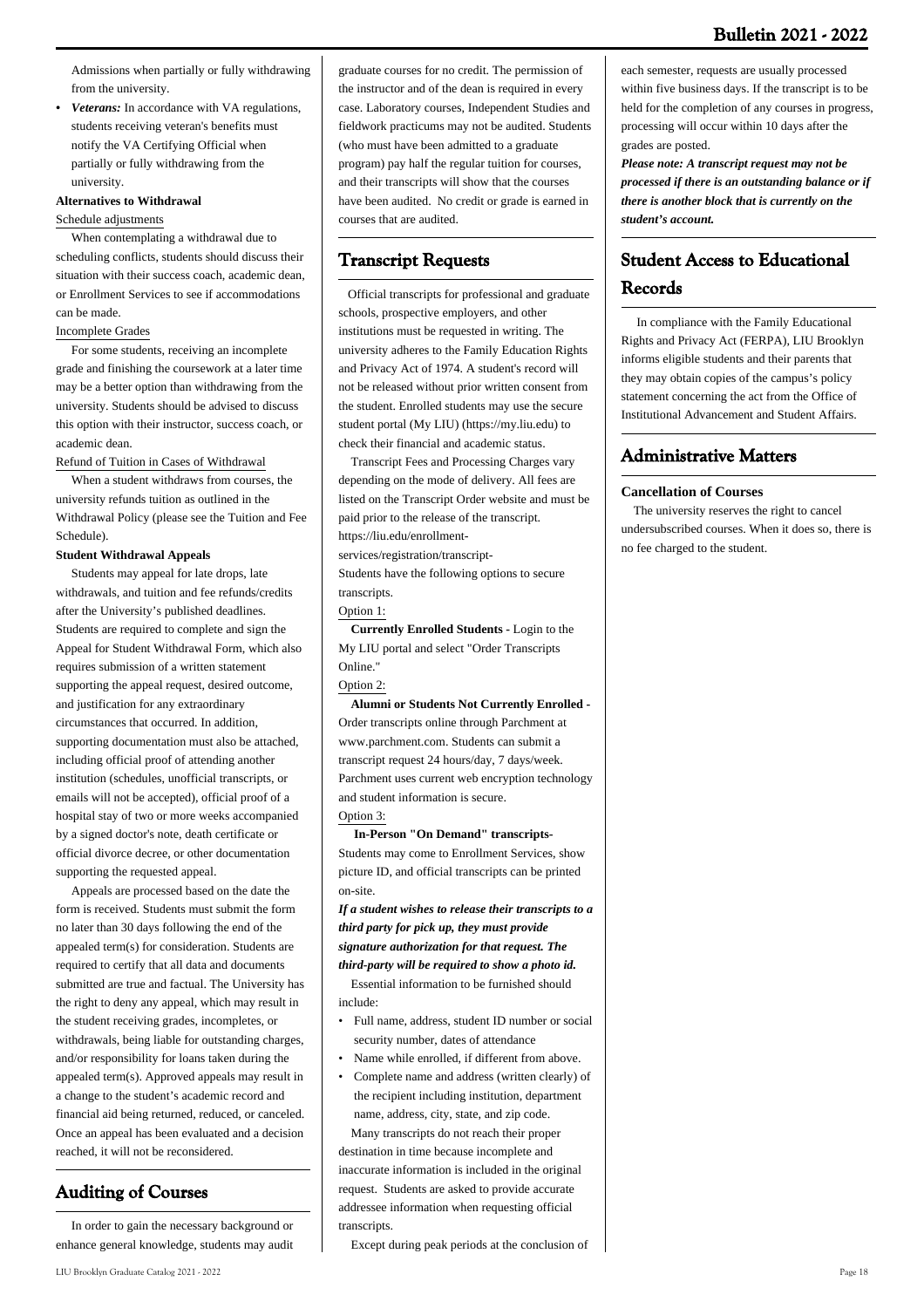# **TUITION AND FEES**

 Students are billed for tuition and fees at the time of registration. Room and board charges are reflected at the time of room assignment. Students must make satisfactory payment arrangements before the start of each term or before moving into residence halls to remain in good financial standing.

- Acceptable payment arrangements include:
- Payment in full using check or credit card; • Approved financial aid covering all charges;
- Enrollment in an online University Payment Plan; and/or
- Participation in an approved third-party payment agreement.

 A student who complies with any combination of the above shall be considered in good financial standing, so long as all conditions are met throughout the term. All payment arrangements must be completely satisfied or late payment fees and/or penalties will be applied to your account. Students who fail to make satisfactory payment arrangements on delinquent past-due balances may be referred to an outside collection agency or attorney, where additional fees and penalties may be charged to their account (up to 30 percent of unpaid charges), including reasonable attorney's fees, as permitted by applicable law. Accounts referred to outside collection agencies may also be reported to one or more of the national credit bureaus. All policies can be found online at **www.liu.edu/enrollment-services**.

# **Rate Schedule**

| Application Fee (non-refundable)                                                | \$<br>50 |
|---------------------------------------------------------------------------------|----------|
| Tuition Deposit (non-refundable)                                                | 200      |
| Master's Degree and Graduate<br>Studies, per credit                             | 1,299    |
| Graduate Audit Fee, per credit                                                  | 651      |
| Master's Degree and Graduate<br>Studies, special programs:                      |          |
| Physician's Assistant and Speech-<br>Language Pathology, per credit             | 1,324    |
| Physical Therapy:                                                               |          |
| Below 800 Level Courses, per<br>credit                                          | 1,324    |
| 800 and 900 Level Courses, per<br>credit                                        | 1,535    |
| Clinical Practice I (PT850), per<br>course                                      | 1,501    |
| Clinical Practice II (PT950), per<br>course                                     | 1,877    |
| Clinical Practice III and IV<br>(PT955/956), per course                         | 3,004    |
| Doctoral Degree and Doctoral<br>Studies, 12+ credits, per term (Years<br>$1-3)$ | 27,012   |
| Doctoral Degree and Doctoral<br>Studies, per credit                             | 1,728    |
| Dining Dollars, 9+ credits, per term                                            | 75       |
| University Fee:                                                                 |          |
| 12+ credits, per term                                                           | 997      |
|                                                                                 |          |

| Less than 12 credits, per term                                             | 499 |
|----------------------------------------------------------------------------|-----|
| Testing and Lab Fee (Nurse<br>Practitioner M.S and Adv. Cert), per<br>term | 300 |
| Course Fees (additional fee per class):                                    |     |
| EXS 500, 507                                                               | 500 |
| <b>EXS 510</b>                                                             | 549 |
| MS 613                                                                     | 300 |
| PSY 840, 841, 843                                                          | 200 |
| <b>TAL 088</b>                                                             | 310 |
| Other Fees:                                                                |     |
| First and Second Late Payment Fee                                          | 100 |
| Third Late Payment Fee                                                     | 150 |
| Maintenance of Matriculation Fee                                           | 100 |
| Late Registration Fee                                                      | 50  |
| Returned Check/Credit Card<br>Chargeback Fee                               | 25  |
| Replacement Student ID Card                                                | 25  |
| Diploma Replacement Fee                                                    | 35  |
| Official Transcript, on-demand, per<br>request                             | 25  |
| Official Transcript, online, per<br>request                                | 15  |

# **Residence Life Rates**

| <b>Fall/Spring Accommodations (per</b> |           |
|----------------------------------------|-----------|
| term)                                  |           |
| Housing Deposit (non-refundable)       | 300<br>\$ |
| Conolly Hall:                          |           |
| <b>Standard Single</b>                 | 8,933     |
| <b>Standard Double</b>                 | 4,763     |
| Suite Double                           | 5,349     |
| Suite Quad                             | 5,110     |
| <b>Apartment Double</b>                | 6,479     |
| <b>Apartment Quad</b>                  | 6,715     |
| 490 Fulton Street:                     |           |
| 3-4 Bedroom Apartment                  | 11,413    |
| 5-6 Bedroom Apartment                  | 7,633     |
| <b>Intersession Rates</b>              | 329       |
| <b>Summer Accommodations (per</b>      |           |
| session)                               |           |
| Conolly Hall:                          |           |
| <b>Standard Single</b>                 | 3573      |
| <b>Standard Double</b>                 | 2110      |
| Suite Double                           | 2140      |
| Suite Quad                             | 2044      |
| <b>Apartment Double</b>                | 2592      |
| <b>Apartment Quad</b>                  | 2686      |
| 490 Fulton Street:                     |           |
| 3-4 Bedroom Apartment                  | 4566      |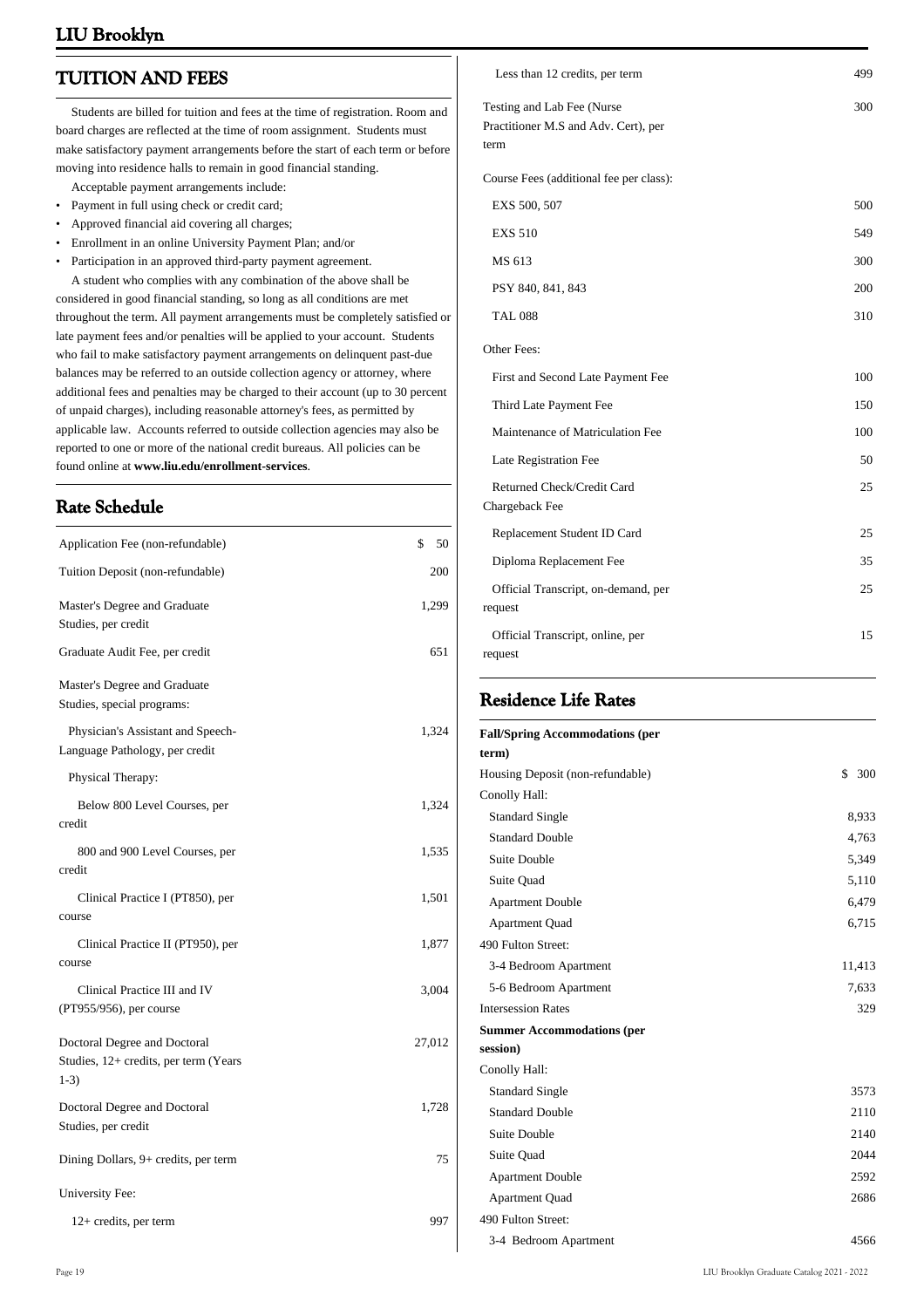| 5-6 Bedroom Apartment                                                    | 3046  |
|--------------------------------------------------------------------------|-------|
| <b>Fall/Spring Meal Plans (per term)</b>                                 |       |
| Residential Meal Plan 1 (unlimited<br>meals plus \$300 dining dollars)   | 2,866 |
| Residential Meal Plan 2 (14 meals per<br>week plus \$300 dining dollars) | 2,629 |
| Residential Meal Plan 3 (10 meals per<br>week plus \$300 dining dollars) | 2,381 |
| <b>Residential Dining Dollars</b>                                        | 300   |
| Dining Dollars+ Plan (\$200 additional<br>dining dollars)                | 200   |
| Commuter Meal Plan 1 (25 meals plus<br>\$50 dining dollars)              | 253   |
| Commuter Meal Plan 2 (50 meals plus<br>\$50 dining dollars)              | 405   |
|                                                                          |       |

All resident students are required to participate in a meal plan. The Residential Dining Dollars plan is only available to residents in apartments with kitchens. Dining dollars can be used at the point of sale locations across the campus.

# **Financial Policies**

| <b>Payment Due Dates</b> |                       |                      |  |
|--------------------------|-----------------------|----------------------|--|
| <b>Term</b>              | <b>Bill Available</b> | <b>Bill Due Date</b> |  |
| Fall                     | June 1                | August 15            |  |
| Winter                   | November 1            | December 1           |  |
| Spring                   | November 15           | January 1            |  |
| Summer                   | May 1                 | June 15              |  |

 Student Bills are subject to change based on modifications made to courses, credit loads, housing, and meal plans. In addition, additional fees or fines may occasionally alter the bill. Anticipated aid and financial aid credits will be visible on a student's account but are not applied until all requirements have been completed. Financial aid is based on full-time enrollment.

 Students may view their anticipated financial aid student account, and make payments via their MyLIU. Visit [www.MyLIU.edu](http://www.MyLIU.edu) and follow the following steps: Main Menu > Self-Service > Campus Finance > View Financial Aid. The payment gateway is a secure online terminal that allows students to make a deposit, pay a bill, or set up an online payment plan.

#### **Late Payment Assessment**

| <b>Fall Term</b>   | <b>Amount</b> |
|--------------------|---------------|
| 1st Day of Classes | \$100         |
| 30th Day of Term   | 100           |
| 60th Day of Term   | 150           |
| <b>Winter Term</b> |               |
| 1st Day of Classes | \$150         |
| <b>Spring Term</b> |               |
| 1st Day of Classes | \$100         |
| 30th Day of Term   | 100           |
| 60th Day of Term   | 150           |
| <b>Summer Term</b> |               |
| 1st Day of Classes | \$150         |

#### **Liability Calendar**

 Students are responsible for their course registration, academic liability schedule, and payment deadlines. **Non-attendance and/or non-payment does not constitute official withdrawal from the University.**

 Following the Tuition and Fee Liability Schedule, student financial responsibility will be determined based on the date they officially dropped or withdrew from the University.

**Traditional Fall/Spring Terms**

| <b>Withdrawal Date</b>                                | <b>Liability</b> |
|-------------------------------------------------------|------------------|
| Week 1                                                | 0%               |
| Week 2                                                | 25%              |
| Week 3                                                | 50%              |
| Week 4                                                | 75%              |
| Week $5+$                                             | 100%             |
| Summer and Other Sessions Seven Weeks or Greater      |                  |
| <b>Withdrawal Date</b>                                | Liability        |
| Week 1                                                | 0%               |
| Week 2                                                | 50%              |
| Week $3+$                                             | 100%             |
| <b>Summer and Other Sessions Three to Seven Weeks</b> |                  |
| <b>Withdrawal Date</b>                                | <b>Liability</b> |
| Day $1-2$                                             | 0%               |
| Day 3-5                                               | 50%              |
| Day $6+$                                              | 100%             |
| Winter and Other Sessions Two Weeks or Less           |                  |
| <b>Withdrawal Date</b>                                | <b>Liability</b> |
| Day 1                                                 | 0%               |
| Day 2                                                 | 50%              |
| Day $3+$                                              | 100%             |

 Students are responsible for formally canceling their assigned residence hall room and meal plan charges. Cancellations should be provided in writing to LIU Promise. Following the Room and Board Liability Schedule, student financial responsibility will be determined based on the date they officially canceled their residence hall room and meal plan.

 **Non-attendance and/or non-arrival to the Residence Hall does not constitute the official cancellation of a student's residence hall room and meal plan.**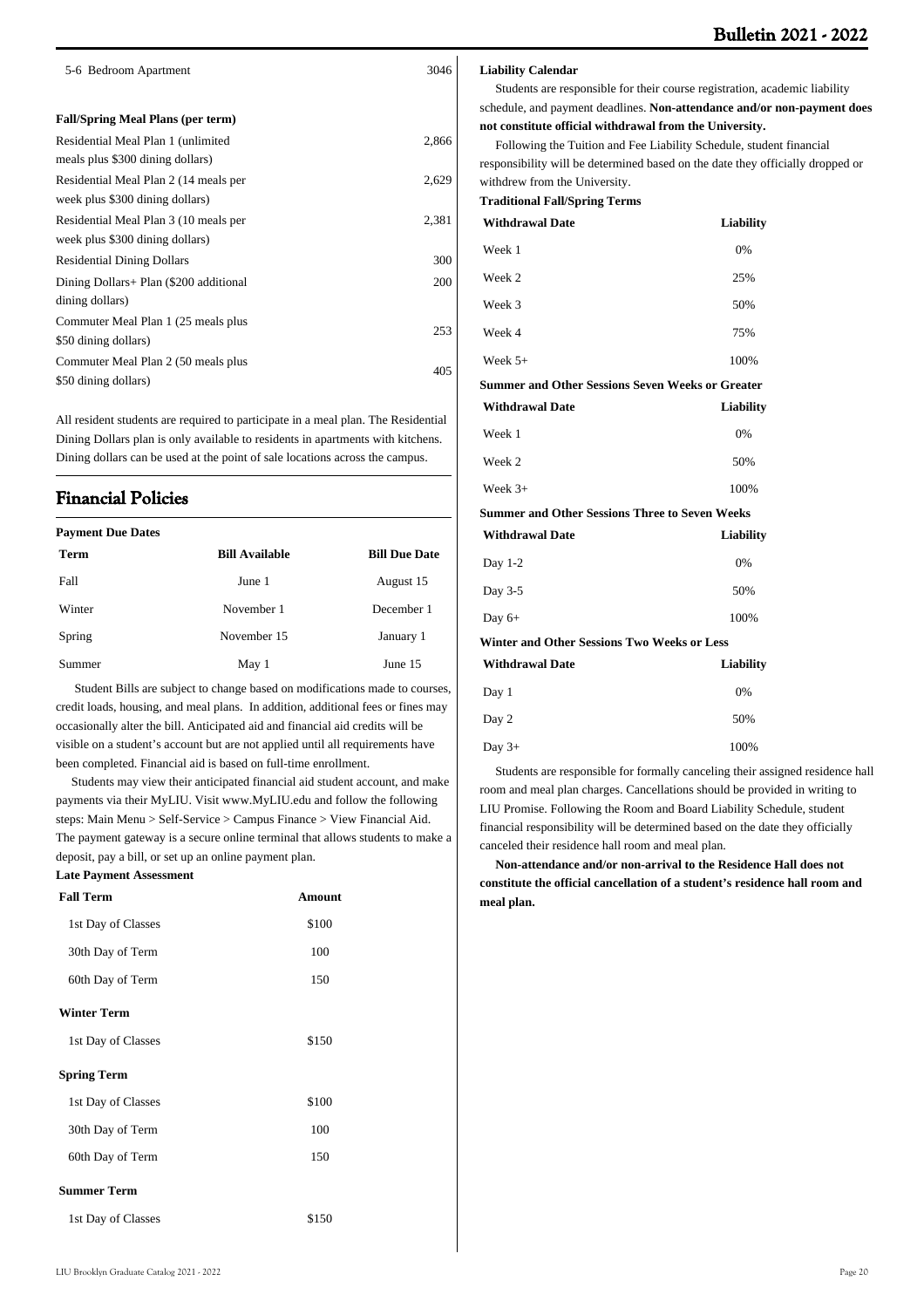# **Payment Plans**

#### **Payment Plans**

The University offers students and families the ability to pay your tuition bill in installments using our online payment plan system. These plans can help families budget the cost of tuition and fees by spreading out the cost over a number of payments each term. Enrolling in a payment plan is easy - simply log into the LIU Payment Gateway, enroll in a plan, and make the necessary down payment. You can pay online using a credit card or e-check, knowing your information is secured by industry-leading security features. The payment plan system will automatically notify you if your installments increase or decrease due to changes in your student account.

The University offers the following payment plans each semester:

|                               | <b>Fall Monthly Payment Plan</b>                                         | <b>Spring Payment Plan</b>                                                                                               |
|-------------------------------|--------------------------------------------------------------------------|--------------------------------------------------------------------------------------------------------------------------|
| <b>Enrollment</b> Fee         | \$35                                                                     | \$35                                                                                                                     |
| <b>Enrollment Dates</b>       | June 1 - September 15 (Late enrollment<br>through October 31)            | December 1 - February 15 (Late<br>enrollment through March 31)                                                           |
| <b>Balance Calculation</b>    | your student account.                                                    | All applicable charges, less any approved financial aid. Your plan will automatically recalculate if changes are made to |
| <b>Payment Structure</b>      | be due later than the last month of the semester.                        | The payment structure will be equal installments based on the enrollment date of the plan. Your last installment may not |
| Down Payment                  | 15%-50% (depending on date of<br>enrollment).                            |                                                                                                                          |
| Late Payment Fee              | \$25 if payment is not received within 7 days of the scheduled due date. |                                                                                                                          |
| Payment Methods               |                                                                          | Mastercard, Visa, American Express, Discover, or ACH; auto deduction options are also available.                         |
| How to Enroll                 | "Payment Plans."                                                         | Log into your MyLIU account and select "Make a Payment." Then log into the LIU Payment Gateway and select                |
| <b>Authorized User Access</b> |                                                                          | Yes. You must first set up an authorized user using their email account. You may have more than one authorized user.     |

### **Student Health Insurance**

Long Island University offers a cost-effective Student Health Insurance Plan that provides students and families with robust medical coverage at school, back home, and while traveling or studying abroad. The plan is fully compliant with Federal Health Care Reform and offers students access to a network of doctors, hospitals, and pharmacies throughout the country. All international students, clinical students, LIU Global students and intercollegiate athletes are automatically enrolled in the Plan but can waive participation.

Beginning on July 1st, students can go to their MyLIU account and click on the "Student Health Insurance" link from the Student Center Home Page to enroll in the Plan, print ID cards, check claims, or waive coverage. Coverage begins on August 15, which represents the start of the plan year, and extends through August 14. *Remember that if you have been automatically enrolled in the plan and wish to waive coverage, you must go online and receive a confirmation by the waiver deadlines listed below.* If you require additional assistance, please contact your Success Coach.

#### **Annual Rate: 2021-22 Academic Year**

\$4,100 (may be adjusted before NYS rate approval)

#### **Enrollment Waiver Periods**

Annual Plan: July 1 - September 30 Spring Plan: January 1 - February 15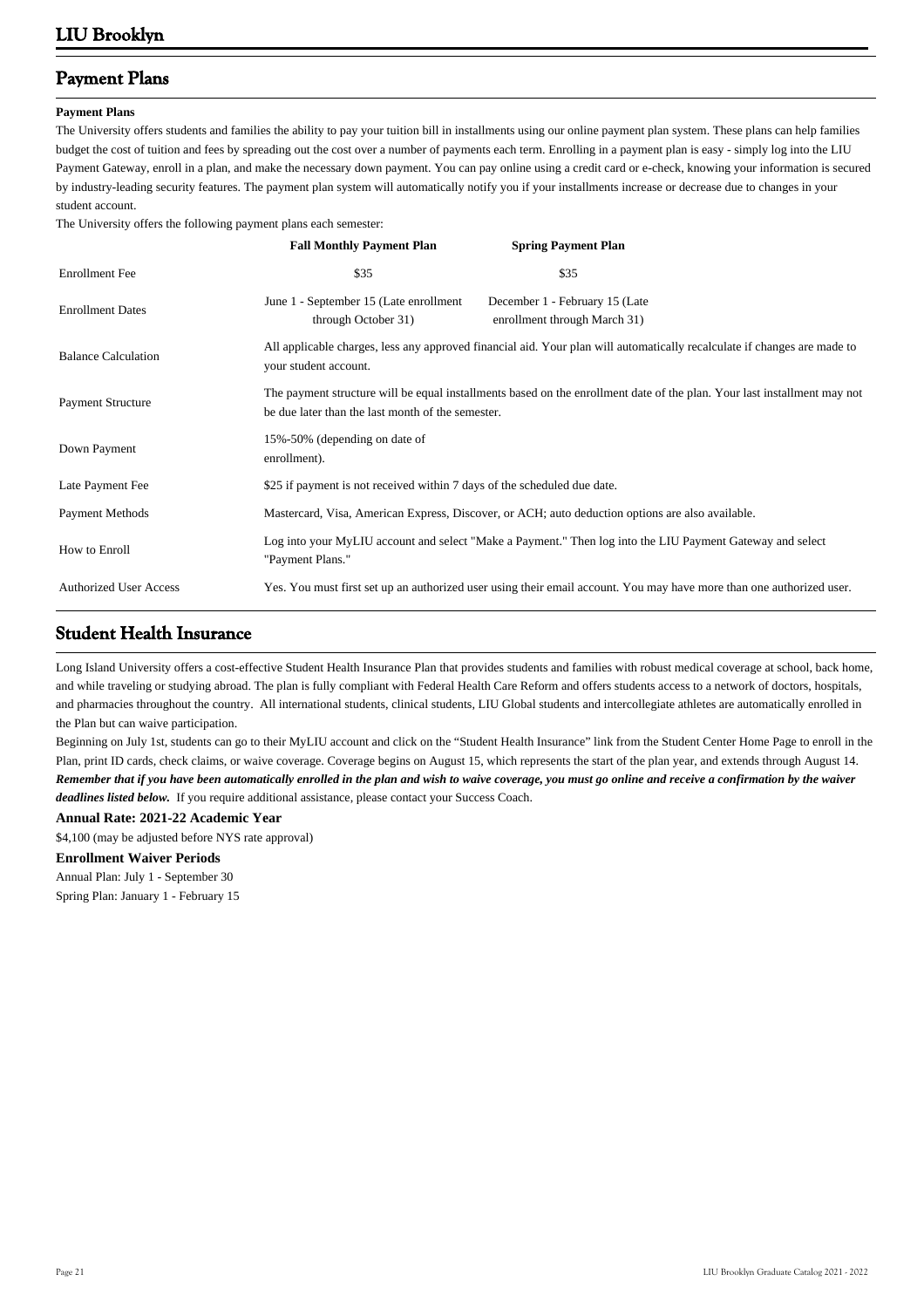# **FINANCIAL AID**

 Long Island University awards financial aid in an effort to help students meet the difference between their own resources and the cost of education. All awards are subject to the availability of funds and the student's demonstrated need. Renewal of assistance depends on the annual reevaluation of a student's need, the availability of funds, the successful completion of the previous year, and satisfactory progress toward completion of degree requirements. In addition, students must meet the published filing deadlines. Detailed information on financial aid is forwarded with the admission application and is also available on the Enrollment Services Office website at [www.liu.edu/enrollment-services.](http://www.liu.edu/enrollment-services)

 Many awards are granted on the basis of scholastic merit. Others are based on financial need. However, it is also possible to receive a combination of awards based on both. Thus, University scholarships or fellowships may be granted by themselves or in conjunction with student loans or Federal Work-Study employment. In order to receive the maximum amount of aid, students must apply for financial aid by the appropriate deadline.

 It is the student's responsibility to supply correct, accurate, and complete information to the Enrollment Services Office and to notify them immediately of any changes or corrections in their financial situation, enrollment status, or housing status, including tuition remission benefits, outside scholarships and grants, and state-sponsored prepaid college savings plans.

 A student who has received a financial aid award must inform the Enrollment Services Office if they subsequently decide to decline all or part of that award. Failure to do so may prevent the use of the award by another student. If a student has not secured their award by the close of the drop/add period, the award may be canceled, and the student may become ineligible to receive scholarship or fellowship aid in future years. Determination of financial need is also based on the student's enrollment status – a change in registration therefore may result in an adjustment to their financial aid.

### **Application Process**

 Students must submit the Free Application for Federal Student Aid (FAFSA), available online at [www.fafsa.gov,](http://www.fafsa.gov) which is the basic form for all student aid programs. Be sure to complete all sections. Students should give permission on the FAFSA for application data to be sent directly to Long Island University (the LIU federal school code number is **002751**). New students should submit the application by February 15 for the fall term or by November 1 for the spring term. Returning students should apply no later than March 1. Students requiring summer financial aid must make an appointment with an Office of Enrollment Services counselor in addition to completing the FAFSA and New York State application (the LIU graduate New York state school code number is **5403**).

 To be considered for financial aid, students must be classified either as US citizens or as eligible noncitizens, be officially admitted to LIU or matriculated in a degree program and making satisfactory academic progress toward degree requirements. Students in certain advanced certificate or diploma programs may also be eligible for consideration. Generally, universityadministered aid is awarded to full-time students. Part-time students may be eligible for federal loans but must also maintain satisfactory academic progress.

#### **RENEWAL ELIGIBILITY**

 Financial aid awards are not automatically renewed each year. Continuing students must submit a FAFSA each year by the LIU deadline, continue to demonstrate financial need, make satisfactory progress toward degree requirements, and be in good academic standing. For institutional scholarships, students must generally maintain full-time enrollment and a cumulative GPA of 3.2 to have their awards renewed. Any break in enrollment without an approved deferment on file with the Office of Enrollment Services will result in a loss of your scholarship. Please visit our renewal policy on the web at www.liu.edu/enrollment-services.

#### **WITHDRAWAL**

 Those receiving federal aid who withdraw completely may be billed for remaining balances resulting from the mandatory return of funds to the U.S. government. The amount of federal aid "earned" up to that point is determined by the withdrawal date and a calculation based on the federally prescribed formula. Generally, federal assistance is earned on a pro-rata basis.

#### **Awards**

#### **UNIVERSITY-SPONSORED AND ADMINISTERED PROGRAMS**

 Through the generosity of its alumni and other concerned donors, as well as from funds supplied by the federal government, the University is able to provide an extensive financial aid program for its students. Awards are competitive and based on academic achievement, test scores, and, in most cases, financial need.

#### **SCHOLARSHIPS AND GRANTS**

 Long Island University maintains an extensive program of scholarships and grants-in-aid based on academic merit and demonstrated financial need. Awards are made during the admissions process. Institutional scholarships may be combined with government-supported grants and loans into a single financial aid package. Scholarships and grants are normally applied to tuition and fees; they can range from \$500 to full tuition and fees and do not require repayment. Need-based

scholarships do not automatically renew for the same amount in subsequent years.

 Long Island University's scholarship programs are designed to reward students who demonstrate outstanding academic achievement. We are committed to providing you with an affordable, high-quality education. Awards are given to students who demonstrate academic achievement, athletic talent, or strong leadership as well as performers and artists. Aid is also awarded based on financial need.

#### **PART-TIME EMPLOYMENT Graduate Assistantships**

 A limited number of Graduate Assistantships and University Fellowships are granted to various academic departments within each school and college of the University. Graduate Assistantships are also available in administrative departments. All students interested in applying for an Assistantship or Fellowship must complete and submit an application to the appropriate department for review.

#### **ALL OTHER SOURCES OF AID STATE GRANTS**

 New York State and other states offer a variety of grants and scholarships to residents. Although the application is made directly to the state and grants are awarded by the state, the amount each student is expected to receive is estimated and taken into account by the University when assembling the student's financial aid package. LIU's graduate New York State school code is **5403**. For complete information, contact the New York Higher Education Services Corporation (HESC) at 888-697-4372, or visit their website at [www.hesc.ny.gov.](http://www.hesc.ny.gov)

**NYS Math and Science Teaching Incentive Scholarship** - Provides grants to eligible full-time undergraduate or graduate students in approved programs that lead to math or science teaching careers in secondary education.

**Senator Patricia K. McGee Nursing Faculty Scholarship** - The Senator Patricia K. McGee Nursing Faculty Scholarship program seeks to increase the number of educators and adjunct clinical faculty teaching nursing education in New York State.

**Segal AmeriCorps Education Award** - Provided to New York State residents interested in highquality opportunities in community service. **Veterans Tuition Awards** - Vietnam, Persian Gulf, Afghanistan, or other eligible combat veterans matriculated at an undergraduate or graduate degree-granting institution or in an approved vocational training program in New York State are eligible for awards for full or parttime study.

#### **States Other Than New York**

 Some students from outside New York State may qualify for funds from their own state scholarship programs that can be used at Long Island University. Contact your state financial aid agency (call the Federal Student Aid Center at 1- 800-433-3243 for the address and telephone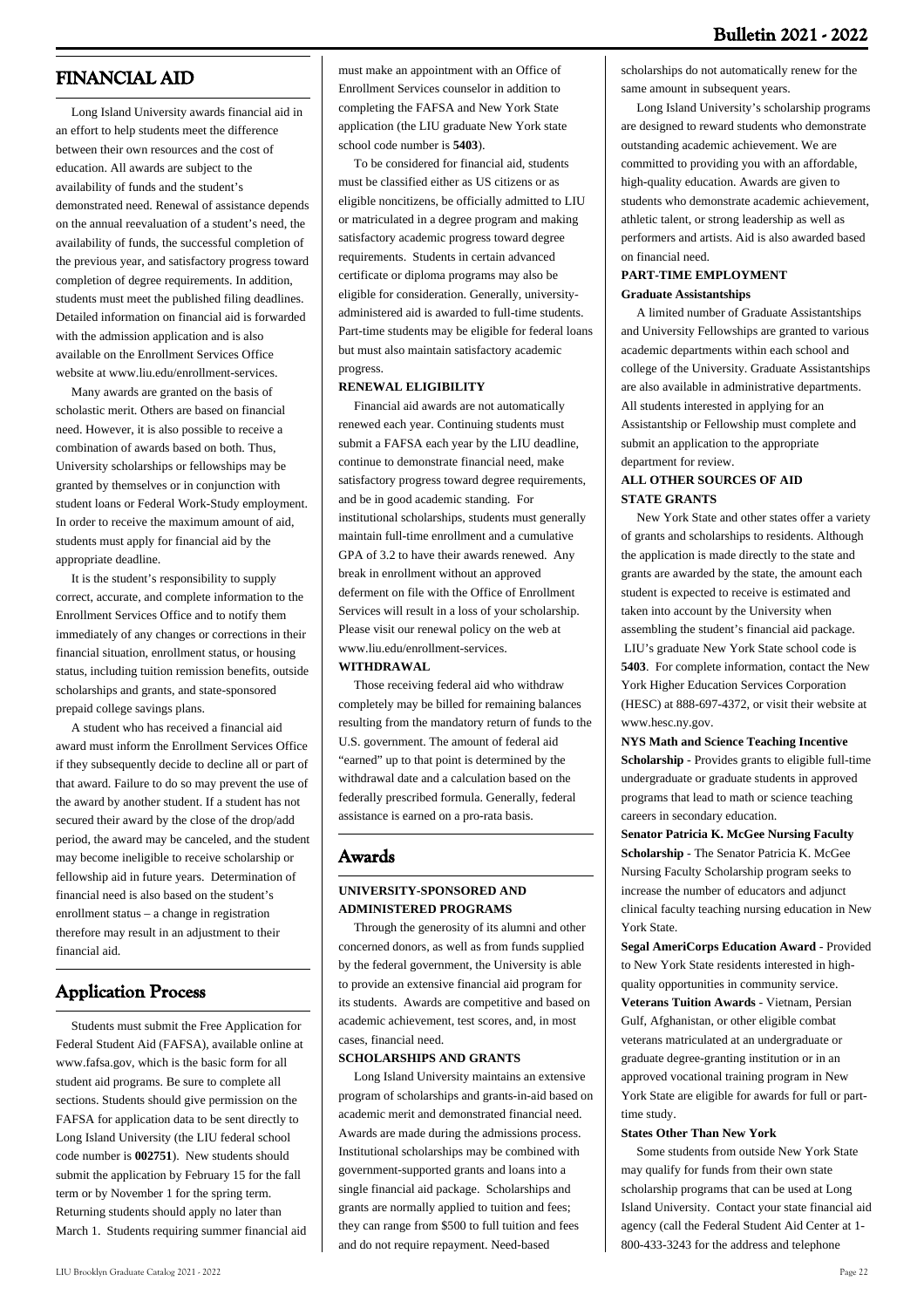number) for program requirements and application procedures. When you receive an eligibility notice from your state program, you should submit it to the Enrollment Services office in advance of registration.

### **FEDERAL GRANTS AND BENEFITS Veterans Benefits**

 Various programs provide educational benefits for spouses, sons, and daughters of deceased or permanently disabled veterans as well as for veterans and in-service personnel who served on active duty in the United States Armed Forces after January 1, 1955. In these programs, the amount of benefits varies. Applications and further information may be obtained from the student's regional office of the Department of Veterans Affairs. The University is also an annual participant in the Yellow Ribbon Program. Additional guidance may be obtained from the Enrollment Services office or at the US Department of Veterans Affairs website at [www.benefits.va.gov/GIBILL/index.asp](http://www.benefits.va.gov/GIBILL/index.asp). **SCHOLARSHIPS AND GRANTS FROM OTHER ORGANIZATIONS**

 In addition to the sources of gift aid described above, students may also be eligible for a private scholarship or grant from an outside agency or organization. Some sources to explore are employers, unions, professional organizations, and community and special interest groups. **FEDERAL LOANS**

#### **Federal Direct Student Loan Program**

 The Federal Direct Student Loan is obtained from the U.S. Department of Education. The total amount borrowed in any year may not exceed the cost of education minus the total family contribution and all other financial aid received that year. Interest rates are fixed at 6% for graduate loans.

 Direct loan payments are co-payable to LIU and the student, and funds are applied first to any outstanding balance on the student's account. An origination fee will be deducted from the loan funds. A student may borrow up to a total of \$20,500 per year. For additional details, visit the US Department of Education website at [www.studentaid.ed.gov/sa/types/loans.](http://www.studentaid.ed.gov/sa/types/loans) **Federal Direct PLUS Loan Program**

 The PLUS loan enables qualifying graduate students to borrow up to the full amount of an LIU education less other aid. There is no aggregate loan limit, and individual lenders will evaluate point history. The interest rate is fixed at 7%. An origination fee will be deducted from the loan funds. PLUS loan disbursements are made copayable to LIU and the parent, and funds are applied first to the current term's outstanding balance on the student's account. To apply for a PLUS loan, log into [www.studentloans.gov](http://www.studentloans.gov) and select Apply for a PLUS Loan in the graduate/professional student section.

#### **PRIVATE LOANS**

 A private (non-federal) loan may be a financing option for students who are not eligible for federal

aid or who need additional funding beyond the maximum amounts offered by federal loans. These loans are not guaranteed by the federal government. LIU urges all students and parents to research any lender they are considering for this type of funding and to specifically ask a number of key questions, including current interest rates; cosigner requirements; repayment options, both in school and out; and whether or not the loan may be sold to another provider.

 The university does not have a preferred lender for private loans; each student has the right to select the educational loan provider of their choice. To see your choice of lenders, log onto [www.elmselect.com](http://www.elmselect.com) and select Long Island University.

 If you have considered applying for a private loan, you may be required to complete the Free Application for Federal Student Aid (FAFSA) (see above for application instructions) in order for the University to certify your loan eligibility. Private loans that are used to cover prior semesters may require additional information for approval, such as letters certifying indebtedness, attendance verification, official transcripts, etc. As such, when requesting funding for prior terms, be sure to reference the correct academic year on your application.

 The basic process involved with securing private loans is the electronic filing of an application, institutional certification, and approval information. Generally speaking, electronic filing processing requires at least 72 hours before a lender will respond. The University will assist you in this process and will determine for you the maximum loan amount you will be allowed to borrow based on your estimated cost of attendance and pre-existing financial aid awards. The complete process normally takes 7-14 business days.

#### **EMPLOYEE EDUCATION PLANS**

 Many companies pay all or part of the tuition of their employees under tuition refund plans. Employed students attending the University should ask their personnel officers or training directors about the existence of a company tuition plan. Students who receive tuition reimbursement and LIU employees who receive tuition remission must notify the Enrollment Services Office if they receive this benefit.

# **Standards for Satisfactory Academic Progress (SAP)**

#### **Federal Financial Aid Programs**

 Federal regulations require students to make satisfactory academic progress (SAP) toward the completion of a degree or Title IV eligible advanced certificate program to receive Title IV financial aid through the Federal Direct Loan Program. Satisfactory academic progress is measured qualitatively and quantitatively by two components: a student's cumulative grade point

average (GPA) and the number of credits they have earned relative to their year in school and enrollment status.

 Satisfactory academic progress is measured annually, at the end of the spring semester, after all grades have been submitted. Students failing to meet the criteria stated below are eligible to appeal this decision if extenuating circumstances played a factor in their academic performance. Examples of such circumstances could include an illness, accident, separation or divorce, or the death of a relative. An appeal must be made in writing to the university and include an explanation of the circumstance(s) that may have adversely affected the student's ability to meet the academic requirements, and the plan or changes that have occurred which will allow them to make SAP in the future. All appeals must be accompanied by supporting documentation, such as a letter from a doctor or attorney. If an appeal is granted, the student will either be placed on probationary status for one semester during which the student must meet SAP guidelines, or must successfully adhere to an individualized academic plan that was developed for them by their academic advisor as part of their appeal. Failure to meet these criteria will result in loss of eligibility for Title IV funds.

 Students wishing to receive Title IV financial aid for summer semesters may have these awards evaluated and offered before a determination of SAP. All students receiving summer aid will have their SAP evaluated after all spring grades have been submitted. Students not making progress will have their summer aid canceled, and the student will be liable for all tuition and fee charges incurred unless an appeal is filed and granted as outlined above.

 The criteria below outline the progress that is required for a full-time graduate student to be considered in good standing:

- Completion Rate Requirements: All students must earn at least 67% of their attempted hours. The maximum time frame to complete each degree varies by department and is outlined herein under the specific degree program.
- GPA Requirements: Students who have earned 12 or fewer credits must maintain a 2.5 GPA; students who have earned 13 credits or more must maintain a 3.0 GPA.

#### **Notes:**

- Progress standards for part-time students are prorated based upon the criteria above. •
- Qualifying transfer credits are counted as both attempted and earned credits but have no effect on the GPA. •
- Grades of W (Withdrawal), UW (Unofficial Withdrawal), and INC (Incomplete) are counted as credits attempted but not completed, and do not affect the GPA.
- Repeated classes will count only once towards credits completed. A student may receive aid for a repeated class that has been completed once. •
- Any departmental requirements that exceed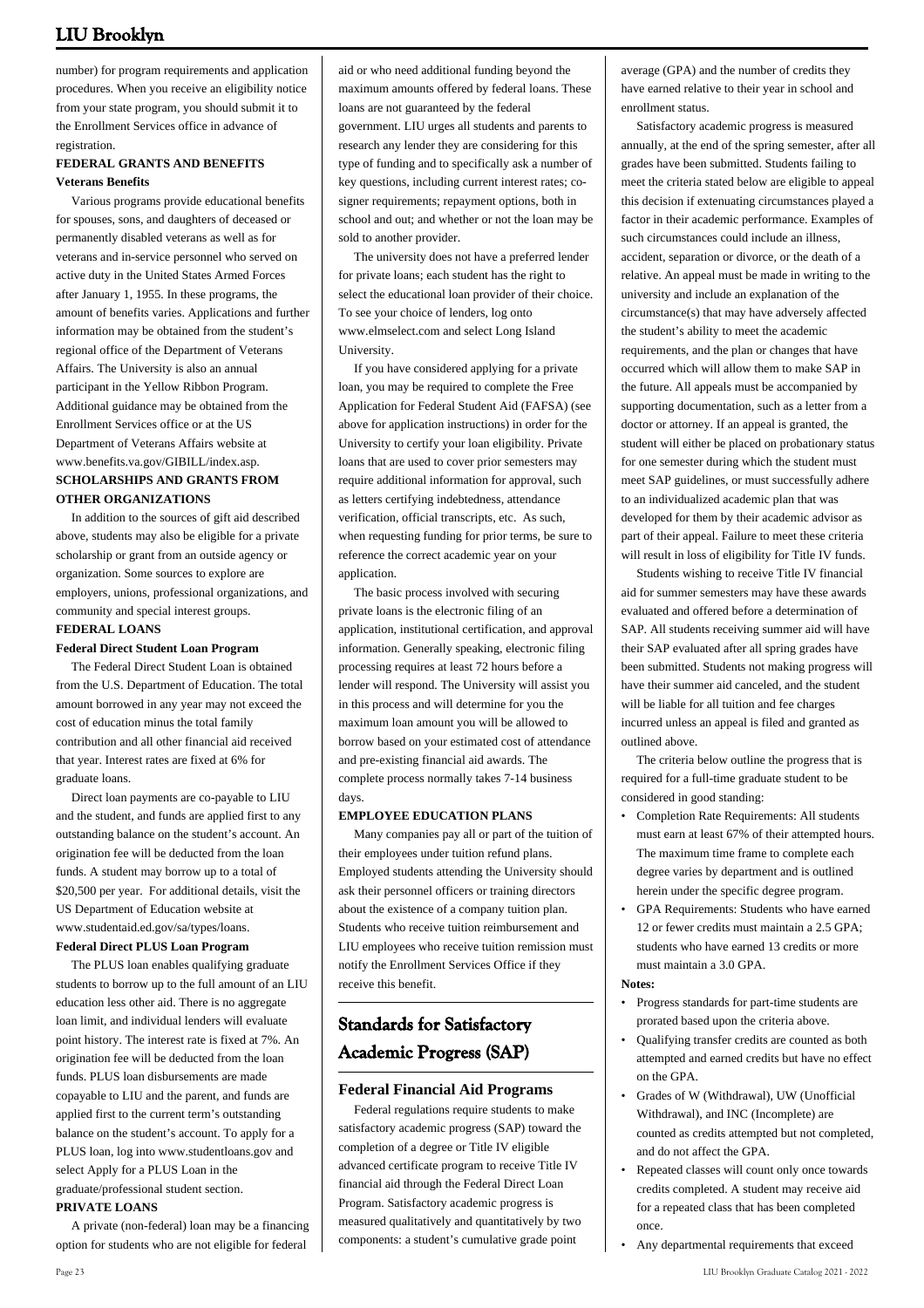these standards must be adhered to evaluate SAP.

#### **New York State Awards**

 Graduate students receiving New York State scholarship awards must meet the academic standing requirements established by the New York State Education Department. These requirements are different from those set forth by the federal government and apply only to New York State awards.

 The basic measures for good academic standing for New York State awards include the following:

- Pursuit of Program: A student must receive a passing or failing grade (A-F) in a certain percentage of courses each term.
- Satisfactory Academic Progress: A student must accumulate a specified number of credits and achieve a specified cumulative grade point average (GPA).

 The requirements for meeting these standards increase as the student progresses, and are based upon the number of state awards that the student has already received. Students failing to meet the required criteria are eligible to request a one-time waiver if extenuating circumstances played a factor in their academic performance. Examples of such circumstances could include an illness, accident, separation or divorce, or the death of a relative. An appeal must be made in writing to the university and include an explanation of the circumstance(s) that may have adversely affected the student's ability to meet the academic requirements, and the plan or changes that have occurred which will allow them to make SAP in the future. All appeals must be accompanied by supporting documentation, such as a letter from a doctor or attorney. If a waiver is granted, the student will be eligible for the state award for the semester for which they were granted the waiver. The student must continue to meet the academic progress and pursuit program requirements to receive further awards.

 The chart below outlines the progress that is required for a graduate student to be considered in good standing:

#### **Graduate Semester Based Program Chart Before Being Certified for Payment:**

| Semester        | Minimum<br>credits accrued | Minimum GPA |
|-----------------|----------------------------|-------------|
| 1 <sub>st</sub> | $\boldsymbol{0}$           | 0           |
| 2nd             | 6                          | 2.0         |
| 3rd             | 12                         | 2.5         |
| 4th             | 21                         | 2.75        |
| 5th             | 30                         | 3.0         |
| 6th             | 45                         | 3.0         |
| 7th             | 60                         | 3.0         |
| 8th             | 75                         | 3.0         |
| Notes:          |                            |             |

- A student may not receive a New York State award for repeating a class that they have already completed (i.e. the credits for a repeated class for which the student has already received a satisfactory grade will not count towards the full-time requirement). •
- A student is placed on the chart above based upon their total state aid received, including any award(s) received at a previous institution(s). •
- To continue to receive New York State funding, a minimum number of credits must be completed each term, as well as on a cumulative basis. •
- A student must maintain a minimum grade point average (GPA) before being certified for a New York State award payment. This average increases as the student progress in payment points. •
- A student who is not making progress may request a one-time waiver if extenuating circumstances affected their academic performance. A student may only receive this waiver once for New York State awards. •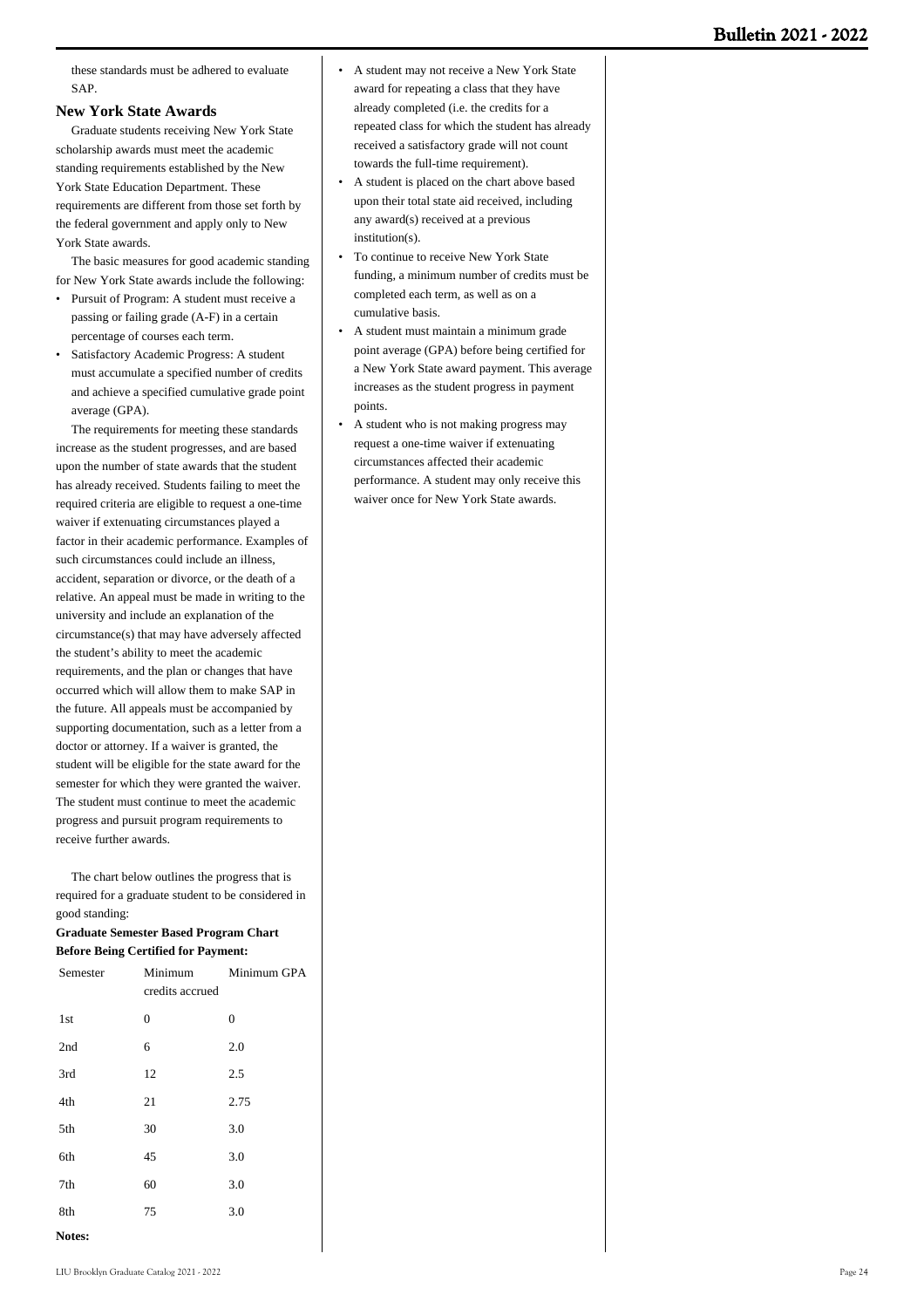# **STUDENT LIFE**

 Long Island University is an exciting and vibrant community that provides students with opportunities to become engaged on-campus, make life-long friendships, explore professional and career interests, or enhance their leadership skills and complement their in-the-classroom experience.

 Through the Division of Student Affairs and LIU Promise, students can participate in over 70 student organizations, join national fraternities and sororities, and attend over 1,000 events held each year. In addition, our robust Division I Athletic program is at the heart of Shark Nation. Residence halls also provide students the opportunity to live on campus while they complete their degree.

 Students can be informed on various campus life programs and opportunities through EXPERIENCE | Shark Nation, the University's student engagement platform. To learn more, visit. liu-bk.presence.io/events

### **Experience Shark Nation**

 Experience | Shark Nation is the Universitywide student engagement platform. Powered by Presence, the engagement platform serves as the hub for student life and engagement at the University. Each student has access to Experience | Shark Nation and is encouraged to visit frequently for updates regarding campus events, programs, and activities. The platform is how students will join student organizations, learn about campus events and mark their attendance using the Shark Points system.

 In addition, a full listing of events is sent via email from LIU Promise each week that highlights the opportunities students can take advantage of and shares the student engagement calendar. To access the platform, visit https://liu-bk.presence.io/

# **Division I Athletics**

 LIU is home to a unique and proud Division I athletics program, fielding 36 athletics teams on two campuses. LIU's united NCAA Division I program builds on a foundation of tradition and excellence. In LIU's history, its teams have a combined 23 national championships, 247 conference championships, and 377 All-Americans.

### **Student Organizations**

 LIU Promise is dedicated to providing strong networks of support that will guide student organizations in their implementation of programs and initiatives to accomplish their mission, thus creating a robust student experience. In conjunction with club advisors, Promise Liaisons work directly with student organizations to help realize their organization's potential and

developing student leadership. Our student organizations include social, pre-professional, cultural, academic, faith-based groups and honor societies.

### **Student Government Association**

 The Student Government Association is the representative body of all students at Long Island University. SGA serves as an outlet for student voices to be heard by working closely with the administration and faculty to enhance the overall campus experience. All members share the common goal of bettering the campus community.

 SGA elections take place twice a year and include an executive board, class presidents, commuter senators, resident senators, transfer senators, international senators, and at-large senators to represent all students.

 SGA has weekly general meetings that are open for all students to attend.

### **LIU Cares**

 LIU students give back to the local and global communities through service organizations, charity events, and social awareness initiatives throughout the year. The LIU Cares initiative connects our students, faculty and staff, and alumni to the power of service through volunteerism and community engagement. Students can support a cause that is important to them or join one of the many opportunities that already exist. Students typically perform more than 150,000 service hours and fundraise thousands of dollars for various charities each year. For more information on service opportunities, contact liucares.org or visit LIU Promise.

### **Diversity, Equity and Inclusion**

 Long Island University is committed to inclusive excellence and a sense of belonging for all members of the University community. Our community is built upon a foundation of diversity, equity, inclusion, access, opportunity, innovation, confidence, trust, respect, caring, and relationshipbuilding. The University's educates the country and the world, drawing students from over 67 countries. The University is recognized as a top 100 national university for social mobility (U.S. News and World Report Best Colleges, 2021).

 Diversity, Equity, and Inclusion (DEI) at the University, is facilitated by the Chief Diversity Officer and is supported by a University-wide DEI committee and a student-run council on Diversity. Programs and initiatives are held throughout the year to fulfil the University's mission. Visit the DEI page on the University's website to become engaged.

# **Residential Life**

 Resident students are part of an exciting college community that attracts students from all over the world. Residence halls are tailored to individual needs, from honors college housing to semiprivate suites. Living on campus allows students to become totally immersed in college life. Students will enjoy the freedom of living on their own while meeting new people and making lasting friendships.

Living at LIU offers:

- Options for singles, doubles, triples, apartments, and suite-style •
- All utilities, WiFi, and laundry included
- Convenient online housing and roommate selection process •
- Late-night access to Fitness Center, Library, and other facilities
- Affordable housing rates
- Several meal plan options and dining locations
- Lounges in each building with TVs and computers •
- Professional and peer staff in each residence hall for 24/7 assistance •
- ID access and evening security for all buildings
- Floor and Hall programming

#### **Residence Halls**

- Conolly Hall (on-campus)
- Fulton Hall (off-campus, nearby)

# **Campus Recreation and Intramurals**

 The Department of Campus Recreation and Intramurals serves as a vital and integral part of campus life at LIU. The department is committed to providing the finest programs, services, facilities, and equipment to enrich the university learning experience and to foster a lifetime appreciation of and involvement in wellness and recreational sports and activities for our students, staff, faculty, and alumni as well as members of the local community. Campus Recreation offers open gym and pool hours, access to the fitness center, and intramural and recreation programs for students.

# **Community Standards and Code of Conduct**

 The mission of the Division of Student Affairs' Community Standards program is to promote students understanding of rights and responsibilities as individuals and as members of the campus community. All students are expected to adhere to principles set forth in the Ethos Statement as well as the provisions set forth in the LIU Code of Conduct.

 A student who is allegedly in violation of the Code of Conduct is referred to the Division of Student Affairs to meet with a hearing officer or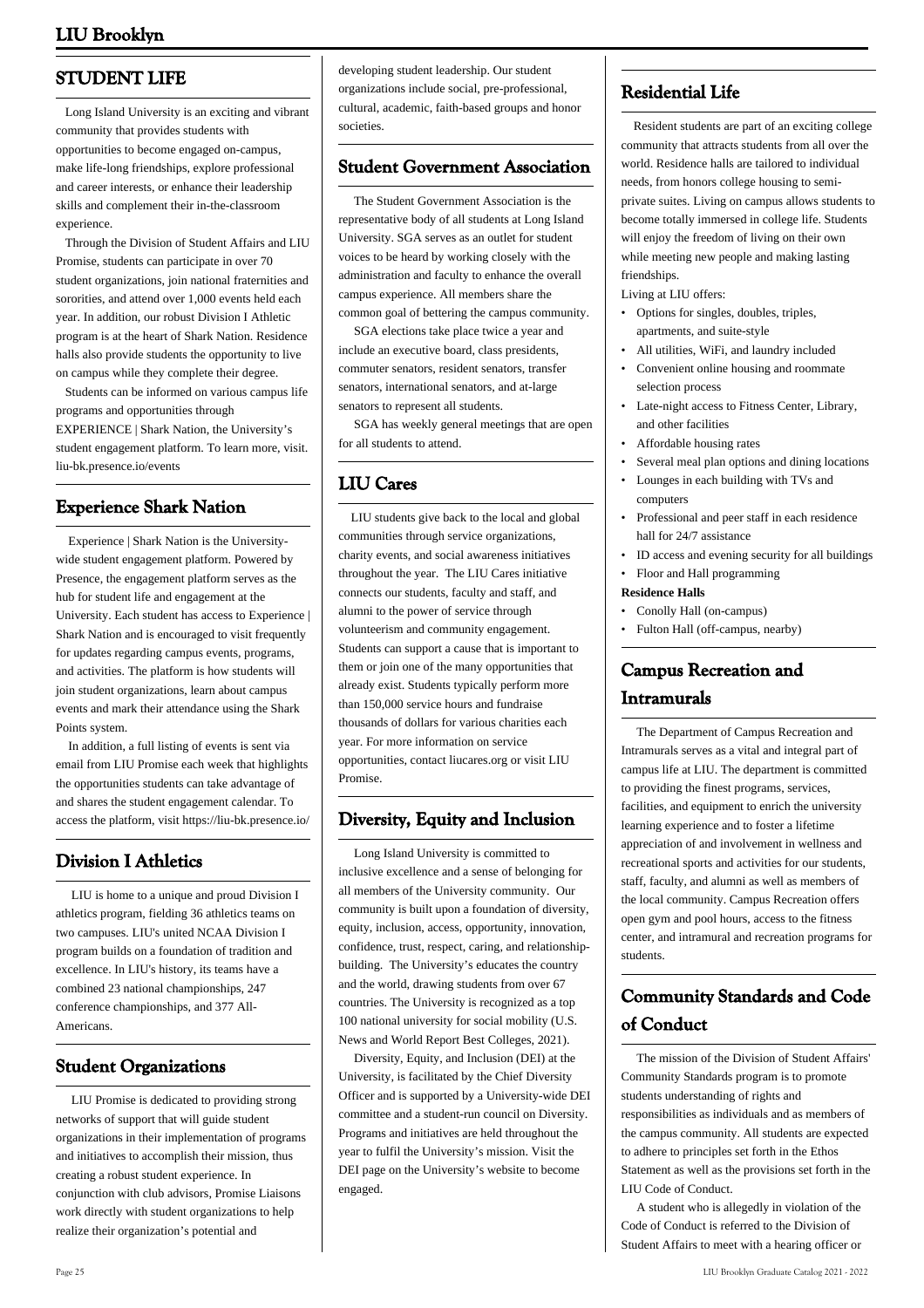designee. They provide a fair and educational adjudication process for students. The goal of the process is to promote an understanding of ethical behavior, to encourage personal development, and to develop a sense of importance to becoming a positive contributing member of the community.

#### **Code of Conduct**

 The Code of Conduct affirms the University's commitment to the values of responsible freedom and interdependence. It expresses our concern for the right to privacy and safety, as well as personal responsibilities, and responsibilities to one another. It is designed to assure respect and equitable treatment of all individuals. It is designed to ensure that student life can develop in an atmosphere conducive to learning and personal growth. The LIU Code of Conduct is founded on the principles of student conduct set forth in the Ethos Statement: respect for oneself, respect for others, respect for property, respect for authority, and honesty.

 Until evidence to the contrary is observed, the campus presumes that students are motivated by the desire to improve their capabilities and to help others to do so, that they possess a sense of honor and are trustworthy, and that they are mature individuals, capable of behaving accordingly. Students who violate the rules and regulations must expect that appropriate disciplinary actions will be taken.

 The complete version of the Ethos Statement and our Code of Conduct can be found on the University website and in the LIU Student Handbook.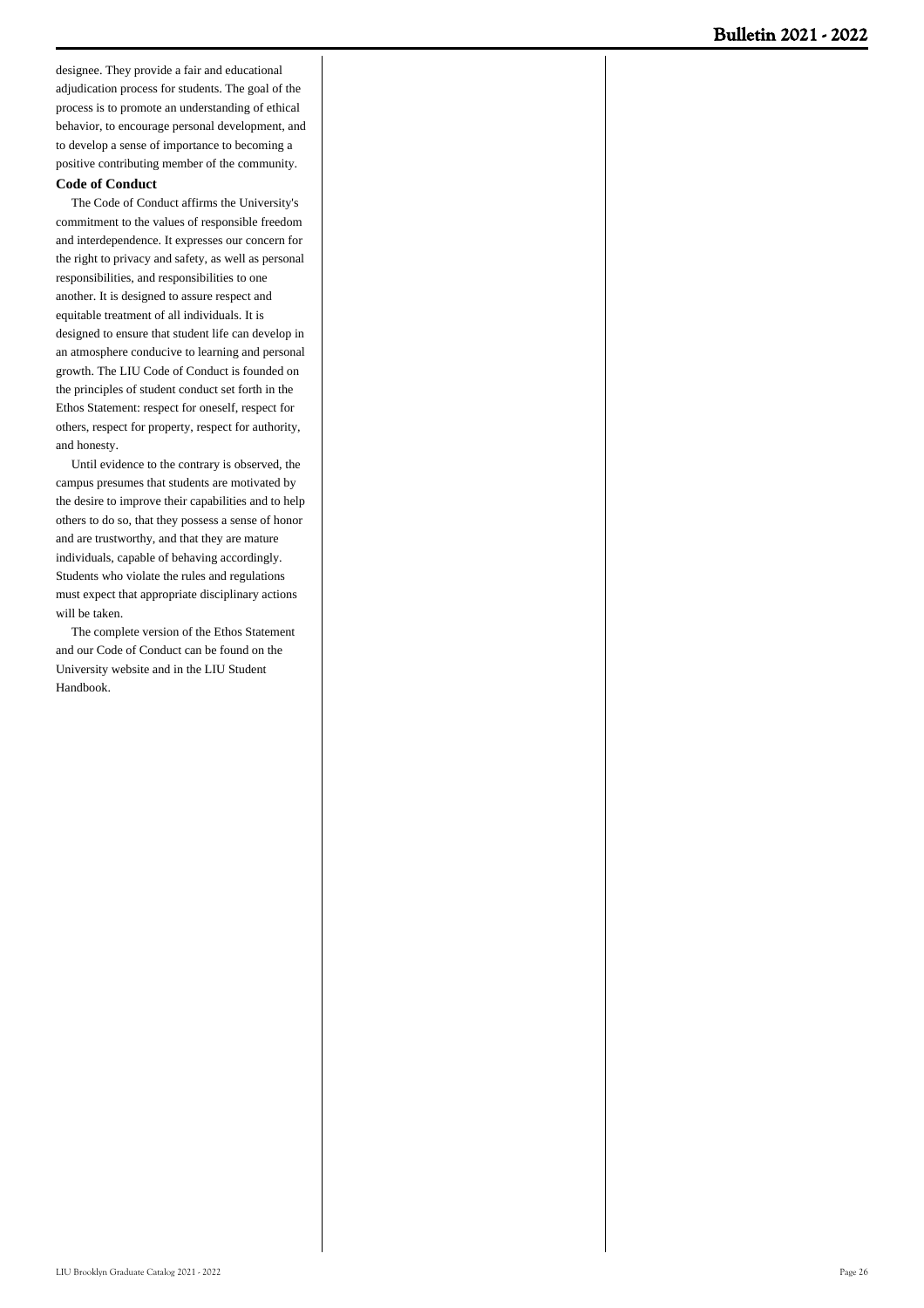# **FACILITIES**

### **Career Bar**

 Located on the third floor of Library Learning Center, the Career Bar offers a central location for students to access computers, print, and study. The Career Bar serves as the host for many Career Success workshops and events throughout the academic year.

### **Dining and Food Service**

 Aramark is the official food service and dining provider for Long Island University. Foodservice is provided at several locations throughout the campus. Food may be purchased using meal plans, credit cards, or cash.

 To view food options, locations, and hours of operations, students should visit, <https://liu.campusdish.com/>

# **Downtown Brooklyn Speech-Language-Hearing Clinic**

 The Downtown Brooklyn Speech-Language-Hearing Clinic, located in the Fort Greene/Downtown Brooklyn community, is a vital part of LIU Brooklyn's graduate program in communication sciences and disorders. Our stateof-the-art center employs speech-language pathologists who serve as clinical faculty and supervisors to our graduate interns. Clinical staff is licensed by the NY State Office of the Professions and certified by the American Speech-Language-Hearing Association (ASHA) and the New York State Department of Education. The graduate program is accredited by the Council on Academic Accreditation of ASHA.

 If you believe that you, or someone you know, has a speech-language, swallowing or hearing problem, call us at 718-488-3480. Our fees for services are affordable. We also have a reduced fee schedule, if needed, and offer a friends and family rate to LIU Brooklyn students and staff.

### **Esports Arena**

 The Esports Arena is a state-of-the-art facility that houses the University's Division I Esports program. The arena, located in Conolly Hall, has been recognized as one of the top facilities in the region. The 5,600 square foot venue is equipped with over 50 computer stations, large-screen viewing televisions, gaming stations, and custom game-day lighting.

# **Kumble Theater for the Performing Arts**

 Kumble Theater for the Performing Arts at LIU Brooklyn is a dynamic, state-of-the-art performance venue serving one of the most diverse campuses and communities in the country. It is designed to nourish artistic exploration and development by students and other emerging artists while providing the entire community greater access to an exciting range of quality classical and cutting-edge professional performances from around the world.

 Impeccably crafted for the dramatic and technical demands of dance, music and theatrical productions, this elegant, 320-seat theater provides finely tuned acoustics and top-tier lighting, projection and other electronic capabilities. With a stage featuring a "sprung" floor extending to the seating area, the theater fosters intimacy between performers and their audiences.

 This extraordinary theater was made possible through the generosity of former LIU Trustee Steven J. Kumble. It is part of an ambitious campus renovation that created an extensive performing arts complex also featuring a black box theater, dance studios and a glass-enclosed art gallery. Among other major supporters of the performing arts complex are the EAB/Citigroup Foundation, through former LIU Board of Trustees Chair Edward Travaglianti, LIU trustee emeritus Donald H. Elliott, former LIU trustee Bruce C. Ratner, the City of New York and the Independence Community Foundation.

### **Multimedia Language Laboratory**

 The Multimedia Language Laboratory enables all LIU students and staff to improve their language skills at their own pace, either individually or collaboratively, using a full range of interactive language learning software. The Multimedia Language Laboratory provides a learning environment where students can:

- test their comprehension on any items covered in class,
- check their understanding of grammar and spelling, •
- read a variety of materials and check their comprehension of vocabulary and content, •
- practice pronunciation and listening comprehension through viewing and hearing material in the target language. •

 The Multimedia Language Laboratory is also offering comprehensive four-week computer courses. The courses are complimentary. Students can take classes in:

- Python and Data Science
- SQL and Database Design
- Security+
- CISCO Certified Entry Networking Technician
- Typing
- Advanced Excel
- Excel Power BI
- Microsoft Word
- PowerPoint Beginner to Advanced
- Adobe Photoshop CS6/CC
- WordPress for Business

# **Psychological Services Center**

 At our Psychological Services Center, free and confidential personal counseling is offered to students by supervised doctoral candidates in clinical psychology. Students experiencing stress in relation to academic, social, or family situations, or students who simply feel they are not living up to their full potential for various reasons may benefit from speaking to someone at the center. Whether stress is interfering with a student's ability to do their best at school or is affecting the student's family or social life, talking can help. No one in or outside the university knows who comes to the center, except in the rare case of danger to self or others.

 The Psychological Services Center is located on the fifth floor of the Pratt Building, Room 510. Please call 718-488-1266 to make an appointment.

# **Steinberg Wellness Center / Wellness, Recreational & Athletic Center (WRAC)**

 This 112,000 square foot facility supports LIU's Division I athletic teams, provides a state-of-theart workout facility and swimming pool for the campus community, and offers a broad array of health and wellness services to our students, faculty, and administrators, as well as the members of the Brooklyn community at large.

 Steinberg Wellness Center (previously called Wellness, Recreational & Athletic Center {WRAC}) features a 2,500 seat arena, which hosts the campus' Division I basketball and volleyball games, high school athletic events, and a variety of other special events. The fitness center includes state-of-the-art cardio and strength equipment, and a group exercise studio that includes free classes such as Pilates, yoga, hip hop dance, total body conditioning, Salsa, Zumba and abs-workout classes. The facility also includes a 25-yard, eightlane swimming pool and a rooftop track and tennis courts.

 Steinberg Wellness Center encompasses the Health and Wellness Institute which provides activities and programs that promote good health and wellness behaviors that reduce health disparities and improve the quality of life for members of the campus community and the community at large. The Health and Wellness Institute houses one of New York City's only state-of-the-art HydroWorx 2000 therapeutic pool, which includes an elevating floor to allow for easy access and varying water levels, an underwater treadmill with speeds up to 8.5 mph, an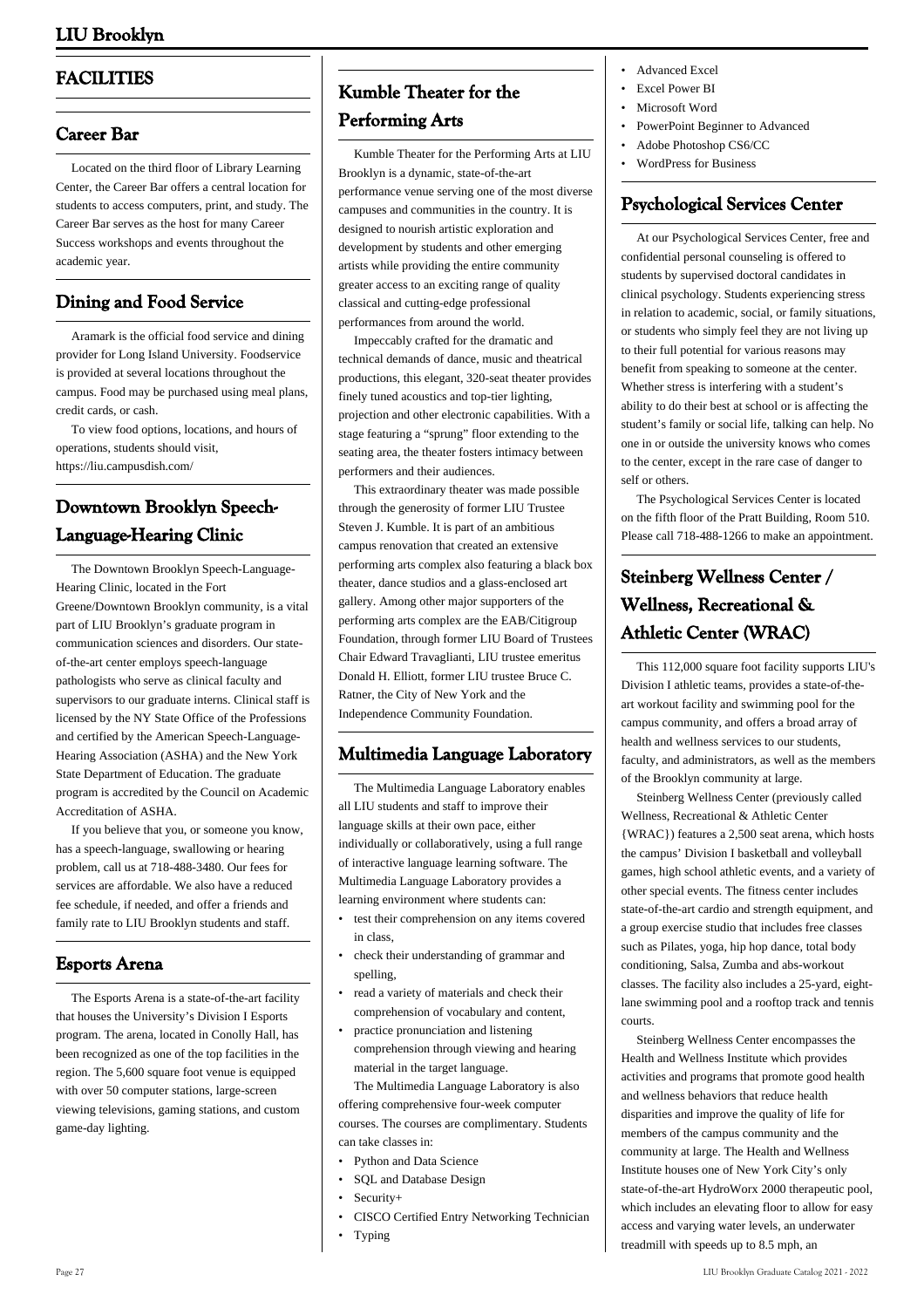underwater video camera and viewing monitors, body weight-support harness system, adjustable temperature control, and jets that propel water and can be used to resist movement and to challenge a person's balance.

 The Center for Physical Rehabilitation is a stateof-the-art facility that offers a wide range of physical therapy services to the LIU Brooklyn community as well as to residents of the surrounding community. The center provides a "hands-on" approach for a broad array of physical issues and offers a customized treatment plan that is tailored to your specific health needs. We pride ourselves on delivering individualized care by licensed physical therapists who are experts in treating a diverse client population.

 The Harriet Rothkopf Heilbrunn (HRH) Academic Nursing Center is also located on the cellar level of the Steinberg Wellness Center. The HRH Academic Nursing Center's mission is to reduce health disparities among high-risk populations by providing accessible and affordable, primary, secondary and tertiary prevention activities focusing on risk assessment, education, counseling, and referral for vulnerable, underserved populations in downtown Brooklyn including the students and employees of LIU Brooklyn. The center provides free health screenings, programs to monitor existing health conditions, mammograms and HIV testing, and counseling and support programs.

### **Student-Run Businesses**

 LIU students learn what it takes to run a business by running a business. Students are involved in every facet of operations, from product selection and marketing to sales management and bookkeeping. Profits from LIU's student-run businesses support student scholarships, along with new business initiatives to create real-world business experiences for more students. **Browse**

 Browse offers a selection of popular technology brands and products, and is an authorized Apple campus store, Dell University store, and recently, a Microsoft Surface education store. Students will find all the tools they need to power their LIU Brooklyn experience, from tablets and notebooks to all-in-one desktop computers and gaming consoles, as well as accessories. Students will benefit from the IT help desk, which they can use as a resource for technological needs and questions. In addition, students working in the store will gain expertise as they work alongside certified Apple service help desk technicians.

 Special discounts are available for LIU community members for personal purchases or gifts.

#### **Canteen**

 Canteen is the official spirit store of the Roc Nation School of Music, Sports, and Entertainment. Canteen sells Roc Nation school and Shark Nation apparel, gifts, and items to

students and community members.

 All proceeds from canteen store sales benefit Roc Nation Hope Scholars. The Roc Nation Hope Scholarship program provides tuition to 25% of enrolled students at the Roc Nation School of Music, Sports & Entertainment. Roc Nation School students work in canteen allowing them to earn work-study funds for their education.

### **Trading Floor**

 Featuring Bloomberg Terminals, the global benchmark for financial data and analysis, the Trading Floor gives students the tools to analyze financial markets, assess economic scenarios and interpret the key news developments that impact the global economy. All students in the school are encouraged to get Bloomberg Certified, a credential that can give them an advantage in the competitive job market.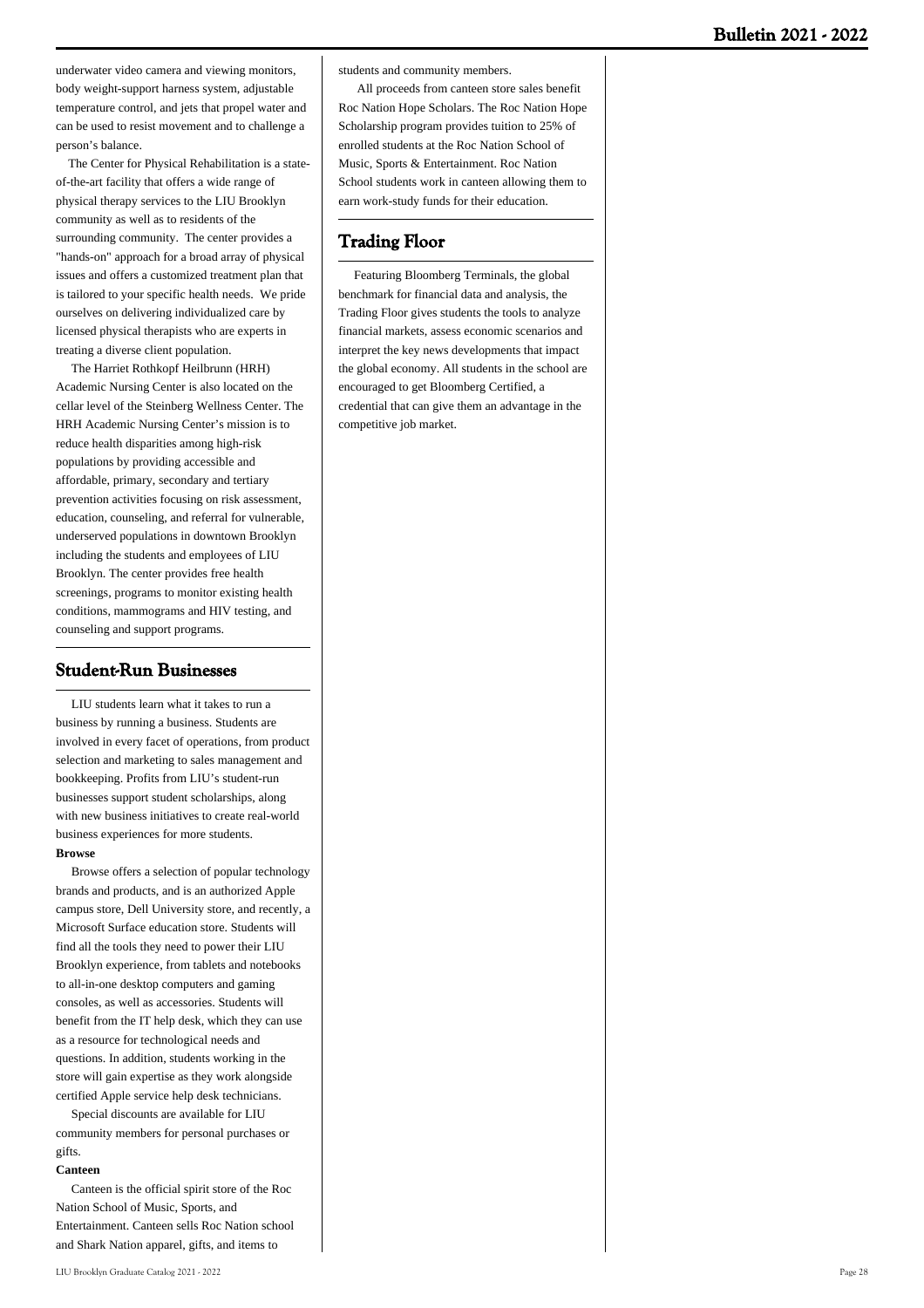# **STUDENT SERVICES AND RESOURCES**

 LIU offers a variety of support services to aid students in achieving their personal and professional goals and make the most of their educational experience. This includes programs designed to serve a diverse variety of students at various stages of their development and address a broad range of individual needs and challenges.

 Graduate students are served through the Office of Enrollment Services as well as advisors within their home departments. Working in concert, LIU Promise and Enrollment Services strive to accommodate the entire LIU student body and promote student retention.

 Using the My LIU portal at https://my.liu.edu, you can view your financial aid status and account activity, make online payments, schedule appointments with LIU Promise Success Coaches or Enrollment Services coaches, and view "to do" items and "holds" that need to be resolved to continue the enrollment process. Additionally, LIU Promise Success Coaches and Enrollment Services coaches will provide both you and your family continuous support and service throughout your time as an LIU student.

# **Division of Student Affairs**

 The Division of Student Affairs is a collaborative and innovative division dedicated to providing a highly individualized holistic student support and education that fosters student success, retention, and persistence; cultivates a community of belonging; encourages life-long learning; and develops global citizenship and future leaders.

 The Division is comprised of several student support services including: LIU Promise, Enrollment Services, the Learning Center, and the Center for Healthy Living. In addition, Student Affairs supports several programs including International Student Services and the Student Veteran Resources Center. The Division is led by the Dean of Students that can be reached at 718- 488-1200 or [deanofstudents@liu.edu.](mailto:deanofstudents@liu.edu)

# **Student Success**

 Student Success Coaching is housed in LIU Promise and Enrollment Services. Student Success is the University's commitment to ensuring students have the right tools, guidance, and support to achieve their goals. When students apply to the University, they are assigned a Success Coach who will be there for them through graduation. The coach will be the point of contact for everything they need—from academic and career counseling to campus activities to financial aid. It's our promise to each student. Success Coach will work with students one-on-one

• Fast-track the enrollment process

- Help them select the right major
- Find the right scholarships
- Construct a financial plan to fund their education
- Introduce them to our vibrant campus life
- Identify internships and study-abroad opportunities
- Launch their career, connecting them with employers before graduation

### **The Learning Center**

 The Learning Center at Long Island University provides students with support services, strategies, information, and opportunities to help them achieve their personal, academic, and career goals through its individualized programs: Writing Program, Peer-Tutoring, Academic Success Workshops, and Disability Support Services. Please contact us by calling 718-488-1095. **Tutoring Program**

 The Tutoring Program provides trained, qualified peer tutors, to work with students in need of academic assistance. Tutoring is available free of charge both individually and in small groups. The LIU Tutoring Program is internationally certified by the College Reading and Learning Association. The tutoring schedule is disseminated at the beginning of each academic semester. **Writing Program**

 Writing is a powerful tool not only for communicating existing ideas but also for discovering new ones. The Writing Program is staffed by trained undergraduate and graduate students who work collaboratively with LIU students on a one-to-one basis to help them develop the strongest texts possible. Students come to the Learning Center because all writers can improve their writing through feedback. The Program can help you to brainstorm, plan, edit, revise and proofread your texts. Tutors work with students at all stages of the writing process: understanding an assignment, drafting an essay, learning more effective reading strategies, developing and supporting arguments, and learning how to proofread and edit papers.

### **Disability Support Services**

#### **Disability Support Services (DSS)**

 Disability Support Services, housed in the Learning Center, provides advocacy and coordination services at no charge to students with all types of disabilities including physical, neurological, emotional, social, specific learning disability, attention deficit disorder, and students with temporary impairments. Students are assisted in arranging reasonable accommodations as mandated by federal/state laws, Section 504 of the Rehabilitation Act, and the Americans with Disabilities Act As Amended (ADAAA). **Policy for Students with Disabilities**

 In compliance with federal and state laws, LIU is committed to providing qualified individuals with disabilities the opportunity to participate in

all university programs and activities, curricular and extracurricular, which are available to nondisabled individuals.

 Students with disabilities who desire accommodations must submit appropriate documentation of their disability to the office of Disability Support Services (DSS) located in the Learning Center. Professional staff will review and evaluate this documentation, interview the student, and provide the student with completed accommodations forms for presentation to the teaching faculty. Campus departments will be notified, as necessary, of the need for additional accommodations noted in the student's documentation. Accommodations forms must be obtained each semester before the semester begins. All disability-related files are confidential. **Accommodations**

 Academic accommodations are provided to students with disabilities by their individual professors within the academic departments. Accommodations will be made by other campus departments as required for non-academic matters. Accommodations will be considered reasonable when they do not fundamentally alter the nature of a program, course, or service or present an undue administrative burden on the university. Students requesting accommodations are required to submit documentation to verify eligibility under the Americans with Disabilities Act, As Amended, and Section 504 of the Rehabilitation Act of 1973. Appropriate documentation of the disability must be provided so that DSS can: 1) determine the student's eligibility for accommodation; and 2) if the student is eligible, evaluate appropriate academic and/or non-academic accommodations. Disability documentation must include a written evaluation from a physician, psychologist, or other qualified specialists that establish the nature and extent of the disability and includes the basis for the diagnosis and the dates of testing. The documentation must establish the current need for accommodation.

#### **Determining Eligibility**

 Accommodations are determined on a case-bycase basis, taking into account the needs of the student, and the course standards. The determination of appropriate and reasonable accommodation is based on approved documentation and through interaction with the student. Specifically, accommodations are determined by the Learning Center in consultation with the student and with input from the faculty and staff, as needed.

 In reviewing the specific accommodation requested by the student or recommended by the physician/evaluator, DSS may find that while a recommendation is clinically supported, it may not the most appropriate accommodation. In addition, Disability Support Services may propose clinically supported accommodations that would be appropriate and useful for the student, but which neither the student nor the evaluator has requested. **Denial of Accommodations**

to: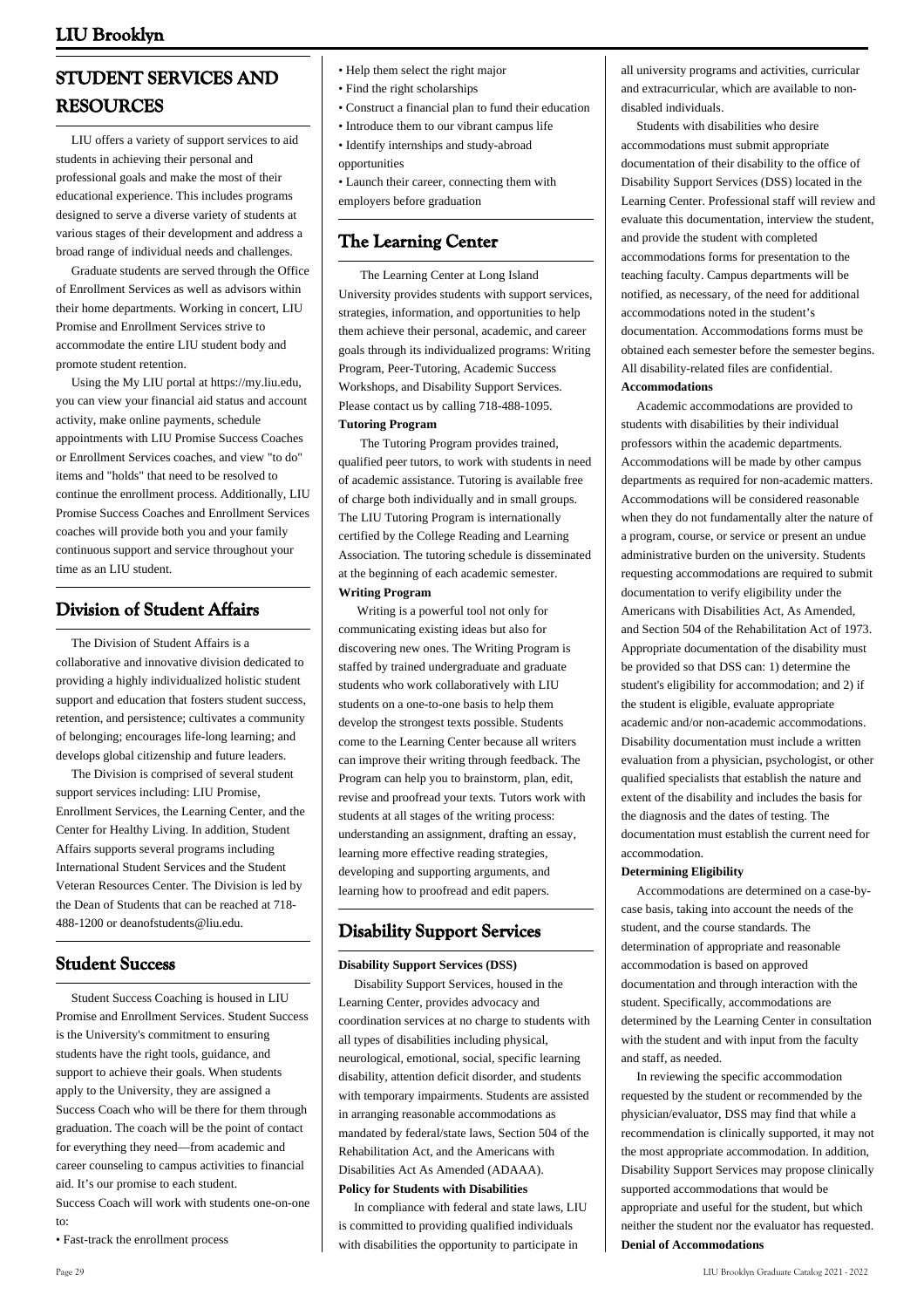The university reserves the right to deny services or accommodations in the event the request is not clinically supported. If the documentation provided by a student does not support the existence of a disability or the need for a requested accommodation, the student will be so advised. Students will be given the opportunity to supplement the initial documentation with further information from a physician, psychologist, or other specialists.

 The university is not required to provide an accommodation that compromises the essential requirements of a course or program, that is unreasonable, or that poses a direct threat to the health or safety of the student or others. **Student Appeal**

 A student who disagrees with the Learning Center determination of eligibility or accommodation is encouraged to meet with an administrator to resolve the matter informally. Students may appeal the denial of the DSS determination to the dean of students.

# **Student Veterans Resource Center**

 Long Island University has a proud and distinguished history of serving its nation's military veterans, active duty service members, and their families. The Long Island University Student Veterans Resource Center (SVRC), facilitated by LIU Promise, provides the resources that veterans need to pursue their education while balancing the demands of life both inside and outside the classroom.

 For additional information and resources for veterans, please visit the Student Veterans Resource Center (SVRC) in S-235. The Veterans School Certifying Official can be reached at 718- 488-1200 or by email at studentaffairs@liu.edu.

# **Career Success**

 Preparation for jobs and internships begins as soon as a student begins at the University. Students will work with their success coach to build their resume, practice job, and interview skills, and apply for various opportunities. LIU Promise holds dozens of career-related workshops each semester and hosts Career Weeks that provide individual appointments with coaches to review resumes, cover letters, and Linkedin Profiles.

 As part of student success coaching, students will complete the following with their coach:

- Explore majors and career options
- Plan your curriculum
- Prepare for the job search
- Write résumés and cover letters
- Identify internships and jobs in your field
- Build a network and find mentors
- Research and apply for graduate school

### **Handshake**

 Students are encouraged to utilize Handshake, the University's job and internship portal. Students have access to thousands of positions, can upload their resumes, and begin their career search while at LIU. Each student automatically has an account and can log in using their MyLIU credentials at handshake.liu.edu.

#### **Big Interview**

 The University's Big Interview platform provides students with the tools to conduct video interviewing to prepare for jobs and internships. Big Interview introduces students to essential life skills needed to excel in the interview process including, communication skills, self-confidence, negotiation, and other vital workplace-readiness competencies.

 To access Big Interview, students should visit liu.biginterview.com and use their MyLIU credentials.

# **English Language Institute**

 The English Language Institute offers both intensive and part-time English language programs for international students, visitors and tourists, immigrants, and refugees who wish to improve their English language skills. Classes include Conversation and Listening, Reading and Vocabulary, Grammar, and Writing. Full- and part-time preparation courses for the TOEFL (Test of English as a Foreign Language) and IELTS (International English Language Testing System) are also offered, as well as elective classes in Pronunciation Practice, Job Preparation, and Idiomatic Expressions and Phrasal Verbs, among others. Half-semester, quarter-semester, and University Preparation programs are also available, as well as classes for Au Pairs. Classes are taught mornings, afternoons, and evenings, Monday-Thursday, throughout the year; F-1 (student) visas and financial aid are available for qualified students. The English Language Institute is located in the Library Learning Center, 4th Floor.

# **International Student Services**

 The University is home to international students from countries around the globe. The Division of Student Affairs is committed to providing a supportive and exceptional student experience for all international students. International Student Services, housed within Enrollment Services coordinates international student orientation, programming, and resources.

 The Primary Designated School Official (PDSO) and Designated School Officials (DSOs) work with each international student on all immigration and related matters during their time enrolled as a student. These staff members are also a source of reference for international students on  $F_1$ , M<sub>-1</sub> and J-1 visas.

### **Bookstore**

 The Official Bookstore of Long Island University is powered by Barnes and Noble. The University Bookstore is conveniently located on campus where students can purchase or rent their textbooks. In addition, the store carries Long Island University and Shark Nation apparel, gifts, accessories, supplies, and electronics.

 Textbook requirements can be viewed via the online ordering system. Students may choose to purchase their textbooks through this system or take the International Standard Book Number (ISBN) and purchase their books from a different vendor. Textbooks purchased through the LIU online bookstore are delivered to LIU bookstore.

Visit the bookstore at

### www.liunetbrooklyn.bncollege.com

# **Public Safety**

#### **Emergencies: 718-488-1078 Non-Emergencies: 718-488-1078**

 The Department of Public Safety at LIU Brooklyn is located at the rear of the Metcalfe building, opposite the Pharmacy building. The department has a full-time staff that consists of a director, three tour commanders, three lieutenants, three desk sergeants, 45 public safety officers, and an administrative assistant. Public safety officers are licensed by the State of New York and are trained, certified and registered pursuant to the New York State Security Guard Act of 1992. The department serves the campus 24 hours a day, 7 days a week year-round and may be reached by dialing 1078 on campus telephones (add prefix 488 when using outside lines).

 The Department of Public Safety is concerned with the welfare and safety of all members of the campus community and their guests. The activities of the Department of Public Safety are enhanced by its close relationship with the 84th and 88th Precinct, which shares the responsibility of maintaining law and order on the campus. This precinct often notifies the department of any offcampus arrest involving members of our campus community if there is a perceived threat to the welfare of the other members.

 Public safety officers are not peace officers, but they do handle criminal acts and crime scenes until the police department arrives. Suspects are identified and detained for action by the arriving police personnel.

#### **Annual Campus Security Report**

 In accordance with the provisions of the Jeanne Cleary Act, LIU Brooklyn's annual security report includes statistics for their previous three calendar years concerning reported crimes that occurred on campus; in certain off-campus buildings or property owned or controlled by LIU Brooklyn; and on public property within, or immediately adjacent to and accessible from, the campus. The report also includes institutional policies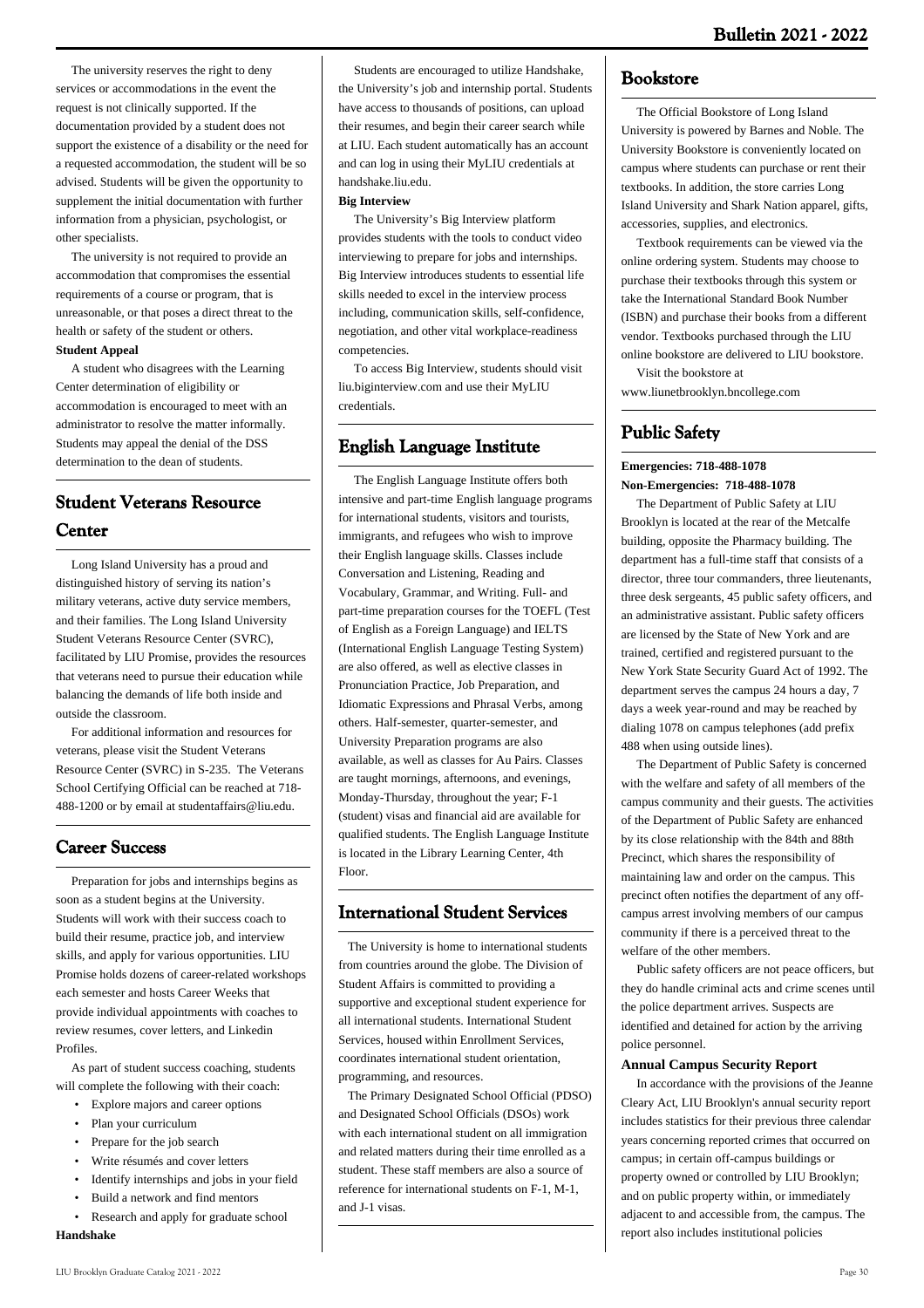concerning campus security issues, such as those concerning alcohol and drug use, crime prevention, the reporting of crimes, sexual assaults, hate crimes, and other relevant matters.

 The Advisory Committee on Campus Safety will provide upon request all campus crime statistics as reported to the United States Department of Education.

#### **Emergency Management**

 LIU Brooklyn's Department of Public Safety offers comprehensive services in emergency response and management to ensure the safety of our students, faculty and staff. Through several initiatives, the campus is prepared for a wide array of emergency situations, ensuring prompt notification and protection of the campus community whether the event is commonplace or extraordinary. In the event of an emergency, LIU Brooklyn's Emergency Notification System is enabled to instantly and simultaneously contact LIU Brooklyn students, faculty and staff via Long Island University email, Web site notifications and text messaging to those who register their cell phones with the university. Emergency building managers assist the Department of Public Safety in disseminating information in their designated building and have been trained in "Evacuation" and "Shelter-in-Place" procedures. LIU Brooklyn employs the use of an outdoor siren warning system.

 An efficient snow and emergency school closings system is in place to ensure our students are informed of closings immediately via the LIU Brooklyn homepage, our emergency closings hotline (718-488-1000 or 718-488-1078), as well as local radio and television stations.

# **Information Technology**

 Information Technology's (IT) role includes academic and administrative computing services that facilitate and fosters technology innovations across the institution - moving the university ahead of the technology curve to build a competitive edge in higher education and to offer modern tools to our students, faculty, staff members and administrators.

 The Office of Information Technology is responsible for managing all aspects of the university's information technology operations, including academic and administrative systems and computing, databases, dashboards, networking, audiovisual, video and telecommunications infrastructure, academic computer labs, and smart classroom spaces. IT provides facilities technical support to campus residence halls and special off-campus programs. IT also maintains the campus' security camera systems, cafeteria and retail space cash registers, campus videoconferencing and campus plasma displays, electronic and web signage.

 Information Technology also provides oversight for university-wide information systems, compliance, and security in accordance with

policies set forth by University Counsel. Information Technology collaborates with Academic Affairs to implement a unified, comprehensive learning management system and online education initiatives. Information Technology also manages business process improvement initiatives across the university. Each residential campus has a fully-staffed Information Technology helpdesk centralized through Browse, LIU's technology store.

#### *Browse*

 As a further extension of the university's commitment to providing students with unique, real-world learning opportunities, LIU Information Technology launched Browse, LIU's on-campus technology store, an authorized technology products retailer that offers popular technology brands and products, from tablets and notebooks to all-in-one desktop computers and gaming consoles, as well as accessories, at discounted rates for LIU faculty, students, and staff with a valid LIU ID. Students have the opportunity to learn about retail, customer service, business management, entrepreneurship, small business operations, supply chain management, ecommerce, as well as networking and technology troubleshooting, and other work experience that helps them to build a professional résumé prior to graduation. Students are encouraged to come to Browse for helpdesk support issues. For more information, feel free to email: [Browse@LIU.edu](mailto:Browse@LIU.edu.). *Instructional Technology Centers*

 LIU's Instructional Technology Resource centers promote excellence in teaching throughout the university. This includes face-to-face, online, and blended settings. Our mission is to provide pedagogical support for every situation across campus. The instructional design team provides faculty training on a wide variety of pedagogical issues, curriculum design consultation, and oneon-one support for anyone looking to build or improve outstanding courses. Also, the staff is available to facilitate the utilization of the elearning management system along with other teaching and learning tools. We also collaborate with administrative offices to create an exceptional teaching and learning environment at LIU. *My LIU*

 MyLIU is the university's portal that provides students with convenient access to information about their records. By logging

into [https://My.LIU.edu,](https://My.LIU.edu) students may view the schedule of classes, register for courses, obtain their grades, and request transcripts. They may also view financial aid awards, billing information, make online payments, accept and decline Federal Loans and Federal College Work-Study, and make an appointment to see counselors.

#### *Student Email*

 Each student is assigned a university email address to use for corresponding with university faculty and staff. Students can check their email by logging into <https://My.LIU.edu>. If you have any trouble accessing your MyLIU account, please

check with the helpdesk at Browse. *Helpdesk Support* 

 If you have any questions regarding your technology support services at LIU or have a request requiring helpdesk support, please contact visit [https://it.liu.edu](http://IT.LIU.edu).

#### **Alumni Engagement**

 Long Island University has an active network of over 275,000 alumni across the globe. Whether students graduate from Brooklyn, Post, or the regional campuses in Brentwood, Riverhead, Rockland, and Westchester Counties, to the former Southampton campus, the Alumni and Employer Engagement Team continue to support LIU students after their graduation.

 Find out more regarding Alumni and Employer Engagement and alumni benefits by visiting liu.edu/alumni.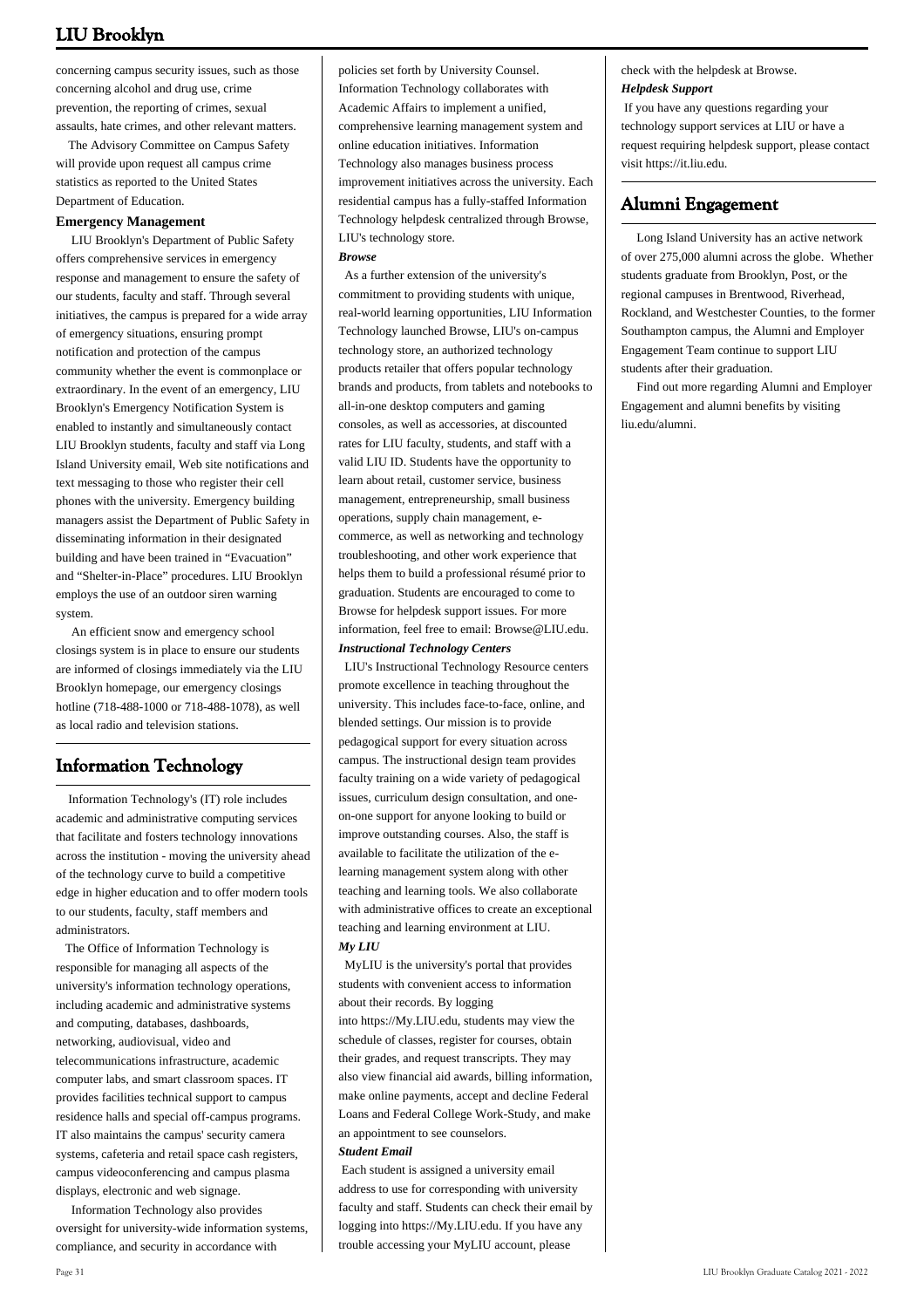# **LIBRARY**

 The LIU Libraries system serves a combined total of over 15,000 students, more than 500 full-time faculty members, and over 1,000 part-time faculty across residential and regional campuses. The university's libraries share many online resources that can be accessed from anywhere at any time via remote access including subscriptions to more than 340,000 online journals; 200 online databases; 266,000 electronic books; and 18,000 files of streaming media. These resources may be accessed via the LIU Brooklyn Library homepage at www.liu.edu/brooklyn-library.

 Collectively, the libraries house approximately 628,000 print books and more than 13,000 non-print media items. The collections of all LIU libraries are listed in LIUCAT, the library catalog. Books, journal articles, and other library materials owned by LIU's libraries not available at a particular campus can be requested through LIUCAT and supplied via the interlibrary loan service of the LIU libraries. Items not available at LIU libraries can also be requested through interlibrary loans and brought to campus or delivered electronically. In addition, the LIU Libraries system administers the Digital Commons @ LIU, an open access online repository that preserves, promotes, and disseminates the academic work of LIU students and faculty.

 The LIU Brooklyn Library houses a rich collection of books, periodicals, microforms, audio and videotapes, CDs and DVDs, pamphlets, and other materials in support of the campus' educational programs.

 The Reference Collection, Reference Desk, and Technical Services departments are situated on the third floor of the Salena Library Learning Center. An information commons, consisting of clusters of computers, provides access to the databases, library catalog, and the Internet. These computers, as well as all other computers in the library, are also equipped with productivity software such as word processing, spreadsheet, and presentation programs. Copies of dissertations and mater's theses may be requested at the Reference Desk.

 The Periodicals Department, with a collection of both print and microform titles, is located on the fourth floor, where digital microform readers and printers are available. The Interlibrary Loan, Archives and Special Collections, Rare Book Collection, and the Electronic Services department are also located on the fourth floor. Highlights of the Special Collections include Artist Books Collection, the New York African Society for Mutual Relief Collection, Robert C. Weinberg Collection, and the Seawanhaka Student Newspaper Collection.

 The Circulation Desk, Reserve Collection, and the main book stacks are located on the fifth floor. The multimedia collection, media equipment, and a group viewing room are also on the fifth floor, as is the Library's Cyber Lab. The Cyber Lab, a "green" lab, is equipped with computers that provide access to databases, library catalog, and Internet as well as up-to-date word processing, spreadsheet, presentation, and database programs. In addition, the Library's "smart classrooms" are located on the fifth floor. Photocopying machines are available on all three floors of the Library.

 The LIU Brooklyn Library is a member of several consortia, which grant both reading and borrowing privileges to LIU students. The Library offers information literacy classes and curriculum-integrated instruction. Library faculty and staff are available to help faculty and students with reference questions and research strategies.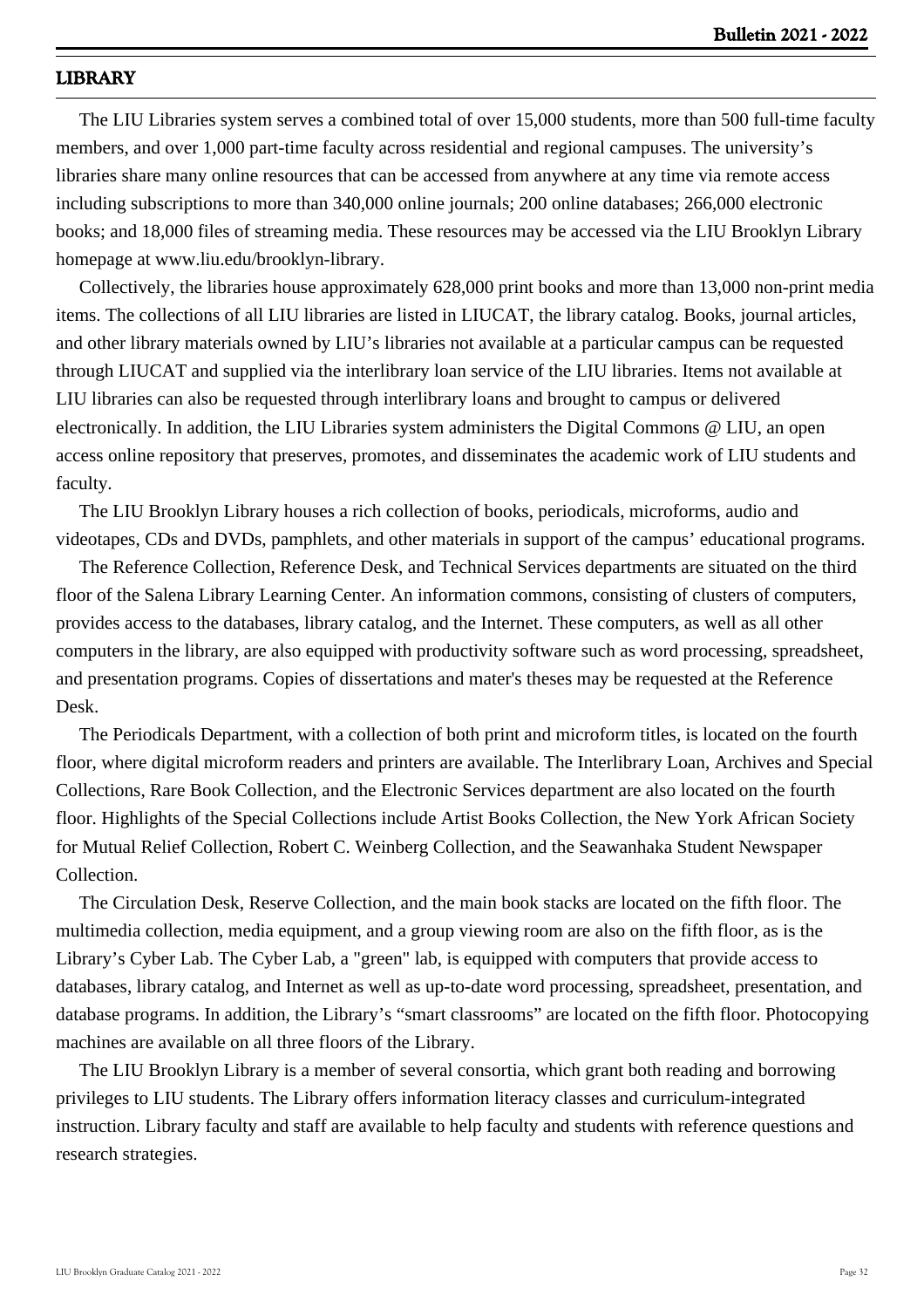# **HARRIET ROTHKOPF HEILBRUNN SCHOOL OF NURSING**

 The Harriet Rothkopf Heilbrunn School of Nursing Graduate Program offers the Master of Science degree for the baccalaureate-prepared registered nurse interested in pursuing a career as a nurse practitioner. Advanced certificate programs are available for registered nurses who already possess a master's degree in Nursing.

 The mission of the School of Nursing is to share and embrace the rich diversity, wisdom, and multiple perspectives of an inner-city, urban student body that will practice in an unpredictable, ever-changing world. Our mission is to provide a learning environment that stimulates critical thinking and intellectual flexibility to enable graduates to provide quality nursing care. Furthermore, this learning environment engages and excites students to be committed to social advocacy and reform in a diverse global society that they reflect.

 The master's degree program at the Long Island University Harriet Rothkopf Heilbrunn School of Nursing is accredited by the Commission on Collegiate Nursing Education (www.ccneaccreditation.org). Graduates of the Nurse Practitioner programs are eligible for New York State certification as either an adult-gerontology primary care nurse practitioner or family nurse practitioner.

 Upon successful completion of the master's degree in nursing or advanced certificate program, students will meet educational eligibility requirements to apply and take the following American Nurses Credentialing Center (ANCC) and American Academy of Nurse Practitioners Certification Board (AANPCB) national certification exams:

 Adult-Gerontology Primary Care Nurse Practitioner ANCC: Adult-Gerontology Primary Care Nurse Practitioner examination AANPCB: Adult-Gerontology Primary Care NP examination

 Family Nurse Practitioner ANCC: Family Nurse Practitioner examination AANPCB: Family NP examination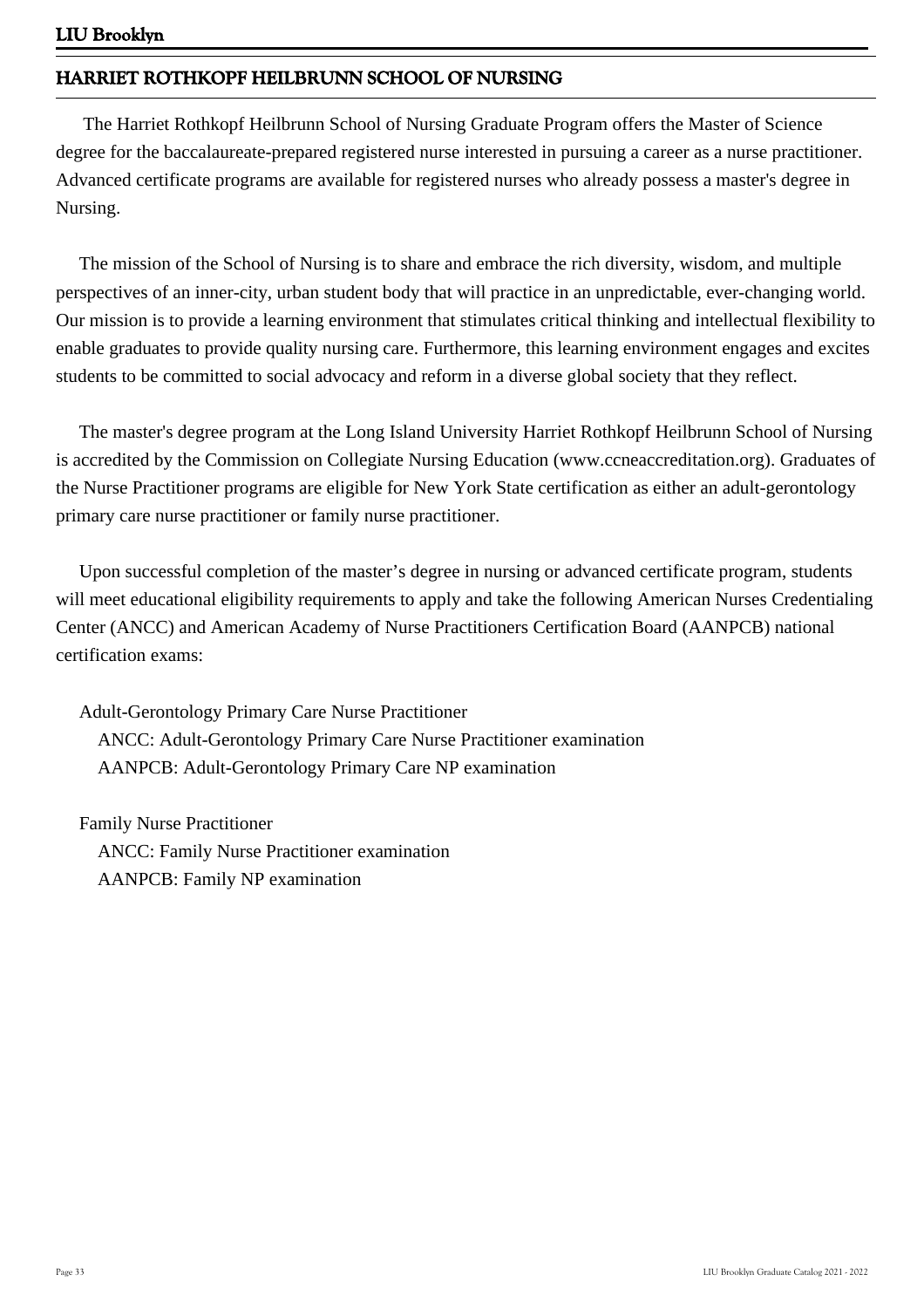# **SCHOOL OF NURSING**

#### **Graduate Nursing Program Goals**

The goals of the Harriet Rothkopf Heilbrunn School of Nursing graduate program are to prepare professional nurses who:

- assume leadership roles within the context of the interprofessional team to improve healthcare outcomes for diverse populations.
- lead initiatives that promote safety and improve quality outcomes
- translate evidence into advanced nursing practices •
- effectively use technology in the care environment
- advocate for policy that addresses health disparities, promotes health equity, improves population health and the nursing profession
- design and implement advanced nursing practices that consider the needs of diverse populations •
- commit to lifelong learning to improve care decisions •
- are prepared for doctoral study

Graduate Nursing Program Outcomes

Upon completion of the program graduates are prepared to:

- Select relevant theoretical, scientific, and clinical knowledge to design, provide, and evaluate safe advanced nursing care to diverse clients in multiple settings.
- Formulate leadership behaviors that promote interprofessional collaboration and communication, fiscal accountability, system change, advocacy for the elimination of health disparities, and the provision of quality care.
- Monitor and assess outcomes to create quality improvement and safety initiatives that promote a just culture of safety and excellence in organizational systems. •
- Build and lead collaborative interprofessional teams to evaluate and translate evidence into practice to enhance quality and improve healthcare outcomes. •
- Evaluate and manage the appropriate use of technology to evaluate outcome data, promote safe practice environments and effective communication, and educate patients and members of the healthcare team to improve healthcare outcomes.
- Advocate, shape, and integrate policy that influences social determinants of health, equitable access to care, reduce health care disparities, and promote the advancement of the nursing profession. •
- Demonstrate effective assessment, planning, implementation, design, and evaluation strategies in caring for individuals and groups regardless of race, sex, sexual orientation, gender identity, age, socioeconomic status, culture, health care beliefs, and religion while working with and understanding the roles of all members of the interprofessional team. •
- Design, implement and evaluate evidencebased patient-centered culturally appropriate clinical prevention strategies to promote health and health education, prevent disease and reduce risk among individuals and populations at the local, national, and global levels.
- Value the life-long learning and continuing professional development that prepares graduate nurses to influence the delivery of safe quality care to diverse populations in a variety of settings and a variety of rules. •

#### **Graduate Programs**

- M.S., Adult-Gerontology Primary Care Nurse Practitioner
- M.S., Family Nurse Practitioner
- Advanced Certificate in Adult-Gerontology Primary Care Nurse Practitioner •
- Advanced Certificate in Family Nurse Practitioner •

Programs are presented in a blended format.

# **Admission to the Degree and Advanced Certificate Programs**

### **Educational Requirements:**

**For the MS Program:**

 Graduation from a baccalaureate nursing program accredited by the Commission on Collegiate Nursing Education, the Accreditation Commission for Education in Nursing, or the National League for Nursing Commission for Nursing Education Accreditation.

#### **For the Advanced Certificate Programs:**

 Graduation from a Master's degree nursing program accredited by the Commission on Collegiate Nursing Education, the Accreditation Commission for Education in Nursing, or the National League for Nursing Commission for Nursing Education Accreditation.

#### *In addition, the following are the minimum criteria for acceptance into any of the graduate programs in Nursing:*

- A cumulative GPA from all post-secondary schools attended of at least 3.0 in nursing and 3.0 overall. •
- New York State Professional R.N. License and current registration •
- One year of clinical experience as an RN preferred •
- Prior college-level statistics, nursing research, and health assessment courses are required for the MS and Advanced Certificate programs. (Statistics or Undergraduate Nursing Research may be completed during the first year of graduate study at LIU Brooklyn). •

#### **Application for Admission**

 Applications are not considered until all of the following have been received:

- Completed LIU Brooklyn application form
- A current resume or CV, official transcripts from all post-secondary schools attended, and a copy of the applicant's current New York State registration as a Registered Professional Nurse. •

#### **Deadlines for Submission of Application**

 Applications are considered and accepted on a rolling basis for both the fall and spring semesters. Applicants are advised to submit all application materials as soon as possible, to secure a seat in the program.

#### **Submitting an Application for Admission**

 All applicants must apply online for admissions to LIU Brooklyn. For information, go to <http://www.liu.edu/Brooklyn/Admissions>

### **Program Requirements**

 A grade of B or higher is required in all graduate nursing courses and an overall GPA of 3.0 or higher is required to progress through and graduate from the graduate nursing program. **Clinical Clearance**

 Before beginning clinical placements, students must complete a clearance process, which includes a current health assessment by the student's health care provider, current titers, immunizations, background check, drug screen, and documentation of professional liability insurance. Detailed information on specific requirements is available in the Graduate Nursing Student Handbook and School of Nursing website.

# **Nurse Practitioner Programs**

 The Nurse Practitioner programs are designed to prepare the Registered Nurse for advanced practice roles in primary care settings. The Master of Science degree programs prepare students to meet the requirements for New York State certification to practice as an adult-gerontology primary care or family nurse practitioner. Upon successful completion of the master's degree in nursing or advanced certificate program, students will meet educational eligibility requirements to apply and take the following American Nurses Credentialing Center (ANCC) and American Academy of Nurse Practitioners Certification Board (AANPCB) national certification exams: Adult-Gerontology Primary Care Nurse Practitioner Program

- ANCC: Adult-Gerontology Primary Care Nurse Practitioner examination •
- AANPCB: Adult-Gerontology Primary Care NP examination •

Family Nurse Practitioner Program

- ANCC: Family Nurse Practitioner examination
- AANPCB: Family NP examination

 The course of study for Adult-Gerontology Primary Care Nurse Practitioner may be completed in six semesters of part-time study; the Family Nurse Practitioner may be completed in seven semesters of part-time study. The course of study for Advanced Certificates can be completed in five semesters for the Adult-Gerontology Primary Care track or six semesters for the Family Nurse Practitioner track.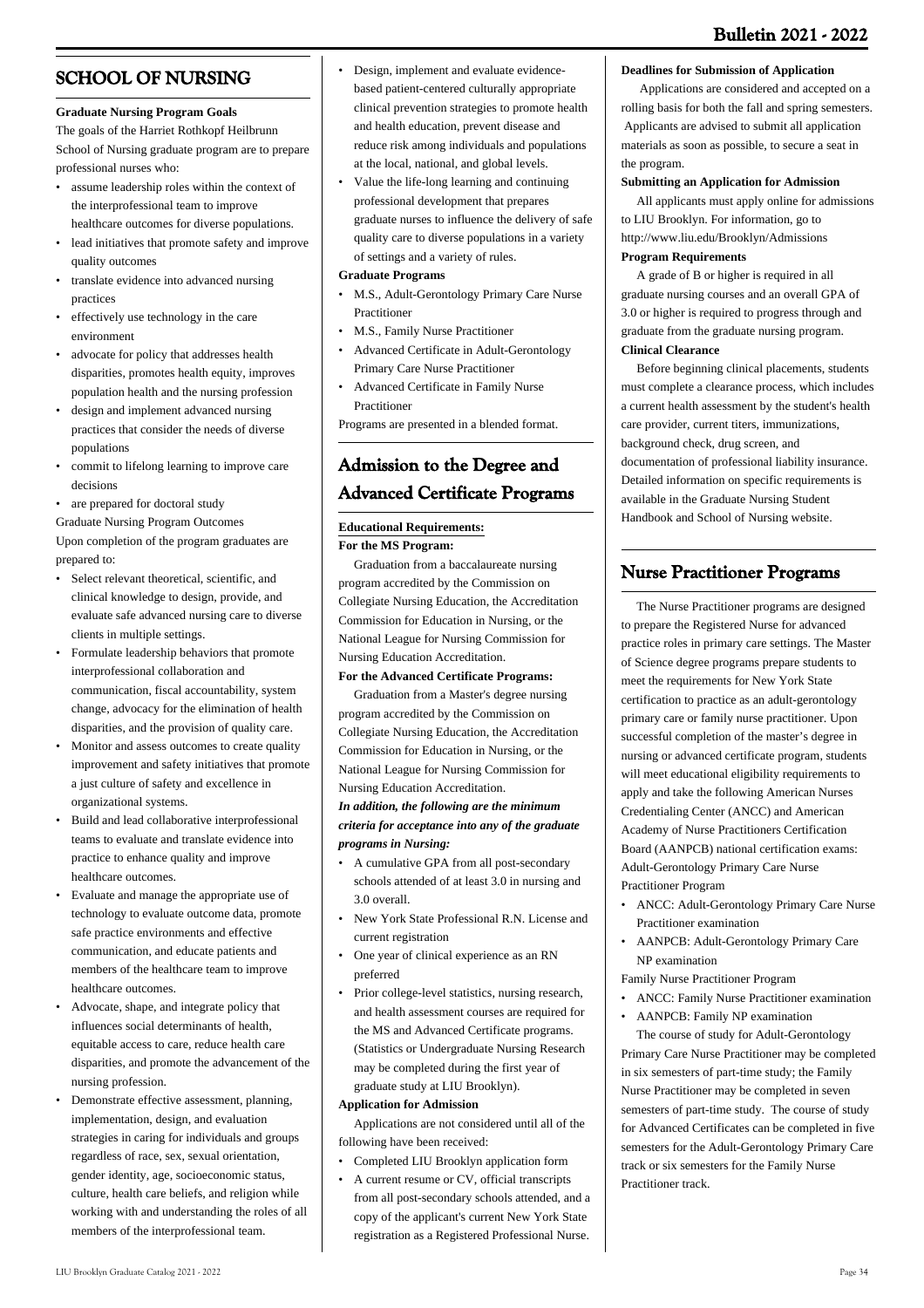# **M.S. Adult Gerontology Primary Care Nurse Practitioner**

#### *Blended Learning - Onsite & Online*

 The 40-credit M.S., Adult-Gerontology Primary Care Nurse Practitioner program prepares nurse practitioners by integrating extensive clinical practice with foundational knowledge that is required of all graduate nursing students. It is designed for the registered nurse with a B.S. in nursing who wishes to acquire the clinical knowledge and skills needed for advanced-practice nursing roles in the care of adults in a variety of primary care settings.

 This program is presented in a blended format. All courses are web-enhanced using Blackboard. Up to 49% of course content may be online.

# **M.S., Adult Gerontology Primary**

#### **Care Nurse Practitioner**

*[Program Code: 20000] {HEGIS: 1203.1}*

| Must complete all courses below: |  |
|----------------------------------|--|
|----------------------------------|--|

| NUR               | 610                           | Nursing Research                                                                                                                      | 3.00         |
|-------------------|-------------------------------|---------------------------------------------------------------------------------------------------------------------------------------|--------------|
| NUR               | 612                           | Pathophysiology for<br><b>Advanced Practice</b><br>Nursing                                                                            | 3.00         |
| NUR               | 614B                          | Primary Health Care of<br>the Adult                                                                                                   | 2.00         |
| <b>NUR</b><br>NUR | 615<br>620                    | Foundations for<br><b>Adult/Geriatric Primary</b><br>Care Practice<br>The Theoretical Basis of<br><b>Advanced Practice</b><br>Nursing | 2.00<br>3.00 |
| NUR               | 630                           | The Advanced Practice<br>Role                                                                                                         | 2.00         |
| <b>NUR</b>        | 634                           | <b>Advanced Physical</b><br>Assessment                                                                                                | 3.00         |
| NUR               | 644                           | Pharmacology                                                                                                                          | 4.00         |
| NUR               | 670                           | Healthcare Issues,<br>Policies, and Ethics                                                                                            | 2.00         |
|                   | <b>Specialty requirement:</b> |                                                                                                                                       |              |
| NUR.              | 650                           | Diagnosis and<br>Management of Illnesses<br>and Physical Conditions<br>of the Adult I                                                 | 4.00         |
| NUR               | 654A/<br>B                    | Preceptored Practicum in<br>Primary and Acute Care<br>of the Adult I                                                                  | 4.00         |
| <b>NUR</b>        | 660                           | Diagnosis and<br>Management of Illnesses<br>and Physical Conditions<br>of the Adult II                                                | 4.00         |
| <b>NUR</b>        | 664A/<br>B                    | Preceptored Practicum in<br>Adult Primary and Acute<br>Care II                                                                        | 4.00         |

### **Credit and GPA Requirements**

Minimum Total Credits: 40 Minimum Major GPA: 3.0

# **M.S. Family Nurse Practitioner**

#### *Blended Learning - Onsite & Online*

 The 46-credit M.S., Family Nurse Practitioner program prepares nurse practitioners by integrating extensive clinical practice with foundational knowledge that is required of all graduate nursing students. It is designed for the registered nurse with a B.S. in nursing who wishes to acquire the clinical knowledge and skills needed for advanced-practice nursing roles in a variety of primary care settings.

 This program is presented in a blended format. All courses are web-enhanced using Blackboard. Up to 49% of course content in any one course may be online.

| <b>M.S., Family Nurse Practitioner</b><br>[Program Code: 24686] {HEGIS Code: 1203.1}<br>Must complete all courses below: |                               |                                                                                   |      |
|--------------------------------------------------------------------------------------------------------------------------|-------------------------------|-----------------------------------------------------------------------------------|------|
| <b>NUR</b>                                                                                                               | 610                           | Nursing Research                                                                  | 3.00 |
| <b>NUR</b>                                                                                                               | 612                           | Pathophysiology for<br><b>Advanced Practice</b><br>Nursing                        | 3.00 |
| <b>NUR</b>                                                                                                               | 614                           | Primary Health Care of<br>the Family                                              | 2.00 |
| <b>NUR</b>                                                                                                               | 620                           | The Theoretical Basis of<br><b>Advanced Practice</b><br>Nursing                   | 3.00 |
| <b>NUR</b>                                                                                                               | 630                           | The Advanced Practice<br>Role                                                     | 2.00 |
| <b>NUR</b>                                                                                                               | 634                           | <b>Advanced Physical</b><br>Assessment                                            | 3.00 |
| <b>NUR</b>                                                                                                               | 644                           | Pharmacology                                                                      | 4.00 |
| <b>NUR</b>                                                                                                               | 670                           | Healthcare Issues,<br>Policies, and Ethics                                        | 2.00 |
|                                                                                                                          | <b>Specialty requirement:</b> |                                                                                   |      |
| <b>NUR</b>                                                                                                               | 690                           | Diagnosis and<br>Management of Illness<br>and Physical Conditions<br>of Family I  | 4.00 |
| <b>NUR</b>                                                                                                               | 691A/<br>B                    | Preceptored Practicum in<br>Primary Care of the<br>Family I                       | 4.00 |
| <b>NUR</b>                                                                                                               | 692                           | Diagnosis and<br>Management of Illness<br>and Physical Conditions<br>of Family II | 4.00 |
| <b>NUR</b>                                                                                                               | 693A/<br>B                    | Preceptored Practicum in<br>Primary Care of the<br>Family II                      | 4.00 |

| NUR. | 694 | Diagnosis and           | 4.00 |
|------|-----|-------------------------|------|
|      |     | Management of Illness   |      |
|      |     | and Physical Conditions |      |
|      |     | of Family III           |      |

NUR 695A/ Preceptored Practicum In 4.00 B Primary Care of the Family III

#### **Credit and GPA Requirements**

Minimum Total Credits: 46 Minimum Major GPA: 3.0

# **Advanced Certificate in Adult Gerontology Primary Nurse Practitioner**

Blended Learning – Onsite & Online The 32-credit Advanced Certificate Adult-Gerontology Primary Care Nurse Practitioner program prepares nurses who already have a Master's degree in nursing with the knowledge and skills to practice as a nurse practitioner providing care for adults and older adults.

Applicants who are already certified as nurse practitioners in another specialty will have their prior academic record evaluated to identify courses for which they may be granted credit.

# **Advanced Certificate, Adult**

#### **Gerontology Primary Care Nurse**

#### **Practitioner (Post-Masters)**

*[Program Code: 20001] {HEGIS Code: 1203.12}*

|            |            | Must complete all courses below:                                                       |      |
|------------|------------|----------------------------------------------------------------------------------------|------|
| <b>NUR</b> | 612        | Pathophysiology for<br><b>Advanced Practice</b><br>Nursing                             | 3.00 |
| <b>NUR</b> | 614B       | Primary Health Care of<br>the Adult                                                    | 2.00 |
| <b>NUR</b> | 615        | Foundations for                                                                        | 2.00 |
| <b>NUR</b> | 630        | Adult/Gerontology<br>Primary Care Practice<br>The Advanced Practice<br>Role            | 2.00 |
| <b>NUR</b> | 634        | <b>Advanced Physical</b><br>Assessment                                                 | 3.00 |
| <b>NUR</b> | 644        | Pharmacology                                                                           | 4.00 |
| <b>NUR</b> | 650        | Diagnosis and<br>Management of Illnesses<br>and Physical Conditions<br>of the Adult I  | 4.00 |
| <b>NUR</b> | 654A/<br>в | Preceptored Practicum in<br>Primary and Acute Care<br>of the Adult I                   | 4.00 |
| <b>NUR</b> | 660        | Diagnosis and<br>Management of Illnesses<br>and Physical Conditions<br>of the Adult II | 4.00 |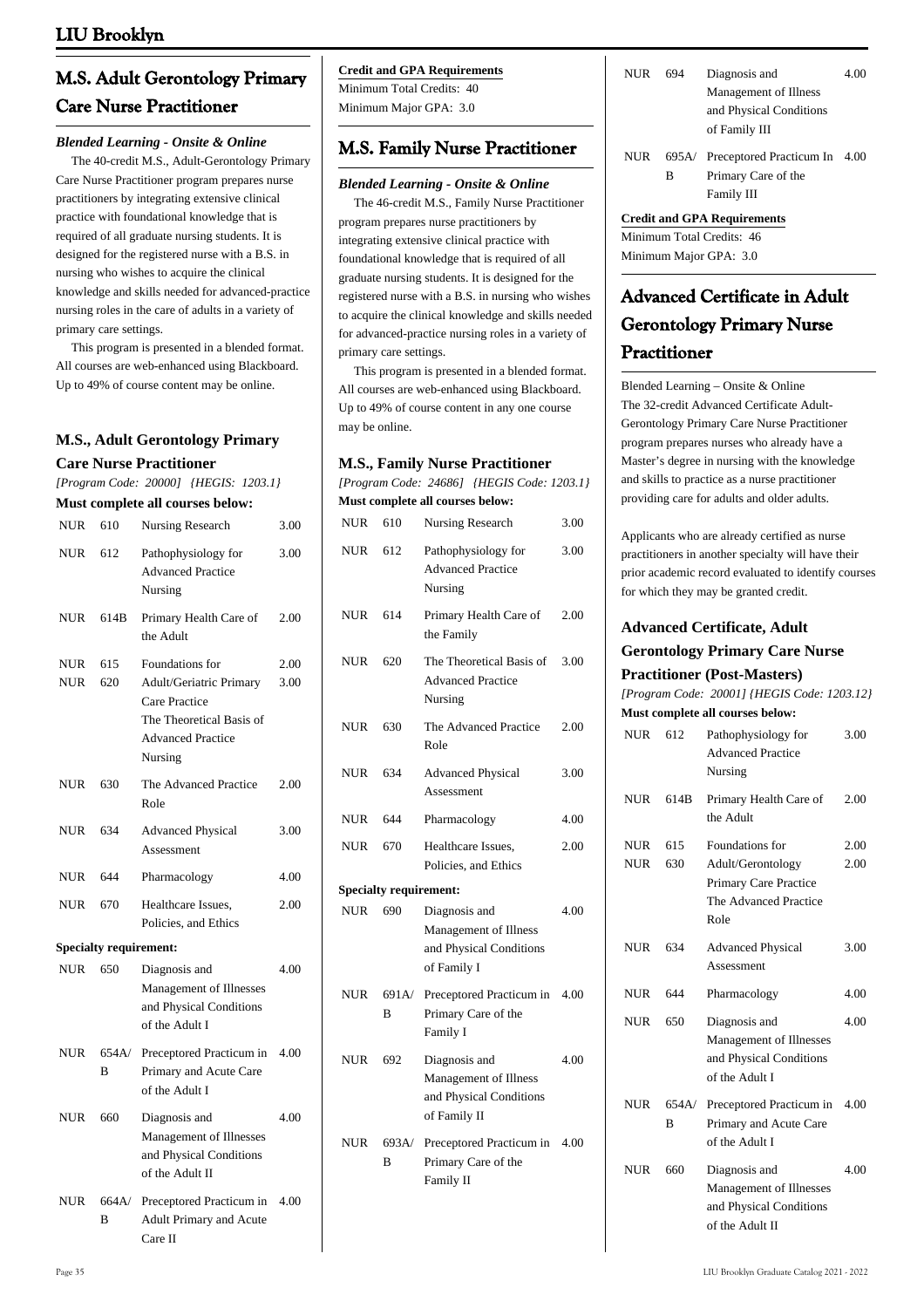NUR 664A/ Preceptored Practicum in 4.00 B Primary Care of Adult II

### **Credit and GPA Requirements** Minimum Total Credits: 32 Minimum GPA: 3.0

# **Advanced Certificate in Family Nurse Practitioner**

Blended Learning – Onsite & Online The 38-credit Advanced Certificate Family Nurse Practitioner program prepares nurses who already have a Master's degree in nursing with the knowledge and skills to practice as a nurse practitioner providing care for families and individuals throughout their lifespan.

Applicants who are already certified as nurse practitioners in another specialty will have their prior academic record evaluated to identify courses for which they may be granted credit.

|            | <b>Advanced Certificate, Family Nurse</b> |                                                                                  |      |  |
|------------|-------------------------------------------|----------------------------------------------------------------------------------|------|--|
|            |                                           | <b>Practitioner (Post-Masters)</b>                                               |      |  |
|            |                                           | [Program Code: 24687] {HEGIS Code: 1203.12}                                      |      |  |
|            |                                           | Must complete all courses below:                                                 |      |  |
| <b>NUR</b> | 612                                       | Pathophysiology for<br><b>Advanced Practice</b><br>Nursing                       | 3.00 |  |
| <b>NUR</b> | 614                                       | Primary Health Care of<br>the Family                                             | 2.00 |  |
| NUR        | 630                                       | The Advanced Practice<br>Role                                                    | 2.00 |  |
| <b>NUR</b> | 634                                       | <b>Advanced Physical</b><br>Assessment                                           | 3.00 |  |
| <b>NUR</b> | 644                                       | Pharmacology                                                                     | 4.00 |  |
| <b>NUR</b> | 690                                       | Diagnosis and<br>Management of Illness<br>and Physical Conditions<br>of Family I | 4.00 |  |
| NUR        | 691                                       | Preceptored Practicum in<br>Primary Care of the<br>Family I                      | 4.00 |  |
| <b>NUR</b> | 692                                       | Diagnosis and<br>Management of Illness<br>and Physical Conditions                | 4.00 |  |

NUR 693A/ Preceptored Practicum in 4.00 B Primary Care of the Family II

of Family II

- NUR 694 Diagnosis and Management of Illness and Physical Conditions of Family III 4.00
- NUR 695A/ Preceptored Practicum in 4.00 B Primary Care of the Family III

# **Credit and GPA Requirements**

Minimum Total Credits: 38 Minimum GPA: 3.0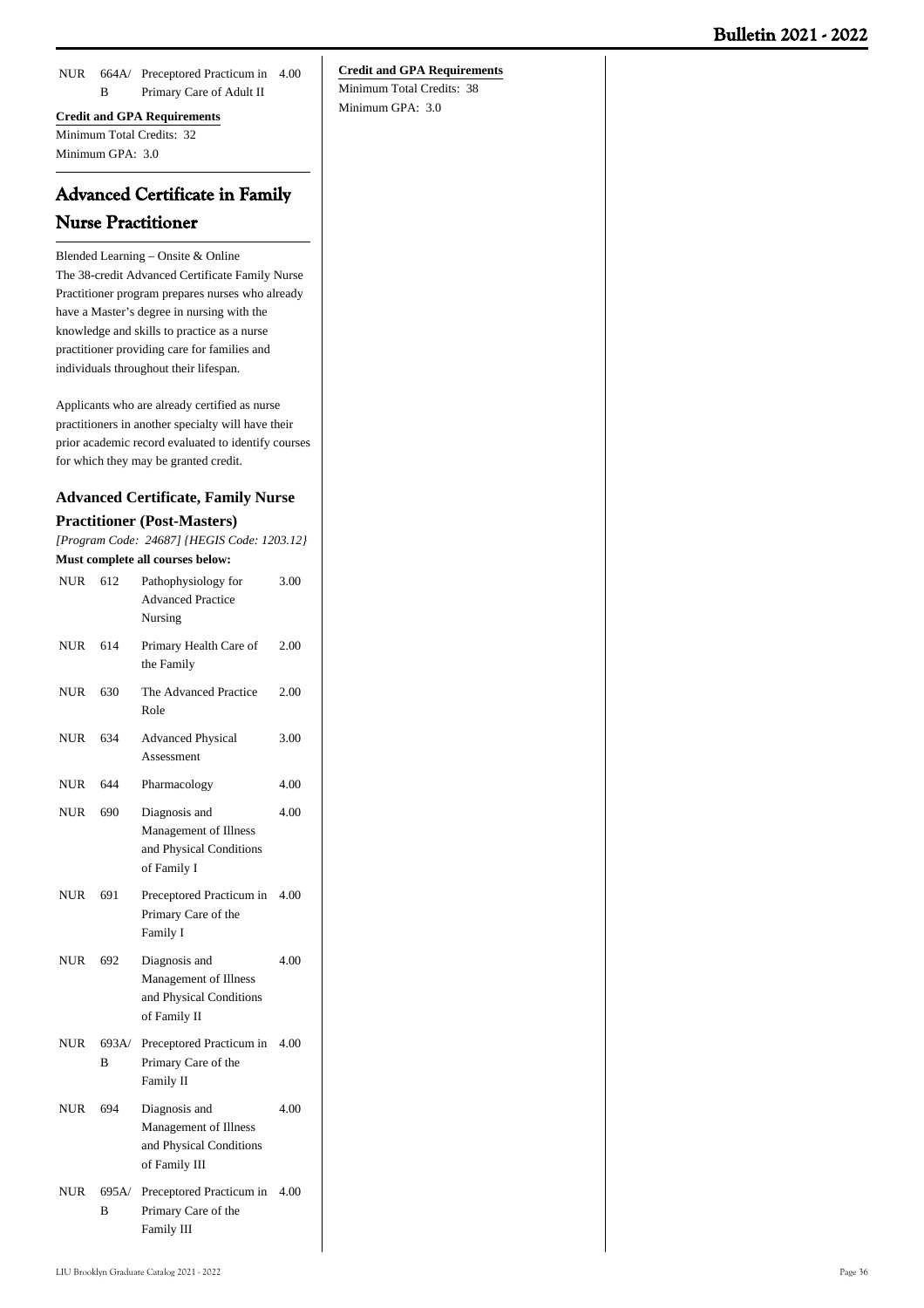# **Nursing Courses**

# **NUR 610 Nursing Research**

The purpose of the course is to teach knowledgeable consumers of nursing research at the graduate level to develop a basic research proposal or state-of-the-science paper based on a topic of interest and/or concern to the nursing profession. Additionally, it is stressed that critical evaluation of the scientific merit of nursing research and incorporation of relevant evidence-based findings into their practice will facilitate the integrity of practice as well as client health outcomes. The importance of evidence-based practice and the research process to the development of nursing knowledge and subsequent practice is discussed. Emphasis is placed on the application of appropriate research methodology, and development of a research proposal or state-of-thescience paper from critically evaluated evidence in the literature. This process occurs within a culturally-diverse and collegial atmosphere. Pre-requisite of NUR 620 is required. Credits: 3 Every Fall and Spring

# **NUR 612 Pathophysiology for Advanced Practice Nursing**

This course reviews the pathophysiology of disease entities and foster the development of critical thinking in interpreting changes in function that result in symptoms indicative of illness. Credits: 3 Every Fall and Spring

### **NUR 614 Primary Health Care of the Family**

This course is an overview of common issues in primary care, including principles of screening, prevention, anticipatory guidance, patient education techniques, multicultural issues, occupational and alternative medicine. All issues are related to current best evidence as well as the impact of health literacy on specific populations. The Healthy People 2020 goals are the basis for all discussions.

The pre-requisites of NUR 610 and NUR 612 are required. Credits: 2

Every Fall, Spring and Summer

### **NUR 614B Primary Health Care of the Adult**

This course is an overview of common issues in primary care, including principles of screening, prevention, anticipatory guidance, patient education techniques, multicultural issues, occupational and alternative medicine. All issues are related to current best evidence as well as the impact of health literacy on specific populations. The Healthy People 2020 goals are the basis for all discussions.

The pre-requisites of NUR 610 and NUR 612 are required.

Credits: 2

#### Every Fall and Spring

### **NUR 615 Foundations for Adult/Geriatric Primary Care Practice**

This course is designed to help students develop the necessary knowledge base and problem solving skill for practice as an adult/geriatric primary care nurse practitioner. The content will introduce the methodologies used to diagnose and treat some of the most common complaints seen in primary care and focus on health promotion. Emphasis will be placed on expected body function and developmental changes based on age from adolescence through geriatrics. This course will incorporate the use of simulation exercises to create a foundation of assessment, intervention and evaluation as well as group clinical practice. The pre-requisites of NUR 614B and NUR 630 are required.

Credits: 2

Every Fall, Spring and Summer

# **NUR 620 The Theoretical Basis of Advanced Practice Nursing**

The purpose of the course is to provide students with an in-depth examination of conceptual nursing and behavioral models applicable to advanced practice nursing. The course includes the discussion and comparison of various theoretical models from nursing and other disciplines with a major focus on their relevance and application to nursing practice, research and theory development. Credits: 3 Every Fall and Spring

#### **NUR 630 The Advanced Practice Role**

The seminar provides an opportunity to critically examine the advanced practice role within the context of a rapidly changing health care delivery system. The role of the primary care nurse practitioner is explored from historic, legal and professional perspective. The processes of interdisciplinary collaboration and policy development are discussed. Strategies for proactive leadership and decision-making are also examined. Critical thinking, group dynamics, leadership skills, and role of the APN as educator are studied and modeled in classroom experiences, field experiences, and course assignments. The pre-requisites of NUR 610 and NUR 612 are required. Credits: 2

Every Fall, Spring and Summer

#### **NUR 634 Advanced Physical Assessment**

The student is provided with knowledge, methods and laboratory practicum experience to build upon and to refine physical assessment skills. Comprehensive physical examination of adults and children as well as psychosocial, developmental, occupational and cultural aspects of health assessment is studied in depth, using an evidencebased approach. Emphasis is placed on the collaborative aspects of being a member of an interdisciplinary health care team in a primary care

setting. A laboratory practicum is incorporated into this course to give students the opportunity to integrate theoretical content into clinical experience. Emphasis is placed on developing a comprehensive and problem-oriented health assessment of clients.

The pre-requisites of NUR 610 and NUR 612 are required. Credits: 3 Every Fall, Spring and Summer

### **NUR 644 Pharmacology**

This course is designed for nurse practitioner students. The course provides the student with an advanced understanding of pharmaceutics, pharmacokinetics and pharmacodynamics. The major classifications of drugs used across the lifespan in primary care settings are emphasized in terms of therapeutic effects, adverse effects, interactions, and patient and family teaching. Ethical considerations and cultural and financial issues related to medication are also discussed. Students have the opportunity to apply knowledge and gain critical thinking skills with a variety of case studies. The course includes three hours of content on both New York State and Federal laws and regulations related to prescribing and record keeping.

Pre-requisites of NUR 610 and NUR 612 are required. Credits: 4 Every Fall, Spring and Summer

# **NUR 650 Diagnosis and Management of Illnesses and Physical Conditions of the Adult I**

This course is one of two courses that focus on clinical decision-making skills. Knowledge of advanced physical assessment, pathophsiology and pharmacology are the underpinnings for the course content. Critical thinking and diagnostic reasoning are reinforced as the basis of practice. The use of evidence based practice protocols and guidelines is an integral part of this course. Common acute and chronic conditions of adolescents and adults in the collaborative practice primary care setting are emphasized.

Pre-requisites of NUR 612, 614B, 630, 634 and 644 are required. Credits: 4 Every Fall and Spring

# **NUR 654A Preceptored Practicum in Primary and Acute Care of the Adult I**

This segment, of a two-segment preceptored practicum, provides an opportunity to practice skills and develop competency in the diagnosis and management of common acute and chronic conditions of adolescents and adults. Students, with the supervision of their preceptor, develop skills in diagnostic reasoning, learn to develop plans of care, and gain experience in the selection and prescription of drug therapy using practice protocols. Students also focus on the health education needs of individual clients in their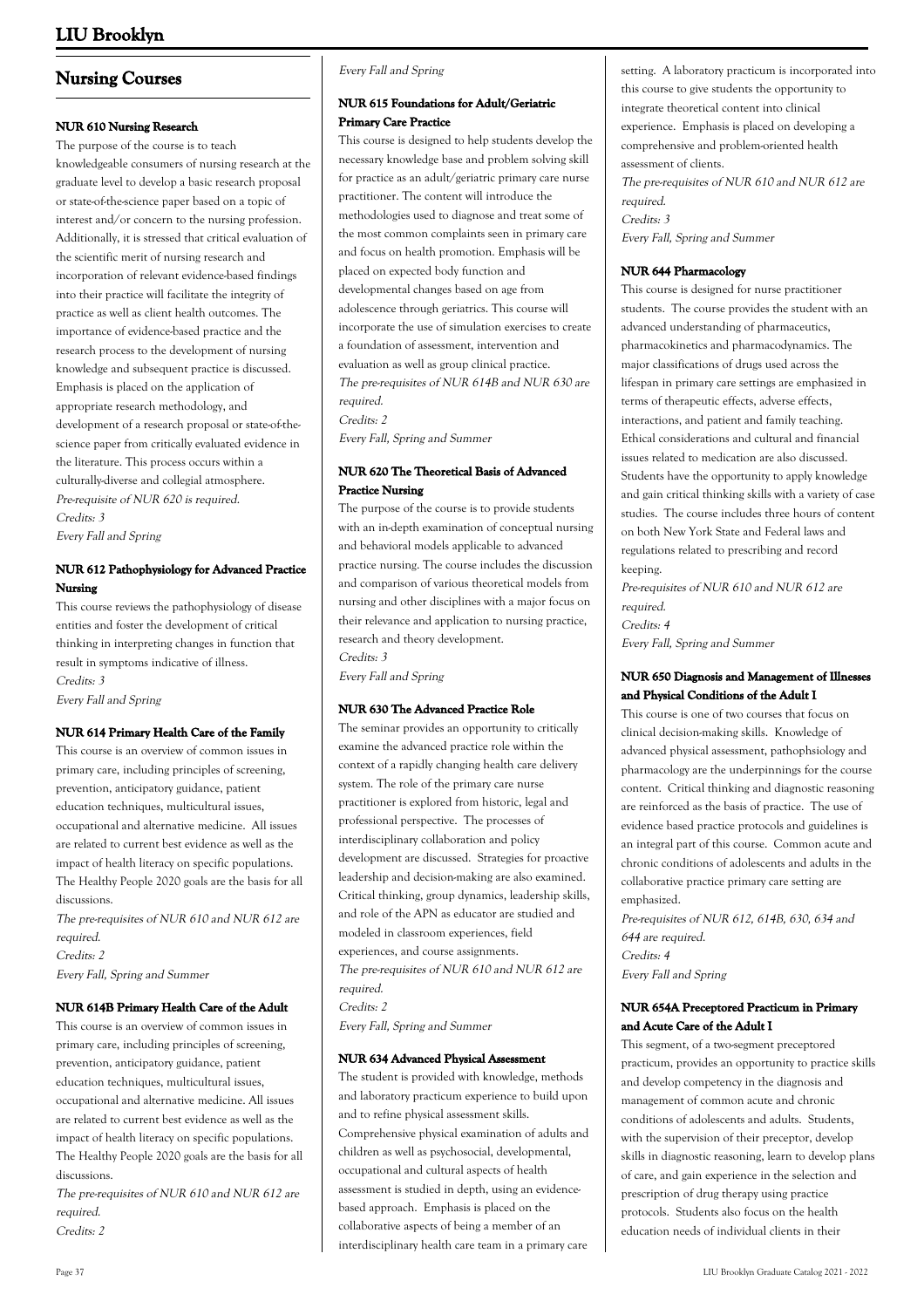clinical site. Pre-requisite or Co-requisite of NUR 650 is required. Credits: 2 Every Fall and Spring

# **NUR 654B Preceptored Practicum in Primary and Acute Care of the Adult I**

This segment, of a two-segment preceptored practicum, provides an opportunity to practice skills and develop competency in the diagnosis and management of common acute and chronic conditions of adolescents and adults. Students, with the supervision of their preceptor, develop skills in diagnostic reasoning, learn to develop plans of care, and gain experience in the selection and prescription of drug therapy using practice protocols. Students also focus on the health education needs of individual clients in their clinical site.

Pre-requisite or Co-requisite of NUR 650 is required. Credits: 2 Every Fall and Spring

# **NUR 660 Diagnosis and Management of Illnesses and Physical Conditions of the Adult II**

This course is one of two courses that focus on clinical decision-making skills. Knowledge of advanced physical assessment, pathophsiology and pharmacology are the underpinnings for the course content. Critical thinking and diagnostic reasoning are reinforced as the basis of practice. The use of evidence based practice protocols and guidelines is an integral part of this course. Common acute and chronic conditions of adolescents and adults in the collaborative practice primary care setting are emphasized.

Pre-requisites: NUR 612, 614, 630, 634. 644 and 650 Credits: 4

Every Fall and Spring

# **NUR 664A Preceptored Practicum in Adult Primary and Acute Care II**

This segment, of a two segment preceptored practicum, provides an opportunity to practice skills and develop competency in the diagnosis and management of common acute and chronic conditions of adolescents and adults. Students, with the supervision of their preceptor, continue to refine their skills in diagnostic reasoning, developing plans of care, and to gain experience in the selection and prescription of drug therapy using practice protocols. Students also focus on the health education needs of individual clients as well as the needs of the community served by the clinical site.

Pre-requisite or Co-requisite of NUR 660 is required. Credits: 2 Every Fall and Spring

# **NUR 664B Preceptored Practicum in Adult Primary and Acute Care II**

This segment, of a two segment preceptored practicum, provides an opportunity to practice skills and develop competency in the diagnosis and management of common acute and chronic conditions of adolescents and adults. Students, with the supervision of their preceptor, continue to refine their skills in diagnostic reasoning, developing plans of care, and to gain experience in the selection and prescription of drug therapy using practice protocols. Students also focus on the health education needs of individual clients as well as the needs of the community served by the clinical site.

Pre-requisite or Co-requisite of NUR 660 is required. Credits: 2 Every Fall, Spring and Summer

# **NUR 670 Healthcare Issues, Policies, and Ethics**

This course provides graduate nursing students with the analytical tools and historical perspective to actively influence policy development affecting the delivery of nursing and health care in the United States and the world. The course is designed to explore current factors, policy determinants, and ethical issues affecting health care, specifically as they affect nursing at all levels of practice, nursing education and nursing and healthcare administration.

Credits: 2 Every Fall and Spring

# **NUR 690 Diagnosis and Management of Illness and Physical Conditions of Family I**

This course is one of three courses that focus on clinical decision-making skills in family oriented practice. Knowledge of advanced physical assessment, pathophysiology and pharmacology provide the underpinning for the course content. Critical thinking and diagnostic reasoning are reinforced as the basic for practice. Family theory concepts are presented to form the foundation for practice. Physical assessment skills related to infants and children are reinforced. The use of evidence based practice protocols and guidelines is an integral part of this course. The student will focus on the assessment, diagnosis and treatment of pediatric and pregnancy health issues. The pre-requisites of NUR 612, 614, 630, 634 and 644 are required. Credits: 4

Every Fall, Spring and Summer

# **NUR 691A Preceptored Practicum in Family Primary Care I**

This segment, of a two segment preceptored practicum, provides an opportunity to practice skills and develop competency in the diagnosis and management of common acute and chronic conditions of infants, children, adolescents and adults. Emphasis is on pediatrics and women's health. Students, with the supervision of their preceptor, develop skills in diagnostic reasoning, learn to develop plans of care, and gain experience

The pre-requisite or co-requisite of NUR 690 is required. Credits: 2 Every Fall, Spring and Summer

# **NUR 691B Preceptored Practicum in Family Primary Care I**

This segment, of a two segment preceptored practicum, provides an opportunity to practice skills and develop competency in the diagnosis and management of common acute and chronic conditions of infants, children, adolescents, and adults. Emphasis is on pediatrics and women's health. Students, with the supervision of their preceptor, develop skills in diagnostic reasoning, learn to develop plans of care, and gain experience in the selection and prescription of drug therapy using practice protocols. Students also focus on the health education needs of individual clients in their clinical site.

The pre-requisite or co-requisite of NUR 690 is required.

Credits: 2

Every Fall, Spring and Summer

# **NUR 692 Diagnosis and Management of Illness and Physical Conditions of Family II**

This course is one of three courses that focus on clinical decision-making skills in family oriented practice. Knowledge of advanced physical assessment, pathophsiology and pharmacology are the underpinnings for the course content. Critical thinking and diagnostic reasoning are reinforced as the basis of practice. The use of evidence based practice protocols and guidelines is an integral part of this course. Common acute and chronic conditions of adolescents and adults in the collaborative practice primary care setting are emphasized.

Pre requisites: NUR 612, 630, 634, 644 and 690 Credits: 4 Every Fall, Spring and Summer

# **NUR 693A Preceptored Practicum in Primary Care of the Family II**

This segment, of a two segment preceptored practicum, provides an opportunity to practice skills and develop competency in the diagnosis and management of common acute and chronic conditions of infants, children, adolescents, and adults. Emphasis is on adolescents and adults. Students, with the supervision of their preceptor, continue to refine their skills in diagnostic reasoning, developing plans of care, and to gain experience in the selection and prescription of drug therapy using practice protocols. Students also focus on the health education needs of individual clients as well as the needs of the community served by the clinical site.

The pre-requisite or co-requisite of NUR 692 is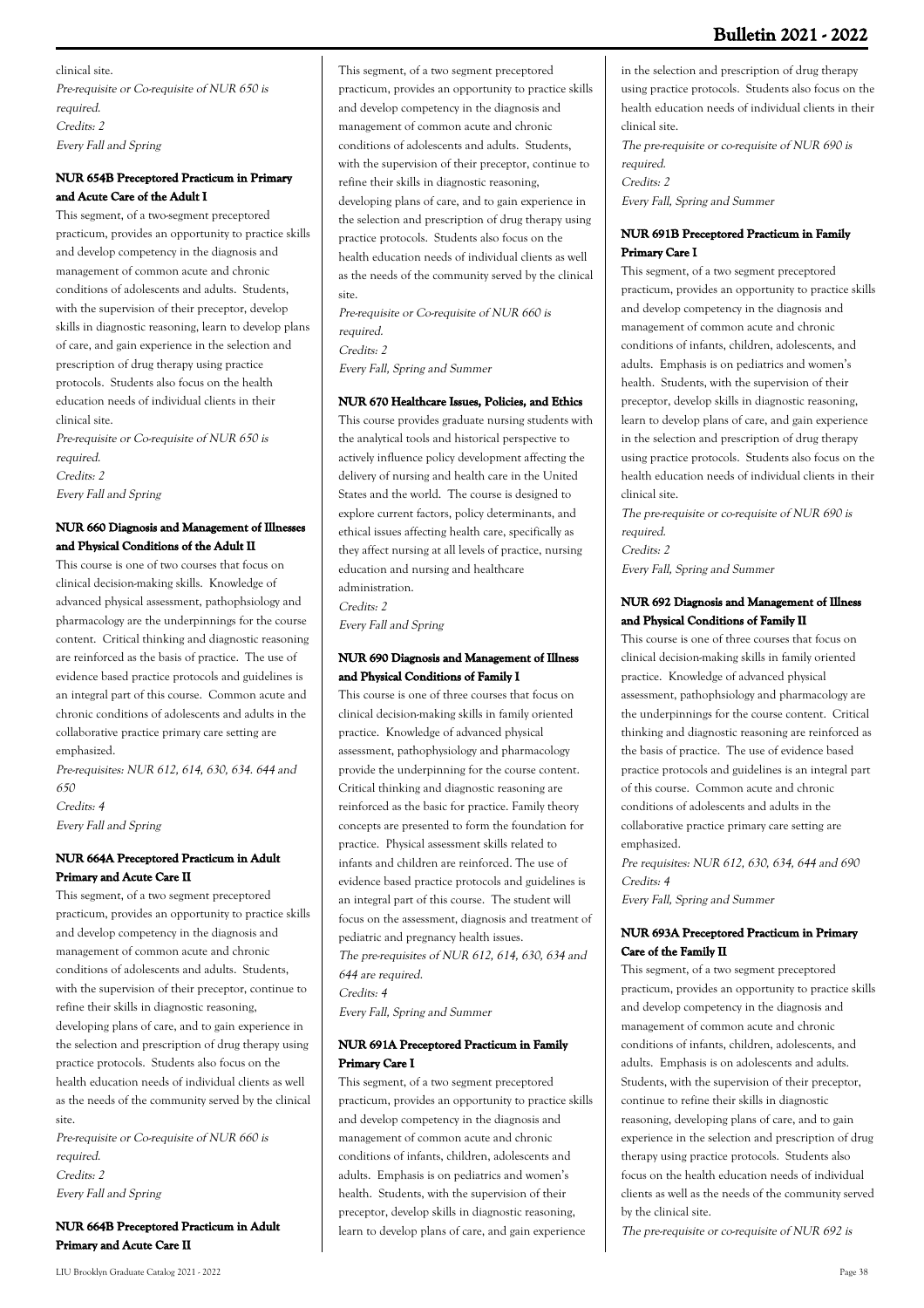required. Credits: 2 Every Fall, Spring and Summer

# **NUR 693B Preceptored Practicum in Primary Care of the Family II**

This segment, of a two segment preceptored practicum, provides an opportunity to practice skills and develop competency in the diagnosis and management of common acute and chronic conditions of infants, children, adolescents, and adults. Emphasis is on adolescents and adults. Students, with the supervision of their preceptor, continue to refine their skills in diagnostic reasoning, developing plans of care, and to gain experience in the selection and prescription of drug therapy using practice protocols. Students also focus on the health education needs of individual clients as well as the needs of the community served by the clinical site

The pre-requisite or co-requisite of NUR 692 is required. Credits: 2 Every Fall, Spring and Summer

# **NUR 694 Diagnosis and Management of Illness and Physical Conditions of Family III**

This course is one of three courses that focus on clinical decision-making skills in family oriented practice. Knowledge of advanced physical assessment, pathophsiology, and pharmacology are the underpinnings for the course content. Critical thinking and diagnostic reasoning are reinforced as the basis of practice. The use of evidence based practice protocols and guidelines is an integral part of this course. Common acute and chronic conditions of adolescents and adults in the collaborative practice primary care setting are emphasized.

Pre-requisites: NUR 612, 614, 630, 634, 644, 692 Credits: 4

Every Fall, Spring and Summer

# **NUR 695A Preceptored Practicum in Primary Care of the Family III**

This segment, of a two segment preceptored practicum, provides an opportunity to practice skills and develop competency in the diagnosis and management of common acute and chronic conditions of infants, children, adolescents, and adults. Emphasis is on adolescents and adults. Students, with the supervision of their preceptor, continue to refine their skills in diagnostic reasoning, developing plans of care, and to gain experience in the selection and prescription of drug therapy using practice protocols. Students also focus on the health education needs of individual clients as well as the needs of the community served by the clinical site.

The pre-requisite or co-requisite of NUR 694 is required.

**NUR 695B Preceptored Practicum in Primary**

Credits: 2 Every Fall, Spring and Summer

# **Care of the Family III**

This segment, of a two segment preceptored practicum, provides an opportunity to practice skills and develop competency in the diagnosis and management of common acute and chronic conditions of infants, children, adolescents, and adults. Emphasis is on adolescents and adults. Students, with the supervision of their preceptor, continue to refine their skills in diagnostic reasoning, developing plans of care, and to gain experience in the selection and prescription of drug therapy using practice protocols. Students also focus on the health education needs of individual clients as well as the needs of the community served by the clinical site. The pre-requisite or co-requisite of NUR 694 is

required. Credits: 2 Every Fall, Spring and Summer

### **NUR 700 Independent Study**

An opportunity for students to do advanced work under the guidance of the faculty. Pass/Fail only. Open to graduate nursing students with the permission of their Program Director. Credits: 1 On Demand

### **NUR 700P Independent Study - Practicum**

This one credit independent study allows adult nurse practitioner students who have not completed the clinical hours for a practicum experience in the semester in which they are registered to continue to work under the supervision of their preceptor and their practicum advisor during the following semester.

### **NUR 701 Independent Study**

An opportunity for students to do advanced work under the guidance of the faculty. Open to graduate nursing students with permission of their Program Director. Credits: 1 On Demand

### **NUR 701P Independent Study - Practicum**

This one credit independent study allows family nurse practitioner students who have not completed the clinical hours for a practicum experience in the semester in which they are registered to continue to work under the supervision of their preceptor and their practicum advisor during the following semester.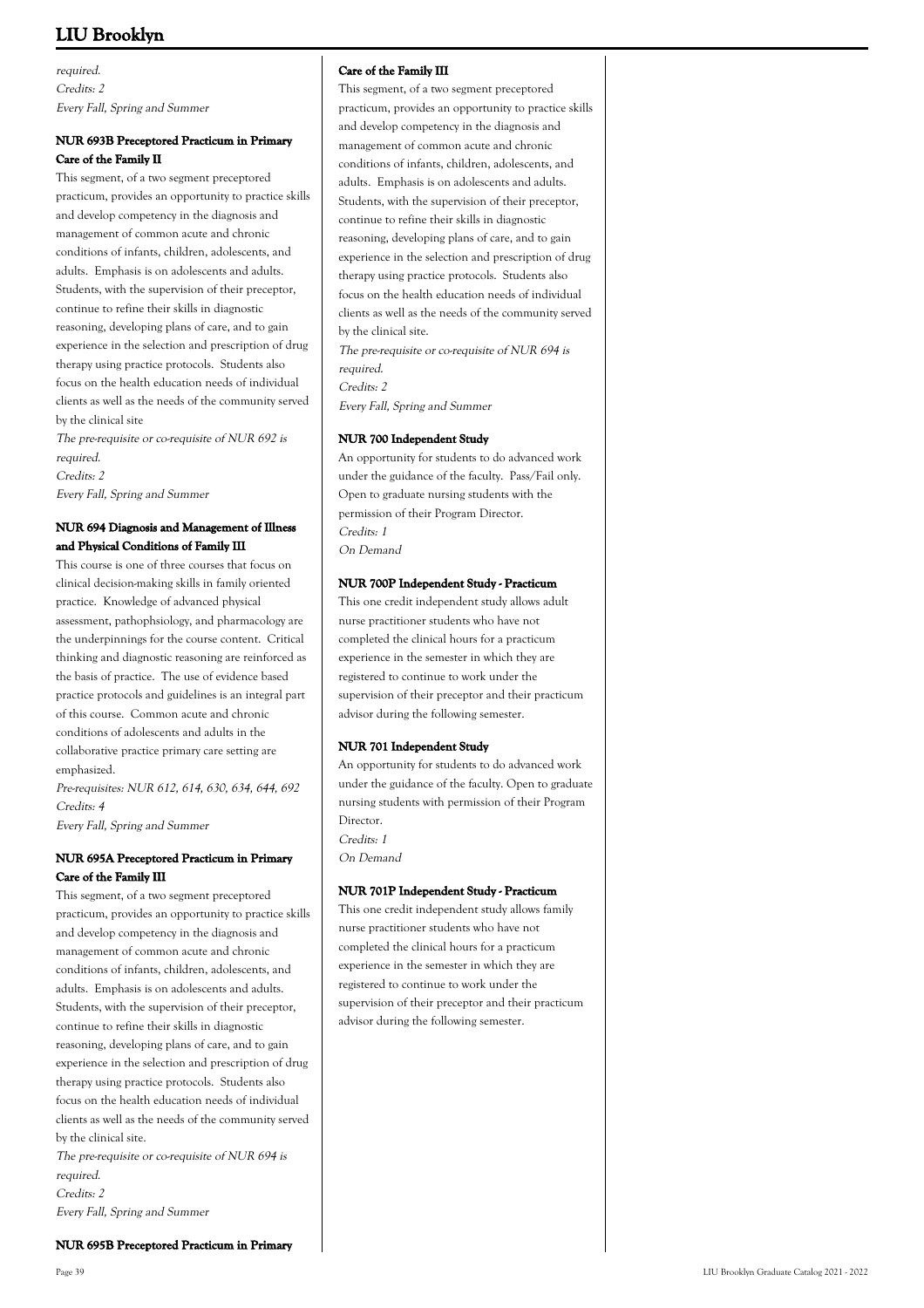# **RICHARD L. CONOLLY COLLEGE OF LIBERAL ARTS AND SCIENCES**

The College is named in honor of Admiral Richard L. Conolly, who was the university's president from 1953-1962. For information, please contact the Dean's Office at 718-488-1003, fax 718-780-4166, or visit the website at www.liu.edu/brooklyn/clas.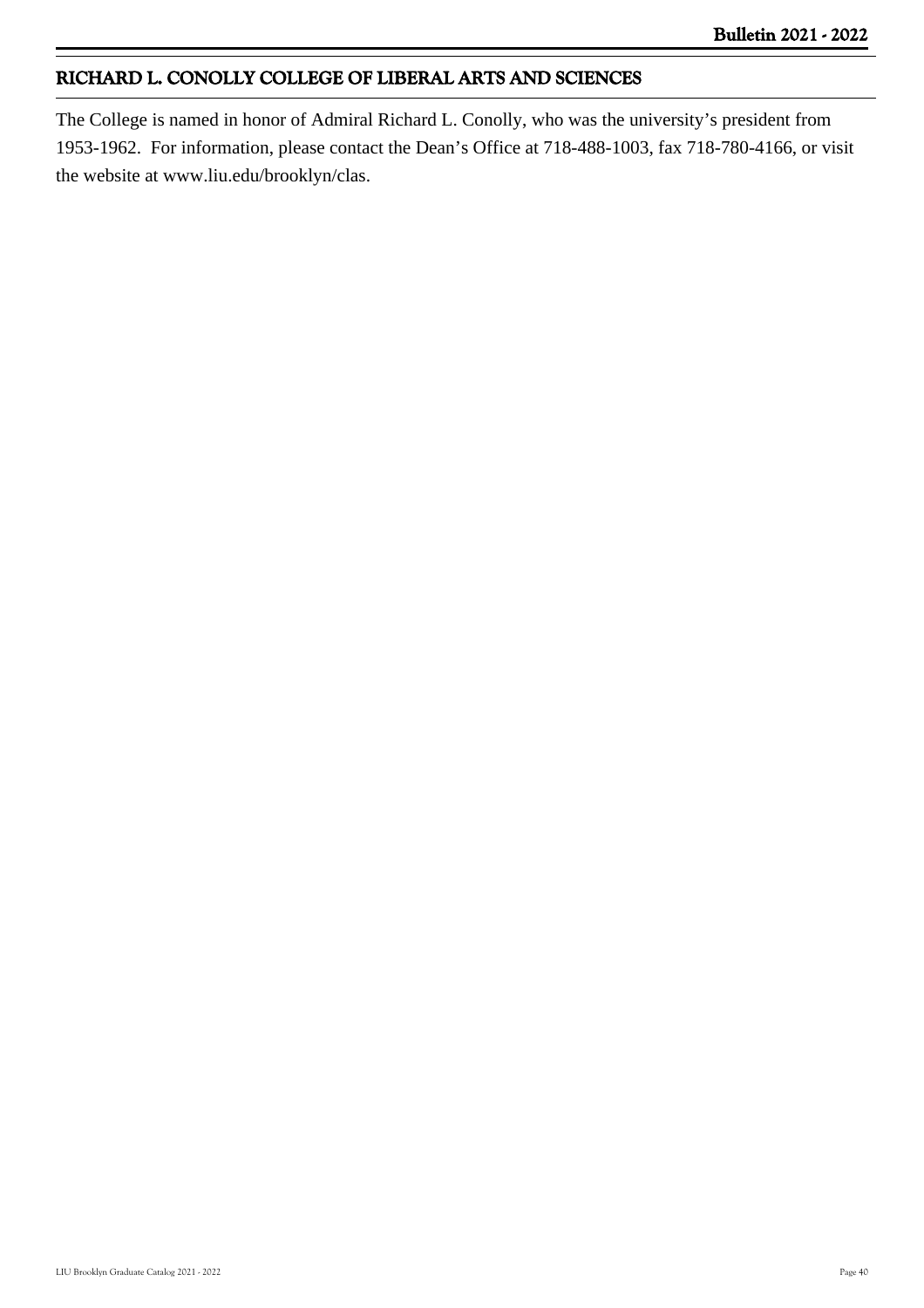# **DEPARTMENT OF BIOLOGY**

 The Department of Biology's core of full-time faculty members augmented by over 20 adjuncts provides students with unrivaled expertise in a wide variety of subject areas including molecular and cellular biology, bioinformatics, ecology, evolution, microbiology, genetics, ornithology. The goal of the department is to provide a challenging and stimulating curriculum that fosters critical thinking and promotes scientific curiosity on current topics in the biological sciences.

# **Biology Courses**

# **BIO 508 The Biology of Cancer**

A general survey in oncology. Lectures address the historical perspective of cancer research, the definition and classification of tumors, the epidemiology of human cancer, gene regulation and differentiation in normal and tumor cells, characteristics of transformed malignant cells, the biology of tumor metastasis, host transformed malignant cells, the origins of human cancer, and cancer therapy. Two hours of lecture per week plus term paper. Prerequisite: General background in Biology and Chemistry.

Credits: 3 Alternate Fall

### **BIO 531 Neurochemistry**

A discussion of the morphology, biochemical composition, metabolism, physiology and pharmacology of the nervous system. The course begins with the general principles of synaptic transmission and deals in depth with several of the neurotransmitter systems in terms of biosynthesis of the transmitter, storage, release, inactivation in the synapse, and receptor types and how they mediate their signals in the postsynaptic cells. Also included are discussions on aging and development in the nervous system, drug addictions, and the role of various dietary nutrients on nervous system function. Two hours of lecture per week. Offered on occasion. Prerequisite: At least one semester of Biochemistry.

Credits: 3

Cross-Listings: BIC 531, BIO 531, CHM 531 On Occasion

# **BIO 536 Laboratory in Bacteriological and Molecular Techniques**

A laboratory course that introduces students to the basic methods in bacteriology and molecular biology. The first seven weeks deal with such bacteriological techniques as pure cultures, sterile technique, metabolism and growth of bacteria. The second seven weeks introduce the basic techniques in molecular biology, including isolation of plasmid and chromosomal DNA, cloning, transformation, gel electrophoresis of nucleic acid, and PCR. Two hours of laboratory per week. Prerequisite: An

undergraduate degree in Biology. Credits: 1 Every Fall

# **BIO 537 Laboratory in Biochemistry and Computer Use**

A laboratory course that introduces students to basic methods in biochemistry and to the applications of computers to research and thesis preparation. The first seven weeks deal with chromatography, electrophoresis, enzymology, radio isotopes and spectroscopy. The second seven weeks introduce students to the Science Division computer laboratory; that is, how to use the World Wide Web/Internet and how to use computers to analyze and present data. Two hours of laboratory per week. Prerequisite: An undergraduate degree in Biology. Credits: 1

Every Spring

# **BIO 543 Current Topics in Biology**

This course is a one-day conference on a current and interesting biological topic, covering a wide range of biological disciplines. Each year the topic is chosen for its timeliness. Speakers who are experts in their particular field are invited to speak and to suggest several pertinent papers. Students are required to write a paper that presents an overview of the topic and then synthesizes the information from the talks and papers. Credits: 1

Every Spring

# **BIO 545 Biophysical Chemistry**

An introduction to principles and techniques in Physical Chemistry and the application of those fundamentals to studies on biomolecules, including biomembranes, peptides, proteins and DNA. Designed for students who plan to work in chemical or pharmaceutical companies or who plan to do research in the biochemical, biological, biomedical and chemical sciences. Two hours of lecture and four hours of laboratory per week. Credits: 4 On Demand

# **BIO 550 Molecular and Cell Biology**

An advanced course in the molecular biology of eukaryotic gene structure and regulation, with emphasis on mammalian cell and developmental biology and genetics. Biochemical and biophysical studies of nucleic acids, chromatin and chromosome structure, somatic cell and immunogenetics; DNA sequence organization and cell developmental biology are all considered. Two hours of lecture per week. A course in molecular biology or genetics is recommended. Credits: 2 Every Fall

### **BIO 551 Molecular and Cell Biology Laboratory**

An advanced laboratory course in the molecular biology of eukaryotic cells. Laboratory instruction may include RNA isolation and analysis, protein

expression and purification, protein-protein interaction, DNA-mediated gene transfer and microcomputer analysis of DNA sequence databases. Two two-hour laboratory sessions per week. Credits: 2

Every Fall

# **BIO 552 Current Methods in Biotechnology**

New technologies including next-generation sequencing (NGS) and realtime PCR (rtPCR) have resulted in unparalleled advances in genetic testing and genomic research. The Biology Department at LIU houses an NGS platform, the Ion Torrent Personal Genome Machine (PGM), which specializes in sequencing microbiomes, the bacterial community in a sample, and a realtime PCR that measures gene expression. In this lab-based course, students will learn how to characterize the microbiome using metagenomic sequencing on the PGM and its clinical applications, as well as perform in vitro transcription assays and even detect levels of SARS cov-2 on surfaces using rtPCR Two hours of lecture and two hours of laboratory per week. 3 credits

Graduate standing; for undergraduates upper level laboratory course in molecular biology Credits: 3 On Demand

# **BIO 554 Principles of Molecular Pharmacology**

Molecular pharmacology is the study of drug function at a molecular level. A major focus of this course involves the exploration of the molecular mechanisms of drug action and metabolism. Research on drugs from the major therapeutic areas will be studied. The mechanisms of both intended effects and side effects will be reviewed. New approach to drug discovery will be considered, with a focus on the molecular basis of drug function as a key to drug identification. There will be an assigned paper on the molecular mechanism, distribution, and function of a selected drug group. Two hours of lecture per week plus term paper. Pre-requisites: Chemistry 121 and 122. (Biochemistry would be helpful but is not required). Credits: 3

Alternate Spring

# **BIO 602 Conservation Biology**

Conservation Biology is a study of the diversity of life and threats to that diversity. This course will include introductory topics that are the foundation for the field, issues at the levels of populations, communities and ecosystems, and end with the practical application of conservation biology in a real and complex world. Specific topics to be investigated are: the meaning and ethics of conservation and biodiversity, the recognition of species in danger of extinction (using techniques of population genetics and ecology, biogeography and systematics), and preservation of species. The course will consist of lectures, class discussions of original research and review papers, and a research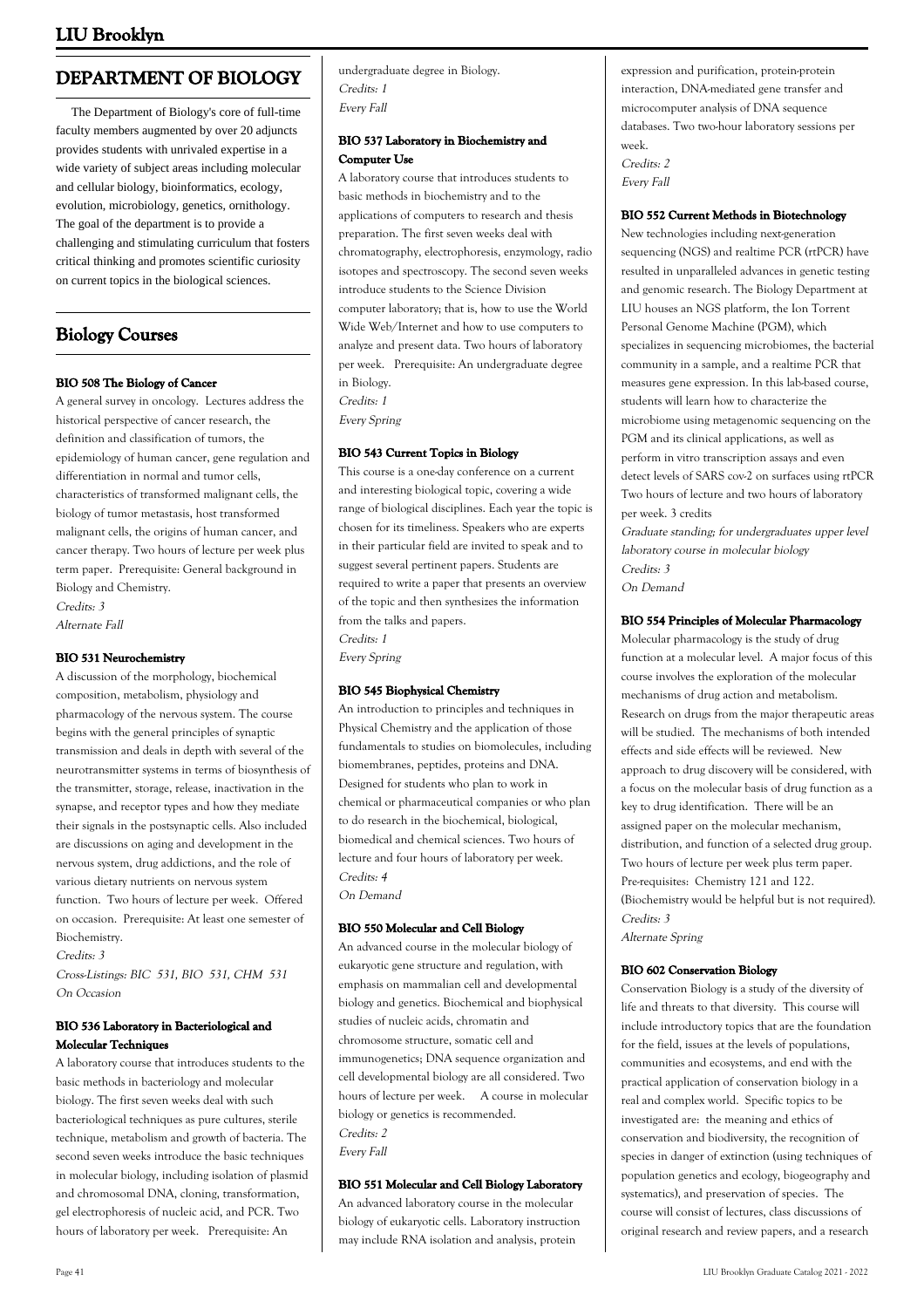# **Bulletin 2021 - 2022**

paper and presentation. Two hours of lecture per week plus two field trips and a term paper. Credits: 3 Alternate Spring

### **BIO 605 Topics in Evolution and Ecology**

This course will be an interactive discussion of avian ecology and evolution, designed to go beyond the textbook knowledge of avian ecology and evolution and provide the students with a critical examination of the theories, hypotheses, and lab and field based data that support or refute these hypotheses. This course will be based on a recent book on avian speciation, which presents some novel and provocative perspectives on important issues in avian ecology and evolution, plus additional readings from primary literature. Two hours of lecture per week plus a term paper. Credits: 3

On Occasion

#### **BIO 607 Neuroanatomy**

A study of the organization of the human central nervous system. Emphasis is placed on the structures and organizations of the brain and spinal cord and on the cranial nerves, with additional material on the cranium and spinal column, the meninges, the blood supply, embryonic development, and histology of the central nervous system. Two hours of lecture per week plus a term paper. Prerequisite: General Biology. A course in anatomy is recommended. Credits: 3

Every Fall

#### **BIO 609 Human Genetics**

A basic course in the principles of human genetics and molecular biology. Lecture topics include structure of the human chromosome; techniques in molecular biology and cytogenetics; structures of chromosomal abnormalities; abnormal chromosomes in humans and their related diseases; karyotype analysis; inheritance patterns of human diseases; mapping human chromosomes; and human gene isolation. Two hours of lecture per week plus term paper. Credits: 3 Alternate Fall

### **BIO 613 Cytology: The Cytoplasm**

An investigation of the organization and structure of the cytoplasm, including a detailed treatment of cell organelles and their activities and interactions. The molecular and biochemical relationship among all cellular components is stressed. Two hours of lecture per week plus a term paper. Credits: 3

Every Spring

# **BIO 615 Bioinfomatics**

The course covers modern approaches to analysis of the vast quantities of data generated by current biological studies. Advanced statistical methods are explored including Bayesian approaches. The uses of DNA sequence comparisons are explored. Finally the structural role of proteins in health and disease are covered and a statistical framework to explain structural features is developed. Three hours of lecture per week. Credits: 3 Every Fall

### **BIO 620 Biochemistry**

The course examines the synthesis and degradation of cellular macromolecules in prokaryotic and mammalian systems. Topics include the structure of macromolecules and sugar, lipid and amino acid metabolism. Emphasis is placed on the regulation, integration, and organ specialization of the metabolic pathways. Two hours of lecture per week plus term paper. Credits: 3

Every Fall

# **BIO 622 Effective Communication in Science**

Students will develop creative and imaginative means to produce a presentation. A highlight of the course will be when students present a seminar to the class. The means and needs for producing a visually pleasing, interest holding poster and PowerPoint presentation, will be covered. The course will prove of benefit to the student whether they follow a research career or work for industry as in both circumstances the skills they learn will prove of great usefulness. Two hour lecture per week plus term paper. Credits: 3

Every Fall

# **BIO 629 Molecular Biology of Infectious Diseases**

A study of the mechanisms used by infectious organisms to infect their hosts and to evade the hosts immune response and the response by the host to the infectious organism. Topics include life cycles of relevant organisms, protein receptor binding, antigenic variation, antigen presentation and antibody/T-cell receptor diversity. Emphasis is on the molecular mechanisms of such processes. Two hours of lecture per week plus term paper. Credits: 3 Alternate Spring

#### **BIO 631 Genetics**

A comprehensive review of modern genetics with an emphasis on recent approaches. One major theme is genomics, gene mapping and discovery; another is use of functional genetics to understand gene function and complex processes in model organisms. Two hours of lecture per week plus term paper. Prerequisites: An undergraduate major in Biology or equivalent and knowledge of the fundamental principles of genetics. Credits: 3 Every Spring

### **BIO 632 Developmental Biology**

A review of the current concepts and experimental evidence regarding developmental phenomena. Special emphasis is placed on the molecular biology and genetic control of selected phases and processes of animal development. Two hours of lecture per week plus collateral readings and term paper. Prerequisite: A college course in Embryology or the equivalent; a college course in Genetics is recommended. Credits: 3 On Occasion

### **BIO 641 Advanced Microbiology**

First semester of a two semester sequence (BIOs 641 & 642). Presentations on the anatomy and physiology of various prokaryotic and eukaryotic microorganisms. Emphasis is placed on the composition, structure and function of cellular organelles, enzyme localization, molecular mechanisms of action of antimicrobial agents, and selected topics of current interest in microbial physiology. Two hours of lecture per week plus collateral readings and term paper. Prerequisite: Microbiology. Credits: 3

Every Fall

#### **BIO 642 Advanced Microbiology**

Second semester of a two semester sequence (BIOs 641 & 642). Presentations on the anatomy and physiology of various prokaryotic and eukaryotic microorganisms. Emphasis is placed on the composition, structure and function of cellular organelles, enzyme localization, molecular mechanisms of action of antimicrobial agents, and selected topics of current interest in microbial physiology. Two hours of lecture and three laboratory hours per week. Prerequisite: BIO 641. Credits: 4 Every Spring

#### **BIO 648 Immunology**

A study of the basic principles of immunology, including antigens and their reactions, antibodies and their properties, the cells and tissues of the immune system, tolerance, and the specificity and molecular biology of the immune response. Two hours of lecture per week plus term paper. Credits: 3 Every Fall

#### **BIO 670 Plant Ecology and Biogeography**

Plant Ecology and Biogeography is a three credit graduate course, covering the current topics and state-of-the-art methodologies of addressing the topics in the science of plant ecology. The topics include global change, the value and preservation of biodiversity, invasion biology, and habitat destruction/fragmentation and restoration. The methodologies include experiemental design, data analysis and SAS programming, classification ordination and PC-ORD software, meta-population theory and RAMAS software, meta-analysis and Meta-Win software, spatial analysis and PASSAGE software, and GIS/remote sensing and ARCVIEW/ARCINFO software. The class meets two hours per week and is a combination of lectures, computer lab exercises and literature reviews.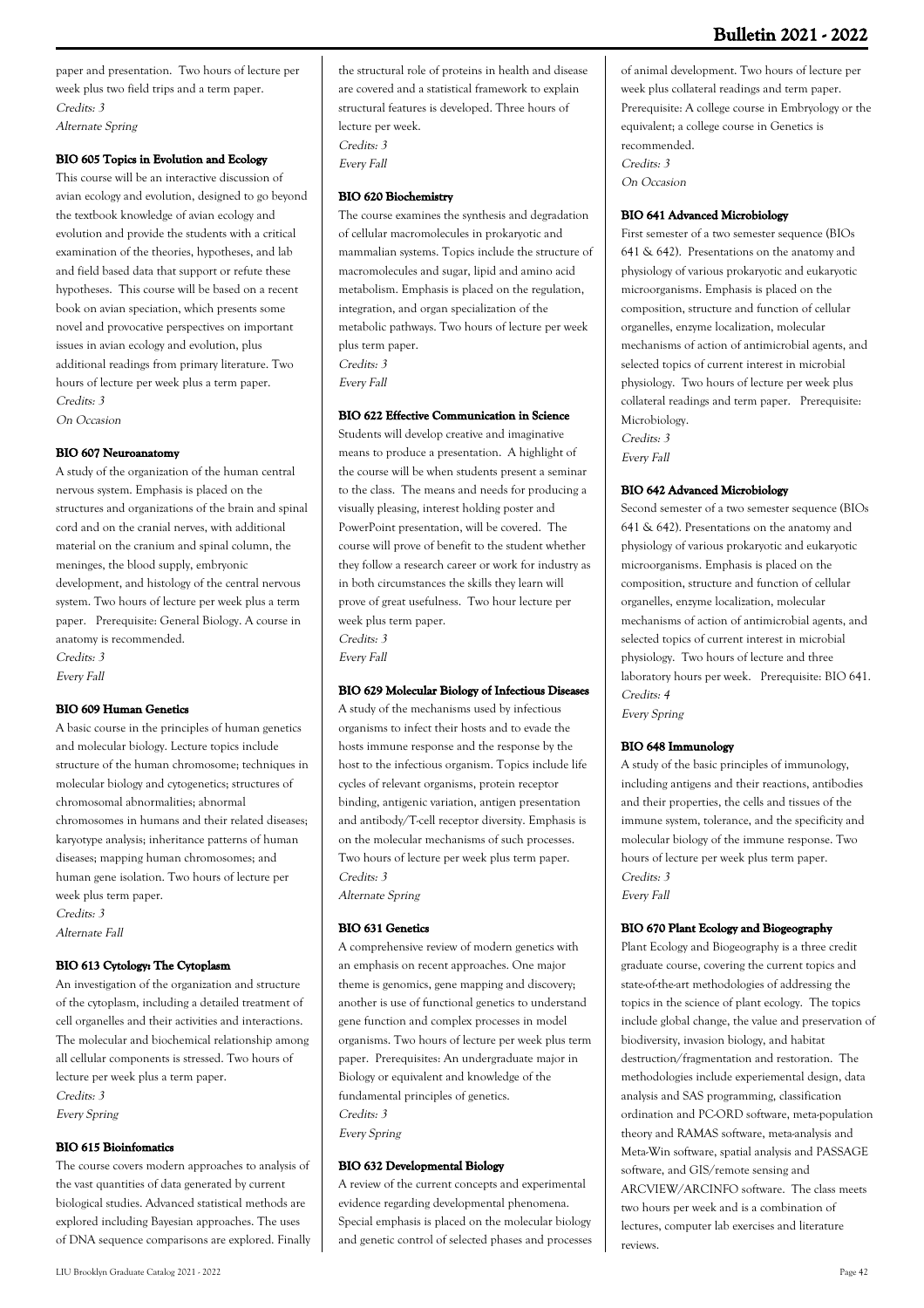Credits: 3 On Occasion

# **BIO 692 Molecular Biology**

A detailed look at the biosynthesis of DNA and RNA, the genetic code, and the mechanisms of protein biosynthesis. The application of molecular biology techniques to current research problems is explored. Two hours of lecture per week plus term paper.

Credits: 3 Alternate Spring

# **BIO 695 General Virology**

A consideration of such topics as physico-chemical characteristics, identification, genetics, and immunology of viruses. Molecular biology of virushost interaction is emphasized. Representative studies of animal, bacterial, and plant viruses are emphasized to illustrate fundamental aspects of viral replication, cell susceptibility, and cell response to viral infection. Two hours of lecture per week plus collateral readings and term paper. Credits: 3

Every Spring

# **BIO 698 Medical Microbiology**

Second semester of a two semester sequence (BIOs 697 & 698). This course is a study of microbialhuman host interrelationships, with particular attention to the transmission, pathogenicity, and principles of immunity of infectious diseases, especially those of bacterial origin. Emphasis is placed on the newest approaches to the detection, isolation and identification of the organisms implicated in the disease process. Two hours of lecture and one three-hour laboratory per week. Credits: 4

Every Spring

### **BIO 701 Seminar in Biology**

A presentation of selected topics in biological fields by members of the graduate faculty and visiting guest speakers. This course may be taken for credit, but it is required that all Biology majors attend. Subject matter changes each semester. May be repeated for credit. One hour per week. Credits: 1 Every Fall

### **BIO 702 Seminar in Biology**

A presentation of selected topics in biological fields by members of the graduate faculty and visiting guest speakers. This course may be taken for credit, but it is required that all Biology majors attend. Subject matter changes each semester. May be repeated for credit. One hour per week. Credits: 1 Every Spring

# **BIO 703 Seminar in Microbiology**

Meetings conducted by the members of the staff to consider current research and problems in the area of medical microbiology and related fields. Participants include staff members, students and

invited guests. All students registered in the program must attend. One hour per week. The co-requisite of BIO 697 is required. Credits: 1 Every Fall

#### **BIO 704 Seminar in Microbiology**

Meetings conducted by the members of the staff to consider current research and problems in the area of medical microbiology and related fields. Participants include staff members, students and invited guests. All students registered in the program must attend. One hour per week. The co-requisite of BIO 698 is required. Credits: 1 Every Spring

### **BIO 707 Research and Preparation of the Thesis**

Open only to matriculated students with approval of Department Chair. Selection, supervision and completion of the thesis topic. Pass/Fail only. Credits: 3 Every Fall, Spring and Summer

### **BIO 708 Research and Preparation of the Thesis**

Selection, supervision and completion of the thesis topic. Pass/Fail only. Open only to matriculated students with approval of Department Chair. Credits: 3

Every Fall, Spring and Summer

### **BIO 709 Independent Study**

Prerequisites: 12 credits toward the master's degree; specific course prerequisites to be determined by faculty supervisor. Credits: 1 to 3 On Demand

# **BIO 710 Independent Study**

Prerequisites: 12 credits toward the master's degree; specific course prerequisites to be determined by faculty supervisor. Credits: 1 to 3 On Demand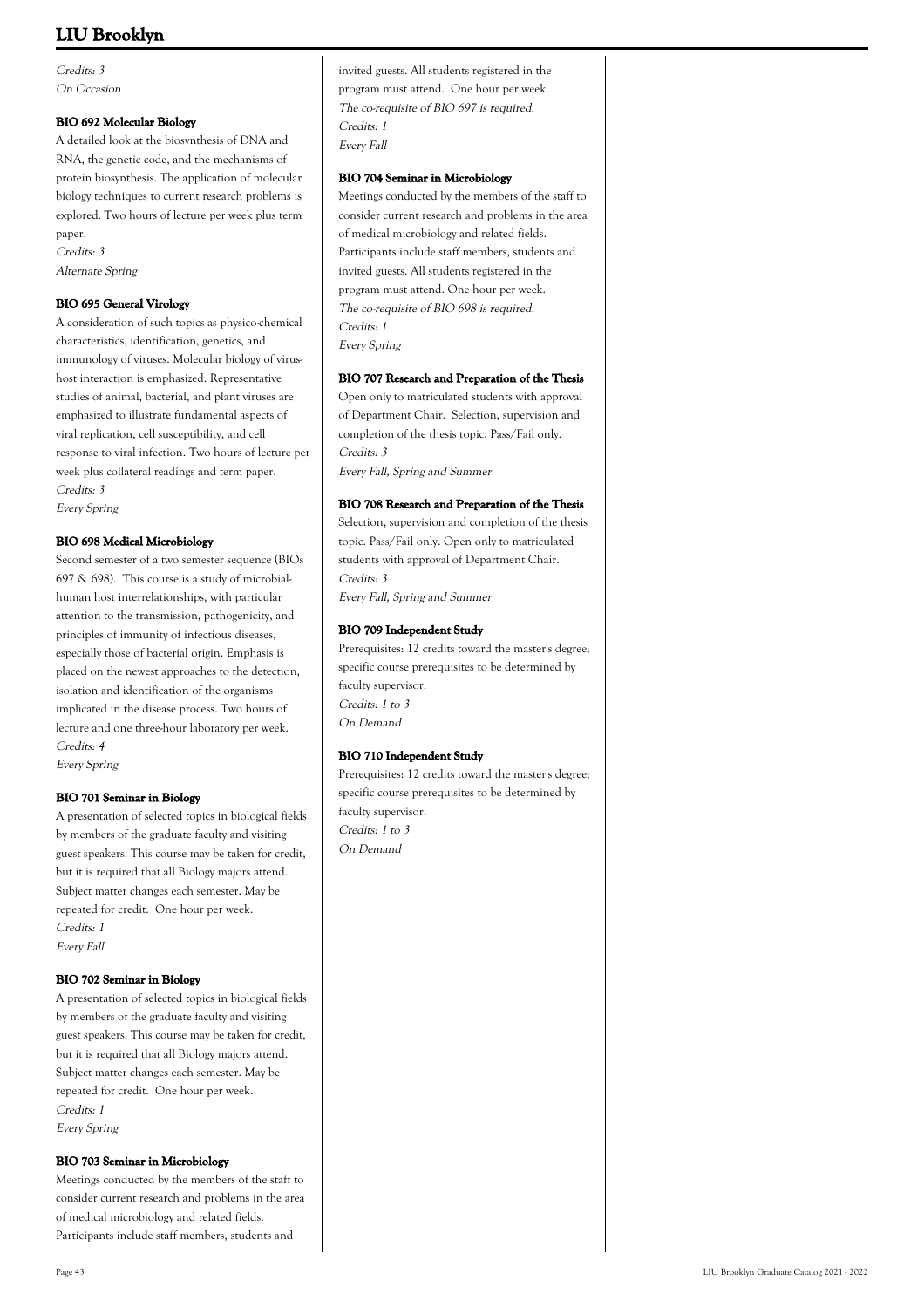# **DEPARTMENT OF CHEMISTRY, PHYSICS AND MATHEMATICS**

 The graduate offerings of the Department of Chemistry and Biochemistry are designed to enhance the knowledge of the professional chemist, to prepare students for entry into the broad areas of research and development, to strengthen students' preparation for further study, or to allow for a concentration in chemistry necessary for inter-area study in fields such as biology and pharmacy.

# **Chemistry Courses**

# **CHM 503 Advanced Inorganic Chemistry**

A study of such selected topics in inorganic chemistry as the nature of the chemical bond, acidbased theories, reaction kinetics and mechanisms, coordination theories and structure. Two lecture hours and four laboratory hours. Credits: 4 Every Fall

# **CHM 525 Instrumental Methods of Analysis**

A hands-on approach to instrumental analysis and its application to research. Students use several analytical techniques, including voltammetry and polarography; high performance liquid chromatography (HPLC); gas chromatography (GC); uv-visible and infrared spectrophotometry; atomic absorption spectroscopy; and proton magnetic resonance spectroscopy. Students are also encouraged to use the computer for data analysis and presentation. One-hour lecture and six-hour laboratory.

The pre-requisite of CHM 503 is required or permission from the Department. Credits: 4 Every Spring

# **CHM 531 Neurochemistry**

A discussion of the morphology, biochemical composition, metabolism, physiology and pharmacology of the nervous system. The course begins with the general principles of synaptic transmission and deals in depth with several of the neurotransmitter systems in terms of biosynthesis of the transmitter, storage, release, inactivation in the synapse, and receptor types and how they mediate their signals in the postsynaptic cells. Also included are discussions on aging and development in the nervous system, drug addictions, and the role of various dietary nutrients on nervous system function. Two hours of lecture per week. Offered on occasion. Prerequisite: At least one semester of Biochemistry. Credits: 3

Cross-Listings: BIC 531, BIO 531, CHM 531 On Occasion

# **CHM 551 Environmental Chemistry**

A survey of the chemistry of the environment covering chemistry of the atmosphere, the hydrosphere, the lithosphere and the biosphere. An in-depth look is taken at the role of energy and the various sources of energy in modern societies, ranging from fossil fuels and nuclear power to alternate and renewable energy sources, such as solar, hydroelectric, wind, biomass, geothermal and ocean energy, with an emphasis on the impact of those energy sources on the environment. Discussions of toxicology as it relates to environmental pollutants are conducted. Credits: 3 On Occasion

# **CHM 606 Advanced Physical Chemistry**

A review of advanced topics in physical chemistry and their applications in thermodynamics, kinetics and quantum mechanics. Credits: 3 Every Spring

# **CHM 621 Advanced Organic Chemistry I**

A study of the major classes of organic reactions with respect to their applications to synthesis, their mechanisms and methods for determining them, and the effect of structure on reactivity. Bonding and structure, stereochemistry, molecular conformation, stereoelectronic effects, substitution, addition and elimination reactions, reactions of enolates, carbonyls and free radicals. Credits: 3 Every Fall

# **CHM 622 Advanced Organic Chemistry II**

The emphasis is on synthetic applications and total synthesis. Oxidations and reductions, cycloadditions and rearrangements, aromatic substitutions, carbon-carbon bond forming reactions of boron, tin and silicone, and other selected topics. Credits: 3 On Occasion

# **CHM 623 Organo-metallic Chemistry**

A study of synthesis and properties of organometallic complexes. Oxidative addition, reductive elimination, insertion and elimination reactions, nuclophillic and electrophillic additions and abstractions are considered, as are synthetic and catalytic aspects of organo-metallic chemistry. Biological applications and environmental aspects of organo-metallic compounds are also examined. Prerequisite: CHM 621. Credits: 3

On Occasion

# **CHM 626 Polymer Chemistry**

A study of synthetic and natural macromolecules, including polymerization, depolymerization, structure determination, and physical and chemical properties.

The pre-requisite of CHM 621 is required. Credits: 3

# On Occasion

# **CHM 631 Spectroscopy**

An illustration of modern spectroscopic methods for the structural elucidation of organic and inorganic compounds including UV/V, H NMR, C NMR, mass spectrometry, and IR. Prerequisites: CHE 606, 621. Credits: 3 On Occasion

# **CHM 701 Seminar in Chemistry**

A presentation of selected topics in the branches of chemistry, with attention to recent literature. Students must present a seminar on their thesis research to the assembled faculty and graduate student body. Attendance is mandatory for all matriculated students in Fall and Spring semesters but credit is given only during the semester in which they present their seminar. Pass/Fail only. Credits: 1 Every Fall

# **CHM 702 Seminar in Chemistry**

A presentation of selected topics in the branches of chemistry, with attention to recent literature. Students must present a seminar on their thesis research to the assembled faculty and graduate student body. Attendance is mandatory for all matriculated students in Fall and Spring semesters but credit is given only during the semester in which they present their seminar. Pass/Fail only. Credits: 1 Every Spring

# **CHM 707 Research and Preparation of Thesis**

Open only to matriculated students with approval of the Chair. The assignment of a thesis problem to each student for investigation. Original laboratory work is required. Pass/Fail only. Credits: 3 Every Semester

# **CHM 708 Research and Preparation of Thesis**

Open only to matriculated students with approval of the Chair. The assignment of a thesis problem to each student for investigation. Original laboratory work is required. Pass/Fail only. Credits: 3 Every Semester

# **CHM 709 Research and Preparation of the Thesis**

Prerequisite: Chemistry 708 If the student's thesis is not accepted by the Department during the semester in which the student is registered in CHM 708, the student will be required to register in the appropriate thesis course in each successive semester until the thesis is accepted by the Department. Pass/Fail. Credits: 1 Every Semester

# **CHM 709X Research and Preparation of the Thesis**

If a student's thesis in not accepted by the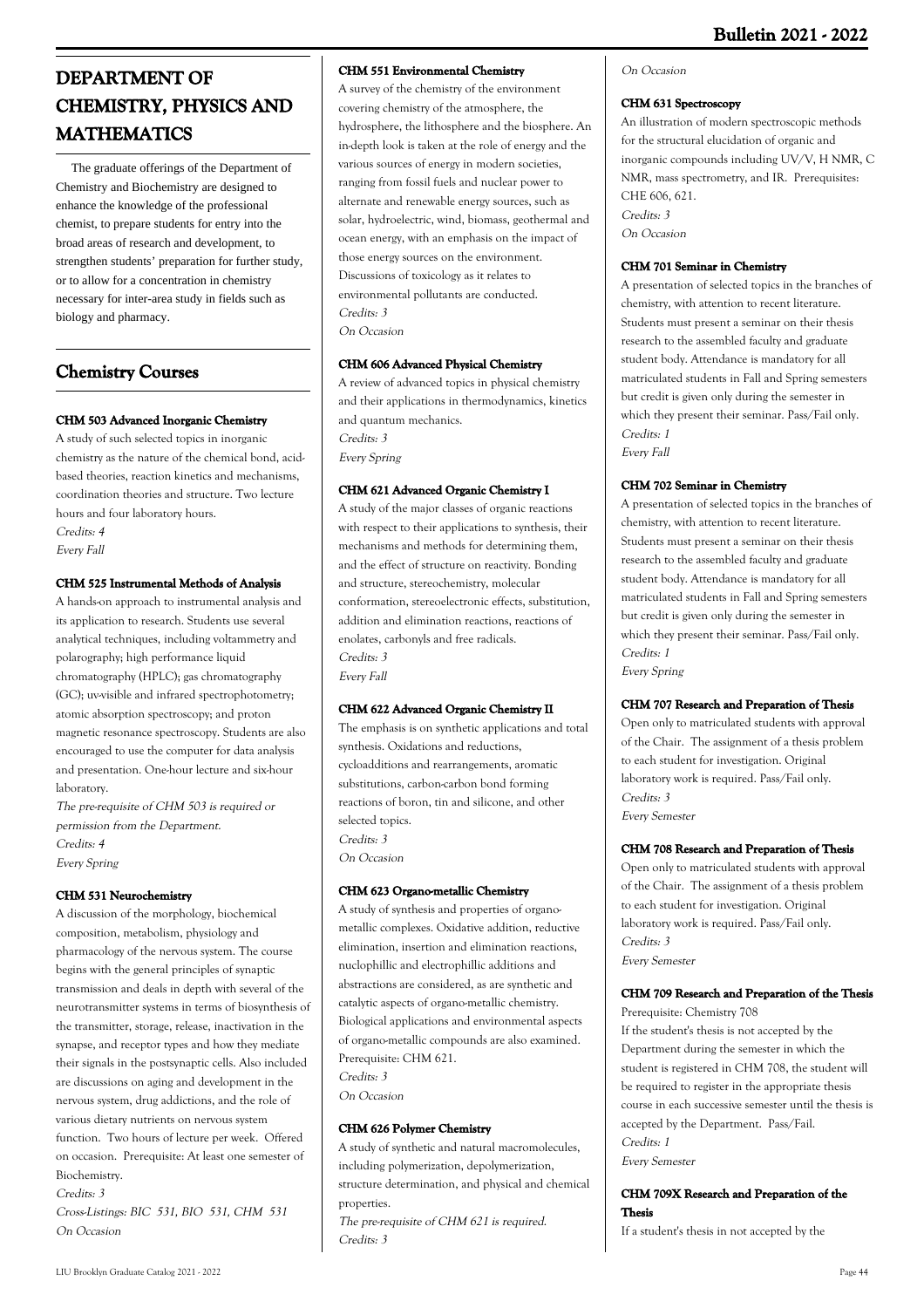Department during the semester in which the student is registered in CHM 708, the student will be required to register in the appropriate thesis course in each successive semester until the thesis is accepted by the Department. Pass/Fail. Prerequisite: CHM 708. Credits: 1 Every Semester

# **Biochemistry Courses**

# **BIC 508 The Biology of Cancer**

A general survey in oncology. Lectures address the historical perspective of cancer research, the definition and classification of tumors, the epidemiology of human cancer, gene regulation and differentiation in normal and tumor cells, characteristics of transformed malignant cells, the biology of tumor metastasis, host transformed malignant cells, the origins of human cancer, and cancer therapy. Two hours of lecture per week plus term paper. Prerequisite: General background in Biology and Chemistry. Credits: 3

Alternate Fall

# **BIC 514 Bioanalytical Chemistry**

A practical approach to techniques used for analysis of biological materials and the study of biochemical processes. The principles of the techniques will be discussed in lecture, and practical application of these techniques will be performed in the laboratory. Topics include: protein separation techniques; enzyme assays and enzyme linked methods for biochemical analysis, techniques for studying protein structure and function with emphasis on data available from the Protein Data Bank; analysis of lipids and carbohydrates; and analysis of bioactive molecules and their metabolites. Two lecture hours, four laboratory hours per week.

The pre-requisite of CHM 113 and CHM 153 or BIC 153 is required. Credits: 4 On Occasion

### **BIC 531 Neurochemistry**

A discussion of the morphology, biochemical composition, metabolism, physiology and pharmacology of the nervous system. The course begins with the general principles of synaptic transmission and deals in depth with several of the neurotransmitter systems in terms of biosynthesis of the transmitter, storage, release, inactivation in the synapse, and receptor types and how they mediate their signals in the postsynaptic cells. Also included are discussions on aging and development in the nervous system, drug addictions, and the role of various dietary nutrients on nervous system function. Two hours of lecture per week. Offered on occasion. Prerequisite: At least one semester of Biochemistry.

Credits: 3

Cross-Listings: BIC 531, BIO 531, CHM 531 On Occasion

# **Mathematics Courses**

### **MTH 610 Differential Equations I**

Students will be instructed on initial-value problems, including existence and uniqueness of solutions and their dependence on initial data; linear systems; boundary value problems; qualitative theory. Credits: 3 Every Fall and Spring

# **MTH 621 Theory of Functions of a Real Variable II**

Topologies on the real line, measurable functions, limit theorems, Riemann and Lebesgue integrals, metric spaces, measure spaces, normed linear spaces. Prerequisite: Advanced Calculus. Credits: 3 On Occasion

# **MTH 626 Theory of Functions of a Complex Variable II**

Preliminary geometrical and topological concepts; elementary, analytic and meromorphic functions; Cauchy theory; residues; Taylor and Laurent series; infinite products; entire and harmonic functions; conformal mapping; analytic continuation periodic and algebraic functions; Riemann surfaces. Prerequisite: Advanced Calculus. Credits: 3 On Occasion

# **MTH 636 Abstract Algebra II**

Basic theory of groups, rings, fields. Special topics from Galois theory, group representation, field extensions, rings, modules, Lie algebras. Prerequisite: Advanced Calculus. Credits: 3 On Occasion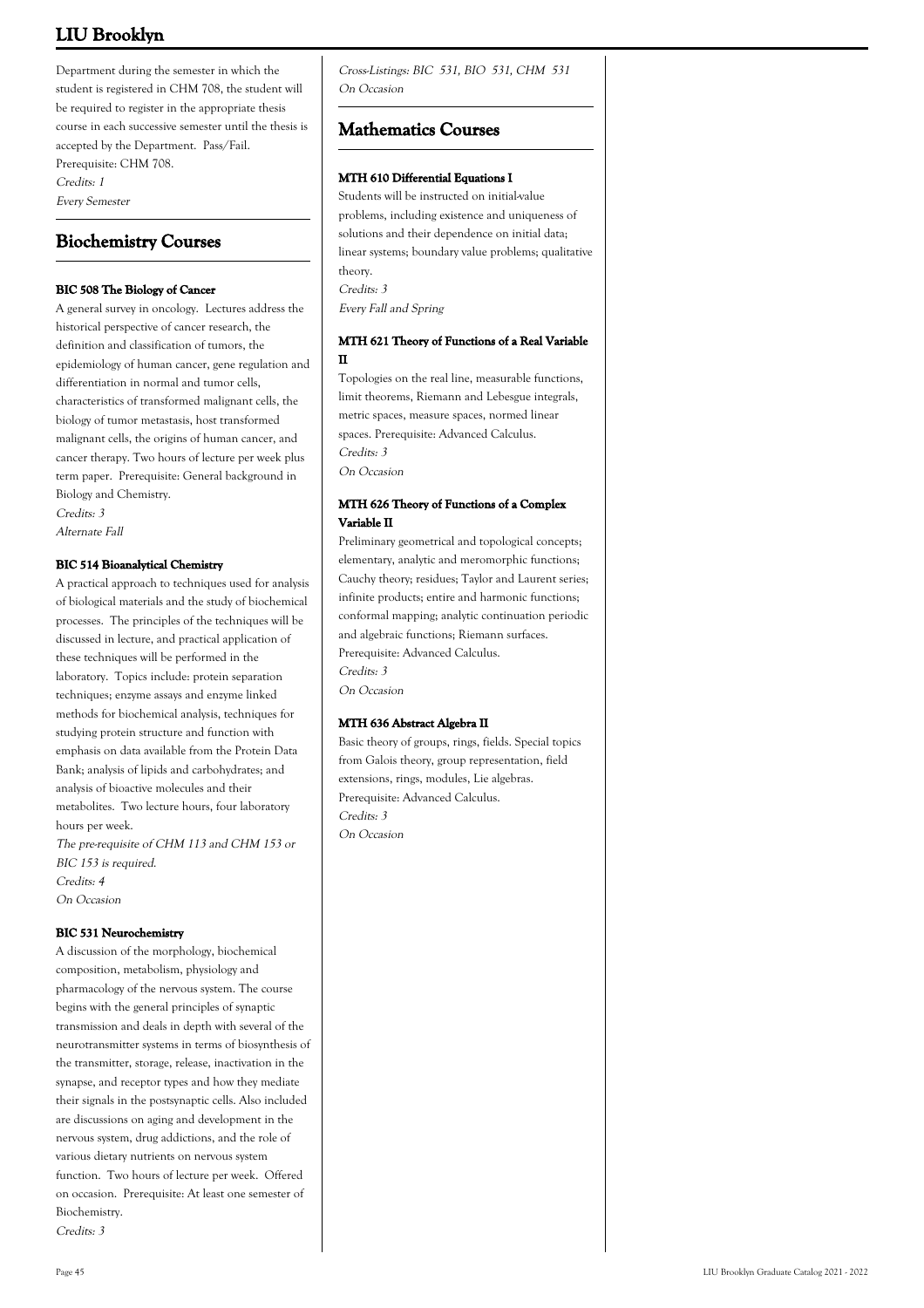# **DEPARTMENT OF SOCIAL SCIENCES**

 Master of Arts degrees are not offered at this time.

# **Economics Courses**

# **ECO 624 International Economics**

This course provides a unified introduction to international trade and finance. It first focuses on the concept of comparative advantages, examining the causes and consequences of trade among nations, and then provides an introduction to open-economy macroeconomics, focusing on capital flows across international financial markets and the effects of exchange rate and monetary policy on those flows. Credits: 3 Cross-Listings: ECO 624, PM 770 Rotating Basis

**ECO 661 International Economic Relations**

This course examines international economic relations, focusing on the emergence and evolution of regional economic integration and the interaction of different free-trade areas, common markets, and economic unions in the context of an increasingly globalized world economy. The course also discusses the role of international economic organizations, like the WTO, the World Bank or the IMF, and a variety of bilateral and multilateral economic, environmental, and defense agreements, in managing globalization and shaping the world economic order.

Credits: 3 Cross-Listings: ECO 661, PM 772 On Occasion

### **ECO 669 Comparative Economic Systems**

This course provides a comparative analysis of a variety of capitalist and non-capitalist systems, emphasizing the US economy and the mixed economies of Western Europe and Japan, the transition of former Communist countries of Eastern Europe to market economies, and the fast growing economy of Communist China. The comparison among economic systems relies on the observation that different ways of organizing economic activity amount to different information transmission protocols and incentives structures, which explains different economic performance. Credits: 3 Cross-Listings: ECO 669, PM 773 Rotating Basis

# **History Courses**

# **HIS 504 The Development of the American Metropolis**

A study of the development of the American metropolis from the period of settlement to

modern times. Special emphasis is placed on the relationship of physical development to the various factors that affect urban growth and change. (Same as Urban Studies 504).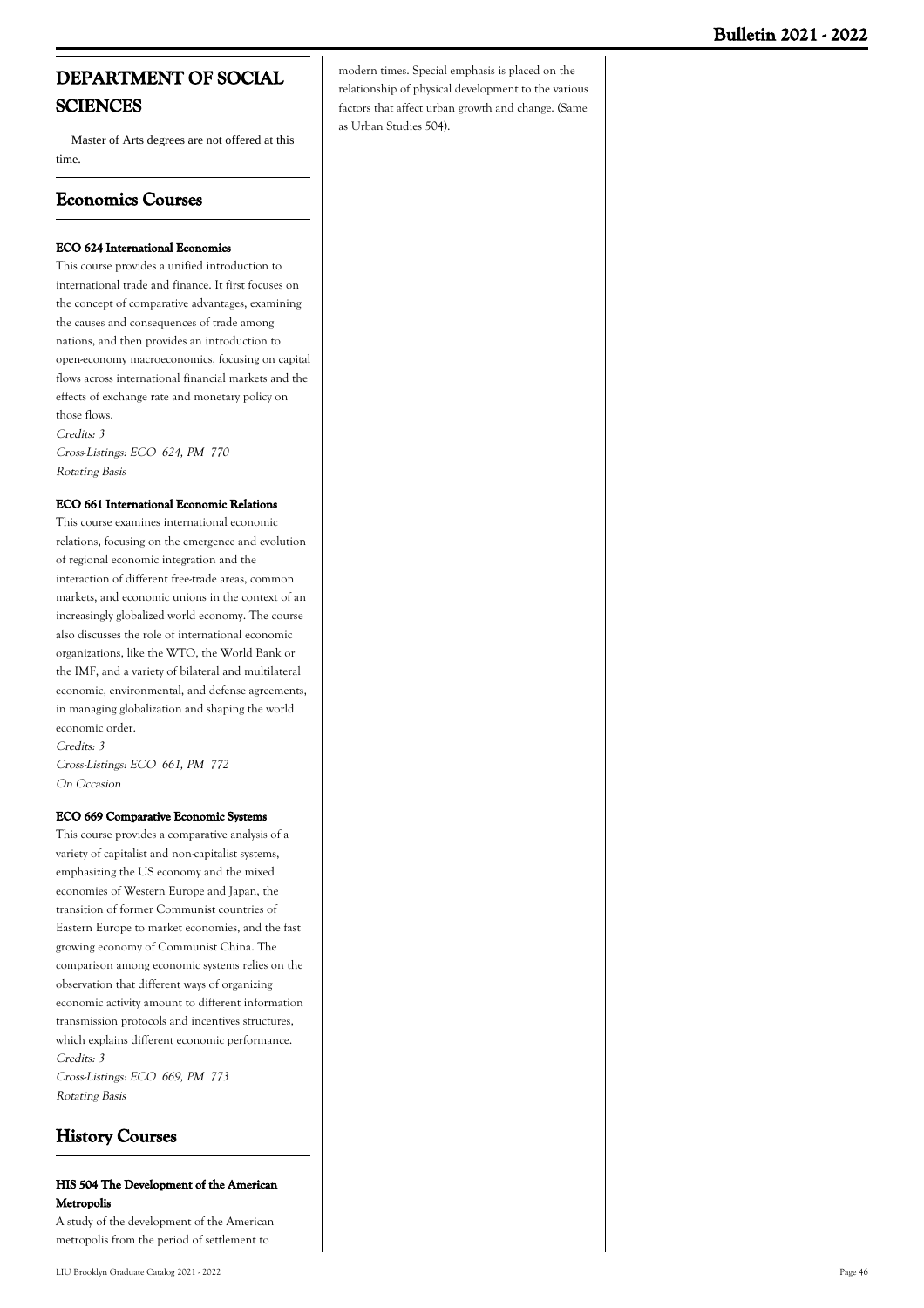# **COLLEGE OF ARTS, COMMUNICATION AND DESIGN**

 The College of Arts, Communications & Design offers the highest quality professional training and arts education within a liberal arts environment. Its faculty and staff are dedicated to inspiring the next generation of creative makers, thinkers, and entrepreneurs. As a distinguished leader in collaborative, creative, and scholarly arts education, we champion the Arts and Communication as relevant and essential to contemporary life. We recognize that artists are a powerful force in our society. Their creative work is inextricably woven into the fabric of our culture—it surrounds us, informs us, and inspires us every day. As the Colleges prepares the next generation of professional artists for success in the global marketplace, we are dedicated to providing unique learning experiences designed to enhance understanding and respect of diverse ideas and cultures while simultaneously providing the technical, analytical, conceptual, and artistic skills that are valued in the today's creative economy. Located in the heart of Brooklyn, the College attracts the very finest working artists, teachers, mentors, and role models who are dedicated to a rigorous student-centered experience' that sets LIU Brooklyn apart from other colleges and universities. The College provides access to dozens of venues to showcase student talent, including theatres, art galleries; film and photography studios; TV and radio stations; new media labs; exhibition halls; national and international tours; and The Kumble Theater. Additionally, our students gain a competitive advantage by engaging in internships at some of the world's top arts, entertainment, public relations, and news organizations.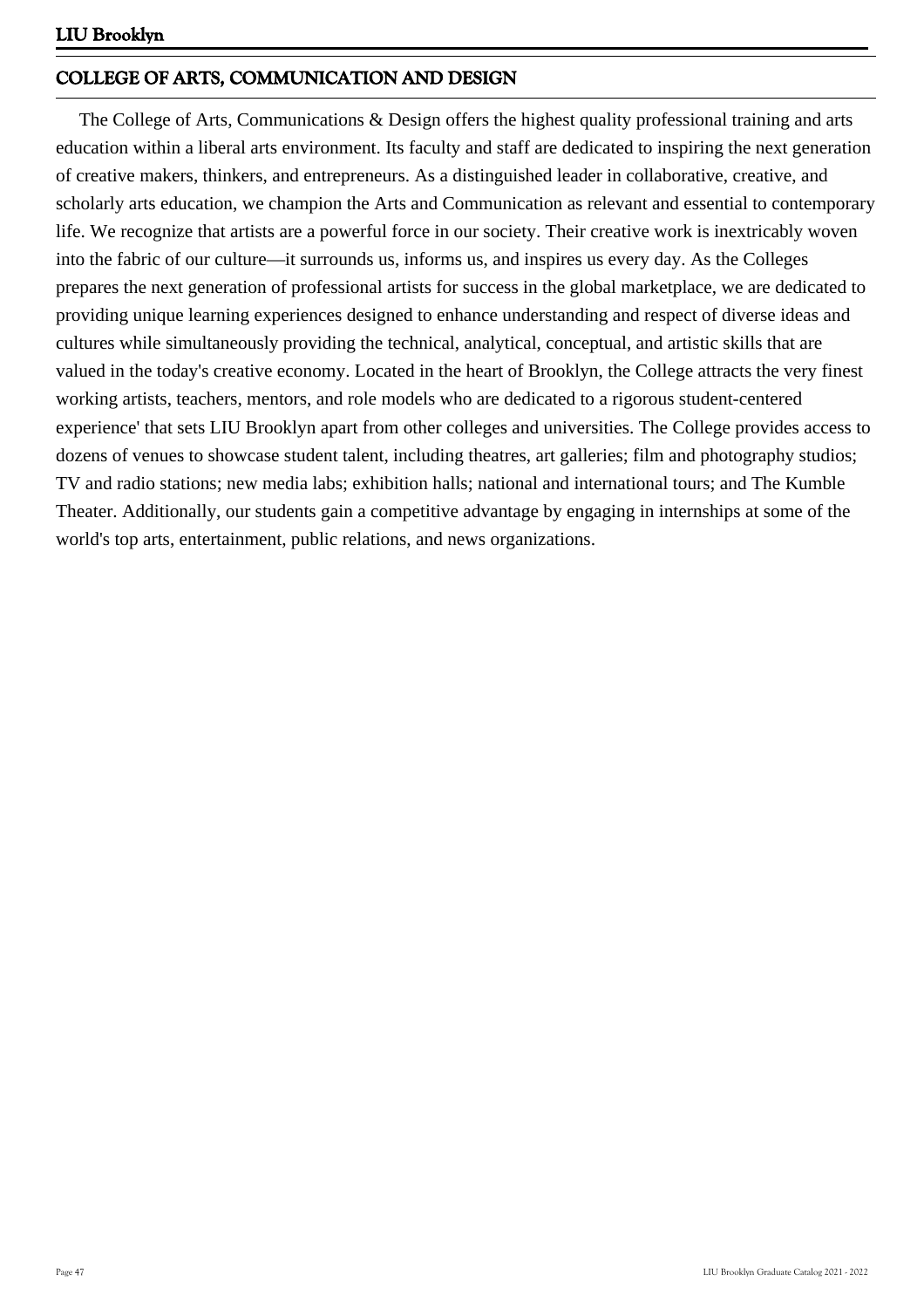# **GEORGE POLK SCHOOL OF COMMUNICATIONS**

Named for intrepid CBS correspondent George Polk, the George Polk School of Communications at Long Island University builds on the extraordinary history and unparalleled reputation of the prestigious George Polk Awards in Investigative Journalism. Graduates of the Polk School will carry forth the highest standards of professionalism and integrity represented by the extraordinary Polk Laureates, a list that includes Bob Woodward and Carl Bernstein, Walter Cronkite, Edward R. Morrow, Christine Amanpour, Peter Jennings, Diane Sawyer, Norman Mailer, Seymour Hersh, Jane Ferguson, Glenn Greenwald, Anna Deveare Smith, and other journalists of distinction.

Led by an interdisciplinary faculty and practitioners who excel in the professional world and/or who are accomplished scholars, the Polk School innovates on the cutting edge of media, communications, public relations, and journalism. Guided by LIU's pioneering spirit, the Polk School attracts students from around the region, country and world to a vibrant campus community in Downtown Brooklyn, in the heart of the media capital of the world, New York City.

The Polk School offers our prestigious MFA in Creative Writing.

# **DEPARTMENT OF JOURNALISM AND COMMUNICATION STUDEIS**

# **M.F.A. Creative Writing**

**LIU's Master of Fine Arts in Creative Writing and Publishing** prepares students to tell stories that count (and non-narrative that count, too!) with multi-disciplinary courses in fiction, nonfiction, poetry, screenwriting, playwriting, and hybrid forms. With an emphasis on world literature and a practical focus on publishing, our MFA aims to teach students how to be professional writers and visionary literary citizens. Situated in the heart of Brooklyn, LIU's MFA in Creative Writing and Publishing prepares students for careers in creative writing, academia, translation, and publishing. The MFA in Writing and Publishing also offers an **online option** for students who can't pick up and move to New York, but still want to earn an MFA. In our MFA's publishing courses, students study directly with professionals at the heart of the publishing industry. During the course of their study, students learn about commercial, independent, and academic publishing with frequent guest literary agents, editors, and leaders

from seminal national and international literary arts organizations. We also focus on the performative aspects of the writing industry including audiobooks, public performances and speaking, and adaptations. Students learn about the intersection between book publishing and popular and new media. Students also gain vital publishing industry experience through literary internships centered in New York City and through the practicum of editing LIU's flagship literary journals.

For those with MFA degrees in hand, the Writing Program also offers a **Certificate in Manuscript Preparation**, a 12-15 credit program primarily intended for post-grad students who want the guidance, mentorship, and space to get their first manuscript in order and published.

We also offer a **Certificate in Translation** for those interested in working directly with literature in languages besides English.

A **five-year BA/MFA track i**s also available to students seeking a combined undergraduate and graduate education in creative writing, translation, and publishing.

**Admission Requirements for the MFA in Creative Writing and Publishing, Certificate in Manuscript Preparation, and Certificate in Translation programs:**

 To be admitted to these programs, students must:

- Submit a creative writing sample that reflects the genre/s of your specialties. •
- Submit a letter of intent that describes why you want to pursue an MFA or Advanced Graduate **Certificate** •
- Submit 1-2 letters of recommendation from academic/creative writing professors. •
- Submit Official educational transcripts with a GPA of 3.0 or better, with at least 6 credits in advanced English courses (literature or creative writing). •
- Submit a completed application to the Office of Admissions. (This package will be reviewed by an English Graduate Admissions Committee.) •

# **MFA in Creative Writing and Publishing**

*[Program Code: 31360] {1507.0}*

**The following Publishing courses are required: (12 credits)**

- WRI 502: Polk Professional Series (3 credits)
- WRI 529: Publishing and Media Workshop (3 credits)
- WRI 519: Literary Arts Practicum (6 credits)

# **The following Writing courses are required: (9 credits)**

- WRI 528: Crossing Genres Workshop (3 credits)
- WRI 527: Revision Workshop (3 credits)
- WRI 708: Thesis (3 credits)

**One genre-specific Writing Workshop from the**

# **list below is required: (3 credits)**

- WRI 520: Nonfiction Writing Workshop (3 credits)
- WRI 523: Fiction Writing Workshop (3 credits)
- WRI 524: Poetry Writing Workshop (3 credits)
	- WRI 525: Playwriting Workshop (3 credits)
	- WRI 526: Screenwriting Workshop (3 credits)

### **The following Literature and Criticism course is required: (3 credits)**

• WRI 503: Theory of Writing and Craft Criticism (3 credits)

# **Also, one of the following Literature and Criticism courses is required: (3 credits)**

- WRI 504: History of Genre(s) (3 credits)
- WRI 535: Literary Forms from World Literature (3 credits)

# **The following electives may be chosen to fulfill the 36-credit MFA:**

- WRI 700: Pedagogy for Creative Writers (3 credits)
- WRI 705: Internship and Independent Study (1-3 credits)
- WRI 530: Preparing for Publication (3 credits)
- WRI 519: Literary Arts Practicum 2 (3 credits)
- WRI 521: Writing in Place (1-3 credits)
- WRI 522: Food Writing (1-3 credits)
- WRI 531: Translation Workshop (3 credits)
- WRI 532: Translation Theory and

Methodology (3 credits)

• WRI 533: Independent Study in Literary Translation (1-3 credits)

# **Credit and GPA Requirements:**

- Minumum Credits: 36
- Minimum Major GPA: 3.0

# **Advanced Certificate in Manuscript Preparation**

# **Certificate in Manuscript Preparation:** *{Program: 41830}*

Students who have already earned an MFA degree or who have satisfied the 36-credit requirement for the MFA in International Creative Writing are welcome to take the Certificate in Manuscript Preparation. The 15-credit coursework will be decided upon in consultation with the Directors of the MFA in International Creative Writing program. Possible classes might include the following:

### **• WRI 527: Revision Workshop (3 credits)**

In Revision Workshop, students work closely with faculty to develop the techniques to read and revise their work from the point of view of an editor. In this course, students engage with revision exercises, learn about revision techniques from their instructor and visiting writers and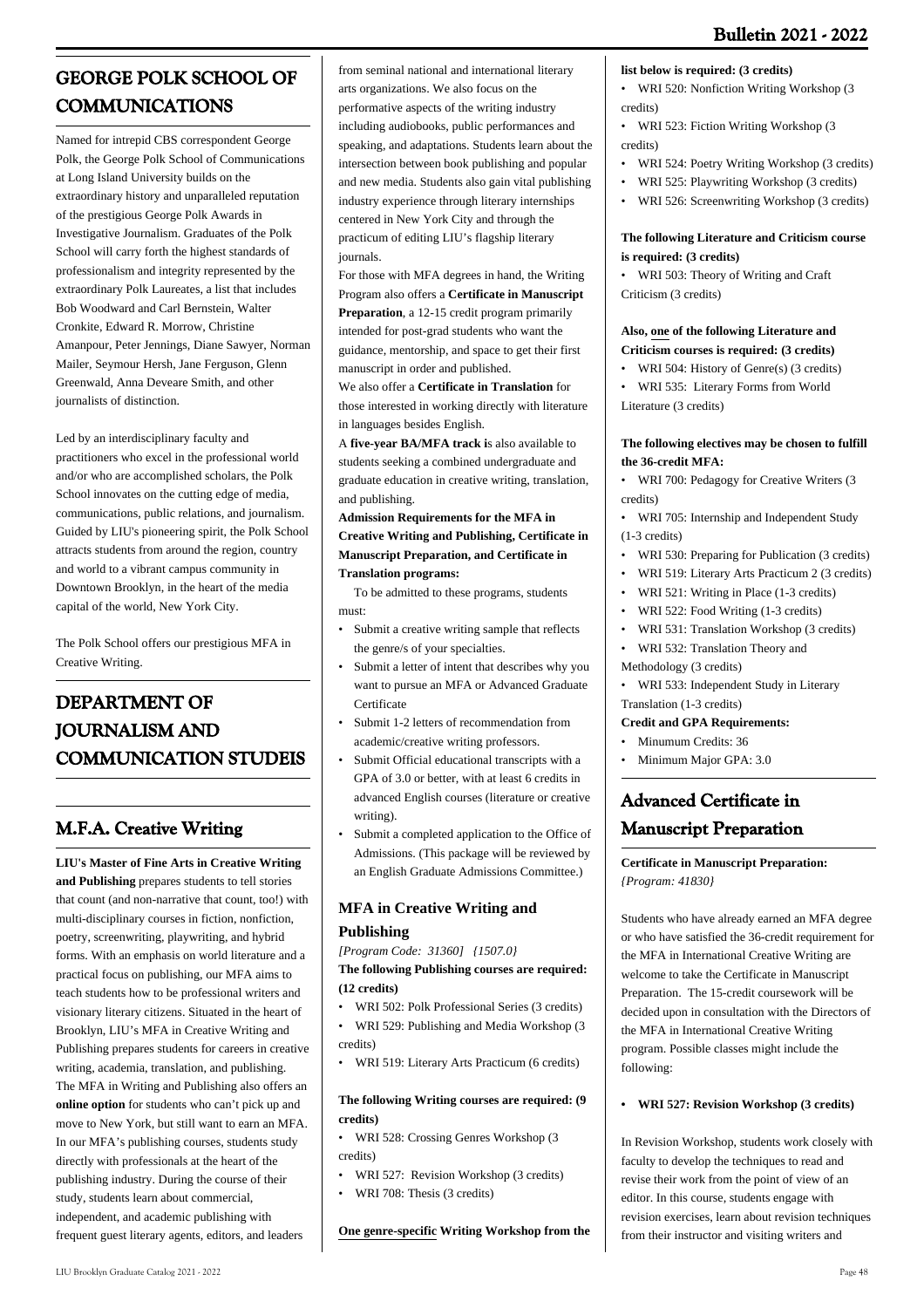editors, and have the opportunity to present their revision process and revised work in class for review and workshop.

# **• WRI 530: Preparing for Publication (3 Credits)**

In Preparing for Publication, students learn firsthand what the process of preparing their work for an audience will look like. Students will learn editing techniques from faculty and visiting writers and editors and will engage in the process of submitting work to literary journals, for prizes and publication, and preparing work for new media outlets.

# **• WRI 529: Publishing and Media Workshop (1-3 credits; Repeatable)**

In the Publishing and Media Workshop, MFA students study directly with writers, editors, agents, and publishing and media industry professionals in semester-long and shorter, intensive classes. Classes will focus on publishing, media, adaptation, audiobooks, and industryfocused coursework. Students will also have hands-on experience in book and event promotion.

# **• WRI 705: Internship and Independent Study (1-3 credits)**

Situated in the heart of Brooklyn, the MFA in International Writing and Publishing program offers students a variety of opportunities to conduct internships directly within New York's literary and publishing world. In our Internship and Independent Study course, students will have the opportunity to explore internships in which they work directly with industry professionals, pursue work-study options within academia, and learn about teaching opportunities. And for those students seeking to do a semester's worth of independent research on their current manuscripts and writing projects, the Independent Study portion of this class will allow students to work closely with a faculty mentor, develop reading lists, and delve deeper into independent research that will help strengthen their writing and work.

# **• WRI 519: Literary Arts Practicum (3 credits/semester; 1 semester required)**

In the Literary Arts Practicum, students will gain hands-on experience on what it is like to run a literary magazine and/or a literary arts organization. Students will gain experience in literary arts programming, editorial experience, curricula development, teaching, student mentorship, publicity, promotion, and budget management.

# **Translation**

# **Certificate in Translation:**

*{Program: 41833}*

In order to earn a Certificate in Translation, MFA students would have to complete the following courses during their studies. Non-MFA students can also apply to earn a Certificate in Translation from LIU Brooklyn.

# • **WRI 531: Translation Workshop (Elective; Required for students pursuing a Translation Certificate; 3 credits)**

In the Translation Workshop, MFA students will acquire the professional and practical skills necessary to access, interpret, and translate texts. The course will also examine issues informing contemporary translation practice. Students will have the opportunity to study translation theory, dialogue with professional translators, writers, and academics within the field, and practice their own translations. Classroom exercises may focus on direct translations, interpretations, and mistranslations of texts. Knowledge of a second language is welcome, but not necessary.

# **• WRI 532: Translation Theory and Methodology (Elective; 3 credits)**

The course will provide an overview of global translation theories and methodologies from classical times to the present with an eye toward their incorporation into practice. Translation history presenting a diversity of perspectives will supply the underpinnings of "acceptable" strategies that, over centuries, have come to inform contemporary praxis.

# **• WRI 533: Independent Study in Literary Translation (Elective; 3 credits)**

The course will focus on the specific issues and techniques related to the translation of prose, poetic, and dramatic texts. Intense practice in the translation of these genres (and their hybrid forms) will emphasize the production of literary texts in accordance with the target language and cultural norms. The course may be tailored to meet student interests and/or needs.

# **Advanced Certificate in**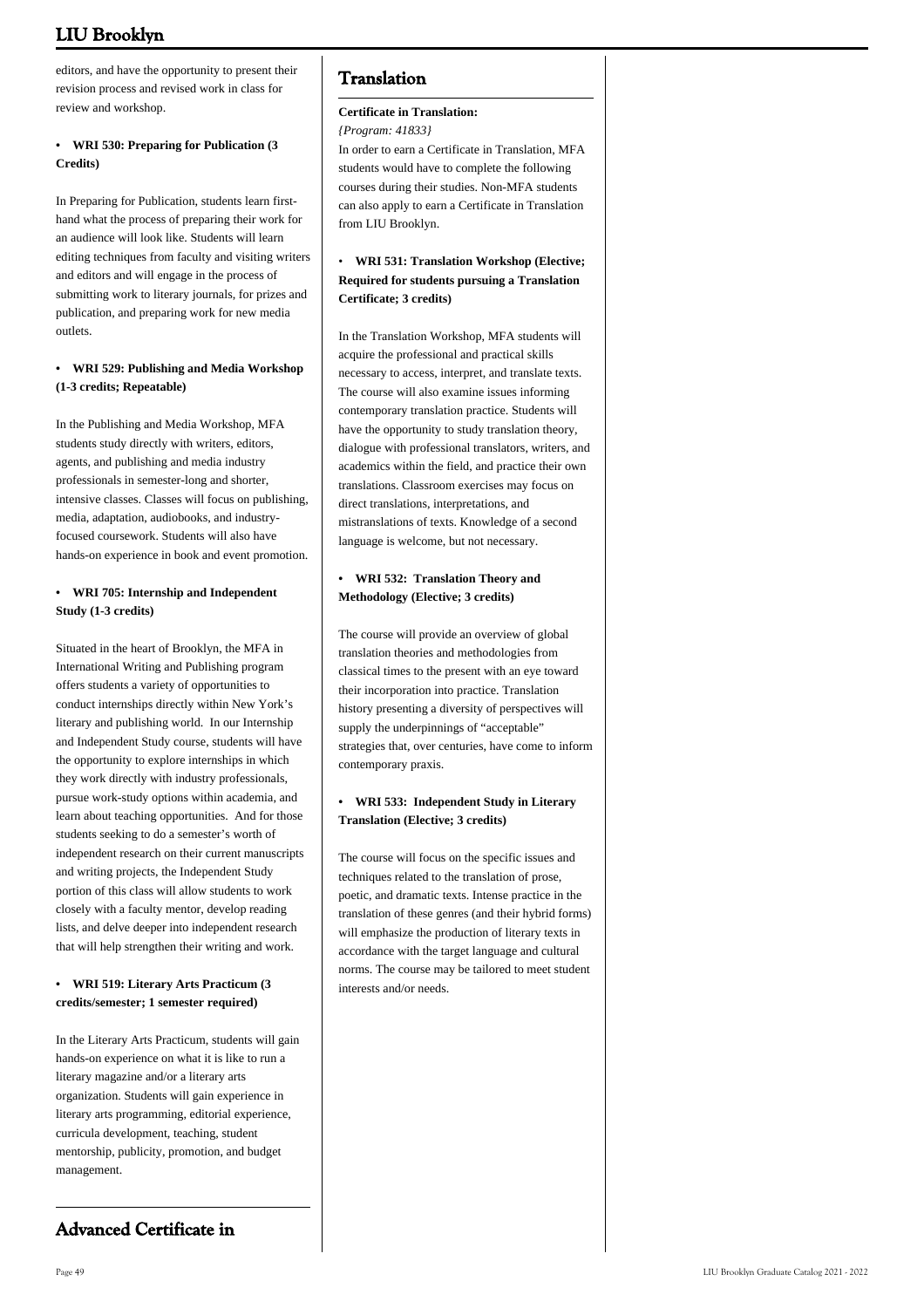# **Bulletin 2021 - 2022**

# **Writing Courses**

# **WRI 502 POLK Professional Series**

In this course, students will help plan, organize, promote, conduct interviews and create a podcast for a lively discussion series with Communications professionals in journalism, film and television, radio, publishing, as well as novelists, poets and nonfiction writers. Students will volunteer for and be assigned various roles in the process of creating the series. 1 1/2 credits, Must be taken twice concurrently in an academic year for a total of 3 credits). Every semester. Must be taken twice concurrently. Credits: 1.50

Every Semester

# **WRI 503 Theory of Writing and Craft Criticism**

The Theory of Writing and Craft Criticism courses introduces MFA students to critical and literary theory, and prepare students to complete the critical portion of their MFA thesis. Through this course, students will learn how to situate their writing within a larger, global field of literary theory and intellectual thought, and will have the opportunity to produce essays on craft criticism, in which they analyze and advocate for craft techniques that further strengthen the texts they are studying as well as their own work. Credits 3. Repeatable. Every Fall. May be taken twice. Credits: 3 Every Fall

### **WRI 504 History of Genre(s)**

This course will introduce students to the history of a particular form (narrative fiction, nonfiction, poetry, drama or translation). As well as overlaps between genres, such as "autofiction." Depending on the cohort of students in a particular semester, as well as the expertise of the instructor, students will read and discuss historical to contemporary works of literature in a particular genre or genres. The survey can be historical, thematic, or a combination, but is expected to cover at least a quarter of assigned readings that date back centuries if not millennia. Students in the major are required to take at least one history of the genre course but may repeat the course in a different genre, up to three times. Credits,3. Repeatable. May be taken three times.

Credits: 3 Rotating Basis

### **WRI 519 Literary Arts Practicum 1 and 2**

In the Literary Arts Practicum 1 and 2, students will gain hands-on experience on what it is like to run a literary magazine and/or a literary arts organization. Students will gain experience in literary arts programming, editorial experience, curricula development, teaching, student mentorship, publicity, promotion, and budget management. 3 credits. Each class is repeatable up to 2 times. 2 semesters required for MFA students and 1

semester required for Certificate in Manuscript Preparation students. Offered every semester. Credits: 3 Every Semester

### **WRI 520 Nonfiction Writing Workshop**

An intensive workshop devoted to writing literary nonfiction. Class time will be spent critiquing each other's writing and discussing traditional and experimental forms.

Student must be matriculated in the English MFA program in order to register for this course. Credits: 3 Rotating Basis

### **WRI 521 Writing in Place**

This course explores the terrain formerly covered by the term "travel writing," but with the recognition that notions of travel writing have necessarily changed in the 21st century. Questions explored in this course include what are the implications of looking and visiting another place, what it means to be seen? How does privilege factor into writing about place and what are the dynamics of insiders versus outsiders. Students will regularly write placebased essays and exercises and will read model essays by contemporary and classic place-focused writers. This course may be offered as a study abroad option. 1-3 Credits. Repeatable. May be taken twice. Offered occasionally. Credits: 1 to 3 On Occasion

# **WRI 522 Food Writing**

In Food Writing, students will gain hand-on experience at feature writing for culinary journals, websites, collaborative cookbooks, memoirs, and hybrid texts. Students will have the opportunity to work with local chefs and photographers and/or create podcasts featuring food industry professionals. Restaurant reviewing and recipetesting will likewise be typical features of this course depending on the instructor. This course may be offered as a Study Abroad option. Credits: 3 On Occasion

### **WRI 523 Fiction Writing Workshop**

An intensive workshop devoted to writing works of fiction. Class time will be spent critiquing each other's writings and discussing traditional and experimental forms. Students in the Creative Writing MFA program may take this class more than once. Prerequisite: Permission of the instructor.

Student must be part of the Creative Writing program in order to register for this course. Credits: 3 Rotating Basis

# **WRI 524 Poetry Writing Workshop**

An intensive workshop devoted to writing works of poetry. Class time will be spent critiquing each other's writing and discussing traditional and experimental forms. Students in the MFA program

may take this class more than once. Prerequisite: Permission of the instructor. Student must be part of the Creative Writing program in order to register for this course. Credits: 3 Rotating Basis

# **WRI 526 Screenwriting Workshop**

An introduction to the principles of screenwriting. Students explore dramatic structure, character development, dialogue, and plot through analysis of television and film narratives. They complete a story treatment and short screenplay or teleplay as their final project.

The pre-requisite or co-requisite of MA 500 or MA 501 is required. Credits: 3 Cross-Listings: ENG 526, MA 550 Rotating Basis

### **WRI 527 Revision Workshop**

In Revision Workshop, students work closely with faculty to develop the techniques to read and revise their work from the point of view of an editor. In this course, students engage with revision exercises, learn about revision techniques from their instructor and visiting writers and editors, and have the opportunity to present their revision process and revised work in class for review and workshop. Credits: 3. May be taken once. Annually. Student must be matriculated in the English MFA program in order to register for this course. Credits: 3 Annually

### **WRI 528 Crossing Genres Workshop**

An intensive workshop devoted to different strategies for writing imaginative texts, especially those that cross genres. This workshop is open to poets, fiction writers, nonfiction writers, playwrights, and hybrid writers. Throughout the class, students will be learning the craft of multiple genres by critiquing work produced by their peers in these genres. Students are also welcome to submit work in more than one genre for review. And hybrid writers, who are actively blurring the boundaries between genres, are welcome to take this course as well. Credits: 3. Annually. May be taken once. Credits: 3

Rotating Basis

#### **WRI 529 Publishing and Media Workshop**

In the Publishing and Media Workshop, MFA students study directly with writers, editors, agents, and publishing and media industry professionals in short, intensive classes, each lasting five weeks and worth 1 credit. Classes will focus on publishing, media, and industry-focused coursework. Students may register for one or all such workshops in a given semester. Credits: 1 credit per 5-week class. 2- 3 classes offered per semester. Repeatable. May be taken six times. Every semester. Credits: 1 Every Semester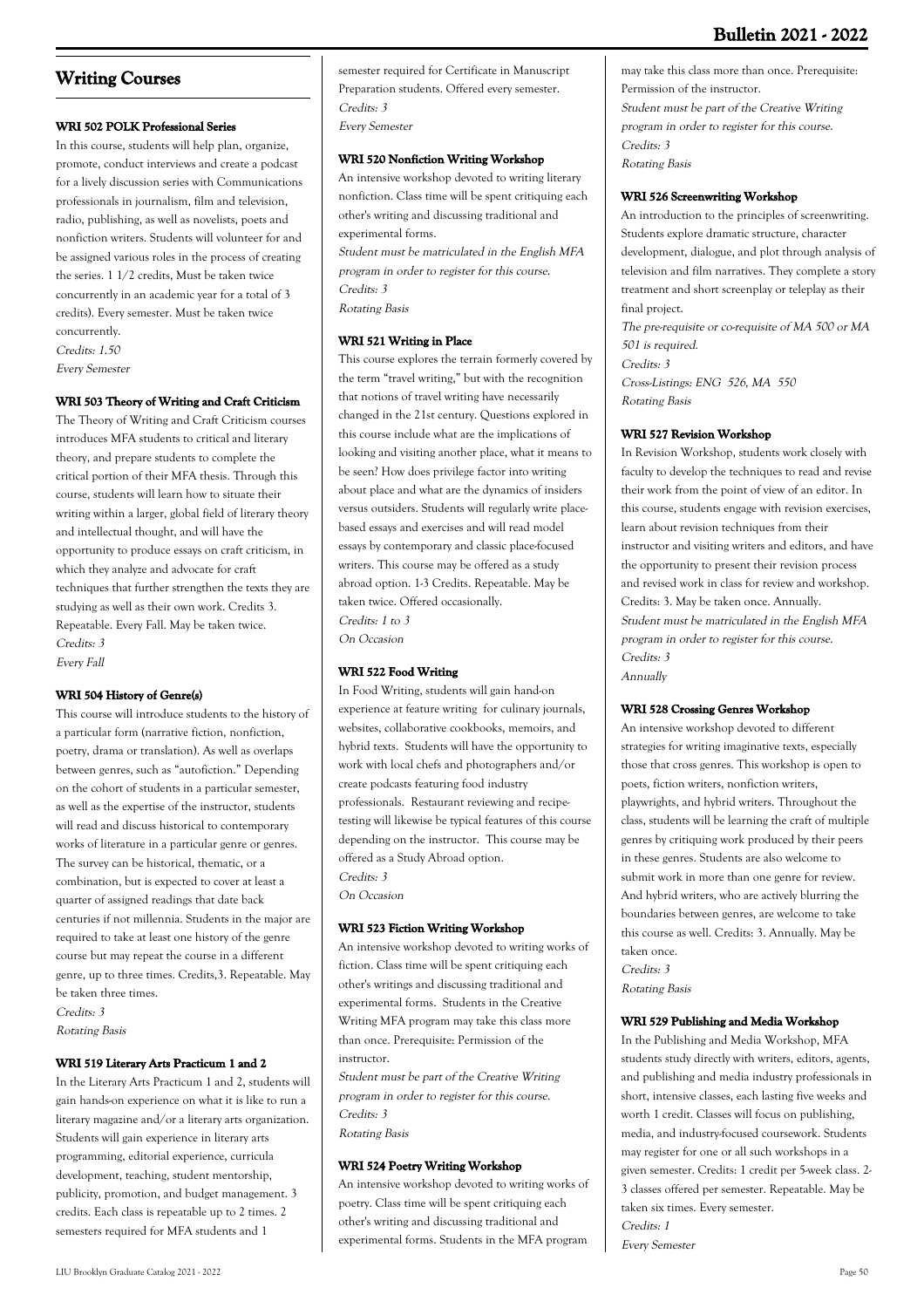# **WRI 530 Preparing for Publication**

In Preparing for Publication, students learn firsthand what the process of preparing their work for an audience will look like. Students will learn editing techniques from faculty and visiting writers and editors, and will engage in the process of submitting work to literary journals, for prizes and publication, and preparing work for new media outlets. Credits 3, Repeatable. May be taken twice. Student must be matriculated in the English MFA program in order to register for this course. Credits: 3 Rotating Basis

# **WRI 531 Translation Workshop**

In the Translation Workshop, MFA students will acquire the professional and practical skills necessary to access, interpret, and translate texts. The course will also examine issues informing contemporary translation practice. Students will have the opportunity to study translation theory, dialogue with professional translators, writers, and academics within the field, and practice their own translations. Classroom exercises may focus on direct translations, interpretations, and mis/translations of texts. Knowledge of a secondary language is welcome, but not necessary. 3 credits. Student must be matriculated in the English MFA program in order to register for this course. Credits: 3 On Occasion

### **WRI 532 Translation Theory and Methodology**

The course will provide an overview of global translation theories and methodologies from classical times to the present with an eye toward their incorporation into practice. Translation history presenting a diversity of perspectives will supply the underpinnings of "acceptable" strategies that, over centuries, have come to inform contemporary praxis. 3 credits. Student must be matriculated in the English MFA program in order to register for this course. Credits: 3 On Occasion

# **WRI 533 Independent Study in Literary Translation**

The course will focus on the specific issues and techniques related to the translation of prose, poetic, and dramatic texts. Intense practice in the translation of these genres (and their hybrid forms) will emphasize the production of literary texts in accordance with target-language and -culture norms. The course may be tailored to meet student interests and/or needs. 1-3 credits. Student must be matriculated in the English MFA program in order to register for this course. Credits: 1 to 3 On Occasion

# **WRI 535 Literary Forms from World Literature**

In contemporary American creative writing, theatre, and screenwriting classes, the literary structures and

forms most centered are derived from the Western literary canon. However, in Literary Forms from World Literature, students will study and learn about literary forms, structures, aesthetic theories, intellectual traditions, and storytelling techniques from a variety of world literatures and ethnic American literatures. Thus, through this class, students will diversify and strengthen their craft knowledge and technique, and will gain access to storytelling structures, forms, and aesthetic traditions far beyond the Anglo-American canon. Credits 3. May be taken once. Rotating basis. Credits: 3 Rotating Basis

### **WRI 536 Overseas Writers Workshop**

The Overseas Writing Workshop will take place during the Winter term or in the Summer and will bring students to locales around the world to meet and learn from international writers and publishers. Students will immerse themselves beforehand in the literature of the locale to be visited. Credits: 1

On Occasion

### **WRI 700 Pedagogy for Creative Writers**

Students who are Teaching Assistants and/or teaching through the Literary Arts Practicum are recommended to take this course. This course prepares students to teach writing by examining theoretical and practical dimensions of the teaching of writing. The course may focus on teaching composition or creative writing at the college level. Topics include constructing course syllabi, integrating reading and writing assignments, running classroom workshops, promoting process writing, responding to student work, using multimodal instruction, considering the linguistic needs and abilities of a multicultural student population. Credits: 3. Repeatable. May be taken twice. Annually.

Student must be matriculated in the English MFA program in order to register for this course. Credits: 3 Annually

### **WRI 705 Internship and Independent Study**

If enough students are engaged with internships in a given semester, or have an interest in strategies for doing independent study while pursuing internships (10 students or more), we will offer an internship course. If not, students will work on their own with a faculty mentor. In the Internship and Independent Study course, students have the opportunity to explore internships in which they work directly with industry professionals, pursue work-study options within academia, and learn about teaching opportunities. For those students seeking to do a semester's worth of independent research on their current manuscripts and writing projects, the Independent Study portion of this class will allow students to work closely with a faculty mentor, develop reading lists, and delve deeper into independent research that will help

strengthen their writing and work. Credits: 1-3. Repeatable, up to a total of 6 credits. Credits: 1 to 6 On Demand

### **WRI 708 Thesis**

The thesis for the MFA will take the form of a portfolio of creative work with an additional critical component. Students work with two thesis advisers, a director and a reader. Length and word count to be determined by thesis director and student in consultation with Program director(s).

Prerequisites: At least 18 credits in graduate Polk Writing courses completed and permission of the thesis director and the Program Director(s). Student must be matriculated in the MFA program in order to register for this course. 3 Credits. On Demand. Credits: 3 On Demand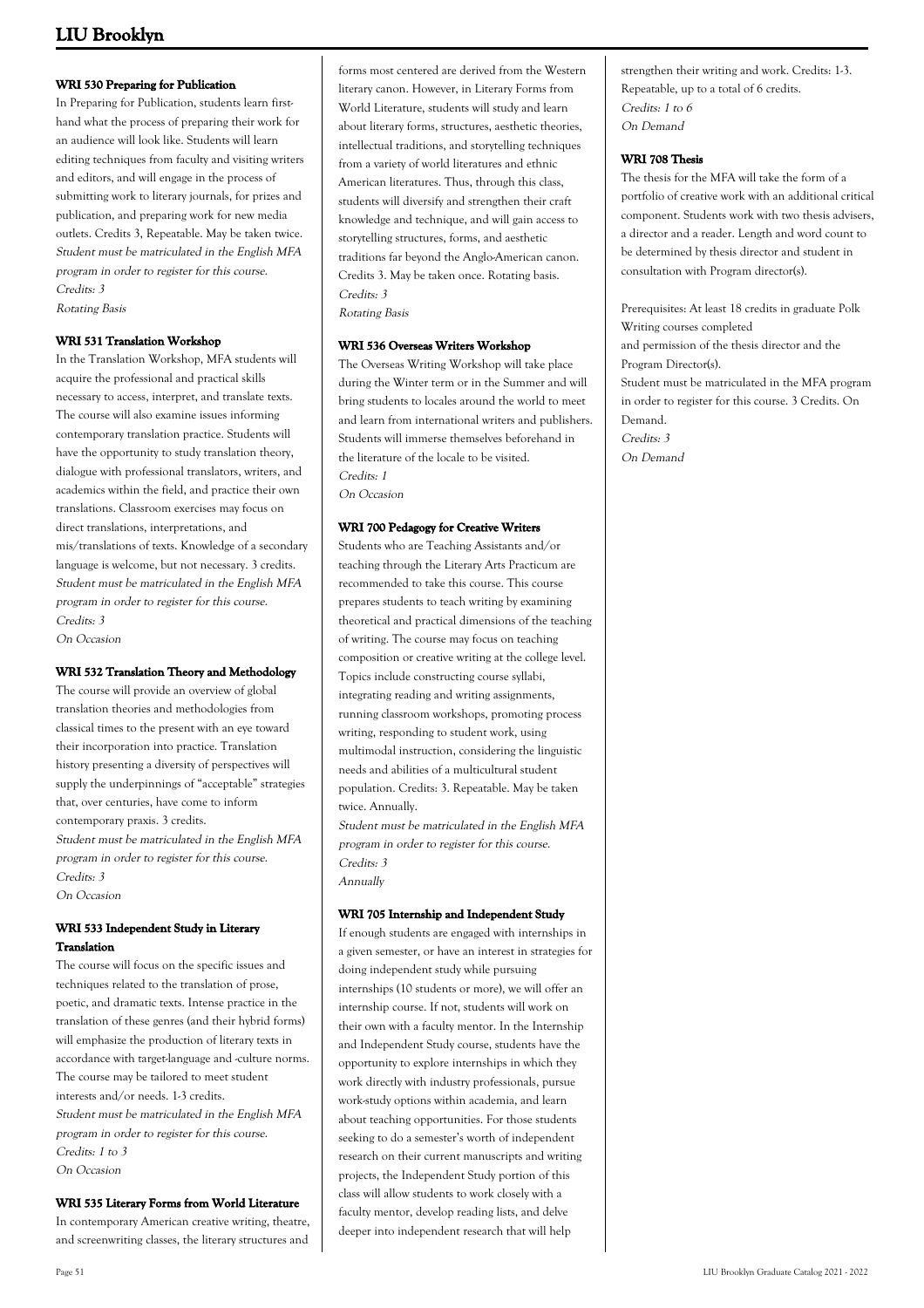# **Bulletin 2021 - 2022**

# **SCHOOL OF VISUAL AND PERFORMING ARTS**

Dedicated to professional training within a liberal arts environment, the School of Visual and Performing Arts prepares students for careers in many of today's fastest growing performance, visual, print, and digital design industries. The School's individual degree programs offer unique programs of study and opportunities to engage in a multitude of mediums such as: 2D and 3D Art, movies, television, digital design, video games, acting, writing and producing for screen, and other performing and visual art forms. From concept to completion, our students engage in making highquality content every day.

# **DEPARTMENT OF MEDIA ARTS**

 Media Arts is a powerful and influential field that can be defined as the art and science of artistic expression through media such as film, television, radio, video art, the Web, computer graphics, computer art, animation, video games, music production, sound design, photography, interactive media, screenwriting, media management, mediabased performance and installation. Students trained in the above disciplines are employed in the entertainment, advertising, publishing and communications industries globally, at production and executive levels.

# **M.F.A. Writing and Producing for Television**

The M.F.A. in Writing and Producing for Television is a writing-intensive program that uses a unique teaching and learning approach that mimics the real world of contemporary television. In particular, the notion of work done in collaboration as a cohort is the hallmark of this program since television demands that its writers work as a unit. The M.F.A. in Writing and Producing for Television is a full-time program. Classes are held during the day, and therefore, students must be able to commit to studying on a full-time basis. Students must also be able to work collaboratively in an environment that requires the exchange of ideas and the highest level of professional courtesy. Most classes are held at Steiner Studios, located at the Brooklyn Navy Yard.

# **Admissions Requirements**

The M.F.A. in Writing and Producing for Television is a highly competitive program, which seeks to recruit 15-20 students each year, who exhibit the ability to express themselves clearly and creatively in the written form. Applicants need not have a background in writing for TV or film. However, they will be required to submit, as part

of the admissions process (see below), writing samples that demonstrate the potential required to write for the television medium.

 To be admitted to this program you must submit:

- An application for admission
- Personal Statement
- Two original dramatic or comedic scripts written for film, TV or theater, or two samples of creative writing that reflect your story-telling ability. •
- Optional: Two written recommendations: one professional and one academic. •
- An up-to-date bio or CV In addition, applicants must:
- Have earned an undergraduate degree at an accredited college or university •
- Complete a personal interview, which will be scheduled once the writing samples have been reviewed •

 Continued enrollment in this program is contingent upon:

- Regularly attending classes (no more than three missed classes will be allowed). •
- Submitting projects and writing assignments by predetermined deadlines. •

# **M.F.A., Writing and Producing**

# **for Television**

*[Program Code: 32846] {HEGIS: 0605.0}*

The M.F.A. in Writing and Producing for Television is a full-time, 48-credit program, running two years; consisting of the following courses.

# **Semester One**

| WPT                 | 610 | Writing and Development 6.00<br>- The Television Series |      |
|---------------------|-----|---------------------------------------------------------|------|
| WPT                 | 611 | The History Of<br>Television                            | 3.00 |
| <b>Semester Two</b> |     |                                                         |      |
| WDT                 | ናንስ | Talerisian Series &                                     | 6 M  |

| WPT | 620  | Television Series &<br>Programs - Writing And | 6.00 |
|-----|------|-----------------------------------------------|------|
|     |      | Pre-Production                                |      |
| WPT | 622. | New Media: An<br>Introduction                 | 3.00 |
| WPT | 698  | <b>Individual Episode</b><br>Writing          | 3.00 |
| WPT | 699  | Internship                                    | 0.00 |
| WPT | 612  | The Writers Table<br>(Writers Intensive)      | 3.00 |
|     |      |                                               |      |

# **Semester Three**

| <b>WPT</b> | -630 | Television Series &    | 6.00 |
|------------|------|------------------------|------|
|            |      | Programs - Writing and |      |
|            |      | Production             |      |

| WPT 631 | Single Camera Film-Style 3.00 |  |
|---------|-------------------------------|--|
|         | Video Production              |  |

# **Semester Four**

| WPT | 642 | <b>Post Production</b>                             | 3.00 |
|-----|-----|----------------------------------------------------|------|
| WPT | 643 | Intellectual Property And 3.00<br>Cutting The Deal |      |
| WPT | 621 | Genre Theory and<br>Writing the Pilot              | 3.00 |
| WPT | 700 | Capstone Course                                    | 3.00 |
| WPT | 632 | <b>Location Production</b><br>(Writers Intensive)  | 3.00 |

# **Credit and GPA Requirements**

Minimum Credits: 48 Minimum GPA: 3.0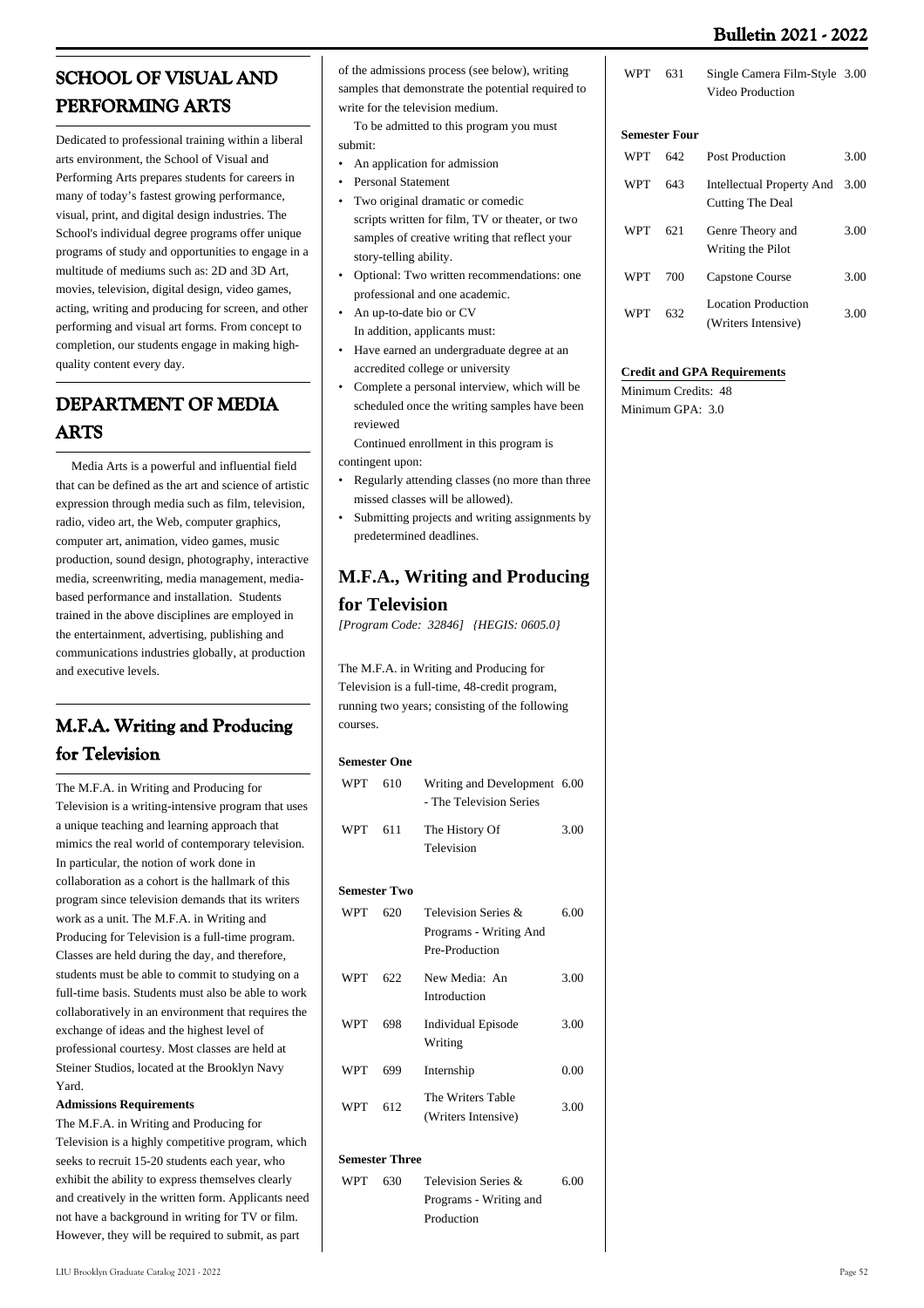# **Media Arts Courses**

### **MA 560 Digital Video Imaging I**

An exploration, using state-of-the-art digital cameras and nonlinear editing systems, of all aspects and stages of the video production process from pre to post. Working as individuals or in small production teams, students complete a video project of their own design.

The pre-requisite or co-requisite of MA 500 is required. Credits: 3

Every Fall

# **MA 568 Lighting for Visual Media**

At the heart of the expression of visual media is light. This course will examine the nature, content and use of light in film/video, stills, and animation; and explore how light is used to create mood, depth and an emotional experience. This is a hands-on production class which requires that each student have competency in their media specialty. Students will work in a variety of lighting styles and shooting conditions, with natural light and lighting kits. Additive and subtractive color modes will also be examined.

The pre-requisite of MA 560 is required. Credits: 3 Rotating Basis

# **MA 575 Digital Communications Design**

A Communications Design class using industry standard digital tools for media production. Students learn and work with graphics for print, video, film and web combining graphics, illustration and text. Special emphasis is placed on resolution, color, and design principals for various media.

The pre-requisite or co-requisite of MA 500 is required. Credits: 3 Rotating Basis

### **MA 625 Sex and the Media**

This course in visual and aural culture explores the representation of sex and sexuality in the media. Through screenings and discussion, students examine the new sexual possibilities, multiple readings, erotic stories and ethical dilemmas brought about by the plethora of new (and old) media available today. Topics include: the music industry, hardcore art film, documentary, cybersex & the Internet, Reality TV and new queer cinema. The pre-requisite or co-requisite of MA 500 or MA 800 is required. Credits: 3 Every Spring

### **MA 668 Location Production**

This joint ten (10) day Intensive is part two of the production phase. Scenes selected from the scripts written for the Central Project will be shot at various locations, and students will occupy crew and on-call writing positions, according to their

respective skill sets. This is a hands-on learning experience where students will have the opportunity to hear the thoughts of both Director and DP. (January/Writers Intensive) The pre-requisite or co-requisite of MA 560 is required. The pre-requisite or co-requisite of MA 560 is required. Credits: 3 Cross-Listings: MA 668, WPT 632 Every Winter Intersession

# **MA 676 3D Computer Animation I**

An introductory level class in 3D computer animation for Video, Film, games and the Web. Students learn and work with basic Motion Graphics, Character Animation, Logo Animation and Special Effects in a variety of different resolutions. Credits: 3 Annually

# **MA 703 Independent Study I (Theory)**

This course allows the student to complete a research paper to be arranged in close association with the Faculty Advisor. Prerequisite: Student must have signed permission from both the Faculty Advisor and the Department Chair. Credits: 3 Every Fall, Spring and Summer

### **MA 704 Independent Study II (Production)**

This course allows the student to complete a media production to be arranged in close association with the Faculty Advisor. Prerequisite: Student must have signed permission from both the Faculty Advisor and the Department Chair. Credits: 3 Every Fall, Spring and Summer

### **MA 705 Field Work Experience**

As an alternative to a production course, students may undertake advanced field work experience (approximately 10 hours per week) with a media organization or company. Under the guidance of the Media Arts Internship Program Coordinator, students integrate newly learned skills in a professional environment. A written critique is the final project. Prerequisite: Completion of 18 credits of course work, permission of Internship Program coordinator, Faculty Advisor and Department Chair.

Credits: 3 Every Fall, Spring and Summer

# **MA 706 Internship**

As an alternative to a production course, students may undertake an advanced field work experience (approximately 3 hours per week) with a media organization or company. Under the guidance of the Media Arts Director of Professional Development, students integrate newly learned skills in a professional environment. A written critique is the final project. Prerequisite: Completion of 18 credits of course work or

permission of instructor. Credits: 1 On Demand

# **MA 707 Integrated Thesis Project I (Theory)**

The Integrated Thesis Project (ITP) consists of both MA 707 (theory) and MA 708 (production) whereby students create a culminating project integrating the two modes. Media Arts 707 is the writing of a traditional research paper i.e., a significant piece of writing on a topic related to media theory. Students are guided on research resources and methods, thesis structure and writing organization. Prerequisites: signed permission of Faculty Advisors and Department Chair. Credits: 3

Every Fall, Spring and Summer

# **MA 708 Integrated Thesis Project II (Production)**

The Integrated Thesis Project (ITP) consists of both MA 707 (theory) and MA 708 (production) and is designed to enable students to create a culminating project combining the two modes, linked by a common theme. Media Arts 708 is the completion of a production in a chosen medium for exhibition or demonstration purposes. Students are guided on process, resources and technique. A public showing of the thesis production is required during Final Graduate Exhibition, before graduation. Prerequisites: signed permission of Faculty Advisors and Department Chair. Credits: 3

Every Fall, Spring and Summer

# **MA 894 Studio Specialization I**

Introductory level graduate study in an area required for MFA study and specialization not supported by our existing studio or production class structures, either due to its technological or aesthetic innovation, interdisciplinary approach, or other unique requirements. Students will work with an Independent Study structure with the appropriate faculty member best qualified for supervision of this specialized study. Prerequisites: Prior permission of Faculty Advisor for the Studio Specialization, and filing of appropriate Studio Specialization Form with Department Chair. The pre/co requisite of MA 500 is required Credits: 3

On Demand

### **MA 895 Studio Specialization II**

Intermediate level graduate study in an area required for MFA study and specialization not supported by our existing studio or production class structures, either due to its technological or aesthetic innovation, interdisciplinary approach, or other unique requirements. Students will work with an Independent Study structure with the appropriate Faculty Advisor best qualified for supervision of this specialized study. Prerequisites: Prior permission of Faculty Advisor for Studio specialization, and filing of Studio Specialization Form with Department Chair.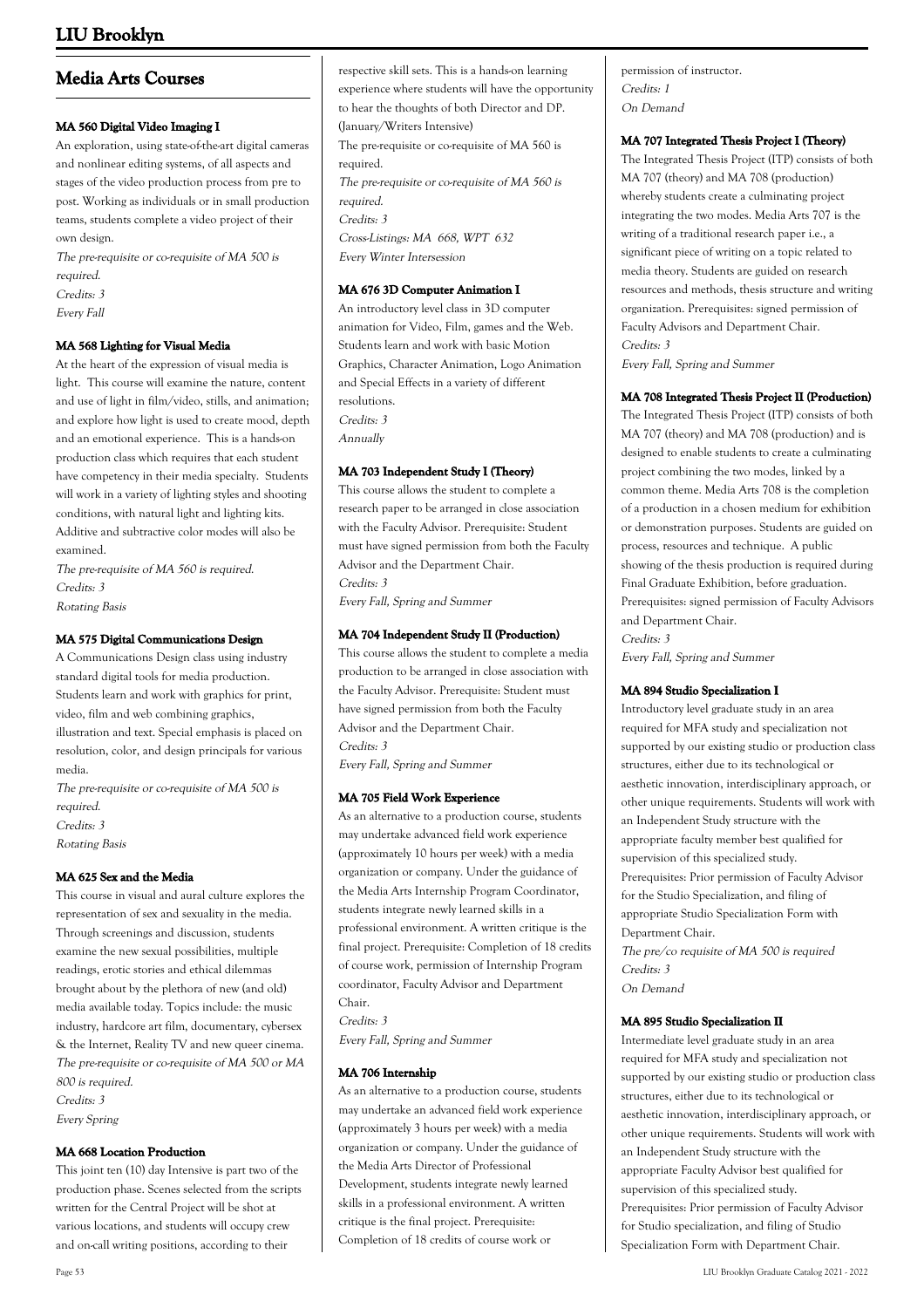The pre/co requisite of MA 500 is required Credits: 3 On Demand

# **MA 896 Studio Specialization III**

This is a Studio Specialization Advanced level graduate study in an area required for MFA study and specialization not supported by our existing studio or production class structures, either due to its technological or aesthetic innovation, interdisciplinary approach, or other unique requirements. Students will work with an Independent Study structure with the appropriate faculty member best qualified for supervision of this specialized study.

Prerequisites: Prior permission of Faculty Supervisor for Studio Specialization, and filing of appropriate Studio Specialization Form with Department Chair.

The pre/co requisite of MA 500 is required Credits: 3 On Demand

# **MA 897 MFA Thesis I**

The MFA Thesis is the culmination of a student's MFA study and consists of an artistic project in media form for public exhibition or screening, of the highest technical, aesthetic and conceptual merit as defined by the Candidate's MFA Thesis Advisors. A total of 9 credits are required for the MFA Thesis.

Prerequisites: Signed permission from Thesis Advisors and Department Chair on Outline Form. Credits: 3 Every Fall and Spring

# **MA 898 MFA Thesis II**

The MFA Thesis is the culmination of a student's MFA study and consists of an artistic project in media form for public exhibition or screening, of the highest technical, aesthetic and conceptual merit as defined by the Candidate's MFA Thesis Advisors. A total of 9 credits are required for the MFA Thesis.

Prerequisites: Signed permission from Thesis Advisors and Department Chair on Outline Form. Credits: 3

Every Fall and Spring

# **MA 899 MFA Thesis III**

The MFA Thesis is the culmination of a student's MFA study and consists of an artistic project in media form for public exhibition or screening, of the highest technical, aesthetic and conceptual merit as defined by the Candidate's MFA Thesis Advisors. A total of 9 credits are required for the MFA Thesis.

Prerequisites: Signed permission from Thesis Advisors and Department Chair on Outline Form. Credits: 3 Every Fall and Spring

# **Writing and Producing for Television Courses**

An introduction to the basics and complexities of television script writing, and the seamless integration of the written script into the development phase of the television production process. Students begin work on the Central Project pilot script. Credits: 6 Every Fall

# **WPT 611 The History of Television**

An examination of the development and evolution of television as a creative medium, with an emphasis placed on the role of the writer and producer. How did we get from the dawn of the medium of TV to the digital age? Influential TV programs will be screened and technological advances will be highlighted. Important TV scripts of historical and contemporary importance will be studied.

Credits: 3 Rotating Basis

# **WPT 612 The Writers' Table** During this course, students experience an

intensive week of collaboration on short scripts, with an emphasis on comedy. Each student completes a script during the week, concluding with a reading by professional actors. Guest speakers have included writers from BLACKISH, late night comedy shows, and legendary sit-coms. Credits: 3 Every Spring

# **WPT 620 Television Series and Programs - Writing and Pre-Production**

During the spring, students complete drafts of the Central Project and revise them. Students will start to explore the intricacies of production as the pilot moves from the development stage into preproduction. Credits: 6 Every Spring

# **WPT 621 Genre Theory and Writing the Pilot**

This course will examine the concept and theory of genre as it applies to well-known television and film forms. In conjunction with this, the ongoing development of the students individual TV pilots, a component of the Capstone project, will be supervised and guided on a one-on-one basis. Credits: 3 Every Spring

**WPT 622 The New Media: Web Series**

Through a practical discussion of the new media landscape, students will be led through the digital series development process. Each student will write and shoot a viable web series pilot. Credits: 3 Rotating Basis

### **WPT 630 Television Series and Programs -**

# **Writing and Production**

Working in tandem with the pre-production class, students prepare their scripts for the shooting of the Central Project. Intensive revision of what has been written now focuses on the pragmatic issues of shooting. Working from the notes of the professional director and production team, students revise and polish their final shooting scripts. Credits: 6 Every Fall

# **WPT 631 Single Camera Film-Style Production**

WPT and MA Production and Media Management students become familiar with all phases of preproduction, including breaking down the script, casting, location scouting, determining budgets, discussing the style in which this production will be shot, etc. This hands-on experience allows students to learn what it is to actually produce an episode of television from the ground up.

The pre-requisite or co-requisite of MA 560 is required.

The pre-requisite or co-requisite of MA 560 is required. Credits: 3 Cross-Listings: MA 667, WPT 631 Every Fall

# **WPT 632 Location Production**

This joint ten (10) day Intensive is part two of the production phase. Scenes selected from the scripts written for the Central Project will be shot at various locations, and students will occupy crew and on-call writing positions, according to their respective skill sets. This is a hands-on learning experience where students will have the opportunity to hear the thoughts of both Director and DP. (January/Writers Intensive) The pre-requisite or co-requisite of MA 560 is required. The pre-requisite or co-requisite of MA 560 is

required. Credits: 3 Cross-Listings: MA 668, WPT 632

Every Winter Intersession

# **WPT 642 Post Production**

Students will delve into the world of postproduction. Each student will do a rough assembly of the footage that was shot during the Winter Production of their scenes. In addition, there is an overview of post-production that will include topics such as: SFX generation, color correction, audio sweetening techniques and aesthetics, advanced editing aesthetics, motion graphics and motion capture.

Credits: 3 Every Spring

# **WPT 643 Intellectual Property and Cutting the Deal**

This course analyzes the business of being a professional television writer: How to get an agent or manager and work with that person; how to acquire intellectual property; how to move through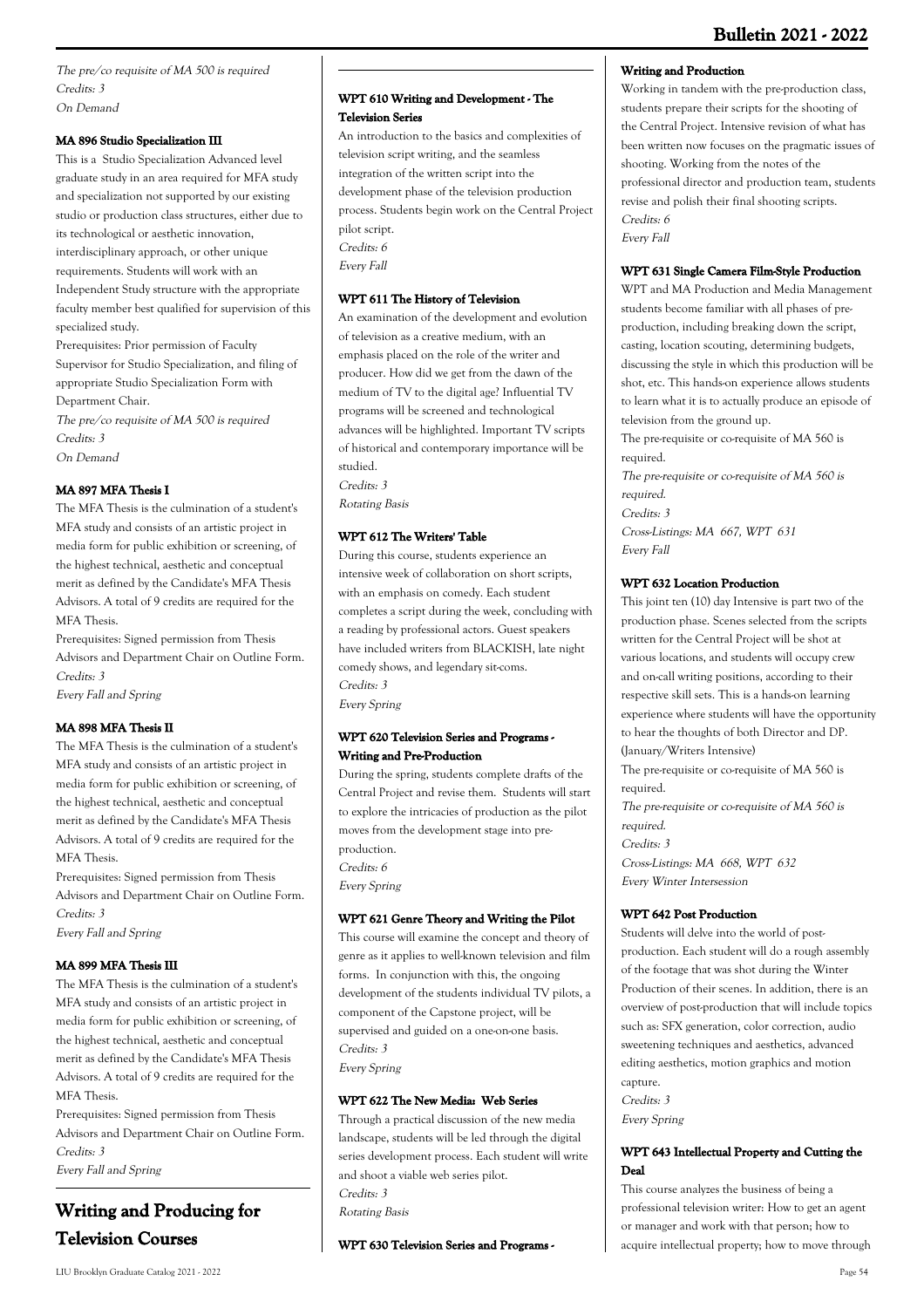developing an idea, pitching it, developing it with a producer, presenting it to network executives and, ultimately, getting a job. Guest speakers will include screenwriters, producers, agents, Writers Guild representatives, network executives, lawyers and directors. Credits: 3 Every Spring

# **WPT 644 The Internet and New Distribution Technologies**

This is an advanced course dealing with the tectonic impact that the Internet and New Media and the New Distribution Technologies have had on the television industry. Credits: 3 On Occasion

# **WPT 698 Individual Episode Writing**

During the Spring semester students will write an original pilot. The pilot can be sixty or thirty minutes in length, and it is independent of the main project. Students may choose the genre, ranging from drama to comedy to animation. They will learn both the challenges of writing an original pilot and of creating an entire series, for the pilot script reflects a full understanding of what will constitute their TV series. Credits: 3 Every Spring

### **WPT 699 Internship**

Students will have the opportunity to do a prestigious internship placement at a media production company, media organization, or individual writer/producer. Internship placements must be cleared in advance with the MFA Advisor. Credits: 0

Every Fall, Spring and Summer

### **WPT 700 The Capstone Project**

Students will select one piece of material that they have individually written during the two years of the M.F.A. During the spring semester, they will develop a pitch for that project, refine it, and at the end of the semester, present their pitch to a panel of industry professionals. In addition, they will identify the portfolio of scripts that they will bring to their professional life. That portfolio will consist of at least one original pilot that they have written, their web series pilot, and the finished cut of their scene within the Central Project. Credits: 3

Every Spring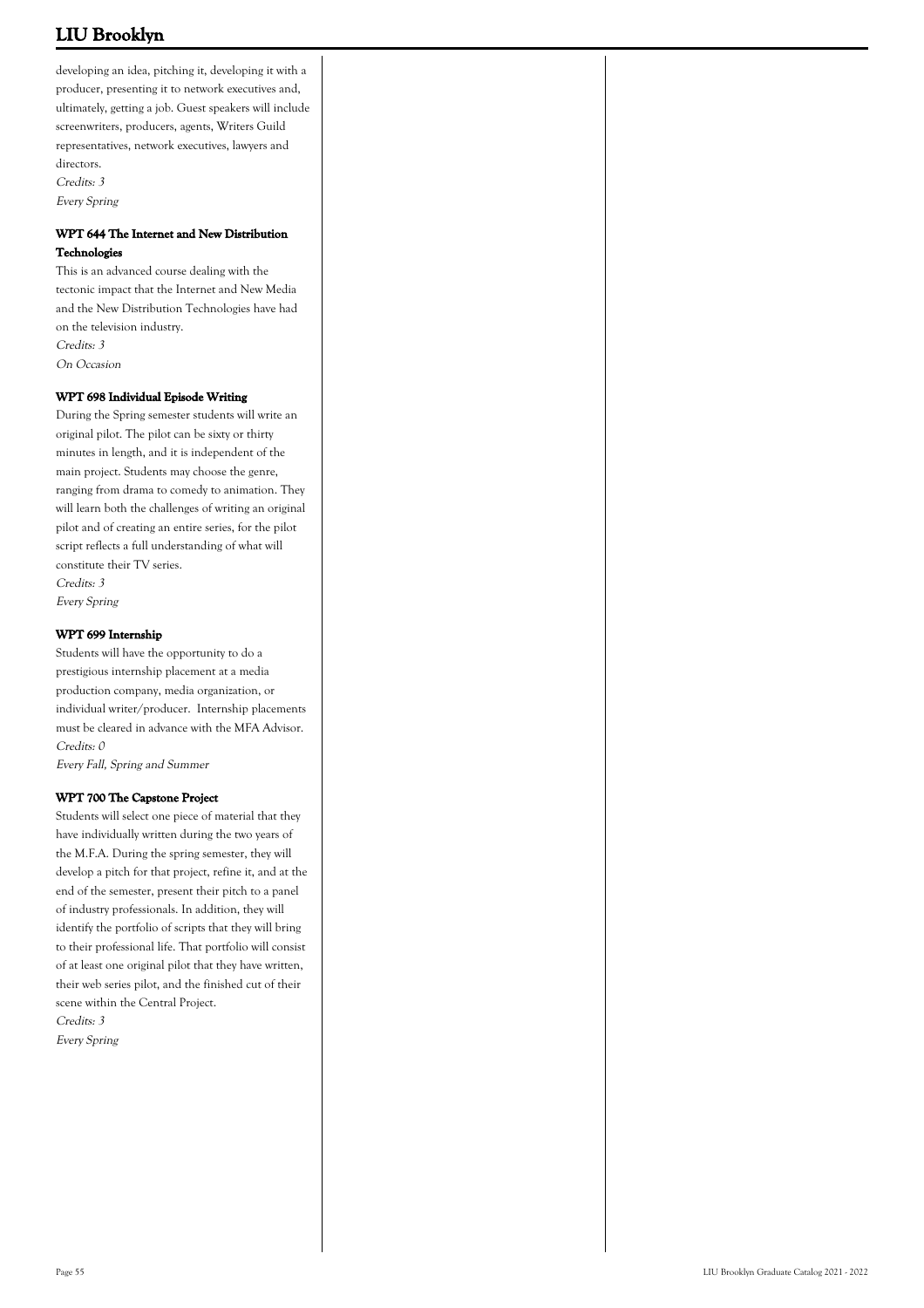# **SCHOOL OF BUSINESS, PUBLIC ADMINISTRATION AND INFORMATION SCIENCES**

 The School of Business, Public Administration, and Information Sciences (SBPAIS), aligned with the mission of the University, supports the idea of educational access for any and all those willing to apply themselves to the task. As a School, we strive for excellence in our engaged learning, our relevant scholarship, and our impactful service in the name of student success. For many business students, success in higher education is a tangible step toward success in the world of work. Toward that end, SBPAIS strives to maintain a curriculum responsive to the dynamic marketplace. Our graduate-level satellite programs at leading financial and healthcare institutions are a testimony to our ability to deliver education to the world's most demanding and discerning customers. Outside the classroom, research has proven that those students active on campus tend to encounter greater career success. SBPAIS has responded accordingly with extracurricular activities that more closely resemble internships than clubs, thereby bolstering student resumes. Our Public Administration Society (PAS) builds a spirit of community and provides exposure to career opportunities in the field and our newly founded MBA Society adds to this spirit. Through a set of new initiatives launched in 2018, LIU students have the chance to manage a real-money portfolio of stock market investments as part of our Student Managed Fund. Internal Revenue Service Certification to professionally file tax returns is available through our Accounting Society and NABA chapters. Students can be responsible for the social media promotion of our School through the Marketing Society, and students interested in going on to law school interact with sitting judges not just in the classroom but in their chambers through our Pre-Law Society. At SBPAIS, we realize that getting involved leads to being hired and a successful career launch. All of these offerings are available to our graduate students.

 The School of Business, Public Administration, and Information Sciences consists of three academic units: Department of Business; Department of Technology, Innovation and Computer Science; and Public Administration. The Department of Business and the Department of Technology, Innovation, and Computer Science offer undergraduate and graduate degrees. While the Public Administration only offers graduate degrees. Graduate degrees include the following: Master of Business Administration (M.B.A.) with concentrations in Marketing, Entrepreneurship, Finance, International Business, Management, Management Information Systems, HRMS, and Accounting. Note that the M.B.A. is delivered in a 3-credit traditional M.B.A. format which can be customized to suit the needs of the corporate, hospital, or government institutions that wish to provide employees with a dedicated cohort. In addition, the School of Business offers a shared-credit PharmD/M.B.A. in conjunction with LIU Pharmacy. Other Master of Science (M.S.) degree programs include Computer Science, Artificial Intelligence, and Data Analytics and Strategic Business Intelligence. Also offered are the Master of Public Administration (M.P.A.) in Public Administration and the Master of Public Administration (M.P.A.) in Health Administration. The Masters of Science (M.S.) in Artificial Intelligence is one of the first of its kind nationwide, serving as a testament to our commitment to offering relevant, in-demand programs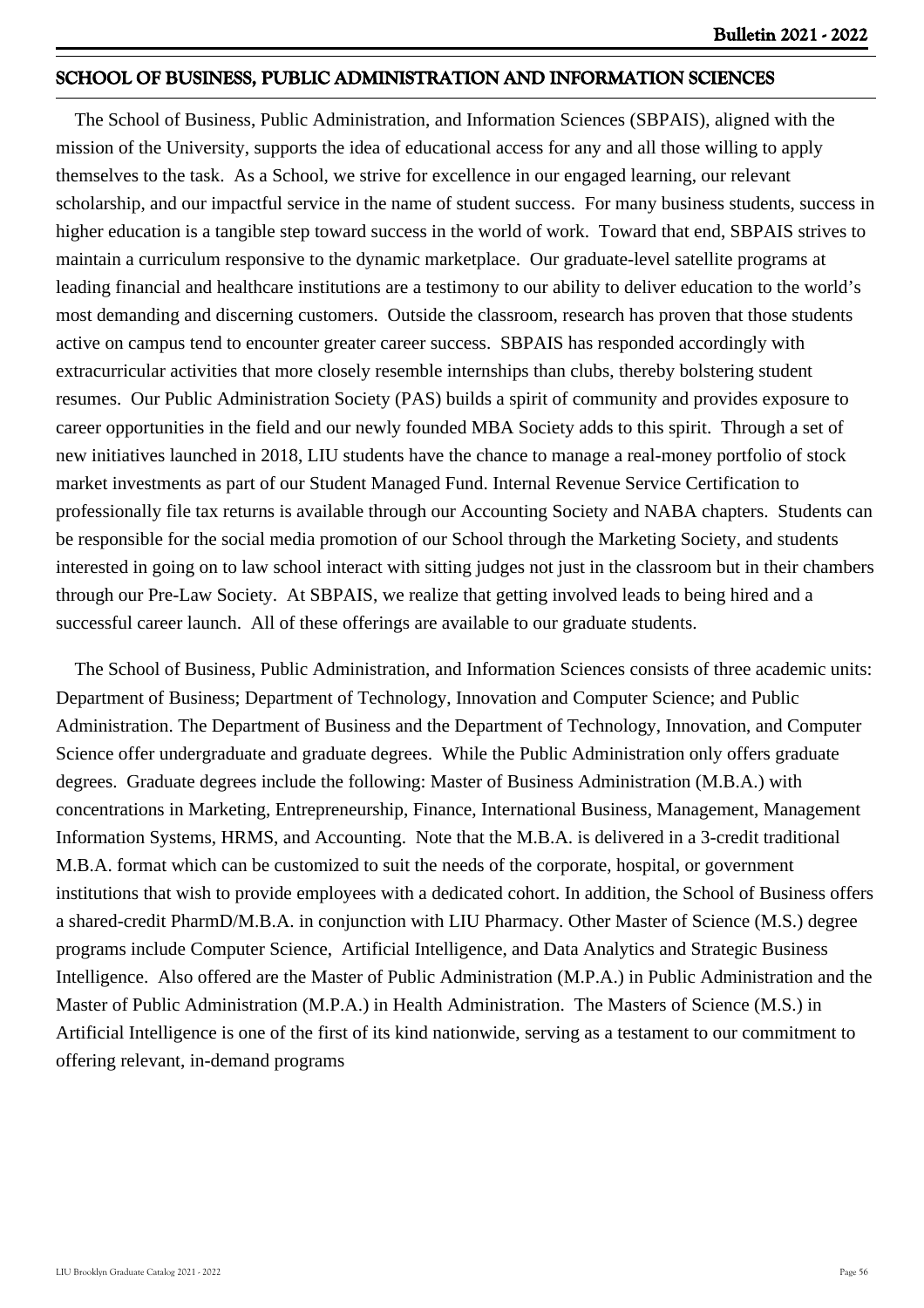# **Mission Statement**

 The School of Business, Public Administration, and Information Sciences at LIU Brooklyn is dedicated to advancing scholarship and preparing our diverse student population to meet the challenges of their future. Located in the heart of Brooklyn, New York, we have been both tightly connected to and reflective of our community for almost 100 years, embracing LIU's overarching mission of access and excellence.

Our mission is to provide a transformational educational experience for our students based on the following principles:

- Our programs are relevant. Our faculty maintains close ties to practice and are continually updating their skills to keep up with our students' needs. Our courses apply theory to practice and provide a wide variety of experiential learning opportunities. •
- We teach our students to be entrepreneurial. They learn to create value in society through creativity and innovation •
- We believe in ethical professional practices and are committed to public and community service •
- We believe that all students have value. We foster close ties between faculty and students through small class sizes and faculty availability. •

By following these principles, we produce graduates with:

- Marketable skills that lead to successful job placement and productive careers. •
- Critical thinking and problem solving abilities that make them into lifelong learners. •
- A commitment to ethics and civic responsibility that makes them solid global citizens. •

# **DEPARTMENT OF BUSINESS**

Change is the norm for the  $21<sup>st</sup>$  century and therefore the management of change, especially technological change, is paramount for anyone desiring a successful career in business, government, and not-for-profit administration. Whether a student is interested in entrepreneurship, finance, human resource management, international business, management, management information systems or marketing as a career path, or even starting their own business, knowledge is the key to successfully managing in turbulent times. The Department of Business, therefore, provides all graduates a common knowledge and skillset abilities developed to prepare students for managing in the global marketplace. These skills include communication, critical thinking and analysis, teamwork,

appreciation of global and ethnic diversity, ethics and social responsibility, functional and technical skills.

 The Department of Business offers the following degrees: Master of Business Administration (M. B. A.) with concentrations in Entrepreneurship, Finance, International Business, Management, Management Information Systems, and Marketing. In addition, The department offers the following: Master of Science (M.S.) in Accounting, Master of Science (M.S.) in Human Resource Management and shared credit BS/MS Accounting.

# **Master of Business Administration (M.B.A.)**

 A Master of Business Administration (M.B.A.) opens doors to career opportunities far beyond the financial sector. In fact, information technology, energy, pharmaceuticals, and health care are among industries that saw double-digit growth in M.B.A. hiring recently and the employment outlook for M.B.A. graduates is up worldwide, according to a recent GMAC Corporate Recruiters Survey. The School of Business, Public Administration, and Information Sciences offers a 3 credit traditional M.B.A. that can be structured to suit the desired time to graduation of any student or corporate cohort, an accelerated One-Year M.B.A. degree program for MEC cohort, and Pharm.D./M.B.A. for Pharmacy students.

 The 36 to 63 credit Master of Business Administration (number of credits is based on your undergraduate coursework) provides the knowledge base and skills that enable professionals to become leaders in business by offering a comprehensive program that meets the needs of an ever-changing, global business environment.

 The Accelerated One-Year MBA (OYMBA) is a 36-credit Masters of Business Administration (M.B.A.) degree for students with an undergraduate business degree or significant academic or professional business experience.

 For the 3-credit M.B.A., students are encouraged to concentrate their study in one of the following business areas: entrepreneurship, finance, international business, management, management information systems, or marketing.

 M.B.A. students are encouraged to concentrate their study in one of the following business areas: entrepreneurship, finance, human resource management, international business, management, management information systems, or marketing. The curriculum also emphasizes personal brand development, including career planning, communication and presentation skill building, project management, team leadership, and group dynamics, and social media for career success. At LIU Brooklyn, you can make the most of your time, your learning, your network, and your

investment.

# **M.B.A (3 credit format)**

# **M.B.A.**

# **[** *Program code: 39878 HEGIS code: 52.0201]*

This program requires 36-63 credits. Upon evaluation of your official academic transcripts, your advisor will officially communicate the required number of credits needed to fulfill the M.B.A. degree requirement.

### **Required Courses**

|              |  | General Business Core (Up to 27 Credits)                                                |  |  |  |
|--------------|--|-----------------------------------------------------------------------------------------|--|--|--|
|              |  | Courses may be waived subject to prior                                                  |  |  |  |
|              |  | undergraduate or graduate academic                                                      |  |  |  |
| coursework.  |  |                                                                                         |  |  |  |
| $CD_A$ $F_1$ |  | $\mathbf{r}$ , $\mathbf{r}$ , $\mathbf{r}$ , $\mathbf{r}$ , $\mathbf{r}$ , $\mathbf{r}$ |  |  |  |

| <b>GBA</b> | 510 | <b>Financial Accounting</b>                                 | 3.00 |
|------------|-----|-------------------------------------------------------------|------|
| <b>GBA</b> | 511 | Corporate Financial<br>Management                           | 3.00 |
| GBA        | 512 | Principles of Management 3.00<br>and Leadership             |      |
| <b>GBA</b> | 513 | <b>Marketing Management</b>                                 | 3.00 |
| GBA        | 515 | Managerial<br>Communications                                | 3.00 |
| GBA        | 517 | Fundamentals of<br>Management Information<br><b>Systems</b> | 3.00 |

# **Required Business Basics Courses**

|             |     | Courses may be waived subject to prior                    |      |
|-------------|-----|-----------------------------------------------------------|------|
|             |     | undergraduate or graduate academic                        |      |
| coursework. |     |                                                           |      |
| <b>GBA</b>  | 516 | <b>Business Statistics</b>                                | 3.00 |
| <b>GBA</b>  | 520 | <b>Managerial Economics</b>                               | 3.00 |
| GBA         | 521 | Legal Aspects of<br><b>Business Administration</b>        | 3.00 |
|             |     | <b>Advanced Business Core(24 credits)</b>                 |      |
| <b>MBA</b>  | 612 | <b>Marketing Strategy</b>                                 | 3.00 |
| <b>MBA</b>  | 621 | Service and Operations<br>Management                      | 3.00 |
| <b>MBA</b>  | 625 | Management of<br>Innovation and<br>Technology             | 3.00 |
| <b>MBA</b>  | 660 | <b>Managerial Accounting</b>                              | 3.00 |
| <b>MBA</b>  | 662 | Principles of Corporate<br>Finance                        | 3.00 |
| <b>MBA</b>  | 664 | Leading and Managing<br>Teams                             | 3.00 |
| <b>MBA</b>  | 666 | Data Analytics and<br><b>Strategic Decision</b><br>Making | 3.00 |
| MBA         | 668 | Intro to Startups &<br>Entrepreneurship                   | 3.00 |

**Specialization Courses**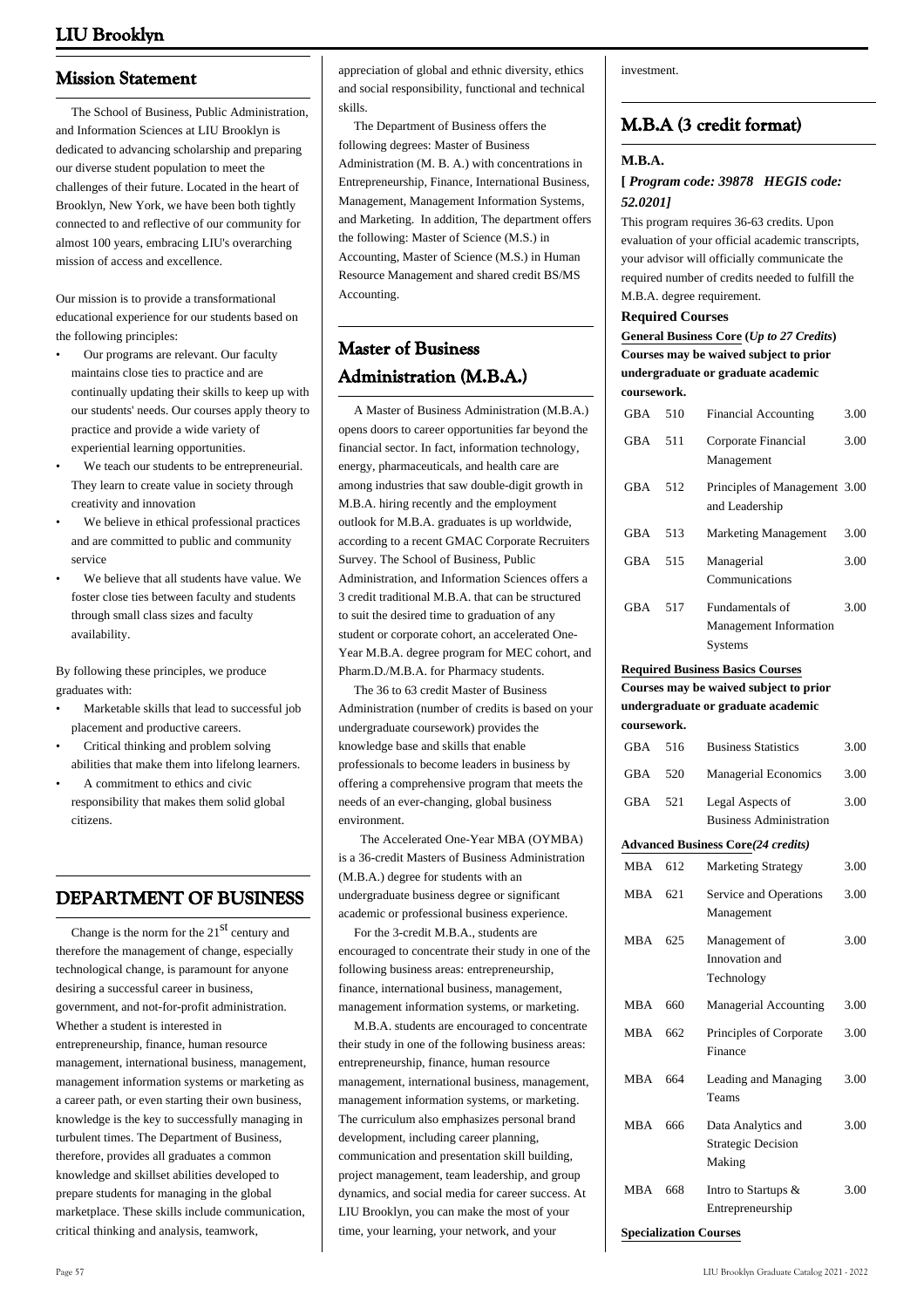M.B.A. students must take three (3) advanced courses in the specialization of choice. Available specializations are: entrepreneurship, finance, international business, management information systems, management, HRM, marketing and accounting. See section below on Specializations for more information about requirements.

# **Required Capstone**

| MBA | 800 | Strategic Management | 3.00 |
|-----|-----|----------------------|------|
|     |     | Capstone             |      |

# **MBA Specializations**

# M.B.A. SPECIALIZATION REQUIREMENTS **Accounting** *(9 credits)*

The accounting concentration is designed to expand the knowledge of students preparing to work in the fields of financial management, controllerships, and cost analysis. Nine credits of advanced level (700 or above) accounting courses required--must be courses that are not being used to satisfy major core requirements.

**Entrepreneurship** (*9 credits*)

The entrepreneurship concentration engages students to develop entrepreneurial thinking through the process of value creation and innovation and prepares them o execute a comprehensive strategy for launching a new venture.

*Required (3 credits)*

|     |     | Seminar in                                  |
|-----|-----|---------------------------------------------|
| ENT | 701 | Entreprene 3.00                             |
|     |     | urship                                      |
|     |     | Required 6 credits from the following list: |
|     |     | Global                                      |
|     |     | Economic                                    |
| FIN | 727 | Environmen 3.00                             |
|     |     | t of                                        |
|     |     | <b>Business</b>                             |
|     |     | Small                                       |
|     |     | Business $\&$                               |
|     |     | <b>New</b>                                  |
| MAN | 707 | 3.00<br>Venture                             |
|     |     | Managemen                                   |
|     |     | t                                           |
|     |     | Managemen                                   |
|     |     | t of                                        |
| MAN | 708 | Technology 3.00                             |
|     |     | and Product                                 |
|     |     | Innovations                                 |
|     |     | Government                                  |
|     |     | and the                                     |
| MAN | 709 | Managemen 3.00                              |
|     |     | t of                                        |
|     |     | Technology                                  |
|     |     | <b>New</b>                                  |
|     |     | Product                                     |
| MKT | 709 | 3.00<br>Developmen                          |
|     |     | t                                           |
|     |     | Digital                                     |
| MKT | 704 | 3.00<br>Marketing                           |

|     |     | Social    |      |
|-----|-----|-----------|------|
| MKT | 736 | Media     | 3.00 |
|     |     | Marketing |      |

### **Finance** (*9 credits*)

The finance concentration develops technical and managerial skills for global financial careers. Courses cover global financial instruments and markets while developing analytical and strategic decision-making abilities. The approach considers macroeconomics as well as financial aspects of individual business organizations.

Nine (9) credits of advanced level (700 or above) finance courses required--must be courses that are not being used to satisfy major core requirements. **Human Resource Management** *(9 credits from graduate HRM courses)*

 The human resource management concentration helps students develop the skills to manage more efficient and effective organizational and human capital systems that can be a source of sustainable competitive advantage for an organization. *Required six (6) credits:*

| HRM        | 721                                  | Industrial<br>Relations                                            | 3.00 |
|------------|--------------------------------------|--------------------------------------------------------------------|------|
| <b>HRM</b> | 722                                  | Human<br>Resource<br>Manageme<br>nt                                | 3.00 |
|            | And one of the following (3 credits) |                                                                    |      |
| <b>HRM</b> | 726                                  | Legal and<br>Regulatory<br>Environme<br>nt in<br>Human<br>Resource | 3.00 |
| <b>HRM</b> | 797                                  | Case<br>Studies in<br>Human<br>Resource<br>Manageme<br>nt.         | 3.00 |
| <b>HRM</b> | 798                                  | Special<br>Topics in<br>Human<br>Resource<br>Manageme<br>nt        | 3.00 |
| <b>HRM</b> | 799                                  | Advanced<br>Topics in<br>Human<br>Resource<br>managemen<br>t       | 3.00 |

**International Business** (*9 credits*)

The international business concentration focuses on decision-making in an international context and prepares professionals for positions within multinational organizations. Business functions are related to the socio-cultural, political, legal and labor-forces that affect global corporations. The international business concentration evaluates, both theoretically and practically, the opportunities

and risks of doing business in an increasingly complex and interdependent world. Nine (9) credits of advanced level (700 or above) IBU courses required--must be courses that are not being used to satisfy major core requirements.

**Management** (*9 credits*)

The management concentration focuses on the interrelated functions of business enterprises--large and small--which determine their visibility in the service global marketplace of the 21st century. Strategic goal setting, organizational structures, management philosophies and cultures, ethics, production and service processes, problem analysis and decision-making techniques are explored within a range of internal and external environments.

Nine (9) credits of advanced (700 or above) management courses required--must be courses that are not being used to satisfy major or core requirements.

**Management Information Systems** *(9 credits)* The management information systems concentration provides the necessary information for managing an organization, and explores how an effective management information system provides decision-oriented information to assist managers in planning, organizing and controlling the organization. The management information systems curriculum teaches information systems concepts within organization functions, as well as management knowledge of technical information systems knowledge. The graduate can work within the environment of a modern organization and can interact with both organizational functions and computer technology. Required (3 credits)

| CS | 601 | Principles<br>of<br>Computer<br>Science &<br>Structured<br>Programmi<br>ngC | 3.00 |
|----|-----|-----------------------------------------------------------------------------|------|
|    |     | Required 6 credits from the following list:                                 |      |
| CS | 633 | System<br>Analysis<br>and Design                                            | 3.00 |
| CS | 645 | Computer<br>Communic<br>ations and<br>Networking                            | 3.00 |
| CS | 649 | Database<br>Manageme 3.00<br>nt Systems                                     |      |

### **Marketing** *(9 credits)*

The marketing concentration is designed for students who wish to pursue careers in brand management, B2B marketing, marketing research, technology marketing, new product development, or other leadership roles in sales management. Courses focus on the multiple dimensions of the decision-making process in a marketing setting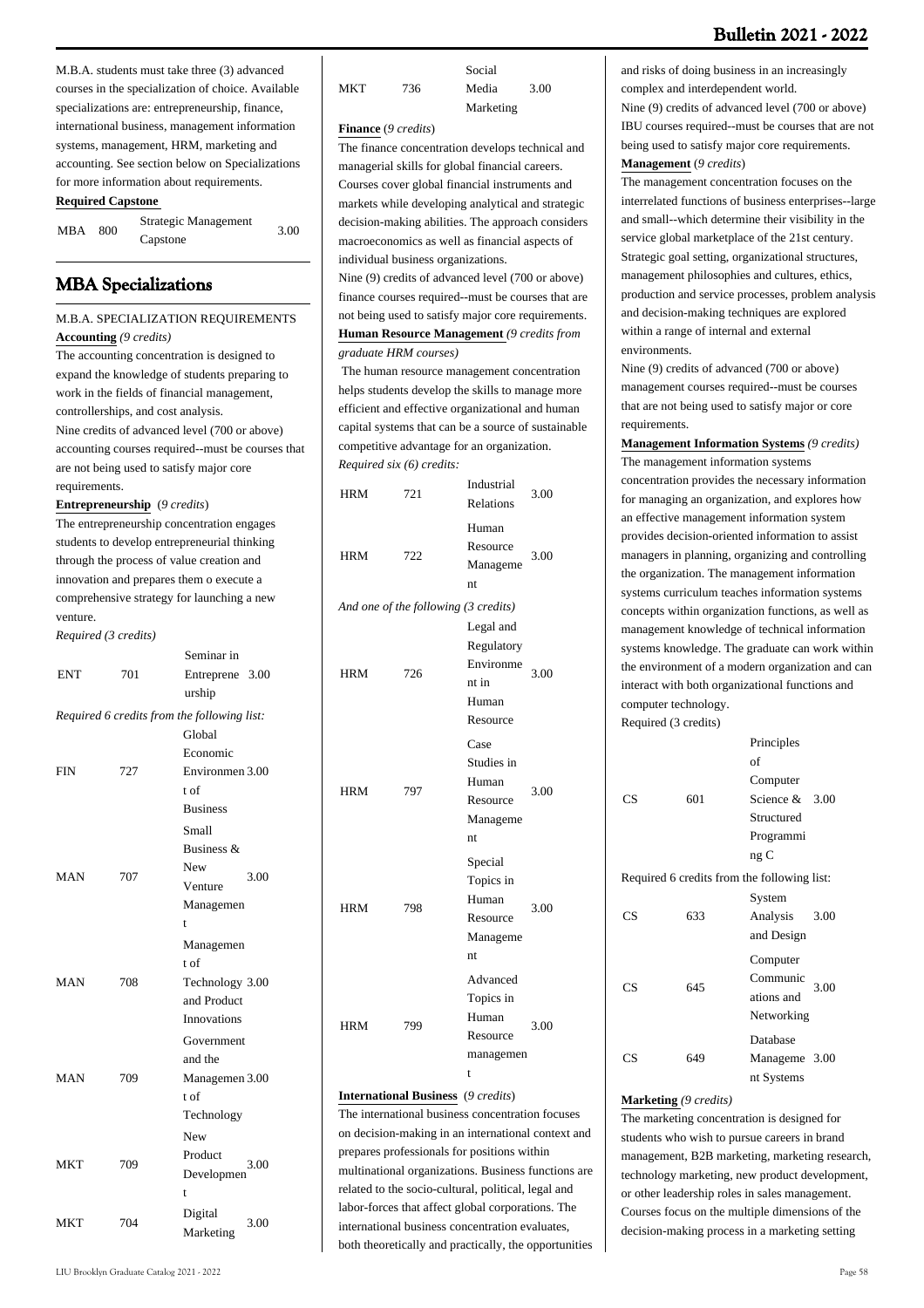and the application of the analytical tools for economic behavior sciences and quantitative systems to problems and opportunities currently facing marketing executives.

Nine (9) credits of advanced level (700 or above) Marketing (MKT) courses required--must be courses that are not being used to satisfy major or core requirements.

# **PharmD Pharmacy / MBA Business Administration**

 LIU Pharmacy in conjunction with the School of Business, Public Administration and Information Sciences, offers a shared credit PharmD/MBA. Students that successfully complete the program receive both degrees in the same 6-year time frame required for completing just the PharmD. Graduates will be wellpositioned to compete for promotion in traditional pharmacy settings and in addition, will broaden their career opportunities to include the fields of pharmacy practice, pharmacy administration and managment, and health care administration, as well as various sectors of the pharmaceutical industry. Moreover, the MBA opens the door for future career changes to the broad world of business beyond pharmacy.

 Please see the LIU Pharmacy bulletin for more information about this program and degree requirements.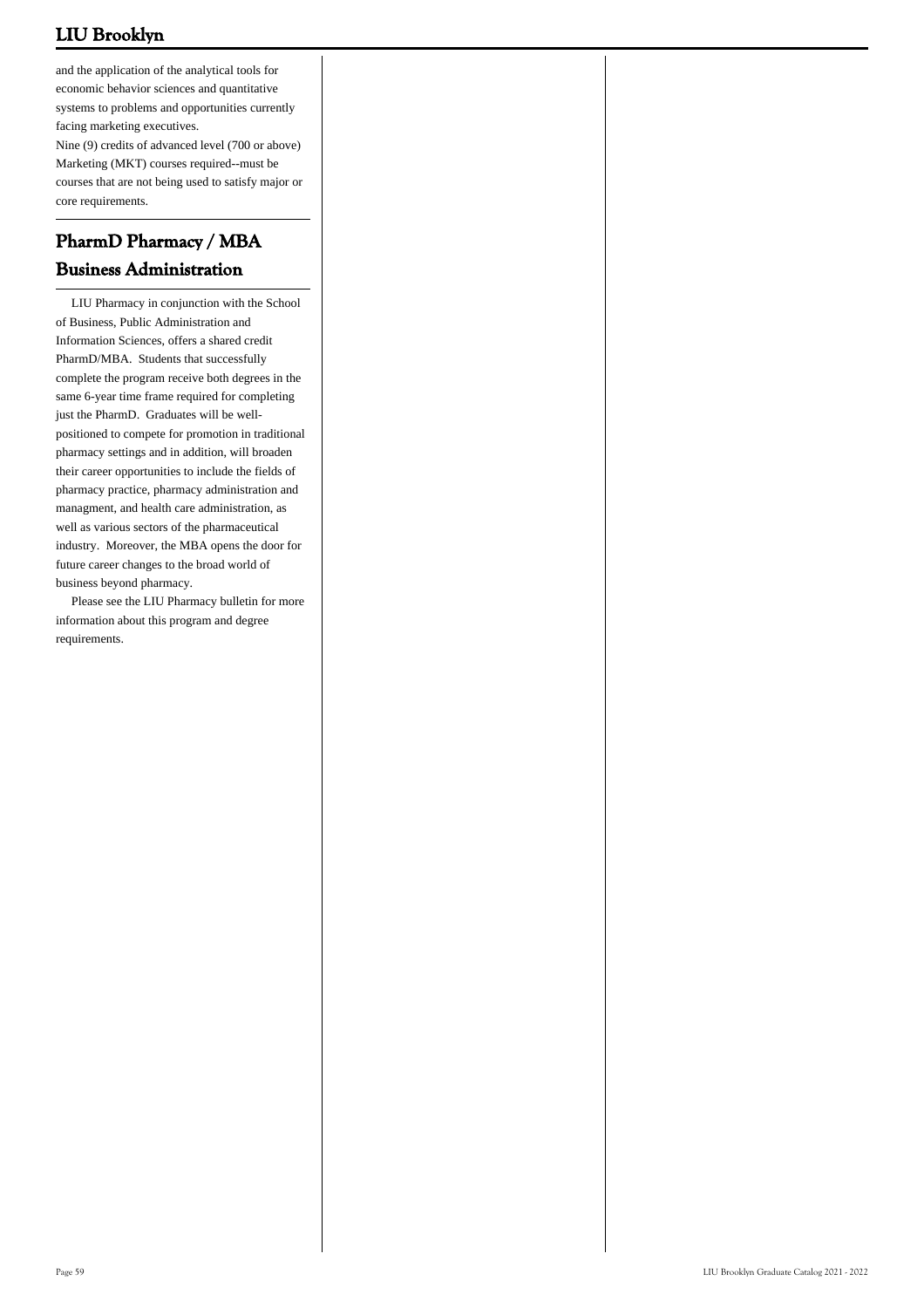# **Bulletin 2021 - 2022**

# **Accounting Courses**

# **ACC 501 Financial Accounting**

A study of basic accounting concepts and methods and their significance to management and to the financial analyst. Topics include an introduction to financial statement analysis the measurement of income and capital, accounting for fixed assets, inventory costing and price level changes, measuring and accounting for corporate debt, corporate investment in securities, and computer applications in accounting. This course does not require previous training in accounting. Credits: 3 Cross-Listings: ACC 501, GBA 510 Every Fall and Summer

**Tax Courses**

# **TAX 774 Taxation of High Net Worth Individuals/Introduction to Personal Financial Planning**

This course will focus on the tax planning, tax compliance issues faced by high net worth individuals and fundamentals of sound personal financial planning. Topics will include the U.S. taxation of portfolio income, passive income, sales of investments, retirement savings and the alternative minimum tax. Also covered will be the basics of investment, charitable and insurance planning, interest, dividends, and capital gains/losses . Additional topics explored include partnership rules and basis considerations related to investment income, at risk limitation, passive/loss limitation, real estate investment considerations, retirement savings, and REIT's. A pre requisite of TAX 760 is required

Credits: 3 On Demand

# **Finance Courses**

# **FIN 703 Corporate Financial Policy**

An analysis of techniques used to attain long-term corporate objectives by means of financial policy. Topics include capital budgeting; cost of financial and capital structure; sources of long-term funds; dividend policies; leasing; mergers, acquisitions and consolidations; and the applications of the capital pricing model, the arbitrage pricing model and the options theory to corporate financial decisions. Pre-requisites of GBA 511 and GBA 514 or GBA 520 are required. Credits: 3 On Occasion

# **FIN 704 Financial Reports Analysis**

A survey of the analytical tools and techniques used to evaluate the current financial position of the firm. Financial reports are analyzed for growth potential, solvency, earnings quality, investments,

Pre-requisites of GBA 511 and GBA 520 are required. Credits: 3 On Occasion

### **FIN 705 Securities Analysis**

An introduction to the theory and practice of security analysis, including the valuation of individual securities, with emphasis on common stocks and fixed income securities, valuation of the stock market as a whole, and portfolio management and investment strategies. Investment risks are analyzed and measurements of risk, including duration and convexity, are examined. An introduction to derivative securities and international investments is included. Pre-requisites of GBA 511, GBA 520, and FIN 704 are required. Credits: 3 On Occasion

**FIN 706 Advanced Securities Analysis and Speculative Markets**

A study of advanced valuation techniques and individual security and capital markets forecasting techniques and models. Alternative models are analyzed and compared. In addition, the course focuses on speculative markets. Price determination of futures, forward contracts and options are considered. Topics include market structure; uses and price effects of hedging, speculation and arbitrage; the relationship between contingent claims and underlying cash markets; and foreign securities.

The pre-requisite of FIN 705 is required. Credits: 3 On Occasion

### **FIN 707 Portfolio Management**

This course will cover meeting investment objectives, individual and institutional portfolios, and asset allocation and management strategies for mixed portfolios. Alternative techniques for risk management, derivative securities and portfolio management are analyzed. The course makes heavy use of computer programs for portfolio management and analysis. Actual individual and institutional portfolios, managed by large and small institutions, are examined. Pre-requisites of GBA 511 and GBA 520 are required. Credits: 3 On Occasion

#### **FIN 712 Capital Budgeting**

An exploration of the theory of capital budgeting and risk management of long-term funds. Topics include measurement of cash flows, criteria of

investment desirability, effects of taxes and inflation, risk analysis, cost of capital and capital structure, lease analysis, capital rationing, multicriteria capital budgeting, and linear programming. The pre-requisites of GBA 516 and ACC 501/GBA 510 or equivalent are required. Credits: 3 On Occasion

### **FIN 716 International Financial Markets**

An analysis of the financial opportunities and risks resulting in global market investment, with a focus on international portfolio diversification and management. Topics include determinants of foreign exchange rate and international capital flows; balance of payments analysis techniques; foreign exchange risk management, especially hedging and speculation strategies; the reasons for and impact of official intervention; and a study of the Eurocurrency and Eurobond markets, as well as a review of leading indicators for the various international stock markets.

Pre-requisites of GBA 511 and GBA 520 are required. Credits: 3 Cross-Listings: FIN 716, IBU 702 On Occasion

# **FIN 726 International Corporate Finance**

An analysis of the financial opportunities, risk and decision-making processes associated with international operations. Topics include management of translation, transaction, and economic exposure; taxation issues; multinational capital budgeting and current asset management; complexities of international performance evaluation and control systems; comparative financial statement analysis; cost of capital; and international financing options. The case method is employed. The pre-requisite of FIN 716 is required.

Credits: 3 Cross-Listings: FIN 726, IBU 708 On Occasion

### **FIN 742 Financial Statement Analysis**

An analysis of financial trends and corporate reports for solvency, quality of earnings and forecasting implications. Analytical techniques for financial analysis and their use in development of capital markets and instruments are reviewed and discussed, as are the principles and practices of the Securities and Exchange Commission. (45 CPE credits)

The pre-requisite of ACC 501 or GBA 510 or equivalent is required. Credits: 3 Cross-Listings: ACC 742, FIN 742, PM 727 On Occasion

### **FIN 750 Financial Problems Seminar**

An analysis of selected current foreign and domestic financial and economic developments. Emphasis is on integrating acquired financial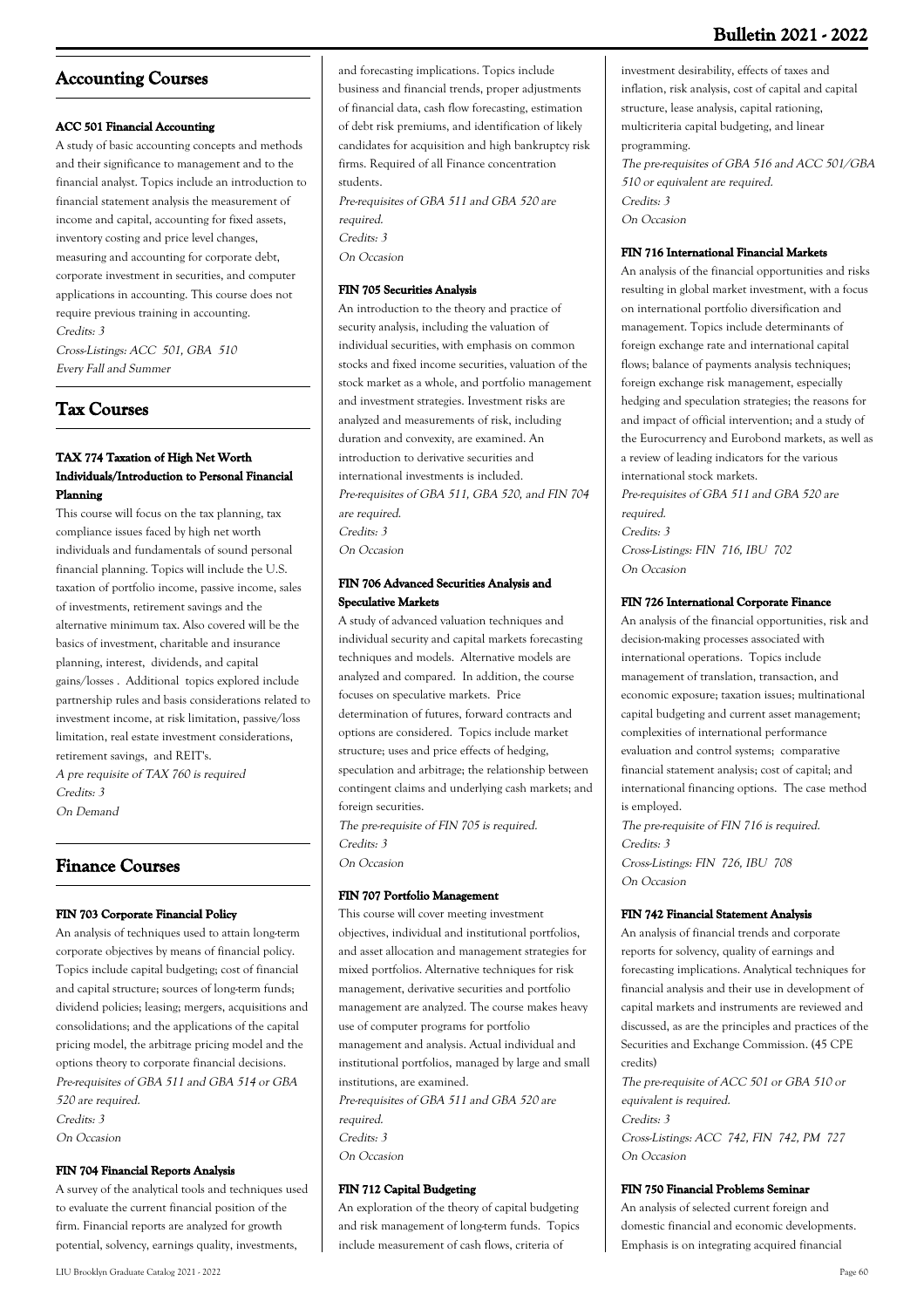knowledge with the problems under study. Pre-requisite of GBA 511, GBA 520 and FIN 710 are required. Credits: 3 On Occasion

# **FIN 756 Fraud and White Collar Crimes**

This course highlights the role of the forensic accountant both as an investigator and in litigation support for various forms of white collar crimes, including bankruptcy fraud, procurement fraud, divorce fraud, mortgage fraud, and money laundering by examining the legal elements of the crime. This course will also address the federal tax crimes statutes enumerated in the Internal Revenue Code and their impact on tax practitioners both in their capacity as expert witness and as the target of a criminal investigation. This course will be supplemented by case studies and video resources. Three credits, 45 CPE hours. The pre-requisite of ACC 501 is required. Credits: 3 Cross-Listings: ACC 756, FIN 756 On Occasion

### **GBA 510 Financial Accounting**

A study of basic accounting concepts and methods and their significance to management and to the financial analyst. Topics include an introduction to financial statement analysis the measurement of income and capital, accounting for fixed assets, inventory costing and price level changes, measuring and accounting for corporate debt, corporate investment in securities, and computer applications in accounting. This course does not require previous training in accounting. Credits: 3 Cross-Listings: ACC 501, GBA 510

# **GBA 511 Corporate Financial Management**

Every Fall and Summer

A study of the methods by which firms and individuals in a risky global environment evaluate stocks, bonds and investment projects, combine those elements in optimal portfolios, and determine the best level of debt versus equity. The basic tools are risk versus return and the evaluation of future cash flows. Pre-requisite of GBA 510 is required. Credits: 3 Every Spring and Summer

# **GBA 512 Principles of Management and Leadership**

An analysis of current management theory and practice that includes a discussion of its historical foundations and an investigation of various approaches to the management discipline. Primary emphasis is on the administrative functions of planning, decision making, organizing, staffing and controlling. Credits: 3 Every Spring

#### **GBA 513 Marketing Management**

Every Fall

### **GBA 515 Managerial Communications**

An investigation into improving the way people within organizations communicate. The course includes the interpretation and application of organizational communication theory for the working or aspiring manager. Topics include personal communication styles, media and tools for the manager/communicator, organizational communications climates, one-to-one communications, meetings and conferences, speaking before groups, written managerial communications, planning and producing business reports, and advertising managerial communications. Credits: 3 Every Summer

### **GBA 516 Business Statistics**

An examination of the fundamental principles, concepts and techniques involved in application of probability and statistics to business research and managerial decisions. The range of applications covers such various functional areas such as finance, marketing, accounting, management, economics and production. Topics include descriptive statistics, probability concepts and techniques applicable in risk assessment and decision theory, and statistical inference (estimation and hypothesis testing).

Credits: 3

Every Fall and Summer

### **GBA 517 Fundamentals of Management Information Systems**

A survey analysis of the role of information systems in business strategy. Information systems are shown to be facilitators of market penetration, competitive advantage and organizational change. The material is presented within an integrated framework, portraying information systems as being composed of organization, management and technology elements. Topics include: organizational and technical foundations of information systems; applications of information systems in all levels of decision making, including operational, tactical and strategic decision making; management of information as an organizational resource and various information architectures; emerging new information systems technologies; various approaches to building information systems; and issues related to management of information systems. Credits: 3

Cross-Listings: GBA 517, PM 703

### Every Summer

#### **GBA 520 Managerial Economics**

Key micro and macro economic concepts and issues are used to equip students to analyze economic problems and appreciate the events. The course develops key microeconomic concepts, such as the construction of supply and demand curves, elasticity and develops key macroeconomic concepts and tools to examine key policy issues as: National Income Accounting, the aggregate and demand for money, fiscal and monetary policy, international trade, and the impact of changes in exchange rates. Credits: 3

Every Fall and Summer

# **GBA 521 Legal Aspects of Business Administration**

A study of law and the legal system, applying the case study methods of learning, through which legal reasoning and analytical skills are developed. Examples of topics covered are intentional torts, negligence, contracts and the Uniform Commercial Code, the law of sales and intellectual property. Other major areas of study include state and federal corporate law; state and federal regulation of business, and the regulation of corporate securities; legal aspects of ethical and social responsibility of business.

Credits: 3 Every Fall

### **HRM 721 Industrial Relations**

A survey of federal and state laws affecting the conduct of parties in a bargaining relationship. Factors in the bargaining process, strategy and tactics, principles and specifics of contract clauses, and administration and enforcement of the collective bargaining agreement are examined. MBA: Pre-requisite of GBA 512 or MBA 613 is required. MS in HRM: Co-requisite of HRM 722/MAN 722 is required. Credits: 3 Cross-Listings: HRM 721, MAN 721 Every Fall

### **HRM 722 Human Resource Management**

A review of the major areas of personnel administration. Topics include selection and replacement, compensation, training and development, labor relations, and employee services. Such activities are viewed from the position of both the large and small firm. Pre-requisite of GBA 512 or MBA 613 are required. Credits: 3 Cross-Listings: HRM 722, MAN 722

Every Fall and Spring

### **HRM 724 Organizational Development**

An introduction to organizational development (OD), which is the ability of organizations, large or small, to effectively, economically, and strategically make changes to improve their human capital and the overall organization. The course explores the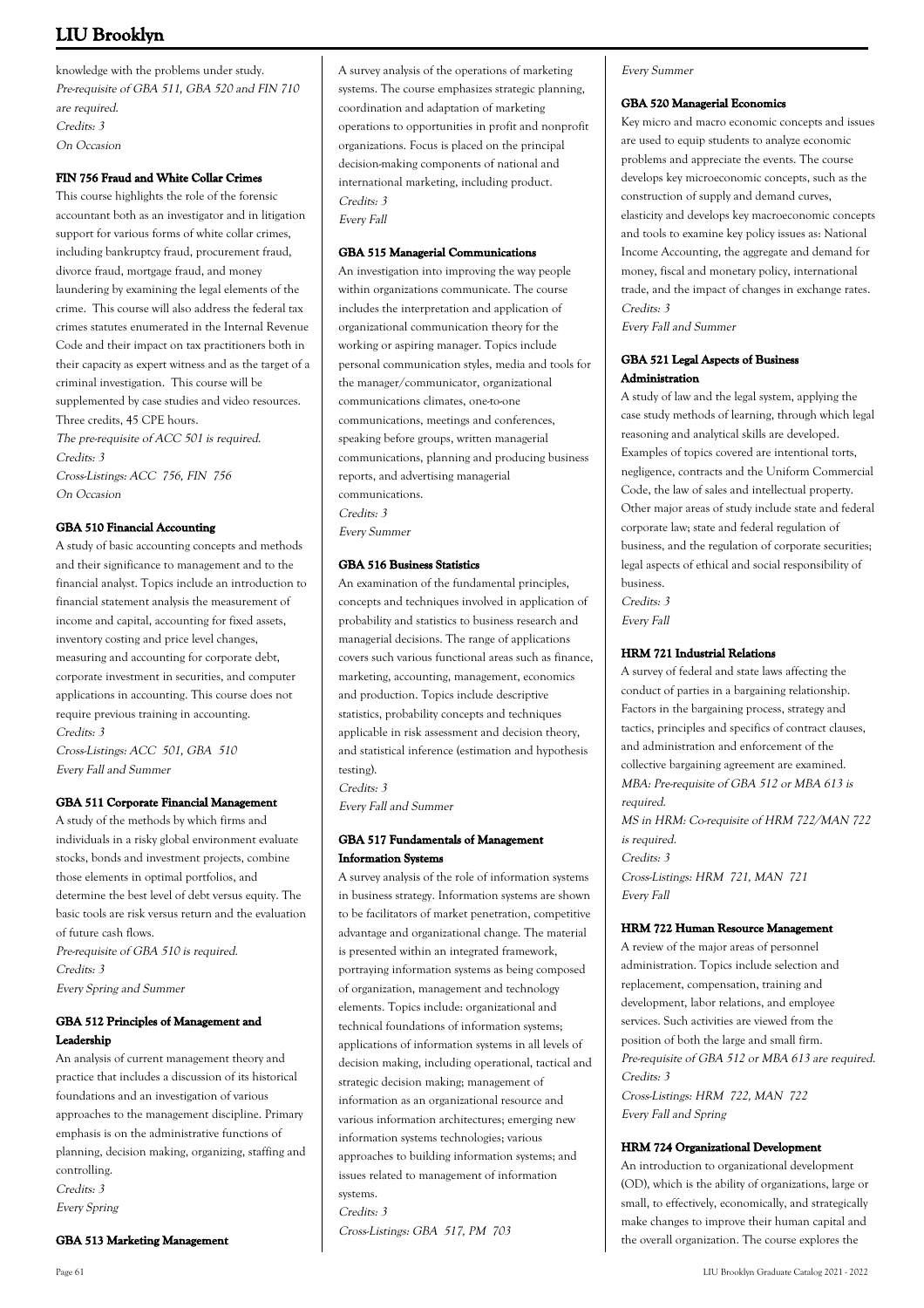history of OD, major trends facing the field, and ethical and professional issues while illustrating how the OD practitioner analyzes issues, gathers data, develops intervention processes and techniques, confirms a diagnosis, and implements recommended changes.

Pre-requisite of GBA 512 or MBA 613 are required. Credits: 3

Cross-Listings: HRM 724, MAN 724, PM 711 On Occasion

# **HRM 725 Work, People and Productivity**

An analysis of the problems of the occupational environment in small and large enterprises. Emphasis is on the practical problem solving that is of immediate concern to the participants. Topics include: new approaches to motivation, attitudes, job satisfaction, job enrichment, monotony, fatigue, working conditions and conflict resolution, quality circles, and productivity.

Pre-requisite of GBA 512 or MBA 613 are required. Credits: 3

Cross-Listings: HRM 725, MAN 725, PM 712 On Occasion

# **HRM 726 Legal and Regulatory Environment in Human Resource Management**

An examination, discussion and exploration of laws, regulations and judicial decisions affecting the Human Resources manager. Case studies are used to develop an awareness of the legal problems facing the modern manager. Emphasis is on the federal agencies and laws, but areas of regulation reserved to the states are also discussed. MBA: Pre-requisite of GBA 512 or MBA 613 is required. MS in HRM: Co-requisite of HRM 722/MAN 722 is required. Credits: 3 Cross-Listings: HRM 726, MAN 726

### **HRM 730 Staffing and Talent Management**

Every Fall

Examination of the process of strategic recruitment, selection, and development of top talent in organizations; understanding and planning for talent needs; use of current recruitment methods and selection techniques of both internal and external talent pools; and the development of internal talent for retention and promotion. Legal context of employment decision-making is emphasized. MBA: Pre-requisite of GBA 512 or MBA 613 is required. MS in HRM: Co-requisite of HRM 722/MAN 722 is required. Credits: 3 Cross-Listings: HRM 730, MAN 730 Every Spring

### **HRM 731 HR Analytics and Performance Metrics**

Introduces the student to the theory, concepts, and business applications of human resources research, data, metrics, systems, analyses, and reporting. The student will develop an understanding of the role

and importance of HR analytics, and the ability to track, store, retrieve, analyze and interpret HR data to support decision-making. The student will use applicable benchmarks/metrics to conduct research and statistical analyses related to human resource management, and will prepare reports to present findings and recommendations. MBA: Pre-requisite of GBA 516 and either GBA 512 or MBA 613 are required. MS in HRM: Pre-requisite of GBA 516 and corequisite of HRM 722/MAN 722 are required. Credits: 3

Cross-Listings: HRM 731, MAN 731 On Occasion

### **HRM 750 Management Seminar**

A consideration of the human problems of organizational management from a multidisciplinary point of view. Concepts and research from the behavioral sciences are applied to the personnel problems of management. Theory and technique are integrated by using group and individual study projects. The course is designed to enhance interpersonal skills related to superiors, subordinates, staff specialists and peers. Pre-requisites: MBA 613 and permission of dean. Credits: 3

Cross-Listings: HRM 750, MAN 750 Every Fall and Spring

### **HRM 790 Compensation and Benefits**

This course focuses on employee compensation and employee benefits. Topics considered in this course include strategic compensation policy, compensation management and administration, pay-for-performance, as well as how compensation is determined for both hourly and salaried employees. Benefit topics include both legally required and employer discretionary benefits, as well as how firms develop and administer employee benefit plans. Laws governing both compensation and benefits will also be covered.

MBA: Pre-requisite of GBA 512 or MBA 613 is required.

MS in HRM: Co-requisite of HRM 722/MAN 722 is required. Credits: 3 Cross-Listings: HRM 790, MAN 790 On Occasion

### **HRM 791 Employee Training and Development**

Training refers to a planned effort by an organization to facilitate employee's learning of job related skills and behaviors. The purpose of this course is to provide the student with the knowledge and skills that are required to design, develop, and deliver quality employee training. Within the context of training, approaches to employee development will also be discussed. MBA: Pre-requisite of GBA 512 or MBA 613 is required. MS in HRM: Co-requisite of HRM 722/MAN 722

is required. Credits: 3

# Cross-Listings: HRM 791, MAN 791 On Occasion

#### **HRM 792 Diversity in the Workplace**

This course employs a seminar format and examines the complex and encompassing ways in which people differ, including examining the primary dimensions (age culture/ethnicity/race, language, gender, physical abilities and sexual orientation) and secondary dimensions (education, geographical location, income, marital status, parental status, religion and work experience) that formulates in many instances the view of cultural diversity.

The pre-requisite of HRM 722 or MAN 722 is required. Credits: 3 Cross-Listings: HRM 792, MAN 792 On Occasion

# **HRM 794 Human Resource Information Systems**

Provides a basic overview of various automated information systems that are available to support today's human resource professionals such as RESUMIX, Peoplesoft, Modern Systems and other automated processes. The course also explores methods to increase recruiting, simplify interviews, and permit easier employee or prospect access to an organization's human resource offices. Issues related to system security and individual privacy will be discussed, as will the legal implications to users and organizations.

The pre-requisite of HRM 722 or MAN 722 is required. Credits: 3 Cross-Listings: HRM 794, MAN 794 On Occasion

### **HRM 797 Case Studies in Human Resource Management**

This is an application-oriented course designed to provide students with the opportunity to apply HR theory to the practical everyday challenges faced by HR generalists. Relevant course topics addressed during the semester include strategic management; workforce planning, recruitment, and selection; compensation and benefits; labor relations; workplace safety and security. Emphasis is placed on developing and evaluating alternative solution strategies.

The pre-requisite of HRM 722 or MAN 722 is required. Credits: 3 Cross-Listings: HRM 797, MAN 797 On Occasion

### **HRM 798 Special Topics in Human Resource Management**

An examination of selected themes current developments, emerging issues, and areas of professional specialization in the field of Human Resource Management. Topics vary. The pre-requisite of HRM 722 or MAN 722 is required. Credits: 3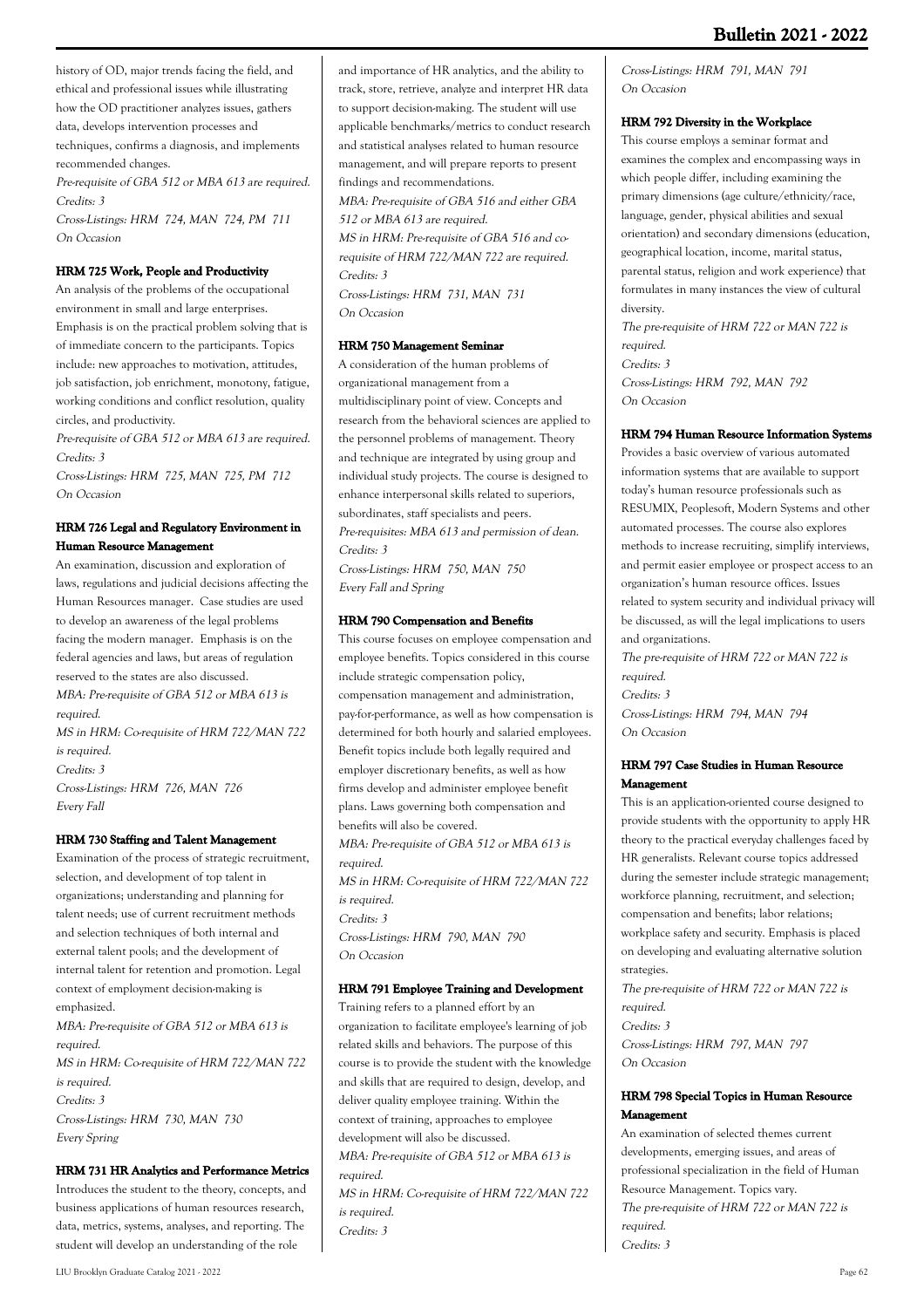Cross-Listings: HRM 798, MAN 798 Every Summer

# **HRM 799 Advanced Topics in Human Resource Management**

An in-depth study of selected themes, current developments, emerging issues, and areas of professional specialization in the field of Human Resource Management. Topics vary. The pre-requisite of HRM 722 or MAN 722 is required. Credits: 3 Cross-Listings: HRM 799, MAN 799 Every Summer

# **IBU 701 International Business**

An introduction to international business that examines those aspects of economics, finance, investment and trade that have an international dimension. Topics include historical development of multinational enterprises, relations between multinational corporations and host countries, and special problems associated with international operations.

Pre-requisites of GBA 511 and GBA 512 are required. Credits: 3 Cross-Listings: IBU 701, MAN 780 On Occasion

### **IBU 702 International Financial Markets**

An analysis of the financial opportunities and risks resulting in global market investment, with a focus on international portfolio diversification and management. Topics include determinants of foreign exchange rate and international capital flows; balance of payments analysis techniques; foreign exchange risk management, especially hedging and speculation strategies; the reasons for and impact of official intervention; and a study of the Eurocurrency and Eurobond markets, as well as a review of leading indicators for the various international stock markets. Pre-requisites of GBA 511 and GBA 520 are required. Credits: 3 Cross-Listings: FIN 716, IBU 702 On Occasion

### **IBU 704 Management of International Business**

A focus on the management of direct international investment, commonly known as multinational corporation, that examines the nature, growth and new directions of direct investment and how those elements are related to changing economic, social and monetary conditions. The course highlights the interplay of business and government in international management. The pre-requisites of GBA 512 or MBA 613 are required. Credits: 3 On Occasion

### **IBU 705 International Marketing**

The study and analysis of the special problems of

marketing in the international marketplace. Marketing problems of overseas subsidiaries of multinational firms are explored, as are the importing and exporting activities of domestic firms, licensing/franchising, and foreign direct investment, including strategic alliances. Pre-requisite of GBA 513 and MBA 612 are required. Credits: 3 Cross-Listings: IBU 705, MKT 717 On Occasion

# **IBU 707 Multinational Business in Developing Nations**

An analysis of the opportunities and problems of operating multinational firms in developing nations. Consideration is given to marketing opportunities, national customs and mores, natural resource policies, tax policies, governmental economic nationalism, and similar concepts relevant to operating in developing nations. Pre-requisites of GBA 512 and IBU 701 are required.

### **IBU 708 International Corporate Finance**

An analysis of the financial opportunities, risk and decision-making processes associated with international operations. Topics include management of translation, transaction, and economic exposure; taxation issues; multinational capital budgeting and current asset management; complexities of international performance evaluation and control systems; comparative financial statement analysis; cost of capital; and international financing options. The case method is employed. The pre-requisite of FIN 716 is required.

Credits: 3 Cross-Listings: FIN 726, IBU 708 On Occasion

### **IBU 770 International Accounting**

Insight into the international accounting environment from the viewpoint of the U.S.-based multinational organization. (45 CPE credits) Pre-requisite of GBA 512, MBA 611 and ACC 501 are required. Credits: 3 Cross-Listings: ACC 770, IBU 770 On Occasion

### **MAN 703 Project Analysis and Program Management**

A survey of managerial criteria for effective project planning and management. Topics include establishing objectives, cost benefit analysis, planning methods, organizational concepts, causes of conflict, conflict resolution and options in allocation of resources. Pre-requisite of GBA 512 or MBA 613 are required.

Credits: 3 On Occasion

**MAN 704 Managerial Planning and Control Systems**

A study of the formulation of integrated long-range and strategic plans relating to organizational objectives, expense centers, performance centers and investment centers. Also studied are methods of measuring performance and handling information.

Pre-requisite of GBA 512 or MBA 613 are required. Credits: 3 On Occasion

### **MAN 707 Small Business and New Venture Management**

An examination of the role of a small business in a dynamic, free enterprise economy, designed to stimulate a creative approach (by entrepreneurs) to the problems of a small firm. The course emphasizes establishing new enterprises, financing, organizing, planning, operating, marketing, growth and acquisitions.

Pre-requisite of GBA 511, GBA 512 and MBA 613 are required. Credits: 3 On Occasion

# **MAN 709 Government and the Management of Technology**

An examination of the changing role of government in shaping and directing the management of technology in the civilian sector of the economy. Principal themes include the rationales, processes and mechanisms of government involvement; promotion and regulation of technological development and use by government; industrial policy in the United States and other countries; and the impact of government on product innovation and on the national economy.

The pre-requisite of GBA 517 or PM 703 is required. Credits: 3 On Occasion

### **MAN 721 Industrial Relations**

A survey of federal and state laws affecting the conduct of parties in a bargaining relationship. Factors in the bargaining process, strategy and tactics, principles and specifics of contract clauses, and administration and enforcement of the collective bargaining agreement are examined. MBA: Pre-requisite of GBA 512 or MBA 613 is required.

MS in HRM: Co-requisite of HRM 722/MAN 722 is required. Credits: 3 Cross-Listings: HRM 721, MAN 721 Every Fall

### **MAN 722 Human Resource Management**

A review of the major areas of personnel administration. Topics include selection and replacement, compensation, training and development, labor relations, and employee services. Such activities are viewed from the position of both the large and small firm. Pre-requisite of GBA 512 or MBA 613 are required.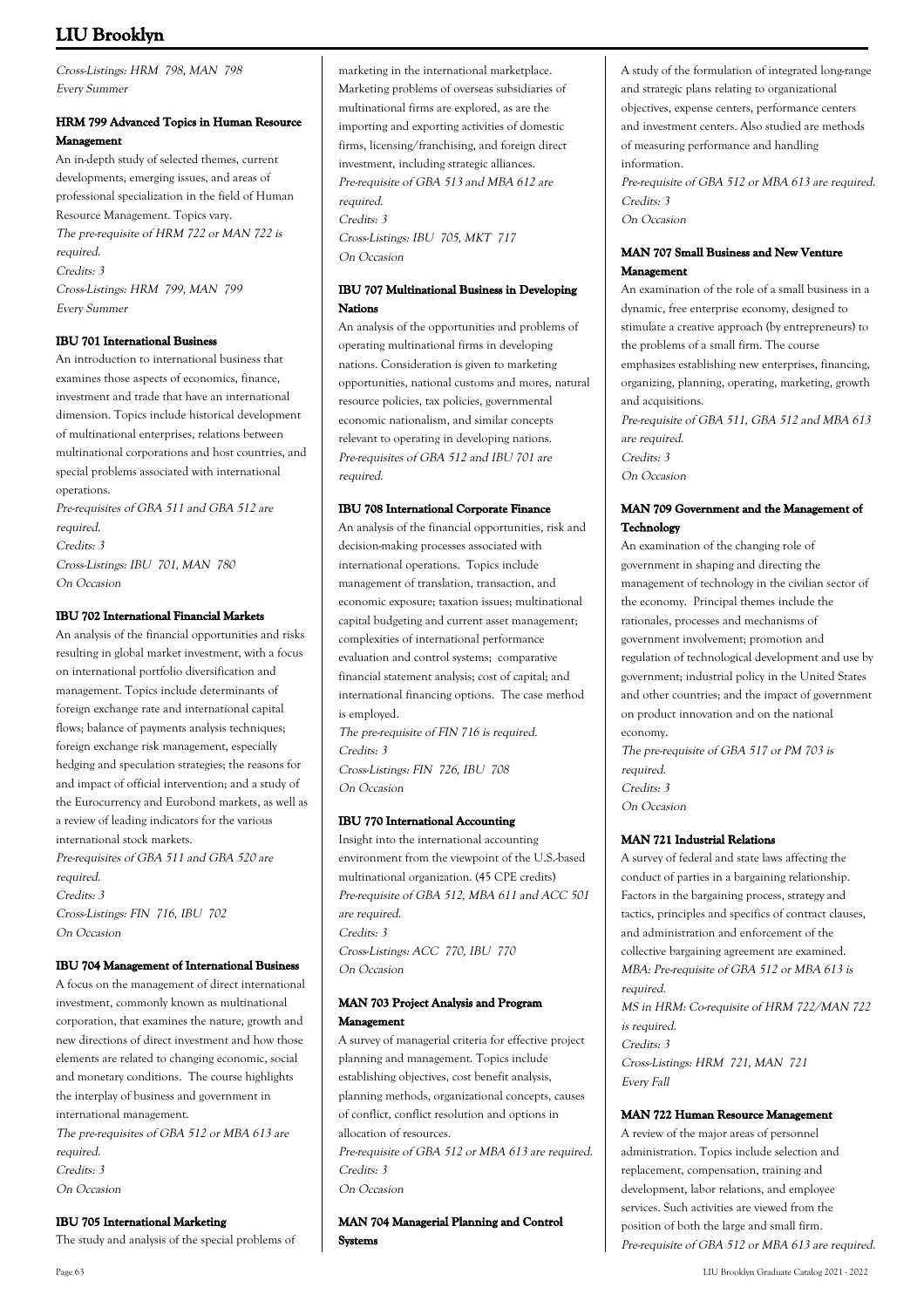# **Bulletin 2021 - 2022**

# Credits: 3 Cross-Listings: HRM 722, MAN 722 Every Fall and Spring

# **MAN 724 Organizational Development**

An introduction to organizational development (OD), which is the ability of organizations, large or small, to effectively, economically, and strategically make changes to improve their human capital and the overall organization. The course explores the history of OD, major trends facing the field, and ethical and professional issues while illustrating how the OD practitioner analyzes issues, gathers data, develops intervention processes and techniques, confirms a diagnosis, and implements recommended changes.

Pre-requisite of GBA 512 or MBA 613 are required. Credits: 3

Cross-Listings: HRM 724, MAN 724, PM 711 On Occasion

### **MAN 725 Work, People and Productivity**

An analysis of the problems of the occupational environment in small and large enterprises. Emphasis is on the practical problem solving that is of immediate concern to the participants. Topics include: new approaches to motivation, attitudes, job satisfaction, job enrichment, monotony, fatigue, working conditions and conflict resolution, quality circles, and productivity.

Pre-requisite of GBA 512 or MBA 613 are required. Credits: 3

Cross-Listings: HRM 725, MAN 725, PM 712 On Occasion

### **MAN 726 Legal and Regulatory Environment in Human Resource Management**

An examination, discussion and exploration of laws, regulations and judicial decisions affecting the Human Resources manager. Case studies are used to develop an awareness of the legal problems facing the modern manager. Emphasis is on the federal agencies and laws, but areas of regulation reserved to the states are also discussed. MBA: Pre-requisite of GBA 512 or MBA 613 is required. MS in HRM: Co-requisite of HRM 722/MAN 722 is required. Credits: 3 Cross-Listings: HRM 726, MAN 726 Every Fall

#### **MAN 750 Management Seminar**

A consideration of the human problems of organizational management from a multidisciplinary point of view. Concepts and research from the behavioral sciences are applied to the personnel problems of management. Theory and technique are integrated by using group and individual study projects. The course is designed to enhance interpersonal skills related to superiors, subordinates, staff specialists and peers. Pre-requisites: MBA 613 and permission of dean. Credits: 3 Cross-Listings: HRM 750, MAN 750

### Every Fall and Spring

#### **MAN 760 Management Consulting**

Intended to develop a student's management consulting skills by examining the best practices for internal and external consultants to introduce change. It teaches key aspects of the consulting process including problem assessment and diagnosis, contracting, data collection, analysis, implementation, resistance to change, evaluation, and ethics. Pre-requisite: GBA 512 Credits: 3

On Occasion

# **MAN 780 International Business**

An introduction to international business that examines those aspects of economics, finance, investment and trade that have an international dimension. Topics include historical development of multinational enterprises, relations between multinational corporations and host countries, and special problems associated with international operations.

Pre-requisites of GBA 511 and GBA 512 are required. Credits: 3

Cross-Listings: IBU 701, MAN 780 On Occasion

### **MBA 612 Marketing Strategy**

An analysis of the processes that shape marketing policy to maintain profitable operations. Emphasis is on the use of planning theory, game theory and input-output analysis in devising market plans and decision-making. Application of such techniques is illustrated by cases and actual marketing problems of companies.

Pre-requisite of GBA 513 is required. Credits: 3 Every Fall

### **MBA 620 Behavioral Finance**

Behavioral finance offers a new perspective on modern investing. Phenomena such as stock momentum or the tendencies of investors to hold on to losing stocks too long are inconsistent with the notions of traditional finance market efficiency, yet they are perfectly consistent with the psychology of how humans process information. Students will gain proficiency in concepts of psychology and economics and how these relate to the financial markets and apply behavioral finance ideas in the analysis of real market trading phenomena. Prerequisite of GBA 510, 511, 512, 513, 515, 516, and 517 are required. Credits: 3 On Occasion

# **MBA 621 Service and Operations Management**

This course will focus on the various aspects involved in the management of service operations within the "pure" service sector (e.g., banking, transportation, travel and tourism) and within the service functions of manufacturing (e.g., after-sales support, financing). In addition to providing an overview of the role of services in the economy and within the functioning of various enterprises, this course will explore some of the following topics: design and delivery of services, the measurement of productivity and quality, managing capacity and demand, quality management redesign of service delivery processes, management of technology, and managing human resources. The course explores the dimensions of successful service firms and helps students discover entrepreneurial opportunities. Prerequisite of GBA 510, 511, 512, 513, 515, 516, and 517 are required. Credits: 3

**MBA 626 Risk Management**

Every Fall

This course deals with the theoretical and practical approaches to effective financial management. Planning, analyzing, and controlling investment and short- and long-term financing are examined in the context of business decision-making. Emphasis is placed on the application of risk in today's business environment. Topics include capital budgeting; risk and diversification; asset liability management; financial derivatives and financial engineering; and swaps, options, and futures. Prerequisite of GBA 510, 511, 512, 513, 515, 516, 517 and MBA 620 are required. Credits: 3 On Occasion

### **MBA 630 Marketing Strategy**

A focus on marketing planning processes, concepts, methods, and strategies at the product and corporate level and with a global orientation. The course emphasizes the relationship between marketing and other business functions and draws on perspectives from industrial economics, corporate finance, and strategic management. Marketing strategies and practices of contemporary firms are discussed as they relate to industrial and consumer products and services. The overall objective of the course is to help students incorporate and apply the skills, methods, and insights they have acquired in previous marketing and other business courses to the design and implementation of marketing strategies. Pre-requisite of GBA 513 is required. Credits: 1.50 Every Fall

#### **MBA 631 Organizational Leadership**

An exploration of transformational leadership as embodied in earlier theoretical classics in the field. Includes discussions on great man theory, trait theory, autocratic/democratic leadership, contingency theories, and situational leadership. Pre-requisite of GBA 512 is required. Credits: 1.50 Cross-Listings: MBA 631, MBA 631 Every Fall

### **MBA 632 Ethics in a Global Society**

An exploration of the environment in which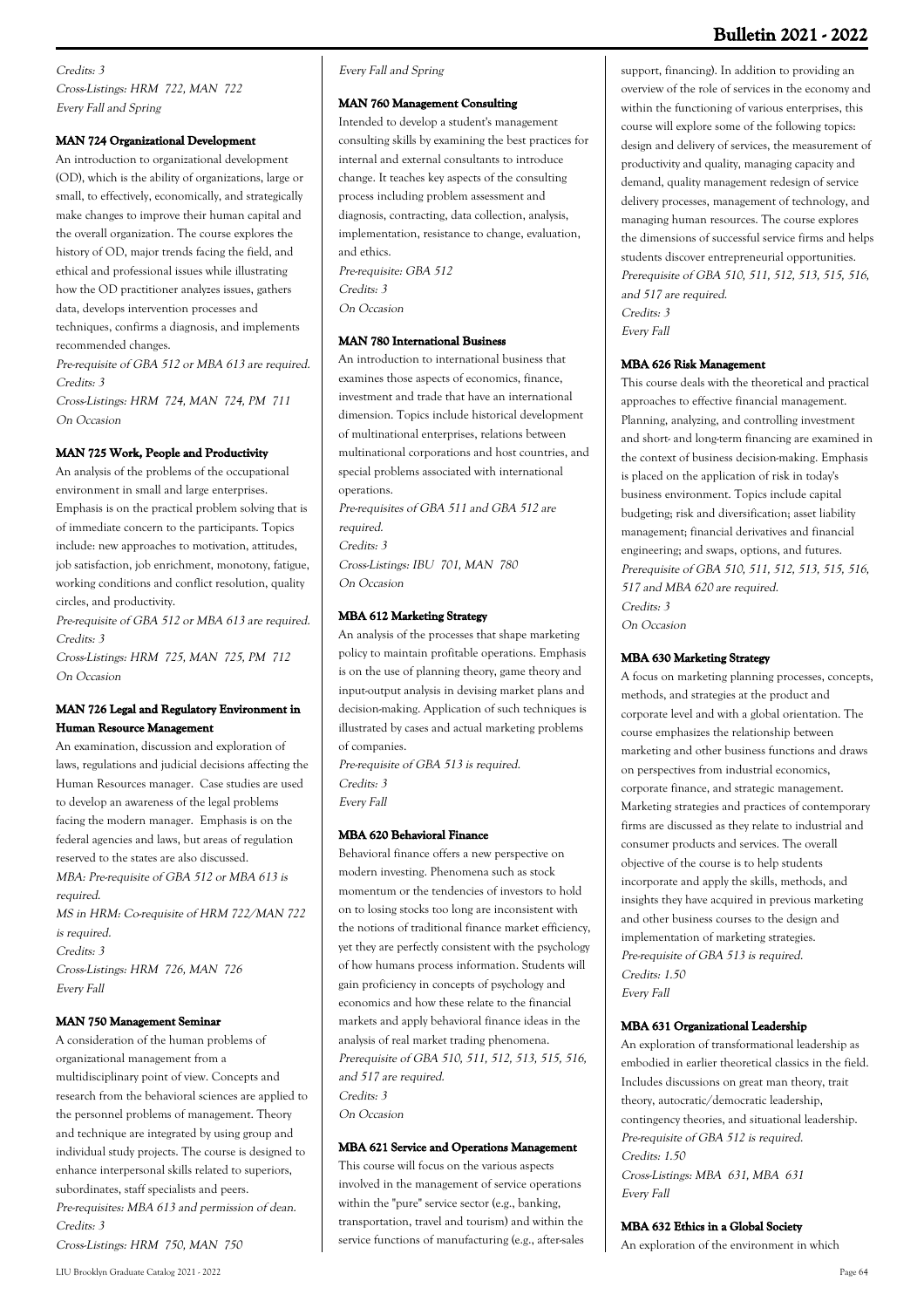business is conducted with emphasis on legal, social, and political dimensions. The demands for ethical responsibility in business are also explored and evaluated.

Pre-requisite of GBA 512 is required. Credits: 1.50 Every Spring

# **MBA 633 Corporate Financial Policy**

An analysis of techniques used to attain long-term corporate objectives by means of financial policy. Topics include capital budgeting, cost of capital, financial and capital structure, sources of long-term funds, dividend policies, and mergers, acquisitions, and consolidations. Pre-requisite of GBA 511 is required. Credits: 1.50 Every Fall

### **MBA 634 Service/Operations Management**

This course explores successful service firms and helps students discover entrepreneurial opportunities. Various aspects involved in the management of service operations within the "pure" service sector and within the service functions of manufacturing will be covered. In addition to providing an overview of the role of services in the economy and within various enterprises, this course will explore some of the following topics: design and delivery of services, the measurement of productivity and quality, managing capacity and demand, quality management, service delivery processes, technology management, and human resources management.

Pre-requisite of GBA 512 is required. Credits: 1.50 Every Fall and Spring

### **MBA 635 Entrepreneurship**

This course provides an introduction to the process of planning and starting a new business venture as well as an overview of entrepreneurial thinking. Through lecture, online discussion, and group projects, students will explore entrepreneurial concepts including industry analysis, market analysis, lean start-up methodology, feasibility analysis, and value propositions.

Pre-requisites of MBA 512 and 513 are required. Credits: 1.50 Every Spring

#### **MBA 640 Making Effective Presentations**

This class is designed to provide training and experience in delivering effective oral presentations in various academic settings. It is intended for students who have little or no experience giving formal presentations. In addition to focusing on content, structure, and delivery of oral presentations, we will highlight certain aspects of public speaking, including pronunciation, volume, intonation. and gestures to help improve overall presentation skills.

Credits: 1 Every Fall and Spring

### **MBA 641 Managerial Communication**

An investigation into the way people within the organization communicate. The course includes the interpretation and application of organization communication for the working or aspiring manager. Topics include personal communication styles, media and tools for the manager/communicator, organizational communication climate, one-to-one communications, meetings and conferences, speaking before groups, written managerial communications, planning an producing business reports, and advertising managerial communications. Credits: 1 Every Fall and Spring

#### **MBA 642 Building your Online Brand**

This course provides students with an introduction to creating and managing their personal online brand. Through lecture, online discussion, and real world assignments, students will learn to use the web and social media to enhance their professional careers. Credits: 1 Every Summer

# **MBA 643 Working in Teams and Project Management**

This course explores complex issues that confront managers working in group settings involving project formulation, implementation, and control. Case studies are used to explore problems, solutions, and best practices across numerous industry settings. Credits: 1 Every Spring

# **MBA 644 Career Planning**

This course explores core competencies required by the 21st century workplace and students' own plan for career/industry advancement. Competency in key aspects of career development will be demonstrated: creation of a skill-based resume and targeted cover letter, effective use of social media for career exploration and self-marketing, and knowledge of networking and job search strategies. Credits: 1 Every Spring

#### **MBA 650 Business Intelligence**

This course is designed to impart the concepts and the practical aspects of a collection of computer technologies that support managerial decisionmaking. These technologies, called business analytics and business intelligence, have had a profound impact on corporate strategy, performance management, and competitiveness. Topics covered include: business intelligence, analytics and decision support, data warehousing, business reporting, visual analytics, big data analytics, business analytics, and emerging trends and future directions. Pre-requisite of GBA 512 is required. Credits: 1

Every Summer

### **MBA 651 Marketing Analytics**

Marketing analytics includes the processes and methodologies used by marketers to evaluate their marketing efforts, assess their effects in the short and long run, and investigate how to improve them. Marketing analytics then offers a dashboard that allows marketers to make the right managerial decisions in order to increase their performance, which is measured through various business metrics.

A pre requisite of MBA 630 is required. Credits: 1.50 Every Fall and Summer

### **MBA 652 Transformational Leadership**

An exploration of transformational leadership as embodied in later theoretical classics in the field. Includes discussions about reframing leadership, emotional intelligence, charismatic leadership, empowering others, principle-centered leadership, and servant leadership.

Pre-requisite of MBA 631 is required. Credits: 1.50 Every Fall and Summer

### **MBA 653 Investment Analysis**

An introduction to the theory and practice of security analysis, including the valuation of individual securities, with emphasis on common stocks and fixed income securities, valuation of the stock market as a whole, and portfolio management and investment strategies. Investment risks are analyzed and measurements of risk are examined. An introduction to derivative securities in included. Pre-Requisite of MBA 633 is required. Credits: 1.50 Every Fall

#### **MBA 654 Decision Making**

This course introduces a practical, applied, and analytical approach to managerial decision-making. Analytic thinking, systems thinking, and creative thinking will be employed in the context of a business simulation. Topics include decisionmaking models; dealing with the certain, the uncertain, and the unknowable; forecasting; managing risk; sensitivity analysis; probabilistic decision models; survey design; and regression analysis.

Pre-requisite of MBA 634 is required. Credits: 1.50 Every Fall

#### **MBA 660 Managerial Accounting**

The application of accounting principles to help plan for, control operations, and assess performance. The course will focus on the use of accounting data to inform management decisions. Topics covered will include types of costing and budgeting, cost-volume-product analysis, and designing control systems. Quantitative methods that can be applied to managerial accounting will be studied and Excel will be used.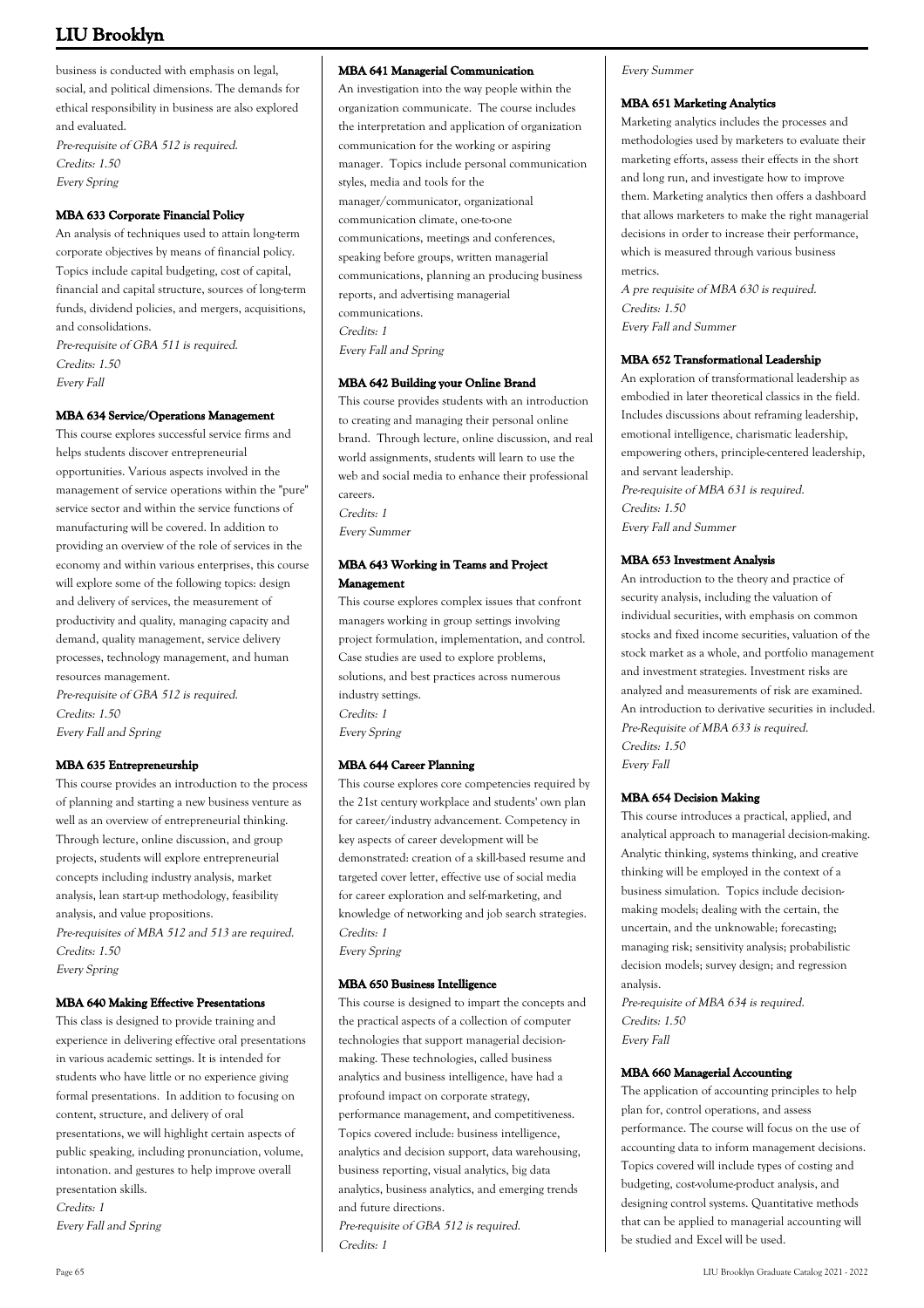Pre-requisite of GBA 510 is required. Credits: 3 Every Spring

### **MBA 662 Principles of Corporate Finance**

An analysis of techniques used to attain long-term corporate objectives by means of financial policy. Topics include capital budgeting; cost of financial and capital structure; sources of long¬-term funds; dividend policies; and mergers, acquisitions, and consolidations.

Pre-requisite of GBA 511 is required. Credits: 3 Every Fall

### **MBA 664 Leading and Managing Teams**

A hands-on course about how to build and manage teams that can succeed in today's increasingly complex workplace. Topics to be addressed include developing an effective communication style; building trust and resolving conflict; establishing roles and structures; setting performance metrics and fostering a climate of accountability; managing differences; aligning individual and team goals; coaching; securing resources; and managing expectations of senior executives. Pre-requisite of GBA 512 is required. Credits: 3 Every Fall

# **MBA 666 Data Analytics and Strategic Decision Making**

Decision-makers rely on intelligent technology to analyze data systematically in order to improve decision-making. The ability to understand, analyze and interpret businesses from Big Data has become increasingly more important today. This course is designed to impart the concepts and the practical aspects of data analytics that support strategic decision-making. Students will understand data analytics and its role in business, and become familiar with various data analytics techniques and tools. Topics covered will include, but not be limited to, analytics and decision support, data management, data mining, visualization, descriptive analytics, predictive analytics, and Big Data analytics.

Pre requisites: GBA 516 and 517 Credits: 3 Every Spring

### **MBA 668 Intro to Startups & Entrepreneurship**

This course provides an introduction to the process of planning and starting a new business venture as well as an overview of entrepreneurial thinking. Through lecture, online discussion, and group projects, students will explore entrepreneurial concepts including industry analysis, market analysis, lean start-up methodology, feasibility analysis, and value propositions. Pre requisite(s): GBA 512 Credits: 3 Every Spring

#### **MBA 800 Strategic Management Capstone**

An examination of the fields of policy making and administration that builds upon and integrates the work covered in the graduate curriculum. As an integrating experience, students are expected to bring their overall business knowledge to bear on the intricacies of managerial decision-making. Through text, case analysis, and a computer-based simulation, students have an opportunity to test their skill in the use of financial, marketing, and management variables in a competitive situation. Selected guest lecturers and the assignment of a major written project round out the learning experience. Pre requisites:

MBA 612, 613, 620, 621, 625 and 626; Any four 700 level MBA courses Credits: 3 Every Fall and Spring

# **MBA 802 Strategic Management Capstone**

This course, designated for MBA for PharmD students taken in their final semester, draws on and synthesizes all of the functional area in the MBA curriculum. Students will apply the skills and knowledge they have gained in previous courses in the form of a final project focused on addressing complex strategic issues associated with an organization or business unit, identifying solutions, and making recommendations. Students will develop, present, and defend their work. Pre requisites:

MBA 612, 613, 620, 621, 625 and 626; Any four 700 level MBA courses Credits: 5 On Demand

# **MKT 701 Marketing Communication and Advertising**

A study of the role of mass and personal communication and sales promotion in marketing management and the social and economic implications of these. Research findings in communication theory and the behavioral sciences and comprehensive models of buyer behavior are particularly stressed. The course surveys the planning, implementation, and measurement of effectiveness of marketing communication activities. Students are required to develop integrated promotional campaigns based on actual marketing information. Pre-requisite of GBA 513 is required.

Credits: 3

On Occasion

# **MKT 702 Marketing Research**

An examination of information requirements for marketing decisions. Particular emphasis is placed on the development of cost and benefit analytical tools for evaluating various marketing information systems designs. Other topics include the design of surveys and experiments, questionnaire construction, decision models, data analysis techniques, and data interpretation. Pre-requisite of GBA 513 is required.

### Credits: 3 On Occasion

#### **MKT 703 Sales Management and Forecasting**

A focus on the management of selling activities and the outside sales force as critical elements of marketing operations. Includes discussion of the administrative activities of sales force managers from the district manager up to the top-level sales force executive in the firm. Organization of the sales department, operating the sales force, planning sales force activities, and analysis and control of sales operations are covered. Major emphasis is given to determining market and sales potential, forecasting sales, preparing sales budgets, and establishing territories and quotas. Cases are used to stress practical applications. Pre-requisite of GBA 513 is required. Credits: 3 On Occasion

#### **MKT 704 Digital Marketing**

The Internet is experiencing an increasing popularity as an efficient tool to link the individual or organization to the targeted audience. Its efficiency however is dependent on a successful management of e-marketing tools. The objective of this course is to give students an overview of digital media tools, web metrics, online branding and credibility, online innovation and e-commerce. The course focuses mainly on how to manage effectively a website to turn a business into a success. Pre-requisite of GBA 513 is required. Credits: 3 On Occasion

### **MKT 706 Product Planning and Marketing**

This course uses the case study method to develop skills of analysis and decision-making as they relate to product planning, management, and portfolio analysis. The effects of product design, pricing, promotion, advertising, research, distribution channels, sales efforts, and legislation are examined in an effort to understand their interrelationships as they affect both volume and profit. The product management organizational structure is also examined. Outside lecturers from industry visit, as available.

Pre-requisite of GBA 513 is required. Credits: 3 On Occasion

#### **MKT 707 Marketing Distribution Systems**

An analysis of the competitive struggle for channel command and the utilization of economic and analytical tools and behavioral models. The growth of, and innovation in, vertical systems are examined with regard to social, economic, and legal constraints. The course also surveys the objectives and decision-making processes of individual members at various channel levels. Cases are used to stress practical applications. Pre-requisite of GBA 513 is required. Credits: 3 On Occasion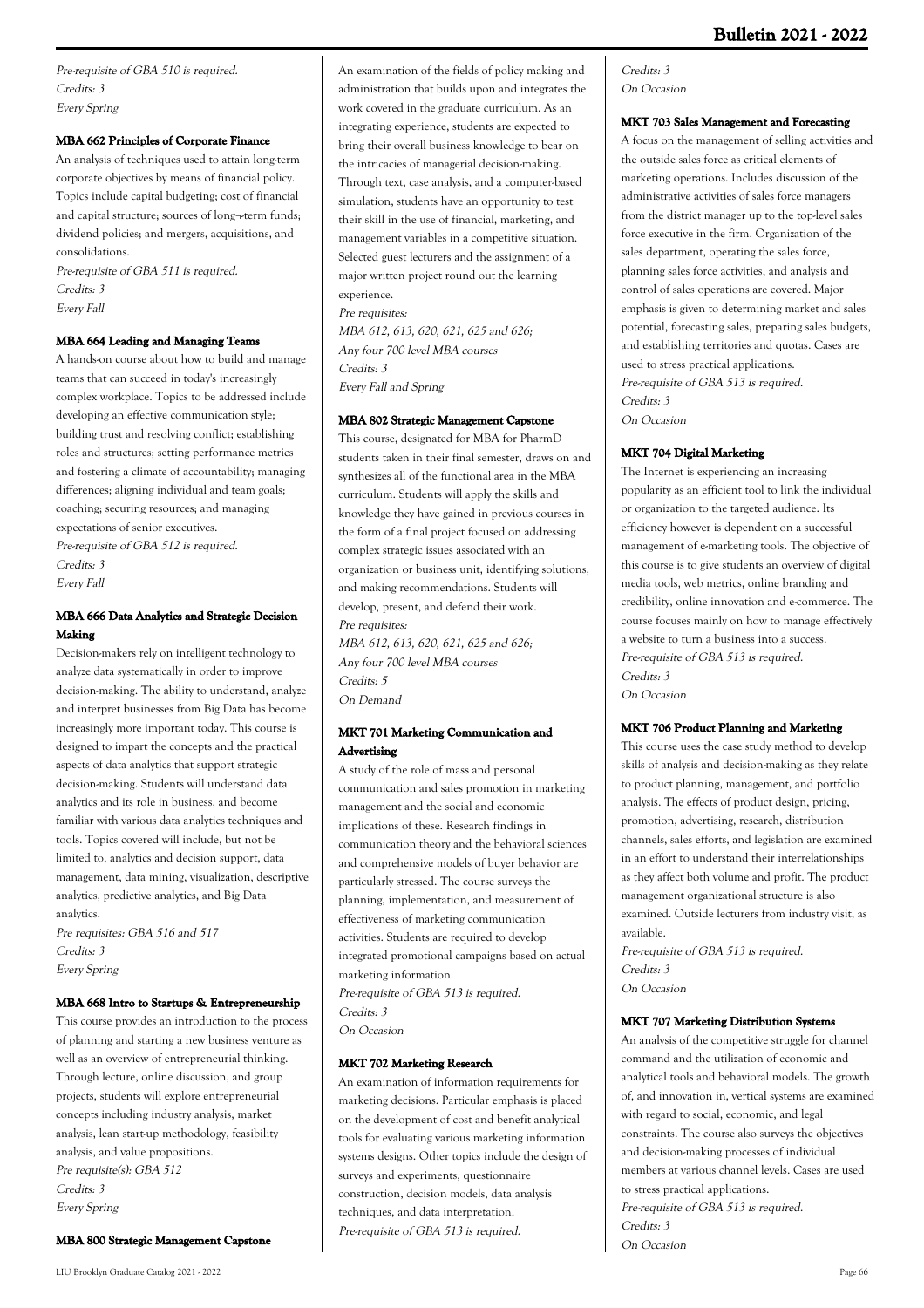# **MKT 709 New Product Development**

A study of the management of the product mix. The course presents an analytical approach to new product decisions. Topics include product policy considerations; research and development; economic analysis; and the factors leading to the decision to commercialize, test market, or discontinue a product. Pre-requisite of GBA 513 is required. Credits: 3 On Occasion

# **MKT 717 International Marketing**

The study and analysis of the special problems of marketing in the international marketplace. Marketing problems of overseas subsidiaries of multinational firms are explored, as are the importing and exporting activities of domestic firms, licensing/franchising, and foreign direct investment, including strategic alliances. Pre-requisite of GBA 513 and MBA 612 are required. Credits: 3 Cross-Listings: IBU 705, MKT 717 On Occasion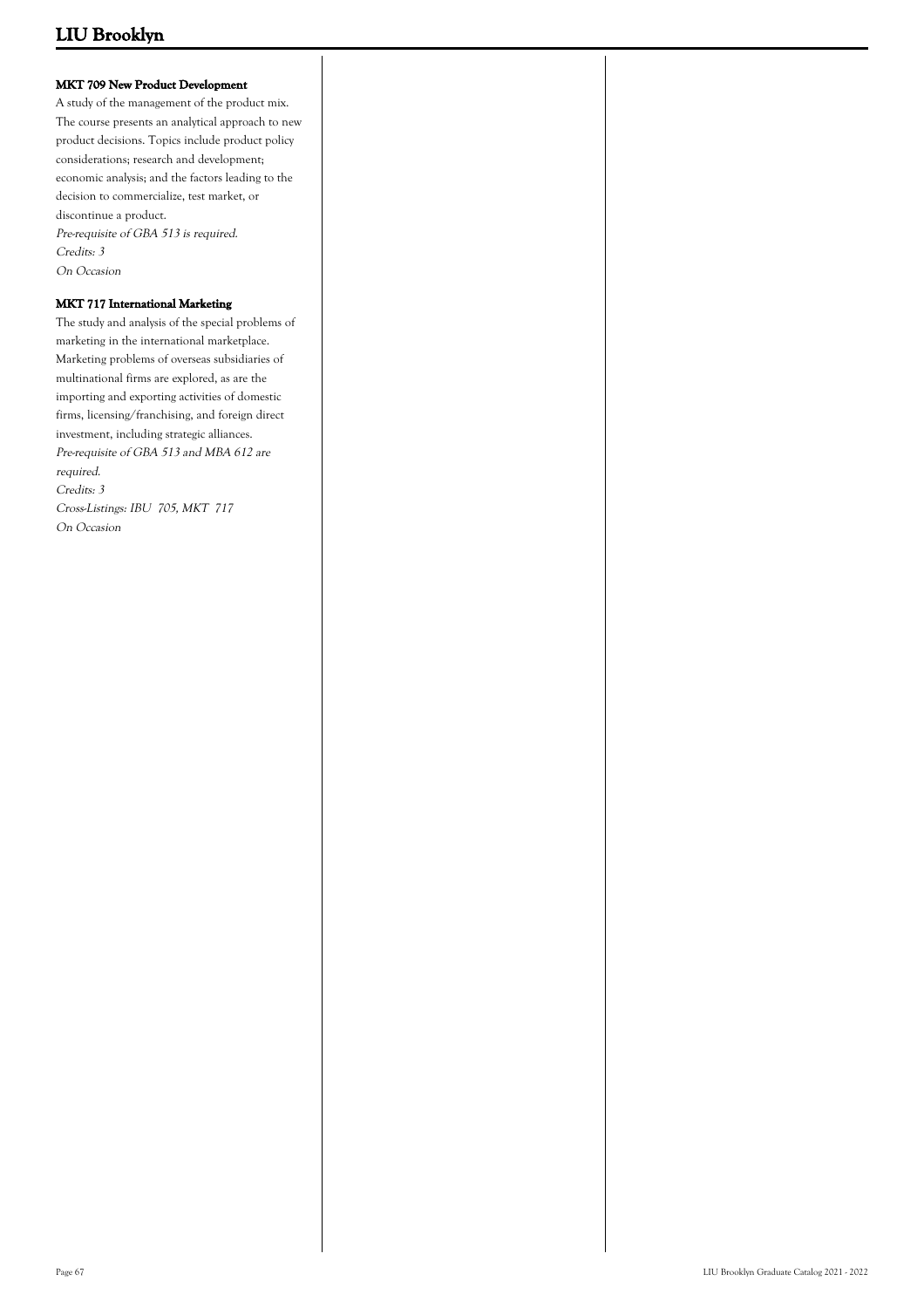# **DEPARTMENT OF TECHNOLOGY, INNOVATION AND COMPUTER SCIENCE**

 In today's interconnected, global world of transactions, technology powers our commerce, communication, connection to services, and social lives. Companies rely on technologists to invent and optimize software algorithms, maintain hardware, provide support, ensure the integrity of systems in the face of cyber threats as the frontline of their business strategy team. The outlook for continued technological development is positive, especially in the fields of payment and financial services, augmented reality, big data, social communication, biotechnology, and other service industries.

 The department offers the Master of Science (M.S.) in Computer Science, Master of Science (M.S.) in Artificial Intelligence--one of the first of its kind nationwide--and a Master of Science (M.S.) in Data Analytics and Strategic Business Intelligence.

 The amount of data in the business world is collectible through information technology such as point-of-sale systems, GPS, websites, social media, smartphones, apps, Internet of Things devices, RFID sensors, smart devices, and networks is growing exponentially, and new models and methods to mine data, and unstructured, real-time data in particular (such as social media posts, online user reviews, pictures and videos posted online, and consumer online behavior), have been continually developed. Data analytics approaches are getting more and more sophisticated thanks to the advancement of information technology. Traditional data management tools such as Microsoft Excel and SQL are not sufficient to handle data anymore. Therefore, the demand for knowledgeable and skilled professionals who can leverage big datasets in business settings is extremely high. The need for data-literate managers with solid analytical skills has never been greater. In recognition of this need, the College of Management created the MDA program with a blend of data, information technology, and business courses. The career opportunities for the graduates from the programs are expected to be extensive.

 The MDA program aligns with the strategic goals of the university in that the program cultivates the analytic and quantitative skills that students, as digital natives, will require to pursue their professional careers and that it provides students opportunities for global and experiential education and engagement. To align with the updated curriculum guidance of the AACSB (the accreditation body of business schools), the program addresses the required business and management skill area of "evidence-based decision making" throughout its curriculum that

integrates current and emerging business statistical techniques, data management, data analytics, and information technology. Students in the program will experience integrate real-world business strategies, privacy and security concerns, ethical issues, data management, data analytics, technology-driven changes in the work environment, and the complexities of decision making.

# **M.S. in Artificial Intelligence**

 To prepare the workforce of the future, the 30 credit M.S. in Artificial Intelligence (AI) aims to educate and train skilled leaders to create AI applications and AI systems that are designed to solve complex real-world challenges and problems across many industry domains. The purpose of the program is to achieve this latter goal while addressing the emerging needs of the market. Additionally, the new program, with its faculty and students, aims to accelerate multidisciplinary research and discovery in LIU's emerging signature areas: health, pharmaceutics, pharmacological engineering, bioinformatics, and business among others. The program will create new opportunities for research and economic development. It is a pathway for master's students to pursue exciting career opportunities in the most innovative companies in the NY region and the globe across all industry sectors and/or Ph.D. research in Computer Science and related fields.

 The M.S. in AI program offers a holistic view and a multidisciplinary in-depth study of AI theory and practice. New courses include Programming in Python, Data Structures and Algorithms, Statistical Learning, Modern Artificial Intelligence (Present and Future), Machine Learning and Pattern Recognition, Data Mining and Exploration, Deep Learning, Artificial Intelligence and Machine Learning in Bioinformatics, Automatic Speech Recognition, Image and Vision Computing, and Computational Neuroscience and Cognition and Intelligent Autonomous Robots. In addition, the program includes two Special Topics courses for the timely introduction of cutting-edge advanced topics in Artificial Intelligence, including research topics. The program offers two options: a *courseonly option* and a *thesis option* for six credits over two semesters. The one-year thesis sequence should demonstrate the students' learning in the program and contributions ranging from practical developments of AI components or systems to theoretical contributions, culminating in a thesis document.

 The M.S. in AI degree offers multiple pathways to meet the needs, interests, and backgrounds of students. The successful applicants to the program are expected to complete online quantitative boot camps in mathematics and numeric computation, linear algebra, basic probabilities and statistics, and basic calculus. These multiple pathways are supported by the following curriculum structure:

fifteen (15) credits of core courses, nine (9) credits of specialized courses, and six (6) credits of electives (course-only option of the degree) or six (6) credits for one-year thesis research (thesis option of the degree) for a total of 30 credits. **For Admission requirements, please refer to the Admissions section of this Bulletin.**

# **Artificial Intelligence, M.S.**

### **Requirements**

**MS in Artificial Intelligence Requirements Choose four of the following Core Module Courses:**

| AI              | 602 | Programming in Python                                                   | 3.00 |
|-----------------|-----|-------------------------------------------------------------------------|------|
| AI              | 632 | Algorithms and Data<br>Structures in Python                             | 3.00 |
| AI              | 680 | Artificial Intelligence:<br><b>Present and Future</b>                   | 3.00 |
| AI              | 682 | Data Mining and<br>Exploration                                          | 3.00 |
| AI              | 683 | <b>Statistical Learning</b>                                             | 3.00 |
| AI              | 686 | Automatic Speech<br>Recognition                                         | 3.00 |
| AI              | 688 | Image and Vision<br>Computing                                           | 3.00 |
|                 |     | <b>Choose two of the following Specialization</b>                       |      |
| <b>Courses:</b> |     |                                                                         |      |
| AI              | 687 | AI and Machine Learning<br>in Bioinformatics                            | 3.00 |
| AI              | 689 | Computational<br>Neuroscience, Cognition<br>and Artificial Intelligence | 3.00 |
| AI              | 701 | <b>Intelligent Autonomous</b><br>Robotics                               | 3.00 |
| AI              | 790 | Special Topics in<br>Artificial Intelligence I                          | 3.00 |
| AI              | 791 | Special Topics in AI: 2                                                 | 3.00 |
|                 |     | The following two courses are required:                                 |      |
| AI              | 681 | Machine Learning &<br>Pattern Recognition                               | 3.00 |
| AI              | 700 | Applicable Deep<br>Learning                                             | 3.00 |

# **MS in Artificial Intelligence**

**Electives/Thesis Options**

**Choose one of the following options: 6 credits of graduate electives in Artificial Intelligence or Computer Science OR**

#### **Thesis - 6 credits**

| AI | 698 | Thesis I  | 3.00 |
|----|-----|-----------|------|
| AI | 699 | Thesis II | 3.00 |

**Credit and GPA Requirements**

Minimum Credits (Thesis Option): 30 Minimum Credits (Non-Thesis Option): 30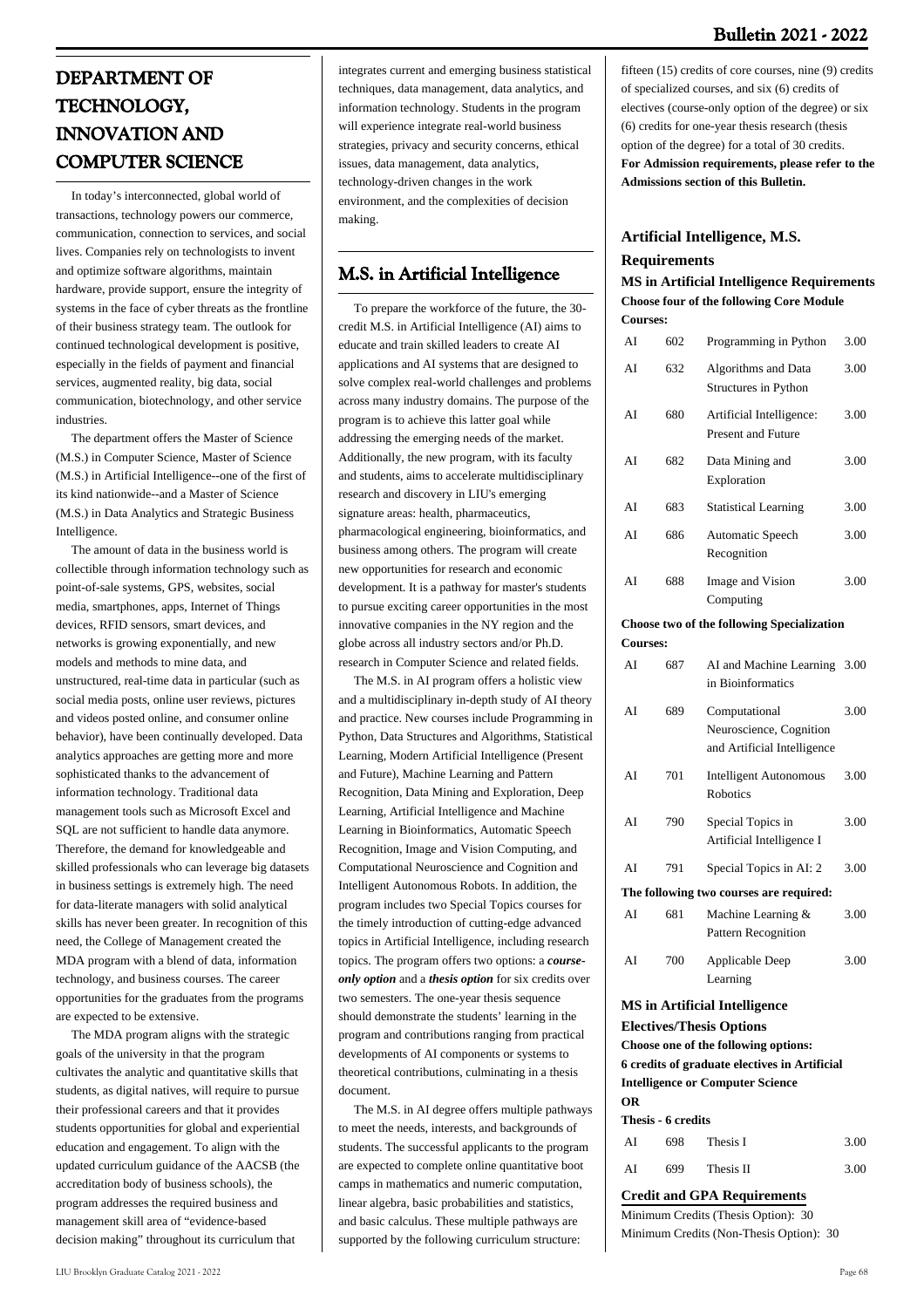Minimum Major/Overall GPA: 3.0

# **M.S. Computer Science**

### *Blended Learning - Onsite & Online*

 The 36-credit M.S. in Computer Science provides students with the knowledge and skills to become successful leaders in the field of computer science. It is open to students from all undergraduate fields. The program provides the foundations and advanced applications with an emphasis on the design and development of large software systems.

 Required courses cover what is commonly accepted by the Association for Computing Machinery (ACM) as the core of graduate computer science. The inclusion of small implementation projects and/or computer programming exercises in most courses provides experience in the practical aspects of the software development cycle.

 This program is offered in a blended learning format, where nearly half of the courses are delivered online and the balance is offered in a traditional classroom setting.

**For Admission requirements, please refer to the Admissions section of this Bulletin.**

# **M.S. Computer Science**

*[Program Code: 89373] {HEGIS 0701.0}*

### **Computer Science Core: 21 Credits**

| The following seven (7) courses are required: |     |                                              |      |
|-----------------------------------------------|-----|----------------------------------------------|------|
| CS                                            | 631 | Algorithms and Data<br><b>Structures</b>     | 3.00 |
| CS                                            | 633 | System Analysis and<br>Design                | 3.00 |
| CS                                            | 641 | Computer Architecture                        | 3.00 |
| CS                                            | 643 | <b>Operating Systems</b>                     | 3.00 |
| CS                                            | 645 | Computer<br>Communications and<br>Networking | 3.00 |
| CS                                            | 649 | Database Management<br>Systems               | 3.00 |
| CS                                            | 666 | Artificial Intelligence                      | 3.00 |

# **Computer Science Electives: 9 to 12 Credits** Three (3) Advanced Computer Science Courses with **Thesis Option**

Four (4) Advanced Computer Science

Courses with **Software Development Project**

# **Thesis Option: 6 credits**

| CS. | 698 Computer Science Thesis 3.00 |  |
|-----|----------------------------------|--|
| CS. | 699 Computer Science Thesis 3.00 |  |

**Software Development Project Option: 3 credits**

| CS <sup>-</sup> | 690 | Software Development | 3.00 |
|-----------------|-----|----------------------|------|
|                 |     | Project              |      |

CS 691 Software Development Project 3.00

### **Credit and GPA Requirements**

Minimum Credits (Thesis Option): 36 Minimum Credits (Project Option): 36 Minimum Major GPA: 3.0

# **M.S in Data Analytics and Strategic Business Intelligence**

 This 30-credit, specialized DA program offers a curriculum with a blend of data science, IT, and business courses to prepare students for the demand in industries for data-literate managers and business analysts with solid business knowledge and analytical skills. The curriculum provides students with fundamental data-driven analytical methods and skills to interpret and present digital data and produce practical and meaningful insights of customers, products, services, and marketplaces, which can lead to better, more informed business decisions, innovative business models and sustainable competitive advantages. Towards the end of the program, students will have the opportunity to apply classroom knowledge in real-life data analytics problems through the required course of Global Capstone Action Learning Internship. Upon completing the program students should develop applied knowledge and interdisciplinary understandings of data asset, data collection, data management, data communication, data storage, data visualization, data mining, machine learning, data security, information privacy, and business intelligence in the industries such as consulting, accounting, finance, marketing, IT, supply chain and logistics, gaming, sports, fashion, or health care.

 The program is designed for recent graduates or working professionals in their early or mid-career phases. The ideal student should have basic quantitative and IT knowledge and skills through prior coursework or working experience, and be highly motivated to learn how to deal with data as a strategic asset and apply IT and analytic methods to make data-driven business decisions.

 The program takes place on the LIU Brooklyn campus or online with classes held during the evenings and weekends. Students may start the program in the third session of the summer semester (early August) by taking the first foundational course of business statistics, then take the majority of the coursework in the fall and spring semesters, and complete the required analytics capstone internship in the following summer before graduation. Students who have previously earned a grade of B or above in statistics courses at the graduate level may apply for a waiver of the foundational statistics course offered in the first summer but should take an additional three-credit elective course any time

before graduation to fulfill the minimum 30-credit requirement.

 The program offers both full-time and part-time options. Full-time students can complete the program in as fast as one year. Part-time students may spread their studies over a longer timeframe, and complete the program in up to two years. International students must maintain their full-time student status in each semester.

 The program is a STEM Designated Degree Program, which allows international students eligible to apply for a 24-month STEM OPT extension after their initial post-completion OPT. Admissions Requirements

**For Admissions requirements, please refer to the Admissions section of this Bulletin.** 

# **Degree Requirements**

# **M.S. in Data Analytics and Strategic Business Intelligence Program Requirements**

| DA | 525 | <b>Business Statistics</b>                                   | 3.00 |
|----|-----|--------------------------------------------------------------|------|
| DA | 530 | Introduction to Data<br>Science with R and<br>Python         | 3.00 |
| DA | 610 | Database Management<br>and Data Mining                       | 3.00 |
| DА | 620 | Data-driven Decision-<br>making and Business<br>Intelligence | 3.00 |
| DA | 710 | Big Data Analytics and<br>Machine Learning                   | 3.00 |
| DА | 720 | Applied Data Analytics in 3.00<br><b>Business</b>            |      |
| DA | 730 | Data Privacy and<br><b>Regulatory Compliance</b>             | 3.00 |
| DА | 821 | Global Capstone Action<br>Learning Internship                | 3.00 |

#### **Elective Graduate Courses**

**Students must complete two DA electives (6 credits total). Note: With Program Director's approval, students may opt to select electives from the list of any Artificial Intelligence, Computer Science, or other Data Analytics courses.** 

**Credit and GPA Requirements Minimum Total Credis: 30 Credits Minimum GPA: 3.0** 

OR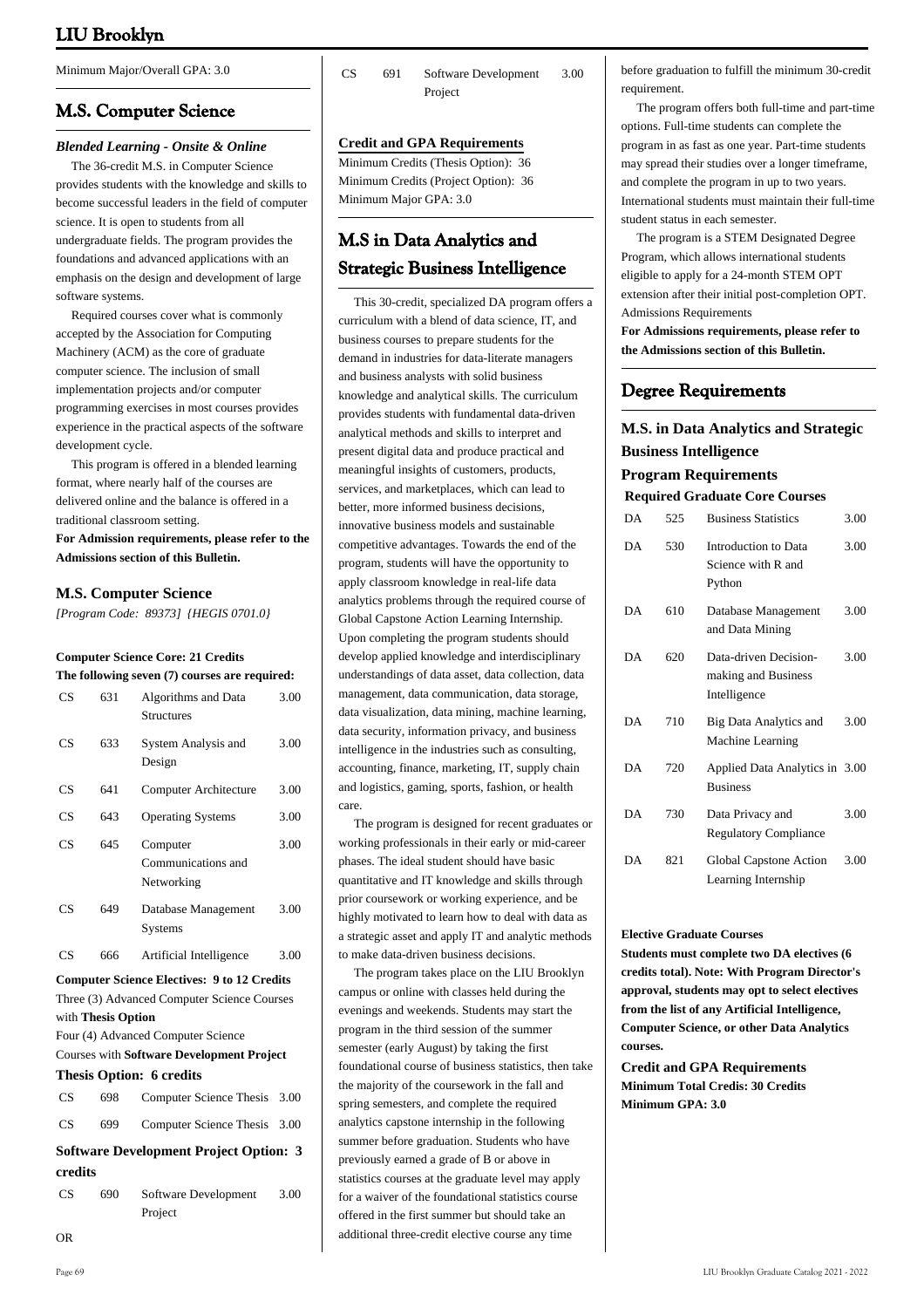# **Bulletin 2021 - 2022**

# **Artificial Intelligence Courses**

# **AI 602 Programming in Python**

Problem solving, algorithmic design, and implementation using the Python programming language are presented. Topics include fundamental data types and associated collection data types, I/O processing, conditional and loop constructs, use and implementation of functions. This first part of the course is complemented with a through presentation of Object-Oriented programming. Select advanced features for both procedural programming and Object-Oriented programming are introduced. Three credits; onehour laboratory. Credits: 3

Every Fall and Spring

# **AI 632 Algorithms and Data Structures in Python**

A comprehensive study of the design and analysis of efficient data structures and algorithms in Python. The course provides the fundamentals of data structures and algorithms, including their design, analysis and implementations. Fundamental data abstractions include: linear lists; stacks; queues and deques; priority queues; multi-linked structures; trees and graphs; maps; hash tables; internal and external sorting and searching. Three credits; one-hour laboratory. Prerequisite: AI 602 A pre requisite of AI 602 is required. Credits: 3

Every Spring

### **AI 680 Artificial Intelligence: Present and Future**

The course gives a quick overview of the background of contemporary work in symbolic AI, and looks at the relationship between statistical and two logical approaches to AI. It also addresses some of the philosophical and ethical issues that arise. The course surveys state-of-the-art AI systems and techniques in various subfields (e.g., agents and reasoning; planning, constraints and uncertainty; google search and the semantic web; dialogue and machine translation; varieties of learning). Three credits; one-hour laboratory.

Credits: 3 Every Fall

#### **AI 681 Machine Learning & Pattern Recognition**

This graduate course covers some fundamental theoretical concepts in machine learning, and common patterns for implementing methods in practice. The intended audience is those wanting the background required to begin research and development of machine learning methods. The course provides foundations of pattern recognition algorithms and machines, including statistical and structural methods. Data structures for pattern representation, feature discovery and selection, classification vs. description, parametric and nonparametric classification, supervised and unsupervised learning, use of contextual evidence,

clustering, recognition with strings, and small sample-size problems. Three credits; one-hour laboratory. Credits: 3 Every Fall

#### **AI 682 Data Mining and Exploration**

The course will introduce machine learning and apply it to real-world data sets. Other techniques and data-visualization methods will be featured. Student will undertake case study presentations and a mini-project on a real-world dataset. Three credits; one-hour laboratory. A pre requisite of AI 681 is required. Credits: 3 Every Spring

#### **AI 683 Statistical Learning**

This course provides an introduction to the statistical methods commonly used in learning from data. The course combines methodology with theoretical foundations and their computational aspects. The course aims to assist you in designing good learning algorithms and analyzing their statistical properties and performance guarantees. Fundamental principles and techniques of probabilistic thinking, statistical modeling, and data analysis are introduced. Topics covered include basic probability and statistics including events, conditional probabilities, Bayes theorem, random variables, probability distributions, and hypothesis testing. Building on these concepts, the course provides an in depth of coverage of supervised learning from data with focus on regression and classification methods. A few key unsupervised learning methods such as clustering (K-means and Hierarchical clustering) are covered. R is used for computing throughout the course. Three credits; one-hour laboratory. Credits: 3 Every Fall

#### **AI 686 Automatic Speech Recognition**

The course covers the theory and practice of automatic speech recognition (ASR), with a focus on the statistical approaches that comprise the state of the art. The course introduces the overall framework for speech recognition, including speech signal analysis, acoustic modelling using hidden Markov models, language modelling and recognition search. Advanced topics covered will include speaker adaptation, robust speech recognition and speaker identification. The practical side of the course will involve the development of a speech recognition system using a speech recognition software toolkit. Three credits; one-hour laboratory. A pre requisite of AI 681 is required. Credits: 3 Alternate Semesters

# **AI 687 AI and Machine Learning in Bioinformatics**

The digital revolution has seen a dramatic increase in data collection in various disciplines of health

sciences. The challenge of big and wide data is especially pronounced in the biomedical space where, for example, whole genome sequencing technology enables researchers to interrogate all 3 billion base pairs of the human genome. With an expected 50% of the world¿s population likely to have been sequenced by 2025, the resulting datasets may surpass those generated in Astronomy, Twitter and YouTube combined. Machine Learning approaches are hence necessary to gain insights from these enormous and highly complex modern datasets enabling the training of very sophisticated Machine Learning models under the context of Artificial intelligence.

The course addresses various topics of Machine Learning approaches that have been applied under the genomic revolution. Emphasis are placed on Machine Learning algorithms to recognize patterns in DNA sequences such as pinpointing the locations of transcription start sites (TSSs), identifying the importance of junk DNA in the genome and identifying untranslated regions (UTRs), introns and exons in eukaryotic chromosomes. The input data can include the genomic sequence, gene expression pro¿les across various experimental conditions or phenotypes, protein-protein interaction data, synthetic lethality data, open chromatin data, and ChIP-seq data. Three credits; one-hour laboratory. Prerequisites: AI 681 A pre requisite of AI 681 is required. Credits: 3 Every Spring

#### **AI 688 Image and Vision Computing**

The course addresses the analysis of images and video in order to recognize, reconstruct and model objects in the three-dimensional world. Emphasis is placed on studying the geometry of image formation; basic concepts in image processing such as smoothing, edge and feature detection, color, and texture; motion estimation; segmentation; stereo vision; 3-D modeling; and statistical recognition. Three credits; one-hour laboratory.

A pre requisite of AI 681 is required. Credits: 3 Every Spring

### **AI 689 Computational Neuroscience, Cognition and Artificial Intelligence**

The course addresses foundational tools that connect cognitive science and computational neuroscience with artificial intelligence. Emphasis are placed on computational models that mimic brain information processing during perceptual, cognitive and control tasks tested with brain and behavioral data. Computational approaches to understanding cognitive processes, using massively parallel networks are studied. Biologically-inspired learning rules for connectionist networks and their application in connectionist models of perception, memory and language are discussed.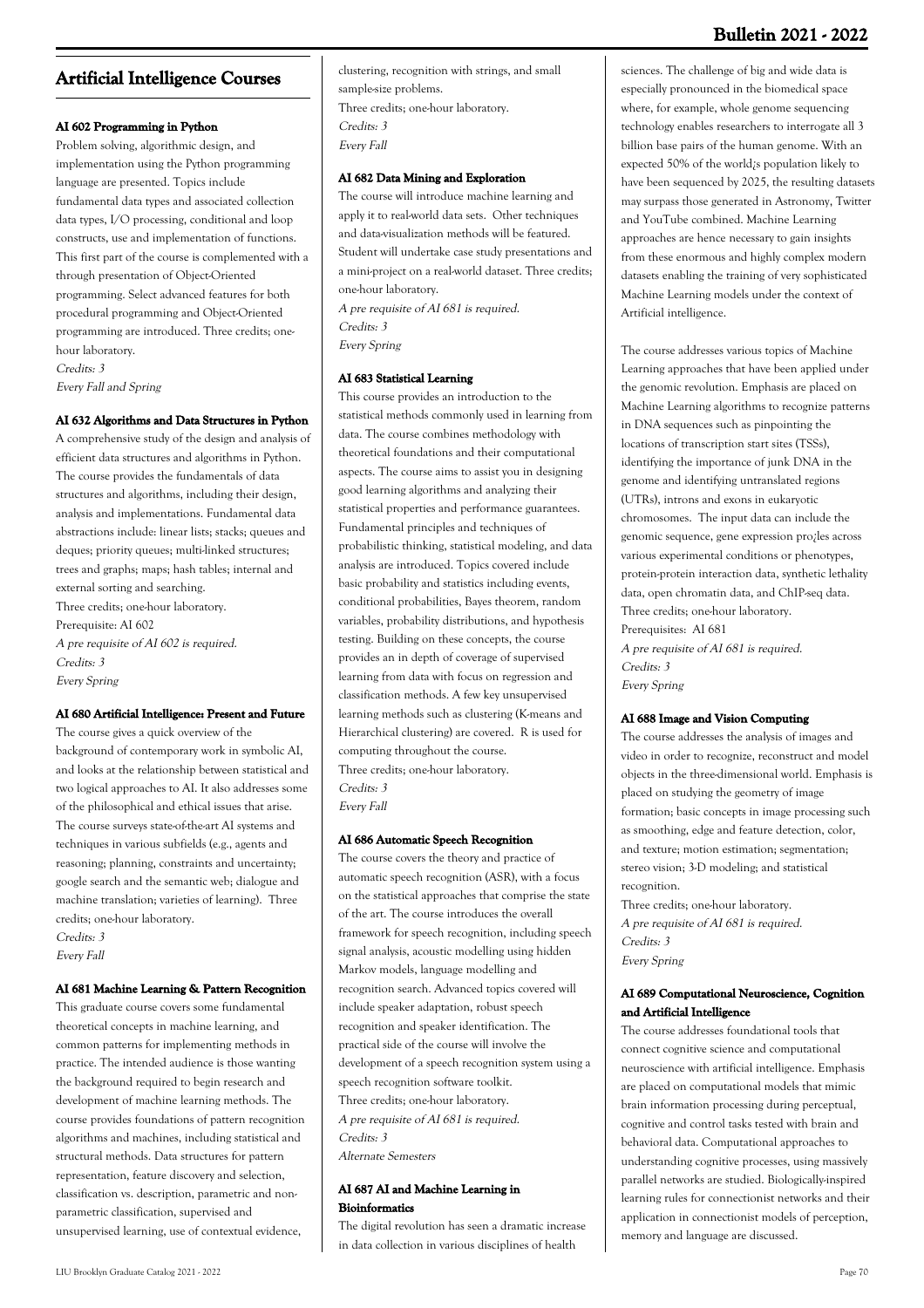Three credits; one-hour laboratory. A pre requisite of AI 681 is required. Credits: 3 Every Fall

# **AI 698 Thesis I**

Preparation of a thesis under the supervision of a faculty adviser. The completed thesis is evaluated by the Department's graduate Curriculum Committee. Credits: 3 Every Fall and Spring

# **AI 699 Thesis 2**

Preparation of a thesis under the supervision of a faculty adviser. The completed thesis is evaluated by the Department's graduate Curriculum Committee. Credits: 3 Every Fall and Spring

# **AI 700 Applicable Deep Learning**

Deep Learning is one of the most highly soughtafter skills in AI. In this course, you will learn the foundations of Deep Learning, understand how to build neural networks, and learn how to lead successful machine learning projects. You will learn about Convolutional networks, RNNs, LSTM, Adam, Dropout, BatchNorm, Xavier/He initialization, and more.

Deep learning algorithms extract layered high-level representations of data in a way that maximizes performance on a given task. For example, asked to recognize faces, a deep neural network may learn to represent image pixels first with edges, followed by larger shapes, then parts of the face like eyes and ears, and, finally, individual face identities. Deep learning is behind many recent advances in AI, including Siri's speech recognition, Facebook's tag suggestions and self-driving cars.

You will work on case studies from healthcare, autonomous driving, sign language reading, music generation, and natural language processing. You will master not only the theory, but also see how it is applied in industry. You will practice all these ideas in Python and in TensorFlow. After this course, you will likely find creative ways to apply it to your work. This course culminates in a capstone project.

Three credits; one-hour laboratory. Prerequisite: AI 681 A pre requisite of AI 681 is required. Credits: 3 Alternate Semesters

# **AI 701 Intelligent Autonomous Robotics**

This course covers basic topics in autonomous robotics/systems. Intelligent autonomous robots and systems can sense their environment, make decisions on how to act based on the sensations, and execute these actions without human aid or intervention. The main focus of the course is on designing and building robotic systems that navigate independently in complex environments. It is a programming intensive course which requires

team work and collaboration, the use of the robotic hardware interface and the implementation of several algorithms to address key areas for effective sensor processing, vision processing, and autonomous decision making in a physical setting or a 3D simulated environment. Three credits; one-hour laboratory. A pre requisite of AI 688 and AI 700 is required. Credits: 3

Alternate Semesters

#### **AI 790 Special Topics in Artificial Intelligence I**

A course for presenting timely advanced topics in Artificial Intelligence, including research topics. Topics may vary from year to year according to the interest of faculty and students. The course contents and objectives are aligned with the overall program learning goals. The course requires formal submission of the course topic and a detailed syllabus for department and faculty reviews and approvals.

Three credits; one-hour laboratory. A pre requisite of AI 680 and AI 681 is required. Credits: 3 On Occasion

# **AI 791 Special Topics in AI: 2**

A course for presenting timely advanced topics in Artificial Intelligence, including research topics. Topics may vary from year to year according to the interest of faculty and students. The course contents and objectives are aligned with the overall program learning goals. The course requires formal submission of the course topic and a detailed syllabus for department and faculty reviews and approvals.

Three credits; one-hour laboratory. A pre requisite of AI 680 and AI 681 is required. Credits: 3 On Occasion

# **Computer Science Courses**

# **CS 601 Principles of Computer Science and Structured Programming C**

A study of the fundamentals of structured program design using a block-structured language such as C, functions and file organization, and processing. Students are required to design and run multiple programs for problem solving on a computer. Not credited to M.S. in Computer Science. Credits: 3 Every Fall and Spring

# **CS 605 Fundamentals of Computer Science and Systems Programming**

A study of the fundamental concepts of machine architecture and operating systems, including assembly language programming, data structures and algorithms used in advanced C programming. Students are required to design and run computer programs. Not credited to M.S. in Computer Science. Credits: 3

### On Demand

### **CS 631 Algorithms and Data Structures**

An intensive treatment of the application of data structures and algorithms in Computer Science. Topics include recursion; sequential, linked and dynamic allocation of storage stacks; queues; trees; graphs; hash tables; and internal and external sorting and searching. Emphasis is placed on the design, implementation and evaluation of algorithms.

Pre-requisite of CS 601 or equivalent is required. Credits: 3 Every Spring

### **CS 633 System Analysis and Design**

Successful system development entails much more than just coding. We will survey various models of the software development process, learn how to elicit and analyze system requirements, and how to apply various design strategies, notations, and tools. In the end, you will understand why quality is so elusive in the development of information systems, and you will be comfortable with a range of processes, methods, and tools to help achieve it. Pre-requisite of CS 631 is required. Credits: 3 Every Fall

### **CS 641 Computer Architecture**

A study of computer architecture and organization, with emphasis on quantitative analysis. Boolean algebra is introduced to teach digital devices. Students are required to design and implement on paper a simple microprocessor by the end of the semester. Microprogramming and conventional machine level are taught. Programming is expected in an assembly programming language. Pre-requisite of CS 601 or equivalent, and CS 605 or equivalent, are required. Credits: 3 Every Fall

### **CS 643 Operating Systems**

An introduction to the algorithms and data structures of operating systems and their performance in various environments. Topics include CPU scheduling, memory management, virtual memory, mutual exclusion and deadlock concurrent processes, and protection and security. Credits: 3 Every Spring

# **CS 645 Computer Communications and Networking**

An introductory course in computer networks, with emphasis on the physical and logical design of computer networks using the OSI and TCP/IP layered models as conceptual frameworks. The physical, data link, network, and transport layers are discussed in detail. Examples are provided from existing network architectures. The TCP/IP protocol suite is studied in the contexts of the network and transport layers. Credits: 3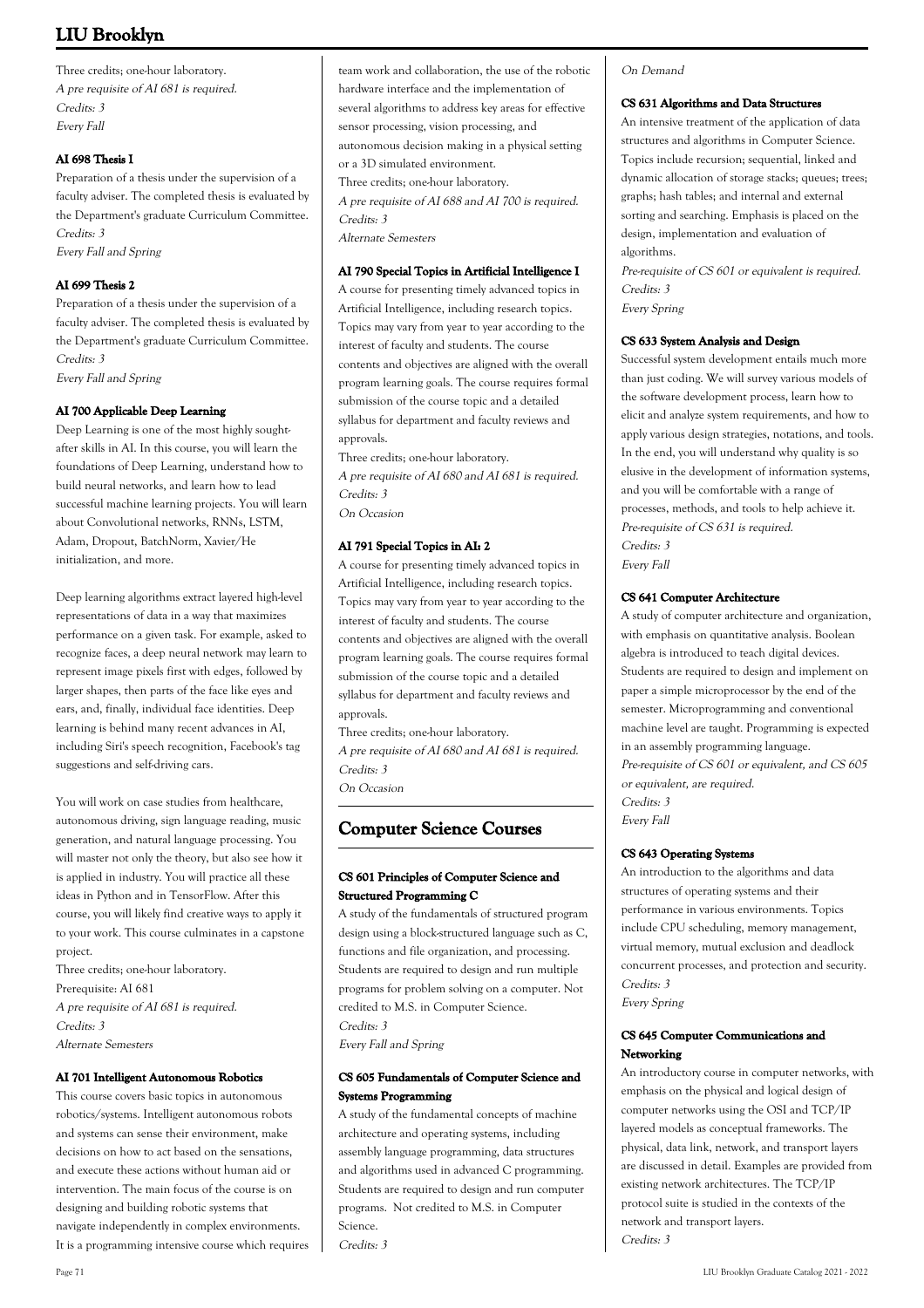# **Bulletin 2021 - 2022**

# Every Spring

# **CS 649 Database Management Systems**

An examination of the concepts and practical aspects of database management systems and how data resources can be designed and managed to support information systems in organizations. Topics include data models and data and storage structures and their relation to data access; use and management of database systems, data independence; and data sharing, availability, security, integrity and consistency. Students are required to design and implement a database using a relational database management system, such as SQL. Credits: 3

Every Fall

# **CS 655 Object-Oriented Software Methodology - C++**

A study of object-oriented analysis and design techniques. Several case studies with C++ are used to implement the object-oriented design techniques. Topics include design of classes, class interfaces, overloading (functions and operators), inheritance, polymorphism, dynamic binding, reusability and aspects of software quality modularity. Students are required to complete projects with C++. Pre-requisite of CS 601 or knowlege of the C language is required.

Credits: 3

Alternate Spring

### **CS 666 Artificial Intelligence**

An examination of the concepts and methodologies used in constructing intelligent computer programs. Areas covered are state space representation, knowledge representation and reasoning techniques, and search strategies, including heuristic search and genetic algorithms. Application areas are selected from game playing, expertsystems, natural language processing and machine learning. Overview of AI tools and languages is included. Students are required to implement an AI project. Pre-requisite of CS 631 is required.

Credits: 3 Every Fall

# **CS 668 Advanced Topics in Data Base Technology**

A study of the following: business and industrial application development; graphical user interfaces with client/server computing distributed data bases; interface of relational data bases with software packages.

Pre-requisite of CS 649 is required. Credits: 3 On Demand

### **CS 673 Internet Programming with JAVA**

A look at programming for the Internet and concepts that relate to Internet technologies. Topics include JAVA, object-related programming, CGI and Dynamic HTML. JAVA topics include classes,

interface classes, exceptions, libraries, threads, network programming and database access. Writing CGI code for Web servers and JDBC for database connectivity is also covered. Students are required to complete projects with JAVA. The pre-requisites of CS 601 and 645, and the corequisite of CS 631 are required. Credits: 3 On Occasion

## **CS 675 Parallel Programming**

A study of parallel random access machine (PRAM) model, as well as processor organizations and parallel architectures. Design, analysis and implementation of parallel algorithms are studied. Case studies of parallel algorithms in various problem domains are examined. An introduction is made to fault tolerant computing. Students are required to do assignments using a parallel extension of the C language such as C\*, nCUBE C or C-LINDA

The pre-requisites of CS 631 and CS 641 are required. Credits: 3 On Occasion

# **CS 678 Data Security**

A consideration of security problems in computing, with emphasis on legal issues. Topics include cryptography fundamentals and data security; NPcompleteness and security of cryptosystems; DES; IDEA; hashes and message digests; RSA; authentication of people and systems; signature schemes; access controls, information flow controls, and inference controls; and e-mail security. Pre-requisite of CS 631 is required. Credits: 3 On Occasion

### **CS 690 Software Development Project**

The development of a large software systems project based on a current analysis and design paradigm resulting in a valid and verified software system. The application domain and the course syllabus are made available in the preceding semester. The completion of the degree core requirements is required.

Pre-requisites of CS 631, CS 633, CS 643, CS 645, CS649 and CS 666 are required. Credits: 3 Every Fall

# **CS 691 Software Development Project**

The development of a large software systems project based on a current analysis and design paradigm resulting in a valid and verified software system. The application domain and the course syllabus are made available in the preceding semester. The completion of the degree core requirements is required.

Pre-requisites of CS 631, CS 633, CS 643, CS 645, CS649 and CS 666 are required. Credits: 3 Every Spring

# **CS 695 Special Topics in Computer Science**

A consideration of a current topic in computer science not offered in any other course. Credits: 3 On Occasion

# **CS 696 Special Topics in Computer Science**

A consideration of a current topic in computer science not offered in any other course. Credits: 3 On Occasion

# **CS 697 Special Topics in Computer Science**

A consideration of a current topic in computer science not offered in any other course. Credits: 3 On Occasion

# **CS 698 Computer Science Thesis**

Preparation of a thesis under the supervision of a faculty adviser. The completed thesis is evaluated by the Department's graduate Curriculum Committee. Credits: 3 Every Fall and Spring

# **CS 699 Computer Science Thesis**

Preparation of a thesis under the supervision of a faculty adviser. The completed thesis is evaluated by the Department's graduate Curriculum Committee. Credits: 3

Every Fall and Spring

# **MBA 625 Management of Innovation and Technology**

This course draws upon the economics of technical change -- for high technology businesses. The emphasis is on the development and application of conceptual models clarifying the interactions between competition, patterns of technological and market change, and the structure and development of internal firm capabilities. The aim of this course is to provide a solid foundation for managing innovation in high-technology industries. Throughout, key conceptual frameworks are linked to applications in a variety of industry and case settings.

Pre-requisites: GBA 517 and MBA 621 Credits: 3 Every Spring

#### **MBA 655 Management of Innovation**

The ability to increase business value through technological innovation is a critical success factor in many industries. The aim of this course is to provide a solid foundation for managing innovation in high-technology industries. Emphasis is placed on the foundations of the dynamics of innovation, strategy formulation, and strategy implementation. Throughout, the main topics of the course are linked to applications in a variety of industry and case settings. Pre-requisite of GBA 512 is required. Credits: 1.50 Every Spring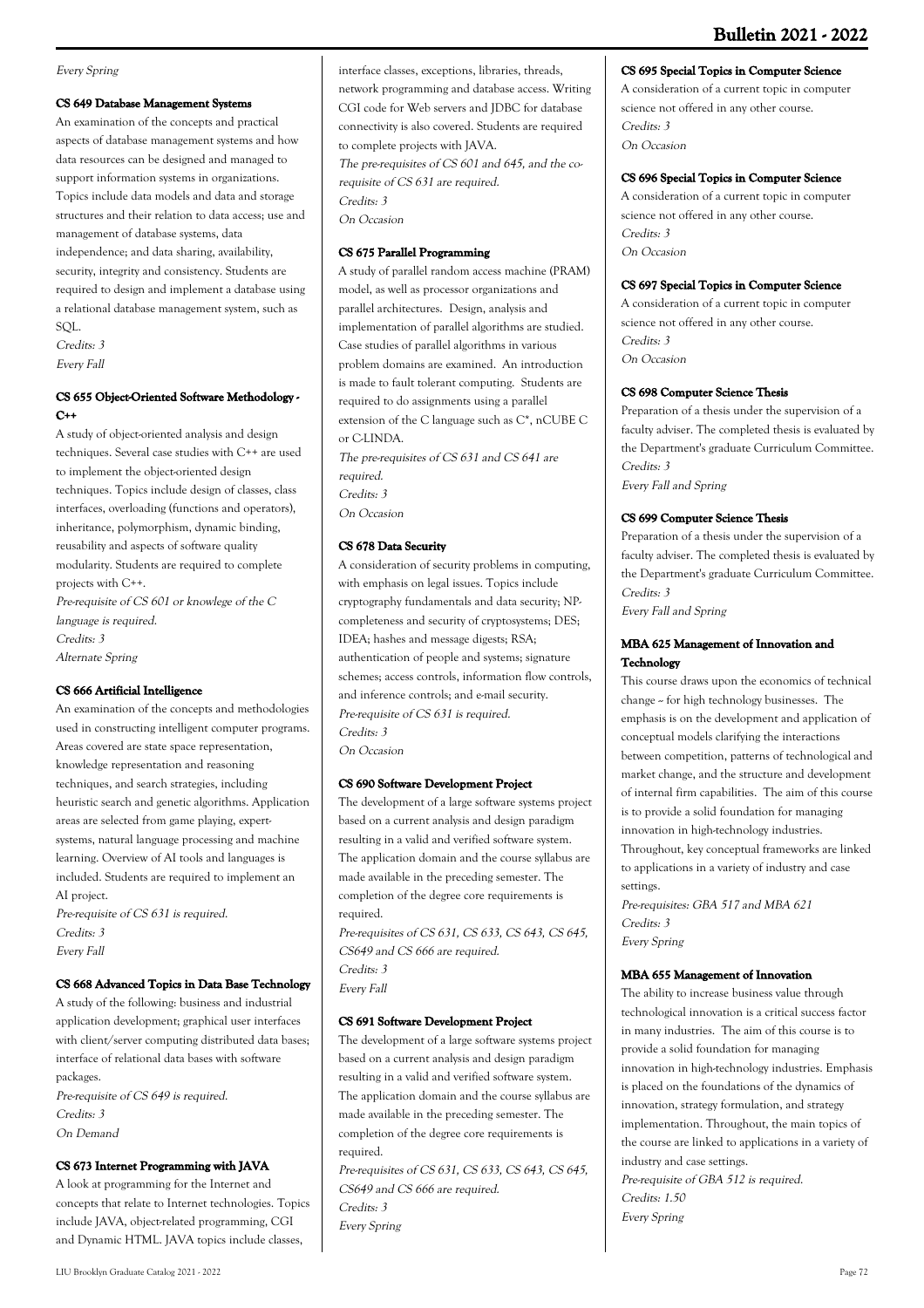# **MBA 656 Information Systems Development and Management**

Information systems innovation comprises the development and management of both new technology components and new organizational arrangements. In other words, IS innovation is broader than the development of technology-based information handling systems. In our study the development, deployment and use of technologies and organizational change are the two inseparable aspects of an IS innovation process. Organizational change includes changing the way an organization is structured, its work processes, its products and services as well as its relationships with other organizations, partners, suppliers, customers, and overall stakeholders. Pre-requisite of GBA 512 is required. Credits: 1.50

Every Spring

# **Data Analytic Course**

# **DA 525 Business Statistics**

This 3-credit course introduces fundamental statistical concepts and techniques used in business decision-making. Problems from the functional business areas of accounting, finance, marketing, management, and operations are used to illustrate how probabilistic and statistical thinking and analysis can enhance the quality of decision-making. Co requisite: DA 610 Credits: 3 Every Fall and Summer

### **DA 530 Introduction to Data Science with R and Python**

This 3-credit core required course provides a comprehensive introduction to the principles of data science that underlie the data mining algorithms, data-driving decision-making processes, and data-analytic thinking. Topics include learning commands, arithmetic operators, logical operators, and functions in the analytical languages, writing scripts, performing descriptive analytics, creating analytical graphs, and working and manipulating data sets using R or Python. The co-/pre-requisite of taking this course is a graduate-level business statistics course. Credits: 3 Every Fall

### **DA 610 Database Management and Data Mining**

This 3-credit core required course provides a comprehensive introduction to the principles and tools for managing and mining data, coving database management, data retrieval, data preprocessing, data analysis and mining. The students will learn web development, enterprise database management, data visualization, and representative data mining algorithms. By the end of the course, the students will have mastered the essential skills and tools to approach problems dataanalytically and mine data to discover knowledge

and pattern A co requisite of DA 530 is required. Credits: 3 Every Fall

## **DA 620 Data-Driven Decision-Making and Business Intelligence**

This 3-credit core required course introduces management concepts of data asset in a business context and examines how data analysis technologies can be used to improve decisionmaking and inform those at the senior management level. Students will understand how increasingly standardized data, access to third-party data sets, cheap, fast computing, and easier-to-use software are collectively enabling a new age of data-driven, fact-based decision making. Students will also learn why transactional database can't always be queried and what needs to be done to facilitate effective data use for analytics and business intelligence. Business intelligence tools will also be introduced and cases will be discussed on how business organizations achieve competitive advantages through the valuable, unique, imitation-resistant, and non-substitutable data asset. The emphasis of the course is on application and interpretation of data analytics results for making real-life decisions in terms of business policy and competitive strategy. Topics also include value chain model, strategic positioning, competitive forces model, disruptive innovation, sharing economy, and network-based platform economy. Credits: 3

Every Fall

# **DA 621 Introduction to Fintech**

This course aims to provide basic knowledge and skills in Fintech via a comprehensive introduction. Students should be able to conduct Fintech problem-solving professionally and present their results to peers after taking this class. The major topics to be covered include classic models in Fintech, financial data acquisition, mining, and visualization; Machine learning in finance, credit risk analytics, high-frequency trading (HFT) analytics, and applications of blockchain in finance. It is recommended that students have a python or R programming background for this class. Pre or Co requisite: MDA 630 and MDA 610 Credits: 3 Every Spring

### **DA 625 Time Series Modeling and Forecasting**

Time Series Forecasting is used by public and private companies that take decisions in a datadriven way. Forecasting is an important technique for efficient planning. These techniques should be in the toolbox of an aspiring data scientist. In this course, a student will learn the theory and the implementation of time series forecasting models using a programming language. This course will not only equip the student with statistical forecasting theories, but also with the subset of machine learning techniques used in this field. This course

brings forecasting theories to practice. After completing this course, students will be able to tackle planning and forecasting problems using time series modeling. Credits: 3 Alternate Semesters

### **DA 710 Big Data Analytics and Machine Learning**

This 3-credit core required course introduces database query languages including traditional SQL and new NoSQL, batch data analysis, Hadoop Map Reduce technology, real-time data analysis, content analysis, clustering, sentiment analysis, text classification and mining, web crawling and analytics, social network analytics, mobile analytics, A/B testing, and massive data mining. The last part of the course introduces the concepts of machine learning, pattern recognition, graphical, visual and speech learning, and artificial intelligence. Topics include supervised learning, unsupervised learning, deep learning, reinforcement learning, and neural networks.

Pre requisites: DA 530 and DA 610 Credits: 3 Every Spring

## **DA 720 Applied Data Analytics in Business**

This 3-credit core elective course is delivered in a seminar format in three sections for students to choose: Accounting and Finance Analytics, Business and Marketing Analytics, and AI and Analytical Technology. Industry practitioners in data science fields and faculty members in different departments across the College of Management will come to the classroom and give lectures and speeches on how to conduct data analytics in various business fields. Pre requisites: DA 530 and DA 610 Credits: 3 Every Spring

### **DA 730 Data Privacy and Regulatory Compliance**

This 3-credit core required course surveys the domestic and international development of data security and privacy law and regulation in response to the growing sense of urgency around data breach and analytics ethics. The course also addresses the way in which law, legal and regulatory institutions, and private sectors govern and control the flow of data and information. Topics also include analytics ethics, oversight for algorithms, digital profiling, free speech, open government, search, cloud storage, cybersecurity, and data communications. A pre requisite of DA 620 is required Credits: 3 Every Spring

# **DA 821 Global Capstone Action Learning Leadership**

This is a career-oriented capstone course that provides students in the latter part of the program synthesizing, practical, in-depth field experience to work with any business organizations on a real-life data analytics project based upon a learning contract approved by both the program director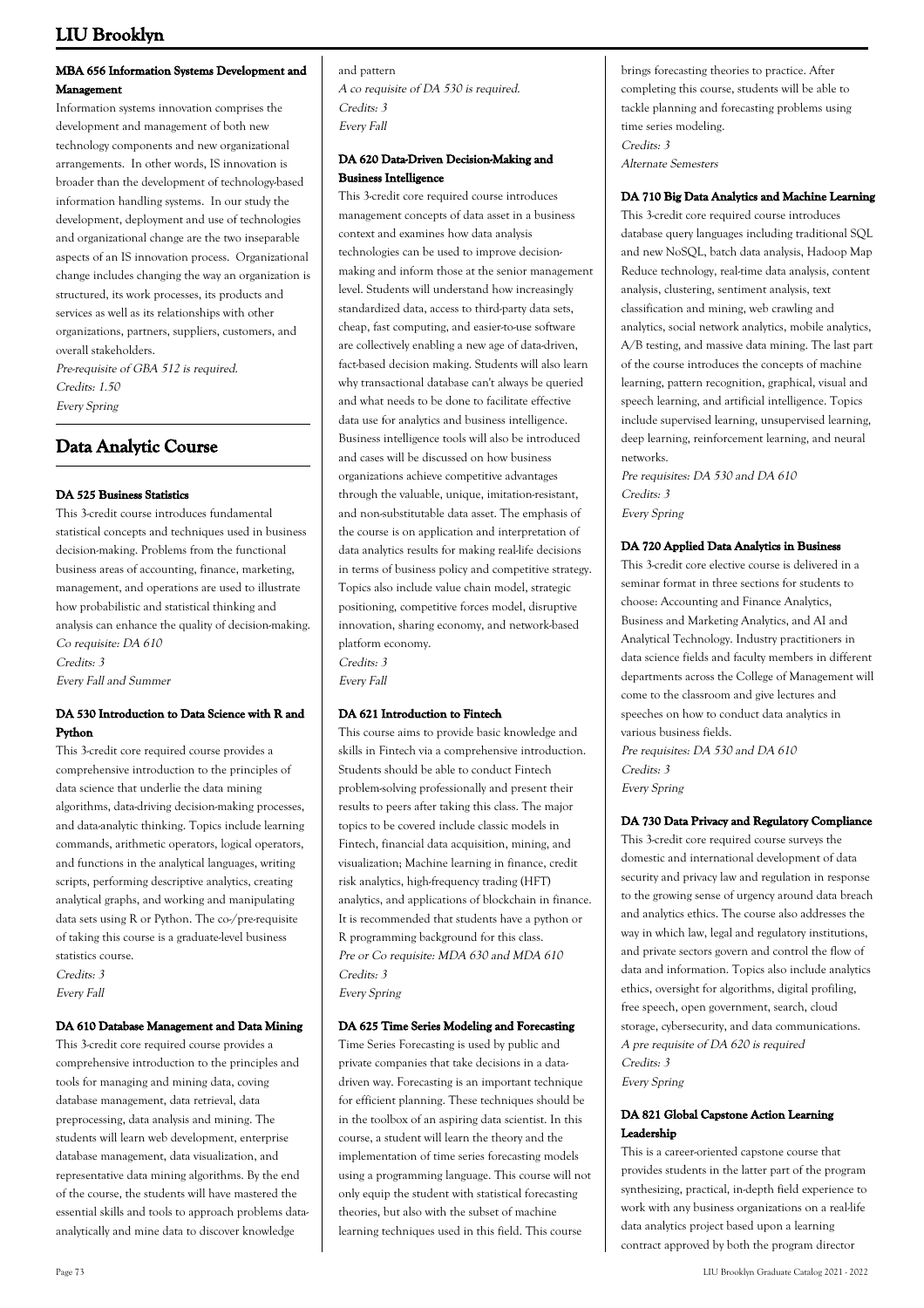and the mentor in the hosting or sponsor firm either in the United States or abroad. The student must secure a faculty member who is available and agrees to supervise his or her internship. Internship placement will give priority to locations outside the United States for domestic students. Each internship requires at least one month or 100 hours under supervision of a data analytics practitioner on site. At the end of the internship students will prepare a substantial Master's Capstone Project Report concerning their experience, and give presentation to the faculty of College of Management and invited executives and program sponsors. Students should have completed all required core courses and most electives before enrolling in the course. Pre requisites: DA 530, 610, and 620 Co requisites: DA 710, 720 and 730 Credits: 3

Every Fall and Summer

LIU Brooklyn Graduate Catalog 2021 - 2022 Page 74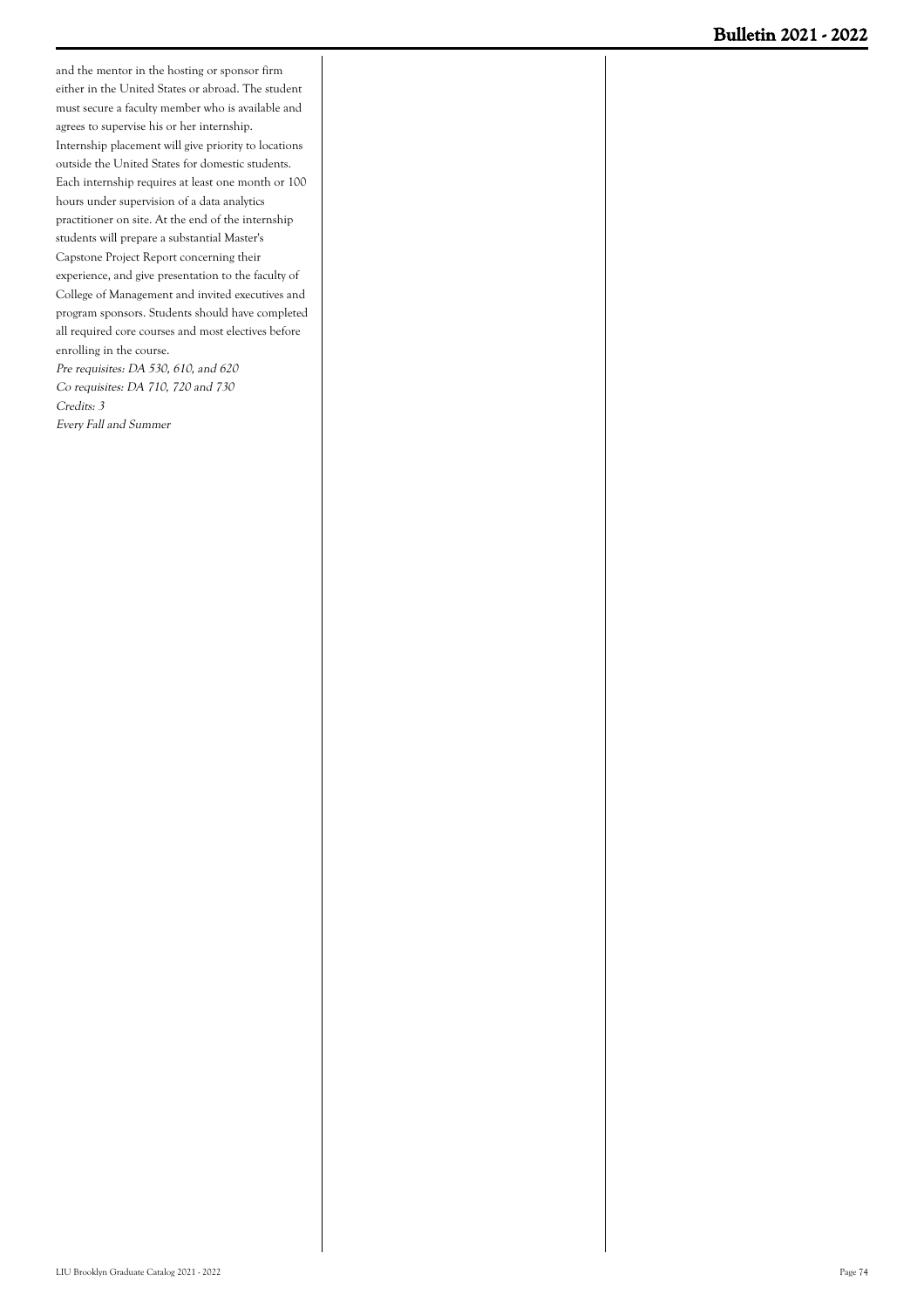# **DEPARTMENT OF PUBLIC ADMINISTRATION**

 The public administration program prepares public service professionals for managerial positions in government, health and nonprofit sectors. It is open to students from all undergraduate fields and provides the foundations and advanced applications expected in a graduate program.

 The program focuses on competencies that employers want – leadership, ethical decisionmaking, analytical and budgeting expertise, written communication and oral presentation skills. Specialization courses in government, health and nonprofit fields with a variety of subtopics provide depth in the student's area of interest. Focused capstone courses allow students to apply their new competencies in meaningful public service projects.

 The M.P.A. program offers the Master of Public Administration in Public Administration and the Master of Public Administration in Health Administration.

#### **Admission Requirements:**

The standards for admission to the program and the advanced certificates are as follows:

- Official transcripts as proof of a baccalaureate degree from an accredited institution of higher education
- Two letters of recommendation
- A current résumé
- A two-to-three-page typewritten statement of purpose •
- A completed application submitted to the Office of Admissions

Note: Full matriculation admission requires an official transcript showing an undergraduate grade point average of at least 3.0 on a scale of 4.0. Limited matriculation may be available to applicants who do not meet full matriculation requirements. Candidates with grade point averages of 2.5 or less must contact the M.P.A. program director before submitting an application.

 Such limited matriculation may require additional evidence of competence. Limited matriculation students may register for a maximum of six credits per semester for the first 12 credits. Limited matriculation becomes full matriculation upon completion of 12 graduate credits with a 3.0 average or better. Transfer students are welcome; transfer credits will be evaluated by the program director.

# **Master of Public Administration (M.P.A)**

 The 42-credit, N.A.S.P.A.A.-accredited Master of Public Administration in Public Administration prepares students for public service responsibilities, blending management theory with practical applications in government, health and

nonprofit organizations. Students from diverse backgrounds with varying levels of professional expertise are taught by faculty members who are current in all aspects of this continuously evolving and growing field.

 The program of study is flexible and can be tailored to accommodate the professional requirements of the student by offering specialization courses that provide them with the opportunity to examine a specific management function or an area of application in greater depth.

 Areas of specialization include public administration, nonprofit management, urban government management, human resources management, law and management, international public management and social policy management. Other specializations can be developed in consultation with a faculty adviser from the broad spectrum of courses available through the program and the school, as well as through courses available across the campus.

 The program is divided into four parts: an introductory sequence that provides 15 credits of public service sector foundations and skills, followed by 9 credits of focused management topics including human resources, budgeting and financial management, and law and accountability. Students then take 12 credits in an area of specialization and a required six-credit integrative capstone experience, which culminates in a project and a formal presentation. Capstone courses can *only* be taken after all coursework is completed.

# **M.P.A. Public Administration**

*[Program Code: 81214] {HEGIS: 2102.0}*

### **M.P.A. (PAD) Foundation: 15 Credits**

| <b>MPA</b> | 501 | Principles of<br>Administration                                               | 3.00 |
|------------|-----|-------------------------------------------------------------------------------|------|
| <b>MPA</b> | 502 | Organizational Theory<br>and Behavior                                         | 3.00 |
| MPA        | 503 | Government and the<br>Economy                                                 | 3.00 |
| <b>MPA</b> | 505 | <b>Analytic Methods</b>                                                       | 3.00 |
| MPA        | 507 | <b>Public Policy Processes</b>                                                | 3.00 |
|            |     | M.P.A. (PAD) Advanced Core: 9 Credits                                         |      |
| <b>MPA</b> | 602 | Human Resource<br>Management                                                  | 3.00 |
| <b>MPA</b> | 603 | <b>Fundamentals of Public</b><br><b>Budgeting and Financial</b><br>Management | 3.00 |
| <b>MPA</b> | 604 | Administrative<br>Responsibility and<br>Accountability                        | 3.00 |
|            |     | M.P.A. (PAD) Specialization: 12 Credits                                       |      |
|            |     | The following course is required:                                             |      |

PM 728 Managing Human Behavior in Public **Organizations** 3.00

#### **and**

Three (3) advanced (700 level) elective courses **M.P.A. Capstone: 6 Credits**

| MPA | 798 | Capstone Seminar | 3.00 |
|-----|-----|------------------|------|
| MPA | 799 | Capstone Project | 3.00 |

# **Credit and GPA Requirements**

Minimum Credits: 42 Minimum Major GPA: 3.00

# **Master of Public Administration in Health Administration**

 The U.S. Department of Labor's Bureau of Labor Statistics predicts above-average employment growth for healthcare administrator positions. "Those with the highest education, strongest business skills and health care work experience will be well-positioned to take advantage of the most coveted jobs."

 The 42-credit, N.A.S.P.A.A.-accredited Master of Public Administration in Health Administration prepares students for careers in fields that offer numerous professional paths. Students from diverse backgrounds with varying levels are taught by faculty members who are current in all of the latest trends and issues in health care administration.

 The program of study is flexible and can be tailored to accommodate the professional requirements of the student by offering specialization courses that provide them with the opportunity to examine a specific management function or an area of application in greater depth. Areas of specialization include health care administration, health care management, health care policy and aging/long-term care. Other specializations can be developed in consultation with a faculty advisor from the broad spectrum of courses available through the program and the school, as well as through courses available across the campus.

 The program is divided into four parts: an introductory sequence that provides 15 credits of public service sector foundations and skills, followed by 9 credits of focused management topics including human resources, budgeting and financial management, and law and accountability. Students then take 12 credits in an area of specialization and a required six-credit integrative capstone experience, which culminates in a project and a formal presentation. Capstone courses can *only* be taken after all coursework is completed.

# **M.P.A. Health Administration**

*[Program Code: 86461] {HEGIS: 1202.0}*

|         | M.P.A. (HAD) Foundation: 15 Credits |      |
|---------|-------------------------------------|------|
| MPA 501 | Principles of                       | 3.00 |
|         | Administration                      |      |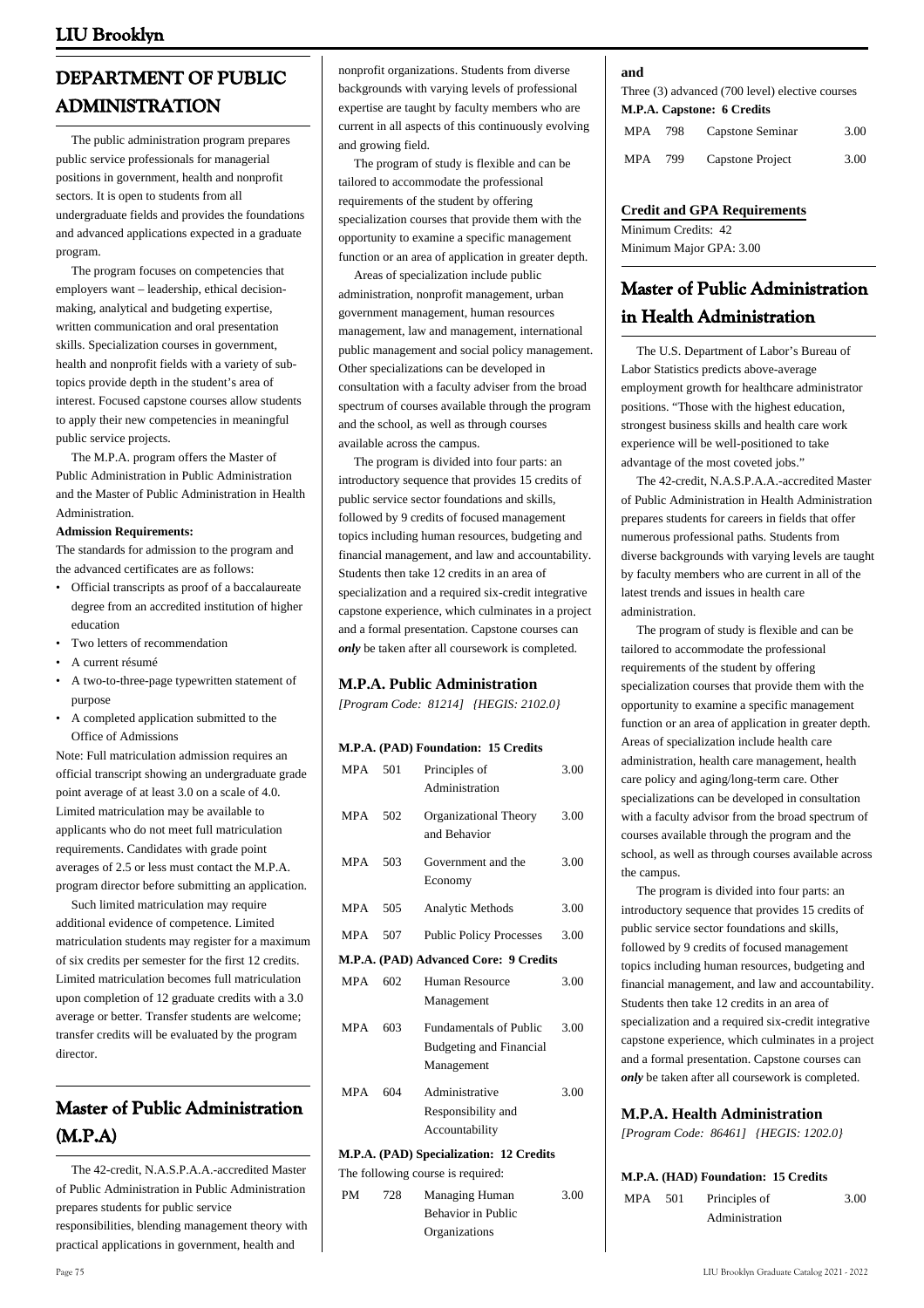| MPA        | 502 | Organizational Theory<br>and Behavior                                      | 3.00 |
|------------|-----|----------------------------------------------------------------------------|------|
| <b>MPA</b> | 503 | Government and the<br>Economy                                              | 3.00 |
| <b>MPA</b> | 505 | Analytic Methods                                                           | 3.00 |
| <b>MPA</b> | 507 | <b>Public Policy Processes</b>                                             | 3.00 |
|            |     | M.P.A. (HAD) Advanced Core: 9 Credits                                      |      |
| <b>MPA</b> | 602 | Human Resource<br>Management                                               | 3.00 |
| <b>MPA</b> | 613 | <b>Health Systems Finance</b>                                              | 3.00 |
| <b>MPA</b> | 614 | Healthcare Responsibility 3.00<br>and Accountability for<br>Administrators |      |
|            |     | M.P.A. (HAD) Specialization: 12 Credits                                    |      |
| <b>PM</b>  | 730 | Health, Disease and<br><b>Medical Care</b>                                 | 3.00 |
| and        |     |                                                                            |      |
|            |     | Three (3) advanced (700 level) elective courses                            |      |
|            |     | M.P.A. Capstone: 6 Credits                                                 |      |
| <b>MPA</b> | 798 | Capstone Seminar                                                           | 3.00 |
| <b>MPA</b> | 799 | Capstone Project                                                           | 3.00 |

# **Credit and GPA Requirements**

Minimum Credits: 42 Minimum Major GPA: 3.00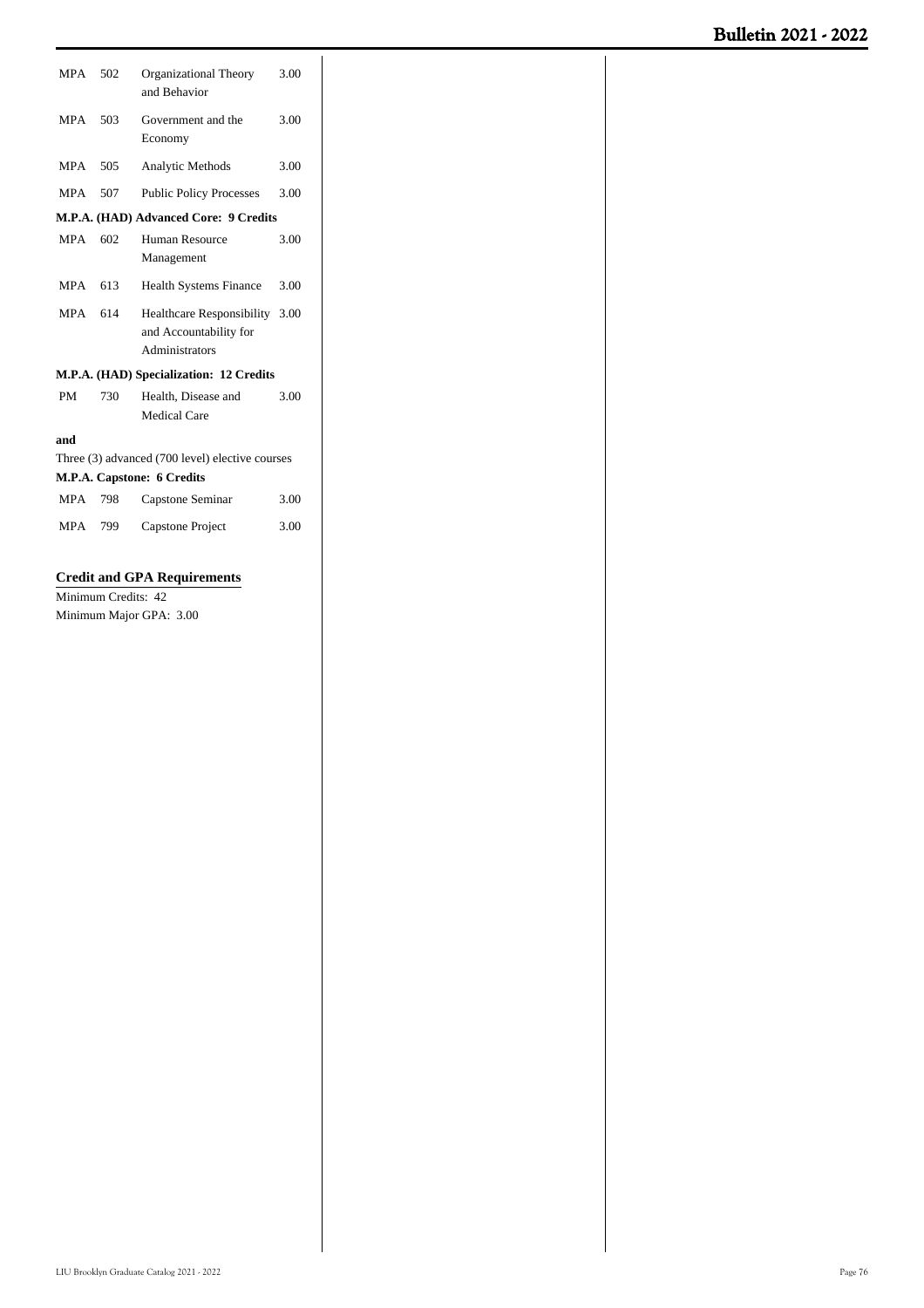# **Public Administration Courses**

## **MPA 501 Principles of Administration**

An introduction to public administration, introducing the values, principles and foundation of public administration as a field of study. The course covers basic understanding and application of administrative concepts and political processes that govern the context of public, health, and nonprofit organizations in a democratic society. Credits: 3 Every Fall and Spring

#### **MPA 502 Organizational Theory and Behavior**

An examination of theories of organization, administrative processes, and formal and informal relationships in organizations. The course discusses the environment, leadership, structure, networks, and outputs and outcomes of organized action. Credits: 3 Every Fall and Spring

#### **MPA 503 Government and the Economy**

An examination of the role of the public sector in economic decision making. The nature of public goods as they relate to allocation, stabilization, and distribution functions of economic systems is studied, as are the role of private investment, relations between government and private sectors, privatization of public services, and the use of national income accounts. An analysis of fiscal federalism, and the fiscal crises of the state are included. Three credits. Offered every Spring and alternate summers.

Credits: 3 Every Fall and Spring

### **MPA 505 Analytic Methods**

An introduction to the methods, tools and uses of research as it applies to policy and administrative problems. Includes a review and application of research design, data gathering and analytical concepts and techniques. Credits: 3

Every Fall and Spring

### **MPA 507 Public Policy Processes**

An examination of the political system and the political, administrative and delivery processes that yield public services. Includes agenda development, the role of special interests, policy formation, analysis, implementation and evaluation. Credits: 3 Every Fall and Spring

### **MPA 602 Human Resources Management**

An exploration of theories and practices of human resources management as they apply to the public and not-for-profit sectors. Includes a review of recruitment, civil service, training, performance evaluation, job development, compensation systems, teamwork, empowerment, unionism, equal employment opportunity, employee rights, privacy and occupational health and safety.

## Credits: 3 Every Fall and Spring

# **MPA 603 Fundamentals of Public Budgeting and Financial Management**

An examination of public sector revenue generation, budgeting, accounting and auditing and their effects on managerial decisions. Includes a review of budget systems, processes and politics, and the preparation and justification of financial information and reports. Credits: 3 Every Fall

# **MPA 604 Administrative Responsibility and Accountability**

A review of legal and ethical issues facing administrators as they seek to balance professionalism and responsiveness with the competing demands of diverse constituencies and the realities of their task environments. Credits: 3 Every Fall

## **MPA 606 Law for Managers**

An introduction to the basic skills and perspectives of the legal environments of the public, private notfor-profit, and quasi-public sectors. The objective of the course is student understanding of the legal obligations, responsibilities and liabilities facing managers in the three sectors. Important topics include basic provisions of the United States Constitution, the exercise of delegation and discretionary authority rule-making and regulatory processes and their economic impacts), contract, tort, employment, duties and liabilities of managers and professionals in health-care organizations, environmental law and privacy. Credits: 3

On Occasion

### **MPA 613 Foundations of Health Systems Finance**

An examination of health-care finance topics, including government and private health insurance, reimbursement, fees, service contracts, rate-setting, DRGs, capitated payments, managed care and multiple entities. Includes a review of financial strategies and characteristics of various health organizations. Three credits. Credits: 3 Every Spring

### **MPA 614 Healthcare Responsibilities and Accountability for Administrators**

This course considers the ethical dilemmas that confront modern health service agencies and institutions in the exercise of administrative authority. Coursework includes analysis of the problems of accountability, rights, equity, ethics and the reconciliation of administrative processes with medial, constitutional, regulatory and social mandates encountered and utilized by government organizations in the administration of health systems and public affairs. Credits: 3

# Every Spring

#### **MPA 616 Legal Aspects of Health**

An examination of legal issues in health-care services, including governance; consents and patient rights; admission and discharge; malpractice and liability of hospitals, physicians, nurses, emergency crews; management duties and liabilities; medical records; immunity; medical staff rights and privileges; end of life decisions; moral and ethical dilemmas. Credits: 3 On Occasion

### **MPA 624 Nonprofit Management**

This course focuses on the formation, financing and management of nonprofit organizations, including: the board of directors, the workforce, marketing, financial management, fund raising, planning, leadership and the methods and strategies that have been used successfully to manage nonprofit organizations. The course also examines the role of nonprofits in the delivery of public services through fee for service, contracts and reimbursement arrangements.

Credits: 3 On Occasion

## **MPA 626 Legal, Ethical and Governance Issues in Nonprofit Organizations**

This course examines the laws affecting the establishment and operation of nonprofit organization, including incorporation and tax exempt status, general liability, regulatory compliance/reporting and contracts. The course explores the roles, responsibilities, liabilities and powers of directors, board members, trustees, officers and employees of nonprofit organizations. In addition to the legal aspects, the nonprofit's advocacy responsibilities and opportunities and ethical issues are examined and discussed in detail. The pre-requisite of MPA 624 is required. Credits: 3

On Occasion

### **MPA 787 Independent Study**

Students taking independent study are expected to research an aspect or phase of a problem under the supervision of a faculty adviser. The product of study is an evaluative report containing a thorough literature review and student assessment of the significance and impact of the substantive issue. With permission of director and dean. Credits: 3 On Occasion

### **MPA 788 Graduate Internship**

An opportunity for supervised work in a public, health, or nonprofit agency based on a plan approved by the faculty advisor and host agency supervisor. The product is a substantial research paper or management analysis of the host agency and the student's performance in it. Recommended for students lacking substantive experience in relevant organizations.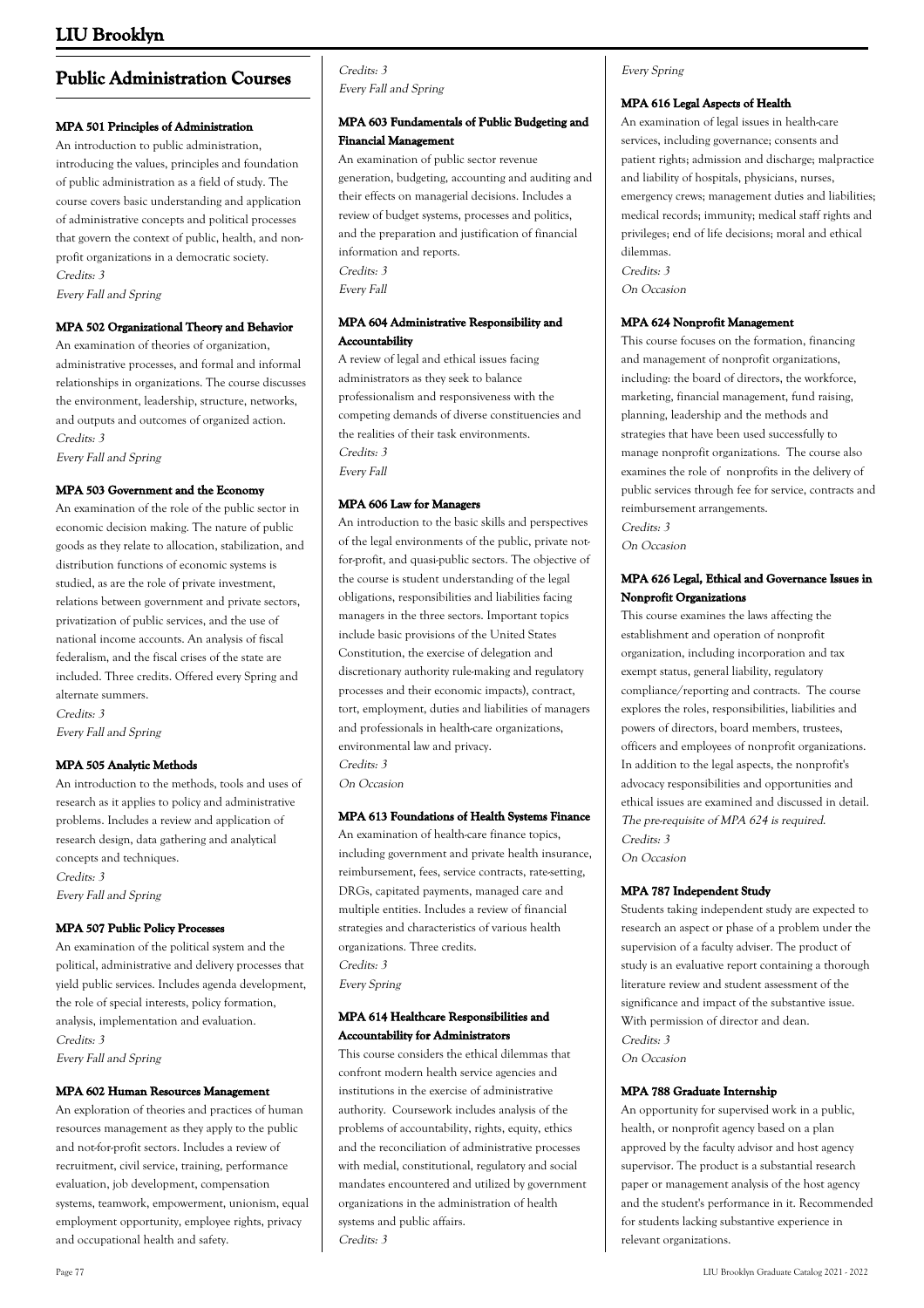# **Bulletin 2021 - 2022**

Credits: 3 Every Fall

#### **MPA 789 Graduate Internship**

An opportunity for supervised work in a public, health, or nonprofit agency based on a plan approved by the faculty advisor and host agency supervisor. The product is a substantial research paper or management analysis of the host agency and the student's performance in it. Recommended for students lacking substantive experience in relevant organizations. Credits: 3 On Occasion

#### **MPA 790 Graduate Internship**

An opportunity for supervised work in a public, health, or nonprofit agency based on a plan approved by the faculty advisor and host agency supervisor. The product is a substantial research paper or management analysis of the host agency and the student's performance in it. Recommended for students lacking substantive experience in relevant organizations. Credits: 3 Every Summer

#### **MPA 798 Capstone Seminar**

An integrative seminar using a team approach. Students develop a framework and design for systematic analysis of a subject in their area of concentration. The framework includes problem background and environmental analysis, as well as an action plan for data collection and analysis. Pre requisites: MPA 501, 502, 503, 505, 507, 602 MPA 603 or 613 MPA 604 or 614 Four 700 level PM courses Credits: 3 Every Fall and Spring

### **MPA 799 Capstone Project**

Students carry out the plan proposed in MPA 798 using a combination of data collection methods and analytic techniques. Teams prepare and present a report of their analysis and results. All course work must be completed before capstone. Pre requisites: MPA 501, 502, 503, 505, 507, 602 MPA 603 or 613 MPA 604 or 614 Four 700 level PM courses Credits: 3 Every Fall and Spring

### **PM 700 Modern Management Issues**

An examination of current management strategies in the context of their genesis, antecedents, strengths and weaknesses, methods of application in public, health and not-for-profit settings, and comparisons with other management strategies. All course work must be completed before capstone.

Credits: 3 On Occasion

#### **PM 702 Managerial Communication**

This course examines how people communicate within public organizations. The course will cover the theory and application of organizational communication for the working public sector manager. Topics include personal and managerial communication styles, and how to use the media for effective communication. Specific types of communications include one on one and group communications, written and verbal managerial, and communications for conferences, business and advertising environments. This course will serve as an important tool for any aspiring or current public sector manager. Credits: 3

Every Spring

### **PM 703 Fundamentals of Management Information Systems**

A survey analysis of the role of information systems in business strategy. Information systems are shown to be facilitators of market penetration, competitive advantage and organizational change. The material is presented within an integrated framework, portraying information systems as being composed of organization, management and technology elements. Topics include: organizational and technical foundations of information systems; applications of information systems in all levels of decision making, including operational, tactical and strategic decision making; management of information as an organizational resource and various information architectures; emerging new information systems technologies; various approaches to building information systems; and issues related to management of information systems.

Credits: 3 Cross-Listings: GBA 517, PM 703 Every Summer

## **PM 705 U.S. Social Policy**

An analysis of government health and welfare policies affecting an individual's income level and life opportunities, including an analysis of policy formation, implementation, and impact on social problems. Credits: 3 Alternate Fall

#### **PM 706 Comparative Administration**

The class is designed to provide an introduction to the field of comparative public administration. The class will examine the varying approaches to bureaucracy, administrative structure, policy formulation and implementation in the light of variations in social, cultural, and political contexts. This will include an overview of basic theories of bureaucracy and how they function and theoretical approaches to comparative analyses of performance based on changing variables. The course will also touch upon understanding variations in efforts for

administrative reform. The impact of government structure on diverse constituencies will be examined to better understand the effectiveness of varying approaches to public management and organizational development. Credits: 3 Alternate Fall

#### **PM 708 Labor Relations**

A study of the interaction of the labor movement and management in the public and not-for-profit sectors. Collective bargaining impacts on policy and budget are examined. Strategies and public opinion are considered. Credits: 3 Alternate Fall

#### **PM 710 Issues in Administration**

An examination of selected themes, current developments and emerging issues in the study of administration. Topics vary. Credits: 3 On Occasion

#### **PM 711 Organizational Development**

An introduction to organizational development (OD), which is the ability of organizations, large or small, to effectively, economically, and strategically make changes to improve their human capital and the overall organization. The course explores the history of OD, major trends facing the field, and ethical and professional issues while illustrating how the OD practitioner analyzes issues, gathers data, develops intervention processes and techniques, confirms a diagnosis, and implements recommended changes.

Pre-requisite of GBA 512 or MBA 613 are required. Credits: 3

Cross-Listings: HRM 724, MAN 724, PM 711 On Occasion

#### **PM 712 Work, People and Productivity**

An analysis of the problems of the occupational environment in small and large enterprises. Emphasis is on the practical problem solving that is of immediate concern to the participants. Topics include: new approaches to motivation, attitudes, job satisfaction, job enrichment, monotony, fatigue, working conditions and conflict resolution, quality circles, and productivity.

Pre-requisite of GBA 512 or MBA 613 are required. Credits: 3 Cross-Listings: HRM 725, MAN 725, PM 712

On Occasion

#### **PM 714 Policy Analysis and Program Evaluation**

This course provides students with a basic understanding of needs assessment, policy analysis and program evaluation. Applying tools used in the analysis of needs assessment will also be practiced. Through text material, cases and both quantitative and qualitative assignments, students will hone their knowledge of policy processes and limitations; and develop assessment skills. Credits: 3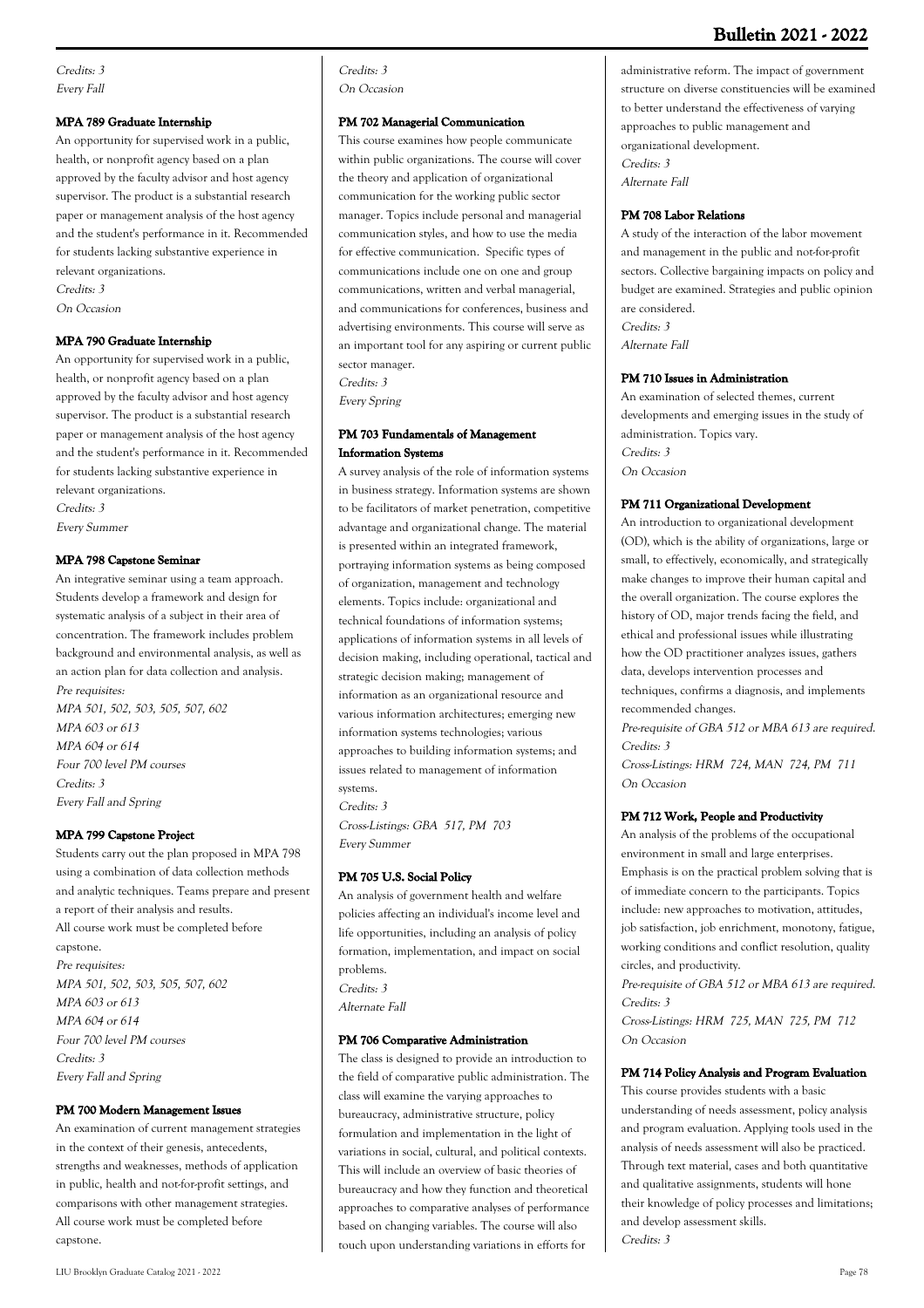Every Summer

# **PM 715 Privatization and the Contracting-Out of Public Services**

Governments, through elected officials, make decisions concerning which services should be provided by the public and the private sectors. This course provides students with both the economic and social basis for making judgments about the potential effectiveness of privatizing services in different policy areas, such as education and health care. The course provides general guidelines as to the nature of the services that are most appropriately provided by the private sector. When the public sector is determined to be the appropriate provider of a service, then government must determine whether to provide these services itself or contract-out for the service. The course also examines the principles and practices in the government contracting-out process--the decision whether to contract-out a government service, the preparation of the Request For Proposals, the evaluation of the submitted proposals for the selection of the contractor, the preparation of the contract document, and the monitoring of the selected contractors. Understanding the issues of privatization and the contracting-out of public services enables students to be more effective managers and responsive to citizens. Credits: 3

Alternate Fall

# **PM 716 Public Administration and Citizen Participation**

This course will explore public participation in association with public administration processes in a time of concurrent criticism, pressure, and apathy directed towards existing institutions. The engagement of citizens in public administration will be examined as a potential challenge to and support for public management. Different forms and degrees of participation will be looked at in case studies included in our texts. Students will be encouraged to relate course topics to everyday life and work experience. Credits: 3

Alternate Spring

# **PM 722 Advanced Cost/Managerial Accounting**

Selected cases and problems provide the forum for the discussion of current cost concepts and their applications and limitations. The aim is to develop students' ability to analyze business problems and to make decisions concerning the appropriateness of cost-accounting methods in specific situations. (45 CPE credits)

The pre-requisite of ACC 501 or equivalent is required. Credits: 3 Cross-Listings: ACC 737, PM 722 On Occasion

# **PM 723 Not-for-Profit/Governmental Accounting**

A study of budgetary and fund accounting systems; preparation of significant reports for nonprofit

organizations; and case studies and problem materials to use in governmental entities such as municipalities or school districts. (45 CPE credits) The pre-requisite of ACC 501 or equivalent is required. Credits: 3 Cross-Listings: ACC 720, PM 723 Every Spring

## **PM 724 Budgeting and Controllership**

An examination of the practice of controllership in general and of dealing with budgets and business costs in particular. The installation and operation of budget systems for managerial control is considered as is the advance planning of operating goals with subsequent study of actual results. (45 CPE credits) The pre-requisite of ACC 501 or equivalent is required. Credits: 3 Cross-Listings: ACC 741, PM 724 Every Spring

## **PM 727 Financial Statement Analysis**

An analysis of financial trends and corporate reports for solvency, quality of earnings and forecasting implications. Analytical techniques for financial analysis and their use in development of capital markets and instruments are reviewed and discussed, as are the principles and practices of the Securities and Exchange Commission. (45 CPE credits)

The pre-requisite of ACC 501 or GBA 510 or equivalent is required. Credits: 3 Cross-Listings: ACC 742, FIN 742, PM 727 On Occasion

## **PM 728 Managing Human Behavior in Public Organizations**

The course examines current theories and research concerning human relations in organizations. It explains the major theories of human relations and behaviors and the application of psychology to management in the public sector. Focus on understanding self and others, the role of perception and personality, leadership versus management, effective group/team collaborations, and the need for flexibility and adaptation to change. Additionally, the courses will highlight interviewing strategies, self-marketing, oral presentations, and finding ways t0o enhance personal strengths and minimize weaknesses. Credits: 3

Every Fall and Spring

# **PM 730 Health Disease and Medical Care**

An overview of the political, economic, social and epidemiological characteristics of health and medical care. The forms of health services financing, organization and delivery systems in the United States and other industrialized nations, processes of health and disease in individuals and societies, and the moral and ethical issues facing health-care decision makers are examined.

Credits: 3 Every Fall and Spring

## **PM 731 Managed Health-Care Systems**

An examination of the various forms of managed health-care plans and organizations that addresses the financing, organization and delivery aspects of each form from a management perspective. The purpose is to provide students with a knowledge base from which to develop and implement effective management processes for managed care services. Among the topics covered are the legal and regulatory environment, public opinion, product development and marketing, pricing and delivery strategies, reimbursement methods, utilization review, quality assurance and control, management information systems, Medicare and Medicaid, and trends. Credits: 3 Alternate Fall

## **PM 732 Public Health and Regulation**

An analysis of the role of government in the health field, including concepts and practices in health policy and regulation, especially the implementation of regulatory policy as it affects health providers. Credits: 3 Alternate Spring

# **PM 733 Economics of Health**

An examination of health-care delivery as an economic activity. Focus is on determination of demand for health care and supply of services available. Consideration of various methods for achieving equilibrium in health care and government's role via licensure, regulation, financing, and planning. Credits: 3 Alternate Spring

### **PM 738 Gerontology: The Process of Aging**

The course examines the multidisciplinary field of gerontology and provides students with an overview of the current "state-of-the-art" and the critical issues and controversies that confront individuals as they grow older. The course examines the theories, processes and consequences of aging from both the individual and societal perspectives. A range of issues are presented, including: physical, social, psychological, health, family, race, ethnicity, gender, sexuality, retirement, economics, social work and social policy. Comparisons among African American, White, Hispanic, Asian, and Native American are offered especially in view of unequal treatment and multiple disparities among minorities. Credits: 3 Every Fall

## **PM 739 Long-Term Care Administration**

This course examines the special administrative and organizational methods, social systems and population that are attributable to all kinds of residential and long term care facilities, as separate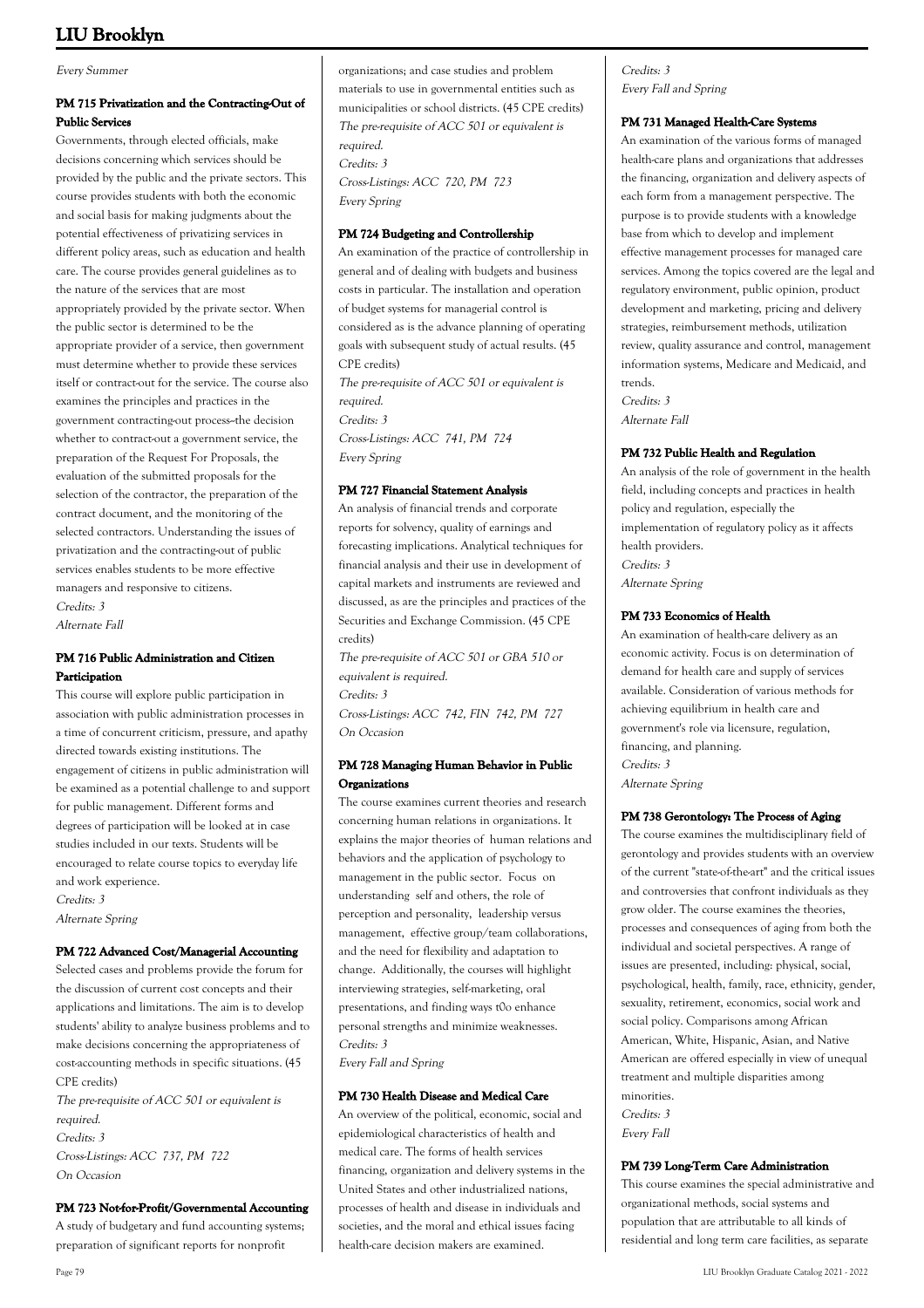entities from acute care hospitals. It includes an overview of the long term care continuum, including community care, management issues, Medicare and Medicaid, finance, pertinent laws and regulations, and patient/resident requirements and needs. Care and treatment standards will be reviewed and discussed, as well as policy changes and government trends associated with the new paradigm of aging in the 21st Century. The pre-requisite of PM 738 is required. Credits: 3 Every Spring

# **PM 741 Fund Raising**

An examination of revenue strategies for non-profit organization fund-raising, including membership, donations, programs, foundations and government agencies. The focus is on which strategies work for what organizations, how to identify organizational needs and appropriate funding sources, and how to successfully petition funding support. Credits: 3

Every Fall

# **PM 742 Grant/Proposal Preparation**

An introduction to the process of developing and writing a proposal for project funding and an examination of key management techniques and decision tools needed to coordinate successfully the process of proposal development and implementation within an organization. Credits: 3 Every Spring

# **PM 743 Aging Policy in the Community**

This course examines the options including social supports, health care, housing and recreation that older community dwelling residents have. Psychology, personality, gender, personal history, gentrification, residential segregation and policy issues including economics are presented. Additionally, data pertaining to the aforementioned items are examined. The pre-requisite of PM 738 is required. Credits: 3 Every Spring

# **PM 744 Bereavement: Psychological, Cultural and Institutional Perspectives**

This course is designed to explore the stages and issues related to dying and grieving. Cultural diversities in the grieving process will be identified. Myths and ideas that inhibit, isolate and interfere with the bereavement experience will be examined. Political, medical, legal and ethical issues will be analyzed. Students' values, attitudes and fears will be explored in order to inform their interventions. Social, cultural and personal issues that govern a person's reaction to death and dying will be highlighted. In addition, students will learn to design organizational structures for interdisciplinary assessments and service delivery in settings serving the dying and bereaved. Credits: 3

Every Summer

### **PM 745 Health and Retirement Planning in Elder Care**

The course addresses critical issues affecting health and retirement among older adults, and the relationship between gerontology and legal estate planning issues at the core of our discussions. This course examines estate, disability and retirement planning tools used by elder law attorneys with analyses of laws, regulations and programs upon which planning is based. Topics include advanced directive, power of attorney, long-term care and Medicaid, long term care insurance, and planning for asset distribution on death. Credits: 3

Every Spring

# **PM 747 Nutrition Policy Across the Lifecycle**

The purpose of this course is to examine the relationships among food, nutrition and health for adults in the context of public policy formation and implementation at federal, state and local government levels. Of particular interest in this examination are intended and unintended consequences for individuals of public policies on food availability, prices, consumption and health. The course reviews major areas of food and nutrition policy at various levels of government as well as social and political forces that result in particular policies and in major changes in policy, for example recent revisions in the food pyramid. Credits: 3

Every Summer

# **PM 750 Housing Policies, Minorities and Social Equity**

Critically examines the effects of national housing policies on minorities from a historical perspective, explaining the existing housing conditions facing minorities across the nation. Credits: 3 On Occasion

## **PM 751 Diversity and Cultural Competence in the Workplace**

An examination of managing cultural competence and the impact of diversity, culture, and ethnic origin in public sector workplaces along several dimensions including race, ethnicity, gender, age, sexual preference, and physical ability. Credits: 3 On Occasion

# **PM 755 U.S. Educational Policy and Reform**

An exploration into the complex sociopolitical and socioeconomic webs surrounding educational policy in the U.S. This course will deeply examine multiple themes pertaining to educational policy and education reforms. Credits: 3 On Occasion

# **PM 767 International Organization, The United Nations and its Affiliated Agencies**

A study of the theories, origins, functions and

# operations of international organizations. The principal organs of the United Nations, with emphasis on the General Assembly and the Security Council, are examined. (Same as PM 767.) Credits: 3

Cross-Listings: PM 767, POL 642 On Occasion

# **PM 770 International Economics**

This course provides a unified introduction to international trade and finance. It first focuses on the concept of comparative advantages, examining the causes and consequences of trade among nations, and then provides an introduction to open-economy macroeconomics, focusing on capital flows across international financial markets and the effects of exchange rate and monetary policy on those flows. Credits: 3 Cross-Listings: ECO 624, PM 770 Rotating Basis

# **PM 772 International Economic Relations**

This course examines international economic relations, focusing on the emergence and evolution of regional economic integration and the interaction of different free-trade areas, common markets, and economic unions in the context of an increasingly globalized world economy. The course also discusses the role of international economic organizations, like the WTO, the World Bank or the IMF, and a variety of bilateral and multilateral economic, environmental, and defense agreements, in managing globalization and shaping the world economic order. Credite: 3

Cross-Listings: ECO 661, PM 772 On Occasion

# **PM 773 Comparative Economic Systems**

This course provides a comparative analysis of a variety of capitalist and non-capitalist systems, emphasizing the US economy and the mixed economies of Western Europe and Japan, the transition of former Communist countries of Eastern Europe to market economies, and the fast growing economy of Communist China. The comparison among economic systems relies on the observation that different ways of organizing economic activity amount to different information transmission protocols and incentives structures, which explains different economic performance. Credits: 3

Cross-Listings: ECO 669, PM 773 Rotating Basis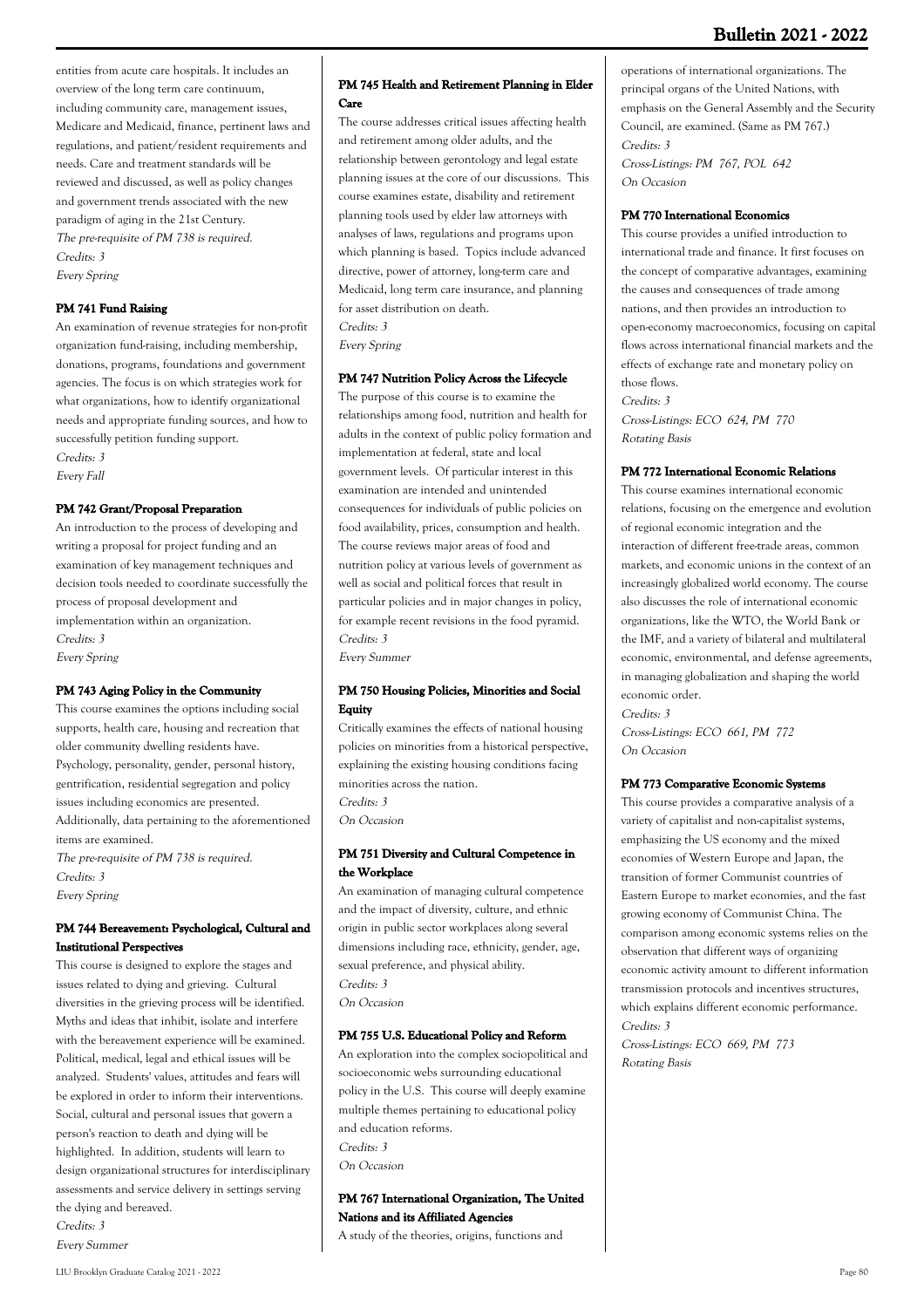# **SCHOOL OF EDUCATION**

 LIU Brooklyn's School of Education prepares teachers, administrators and school psychologists for the challenges and the rewards of working in urban settings. Through rigorous and stimulating programs of study, students have the opportunity to work in urban schools and in a broad range of educational settings to develop an inquiry stance toward practice; integrate theory and practice, and achieve high standards of practice. Graduates of our programs acquire the experiential knowledge that is essential for interacting with and guiding children and families in urban communities. All specialties, undergraduate and graduate, within the Teacher Education Program are accredited by the Teacher Education Accreditation Council (TEAC); we are now a member of the Association for Advancing Quality in Educator Preparation (AAQEP).

 Our programs are designed to ensure that our graduates keep pace with changes and innovations in their chosen fields. The School's **KEEPS Mission**, its urban location, and its nationally recognized faculty make it an exciting place to study!

# **Structures Within the School of Education**

 The School of Education comprises two departments: Teaching, Learning, and Leadership (TLL) and Counseling and School Psychology (CSP) departments. These departments provide educational opportunities leading to rewarding careers serving urban youth and families. TLL offers undergraduate and graduate degree programs in multiple teacher certification areas and educational leadership. CSP offers graduate programs in school psychology and applied behavior analysis. Our professors are experts in these fields, with a range of experience that enables them to bring best practices into the classroom. All programs incorporate fieldwork throughout the curriculum and draw upon long-term relationships with schools and organizations in New York City that offer placements that are well suited to students' needs and interests. Please consult the sections below describing in detail each department and its offerings.

For information, please contact the dean's office at 718-488-1055 or visit the website at www.liu.edu/brooklyn/soe.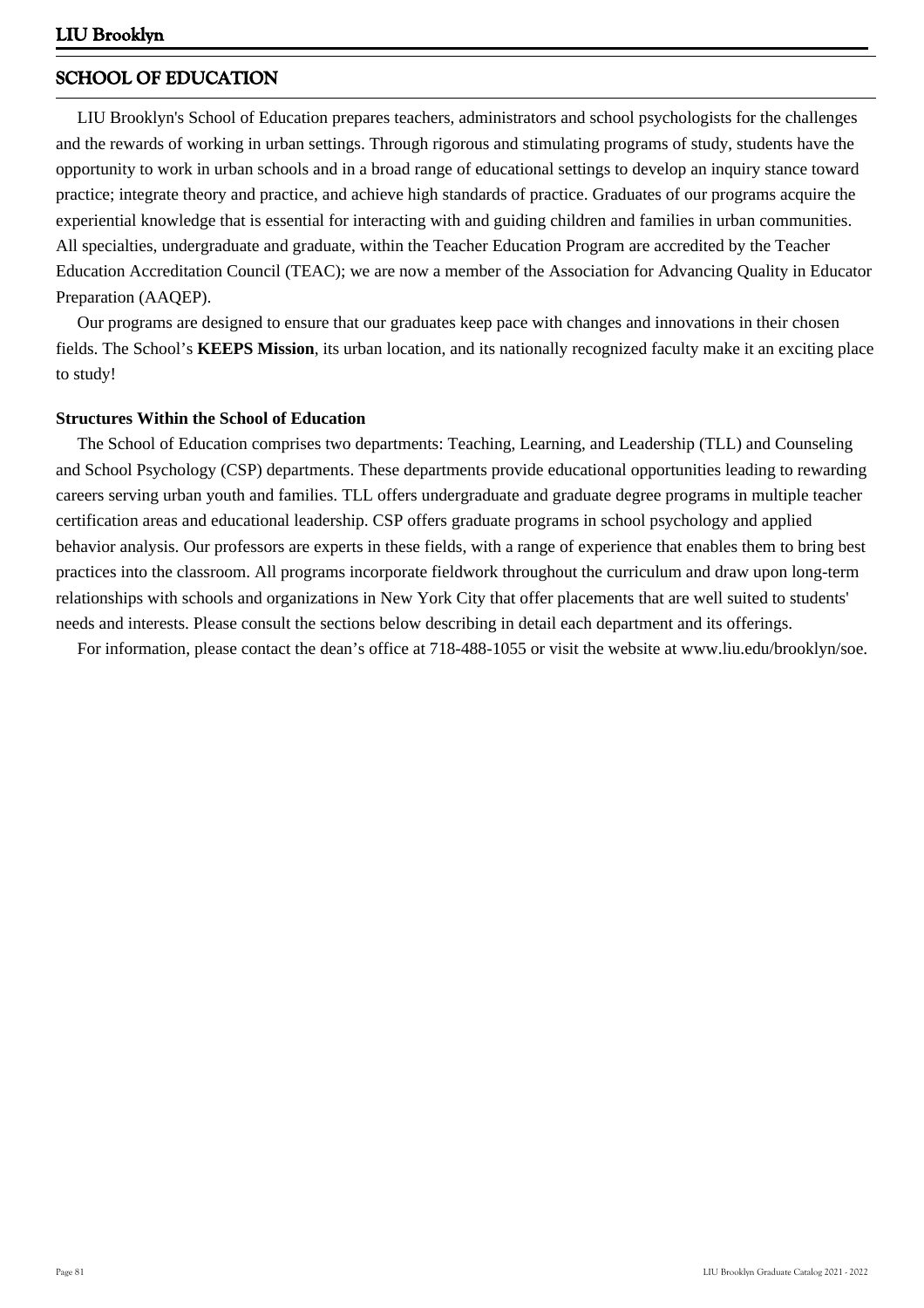# **KEEPS: The School of Education's Mission Statement**

 The KEEPS mission statement of LIU Brooklyn's School of Education addresses one of the most important questions in urban education today: How can urban educators be expertly prepared to meet rising standards? One of the many strengths of the School of Education is that many of its future and practicing educators are themselves urban dwellers, immigrants, or members of ethnolinguistic and racial minorities. Thus, many of its educators bring to the classroom the experiential knowledge of urban and minority communities, essential to educating the children and families in those communities. The KEEPS mission is designed to help all urban educators meet rising academic standards, while also meeting performance standards that are based on the experiences and life of urban schools and their children.

# **KEEPS MISSION IN BRIEF**

# **KEEPS: The desired qualities of LIU Brooklyn Educators.**

 To carry on the important mission of the LIU Brooklyn School of Education, we value:

 KNOWLEDGE and intellectual inquisitiveness about children, schools, and the world.

 ENQUIRY, or the collective discipline of observation, reflection, and non-judgmental description of children and their school work, as well as descriptive inquiry of teaching and professional practice.

 EMPATHY that rests on the human uniqueness and capacity to develop, as well as responsiveness to the needs and interests of urban learners and communities.

 PLURALISM and attention to differences and to the inclusion of all in the learning community of schools and the wider community.

 SOCIAL COMMITMENT and the building of a just and democratic society.

# **KEEPS MISSION IN DEPTH**

 KNOWLEDGE and intellectual inquisitiveness about children, schools, and the world.

 LIU Brooklyn educators are intellectually rooted in the liberal arts, sciences, and pedagogy. We value knowing about the world, its people, languages, and cultures, its natural and physical aspects, and its texts. We attach special importance to how to use that knowledge to teach others and work with urban children and adolescents in schools.

 The curriculum of the School of Education advances this value by deepening the understanding acquired in liberal arts and sciences general education and major courses and contextualizing that knowledge through the world of schools and that of their clients -- children and adolescents, families, as well as teachers and other school professionals. Foundational courses are interdisciplinary, attempting to deepen the multifaceted knowledge needed in the acts of

teaching and learning, as well as spurring the dynamic and simultaneous use of interdisciplinary knowledge required in educating children.

 LIU Brooklyn educators are interested in reading closely and writing carefully and extensively, and they understand that in doing so, they are constructing and developing their own knowledge about texts and the world, about the students with whom they work and the communities from which they come, and about schools and classrooms. Varied modes of writing and discussing are used throughout the curriculum to generate deep knowledge of academic texts, children and learners, teaching practice, and one another. Technology is used to increase connections and interrelatedness and thus support the construction of knowledge.

 We value knowledge constructed over time and thus collect our work and that of the students with whom we work longitudinally. We actively use our collections of work to deepen reflection and generate knowledge. We're responsible thinkers, capable of reflecting on our own work, forming our own opinions, and using our knowledge to act independently in socially responsible ways.

 ENQUIRY or the collective discipline of observation, reflection, and non-judgmental description of children and their school work, as well as the descriptive inquiry of teaching and professional practice.

 LIU Brooklyn educators value being active inquirers, curious about social and natural phenomena, able to imagine and invent. We're seriously reflective, and take time to study, reflect on words and texts, observe, research, collect work. We observe learners and their work closely and are able to describe them accurately while withholding judgment. We also value description and reflective review of our own teaching practice. We attach great importance to our ability as a group to inquire collectively into these matters and to include the voices of all members of the learning community, regardless of rank or function. We value acknowledging the range of attitudes, beliefs, experiences, knowledge, and lenses of the group involved in the collective inquiry, and we look for the common threads as a community is shaped. We use our collective inquiry to shape a community and to create knowledge as a base for action, review, and constant regeneration and transformation.

 The School of Education's curriculum includes specific courses that develop the foundational discipline of collective descriptive inquiry as it applies to children, classrooms, and schools, and it provides ample opportunity to practice descriptive inquiry both in college classrooms and in schools. We read the best literature available, supporting the development of educators' habits of being active inquirers, remaining "wide awake" in the words of Maxine Greene, being attentive to differences, and being able to withhold judgment. This creates an inclusive space with an expanded range of possibilities, enabling our capacity both to act and to transform.

 LIU Brooklyn educators are comfortable with inquiry and persevere with questions. We extend what learners bring by asking questions that widen their horizons of knowledge and experiences. We set up and construct learning contexts that stimulate active learning and the learner's curiosity, inquisitiveness, and imagination. The Learning Center for Educators and Families (LCEF) provides experiences working with children and teachers in curriculum-related tasks, imagining, inventing, and investigating. LCEF also provides opportunities to conduct observations of student practice and to carry out research on the learning and development of children, adolescents, and adults.

 EMPATHY that rests on the human uniqueness and capacity to develop, as well as responsiveness to the needs and interests of urban learners and communities. LIU Brooklyn educators know that no two students are identical, as each person comes with their own world of experiences and beliefs, innate talents and learned skills. We believe in the potential of all students and seek to help students build on their strengths and abilities. We are deeply committed to the idea that all learners are capable of reaching their own unique potential. As empathic and caring educators, we are interested in attending to each individual student. To accomplish the goal of helping individual students grow, we seek to understand the unique perspectives and backgrounds of our students and their social context and work within their frames of reference to help them accomplish what they seek. The curriculum of the School of Education uses collective inquiry, collaborative group work, and interactive dialogue journals to create a caring community of learners. From the very beginning, the curriculum includes fieldbased practices with individual children and families, building up the close familiarity that is required for empathy.

 The curriculum also develops students' ethnographic skills to study communities and to build transcultural understanding and empathy.

 PLURALISM and attention to differences and to the inclusion of all in the learning community of schools and in the wider community.

 LIU Brooklyn educators value the sociocultural and sociolinguistic pluralism of a global world, and especially of New York City's children and communities. We strive to acquire the different experiential knowledge bases that diverse communities have, to find commonalities in the human experience, and to shape a transcultural learning context, a third space, that is inclusive of differences. We attach importance to understanding the sociohistorical and sociocultural contexts of diverse groups, most especially of African-American, Caribbean-American, Latino and recent immigrant communities that are prominent in Brooklyn schools, and we use this knowledge in teaching. We also value ethnographic processes of observation and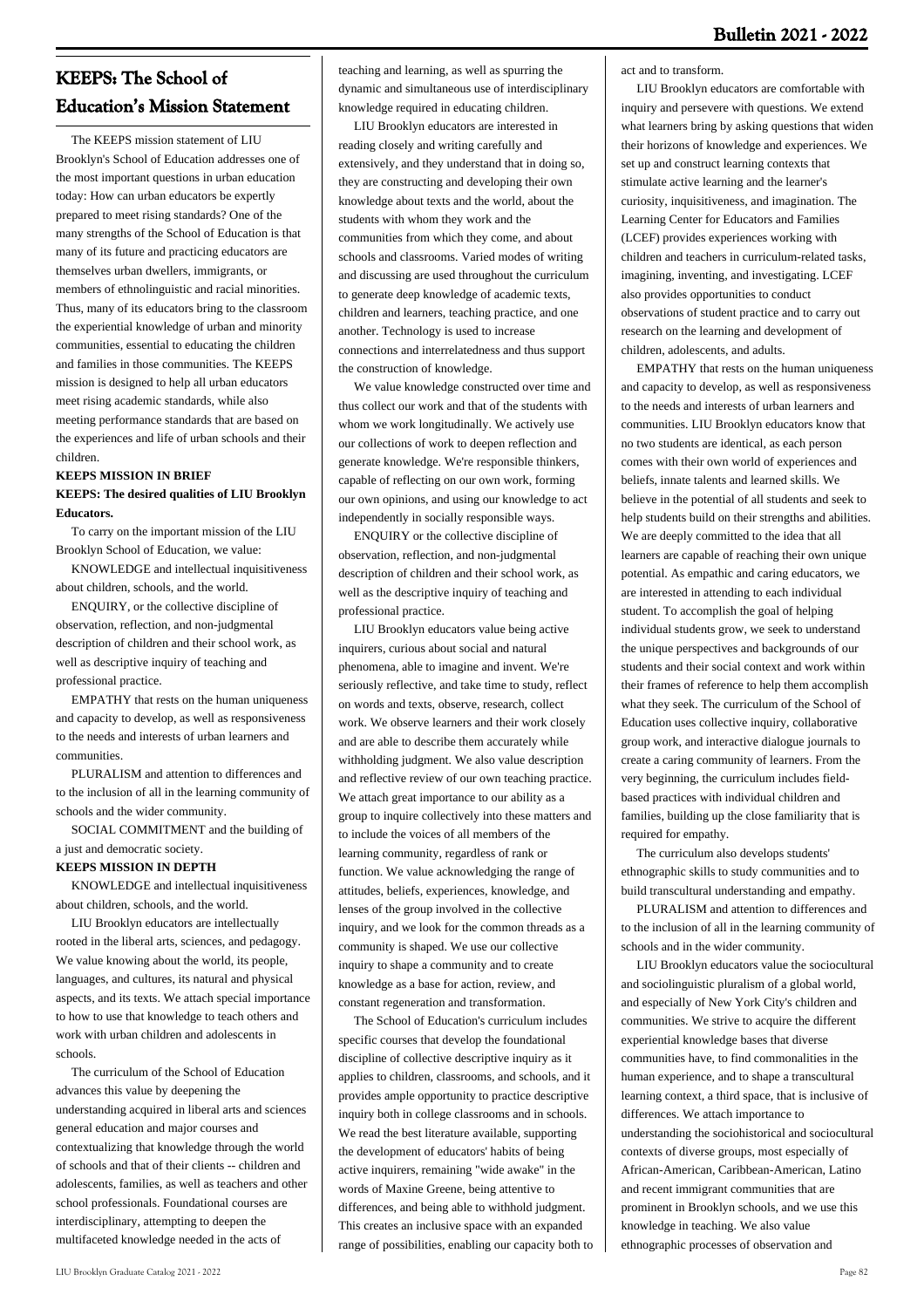participation that enable us to gain an understanding of the complex and dynamic pluralism of communities.

 The curriculum of the School of Education advances this value by recognizing ethnic, racial, gender, language, and ability differences, and by framing issues of child development, language and literacies, and teaching and learning within sociocultural and sociohistorical contexts. All courses in the School of Education's curriculum pay particular attention to the education of learners with disabilities and those who are bilingual, bidialectal, or learning English. While developing knowledge of specific skills and approaches needed to educate different groups of learners, for different purposes, and in different contexts, we also develop strategies for the inclusion of all learners.

 SOCIAL COMMITMENT and the building of a just and democratic society.

 LIU Brooklyn educators are committed to making sure that all students, regardless of race, class, gender, language, sexual orientation or abilities, receive equitable educational services. We value the importance of inclusion in education and the merits of children from diverse educational and ethnic backgrounds learning together. We understand the relationship between our educational and social roles, as we advocate for children and learners and the transformation of classrooms and schools, toward the building of a better and more just world. In addition, we require that students demonstrate academic integrity, professional responsibility and ethical behavior in their scholarship and practice.

 The School of Education's curriculum has strong field-based practices and develops democratic plural communities of learners and educators who are actively engaged in the transformation of urban schools and classrooms. The curriculum prepares educators for social action, empowering them to transform practices, curricula, and schools, so as to build a more just world.

# **School of Education Resources**

**Family University (FUN) After School Program**

 The Family University (FUN) After School Program for the children of LIU Brooklyn students provides a setting for teacher education students to see creative arts and community-building activities in action. It is used as a fieldwork site for students in education, social work, music, and art programs. The children's presence in the building alongside the teacher education students serves as a reminder that theory and practice can and must be integrated to maximize learning.

#### **Academic Support**

 The School of Education offers academic support to help students prepare for teacher certification exams and writing tutoring. **Teacher Resource Center**

The Teacher Resource Center (TRC) provides

the resources and workshops to help new and experienced teachers feel more successful in their classrooms. Materials are available to instructors as well.

### **Center for Urban Educators (CUE)**

 CUE's mission is the development of culturally relevant and effective practices for the work of teaching, learning, and mental health and well-being in schools and communities in the urban context. The vision of teaching and practice guiding the Center's work supports teachers and mental health practitioners as socially responsible people who are intellectually engaged and act as advocates of children, families, and communities.

 CUE's core values are beliefs in human capacity and worth in the importance of educating, and practicing for health and democracy. The Center puts diverse perspectives alongside each other to get beyond convention and create new possibilities for teaching and serving children, families, and communities. To create these opportunities, CUE supports the use of observation, description, and story as ways of generating understanding out of lived experiences. CUE incorporates descriptive inquiry to enact its values.

 In its efforts to further its mission, CUE has developed a multi-faceted community of future teachers, university professors, and teachers and administrators in public schools. CUE works with New York City public schools, forms collaborations with educators both within and beyond LIU Brooklyn, and supports publications and the annual CUE conference.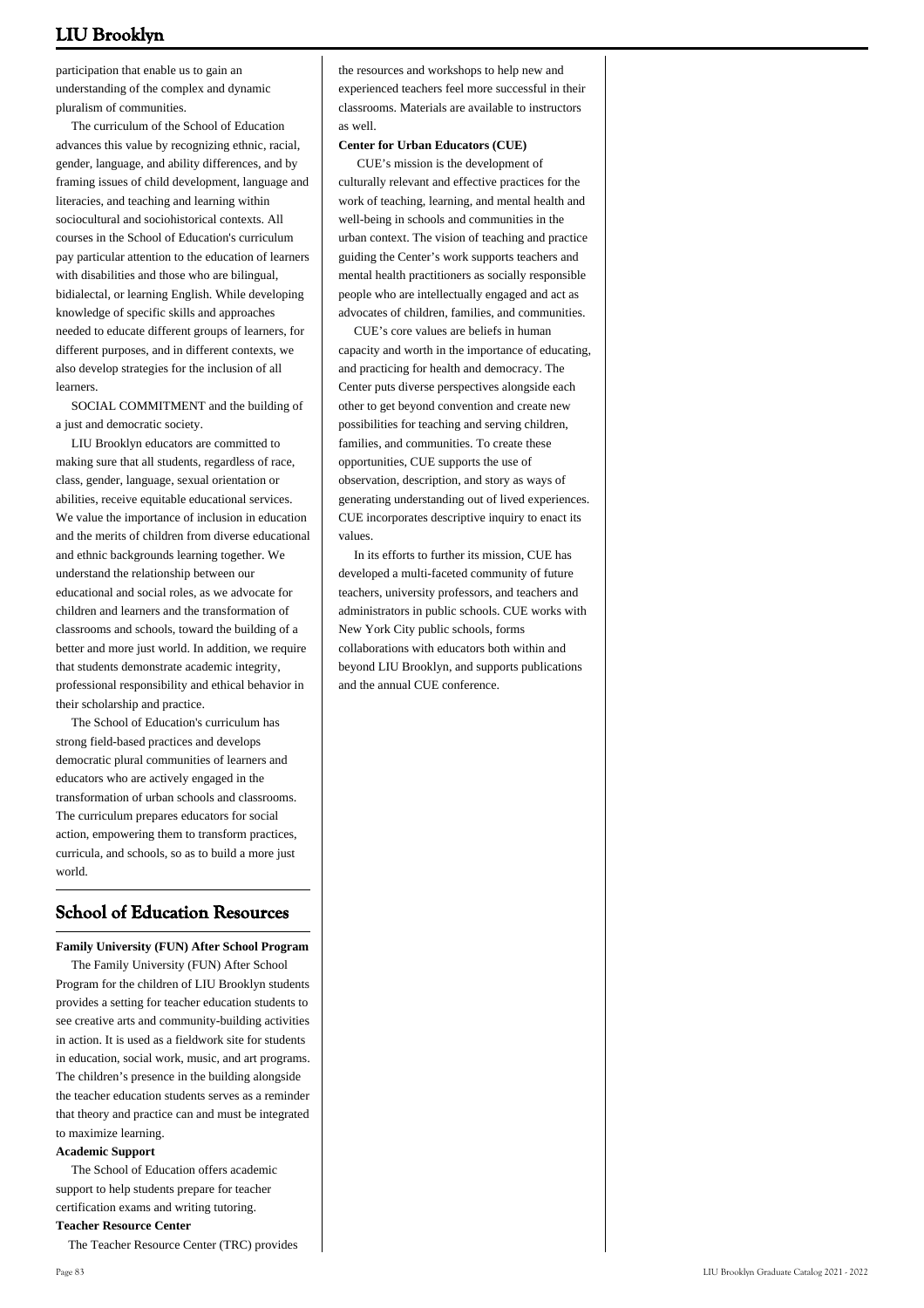# **DEPARTMENT OF COUNSELING AND SCHOOL PSYCHOLOGY**

 The Department of Counseling and School Psychology strives to inspire graduates to become effective and compassionate professionals who bring positive change to the communities they serve. The Department is committed to affording access to professional graduate study to individuals of all backgrounds; to providing quality education and training that prepare students to work in a variety of settings, primarily in the urban community; and to tailoring instruction and providing individual assistance to help students meet high standards of knowledge, skills and dispositions. These three pillars — access, quality and tailored instruction — are the foundation upon which the Department rests.

 The Department of Counseling and School Psychology offers the following programs:

- School Psychology (M.S.Ed., optional specializations in early childhood and bilingual)
- Applied Behavior Analysis (Advanced Certificate) •

# **COUNSELING PROGRAMS**

# **ADMISSIONS REQUIREMENTS Deadlines & Important Dates**

 Applications are considered on a rolling admissions basis. However, as the counseling programs interview students as part of the selection process, it is recommended that application materials are submitted as early as possible to permit time for review and scheduling of interviews.

# **Application Materials**

- All candidates must submit the following: • A completed LIU Brooklyn graduate
- admissions application, including a personal statement
- Official transcripts of all undergraduate and graduate studies. To be considered for admission to an advanced certificate program, students must have a master's degree in counseling or a related field from a regionally accredited college or university.
- A current resume (curriculum vitae)
- Two letters of recommendation from persons familiar with the applicant's work or academic performance (i.e., employer, supervisor, former professor). •

# **Application Review Criteria**

 *GPA:* A minimum grade point average of 3.0 from the undergraduate or previous graduate study is required for full matriculation. Applicants with a 2.50 – 3.0 GPA are considered for limited matriculation. If admitted with limited matriculation status, students may take a maximum of 6 credits each semester for two semesters and must attain an overall grade point

average of 3.0 to continue in the program and become fully matriculated. After 12 credits on limited matriculation status, students with under a 3.0-grade point average may not be permitted to continue in the program.

 *Writing:* A personal statement of 500 words or less is analyzed in terms of both content and prose. The successful applicant demonstrates an understanding of what has led them to pursue graduate study in counseling. Educational and career goals are expected to be consistent with our program mission and curriculum. Organization, cogency, and grammar are taken into consideration, with a well-organized, wellreasoned, grammatically accurate written presentation required for admission.

 *Resume/Vitae:* Applicants' experiences (including volunteer work and training in addition to employment experience) should demonstrate in breadth and/or depth a developed commitment to serving others in a helping capacity. **Interview**

 Interviews take place throughout most months of the fall and spring semesters and in early summer. Morning, afternoon, evening, and weekend interviews are arranged. Interviews are one hour in length.

 Interviews typically consist of two parts, each approximately 30 minutes in length:

- Applicants respond to questions about their individual, relational, educational, and vocational experiences that have contributed to their desire to pursue graduate study in counseling and questions about their educational and career goals. •
- Applicants are provided with clinical vignettes and asked questions about their thinking about them. •

 Time is also allotted for applicants to ask questions of the faculty about the program and the University.

 Applicants are evaluated on verbal and nonverbal communication skills, interpersonal interaction, and appropriateness of responses. **The Review and Notification Process**

 Graduate applications are submitted to the LIU Brooklyn Admissions Office and forwarded to the department once they are complete. The application form, personal statement, all transcripts, letters of recommendation, and resume must be received by Admissions before the applicant review process begins.

 The program faculty reviews completed applications that have been forwarded from admissions to the department. The department then contacts applicants whom they have selected to be interviewed and interviews are scheduled. The remaining applicants are notified that they are not accepted. Applicants who are not accepted may request recommendations for strengthening their application for future submission. Applicants who seek to be reconsidered for acceptance in a future semester may submit an updated application at that time, with an indication in the personal statement

of how the applicant responded to the direction provided by the faculty when not previously accepted to the program.

# **Submitting an Application for Admission**

 All applicants must apply for admission to LIU Brooklyn. Please apply online at My LIU or use the Apply Now link in the top navigation bar of the campus' website. For more information on the admissions process, visit the Office of Admissions website or call 718-488-1011.

# **PROGRAM REQUIREMENTS**

 Continued enrollment in this program is contingent upon:

- Maintenance of a 3.0 Grade Point Average
- Prompt resolution of any INC or UW Grades
- Satisfactory student disposition in the areas of attendance, preparedness, attitude toward learning, response to feedback, reflectiveness, classroom engagement and participation, expressive coherence, and professionalism. • Each of these requirements is addressed in

greater depth in the Counseling Student Handbook provided to all students upon enrollment in the program. These requirements are also addressed in a student orientation that occurs at the start of each fall and spring semester.

# **SCHOOL PSYCHOLOGY**

# **ABOUT THE FIELD OF SCHOOL PSYCHOLOGY**

 School psychologists work with students individually and in groups. They also develop programs to train teachers and parents about effective teaching and learning strategies, techniques to manage behavior at home and in the classroom, working with students with disabilities or with special talents, addressing the abuse of drugs and other substances, and preventing and managing crises. In addition, most school psychologists provide the following services: **Consultation**

- Collaborate with teachers, parents, and administrators to find effective solutions to learning and behavior problems. •
- Help others understand child development and how it affects learning and behavior. •
- Strengthen working relationships with teachers, parents, and service providers in the community. •

# **Evaluation**

- Evaluate eligibility for special services.
- Assess academic skills and aptitude for learning. •
- Determine social-emotional development and mental health status.
- Evaluate learning environments.

# **Intervention**

- Provide psychological counseling to help resolve interpersonal or family problems that interfere with school performance. •
- Work directly with children and their families to help resolve problems in adjustment and learning. •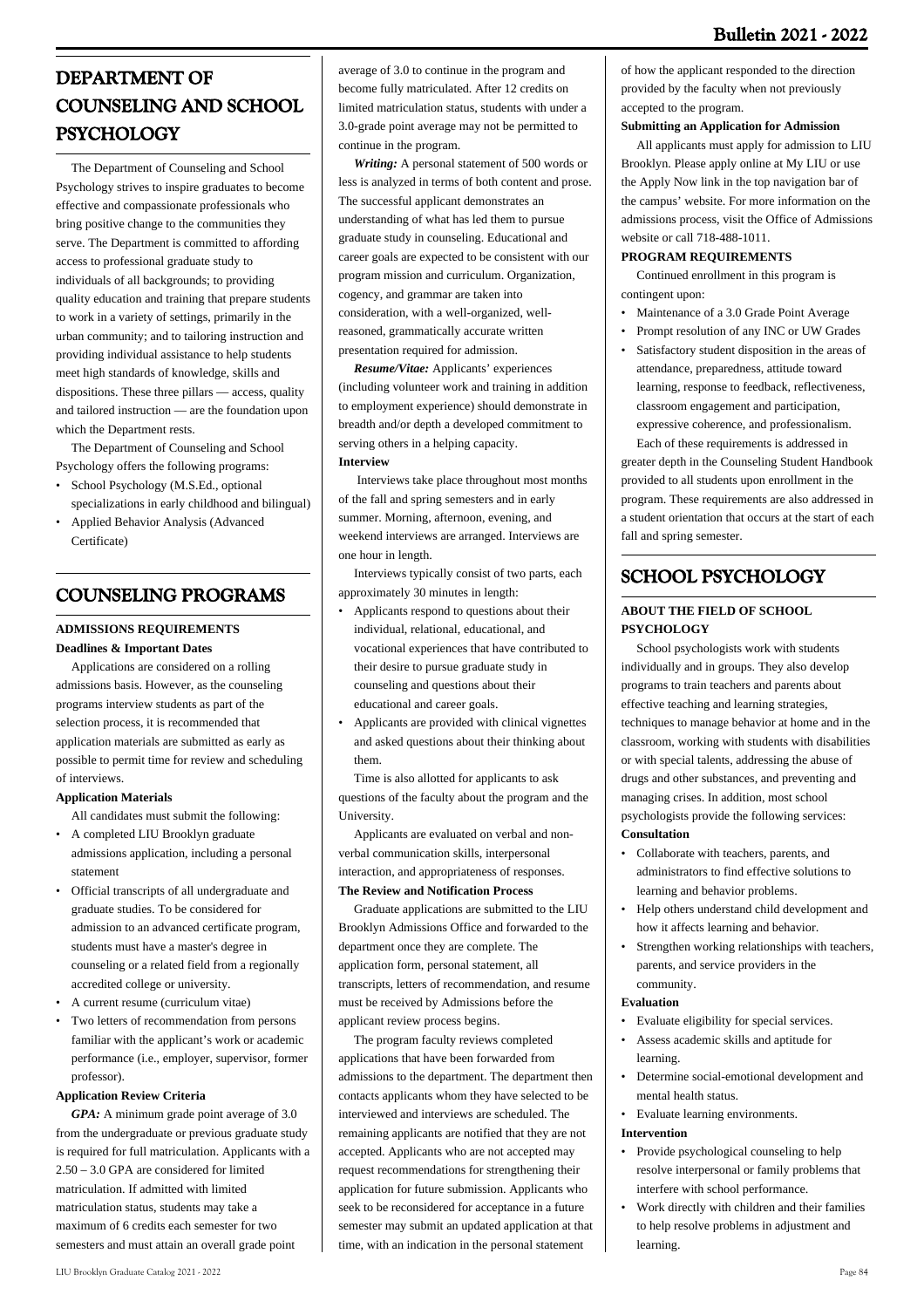- Provide training in social skills and anger management. •
- Help families and schools manage crises such as death, illness, or community trauma. •

### **Prevention**

- Design programs for children at risk of failing at school.
- Promote tolerance, understanding, and appreciation of diversity within the school community. •
- Develop programs to make schools safer and more effective learning environments. •
- Collaborate with school staff and community agencies to provide services directed at improving psychological and physical health. •
- Develop partnerships with parents and teachers to promote healthy school environments.

### **Research and Planning**

- Evaluate the effectiveness of academic and behavior management programs. •
- Identify and implement programs and strategies to improve schools.
- Use evidence-based research to develop and/or recommend effective interventions. •

For more information on the field of school psychology, visit the National Association of School Psychologist's website at [www.nasponline.org.](http://www.nasponline.org)

### **ADMISSIONS REQUIREMENTS**

- B.A. or B.S. degree from an accredited college, with a 2.75 GPA. •
- Individuals with or without a background in psychology or education are encouraged to apply. •
- A written statement of professional goals, including a rationale for why the candidate has chosen the field of school psychology. •
- Two professional letters of reference from academic instructors or professional supervisors.

Based on the information that the candidate provides, as well as space limitations, a select number of students will be interviewed.

# **PROGRAM REQUIREMENTS**

 Continued enrollment in this program is contingent upon:

- Maintenance of a 3.0 Grade Point Average
- Prompt resolution of any INC or UW Grades
- Satisfactory professional dispositional reviews in the areas of attendance, preparedness, attitude toward learning, response to feedback, reflectiveness, classroom engagement and participation, expressive coherence, and professionalism. •

# **M.S.Ed. School Psychology**

 The 60-credit M.S.Ed. Program in School Psychology provides students with core knowledge and skills necessary to work in today's schools. Specifically, our program has outlined ten competencies based on what was delineated by the National Association of School Psychologists (NASP). Those include data-based decisionmaking; consultation and collaboration; effective instruction; socialization and the development of life-skills; student diversity in development and learning; school and systems organization; policy development and the development of appropriate school climate; prevention, crisis intervention and mental health interventions; home-school collaboration; research and program evaluation; and information technology. Our 60-credit M.S.Ed Program in School Psychology is registered with the New York State Education Department as satisfying the educational requirements for provisional certification as a school psychologist.

 In addition to the requirements for the general School Psychology degree, students may elect to take one or both of two specializations, each of which entails another 6 credits of coursework:

- 1. Early Childhood Specialization prepares school psychologists to work with infants, toddlers and preschoolers, and their families. This sequence consists of two three-credit courses: one that covers the administration and interpretation of infant assessment instruments, and one that explores current theory and research in infant development. This specialization does not lead to a separate New York State certification but is designed to help our graduate students acquire the knowledge base and practical skills for working with a particularly sensitive population.
- 2. Bilingual Specialization prepares school psychologists to work with linguistically diverse children and their families. It includes two three-credit courses: a course in bilingual education and a course in bilingual assessment. Students who wish to be certified as bilingual school psychologists must also receive passing scores on the Bilingual Education Assessment Test (BEA) of the New York State Teacher Certification Exams (NYSTCE), or the previously administered Target Language Proficiency Assessment (TLPA). Information regarding the BEA exam can be found at [www.nystce.nesinc.com/NY\\_viewSG\\_opener.a](http://www.nystce.nesinc.com/NY_viewSG_opener.asp) [sp](http://www.nystce.nesinc.com/NY_viewSG_opener.asp). (It is recommended that students take the exam after they have taken and completed TAL 823.)

# **M.S.Ed., School Psychologist**

*[Program Code 06905] {HEGIS: 0826.01}*

### **The following courses are required: Developmental Sequence - 6 credits**

| CSP               | 633                             | Developmental<br>Psychology               | 3.00 |  |
|-------------------|---------------------------------|-------------------------------------------|------|--|
| TAI<br><b>CSP</b> | <b>XXX</b>                      | TAL graduate-level<br>elective OR CSP 825 | 3.00 |  |
|                   |                                 | Maintenance of Client                     |      |  |
|                   |                                 | Records in Behavioral                     |      |  |
|                   |                                 | <b>Analytic Practice</b>                  |      |  |
|                   | Diagnostic Sequence - 9 credits |                                           |      |  |

| CSP        | 650                          | Developmental<br>Psychopathology                                                                                             | 3.00 |
|------------|------------------------------|------------------------------------------------------------------------------------------------------------------------------|------|
| CSP        | 651                          | School Neuropsychology                                                                                                       | 3.00 |
| CSP        | 702                          | Diagnosis of Learning<br>Problems                                                                                            | 3.00 |
|            |                              | <b>Assessment Sequence - 15 credits</b>                                                                                      |      |
| CSP        | 704                          | Research and<br>Measurement in<br>Education                                                                                  | 3.00 |
| CSP        | 721A                         | <b>Cognitive Assessment I</b>                                                                                                | 3.00 |
| CSP        | 721B                         | <b>Cognitive Assessment II</b>                                                                                               | 3.00 |
| CSP        | 722A                         | Personality Assessment I                                                                                                     | 3.00 |
| CSP        | 722B                         | Personality Assessment II                                                                                                    | 3.00 |
|            |                              | <b>Intervention Sequence - 15 credits</b>                                                                                    |      |
| <b>CSP</b> | 655                          | <b>Applied Behavior</b><br>Analysis I                                                                                        | 3.00 |
| CSP        | 703                          | Parent Consultation and<br>Intervention                                                                                      | 3.00 |
| CSP        | 714                          | <b>Educational Consultation</b><br>in Multicultural School<br>Settings                                                       | 3.00 |
| CSP        | 720                          | <b>Community School</b><br>Psychology                                                                                        | 3.00 |
| CSP        | 799/80<br>1                  | Individual and Group<br>Counseling Practices in<br>School Settings OR<br>Behavior Therapy and<br>Autism Spectrum<br>Disorder | 3.00 |
|            |                              | <b>Fieldwork and Professional Issues Sequence -</b>                                                                          |      |
| 15 credits |                              |                                                                                                                              |      |
| CSP        | 680A                         | Issues in School<br>Psychology                                                                                               | 3.00 |
| CSP        | 680B                         | Fieldwork in School<br>Psychology I                                                                                          | 3.00 |
| CSP        | 680C                         | Fieldwork in School<br>Psychology II                                                                                         | 3.00 |
| CSP        | 781A,<br>781B,<br>or<br>781C | Internship in School<br>Psychology I - General,<br><b>Bilingual or Early</b><br>Childhood                                    | 3.00 |
| CSP        | 782A,<br>782B,<br>or<br>782C | Internship in School<br>Psychology II - General,<br><b>Bilingual or Early</b><br>Childhood                                   | 3.00 |

 Students who wish to specialize in bilingual school psychology should take the bilingual internship courses (CSP 781B and CSP 782B) and are also required to take TAL 823 and CSP 724. Total credits  $= 66$ .

 Students who wish to specialize in early childhood school psychology should take the early childhood internship courses (CSP 781C and CSP 782C) and are also required to take CSP 723 and CSP 733. Total credits  $= 66$ .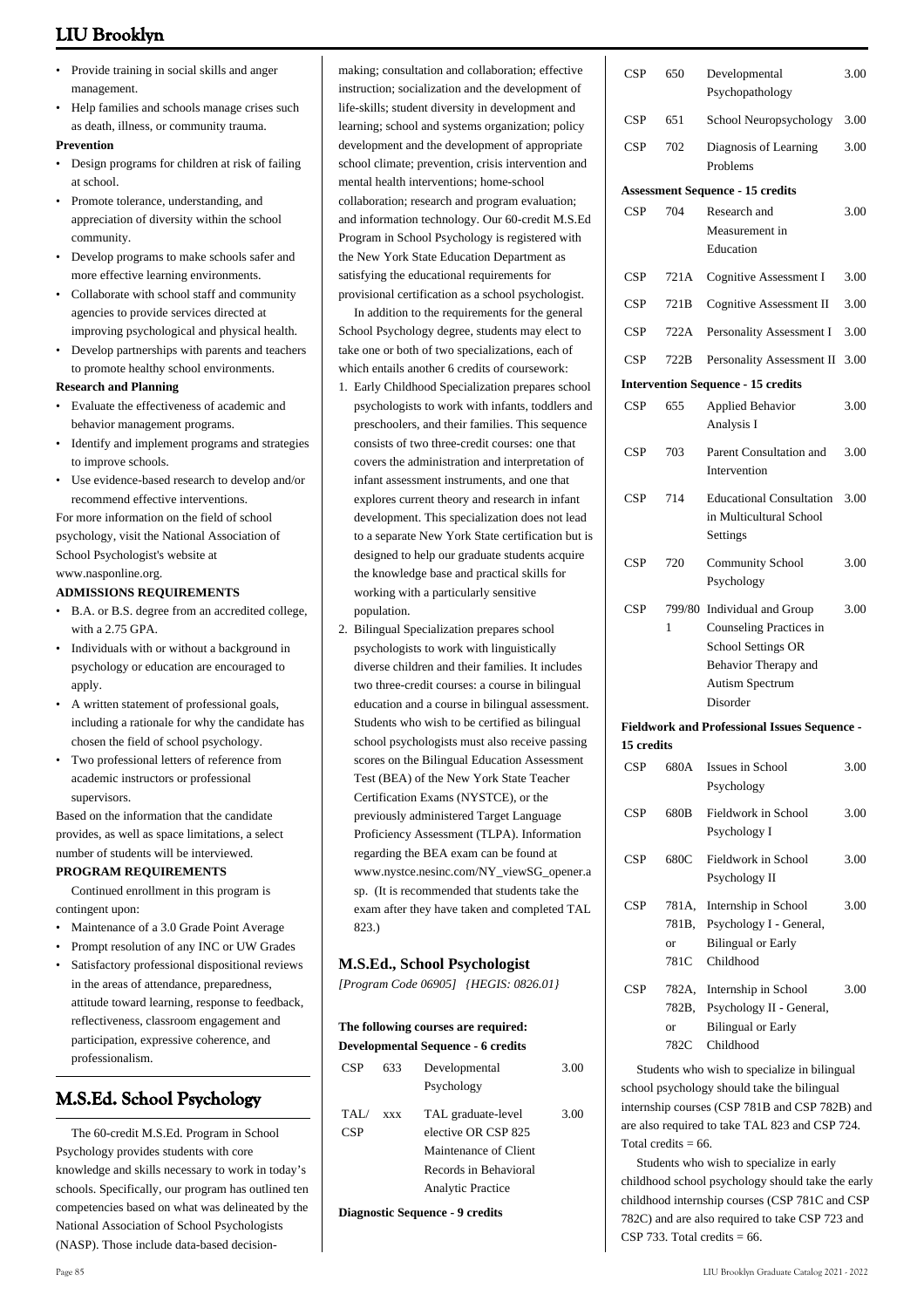**Credit and GPA Requirements** Minimum Total Credits: 60 Credits Minimum GPA: 3.0

# **Advanced Certificate, Applied Behavior Analysis**

 The 27-credit Advanced Certificate program in Applied Behavior Analysis provides students with the knowledge base and skills stipulated by the Behavior Analyst Certification Board (BACB©) as constituting basic competence for behavior analysts. These competencies include the following: Knowledge of professional issues and ethics; basic characteristics of the science of behavior analysis; principles, processes and concepts; behavioral assessment; measurement of behavior; experimental evaluation of interventions; interpretation of data; selection of intervention outcomes and strategies; behavior change procedures; and, systemic work with agencies and institutions. This program satisfies the educational requirements for licensure as a behavior analyst in New York.

 The purpose of the program is to educate and train behavior analysts who will serve children and adults who present with a wide array of emotional, behavioral, and neurological issues (e.g., intellectual disabilities, autism spectrum disorders), particularly in complex, urban settings. This program is a natural extension for individuals who are currently on one of the following two career paths: certified school-based professionals (e.g., classroom teachers, administrators, or pupil personnel providers), or individuals who are in a program that leads to school-based certification, who attend this applied behavior analysis program, develop a more refined skill set to deal with children who evidence emotional, behavioral and neurological issues within the school setting. Licensed mental health and healthcare professionals (e.g., mental health counselors, physician assistants, psychologists, clinical social workers, nurses or marriage and family therapists), or individuals who are licenseeligible such that they have satisfied the educational requirements for licensure in these fields and are completing the experience and/or examination requirements, who attend this applied behavior analysis program work skillfully with both children and adults with emotional, behavioral and neurological issues in a variety of mental health and healthcare settings.

# **Advanced Certificate, Applied Behavior Analysis** *[Program Code 36570] {HEGIS: 2099.0}*

**Required Courses**

| <b>CSP</b> | 655 | <b>Applied Behavior</b><br>Analysis I: Principles and<br>Procedures                      | 3.00 |
|------------|-----|------------------------------------------------------------------------------------------|------|
| <b>CSP</b> | 714 | Academic Consultation in 3.00<br>Multicultural School<br>Settings                        |      |
| <b>CSP</b> | 801 | <b>Applied Behavior</b><br>Analysis II: Behavior<br>Therapy                              | 3.00 |
| <b>CSP</b> | 802 | <b>Applied Behavior</b><br>Analysis III: ABA and<br>Developmental<br><b>Disabilities</b> | 3.00 |
| <b>CSP</b> | 803 | <b>Applied Behavior</b><br>Analysis IV: Academic<br><b>Interventions</b>                 | 3.00 |
| <b>CSP</b> | 804 | Special Topics in<br><b>Behavior Analysis</b>                                            | 3.00 |
| <b>CSP</b> | 805 | ABA Internship<br>Supervision I                                                          | 3.00 |
| <b>CSP</b> | 806 | <b>ABA</b> Internship<br>Supervision II                                                  | 3.00 |
| <b>CSP</b> | 825 | Maintenance of Client<br>Records in Behavior<br><b>Analytic Practice</b>                 | 3.00 |

#### **Credit and GPA Requirements**

Minimum Total Credits: 27 Credits Minimum GPA: 30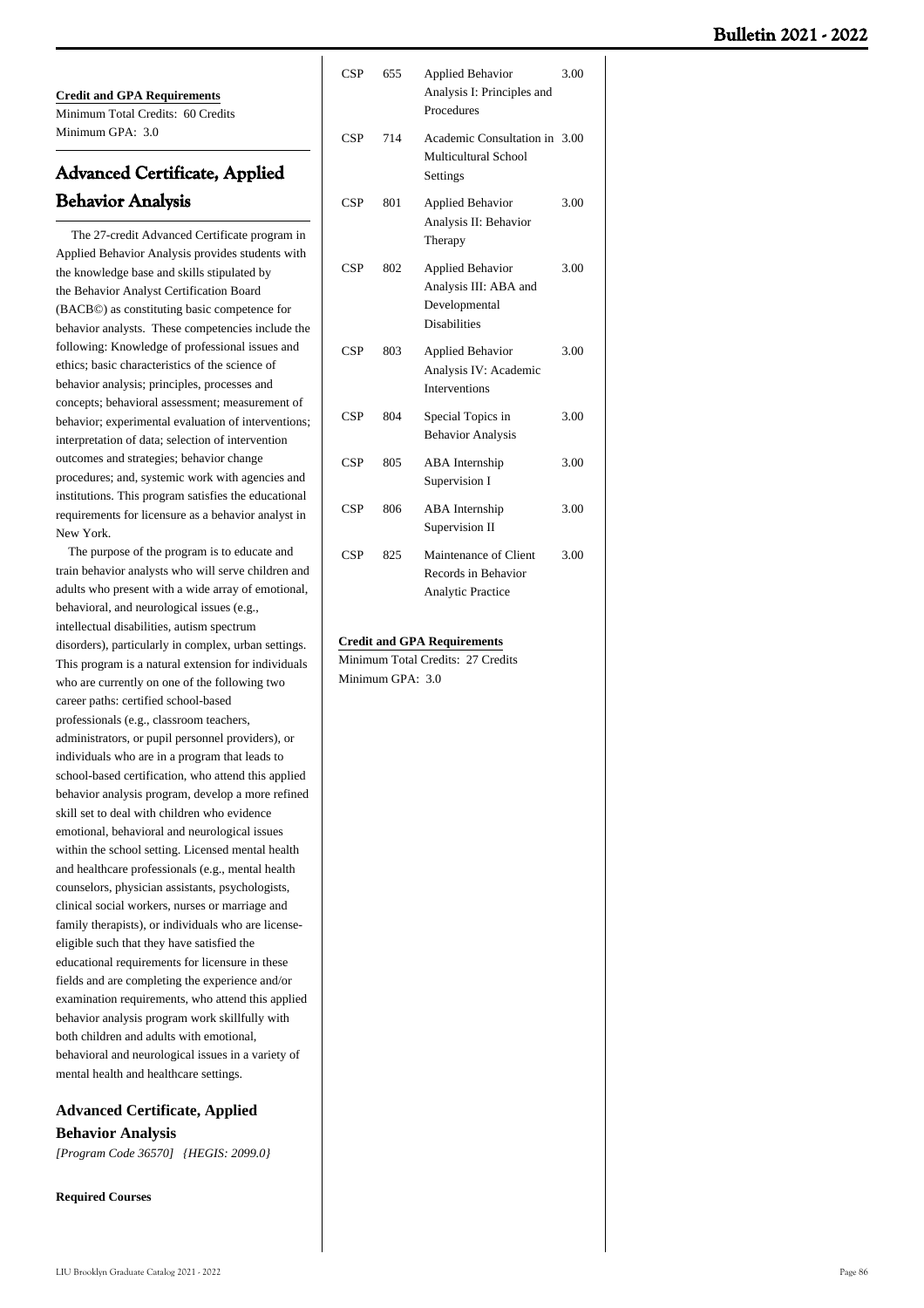# **Counseling and School Psychology Courses**

# **CSP 50 Professional Writing Lab**

This course provides an overview of writing instruction specific to skills required within the fields of counseling and school psychology, with application to related health and human services fields. Instruction in offered in writing basics and specific areas of relevance to graduate-level work and professional practice. The course provides grammatical and syntactical instruction and a review of writing mechanics. Topics include, but are not limited to process notes, assessment reports, reflective writing, and instruction in the American Psychological Association (APA) writing style for research and general written assignments. Credits: 0 Every Fall and Spring

## **CSP 518 Play Therapy**

A survey of methods, materials and techniques for working with children. Consideration of different approaches and the therapeutic use of play. The pre-requisites of CSP 615, 649, 652, 654 are required as well as CSP 657A or CS 706. Credits: 3 Rotating Basis

# **CSP 615 Professional Issues and Ethics in Counseling**

An overview of professional orientation and ethical practice. Introduction to the history and philosophy of the profession, professional roles and organizations, and credentialing issues and processes. An exploration of ethical standards of the ACA and related entities and applications of ethical and legal considerations in professional counseling. Credits: 3

Every Fall and Spring

### **CSP 633 Developmental Psychology**

This course is intended to review the different stages of human development from birth to age 21. It includes a review of different perceptions and conceptions of development and an exploration of the historical evolution of such perspectives. The emotional, cognitive, social and physical challenges that children face as they grow older will be reviewed. Major developmental theories and research findings will be presented such as Neo-Piagetian theory, racial identity development theory, developmental theories based on LGBT issues, immigration issues and second language issues. Theorists such as Bronfenbrenner, Kohlberg, Gardner, and Erickson will also be reviewed. Three credits. Credits: 3 Annually

**CSP 649 Counseling Theories and Applications**

Counseling theories and techniques and their

application within a diverse society are presented. Students will explore the major theories of counseling and psychotherapy, including psychoanalytic, person-centered, existential, reality, behavioral, cognitive, multicultural, racial identity, feminist, and family systems, amongst others. Credits: 3

Every Fall and Spring

#### **CSP 650 Developmental Psychopathology**

The major mood disorders in children and adolescents will be reviewed, with a specific focus on anxiety, depression and bipolar conditions. There will be an emphasis on specific school related problems, such as social withdrawal, school phobia, eating disorders, social adjustment and peer problems, and suicide. Attention will also be given to reviewing other interfering behaviors such as selective mutism, suicidal ideation, and gang violence. Consideration will be given to cultural and social factors in making diagnoses and developing therapeutic interventions. The role of the school psychologist will be explored as well as assessment issues inherent in diagnosing psychopathology.

TARGETED FIELDWORK REQUIREMENT: Students are expected to administer the following instruments: Conners Comprehensive Behavior Rating Scales, Reynolds Child Manifest Anxiety Scale, the Reynolds Child Depression Inventory, Reynolds Suicide Scale, Beck Youth Inventories, and Piers-Harris Self-Concept Scale, Symptom Checklist-90-R (SCL-90-R) as well as other assessment methods. After these scales are administered, students will be required to incorporate theories and research findings from reading and will be expected to set socio-emotional goals, and develop sample treatment plans. 40 hours.

Credits: 3 Annually

# **CSP 651 Educational Neuropsychology**

This course will provide an examination of neural anatomy and brain functions that are most important in the acquisition of reading, writing and math skills. Mechanisms such as attention, executive functions, and working memory will be explored, and their neurological brain bases will be discussed. Developmental neuropsychological research will be examined for principles that can enhance psychoeducational assessment and remedial practices. The neural bases of bilingualism and second language acquisition will also be discussed. Neurological disorders will be discussed in relationship to modifications in educational placement, classification and practice. The pre-requisite of CSP 721A is required. Credits: 3 Annually

**CSP 652 Human Development Across the Lifespan**

An overview of theories of individual and family

development, transitions across the lifespan, and theories of learning and personality development. Exploration of internal and external influences upon normal and abnormal development, disability, and exceptional behavior. Investigation of strategies for facilitating optimum development and wellness over the lifespan. Credits: 3

Every Fall and Spring

#### **CSP 654 Counseling Skills & Processes**

Counselor characteristics and behaviors that influence helping processes are addressed. Focus is on interviewing methods, counseling skills, goal setting, treatment planning, assessment, diagnosis, documentation and report writing. Both direct service and consultation skills are discussed. The importance of self-awareness and analysis toward counselor effectiveness is highlighted. Credits: 3 Every Fall and Spring

# **CSP 655 Applied Behavior Analysis I: Principles and Procedures**

This course will provide an in-depth analysis of the principles upon which applied behavior analysis is based, as well as an introduction to procedures that can be used to improve social and academic behaviors in all children. Students will review single subject design as well as other issues necessary to document interventions. Emphasis is placed on the application of the principles to environmental, functional and ecological analyses of behavior in a responsible ethical manner. TARGETED FIELDWORK REQUIREMENT: Students are expected to observe in schools and develop behavior intervention plans to improve specific social or academic behaviors in a classroom. A certified school psychologist will supervise students. 30 hours. Credits: 3 Annually

### **CSP 659 Counseling and A Pluralistic Society**

An exploration of the context of relationships, and issues and trends in a culturally and linguistically diverse society. Focus on theories of identity development in multiple domains, and multicultural counseling theories and competencies. Investigation into the nature of biases, prejudices, oppression, and discrimination and their effects.

The pre-requisites of CSP 615, 649, 652 and 654 are required as well as CSP 657A, or CSP 705, or  $CSP$  706 Credits: 3 Annually

### **CSP 660A Group Work**

An introduction to principles of group dynamics, approaches to group leadership and authority, theories and methods of group counseling. Issues of culture, diversity, and identity in groups will be addressed. Instructional videos and/or media representations of group dynamics will be included.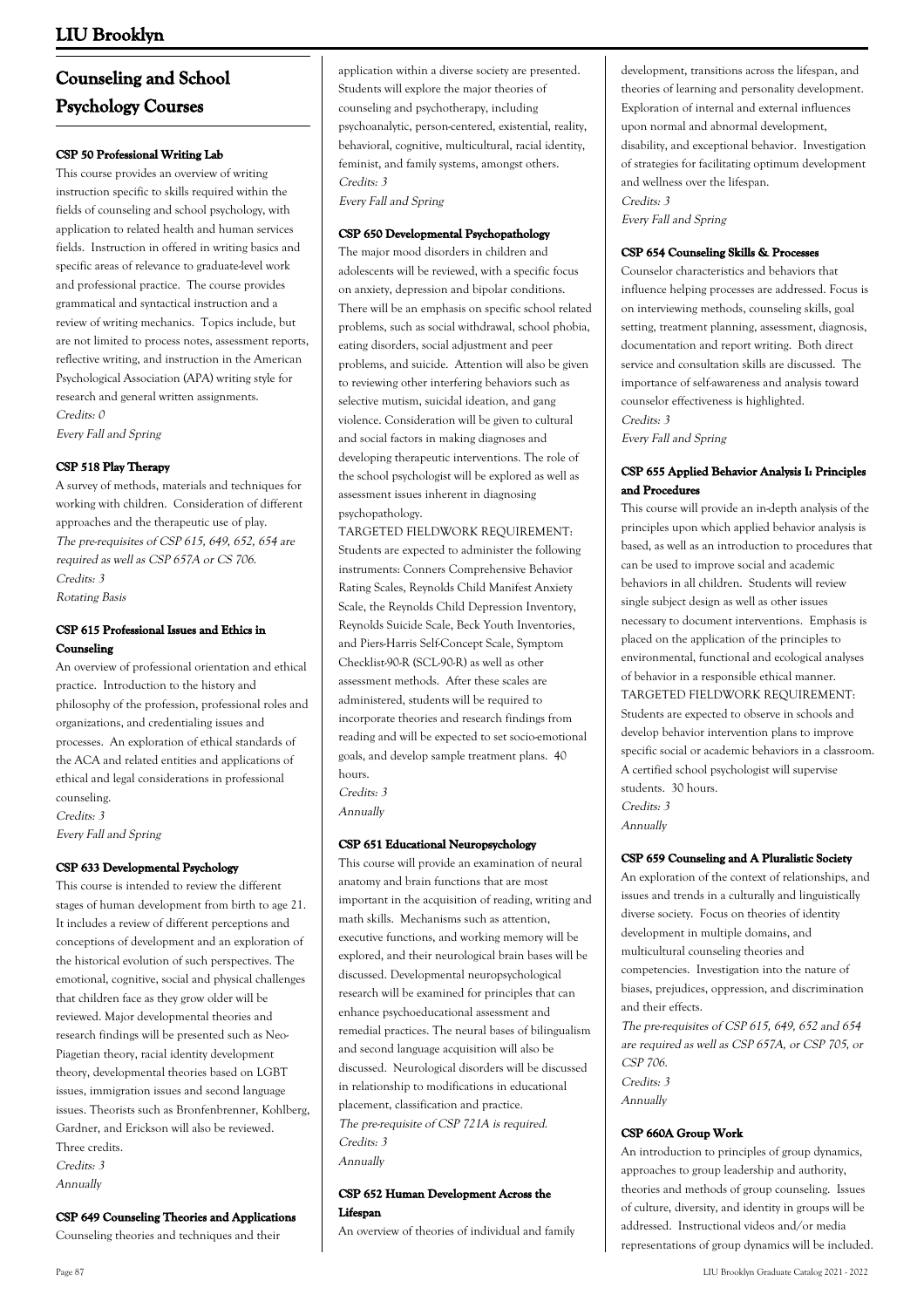**Bulletin 2021 - 2022**

Includes an experiential group experience of at least 10 hours and the study of different types and settings of group work, including psychoeducational groups and therapeutic groups with various clinical populations.

The pre-requisites of CSP 615, 649, 652 and 654 are required as well as CSP 657A, or CSP 705, or CSP 706. Credits: 3

Annually

# **CSP 661A School Counseling Practicum**

Students work 100 hours in a K-12 school under the supervision of a certified and experienced school counselor, being exposed to and performing varied responsibilities of the school counseling program. A minimum of 40 hours of direct service is required. Audio-taping, videotaping, or live supervision.

Pre-requisites of CSP 615, 649, 652, 654.705 and ALCX 702, 703, 705 are all required. Credits: 3 Annually

#### **CSP 661B Bilingual School Counseling Practicum**

Students work 100 hours in a K-12 school under the supervision of a certified and experienced bilingual school counselor, being exposed to and performing varied responsibilities of the school counseling program. A minimum of 40 hours of direct service to children with limited English language proficiency is required. Audio-taping, videotaping, or live supervision. Pre-requisites of CSP 615, 649, 652, 654, 705 and ALCX 702, 703, 705 are all required. Credits: 3

Annually

#### **CSP 665A School Counseling Internship I**

Students work 300 hours each of two semesters in a K-12 school under the supervision of a certified and experienced school counselor, being exposed to and performing varied responsibilities of the school counseling program. A minimum of 120 hours each semester in direct service is required. Audiotaping, videotaping, or live supervision. The pre-requisite of CSP 661A is required and approval from the Department. Credits: 6 Annually

# **CSP 665B Bilingual School Counseling Internship I**

Students work 300 hours each of two semesters in a K-12 school under the supervision of a certified and experienced bilingual school counselor, being exposed to and performing varied responsibilities of the school counseling program. A minimum of 120 hours each semester in direct service to children with limited English language proficiency is required. Audio-taping, videotaping or live supervision.

The pre-requisite of CSP 661B is required and Departmental approval. Credits: 6

### Annually

#### **CSP 666A School Counseling Internship II**

Students work 300 hours each of two semesters in a K-12 school under the supervision of a certified and experienced school counselor, being exposed to and performing varied responsibilities of the school counseling program. A minimum of 120 hours each semester in direct service is required. Audiotaping, videotaping, or live supervision. The pre-requisite of CSP 665A is required and approval from the Department. Credits: 6 Annually

# **CSP 666B Bilingual School Counseling Internship II**

Students work 300 hours each of two semesters in a K-12 school under the supervision of a certified and experienced bilingual school counselor, being exposed to and performing varied responsibilities of the school counseling program. A minimum of 120 hours each semester in direct service to children with limited English language proficiency is required. Audio-taping, videotaping, or live supervision.

The pre-requisite of CSP 665B is required and Departmental approval. Credits: 6 Annually

### **CSP 668A Assessment and Diagnosis in Counseling Diverse Populations**

Focus on the nature and meaning of assessment; standardized and non-standardized testing methods; statistical concepts; reliability and validity; social, cultural, and linguistic factors in assessment and diagnosis; ethical issues in instrument selection, administration, and interpretation of assessments. Introduction to the DSM classification system. The pre-requisites of CSP 615, 649, 652, 654 are required as well as CSP 657A, or CSP 705, or CSP 706.

Credits: 3 Annually

#### **CSP 682 Career Development and Counseling**

Study of the meaning of work in people's lives, career development theories, decision-making models, and programming. Consideration of print and electronic career information systems. Exploration of multiple roles and identities in career development. Analysis of educational and career counseling processes, techniques, and resources.

The pre-requisites of CSP 615, 649, 652, and 654 are required as well as CSP 705 or CSP 706. Credits: 3 Annually

## **CSP 702 Diagnosis of the Learning Problems of Students**

This course will review the diagnostic and learning issues of students with learning disabilities, such as dyslexia, math and writing disabilities, nonverbal

disabilities, attention deficit and executive function difficulties. Profiles, assessment batteries, differential diagnoses, and specific measures that facilitate the diagnosis of such disabilities will be reviewed. Research findings along with theoretical and etiological issues will be discussed TARGETED FIELDWORK REQUIREMENT: Students are expected to administer various assessments such as (but not limited to): Ravens Progressive Matrices, S-TOPP, Stroop, BRIEF, Achenbach, Conners to help in ruling out conditions described within the course description to children in school settings. Supervision by a school psychologist is required. The results of these assessments will be used to write social, emotional and academic goals. 40 hours. The pre-requisite of CSP 651 is required. Credits: 3 Annually

## **CSP 703 Parent Consultation and Intervention in Multicultural Settings**

This course will focus on the shifts that have occurred in child therapy, and how these changes can inform and affect consultation work with parents in a variety of multicultural settings. Topics such as developmental and attachment theory, the interactional nature of personality development and a relational understanding of emotional problems will be emphasized to highlight how interactions between parent and child become prototypes for later relational experiences. The premise of parentfocused treatment rests on an understanding of the regulatory processes and attachment between parent and child; through parent consultation, the parent-child relationship is reconfigured to mitigate issues in child development. Three credits. Credits: 3

Annually

### **CSP 704 Research and Measurement In Education and Psychology**

This course will provide a presentation of basic statistical and measurement concepts such as central tendency, variability, correlation and factor analysis used to interpret test scores and understand test construction. Concepts of validity, reliability and the use of derived scores are presented through an analysis of the assessments used in school psychology as well as research used to inform school psychology. Major statistical and measurement concepts will be applied in order to understand how research problems are systematically investigated using experimental quasi-experimental and qualitative designs. Surveys and qualitative research are also discussed.

Credits: 3 Annually

#### **CSP 705 Foundations of School Counseling**

Introduction to the history, philosophy, and current trends in school counseling and educational systems. Exploration of the role, function, and professional identity of the school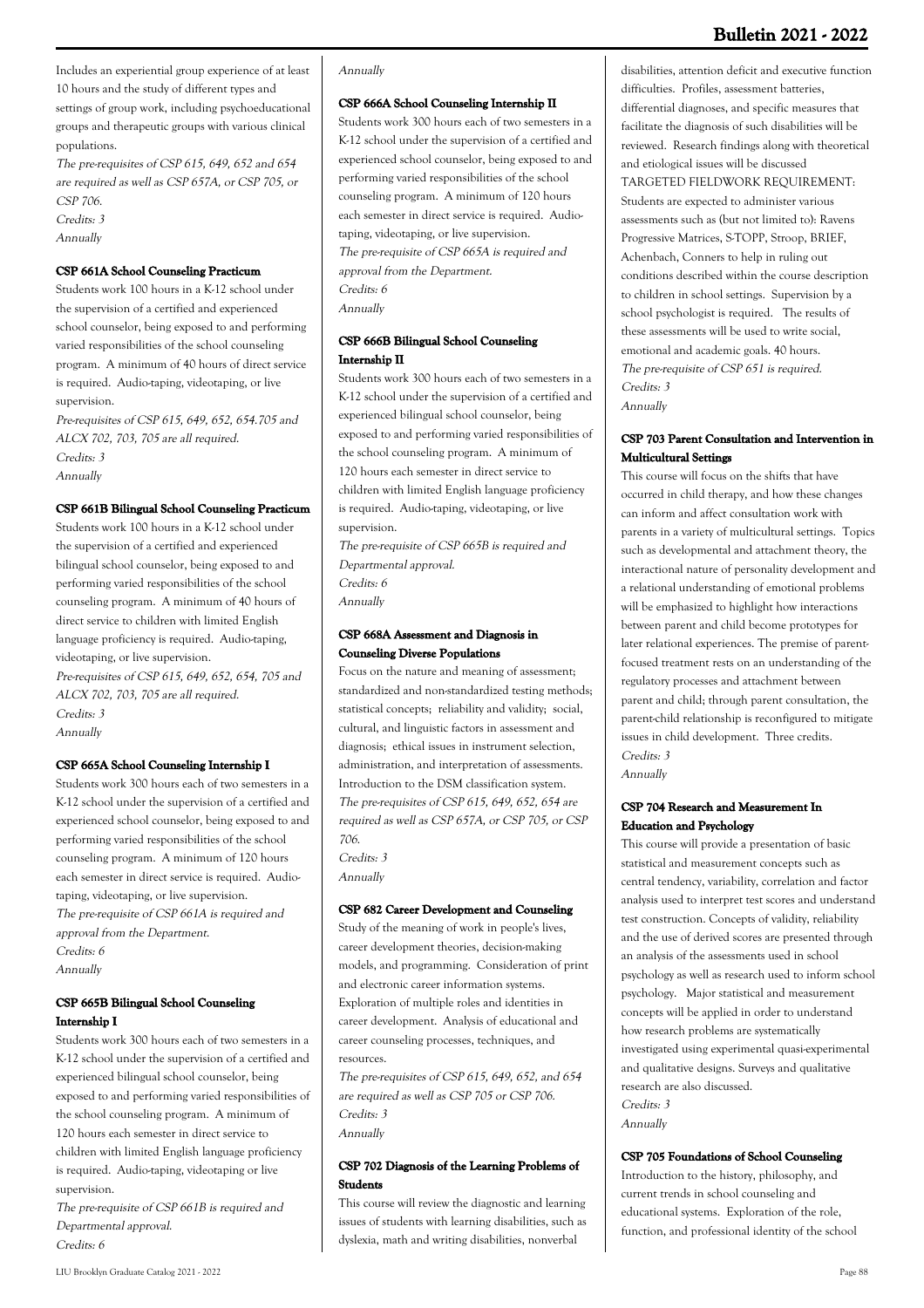counselor. Investigation into internal and external factors that influence student learning and development. Instruction in ethical and legal issues specific to the practice of school counseling. Ten hour field component.

The pre-requisites of CSP 615, 649, 652 and 654 are required. Credits: 3

Annually

# **CSP 708 School Counseling Research, Program Development and Evaluation**

Introduction to quantitative and qualitative research methods; the use of technology and statistics, inquiry, and analyses in conducting research in the development, evaluation and modification of school counseling programs. Focus on understanding the investigative process from needs assessment through the interpretation of findings and the implementation of change for improved counseling effectiveness. Exploration of the use of data to inform decision making, with attention to both internal and external effects upon students learning and development. Ten hour field component.

The pre-requisites of CSP 615, 649, 652, 654 and 705 are required. Credits: 3 Annually

# **CSP 711 Advocacy, Leadership, Collaboration and Consultation in School Counseling**

Introduction to educational policy and school reform related to diversity, equity and excellence in student learning. Exposure to modes and methods of collaboration and consultation with family, school, and community to enhance student development and achievement. Understanding of the characteristics and strategies of effective leadership in educational systems. Ten hour field component.

The pre-requities of CSP 615, 649, 652, 654 and 705 are required. Credits: 3 Annually

# **CSP 714 Academic Consultation in Multicultural School Settings**

This course will review instructional issues inherent in school systems necessary to facilitate changes on the individual, team and programmatic level. Emphasis is on reviewing instructional and learning theory as well as exploring the role of school psychologists in assisting teachers and staff to develop and monitor curriculum. Emphasis will be placed on assisting and training staff and parents to implement evidence-based curricula as well as understanding the context and cultural background of different students. Parent training programs will be reviewed and discussed and methods of crisis intervention will be elaborated upon, as well as how issues of diversity may warrant that interventions be tailored to particular backgrounds. Consultation projects will be completed in which trainees assess

student strengths and weaknesses, develop interventions collaboratively with staff, and train staff to implement these interventions, monitor these interventions and assess overall effectiveness. TARGETED FIELDWORK REQUIREMENT: Students will be required to go into schools and consult with teachers and/or administrators regarding children with academic difficulties. A certified school psychologist will supervise students. 40 hours.

The pre-requisite of CSP 655 is required. Credits: 3 Annually

## **CSP 721A Cognitive Assessment I**

This course is designed to teach students to administer, score and interpret standardized intelligence tests as part of the cognitive assessment process. This course focuses on the three Wechsler Intelligence Scales. Psychometric properties of those instruments are related to issues of interpretation. Psychological issues in intelligence testing as well as ethical and legal considerations are reviewed. Students are required to administer tests and write assessment reports based on the results. Additional laboratory hours are required. Credits: 3

Annually

# **CSP 721B Cognitive Assessment II**

A continuation of 721A. Students learn how to assess the cognitive functioning of children by administering, scoring and interpreting measures of cognitive ability as well as academic functioning used by school psychologists Integration of findings with educational and other evaluation results is examined so that individual education plans can be developed. Students are required to administer tests, write assessment reports, and make case presentations. Additional laboratory hours are required.

The pre-requisite of CSP 721A is required. Credits: 3 Annually

### **CSP 722A Personality Assessment I**

This course aims to teach students how to administer, score and interpret the Rorschach test, through the use of the Exner Comprehensive Scoring System. The history of projective tests along with their strengths and shortcomings will be reviewed. Cultural, ethnic and language considerations will be discussed as related to the administration and interpretation of the test. Additional laboratory hours are required. The pre-requisite of CSP 721A is required. Credits: 3 Annually

### **CSP 722B Personality Assessment II**

This course is a continuation of 722A. It aims to teach students how to administer, score and interpret thematic apperceptive, figure drawing and sentence completion tests. Throughout the course students will be practicing report writing and will

develop the ability to integrate information from the various personality assessments, including the Rorschach. Quantitative and qualitative interpretations will be reviewed. Additional laboratory hours are required. The pre-requisite of CSP 722A is required. Credits: 3 Annually

## **CSP 723 Assessing Infants, Toddlers and Preschoolers**

Students will learn to administer, score and interpret the tests used to assess development in infants, toddlers and preschoolers. This course will focus on the psychometric properties as they relate to assessments of development, cognitive functioning and adaptive behavior. Play assessment and observational techniques for such age groups are presented. Techniques for assessing children with vision and hearing impairments are also addressed. Students will be required to administer tests, make case presentations, and write reports. Students will interpret data by integrating clinical findings so that specific intervention plans can be developed. Additional laboratory hours are required.

The pre-requisites of CSP 721A and 721B are required. Credits: 3 On Demand

## **CSP 724 Assessing the Bilingual Child**

In this course, students will engage in an examination of issues in the assessment of bilingual children, including the appropriate use of standardized measures, nondiscriminatory assessment, and alternative approaches to the assessment of cognitive functioning and social adaptive behavior of linguistically diverse children. Students will learn when and how to conduct evaluations in the child''s first or second language (or both). Students administer tests, make case presentations, and write reports. Interpretation of data focuses on integrating clinical findings so that individual educational plans can be developed. Additional laboratory hours are required. The pre-requisites of CSP 721A and 721B are required. Credits: 3 Annually

# **CSP 726 Counseling Ethnolinguistically Diverse Students and Families**

An exploration of the experiences of culturally and ethnolinguistically diverse families in the context of an English-predominant society. The impact of linguistic fluency, immigration, acculturation, and assimilation upon family dynamics and related systems will be analyzed. Considerations such as parentification of English-speaking children of linguistic minority parents, management of bicultural stress, trends in bilingual education, and cultural resiliency will be addressed. Ten hour field component.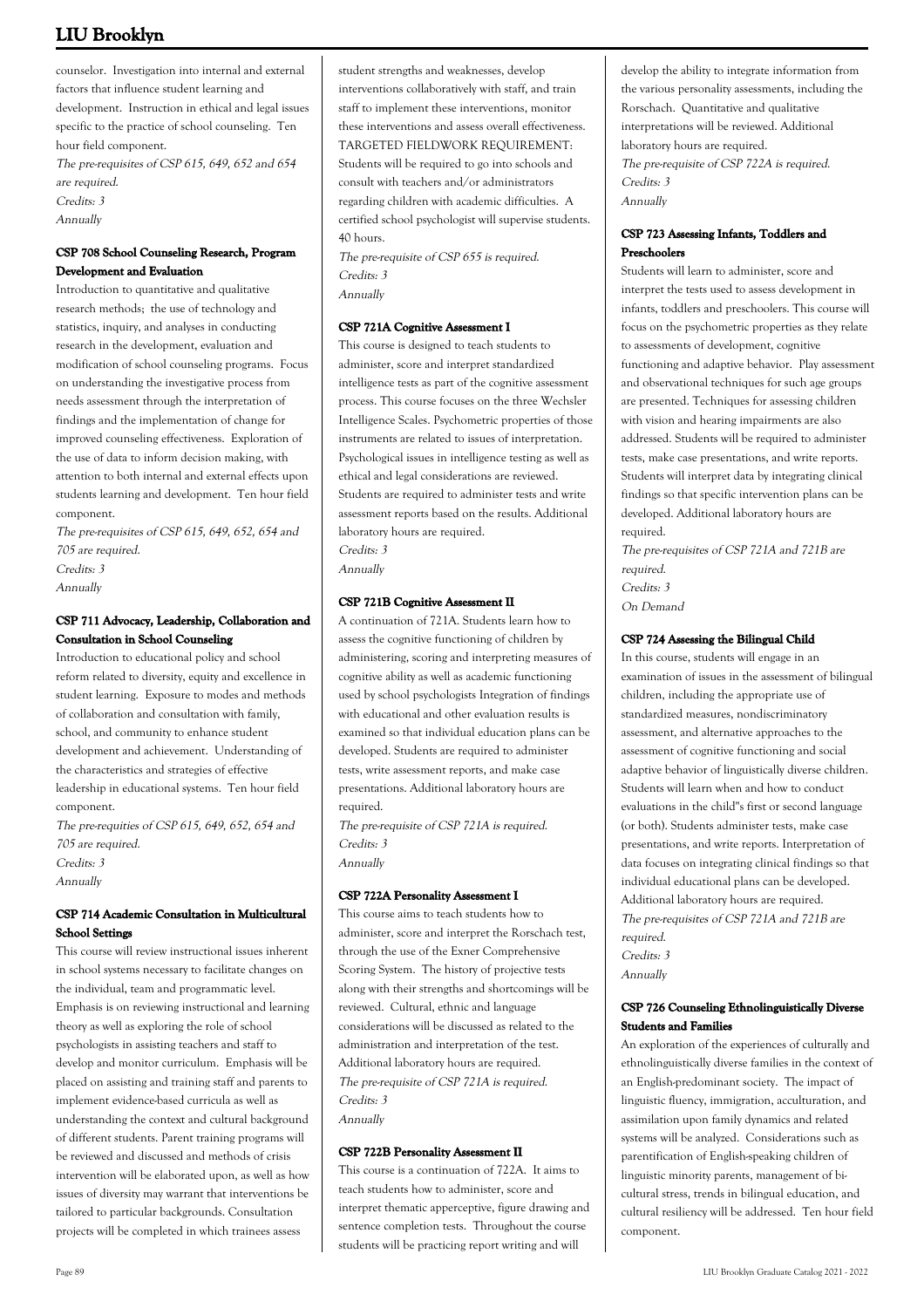The pre-requisites of CSP 615, 649, 652, 654 and 705 are required. Credits: 3 Annually

# **CSP 733 Development in Infancy and Early Childhood**

This course presents an in-depth review of current research and theory in perceptual, cognitive, social, emotional and physical aspects of development from birth to age 3. Particular attention is paid to the influence of culture and environment on early development. Implications of developmental theories for assessment and early intervention practices are included. Credits: 3

On Demand

# **CSP 745 Special Topics in Counseling**

Each year the faculty identifies critical areas of interest in counseling. Institutes are planned for intensive study related to those issues, featuring expert speakers on the topic.

The pre-requisites of CSP 615, 649, 652, and 654 are required as well as CSP 657A or CSP 706. Credits: 3 Rotating Basis

# **CSP 781A Internship School Psychology I - General**

Students complete a 1200 hour internship throughout the academic year in a Universityapproved setting under the dual guidance of an onsite staff psychologist and a University-based clinical supervisor. At least half of the hours should be in a school setting. Participation in the intake and screening process, individual evaluations, interdisciplinary staff conferences, parent conferences and professional meetings is required. Students evaluate children, write reports, and practice short-term counseling and consultation under the supervision of the on-site psychologist. Students also attend weekly meetings with the University clinical supervisor in which professional and ethical issues related to the practice of school psychology in multicultural settings are discussed. Students must apply for the internship in the semester before registration.

The pre-requisites of CSP 721A, 721B, 722A, 722B and a total of 48 credits completed are required. Credits: 3 Every Fall

# **CSP 781B Internship School Psychology I - Bilingual Extension**

Students complete a 1200 hour internship throughout the academic year in a Universityapproved setting under the dual guidance of an onsite staff psychologist and a University-based clinical supervisor. At least half of the hours should be in a school setting. Participation in the intake and screening process, individual evaluations, interdisciplinary staff conferences, parent conferences and professional meetings is required. Students evaluate children, write reports, and

practice short-term counseling and consultation under the supervision of the on-site psychologist. Students also attend weekly meetings with the University clinical supervisor in which professional and ethical issues related to the practice of school psychology in multicultural settings are discussed. Students must apply for the internship in the semester before registration. Students must be placed in a setting where bilingual and multicultural populations are in place and must receive supervision from a bilingual field-based supervisor.

The pre-requisites of CSP 721A, 721B, 722A, 722B and a total of 48 credits completed are required. Credits: 3 Every Fall

# **CSP 781C Internship School Psychology I - Early Childhood**

Students complete a 1200 hour internship throughout the academic year in a Universityapproved setting under the dual guidance of an onsite staff psychologist and a University-based clinical supervisor. At least half of the hours should be in a school setting. Participation in the intake and screening process, individual evaluations, interdisciplinary staff conferences, parent conferences and professional meetings is required. Students evaluate children, write reports, and practice short-term counseling and consultation under the supervision of the on-site psychologist. Students also attend weekly meetings with the University clinical supervisor in which professional and ethical issues related to the practice of school psychology in multicultural settings are discussed. Students must apply for the internship in the semester before registration. Students must be placed in a setting where early childhood populations are in place and must receive supervision from a field-based supervisor with expertise in early childhood assessment. The pre-requisites of CSP 721A, 721B, 722A, 722B and a total of 48 credits completed are required Credits: 3 Every Fall

# **CSP 782A Internship School Psychology II - General**

This course is a continuation of CSP 781A. Students complete a 1200 hour internship throughout the academic year in a Universityapproved setting under the dual guidance of an onsite staff psychologist and a University-based clinical supervisor. At least half of the hours should be in a school setting. Participation in the intake and screening process, individual evaluations, interdisciplinary staff conferences, parent conferences and professional meetings is required. Students evaluate children, write reports, and practice short-term counseling and consultation under the supervision of the on-site psychologist. Students also attend weekly meetings with the University clinical supervisor in which professional and ethical issues related to the practice of school

psychology in multicultural settings are discussed. Students must apply for the internship in the semester before registration. The pre-requisite of CSP 781A is required. Credits: 3 Every Spring

# **CSP 782B Internship School Psycholgy II - Bilingual Extension**

This course is a continuation of CSP 781B. Students complete a 1200 hour internship throughout the academic year in a Universityapproved setting under the dual guidance of an onsite staff psychologist and a University-based clinical supervisor. At least half of the hours should be in a school setting. Participation in the intake and screening process, individual evaluations, interdisciplinary staff conferences, parent conferences and professional meetings is required. Students evaluate children, write reports, and practice short-term counseling and consultation under the supervision of the on-site psychologist. Students also attend weekly meetings with the University clinical supervisor in which professional and ethical issues related to the practice of school psychology in multicultural settings are discussed. Students must apply for the internship in the semester before registration. Students must be placed in a setting where bilingual and multicultural populations are in place and must receive supervision from a field-based supervisor with a bilingual certificate.

The pre-requisite of HDL 781B is required. Credits: 3 Every Spring

# **CSP 782C Internship School Psychology II - Early Childhood**

This course is a continuation of CSP 781C. Students will complete a 1200 hour internship throughout the academic year in a Universityapproved setting under the dual guidance of an onsite staff psychologist and a University-based clinical supervisor. At least half of the hours should be in a school setting. Participation in the intake and screening process, individual evaluations, interdisciplinary staff conferences, parent conferences and professional meetings is required. Students evaluate children, write reports, and practice short-term counseling and consultation under the supervision of the on-site psychologist. Students also attend weekly meetings with the University clinical supervisor in which professional and ethical issues related to the practice of school psychology in multicultural settings are discussed. Students must apply for the internship in the semester before registration. Students must be placed in a setting where early childhood populations are in place and must receive supervision from a field-based supervisor with expertise in early childhood assessment. The pre-requisite of CSP 781C is required. Credits: 3 Every Spring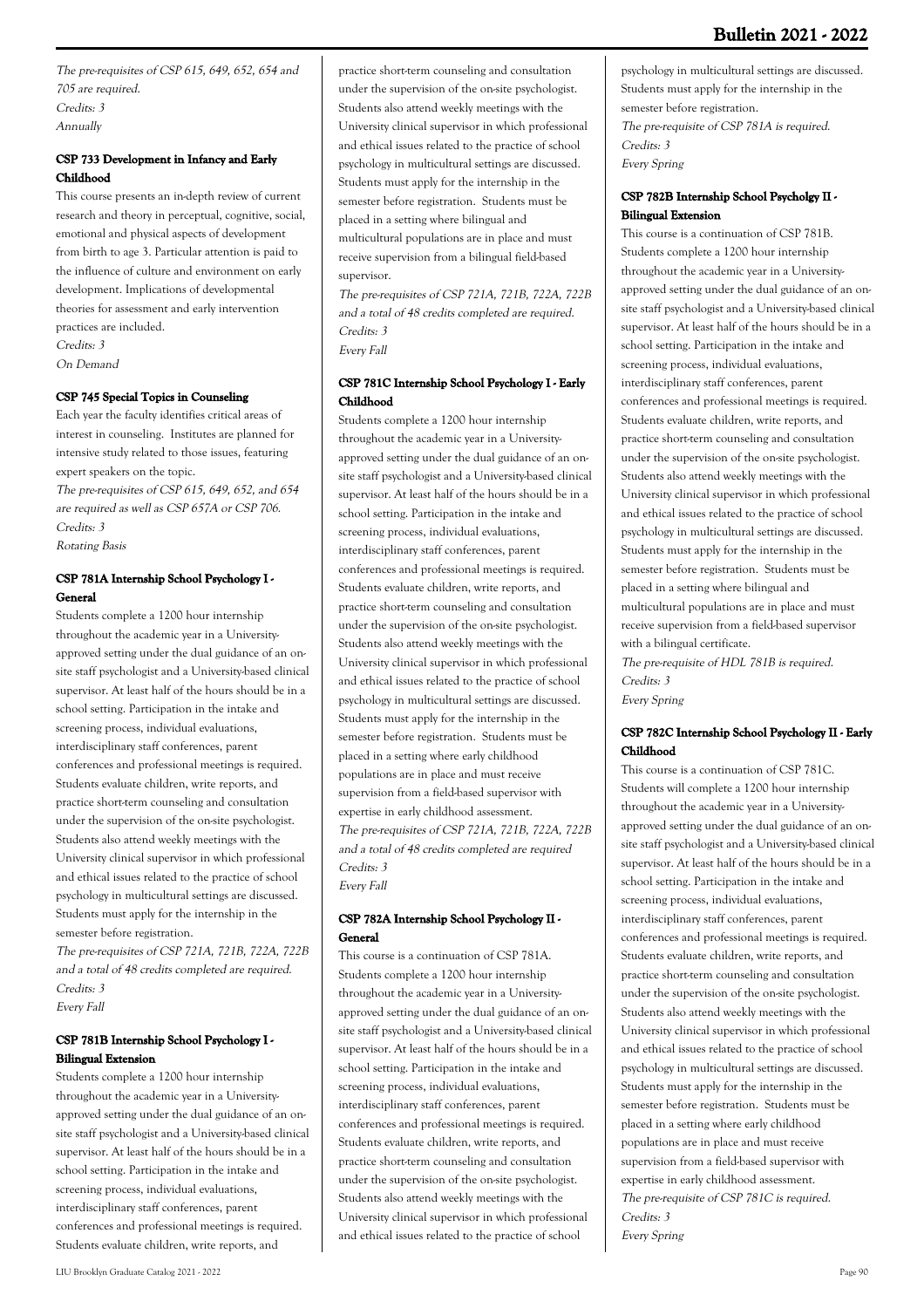# **CSP 801 Applied Behavior Analysis II: Behavior Therapy**

This course will introduce students to the practice of behavior therapy, in relation to the principles and procedures of applied behavior analysis. A major goal of this course is to teach students to effectively utilize behavioral techniques in the treatment of emotional disorders and the covert verbal behaviors that are unique to this spectrum of disorders. Emphasis will be placed on understanding how basic ABA principles inform the application of procedures and the importance of implementing these procedures within the context of a carefully considered behavioral case conceptualization. Students will expand their use of functional analysis as well as numerous behavioral intervention strategies (e.g., contingency management, relaxation training, systematic desensitization, exposure, response substitution). The pre-requisite of CSP 655 is required. Credits: 3 Annually

## **CSP 802 Applied Behavior Analysis III: ABA and Developmental Disabilities**

The primary focus of this course is to provide students with a thorough review of assessment and intervention models that are used within ABAbased programs serving individuals with developmental disabilities, including, but not limited to: autism, pervasive developmental disorders, and intellectual disabilities. Students will review the ABA procedures, as well as the principles on which they are based, to assess the needs of individuals with developmental disabilities, design interventions that meet the needs of these individuals, monitor progress, and evaluate effectiveness. This course will provide an in-depth analysis of the principles upon which applied behavior analysis is based, as well as an introduction to procedures that can be used to improve social and academic behaviors in all children. Students will review single subject design as well as other issues necessary to document interventions. Emphasis is placed on the application of the principles to environmental, functional and ecological analyses of behavior in a responsible ethical manner.

The pre-requisite of CSP 655 is required. Credits: 3 Annually

# **CSP 803 Applied Behavior Analysis IV: Academic Interventions**

This course will focus on the extension of functional analytic methods as applied to the assessment, intervention and evaluation of students with academic disorders. Response to Intervention models will be reviewed as well as curriculum based measurements as applied to reading interventions, such as Direct Instruction. Students will be exposed to progress monitoring assessment packages such as AIMSWeb and DIBELS, as well as fundamentals of single-subject design as applied to reading behaviors. The pre-requisite of CSP 655 is required. Credits: 3

Annually

## **CSP 804 Special Topics in Behavior Analysis**

This course will focus on a variety of topics in ABA that are relevant to the field and the general New York City area. Although topics may vary from year to year, specific focus will be placed on the ethical applications and implementation of behavior analysis.

The pre-requisite of CSP 655 is required. Credits: 3 Annually

# **CSP 805 ABA Internship Supervision I**

This course is meant to provide supervision to students in the first semester of full-time internship as applied behavior analytic interns. Emphasis will be placed on the review of service delivery models and especially on the development and implementation of antecedent based, consequent based, and educative methods of intervention to enhance students' success in a variety of settings. The application of the principles and procedures of behavior analysis will be monitored throughout the duration of the course. Students will begin an integrated case study project in this course, which will include assessment information, diagnostic formulations, proposed intervention(s), and implementation of the intervention(s) as well as the monitoring of the intervention. Students will be expected to take and pass the ABA comprehensive exam.

The pre-requisites of CSP 655, 714, 801, 802, 803 and 804 are all required. Credits: 3 Annually

# **CSP 806 ABA Internship Supervision II**

This course is meant to provide supervision to students in the second semester of full-time internship as applied behavior analytic interns. Discussions will emphasize the role of the behavior analyst as a change agent in the school system and culture. Students will discuss plans for personal growth in the field. Supervision will continue in the development and implementation of antecedent based, consequent based, and educative methods of intervention to enhance clients' success in a variety of settings. The application of the principles and procedures of behavior analysis will be monitored throughout the duration of the course. Students will begin an integrated case study project in this course, which will include assessment information, diagnostic formulations, proposed intervention(s), and implementation of the intervention(s) as well as the monitoring of the intervention. Students will be expected to take and pass the ABA comprehensive exam. The pre-requisites of CSP 655, 714, 801, 802, 803 and 804 are all required.

## Credits: 3 Annually

## **CSP 825 Maintenance of Client Records in Behavior Analytic Practice**

This course will review how licensed behavior analysts should develop and maintain records in their practice with clients with Autism, Autism Spectrum Disorders (ASD) and Related Disorders. This course will cover the meaning of these records and the various parts of the record that must be maintained for each client, as well as corollary materials. Federal and state laws and regulations that affect records and their maintenance will be addressed, including the Family Education Rights and Privacy Act (FERPA), the Health Insurance Portability and Accountability Act (HIPAA); New York State laws, rules and regulations pertaining to licensed behavior analysis; New York State law in relation to HIPP, Section 18 of the Public Health Law and patient access to records in New York State. Finally, the course will review the regulations of state agencies that determine the types of records that need to be kept as well as how they must be kept, such as those of the Office for People with Developmental Disabilities (OPWDD), the Department of Health (re: early intervention), the Office of Children and Family Services (OCFS), the Office of Mental Health (OMH), and the State Education Department (SED). The pre-requisite of CSP 655 is required. Credits: 3 Annually

# **DEPARTMENT OF TEACHING, LEARNING AND LEADERSHIP**

 The Department of Teaching, Learning, and Leadership offers programs on both the undergraduate and graduate level, all leading to NYS teaching and leadership certification. The program prepares new teachers and administrators who are just starting out in their field and helps practicing professionals enhance their careers with additional specializations. All programs emphasize hands-on learning in a multicultural context. Classes are small, fostering an atmosphere of inquiry and reflection. Fieldwork, student teaching, and internship placements are in schools especially selected for excellence and diversity. With an emphasis on practice, students will be out in the schools – observing, learning, and doing – from the very beginning. Students will graduate eligible for state certification – and ready to get a job!

### **Job Opportunities and Career Trends**

 Education is an ever-growing field. As the population continues to grow, so will the need for quality teachers and administrators to work in schools. Learning the theory in classrooms and being involved in the practice of teaching through fieldwork and student teaching is the beginning of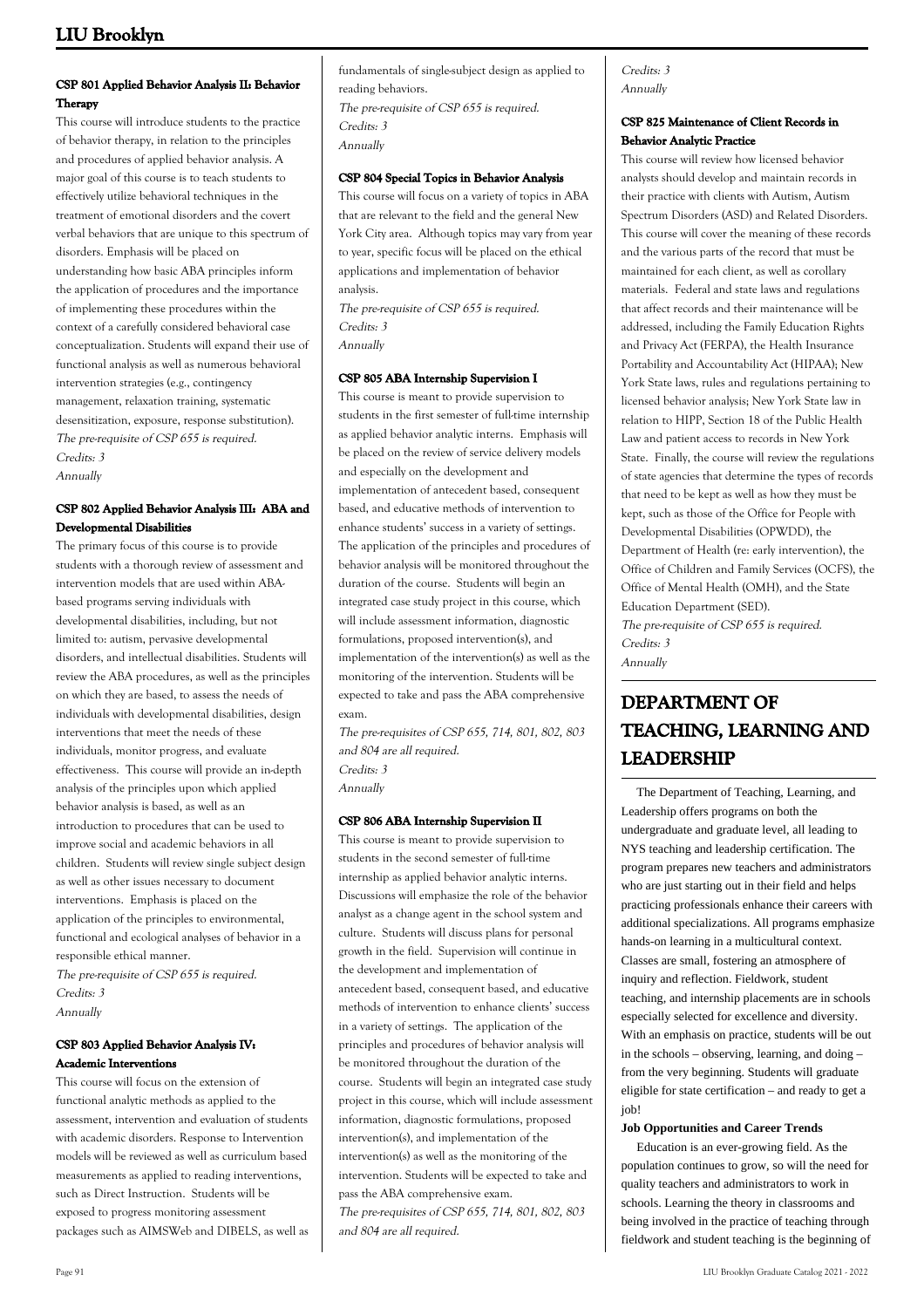a journey. The New York City Department of Education is the primary employer of our graduates and there are high need areas such as Early Childhood, Special Education, and English as a Second Language. In addition, teachers are also employed in a range of educational settings, including pre-schools, private, independent and charter schools, private tutorial companies and after-school and literacy programs. Educators are also sought at non-profit organizations with community service and/or educational focus, including those that are internationally-based. Having a degree in education opens up other career options including positions in educational media, such as in publishing and television development, curriculum development, market research and human resources, notably the training function.

## **Admission Requirements**

To be admitted into this program, you must:

- Submit an application to LIU Brooklyn's Office of Admissions (see below)
- Have a bachelor's degree from an accredited institution •
- Have 3.0 minimum undergraduate grade-point average
- Submit scores on Graduate Record Examination (GRE)

 Students who do not have prior teaching certification are required to take the TLL Department Assessment, a measure of writing skill, upon admission and before registration. Students who do not achieve a passing score (Level 3) on the assessment must enroll in TAL 088 Textual Strategies for Educators, a non-credit course to develop reading and writing skills at the graduate level, during the first semester. They are also required to meet with School of Education personnel early in the semester to discuss the results of the assessment. In addition, students scoring at Level 1 are limited to 3 credits in the first semester; students scoring at Level 2 are limited to 6 credits.

# **Waiver of Courses for Students with an Undergraduate Degree in Urban Education from LIU**

 Students who have completed the undergraduate teacher education curriculum at LIU Brooklyn, including TAL 201 and TAL 301/302, may waive TAL 801 and TAL 830 in the graduate curriculum, reducing the total credit requirement by six credits. In the event that this results in a program of fewer than 30 credits, students are required to take an elective to bring their program to at least 30 credits. The elective must be approved by a faculty adviser.

# **Submitting an Application for Admission**

 All applicants must apply for admission to LIU Brooklyn. Please apply online at My LIU or use the Apply Now link in the top navigation bar of the campus' website. For more information on the admissions process, visit the Office of Admissions website or call 718-488-1011.

**Program Requirements**

 Continued enrollment in this program is contingent upon:

- Maintaining a 3.0 grade-point average
- Satisfactory review by faculty at each stage of the program

 The School of Education Certification Officer reviews the transcripts of all new students seeking 1st initial certification for evidence of undergraduate or graduate study that fulfills the following NYS teacher certification requirements:

- General education requirements, including study in artistic expression, communication, information retrieval, history and social sciences, humanities, a language other than English, scientific processes, mathematical processes, and written analysis and expression.
- Content area requirements, including a 30 credit concentration or major in one of the Liberal Arts and Sciences. •

 Students will be advised of any additional coursework that they will need to complete before graduation to fulfill these requirements.

### **Fieldwork**

 Fieldwork is required in almost all TAL courses. Students need to have at least one day a week available to be in a school placement during school hours.

## **Student Teaching**

 Student teaching is usually completed in the last semester of the teacher education programs. It is a full-time experience that consists of all-day student teaching in selected schools.

 To be admitted to Student Teaching, multiple criteria include:

- Passing score on required New York State •
- Teacher Certification Examinations (NYSTCE) • 3.0 GPA

#### **Degree Requirements**

 To graduate with a major in teaching students must have:

- Completion of all program requirements with a minimum GPA of 3.0
- Descriptive Review of Practice

• Capstone Portfolio

 To graduate from the Certification Track, students must also:

- Pass the NYSTCE
- Fulfill NYS general education and content area requirements
- Complete state-mandated training in (1) child abuse identification and reporting, (2) violence prevention, and (3) DASA. •

Students who do not meet the criteria for graduation from the Certification Track will graduate from the Non-Certification Track. **Certification**

 All TAL graduate certification-track programs in teaching fulfill the academic requirements for the following certificates:

- Initial Certification, for students with less than 3 years of experience in the certification area
- Professional Certification, for students with a year of mentored teaching and two years of teaching experience in the certification area •

 To obtain initial or professional certification, students must:

- Fulfill all requirements for graduation from a certification track program
- Be a U.S. citizen or sign a Declaration of Intent
- Pass the Content Specialty Test (CST) in the certification area •
- Pass the Educating All Students (EAS) Test
- Pass the edTPA
- For students seeking the Bilingual Education Extension: pass the Bilingual Education Assessment (BEA) in the target language of instruction •

 The School of Education (SOE) Certification Officer helps students apply for certification when all requirements are met. Students interested in Internship Certification before graduation should consult the Certification Officer.

#### **Progression**

 All of the M.S.Ed. programs in teaching are divided into four Tiers:

- Tier I: Foundations in Urban Education
- Tier II: Observation and Description of Urban Learners •
- Tier III: Inquiry of Urban Classrooms and Teaching Practices

• Tier IV: Advanced Inquiry and Practice To progress from one Tier to the next, students must maintain a minimum 3.0 GPA In addition students must meet the following criteria,

- To progress from Tier 1 to Tier II: satisfactory completion of first six credits, including TAL 801. •
- To progress from Tier II to Tier III: satisfactory completion of TAL 830 and other Tier II courses.
- To progress from Tier III to Tier IV: satisfactory completion of TAL 880 and other Tier III courses. •

 At each stage of progression, faculty teams review students' work to ensure that all criteria are met. In some cases, students who do not meet the criteria are permitted to progress to the next Tier on probation.

### **Teaching Certification Requirements**

 Requirements for teacher certification in New York include successful completion of a bachelor's or master's degree; passing of certification examinations, completing workshops in (1) child abuse identification and reporting, (2) violence prevention, (3) fire safety, substance abuse prevention, and abduction prevention, and, (4) harassment, bullying and discrimination prevention and intervention. LIU Brooklyn's programs in teacher education are designed to prepare students to meet these certification requirements.

 The teacher education programs in the School of Education at LIU Brooklyn prepare students for two levels of certification in New York State — Initial and Professional:

 **Initial Certification** is the minimum certification required to teach in New York State. Initial Certification, for students with less than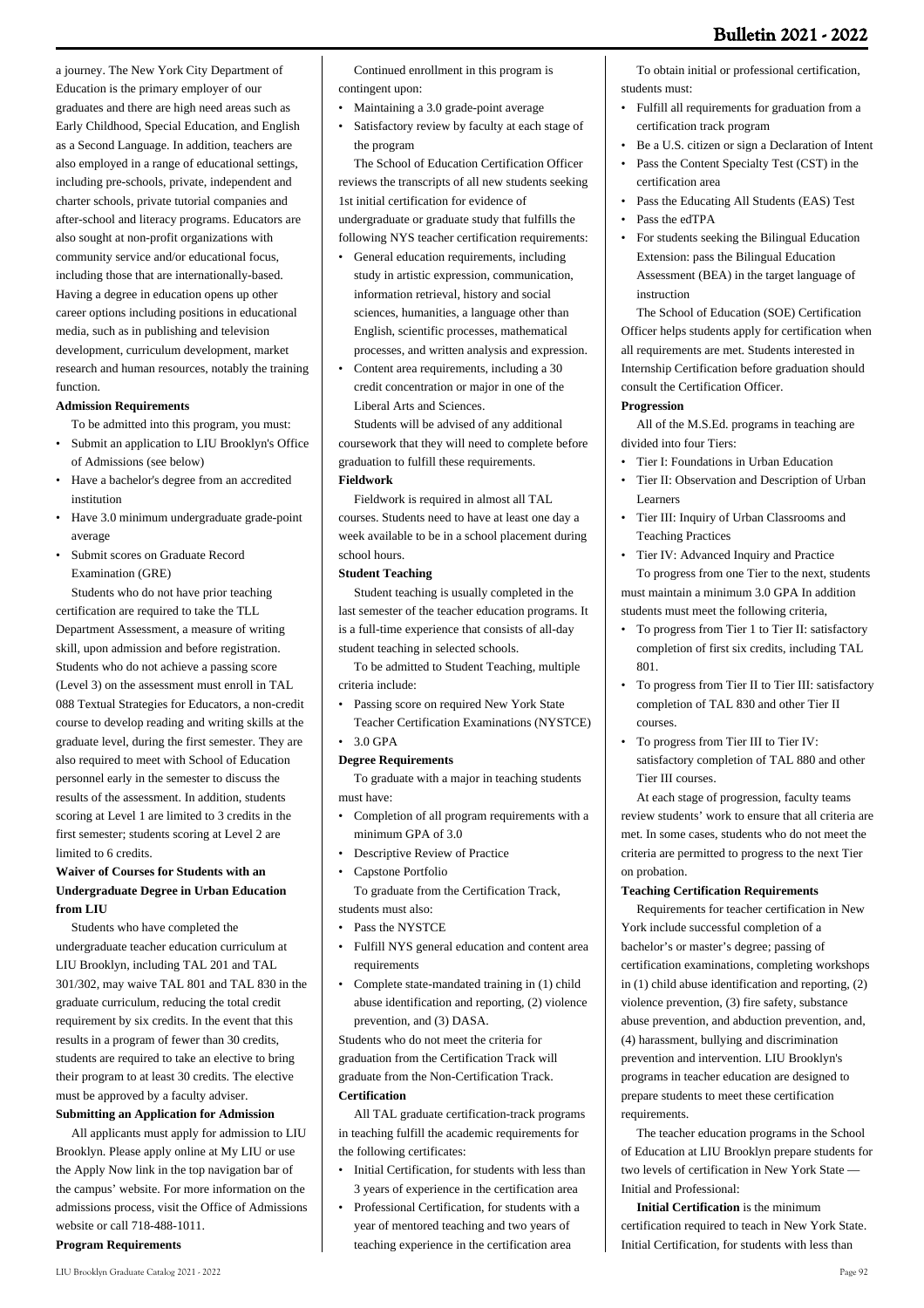three years of teaching experience in the certification area. The entry-level certificate is valid for 5 years and is issued in a specific subject and/or grade level. Initial Certification leads to the Professional Certificate. After three years of professional teaching experience, you can apply for the Professional Certificate to continue to be certified in New York State. All teacher-training bachelor's and master's programs in the School of Education at LIU Brooklyn lead to Initial Certification.

 **Professional Certification** is the second-level teaching certificate. A holder of an Initial certificate must apply to the New York State Department of Education (SED) for the Professional certificate upon completion of requirements. Professional Certification is awarded to students with a year of mentored teaching and 2 years of teaching experience in the certification area. Please note that when you possess this certificate you must complete 175 hours of professional development every five years to keep this certificate valid.

 In addition, students in the following M.S.Ed. programs leading to 1st initial certification may be eligible to apply for Internship Certification after completing half the required credits:

- Childhood Urban Education
- Early Childhood/Childhood Urban Education
- Early Childhood Urban Education
- Teaching Urban Children with Disabilities Internship Certificates are valid for two years and permit students to begin teaching while completing their degrees and other certification requirements. Please see the Certification Officer for more information about this option.

 To obtain initial or professional certification, students must:

1. Graduate from the Certification Track

- 2. Complete state-mandated training in (1) child abuse identification and reporting, (2) violence prevention, (3) harassment, bullying and discrimination prevention and intervention.
- 3. Pass required tests of the NYSTCE.
- 4. Fingerprint Clearance

 Applications for certification are submitted electronically. Students who have completed all requirements of the registered New York State Teacher Certification program at LIU Brooklyn should see the SOE certification officer to complete their application.

## **The following workshops are required for all programs leading to state certifications:**

 The Child Abuse Identification and Reporting Workshop is required for completion of the course ALCX 702.

 The Violence Prevention and Intervention Workshop is required for completion of the course ALCX 703.

 The Harassment, Bullying and Discrimination Prevention and Intervention Workshop is required for completion of the course ALCX 705.

# **EARLY CHILDHOOD AND CHILDHOOD EDUCATION**

# **M.S.Ed. Early Childhood Education (Birth - Gr 2)**

 The 36-credit M.S.Ed. in Early Childhood Education (Birth-Grade 2) is for students without prior certification and leads to the degree of Master of Science and eligibility for initial NYS certification in Early Childhood Education. It prepares students to teach children from birth to second grade. There is also a 34 credit M.S.Ed. in Early Childhood Education (Birth-Grade 2) for students who already have certification in another area. Students graduating from this program are eligible for teaching certification once they have passed all required portions of the New York State Teacher Certification Exam (NYSTCE). Students may also apply for Internship Certification after completing the first 18 credits. Internship Certification permits students to begin teaching while they complete their degrees. Students with prior initial certification in another area will, upon completing this program, also be eligible for professional certification in their original certification area. A 34-credit non-certification track is available for students who are not interested in or who do not qualify for certification.

# **M.S.Ed., Early Childhood Education**

# **(B-2) - 1st Initial Certification**

*[Program Code 32376] {HEGIS: 0802}* **Non-credit pre-requirement determined by**

- **TAL Assessment**
- TAL 088 Textual Strategies for Educators 0.00

**All of the following courses must be completed.**

# **TIER I: Diversity, Language, and Literacies in Education (9 credits)**

| TAL        | 801                   | Issues in Urban Education 3.00                                      |      |
|------------|-----------------------|---------------------------------------------------------------------|------|
| TAL.       | 802                   | Language and Literacy                                               | 3.00 |
| TAL.       | 810                   | Early Development (15<br>fieldwork hours)                           | 3.00 |
| <b>TAL</b> | 846                   | Family Literacy &<br>Parental Collaboration<br>(10 fieldwork hours) | 3.00 |
|            |                       | TIER II: Observation and Description of                             |      |
|            | Learners (12 credits) |                                                                     |      |
| TAL        | 803                   | Perspectives on Disability 3.00                                     |      |
| TAL.       | 830                   | Classroom Inquiry I (30<br><b>Fieldwork hours)</b>                  | 3.00 |
| TAL        | 844                   | <b>Environments, Practices</b>                                      | 3.00 |

**hours)**

### **Tier III: Inquiry into Classrooms and Teaching Practices ( 9 credits)**

| TAL.     | 845  | Math and Science in<br>Early Childhood (15<br><b>Fieldwork hours)</b> | 3.00 |
|----------|------|-----------------------------------------------------------------------|------|
| TAL.     | 873  | Early Literacy (15<br><b>Fieldwork hours)</b>                         | 3.00 |
| TAL.     | 880  | Classroom Inquiry II (30<br><b>Fieldwork hours)</b>                   | 3.00 |
| credits) |      | Tier IV: Advanced Inquiry and Practice (6                             |      |
| TAL.     | 881A | <b>Student Teaching: Early</b><br>Childhood (Full-time)               | 3.00 |
| TAL      | 971  | Capstone Seminar                                                      | 3.00 |

# **M.S.Ed., Early Childhood Education (B-2) - 2nd Initial Certification**

**All of the following courses must be completed. TIER I: Diversity, Language, and Literacies in Education (9 credits)**

| Learners (12 credits)                          |     |                                |      |  |
|------------------------------------------------|-----|--------------------------------|------|--|
| <b>TIER II: Observation and Description of</b> |     |                                |      |  |
|                                                |     | fieldwork hours)               |      |  |
| TAL                                            | 810 | Early Development (15          | 3.00 |  |
| TAL                                            | 802 | Language and Literacy          | 3.00 |  |
| TAL                                            | 801 | Issues in Urban Education 3.00 |      |  |

| <b>TAL</b> | 803  | Perspectives on Disability                                                   | 3.00 |
|------------|------|------------------------------------------------------------------------------|------|
| <b>TAL</b> | 830  | Classroom Inquiry I (30<br><b>Fieldwork hours)</b>                           | 3.00 |
| TAL        | 844  | <b>Environments</b> , Practices<br>and Play (15 Fieldwork<br>hours)          | 3.00 |
| TAL        | 846  | Family Literacy and<br>Parental Collaboration<br>(10 Fieldwork hours)        | 3.00 |
|            |      | Tier III: Inquiry into Classrooms and                                        |      |
|            |      | <b>Teaching Practices (9 credits)</b>                                        |      |
| TAL.       | 845  | Math and Science in<br>Early Childhood (15<br><b>Fieldwork hours)</b>        | 3.00 |
| TAL.       | 873  | Early Literacy (15<br><b>Fieldwork hours)</b>                                | 3.00 |
| TAL.       | 880  | Classroom Inquiry II (30<br><b>Fieldwork hours)</b>                          | 3.00 |
|            |      | Tier IV: Advanced Inquiry and Practice (4)                                   |      |
| credits)   |      |                                                                              |      |
| TAL.       | 881B | Student Teaching for the<br>Practicing Teacher: Early<br>Childhood (20 days) | 1.00 |
| TAL        | 971  | Capstone Seminar                                                             | 3.00 |

# **Credit and GPA Requirements**

Minimum Total Credits: 34-36 Credits Minimum GPA: 3.0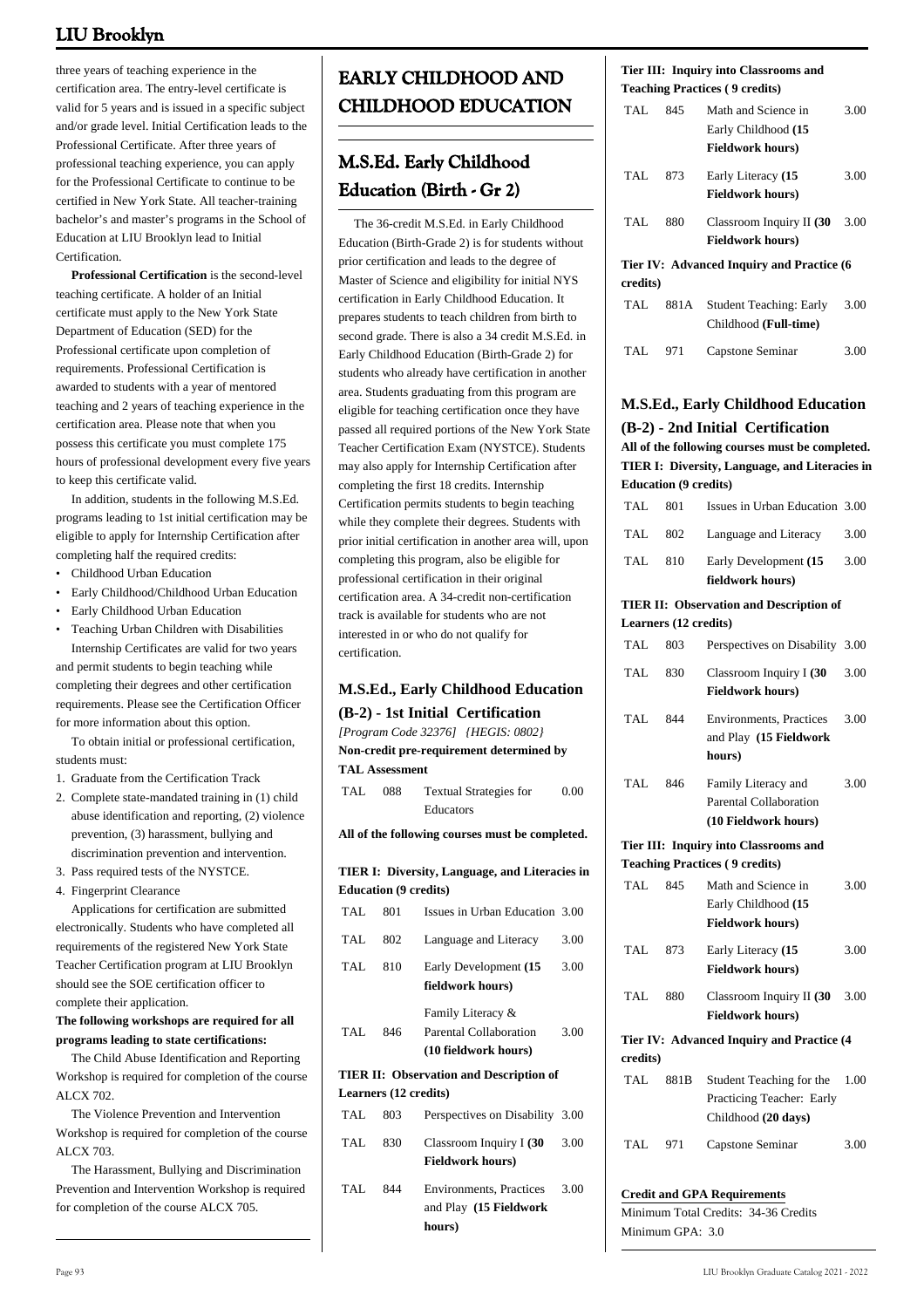# **Bulletin 2021 - 2022**

0.00

3.00

3.00

3.00

3.00

and Teaching

**Non-credit pre-requirement determined by**

TAL 088 Textual Strategies for Educators

**All of the following courses are required. TIER I: Foundations (9 credits)**

TAL 810 Early Development **(15**

TAL 811 Lives of Children **(14**

TAL 816 Teaching Literacy K-6

TAL 830 Classroom Inquiry I **(30**

**Fieldwork hours)**

**Fieldwork hours)**

**(15 Fieldwork hours)**

**Fieldwork hours)**

TAL 801 Issues in Urban Education 3.00 TAL 802 Language and Literacy 3.00 TAL 803 Perspectives on Disability 3.00 **TIER II: Observation and Description of**

**TAL Assessment**

**Learners (12 credits)**

# **M.S.Ed. Childhood Education (Grades 1-6)**

 The 42-credit M.S.Ed. in Childhood Education (Grades 1-6) is for students without prior certification and leads to the degree of Master of Science and eligibility for initial NYS certification in Childhood Education, grades 1-6. It prepares students to teach in elementary school classrooms. There is also a 33-credit M.S.Ed. in Childhood Education (Grades 1-6) for students who already have certification in another area.

 Optional extensions are available for students who wish to teach in middle schools (6 credits) or bilingual classrooms (9 credits).

 Students graduating from this program are eligible for teaching certification once they have passed all required portions of the New York State Teacher Certification Exam (NYSTCE). Students may also apply for Internship Certification after completing the first 21 credits. Internship Certification permits students to begin teaching while they complete their degrees. Students with prior initial certification in another area will, upon completing this program, also be eligible for professional certification in their original certification area.

 A 40-credit non-certification track is available for students who are not interested in or who do not qualify for certification.

# **M.S.Ed. in Childhood Education (1-6) - 1st Initial Certification**

*[Program Code 24898] {HEGIS: 0802}*

#### **Non-credit pre-requirement determined by TAL Assessment**

| TAL.    | 088                    | <b>Textual Strategies for</b><br>Educators                  | 0.00 |
|---------|------------------------|-------------------------------------------------------------|------|
|         |                        | All of the following courses must be completed.             |      |
|         |                        | <b>TIER I: Foundations (6 credits)</b>                      |      |
| TAL     | 801                    | Issues in Urban Education 3.00                              |      |
| TAL 802 |                        | Language and Literacy 3.00                                  |      |
|         |                        | <b>TIER II: Observation and Description of</b>              |      |
|         | Learners (12 credits)  |                                                             |      |
| TAL     | 803                    | Perspectives on Disability 3.00                             |      |
|         | TAL 811                | Lives of Children (14<br><b>Fieldwork hours)</b>            | 3.00 |
| TAL.    | 816                    | Teaching Literacy K-6<br>(15 Fieldwork hours)               | 3.00 |
| TAL.    | 830                    | Classroom Inquiry I $(30, 3.00)$<br><b>Fieldwork hours)</b> |      |
|         |                        | <b>TIER III: Inquiry of Classrooms and Teaching</b>         |      |
|         | Practices (18 credits) |                                                             |      |
|         | TAL 831                | <b>Teaching Social Studies</b><br>1-6 (10 Fieldwork         | 3.00 |

| TAL. | 833                                         | Teaching                    | 3.00 |  |  |  |
|------|---------------------------------------------|-----------------------------|------|--|--|--|
|      |                                             | Science/Technology 1-6      |      |  |  |  |
|      |                                             | (10 Fieldwork hours)        |      |  |  |  |
| TAL. | 834                                         | Teaching                    | 3.00 |  |  |  |
|      |                                             | Math/Technology 1-6         |      |  |  |  |
|      |                                             | (10 Fieldwork hours)        |      |  |  |  |
| TAL. | 854                                         | Classroom as Community 3.00 |      |  |  |  |
|      |                                             | (10 Fieldwork hours)        |      |  |  |  |
| TAL. | 880                                         | Classroom Inquiry II        | 3.00 |  |  |  |
|      |                                             | (30 Fieldwork hours)        |      |  |  |  |
|      | TIER IV: Adv Inquiry & Practice (6 credits) |                             |      |  |  |  |
| TAL. | 882A                                        | Student Teaching:           | 3.00 |  |  |  |
|      |                                             | Childhood (Full-time)       |      |  |  |  |
| TAL. | 971                                         | Capstone Seminar            | 3.00 |  |  |  |
|      |                                             |                             |      |  |  |  |
|      |                                             |                             |      |  |  |  |

Credit and GPA Requirements Minimum Total Credits: 42 Credits Minimum GPA: 3.0

# **M.S.Ed. Childhood/Early Childhood Education (Birth - Grade 6)**

The 52-credit M.S.Ed. in Childhood/Early Childhood Education (Birth-Grade 6) is for students without prior certification and lead degree of Master of Science and eligibility initial NYS certification in Early Childhood Education, birth to grade 2, and Childhood Education, grades  $1-6$ . It prepares students teach in pre-schools, kindergartens, and elementary school classrooms. There is also credit M.S.Ed. in Childhood/Early Childhood Education (Birth-Grade 6) for students who already have certification in another area.

Optional extensions are available for stu who wish to teach in middle schools, grades credits) or bilingual classrooms (9 credits).

Students graduating from this program a eligible for teaching certification once they have passed all required portions of the New York State Teacher Certification Exam (NYSTCE). Students may also apply for Internship Certification after completing the first 24 to 26 credits. Internship Certification permits students to begin teaching while they complete their degrees. Students with prior initial certification in another area will, upon completing this program, also be eligible for professional certification in their original certification area.

 A 49-credit non-certification track is available for students who are not interested in or who do not qualify for certification.

# **M.S.Ed., Childhood and Early Childhood Education (B-6) - 1st Initial Certification** *[Program Code 24901] {HEGIS: 0802}*

|              |      |                        | <b>TIER III: Inquiry of Classrooms and Teaching</b>       |      |  |
|--------------|------|------------------------|-----------------------------------------------------------|------|--|
|              |      | Practices (24 credits) |                                                           |      |  |
|              | TAL. | 831                    | <b>Teaching Social Studies</b>                            | 3.00 |  |
|              |      |                        | $(1-6)$ (10 Fieldwork                                     |      |  |
| ly           |      |                        | hours)                                                    |      |  |
| s to the     | TAL. | 832                    | Teaching the Arts $(1-6)$                                 | 3.00 |  |
| for          | TAL. | 833                    | Teaching of                                               | 3.00 |  |
|              |      |                        | Science/Technology (10                                    |      |  |
|              |      |                        | <b>Fieldwork hours)</b>                                   |      |  |
| to           | TAL. | 834                    | Teaching of                                               | 3.00 |  |
|              |      |                        | Math/Technology (10                                       |      |  |
| a 44-        |      |                        | <b>Fieldwork hours)</b>                                   |      |  |
| эd           | TAL. | 844                    |                                                           | 3.00 |  |
|              |      |                        | <b>Environments</b> , Practices<br>and Play (15 Fieldwork |      |  |
|              |      |                        | hours)                                                    |      |  |
| dents        |      |                        |                                                           |      |  |
| $57-9(6)$    | TAL. | 846                    | Family Literacy and                                       | 3.00 |  |
|              |      |                        | Parental Collaboration                                    |      |  |
| re           |      |                        | (10 Fieldwork hours)                                      |      |  |
| $\mathbf{1}$ |      |                        |                                                           |      |  |

| OR   |     |                                                     |      |
|------|-----|-----------------------------------------------------|------|
| TAL. | 854 | Classroom as Community 3.00<br>(10 Fieldwork hours) |      |
| TAL  | 873 | Early Literacy (15<br><b>Fieldwork hours</b>        | 3.00 |
| TAL. | 880 | Classroom Inquiry II (30<br><b>Fieldwork hours)</b> | 3.00 |

# **TIER IV: Advanced Inquiry and Practice (7 credits)**

| TAL |      | 882A Student Teaching:                                                       | 3.00 |
|-----|------|------------------------------------------------------------------------------|------|
|     |      | Childhood (Full-Time)                                                        |      |
| TAL | 881B | Student Teaching for the<br>Practicing Teacher: Early<br>Childhood (20 days) | 1.00 |
| TAL | 971  | Capstone Seminar                                                             | 3.00 |

# **Credit and GPA Requirements**

**hours)**

TAL 832 Teaching the Arts 1-6 3.00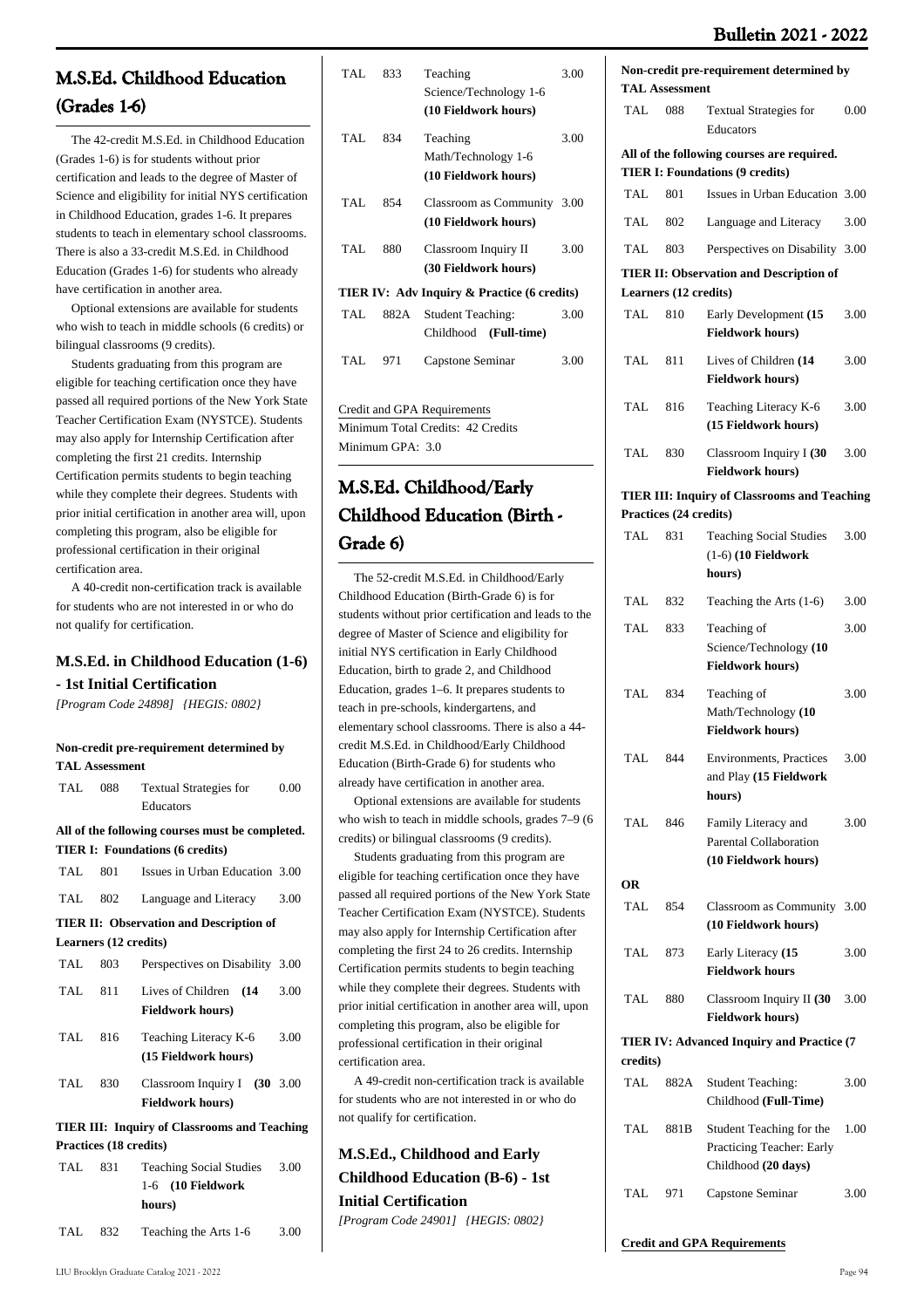Minimum Total Credits: 52 Credits Minimum GPA: 3.0

# **Advanced Certificate, Early Childhood Urban Education (Birth - Grade 2)**

 The Advanced Certificate in Early Childhood is for students with prior certification only. It leads to a 2nd Initial Certification in Early Childhood Education, preparing students to teach in preschool, kindergarten, and primary classrooms through grade 2.

# **Advanced Certificate, Early Childhood Education (B-2)**

*[Program Code 24905] {HEGIS: 0823}*

#### **Must complete all courses listed below.**

| TAL. | 810   | Early Development                                                  | 3.00 |
|------|-------|--------------------------------------------------------------------|------|
| TAL. | 844   | <b>Environments Practices</b><br>and Play in Early<br>Childhood    | 3.00 |
| TAL. | 846   | Family Literacy and<br>Parental Collaboration                      | 3.00 |
| TAL. | 873   | Early Literacy                                                     | 3.00 |
| TAL. | 881 B | Student Teaching for the<br>Practicing Teacher: Early<br>Childhood | 1.00 |

### **Credit and GPA Requirements**

Minimum Total Credits: 13 Credits Minimum GPA: 3.0

# **SPECIAL EDUCATION**

# **M.S.Ed. Teaching Children with Disabilities (Grades 1-6)**

 The M.S.Ed. in Teaching Children with Disabilities (Grades 1-6) is for students without prior certification and leads to the degree of Master of Science and eligibility for initial NYS Certification in Teaching Children with Disabilities, grades 1-6. It prepares students to teach in inclusive or self-contained special education classrooms and resource rooms at the elementary school level. The M.S.Ed. in Teaching Children with Disabilities (Grades 1-6) is offered for students who already have certification in another area.

 Optional extensions are available for students who wish to teach in middle schools (7 credits) or bilingual classrooms (9 credits). Students graduating from this program are eligible for teaching certification once they have passed all required portions of the New York State Teacher Certification Exam (NYSTCE). Students may also apply for Internship Certification after completing the first 21 credits. Internship Certification permits students to begin teaching while they complete their degrees.

 Students with prior initial certification in another area will, upon completing this program, also be eligible for professional certification in their original certification area.

 A non-certification track is available for students who are not interested in or who do not qualify for certification.

# **M.S.Ed., Teaching Urban Children with Disabilities (1-6) - 1st Initial Certification**

*[Program Code 24909] {HEGIS: 0808}*

|      |                       | Non-credit pre-requirement determined by      |      |
|------|-----------------------|-----------------------------------------------|------|
|      | <b>TAL Assessment</b> |                                               |      |
| TAL  | 088                   | <b>Textual Strategies for</b>                 | 0.00 |
|      |                       | Educators                                     |      |
|      |                       | <b>Must Complete All Courses:</b>             |      |
|      |                       | <b>TIER I: Foundations (6 credits)</b>        |      |
| TAL  | 801                   | Issues in Urban Education 3.00                |      |
| TAL  | 803                   | Perspectives on Disability 3.00               |      |
|      |                       | <b>TIER II Observation and Description of</b> |      |
|      | Learners (18 credits) |                                               |      |
| TAL  | 802                   | Language and Literacy                         | 3.00 |
| TAL  | 811                   | Lives of Children (14                         | 3.00 |
|      |                       | <b>Fieldwork hours)</b>                       |      |
| TAL. | 816                   | Teaching Literacy K-6                         | 3.00 |
|      |                       | (10 Fieldwork hours)                          |      |

| TAL      | 822                    | Assessment and Special<br>Education                                                                             | 3.00 |
|----------|------------------------|-----------------------------------------------------------------------------------------------------------------|------|
| TAL.     | 830                    | Classroom Inquiry I<br>(30)<br><b>Fieldwork hours)</b>                                                          | 3.00 |
| TAL.     | 851                    | Curriculum Theory and<br>Practice in Special<br>Education: Childhood<br>(10 Fieldwork hours)                    | 3.00 |
|          |                        | <b>TIER III: Inquiry of Classrooms and Teaching</b>                                                             |      |
|          | Practices (12 credits) |                                                                                                                 |      |
| TAL.     | 852                    | <b>Strategies for Teaching</b><br>Learners with Diverse<br>Needs: Childhood<br>- (10<br><b>Fieldwork hours)</b> | 3.00 |
| TAL.     | 853                    | Collaboration and<br><b>Consultation: Family</b><br>School, and Community<br>(10 Fieldwork hours)               | 3.00 |
| TAL.     | 854                    | Classroom as Community 3.00<br>(10 Fieldwork hours)                                                             |      |
| TAL.     | 880                    | Classroom Inquiry II<br>(30 Fieldwork hours)                                                                    | 3.00 |
|          |                        | Tier IV: Advanced Inquiry and Practice (6                                                                       |      |
| credits) |                        |                                                                                                                 |      |
| TAL.     | 884A                   | <b>Student Teaching:</b><br>Childhood Special<br>Education (full-time<br>classroom fieldwork)                   | 3.00 |
| TAL.     | 971                    | Capstone Seminar                                                                                                | 3.00 |

#### **Credit and GPA Requirements**

Minimum Total Credits: 42 Credits Minimum GPA: 3.0

# **TESOL**

# **M.S.Ed. Teaching English to Speakers of Other Languages (TESOL, K-12)**

 The 42-credit M.S.Ed. in Teaching English to Speakers of Other Languages (TESOL, K-12) is for students without prior certification and leads to the degree of Master of Science in Education and eligibility for initial NYS Certification in TESOL, preparing students to teach English to speakers of other languages in K through 12 classrooms. There is also a 40-credit M.S.Ed. in Teaching English to Speakers of Other Languages (TESOL, K-12) for students who already have certification in another area.

 Students graduating from this program are eligible for teaching certification once they have passed all required portions of the New York State Teacher Certification Exam (NYSTCE). Students may also apply for Internship Certification after completing the first 21 credits. Internship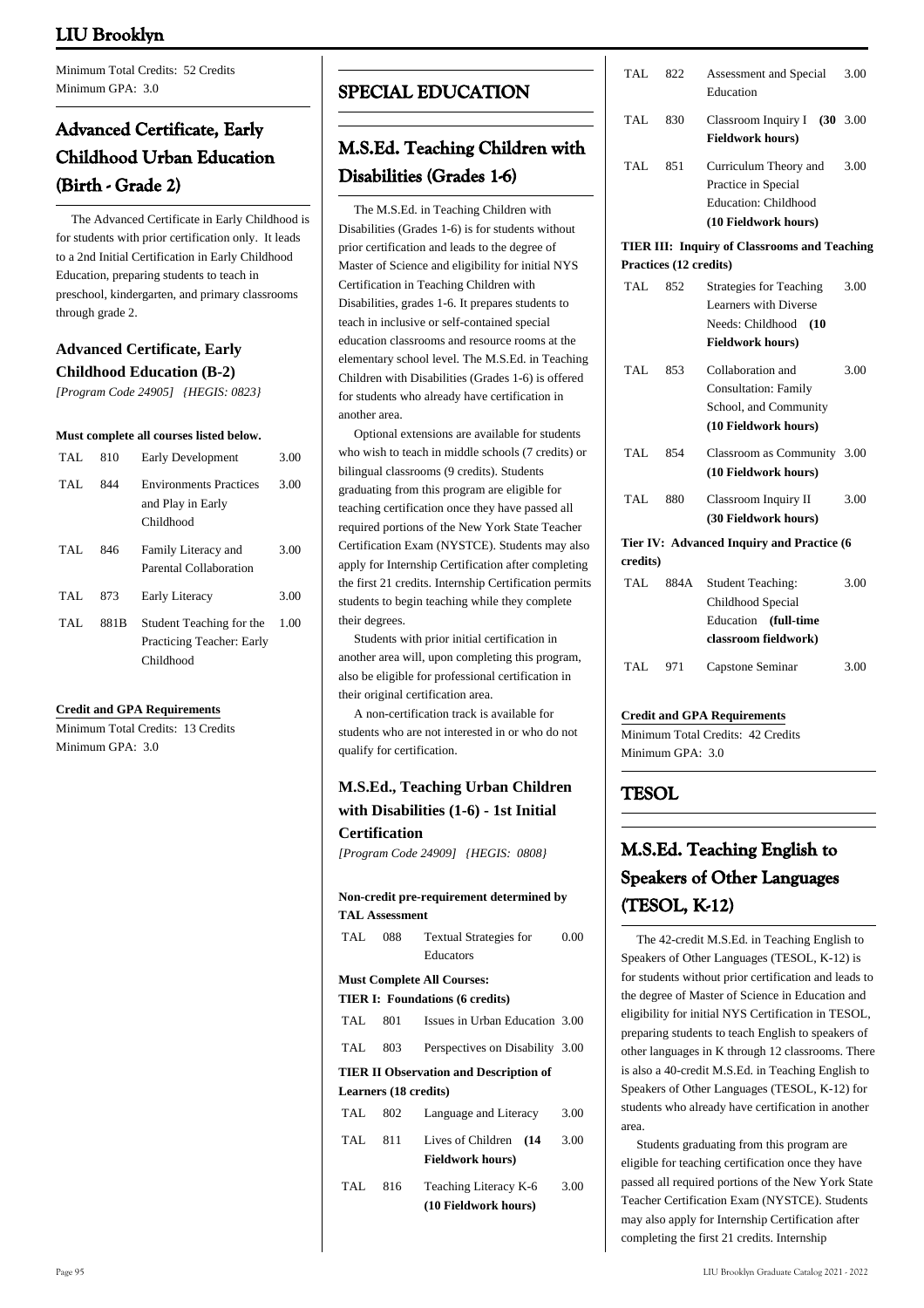Certification permits students to begin teaching while they complete their degrees.

 In order to meet the New York State Education Department's licensing requirements, students must have taken as part of their general education coursework 12 semester hours or the equivalent of the study of a language other than English. If this requirement is not met on admission to the program, it can be met concurrently with the student's completing program requirements. Students with prior initial certification in another area will, upon completing this program, also be eligible for professional certification in their original certification area.

 A 40-credit non-certification track is available for students who are not interested in or who do not qualify for certification.

# **M.S.Ed., TESOL** *(Teaching English to Speakers of Other Languages)* **(K-12) - 1st Initial Certification**

*[Program Code 24874] {HEGIS: 1508}*

#### **All of the following courses must be completed:**

| TAL        | 801  | Issues in Urban Education                                                        | 3.00 |
|------------|------|----------------------------------------------------------------------------------|------|
| <b>TAL</b> | 802  | Language and Literacy                                                            | 3.00 |
| TAL.       | 803  | Perspectives on Disability                                                       | 3.00 |
| TAL        | 805  | Linguistics and the<br>Structure of English for<br>Teachers                      | 3.00 |
| TAL.       | 825  | <b>First and Second</b><br>Language Acquisition and<br><b>Classroom Practice</b> | 3.00 |
| TAL        | 826  | Curriculum and TESOL<br>Pedagogy                                                 | 3.00 |
| TAL.       | 827  | <b>ESOL</b> and Content Area<br>Instruction: Childhood K-<br>6                   | 3.00 |
| TAL.       | 828  | <b>ESOL</b> and Content Area<br><b>Instruction: Adolescence</b><br>$6 - 12$      | 3.00 |
| TAL.       | 830  | Classroom Inquiry I                                                              | 3.00 |
| TAL.       | 867  | Sociolinguistics and<br>Teaching                                                 | 3.00 |
| TAL        | 868  | Second Language<br>Literacy and Biliteracy                                       | 3.00 |
| TAL.       | 880  | Classroom Inquiry II                                                             | 3.00 |
| TAL.       | 886A | <b>Student Teaching:</b><br><b>TESOL</b>                                         | 3.00 |
| TAL.       | 975  | Final Inquiry Seminar:<br><b>TESOL</b>                                           | 3.00 |
|            |      |                                                                                  |      |

#### **Credit and GPA Requirements**

Minimum Total Credits: 42 Credits Minimum GPA: 3.0

 The 13-16-credit Advanced Certificate in TESOL (Teaching English to Speakers of Other Languages) is designed for teachers who hold a valid New York State Classroom Teaching Certificate and who have completed 30 semester hours in a content core - a major or equivalent in one of the liberal arts and sciences content areas. Since there is considerable demand for certified ESOL teachers, particularly in the metropolitan New York area, to expertly address the needs of students of all ages and grades for whom English is a new language, the program prepares highly qualified teachers by implementing an educational philosophy of additive language learning and intertwining the teaching English and content-area knowledge. The program is grounded in the KEEPS mission of LIU Brooklyn's School of Education, which is to prepare teachers who are Knowledgeable, Enquiring, Empathy, Pluralistic and Socially committed.

 In order to meet the New York State Education Department's licensing requirements, students must have taken as part of their general education coursework 12 semester hours or the equivalent of the study of a language other than English. If this requirement is not met on admission to the program, it can be met concurrently with the student's completing program requirements.

# **BILINGUAL EDUCATION**

# **Advanced Certificate, Bilingual Education**

### *Offered Fully Online*

 The 15-credit Advanced Certificate in Bilingual Education is for individuals with prior teaching certification and proficiency in a language besides English. The Advanced Certificate, also known as the Bilingual Education Extension, certifies students to teach in their original certification area in bilingual classrooms. Students completing the program are eligible for the extension once they have passed the New York State Teacher Certification Exam, the Bilingual Education Assessment (BEA) in the target language of instruction. Please note, the Advanced Certificate in Bilingual Education is offered online as a Bilingual Extension through our Cross Campus Online Extension program and meets weekly via video conferencing.

 The following options are also available to students with prior certification:

- M.S.Ed. leading to 2nd initial certification along with optional Bilingual Extension in one of the following areas: •
	- Childhood Urban Education
	- Early Childhood Urban Education
	- Early Childhood/Childhood Urban Education
	- Adolescence Urban Education
	- Teaching Urban Children with Disabilities
	- Teaching Urban Adolescents with Disabilities
- Individuals without prior teaching certification who are interested in bilingual education may pursue the M.S.Ed. leading to 1st initial certification along with the optional Bilingual Extension in one of the following areas:
- Childhood Urban Education

•

- Early Childhood Urban Education
- Early Childhood/Childhood Urban Education
- Adolescence Urban Education
- Teaching Urban Children with Disabilities
- Teaching Urban Adolescents with Disabilities

# **Advanced Certificate, Bilingual Education**

*[Program Code 24878] {HEGIS: 0899}*

#### **Must complete all courses below.**

| TAL. | 804 | Fundamentals of           | 3.00 |
|------|-----|---------------------------|------|
|      |     | Linguistics               |      |
| TAL. | 823 | Bilingualism and          | 3.00 |
|      |     | Bilingual/Multicultural   |      |
|      |     | Education                 |      |
| TAL. | 862 | ESL Curriculum and        | 3.00 |
|      |     | Methodology: Teaching     |      |
|      |     | Literacy K-12             |      |
| TAL. | 863 | ESL Curriculum and        | 3.00 |
|      |     | Methodology: Teaching     |      |
|      |     | Content Areas K-12        |      |
| TAL. | 866 | Native Language           | 3.00 |
|      |     | Teaching in the Bilingual |      |
|      |     | Classroom                 |      |

#### **Credit and GPA Requirements**

Minimum Total Credits: 15 Credits Minimum GPA: 30

# **Cross-Campus Online Bilingual Education Extension Programs**

**Information for Bilingual Education Teachers**

 The online bilingual extension programs are a collaborative effort between LIU Brooklyn and LIU Hudson designed, implemented, and administered by full-time faculty at both campuses. All programs are approved by the New York State Education Department. LIU Brooklyn administers the bilingual general education extension, and LIU Hudson administers the bilingual special education extension.

 To determine whether or not the online programs are appropriate for you, ask yourself if you can answer YES to the following:

- You are a self-motivated learner who can keep up with readings and assignments. •
- You have sufficient computer skills (e.g., advanced word-processing, PowerPoint, discussion forums, video conferencing, etc.) •
- You have updated computer equipment (no more than three years old) at home and highspeed internet access. •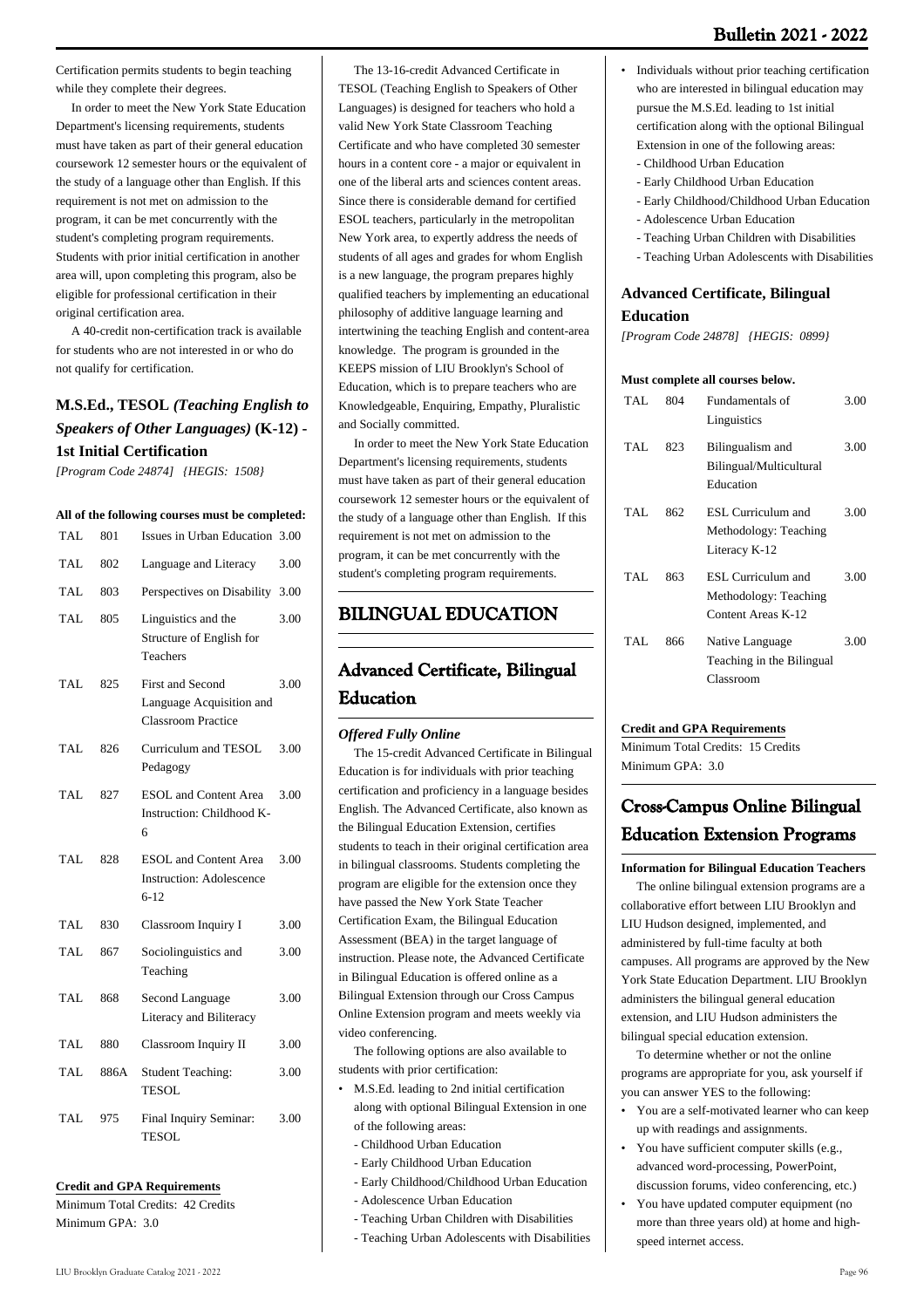• You will be required to purchase additional equipment including a headset and webcam if you do not have one built-in.

### **Tuition Support, Costs, and Reimbursement**

 LIU and the NYSED Intensive Teacher Institute (ITI) program offer significant tuition support to eligible bilingual special education applicants.

#### Note:

- ITI funding covers ONE 3-credit course per semester. You must take courses in consecutive semesters, including summers. You will be given a course sequence, which must be followed.
- NYCDOE scholarship recipients, such as NYC Teaching Fellows or Teachers of Tomorrow, are not eligible to receive New York State ITI funding. •
- If you are not eligible for ITI funding and you still want to take the program, you are most welcome to do so at the full cost. Financial aid is available for students taking a minimum of 6 credits per semester. See

liu.edu/Brooklyn/Financial-Services.aspx

Please note tuition reimbursement is paid by LIU and ITI upon completion of the course, so a grade must be posted first in order for the reimbursement to be credited to your account. •

## **Intensive Teacher Institute (ITI) Scholarship and Eligibility Criteria**

 Determination of ITI eligibility rests with the ITI office, but these guidelines will assist you in deciding whether or not to apply for this funding.

- You are a certified special education teacher (initial or preferably professional/permanent) working out-of-license with bilingual students in your class. You must currently teach in the native language and English, but you do not have the approved certification to do so. If you teach at the secondary level, you may be a bilingual content area teacher (e.g., social studies, math or science), but not a Spanish teacher.
- You are bilingual in a language other than English. You must be proficient enough to pass the NYSTCE Bilingual Education Assessment (BEA), the required exam for the NYS Bilingual Education Extension. The BEA includes speaking, reading, writing and listening components in the non-English language and other content from the bilingual extension courses. •
- Your administrator (principal and/or superintendent) must recommend you for the ITI scholarship by signing the ITI application and verifying your teaching placement in a bilingual program and stating the need for your credential by providing numbers of students and staff currently at your school. •
- After obtaining the extension, you must commit to working for two years in a bilingual education setting; otherwise, you may be asked to repay the tuition scholarship. • For information about the ITI tuition

#### **Admissions**

 You must be fully admitted to LIU to participate in the online program. For admissions information, visit

liu.edu/Brooklyn/Admissions/Graduate.aspx

# **For Consideration and Information**

 To be considered by LIU for this special program, please click this link to fill out the questionnaire at

[http://studentvoice.com/liu/onlineprogrameligibilt](http://studentvoice.com/liu/onlineprogrameligibilty) [y](http://studentvoice.com/liu/onlineprogrameligibilty). Upon receipt of your questionnaire, you will be contacted promptly about the next steps.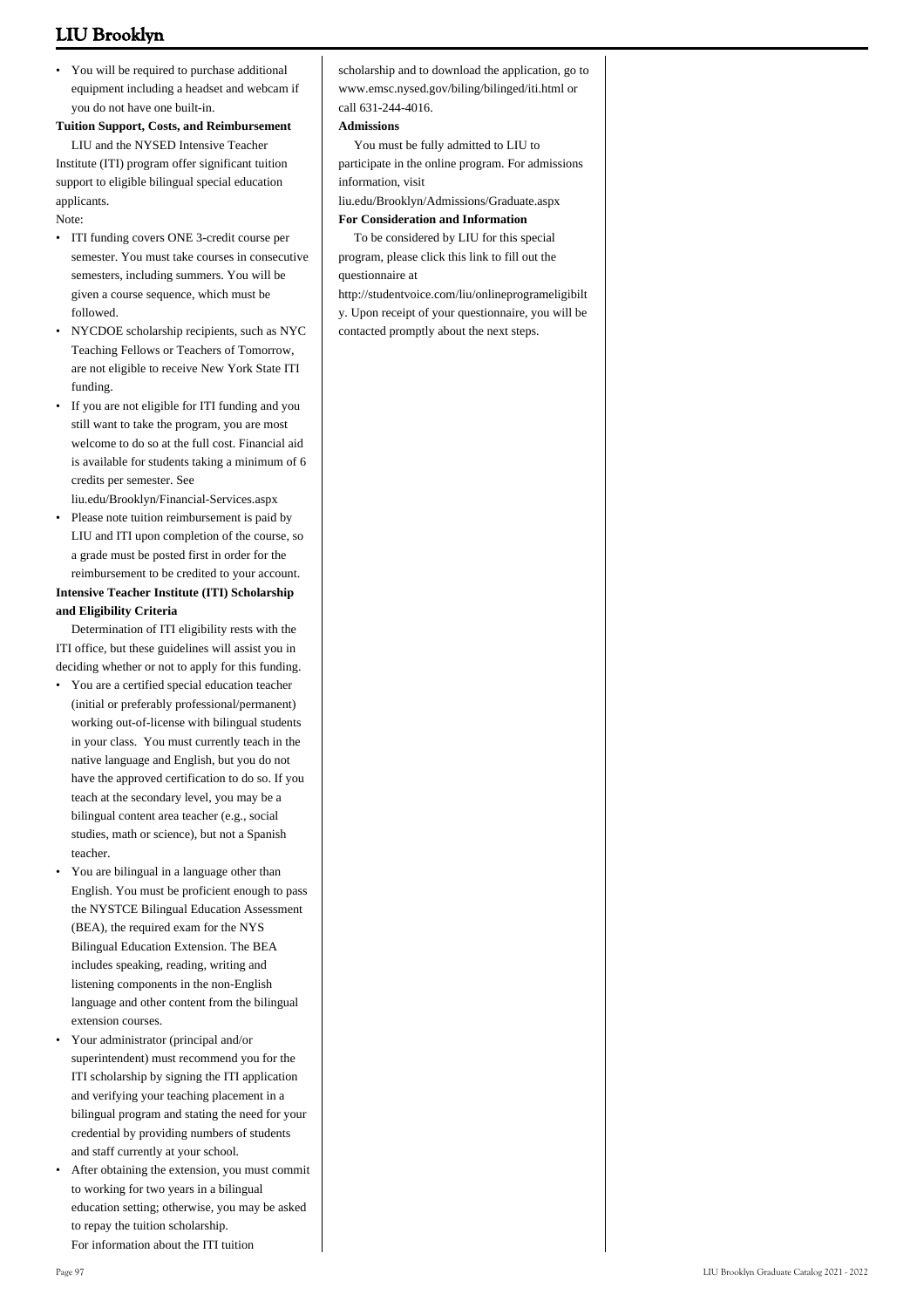# **Teaching and Learning Courses**

### **TAL 088 Textual Strategies for Educators**

A course that focuses on improving school professionals' abilities to write academic essays and developing reading strategies to be applied to the comprehension of complex texts in the field of education. Students will be involved in writing, editing and rewriting, as well as doing close reading of texts. Pass/Fail only. This course has an additional fee. Credits: 0 Every Fall and Spring

#### **TAL 602 Understanding Urban Youth**

During this first semester students will develop an orientation toward themselves and adolescents, their families and communities that assumes capacity. They will be placed in a Community-Based Organization (CBO) or another institution that serves youth, and a school where they will observe adolescents and the systemic conditions that frame their lives. The core learning activities will be based on descriptive reviews of students, funds of knowledge, inquiry into language and literacy, and community mapping. Students will assess how the intersection of race, socio-economic class, immigration status, gender, sexual orientation, linguistic orientation and ability influence and frame educational contexts, and adolescents' biases and assumptions. They will have opportunities to reflect on how knowledge is constructed and explore the role of the teacher as an intellectual and a change agent.

Credits: 6 Annually

#### **TAL 680 Inclusive Pedagogy: Practicum I**

Students will develop an orientation toward themselves and adolescents, their families and communities that assumes capacity. They will be placed in a Community-Based Organization (CBO) or another institution that serves youth, and a school where they will observe adolescents and the systemic conditions that frame their lives. The core learning activities will be based on descriptive reviews of students, funds of knowledge, inquiry into language and literacy, and community mapping. Students will assess how the intersection of race, socio-economic class, immigration status, gender, sexual orientation, linguistic orientation and ability influence and frame educational contexts, and adolescents' biases and assumptions. They will have opportunities to reflect on how knowledge is constructed and explore the role of the teacher as an intellectual and a change agent. Credits: 9 Annually

#### **TAL 690 Student Teaching in Physical Education**

A student teaching semester that prepares reflective physical education teachers who work to create excellent physical activity environments in schools

for all students Students participate in every aspect of practice including planning, implementation and assessment of curriculum and instruction. They immerse themselves in the life of a school, recording and thinking about the purposes, complexities and consequences of what they do as teachers in order to learn from their experiences. Students are supervised by a university faculty member and a cooperating teaching in the participating school. Student teaching is full-time, five days a week for 15 weeks. Students have two placements; half of their time is spent in a pre-K through sixth grade setting, the other half in a grade 7 through 12 setting. Credits: 3 Not Set

#### **TAL 801 Issues in Urban Education**

Using the School of Education KEEPS mission as a context, this course examines the intersection of individuals, families, schools, communities, and society as they exist and interact in urban settings. Through readings and class discussion, students will examine schooling from historical, philosophical, sociological, economic, and political perspectives. Factors such as language, ability, socioeconomic class, ethnicity, race, gender and sexuality will be introduced through a critical perspective in order to understand how they influence and shape urban education. Students will have the opportunity to engage in field-based research related to issues studied.

Credits: 3 Every Fall and Spring

#### **TAL 802 Language and Literacy**

A course focusing on the relationship between oral language and literacy, highlighting the psycholinguistic and social foundations of reading. Principles of first and second language acquisition, dialectal differences, and the development of literacy in English Language Learners and bilingual children will be addressed. Students will be introduced to different philosophical approaches to teaching reading and will explore the connection between reading and writing. They will examine the cognitive and sociolinguistic processes involved in making meaning from text, including the importance of background knowledge, as well as processes underlying word recognition. The role of multicultural literature for children will be highlighted. Students will be introduced to a variety of literacy resources, including children's libraries and relevant Web sites.

The pre-requisite or co-requisite of TAL 801 is required. Credits: 3 Every Fall and Spring

#### **TAL 803 Perspectives on Disability**

Provides an overview of the social, political, historical, cultural and educational contexts of disability. Students will explore the history of Special Education legislation and litigation that

have influenced the field, attitudes toward people with disabilities, images in the media, and different perspectives on the meaning of disability. Major issues in the fields of Special Education and Disability Studies as well as topics central to the lives of people with disabilities such as transition, employment, and self-determination will be emphasized.

The pre-requisite or co-requisite of TAL 801 is required or membership in NYC Teaching Fellows Student Group 1 or Group 2, or in the Partner Teachers Student Group Credits: 3 Every Fall and Spring

## **TAL 804 Fundamentals of Linguistics**

An introduction to the basic concepts of linguistics needed to understand second language acquisition, language variation in urban settings, and ESL pedagogy for diverse learners. Students will become familiar with the main components of language structure (phonological, morphological, syntactic, and lexical) and will learn their significance from a psycholinguistic perspective. They will analyze data from languages spoken in New York City. Credits: 3 Annually

# **TAL 805 Linguistics and the Structure of English for Teachers**

This course addresses the structural components of language. Students develop and apply the knowledge of phonology, morphology, and syntax to understand the structure of the English Language and their students' development of oral and written fluency in English. Teaching candidates learn to design and implement contextualized activities and instructional techniques to assist their students in developing phonemic awareness, using their knowledge of morphology, building vocabulary and using the syntactic structures of English in oral and written communication. The course prepares students to analyze and describe the language spoken by learners at different stages of language acquisition and to instruct their students to contrast their native language and English. Attention to the teaching of formal and informal English and the use of English for a variety of purposes, including the use of academic language is also provided. The pre-requisite or co-requisite of TAL 801 is required or membership in the NYC Teaching Fellow Student Group or in the ISTART Student Group.

Credits: 3 Annually

## **TAL 805A Linguistics and the Structure of English for Teachers: ADV CRT**

This course addresses the structural components of language. Students develop and apply the knowledge of phonology, morphology, and syntax to understand the structure of the English Language and their students' development of oral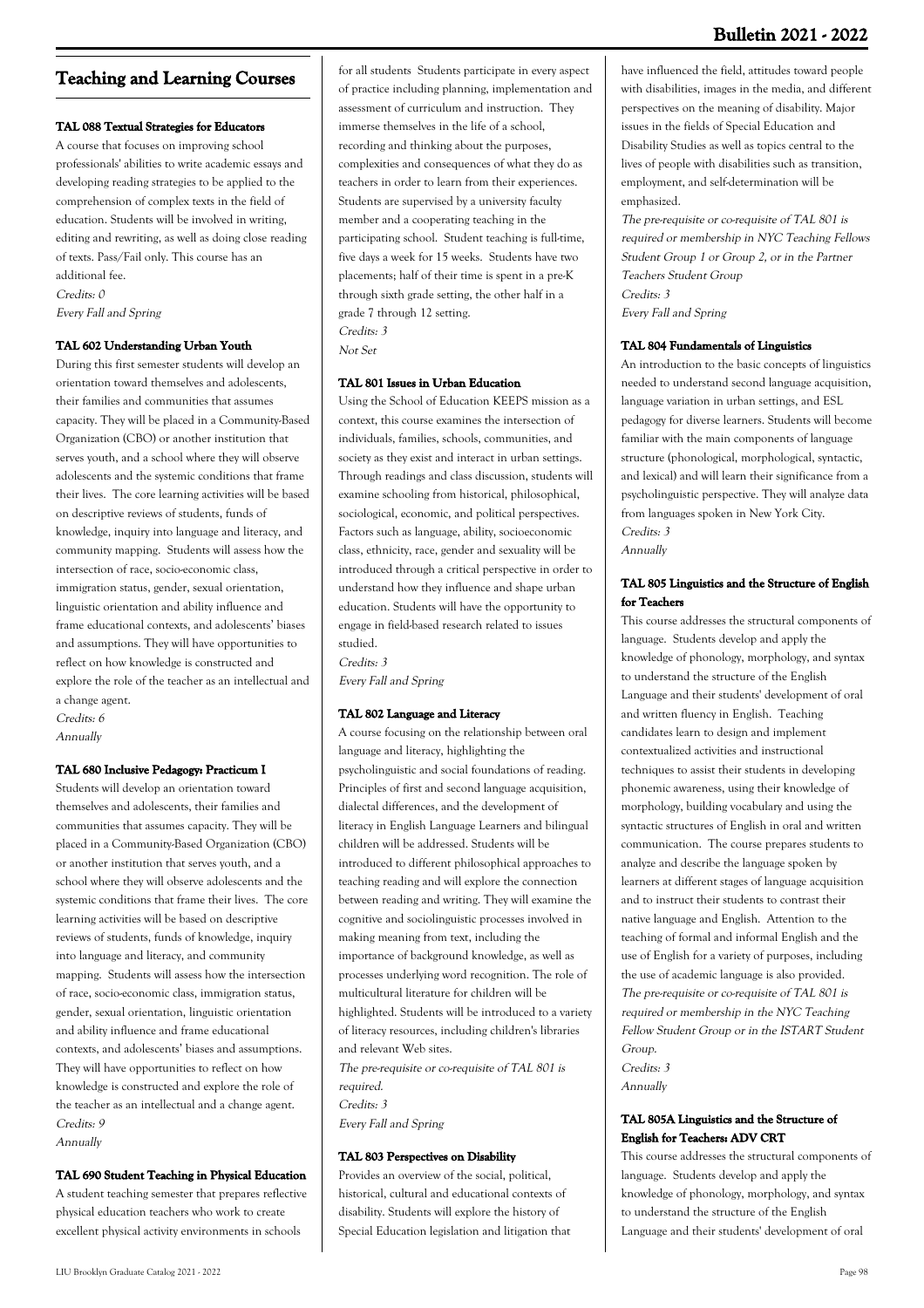and written fluency in English. Teaching candidates learn to design and implement contextualized activities and instructional techniques to assist their students in developing phonemic awareness, using their knowledge of morphology, building vocabulary and using the syntactic structures of English in oral and written communication. The course prepares students to analyze and describe the language spoken by learners at different stages of language acquisition and to instruct their students to contrast their native language and English. Attention to the teaching of formal and informal English and the use of English for a variety of purposes, including the use of academic language is also provided. Ten hours of structured fieldwork required. Credits: 3 Annually

**TAL 810 Early Development**

An examination of the experience of young children from infancy through early childhood using developmental, non-developmental, historical, and cultural approaches. Students will consider different theories of early development and their implications for understanding children. Attention will be given to physical, cognitive, socioemotional, and moral domains of development, and their relation to learning and socialization. Students will also examine the role of culture, gender, disability, race, class, language, and ability in the process of learning and development. The lives of children with typical and atypical development will be explored through observations and readings. Fifteen hours of structured fieldwork required.

A pre or co requisite of TAL 802 is required. Credits: 3 Annually

**TAL 811 Lives of Children**

A course focusing on the experience of childhood from infancy to preadolescence using developmental, non-developmental, historical, and cultural approaches. Students will consider different theories of development as well as physical, cognitive, socio-emotional and moral domains of development, with implications for learning and socialization. Consideration will be given to the role of culture, gender, disability, race, class, language, and sexual orientation in the process of learning and development. The lives of children with typical and atypical development will be explored through observations and readings. Fourteen hours of structured fieldwork required. The pre-requisite or co-requisite of TAL 801 is required or membership in NYC Teaching Fellows Student Group 1 or Group 2, or in the Partner Teachers Student Group Credits: 3 Annually

**TAL 812 Lives of Adolescents**

A course that focuses on the experience of pre-

adolescents and adolescents from diverse backgrounds with a range of abilities using developmental, non-developmental, historical, and cultural approaches. Theories of development will be studied as they apply to the adolescent learner in families, communities, peer groups and schools. Physical, cognitive, socio-emotional and moral domains of development with implications for learning will be studied. Throughout the course, attention will be given to ways in which culture, gender, disability, race, class, language, ethnicity and sexual orientation play a role in the process of learning and development. The lives of adolescents with typical and atypical development will be explored through observations and readings. Fourteen hours of structured fieldwork required. For students pursuing the middle childhood extension, 20 hours of fieldwork at the middle school level will be required.

The pre-requisite or co-requisite of TAL 801 is required or membership in NYC Teaching Fellows Student Group 1 or Group 2, or in the Partner Teachers Student Group Credits: 3 Annually

# **TAL 816 Teaching Literacy K-6**

A course that addresses the teaching of literacy in grades K-6 from the emergent to the fluent reader. Students will be introduced to a variety of approaches for teaching reading and writing, including strategies for teaching word recognition, phonics, vocabulary, and comprehension through the use of multicultural literature and incorporation of multiple literacies. The use of reading for content area knowledge development will be examined as well as reading assessment and evaluation. This course will approach reading from a developmental perspective, using strategies for adaptation of instruction for children with diverse abilities and language backgrounds within a collaborative, inclusive model. Approaches to remediation of difficulties in literacy will also be addressed. Ten hours of structured fieldwork required.

A pre requisite of TAL 802 is required. Credits: 3 Annually

# **TAL 817 Teaching Literacy: Grades 5-12**

A course that addresses the teaching of literacy at the middle childhood and adolescent levels from a developmental perspective, building upon the foundations of literacy established in early childhood and childhood. Emphasis will be on the development of fluent mature reading, including strategies for teaching vocabulary, critical thinking, reading in the content areas, and study skills. Various approaches to the teaching of writing will be presented, and students will become familiar with a diverse range of multicultural literature for middle-school children and adolescents. Practices related to assessment and the organization of instruction will be introduced. Strategies for

adaptation of instruction for children of diverse abilities and language backgrounds will also be addressed. Fifteen hours of structured fieldwork required.

A pre requisite of TAL 802 is required. Credits: 3 Annually

### **TAL 822 Assessment and Special Education**

The historical, political and social context of the testing and standards movements and their relation to assessment practices in Special Education will be critically examined. The concepts of reliability and validity will be explored and their relevance to standardized and teacher-made tests, as well as alternative assessment techniques, will be discussed. Emphasis will be given to the underlying assumptions of the tests and to race, class, language, and gender implications in using the tests. The process by which students receive special education services will be investigated.

The pre-requisite of TAL 803 is required. Credits: 3 Annually

# **TAL 823 Bilingualism and Bilingual/Multicultural Education**

Introduction to the individual, social, cognitive and linguistic nature of bilingualism, including second language acquisition, sociology of language, and the relationship between language and culture. Students will examine the socio-political, historical, and legal foundations that have shaped bilingual and multicultural education policies, program models, and teaching and assessment practices. Issues pertaining to second language learners with diverse learning needs will be addressed. Students will develop an understanding of the distinction between language differences and language disability. Fifteen hours of structured fieldwork required. Students pursuing the bilingual extension will have an additional twenty hours of fieldwork. Credits: 3 Annually

# **TAL 824 Inclusive Pedagogy: Practicum 2**

Students will continue to learn and investigate how to plan for and teach STEM and Humanities in secondary classrooms. Practicum II is organized into three components: inclusive practices seminar, and two learning labs. Building on the content covered in Practicum 1, students will develop skills with an emphasis on teacher inquiry, collaboration, coplanning, co-teaching and creating culturally responsive, inclusive classroom communities. Lab 1 will focus on planning and teaching a unit in each content area (STEM and Humanities), while Lab 2 will introduce the edTPA requirements. In this first phase of the student teaching experience, students will be placed in an Integrated Co-teaching Classroom (ICT), where they will teach both STEM and Humanities content to students with and without disabilities, enabling them to be eligible for dual certification in special and general education.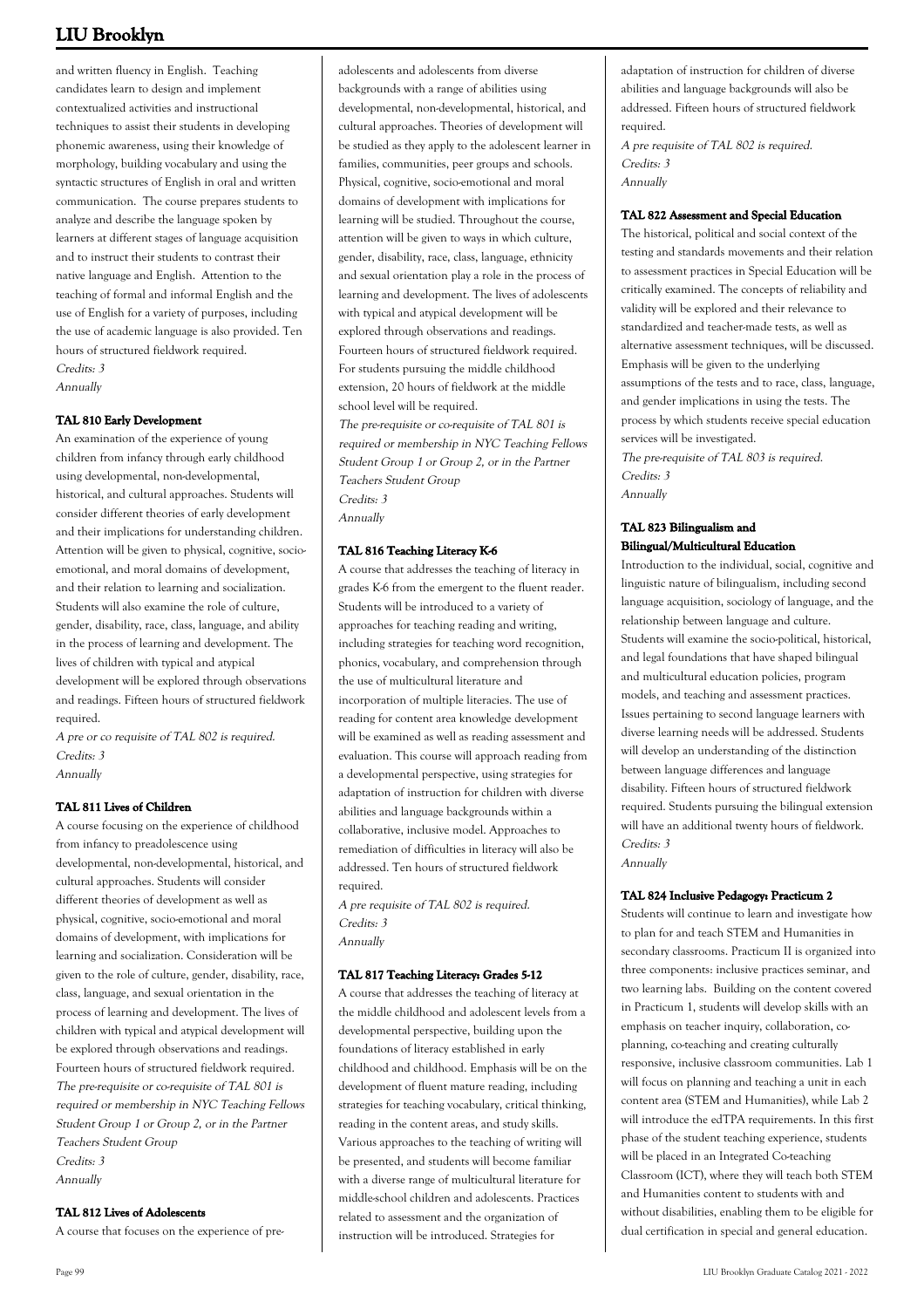Credits: 9 Annually

# **TAL 825 First and Second Language Acquisition and Classroom Practice**

Students become knowledgeable of different theories of language acquisitions as well as the role that individual differences such as age, literacy, motivation, and personality play in L1 and L2 learning. Teaching candidates learn to recognize different stages of acquisition and understand the nature of typical second language errors. Students design instructional strategies and classroom environments to support their students' oral and written first and second language development. These strategies include the use of technology, literature, and opportunities for linguistic interaction. The course prepares students to use language proficiency assessments to plan curriculum, modify instruction and monitor students' progress.

A pre requisite of TAL 802 is required. Credits: 3 Annually

# **TAL 825A First and Second Language Acquisition and Classroom Practice: ADV CRT**

Students become knowledgeable of different theories of language acquisitions as well as the role that individual differences such as age, literacy, motivation, and personality play in L1 and L2 learning. Teaching candidates learn to recognize different stages of acquisition and understand the nature of typical second language errors. Students design instructional strategies and classroom environments to support their students' oral and written first and second language development. These strategies include the use of technology, literature, and opportunities for linguistic interaction. The course prepares students to use language proficiency assessments to plan curriculum, modify instruction and monitor students' progress. Fifteen hours of structured fieldwork required. Credits: 3

Annually

### **TAL 826 Curriculum and TESOL Pedagogy**

This course prepares teaching candidates to design learning environments for ELLs by examining a wide range of approaches, practices and materials for the ESL classroom. Issues in second language pedagogy and varied approaches and methods in second language teaching such as Sheltered Instruction, Community Language Learning, Total Physical Response, and the Natural and Comprehension Approaches are included. Students design and present lesson and curriculum plans and use classroom-based assessments of children's learning. They practice using technology and electronic media as well as participatory techniques, theater, role playing, games, visual arts, and music to teach ELLs. The integration of these approaches and techniques with content area and

literacy instruction is emphasized. Strategies to differentiate instruction and teach in multi-level ESL classrooms are addressed. Fifteen hours of structured fieldwork required. A pre or co requisite of TAL 801 and 802 is required. Credits: 3 Annually

# **TAL 827 ESOL and Content Area Instruction: Childhood K-6**

This course prepares students to plan and implement instruction that develops language, literacy and content knowledge in English. Students become knowledgeable of how to design classroom activities and use resources to teach the content areas through units that provide opportunities to use language in meaningful contexts. Students learn to integrate subject matter and language learning objectives and engage their students in problem-solving inquiries in science, math and social studies. They are prepared to create print-rich classroom environments in which their students can use print regardless of their developmental stage in English and formal accuracy. Ways to plan instruction to meet diverse developmental and learning needs as well as cultural styles are included. The use of educational resources, including technology and children''s literature is addressed. The course also attends to family and community involvement and the use of the home language to support literacy. English acquisition and content knowledge development. Fifteen hours of structured fieldwork required. A pre or co requisite of TAL 802 is required. Credits: 3 Annually

## **TAL 828 ESOL and Content Area Instruction: Adolescence 6-12**

This course prepares students to create learning environments that allow ELLs to access the core curriculum by integrating language and content instruction and choosing and adapting educational resources, including technology. Teaching candidates learn to assess students' background knowledge and consider their language proficiency to plan and implement student-centered and culturally-relevant instruction to teach math, science and social studies. The use of reading and writing to promote language and content knowledge learning in English and the use of linguistic and nonlinguistic support to enhance comprehension are addressed. Students become knowledgeable on how to plan and manage instruction for diverse groups of learners and various developmental needs, including students with disabilities and those with limited or interrupted formal schooling. They become acquainted with strategies for school-home communication that are linguistically and culturally appropriate. Fifteen hours of structured fieldwork required.

A pre requisite of TAL 827 is required

# Credits: 3 Annually

### **TAL 830 Classroom Inquiry I**

The course aims to develop and improve aspects of teaching practice through inquiring about students work with children and adolescents in classrooms and other educational settings from a phenomenological perspective. Through collaborative inquiry, students will learn disciplined modes of observation and description and a range of ways to document aspects of Teaching and Learning. They will complete a child study including the collecting and describing of the child's work and a Descriptive Review of the Child. In addition, students will investigate the assumptions about persons and knowledge-making underlying the phenomenological modes of inquiry basic to the child study. Students will begin to develop a conceptual understanding of the nature of inquiry, documentation, evidence, questions, and knowledge. Thirty hours of structured fieldwork required.

Pre or co -requisite of TAL 801, ALCX 702, 703, 704 and 705 is required or membership in NYC Teaching Fellow Group or in ISTART Group. Credits: 3 Every Fall and Spring

### **TAL 831 Teaching Social Studies 1-6**

Introduction to a theme-based, literature-rich, multicultural approach to teaching and learning social studies. The course focuses on the teaching of social studies through literacy, critical thinking, and an inquiry approach using student-centered projects. Students will learn to look at their own classrooms as places where inclusive community living can be practiced and where children can begin to explore values like community responsibility, equality, diversity, and freedom as preparation for democratic citizenship. They will design instruction and assessments to help diverse learners meet NYS/Common Core Learning Standards. Relevant uses of technology will be explored. Ten hours of structured fieldwork required.

The pre-requisite of TAL 830 required or the student must be active in the NYC Teaching Fellows Student Group or Partner Teachers Student Group. Credits: 3 Annually

#### **TAL 832 Teaching the Arts 1-6**

A course that introduces students to the role of the arts and movement in elementary education as a means of helping children make sense of the world, express understanding of their experience, and develop aesthetic appreciation. Students will explore the importance of developing creativity and self-expression in children. They will participate in movement, music, drama, and visual arts activities appropriate for the elementary school classroom. Through active exploration of various media and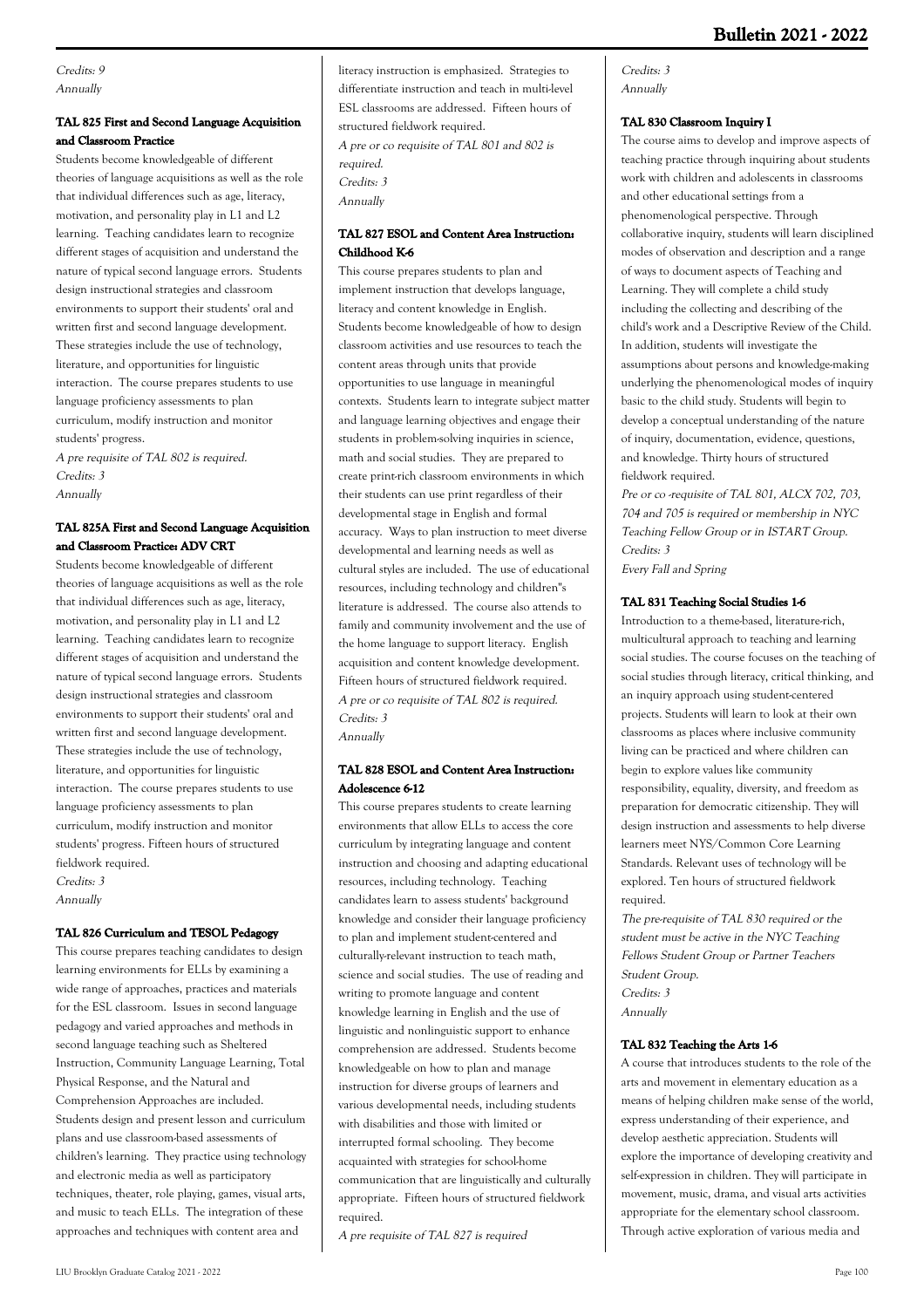materials students will learn how to integrate the arts into their classroom teaching. Course experience will include field trips to art museums and performances appropriate for elementary school children.

The pre-requisite of TAL 830 required or the student must be active in the NYC Teaching Fellows Student Group or Partner Teachers Student Group. Credits: 3 Annually

### **TAL 833 Teaching Science/Technology 1-6**

A course that focuses on the development and implementation of inquiry-based curricula to promote in-depth scientific literacy. Emphasis will be placed on raising questions, planning and developing solutions for open-ended science problems, formative assessment, and the use of technology as a teaching tool. While reinforcing knowledge of basic scientific concepts and inquiry skills, students will construct unit plans as a mechanism for integrating learning. Attention will be paid to developing strategies for helping children with diverse learning needs to meet NYS/Common Core Learning Standards. Ten hours of structured fieldwork required.

The pre-requisite of TAL 830 required or the student must be active in the NYC Teaching Fellows Student Group or Partner Teachers Student Group. Credits: 3 Annually

### **TAL 834 Teaching Math/Technology 1-6**

A course that utilizes an inquiry approach to explore big ideas in mathematics and to demonstrate how these ideas are evident across cultures. The following questions will be raised: What is the teacher's role in children's learning of mathematics? What abilities do children develop through the learning of mathematics? How do teachers know what children need? How do teachers organize their work to address those needs in the classroom? Students will be introduced to the use of technology as a tool in the teaching of mathematics. Attention will be paid to developing strategies for helping children with diverse learning needs to meet NYS/Common Core Learning Standards within a collaborative, inclusive model. Approaches to addressing difficulties in math will be explored. Ten hours of structured fieldwork required.

The pre-requisite of TAL 830 is required. Credits: 3 Annually

## **TAL 841A Curriculum in the Secondary Classroom: Biology**

A course with students as researchers of the secondary curriculum in the student's particular discipline with a focus on teaching students with diverse backgrounds and needs. Students will become familiar with NYS/Common Core

Learning Standards as well as ways to bring enriching multiple representations of content and multicultural materials to their classroom instruction. The use of literature, technology, audio-visual material, and the resources of New York City will be highlighted so that students can become resourceful teachers who understand curriculum design and know how to access and utilize a range of materials for adolescents of varying interests, abilities, and language backgrounds. Fifteen hours of structured fieldwork required. The pre-requisite or co-requisite of TAL 801 is

required. Credits: 3

Annually

# **TAL 841C Curriculum in the Secondary Classroom: English**

A course with students as researchers of the secondary curriculum in the student's particular discipline with a focus on teaching students with diverse backgrounds and needs. Students will become familiar with NYS/Common Core Learning Standards as well as ways to bring enriching multiple representations of content and multicultural materials to their classroom instruction. The use of literature, technology, audio-visual material, and the resources of New York City will be highlighted so that students can become resourceful teachers who understand curriculum design and know how to access and utilize a range of materials for adolescents of varying interests, abilities, and language backgrounds. Fifteen hours of structured fieldwork required. The pre-requisite or co-requisite of TAL 801 is required.

Credits: 3 Annually

**TAL 841D Curriculum in the Secondary**

**Classroom: Mathematics** A course with students as researchers of the secondary curriculum in the student's particular discipline with a focus on teaching students with diverse backgrounds and needs. Students will become familiar with NYS/Common Core Learning Standards as well as ways to bring enriching multiple representations of content and multicultural materials to their classroom instruction. The use of literature, technology, audio-visual material, and the resources of New York City will be highlighted so that students can become resourceful teachers who understand curriculum design and know how to access and utilize a range of materials for adolescents of varying interests, abilities, and language backgrounds. Fifteen hours of structured fieldwork required. The pre-requisite or co-requisite of TAL 801 is required.

- Credits: 3
- Annually

# **TAL 841E Curriculum in the Secondary Classroom: Social Studies**

A course with students as researchers of the secondary curriculum in the student's particular discipline with a focus on teaching students with diverse backgrounds and needs. Students will become familiar with NYS/Common Core Learning Standards as well as ways to bring enriching multiple representations of content and multicultural materials to their classroom instruction. The use of literature, technology, audio-visual material, and the resources of New York City will be highlighted so that students can become resourceful teachers who understand curriculum design and know how to access and utilize a range of materials for adolescents of varying interests, abilities, and language backgrounds. Fifteen hours of structured fieldwork required.

The pre-requisite or co-requisite of TAL 801 is required. Credits: 3 Annually

## **TAL 842A Teaching Methods in the Secondary Classroom: Biology**

A course in which students will actively learn about the practice of teaching and co-teaching on the secondary level. Topics to be explored will include lesson and unit planning, multicultural curriculum and teaching, student-centered teaching strategies, project-based classroom instruction, methods of assessment, and classroom management. Students will develop and implement unit plans to meet NYS/Common Core Standards for adolescents of varying abilities and language backgrounds. Students will explore ways to develop and differentiate lessons and assessments based on students' learning needs and/or Individualized Educational Programs (IEPs). Fifteen hours of structured fieldwork required. The pre-requisites of TAL 801 and 841A are

required. Credits: 3 Annually

## **TAL 842B Teaching Methods in the Secondary Classroom: Chemistry**

A course in which students will actively learn about the practice of teaching and co-teaching on the secondary level. Topics to be explored will include lesson and unit planning, multicultural curriculum and teaching, student-centered teaching strategies, project-based classroom instruction, methods of assessment, and classroom management. Students will develop and implement unit plans to meet NYS/Common Core Standards for adolescents of varying abilities and language backgrounds. Students will explore ways to develop and differentiate lessons and assessments based on students' learning needs and/or Individualized Educational Programs (IEPs). Fifteen hours of structured fieldwork required.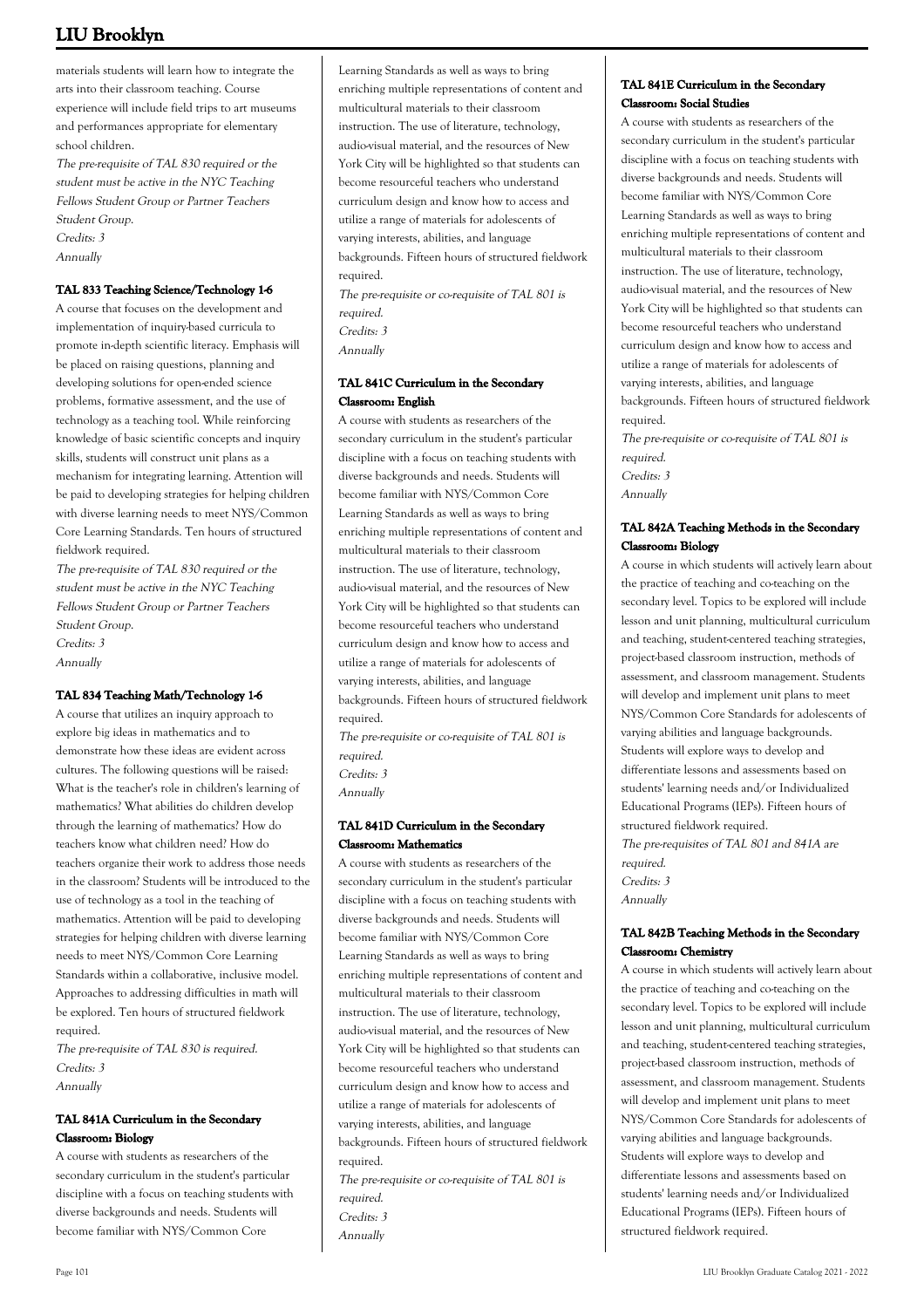# **Bulletin 2021 - 2022**

The pre-requisites of TAL 801 and 841B are required. Credits: 3 Annually

# **TAL 842C Teaching Methods in the Secondary Classroom: English**

A course in which students will actively learn about the practice of teaching and co-teaching on the secondary level. Topics to be explored will include lesson and unit planning, multicultural curriculum and teaching, student-centered teaching strategies, project-based classroom instruction, methods of assessment, and classroom management. Students will develop and implement unit plans to meet NYS/Common Core Standards for adolescents of varying abilities and language backgrounds. Students will explore ways to develop and differentiate lessons and assessments based on students' learning needs and/or Individualized Educational Programs (IEPs). Fifteen hours of structured fieldwork required.

The pre-requisites of TAL 801 and 841C are required. Credits: 3 Annually

# **TAL 842D Teaching Methods in the Secondary Classroom: Mathematics**

A course in which students will actively learn about the practice of teaching and co-teaching on the secondary level. Topics to be explored will include lesson and unit planning, multicultural curriculum and teaching, student-centered teaching strategies, project-based classroom instruction, methods of assessment, and classroom management. Students will develop and implement unit plans to meet NYS/Common Core Standards for adolescents of varying abilities and language backgrounds. Students will explore ways to develop and differentiate lessons and assessments based on students' learning needs and/or Individualized Educational Programs (IEPs). Fifteen hours of structured fieldwork required. The pre-requisites of TAL 801 and 841D are

required. Credits: 3

Annually

# **TAL 842E Teaching Methods in the Secondary Classroom: Social Studies**

A course in which students will actively learn about the practice of teaching and co-teaching on the secondary level. Topics to be explored will include lesson and unit planning, multicultural curriculum and teaching, student-centered teaching strategies, project-based classroom instruction, methods of assessment, and classroom management. Students will develop and implement unit plans to meet NYS/Common Core Standards for adolescents of varying abilities and language backgrounds. Students will explore ways to develop and differentiate lessons and assessments based on students' learning needs and/or Individualized

# **TAL 843 Curriculum in Middle School**

A course in which students learn to create, evaluate, and implement middle school curriculum by asking questions about language arts, math, science, and social studies. Students will become familiar with NYS/Common Core Learning Standards and how to integrate these standards into the curriculum they develop for diverse learners. In-depth exploration of critical issues across subject areas will be emphasized. Effective ways of teaching middle school learners will be explored. Pedagogical approaches will include student centered teaching and learning, group work, project-based learning, and authentic modes of assessment. Students will explore how to select and adapt appropriate materials for adolescents. Thirty hours of structured fieldwork required. Credits: 3

On Demand

## **TAL 844 Environments Practices and Play in Early Childhood**

This course studies the relationship between play and learning for young children and the significance of providing opportunities for choices in their interactions with the world. Students will learn how to create safe and stimulating classroom environments that provide positive behavior support for a multicultural, inclusive and anti-bias approach to learning. The focus will be on the whole child in learning contexts that enhance physical cognitive, social, and emotional development and aesthetic appreciation. Particular consideration will be given to the role of the group in individual learning. A variety of early childhood curricula will be reviewed. Fifteen hours of structured fieldwork required. A pre or co requisite of TAL 802 is required. Credits: 3

Annually

### **TAL 845 Math and Science in Early Childhood**

This course will prepare students to design environments and curriculum for the development of math and science knowledge in early childhood. Students will learn to create learning centers for young children based on principles of discovery, hands-on experience, and reasoning to reinforce basic math and science concepts and inquiry skills. They will also learn to develop instruction to meet diverse needs, including those of English Language Learners and children who present development variations. Students will construct unit plans as mechanisms for integrating learning and meeting state learning standards. The role of formal and informal assessment as a teaching tool will be examined. Fifteen hours of structured fieldwork

required. A pre or co requisite of TAL 844 is required. Credits: 3 Annually

## **TAL 846 Family Literacy and Parental Collaboration**

This course will prepare students to design environments and curriculum for the development of language and literacy at home and the early childhood center. Collaborative and inclusive approaches to family literacy will be emphasized. These include how to work with diverse families on issues of child development, including developmental variations, the role of first and second language acquisition, bilingualism and culture in child rearing. Students will be introduced to a variety of activities and materials to promote family literacy activities such as songs, language games, reading children's books; as well as materials on parenting, adult literacy and English as a Second Language. They will learn to partner with family members to create literacy activities in the home and access to literacy resources in the community. Ten hours of structured fieldwork required. A pre requisite of TAL 802 is required. Credits: 3 Annually

## **TAL 851 Curriculum Theory and Practice in Special Education: Childhood**

An exploration of the role of curriculum in schools with an emphasis on teaching learners with diverse learning needs. Students will learn to evaluate the appropriateness of existing curricula for children with disabilities while developing curricula based on an assessment of learner's interests, strengths, and individual needs. Strategies and instructional technology for modifying and adapting curricula for students with varying abilities will be presented. Students will investigate the impact of NYS/Common Core Learning Standards and Individualized Educational Programs (IEPs) on development and implementation of curriculum for students with disabilities. Trends and issues in the field of curriculum will be discussed in relation to the delivery of special education services. Ten hours of structured fieldwork required.

The pre-requisite of TAL 803 is required or the student must be active in the NYC Teaching Fellows Student Group or Partner Teachers Student Group. Credits: 3 Annually

# **TAL 852 Strategies for Teaching Learners with Diverse Needs: Childhood**

Characteristics of children with particular disability classifications, as well as cultural, linguistic, gender, and ability differences, will be studied as a basis for considering strategies for teaching. Ideas, methods, and strategies for assessing student needs and for designing, adapting, implementing, and evaluating instructional practices in academic content areas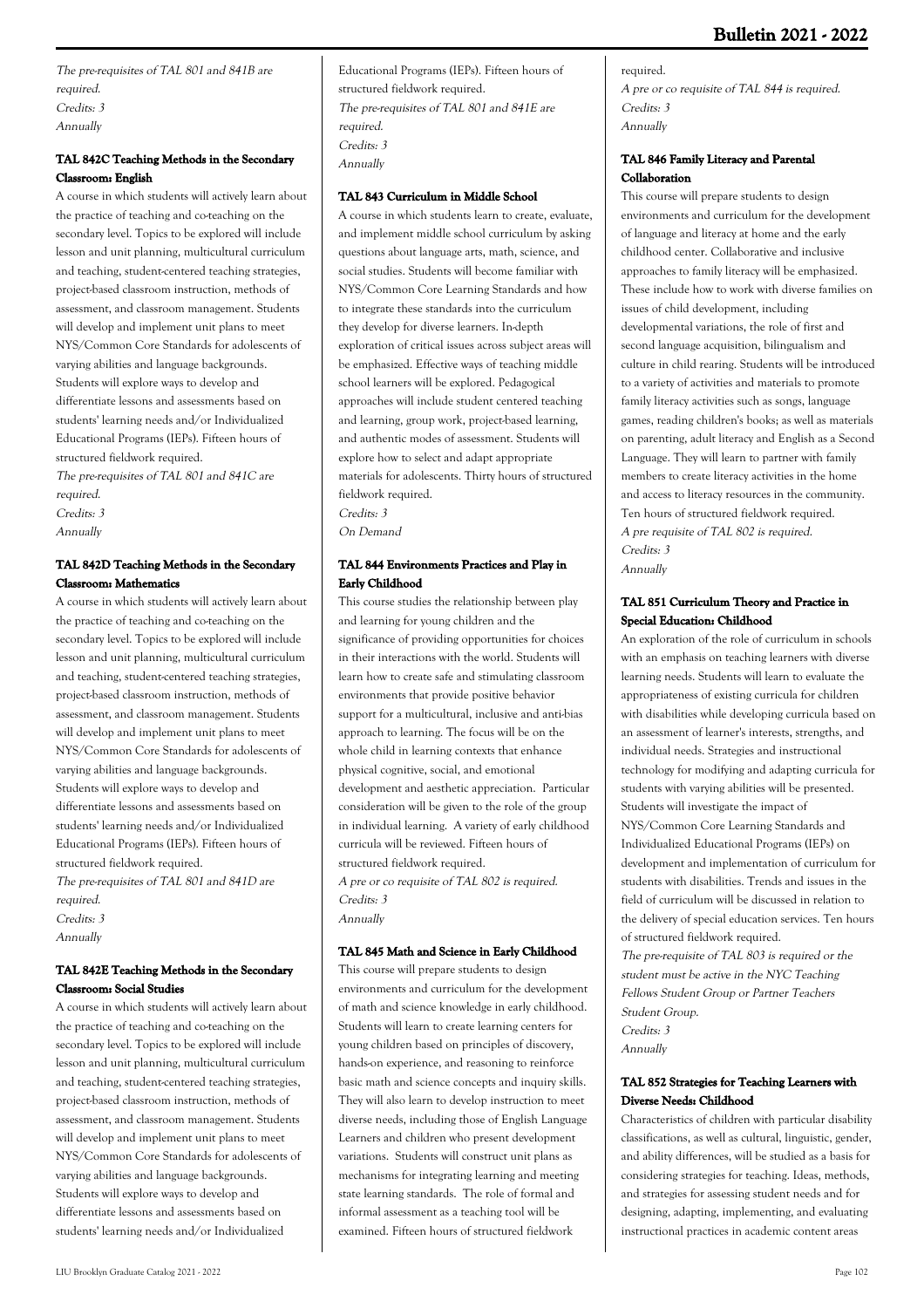will be considered. Emphasis will be placed on developing the ability to teach through a variety of teaching methods, including new technologies and effective utilization of time, space, materials, and equipment. Consideration will be given to teaching learners content in academic subject areas based on the NYS/Common Core Learning Standards. Teaching methods which support a collaborative learning environment, such as cooperative learning groups and co-teaching, will be explored. Ten hours of structured fieldwork required.

The pre-requisite of TAL 851 is required. Credits: 3 Annually

## **TAL 853 Collaboration and Consultation: Family School, and Community**

An exploration of various team approaches and the roles of team members in the delivery of special education services. Professional and family perspectives will be examined in relation to the education of students with disabilities. Attention will be paid to the student within the context of a family system. Emphasis will be on fostering skills that facilitate on-going and productive communication among all team members. Students will become familiar with community agencies that provide support and services to children and adolescents with disabilities and their families and will learn to advocate on their behalf. Ten hours of structured fieldwork required. A pre requisite of TAL 803 is required.

Credits: 3 Annually

### **TAL 854 Classroom as Community**

Students learn to create respectful classroom communities that support children and adolescents in developing communication and social skills leading to satisfying interpersonal relationships. Students will explore various ways of thinking about behavior. They will also learn approaches grounded in person-centered values, including collaborative problem-solving processes to develop individualized interventions. Theoretical foundations and methods for supporting students with disabilities and documenting and interpreting their behaviors will be addressed. Various perspectives on constructing classroom environments such as Positive Behavior Support, Responsive Classrooms, and conflict resolution will be explored.

A pre requisite of TAL 803 is required. Credits: 3 Annually

# **TAL 856 Curriculum Theory and Practice in Special Education: Middle Childhood / Adolescence**

An exploration of the role of curriculum in schools with an emphasis on teaching learners with diverse learning needs. Students will learn to evaluate the appropriateness of existing curricula for children with disabilities while developing curricula based on an assessment of learner's interests, strengths, and individual needs. Strategies and instructional technology for modifying and adapting curricula for students with varying abilities will be presented. Students will investigate the impact of the NYS/Common Core Learning Standards and Individualized Education Programs (IEPs) on development and implementation of curriculum for students with disabilities. Trends and issues in the field of curriculum will be discussed in relation to the delivery of special education services. Ten hours of structured fieldwork required. The pre-requisite of TAL 803 is required or the student must be active in the NYC Teaching Fellows Student Group or Partner Teachers

Student Group. Credits: 3 Annually

# **TAL 857 Strategies for Teaching Learners with Diverse Needs: Middle Childhood / Adolescence**

Characteristics of pre-adolescent and adolescent students with particular disability classifications, as well as cultural, linguistic, gender, and ability differences, will be studied as a basis for considering strategies for teaching. Ideas, methods, and strategies for assessing student needs and for designing, adapting, implementing, and evaluating instructional practices in academic content areas will be considered. Emphasis will be placed on developing the ability to teach through a variety of teaching methods, including new technologies and effective utilization of time, space, materials, and equipment. Consideration will be given to teaching learners content in academic subject areas based on the NYS/Common Core Learning Standards. Teaching methods that support a collaborative learning environment, such as cooperative learning groups and co-teaching, will be explored. Ten hours of structured fieldwork required. The pre-requisite of TAL 856 is required. Credits: 3

Annually

# **TAL 862 ESL Curriculum and Methodology: Teaching Literacy K-12**

A study of different approaches to teaching ESL in an urban classroom with a focus on all aspects of language and literacy, including listening, speaking, reading, and writing, at different levels of proficiency in English. Students will learn to develop literacy through the content areas. They will also become familiar with uses of technology in an ESL setting and with literacy and language proficiency assessment. Students will learn how to help English Language Learners of varying ability meet NYS/Common Core Learning Standards in literacy. Fifteen hours of structured fieldwork required. Credits: 3 Annually

**TAL 863 ESL Curriculum and Methodology: Teaching Content Areas K-12**

An examination of the practices of teaching the content areas of science, mathematics, social studies and language arts through English. Strategies for implementing sheltered instruction, adapting materials, and developing vocabulary in specific content areas will be introduced. Attention is given to the teaching of content areas to second language learners with disabilities. The use of technology in teaching ESL is presented along with assessment tools for measuring progress in specific subject areas. Students learn to develop their own curriculum and materials in a workshop setting. Fifteen hours of structured fieldwork required. Credits: 3 Annually

## **TAL 866 Native Language Teaching in the Bilingual Classroom**

An exploration of theories of literacy and related teaching practices to develop native language reading, writing, speaking, and listening skills, and to use native language in teaching the content areas (mathematics, science, and social studies). Techniques of assessing native literacy skills will be examined. Students will become familiar with native language resources in the community through evaluating culturally appropriate curricula, children's literature and media. Students will also analyze and strengthen their own biliteracy skills. Fifteen hours of structured fieldwork required. Credits: 3

On Occasion

### **TAL 867 Sociolinguistics and Teaching**

This course addresses the relationship between language and society and their role in mediating educational success. The interplay of social class, ethnicity, age, and gender in language teaching and learning is considered. Students examine the multiple ways in which children are positioned in terms of language, ability, disability and learning. The ethnography of communication, classroom discourse, conversational analysis, and intercultural communication as well as the pragmatics of communication, linguistic variation, bilingualism, and code-switching are studied. Pidgins and Creoles, World Englishes, the politics of teaching English, and the role of the profession are addressed.

A pre requisite of TAL 802 is required. Credits: 3 Annually

### **TAL 868 Second Language Literacy and Biliteracy**

This course addresses the connection between literacy and second language acquisition highlighting the theory and research on the development of literacy in the native language, second language literacy, and biliteracy. Taking an additive approach, the course examines the linguistic and sociocultural foundations in the development of literacy among English Language Learners and the relationships between biliteracy and content knowledge development. Students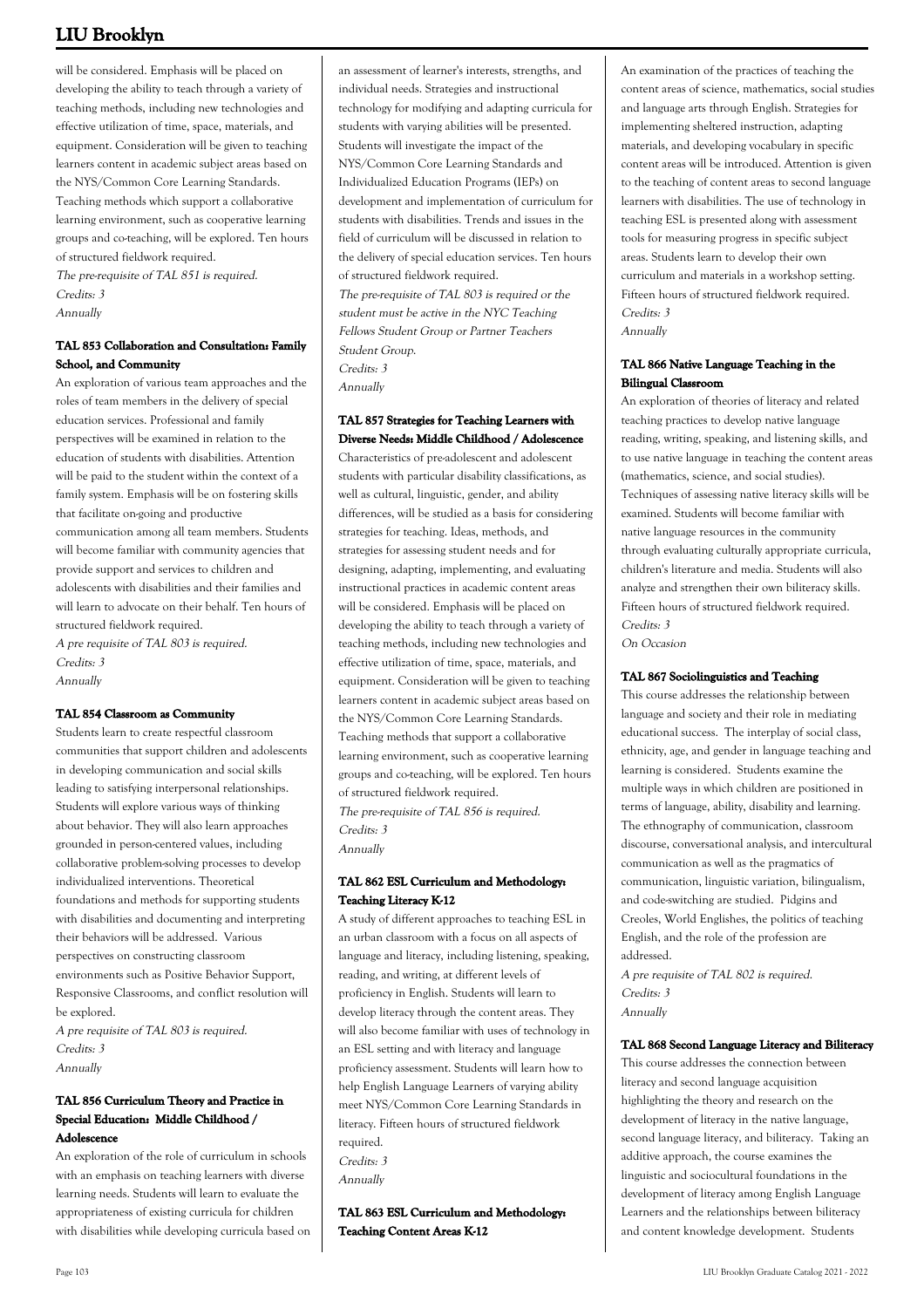learn to teach for the development of academic language as well as for the development of language for a variety of purposes. Approaches to teaching reading and writing in the second language as well as ways to develop biliteracy are addressed. Students examine curricula and literature for children and adolescents as well as available technology to teach literacy to ELLs. A pre or co requisite of TAL 828 is required. Credits: 3 Annually

### **TAL 873 Early Literacy**

A course that focuses on the importance of language development as a precursor to literacy in children from birth to five years of age, including children who grow up in a bilingual environment and those with developmental delays. It will address the significance of providing a language-rich environment at home and in formal educational settings that offers children opportunities to engage in meaningful acts of communication and social interaction as they construct their own ideas and theories about the principles of language. The importance of children's participation in literacy events with other children and adults will be emphasized. The role of play, sensory manipulation, music, movement, story telling, children's literature and the arts in the development of language and literacy will be explored. Fifteen hours of structured fieldwork required.

A pre requisite of TAL 802 is required. Credits: 3 Annually

#### **TAL 875 Adolescent and Young Adult Basic Literacies**

A course that addresses the language and literacy needs of adolescents and young adults with language based disabilities and who have had uneven or inadequate schooling. Students will learn how to analyze language and literacy strengths, develop materials, and design appropriate curricula to meet the literacy needs of adolescents and young adults. Out of school literacies, home literacies, youth literacies, and 21st century literacies will provide a foundation for understanding academic strengths and needs of all learners with specific attention paid to English language learners, speakers of a second dialect, and those with learning difficulties. Students will become familiar with reading materials, dynamic assessment materials, instructional materials, intervention programs, and other educational resources for this content.

A pre requisite of TAL 802 and 803 is required. Credits: 3

#### Annually

A pre requisite of TAL 802 and 803 is required. Credits: 3 On Occasion

#### **TAL 879 Special Topics in Education**

An in-depth and intensive study of specific critical areas of interest in education, as identified by faculty. With approval of program faculty, students may apply a maximum of three credits to their degree program. Ten hours of fieldwork may be required. Credits: 3

On Occasion

## **TAL 880 Classroom Inquiry II**

A course that aims to develop and improve aspects of teaching practice by deepening students' understanding of inquiry, documentation, evidence, questions, and knowledge. Students will extend their learning of collaborative modes of classroom inquiry by formulating a question and completing an inquiry into a school or classroom issue, a curricular activity, or an aspect of their teaching practice. Students will explore a range of literature related to the questions being investigated. They will investigate and compare assumptions about persons and knowledge-making underlying various modes of inquiry through exposure to a range of research designs.

The pre-requisite of TAL 830 and thirty hours of structured fieldwork are required or membership in NYC Teaching Fellows Student Group or Partner Teachers Student Group. The pre-requisite of TAL 830 required or the student must be active in the NYC Teaching Fellows Student Group or Partner Teachers Student Group. Credits: 3 Every Fall and Spring

### **TAL 881A Student Teaching: Early Childhood**

This course is designed for students seeking 1st Initial certification. It prepares reflective early childhood teachers who work to create excellent early childhood classrooms, environments and schools for young children. Students participate in every aspect of practice, including planning, implementation, and assessment of curriculum and instruction. They immerse themselves in the life of a school, recording and thinking about the purposes, complexities, and consequences of what they do as teachers in order to learn from their experiences. Students are supervised by a university faculty member and a cooperating teacher in a school or early childhood center and meet in regularly scheduled seminars. Students currently employed as early childhood teachers (birth-second grade) may, with faculty approval, complete the experience in their place of employment. 75 days. Pass/Fail only. Program approval required. Credits: 3

Every Fall and Spring

## **TAL 881B Student Teaching for the Practicing Teacher: Early Childhood**

This course is designed for students seeking 2nd initial certification. It prepares reflective teachers

who work to create excellent early childhood classrooms, environments, and schools for young children. With guidance from college faculty, students apply concepts acquired throughout the program to plan, implement, and assess instruction in their own teaching practice. Students currently teaching young children (birth-second grade) complete student teaching in their own classrooms with guidance from college faculty. Students not currently employed in an early childhood setting complete a 20-day student teaching experience under the supervision of a cooperating teacher and college faculty. Students seeking and Advanced Certificate in Early Childhood or Dual Certification in Early Childhood and another area must complete the student teaching required in their first certification before enrolling in TAL 881B. The setting must be approved by early childhood faculty. 20 days. Pass/Fail only. Program approval required.

#### **TAL 882A Student Teaching: Childhood**

This course is designed for students seeking 1st Initial Certification. It prepares reflective elementary school teachers who work to create excellent elementary classrooms and schools for all urban students. Students participate in every aspect of practice, including planning, implementation, and assessment of curriculum and instruction. They immerse themselves in the life of a school, recording and thinking about the purposes, complexities, and consequences of what they do as teachers in order to learn from their experiences. Students are supervised by a university faculty member and a cooperating teacher in the school and meet in regularly sccheduled seminars. Students currently employed as elementary school teachers (grades 1-6) may, with faculty approval, complete the experience in their place of employment. 75 days. Pass/Fail only. Program approval required. Credits: 3

Every Fall and Spring

#### **TAL 883A Student Teaching: Adolescence**

This course is designed for students seeking 1st initial certification. It prepares reflective teachers who work to create excellent secondary classrooms and schools for all urban students. Students participate in every aspect of practice, including planning, implementation, and assessment of curriculum and instruction. They immerse themselves in the life of a school, recording and thinking about the purposes, complexities, and consequences of what they do as teachers in order to learn from their experiences. Students are supervised by a university faculty member and a cooperating teacher in the school and meet in regularly scheduled seminars. Students currently employed as secondary school teachers (grades 7- 12), teaching in the subject area in which they are seeking certification, may, with faculty approval, complete the experience in their place of employment. 75 days. Pass/Fail only. Program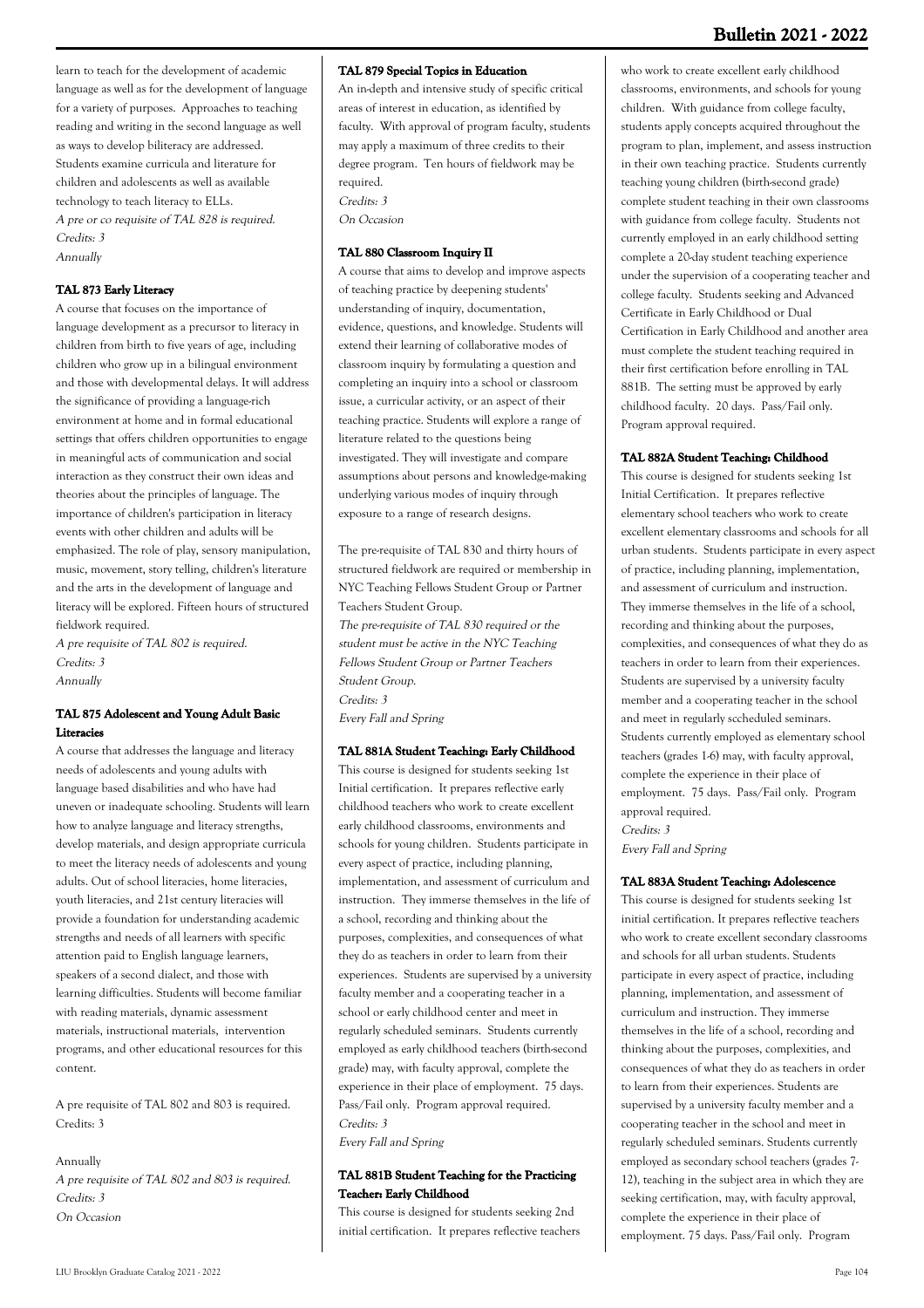approval required. Credits: 3 Every Fall and Spring

# **TAL 884A Student Teaching: Childhood Special Education**

This course is designed for students seeking 1st initial certification. It prepares reflective teachers who work to create excellent elementary classrooms for urban children with disabilities. Students participate in every aspect of practice, including planning, implementation, and assessment of curriculum and instruction. They immerse themselves in the life of a school, recording and thinking about the purposes, complexities, and consequences of what they do as teachers in order to learn from their experiences. Students are supervised by a university faculty member and a cooperating teacher in the school and meet in regularly scheduled seminars. Students currently employed as childhood special education teachers (grades 1- 6) may, with faculty approval, complete the experience in their place of employment. 75 days. Pass/Fail only. Program approval required. Credits: 3

Every Fall and Spring

# **TAL 884B Student Teaching for the Practicing Teacher: Childhood Special Education**

This course is designed for students seeking 2nd initial certification. It prepares reflective teachers who work to create excellent elementary classrooms and schools for all urban students. Students apply concepts acquired throughout the program to plan, implement, and assess instruction in their own teaching practice. Students currently teaching children with disabilities complete the student teaching in their own classrooms with guidance from college faculty. Students not currently teaching children with disabilities complete a 20 day student teaching experience under the supervision of a cooperating teacher and college faculty. The setting must be approved by special education faculty. Pass/Fail only. Program approval required.

Credits: 1 Every Fall and Spring

# **TAL 884C Student Teaching: Alternative Childhood Special Education I**

This course is designed for students in an alternative certification program. It prepares reflective teachers who work to create excellent elementary classrooms for urban children with disabilities. Students participate in every aspect of practice, including planning, implementation, and assessment of curriculum and instruction. They immerse themselves in the life of a school, recording and thinking about the purposes, complexities, and consequences of what they do as teachers in order to learn from their experiences. Students are supervised by a university faculty member and meet in regularly scheduled seminars. Students currently employed as childhood special

education teachers (grades 1- 6) complete the experience in their place of employment. Membership in NYC Teaching Fellow Group or in Partner Teachers Group. Credits: 3 On Demand

# **TAL 884D Student Teaching: Alternate Childlhood Special Education II**

This course is designed for students in an alternative certification program. It prepares reflective teachers who work to create excellent elementary classrooms for urban children with disabilities. Students participate in every aspect of practice, including planning, implementation, and assessment of curriculum and instruction. They immerse themselves in the life of a school, recording and thinking about the purposes, complexities, and consequences of what they do as teachers in order to learn from their experiences. Students are supervised by a university faculty member and meet in regularly scheduled seminars. Students currently employed as childhood special education teachers (grades 1- 6) complete the experience in their place of employment. Membership in NYC Teaching Fellow Group or in Partner Teachers Group. Credits: 3 On Demand

# **TAL 884E Student Teaching for the Practicing Teacher: Alternate Childhood Special Education I**

This course is designed for students in an alternative certification program. It prepares reflective teachers who work to create excellent elementary classrooms for urban children with disabilities. Students participate in every aspect of practice, including planning, implementation, and assessment of curriculum and instruction. They immerse themselves in the life of a school, recording and thinking about the purposes, complexities, and consequences of what they do as teachers in order to learn from their experiences. Students are supervised by a university faculty member and meet in regularly scheduled seminars. Students currently employed as childhood special education teachers (grades 1- 6) complete the experience in their place of employment. Membership in NYC Teaching Fellow Group or in Partner Teachers Group. Credits: 0 On Demand

# **TAL 884F Student Teaching for the Practicing Teacher: Alternate Childhood Special Education II**

This course is designed for students in an alternative certification program. It prepares reflective teachers who work to create excellent elementary classrooms for urban children with disabilities. Students participate in every aspect of practice, including planning, implementation, and assessment of curriculum and instruction. They immerse themselves in the life of a school,

recording and thinking about the purposes, complexities, and consequences of what they do as teachers in order to learn from their experiences. Students are supervised by a university faculty member and meet in regularly scheduled seminars. Students currently employed as childhood special education teachers (grades 1- 6) complete the experience in their place of employment. Membership in NYC Teaching Fellow Group or in Partner Teachers Group. Credits: 0 On Demand

## **TAL 885A Student Teaching: Adolescence Special Education**

This course is designed for students seeking 1st initial certification. It prepares reflective teachers who work to create excellent secondary classrooms for urban students with disabilities. Students participate in every aspect of practice, including planning, implementation, and assessment of curriculum and instruction. They immerse themselves in the life of a secondary school, recording and thinking about the purposes, complexities, and consequences of what they do as teachers in order to learn from their experiences. Students are supervised by a university faculty member and a cooperating teacher in the school and meet in regularly scheduled seminars. Students currently employed as adolescent special education teachers (grades 7-12) may, with faculty approval, complete the experience in their place of employment. 75 days. Pass/Fail only. Program approval required. Credits: 3

Every Fall and Spring

# **TAL 885B Student Teaching for the Practicing Teacher: Adolescence Special Education**

This course is designed for students seeking 2nd initial certification It prepares reflective teachers who work to create excellent elementary classrooms and schools for all urban students. Students apply concepts acquired throughout the program to plan, implement, and assess instruction in their own teaching practice. Students currently teaching adolescents with disabilities complete the student teaching in their own classrooms with guidance from college faculty. Students not currently teaching adolescents with disabilities complete a 20 day student teaching experience under the supervision of a cooperating teacher and college faculty. The setting must be approved by special education faculty. Pass/Fail only. Program approval required.

Credits: 1

Every Fall and Spring

# **TAL 885C Student Teaching: Alternate Adolescence Special Education I**

This course is designed for students in an alternative certification program. It prepares reflective teachers who work to create excellent secondary classrooms for urban adolescents with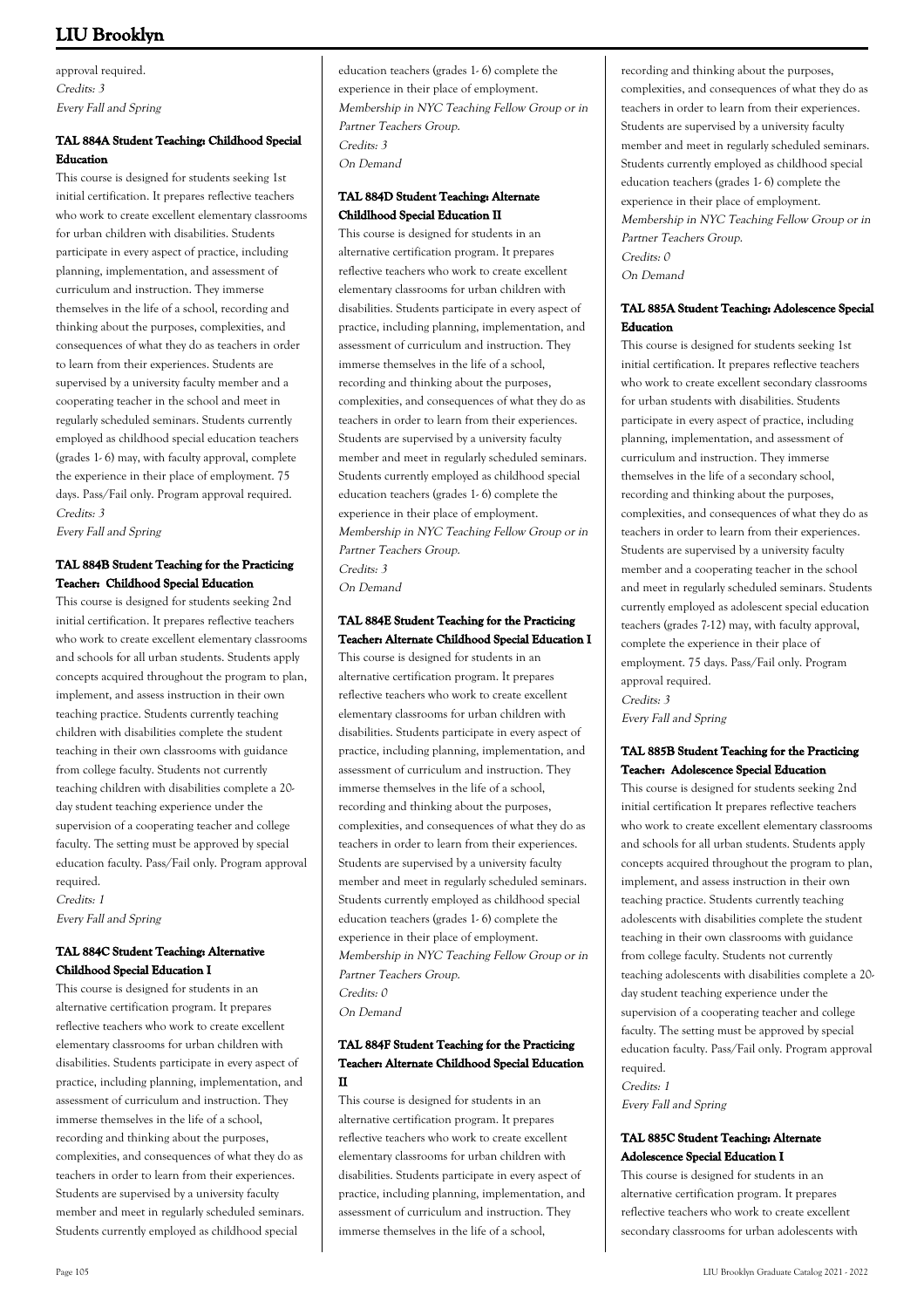disabilities. Students participate in every aspect of practice, including planning, implementation, and assessment of curriculum and instruction. They immerse themselves in the life of a school, recording and thinking about the purposes, complexities, and consequences of what they do as teachers in order to learn from their experiences. Students are supervised by a university faculty member and meet in regularly scheduled seminars. Students currently employed as adolescent special education teachers (grades 7-12) complete the experience in their place of employment. Membership in NYC Teaching Fellow Group or in Partner Teachers Group. Credits: 3

Annually

# **TAL 885D Student Teaching: Alternate Adolescence Special Education II**

This course is designed for students in an alternative certification program. It prepares reflective teachers who work to create excellent secondary classrooms for urban adolescents with disabilities. Students participate in every aspect of practice, including planning, implementation, and assessment of curriculum and instruction. They immerse themselves in the life of a school, recording and thinking about the purposes, complexities, and consequences of what they do as teachers in order to learn from their experiences. Students are supervised by a university faculty member and meet in regularly scheduled seminars. Students currently employed as adolescent special education teachers (grades 7-12) complete the experience in their place of employment. Membership in NYC Teaching Fellow Group or in Partner Teachers Group. Credits: 3 Annually

# **TAL 885E Student Teaching for the Practicing Teacher: Alternate Adolescence Special Education I**

This course is designed for students in an alternative certification program. It prepares reflective teachers who work to create excellent secondary classrooms for urban adolescents with disabilities. Students participate in every aspect of practice, including planning, implementation, and assessment of curriculum and instruction. They immerse themselves in the life of a school, recording and thinking about the purposes, complexities, and consequences of what they do as teachers in order to learn from their experiences. Students are supervised by a university faculty member and meet in regularly scheduled seminars. Students currently employed as adolescent special education teachers (grades 7-12) complete the experience in their place of employment. 75 days. Pass/Fail only.

Membership in NYC Teaching Fellow Group or in Partner Teachers Group. Credits: 0 Annually

#### **TAL 885F Student Teaching for the Practicing Teacher: Alternate Adolescence Special Education II**

This course is designed for students in an alternative certification program. It prepares reflective teachers who work to create excellent secondary classrooms for urban adolescents with disabilities. Students participate in every aspect of practice, including planning, implementation, and assessment of curriculum and instruction. They immerse themselves in the life of a school, recording and thinking about the purposes, complexities, and consequences of what they do as teachers in order to learn from their experiences. Students are supervised by a university faculty member and meet in regularly scheduled seminars. Students currently employed as adolescent special education teachers (grades 7-12) complete the experience in their place of employment. 75 days. Pass/Fail only.

Membership in NYC Teaching Fellow Group or in Partner Teachers Group. Credits: 0 Annually

#### **TAL 886A Student Teaching: TESOL**

This course is designed for students seeking 1st initial certification. This experience prepares reflective TESOL teachers who work to create student-centered and challenging classrooms and supportive schools for English Language Learners. Teaching candidates participate in every aspect of practice, including planning, implementation, and assessment of curriculum and instruction. They immerse themselves in the life of a TESOL classroom, recording and thinking about the purposes, complexities, and consequences of what they do as teachers in order to learn from their experiences. Students are supervised by a university faculty member and a cooperating teacher in the school and meet in regularly scheduled seminars. Candidates student-teach in an elementary and a secondary setting for a total of 75 days. Students currently employed as a TESOL teacher in an appropriate setting may, with faculty approval, complete the experience in their place of employment. Pass/Fail only. Program approval required. Credits: 3

Every Fall and Spring

# **TAL 886B Student Teaching for the Practicing Teacher: TESOL**

This course is designed for students seeking 2nd initial certification. It prepares reflective teachers who work to create student-centered and challenging classrooms and supportive schools for English Language Learners. Teacher candidates apply concepts acquired throughout the program to plan, implement, and assess instruction in their own teaching practice. Students currently teaching English as a second language complete the student teaching in their own classrooms with guidance

from college faculty. Students not currently teaching English as a second language complete a 20-day student teaching experience under the supervision of a cooperating teacher and college faculty. The setting must be approved by TESOL faculty. Pass/Fail only. Program approval required. Credits: 1

Every Fall, Spring and Summer

#### **TAL 889 Student Teaching and Capstone Seminar**

Students immerse themselves in the life of a school, recording and thinking about the purposes, complexities, and consequences of what they do as teachers in order to learn from their experiences. Students will participate in all aspects of teaching, including planning, implementation, and assessment of curriculum, instruction, and student learning outcomes. Through both student teaching experiences and seminar, students will critically examine how they construct knowledge about themselves and their teaching, and their adolescent students, their communities and the organizations that serve them. In particular, students will reflect on their role as inclusive, inquiry-based, knowledgeable and pluralistic educators who advocate for students and their families. Students will prepare and submit a comprehensive digital portfolio that demonstrates their work in the program and the attainment of the KEEPS Claims along with the edTPA.

The pre-requisites of TAL 824 is required with a minimum GPA of 2.50 is required. Credits: 9 Annually

## **TAL 890 Overview of Teaching in Alternative Settings**

Analyzes the history and development of education in alternative settings. Special attention is paid to the difference between teaching ESOL in public schools and the kind of teaching that takes place in museums, parks, community-based organizations, schools other than public ones, homes, and clinical settings. During the first half of the course, students visit a variety of alternative settings. During the second half of the course, students select a setting and participate in planning, implementation, and assessment of an educational plan. Pass/Fail only. Credits: 1

On Demand

#### **TAL 971 Capstone Seminar**

In this seminar, students meet graduation requirements with the creation and submission of a portfolio that demonstrates their attainment of the TAL program standards in the areas of Knowledge, Enquiry, Empathy, Pluralism and Social Commitment (the KEEPS Claims). Through the selection and examination of prior coursework in the context of readings from the contemporary and historical field of education, students reflect on the knowledge and skills gained through the program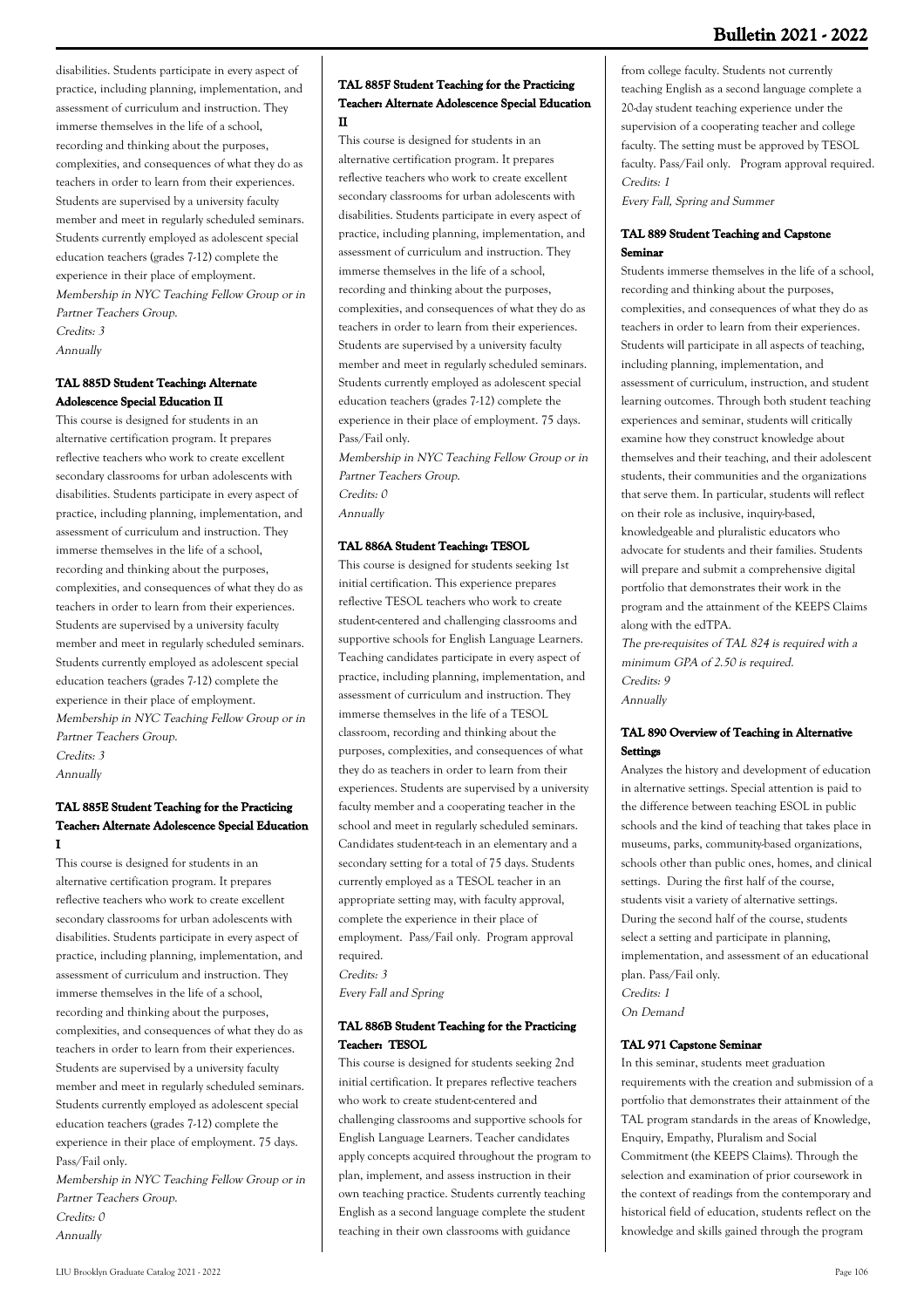and the implications for their teaching practice. Prerequisites: TAL 880 and the pre or co requisite from one of the following courses is required; TAL 881A, 881B, 882A, 883A, 884A, 884B, 884F, 885A, 885B, 885F or 890. OR For Chancellor Fellows or Partner Teachers as co requisite of TAL 885F Credits: 3 Every Fall, Spring and Summer

## **TAL 975 Final Inquiry Seminar: TESOL**

This capstone seminar uses the knowledge and skills gained through the program to write and present an in-depth study on an aspect of second language acquisition and teaching practice. Students continue the work begun in Classroom Inquiry I and II and complete a project that looks closely at an English language or bilingual learner or TESOL curriculum/instructional activity. Students complete a comprehensive portfolio of their work throughout the TESOL program that demonstrates their attainment of the KEEPS claim. In this seminar students share their works in progress and work together on issues of documentation, literature review, methodology and writing.

A pre or co requisite of TAL 868 and TAL 880 is required.

Credits: 3 Annually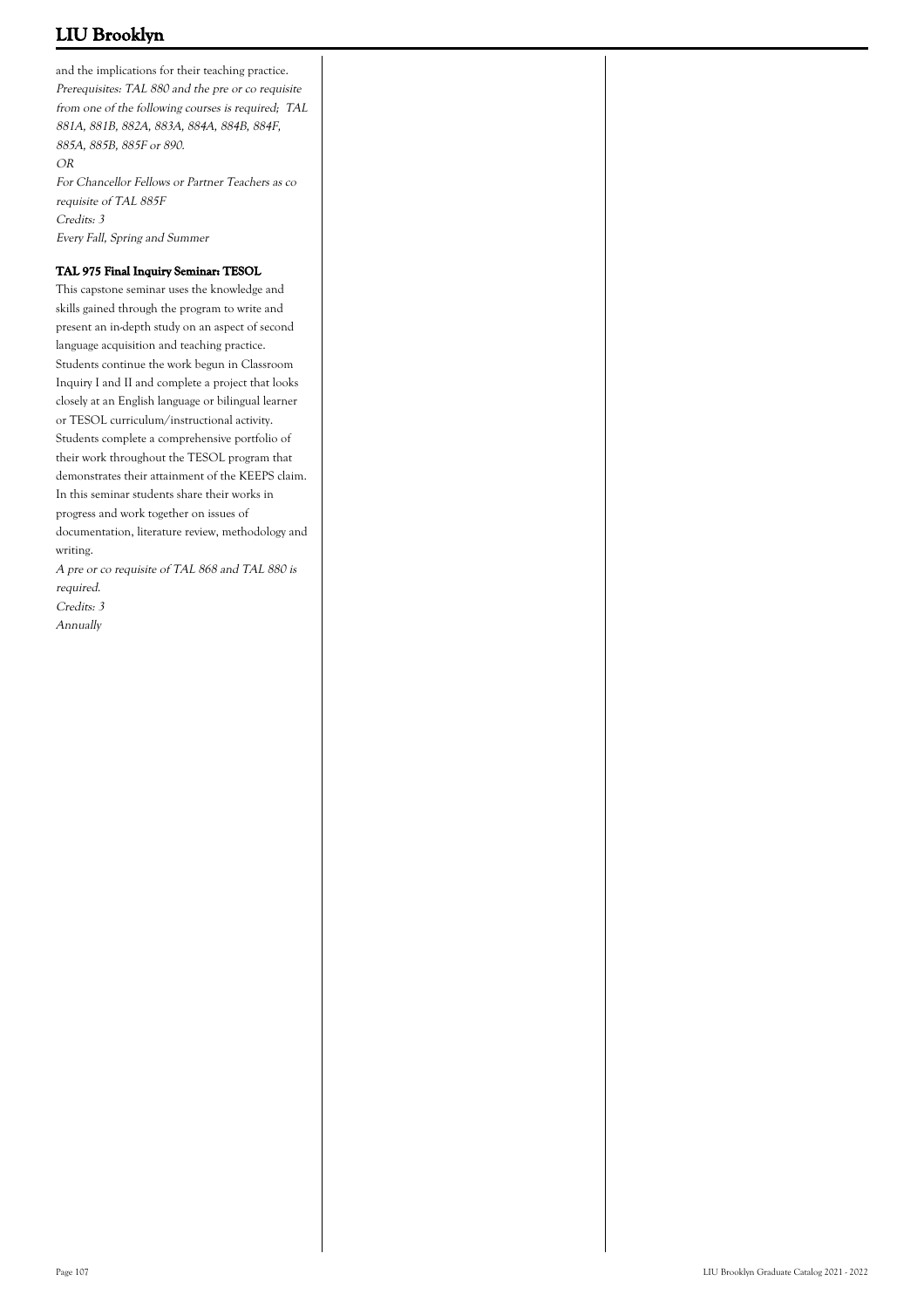# **SCHOOL OF HEALTH PROFESSIONS**

 The School of Health Professions at LIU Brooklyn is dedicated to providing superior quality education in the health professions to a diverse student body. With strong ties to the community and to many health care facilities that support educational efforts as well as research, our programs address clinical health care, community-based health and social issues. The school prepares students for careers in a variety of health professions, including athletic training; communication sciences and disorders; exercise science; fitness, wellness, and urban physical education; occupational therapy; physical therapy; physician assistant studies; public health; and social work. The rich health professions education environment at the LIU-Brooklyn Campus allows our programs to introduce students to interprofessional education and practice.

 The programs span undergraduate, graduate, and doctoral levels, and lead to careers in growing professions that offer a wealth of career opportunities. Graduates of our programs are in high demand in the current health care job market, and this level of demand is expected to continue for many years to come.

 The School of Health Profession's faculty members are renowned experts in their fields and have vast experience in their respective areas of specialization, which contributes to their exceptional teaching abilities. Many faculty members are engaged in research, which contributes greatly to their students' learning experiences and their own professional growth.

 The School of Health Professions offers a three year, post-baccalaureate Doctor of Physical Therapy (DPT) degree; a BS/MS dual-degree program in Occupational Therapy; MS degree options in Physician Assistant Studies, Speech-Language Pathology, and Exercise Science; the Master of Social Work (MSW); and a Master of Public Health (MPH) degree with a concentration in Health Education, Advocacy and Communications. The MS degree in Exercise Science includes the following tracks:

- Exercise Physiology and Sports Nutrition
- Strength and Conditioning and Sports Nutrition
- Fitness for Special Populations

 For information, please contact the Dean's Office at 718-780-6578, or visit the website at www.liu.edu/brooklyn/shp.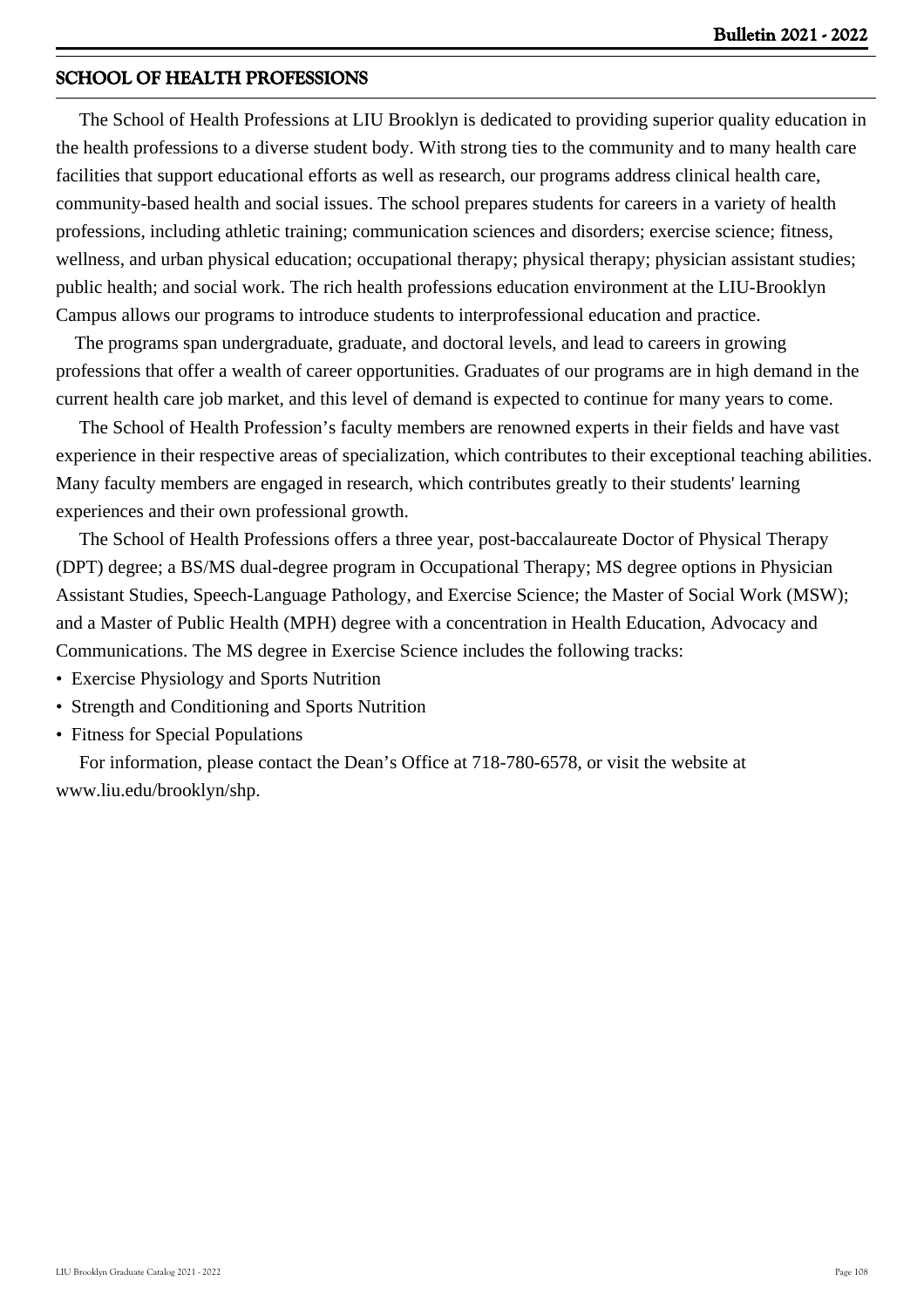# **Criminal Background Checks and Drug Testing**

 Many clinical/field experience affiliates (i.e., hospitals and clinics) now require the completion of criminal background checks and/or drug testing for employees, volunteers, and students affiliated with the site. Therefore, School of Health Professions students who plan to participate in a clinical/field experience may be asked to undergo a criminal background check, and/or a drug screen. A criminal conviction and/or the use of illegal drugs may impede or bar your entry into your chosen field of study. Students desiring entrance into the School of Health Professions should be aware that our clinical/field affiliates have the right to reject or remove a student from the site if a criminal record is discovered or if a drug test is positive. In the event that a student is rejected from a clinical/field site due to information contained in the criminal background check, or drug screen, you may be unable to complete a required clinical/field experience. If you are unable to complete program requirements, you may be advised to withdraw from the program.

 In addition, School of Health Professions students should be aware that the presence of a criminal record could result in the refusal of the licensing/ certification/registration agencies (e.g., a state licensing board) to issue the credential or license to practice. Prospective students are strongly encouraged to contact the pertinent state licensing boards to inquire whether a criminal record, including driving offenses, would preclude the individual from eligibility to obtain a license/certification.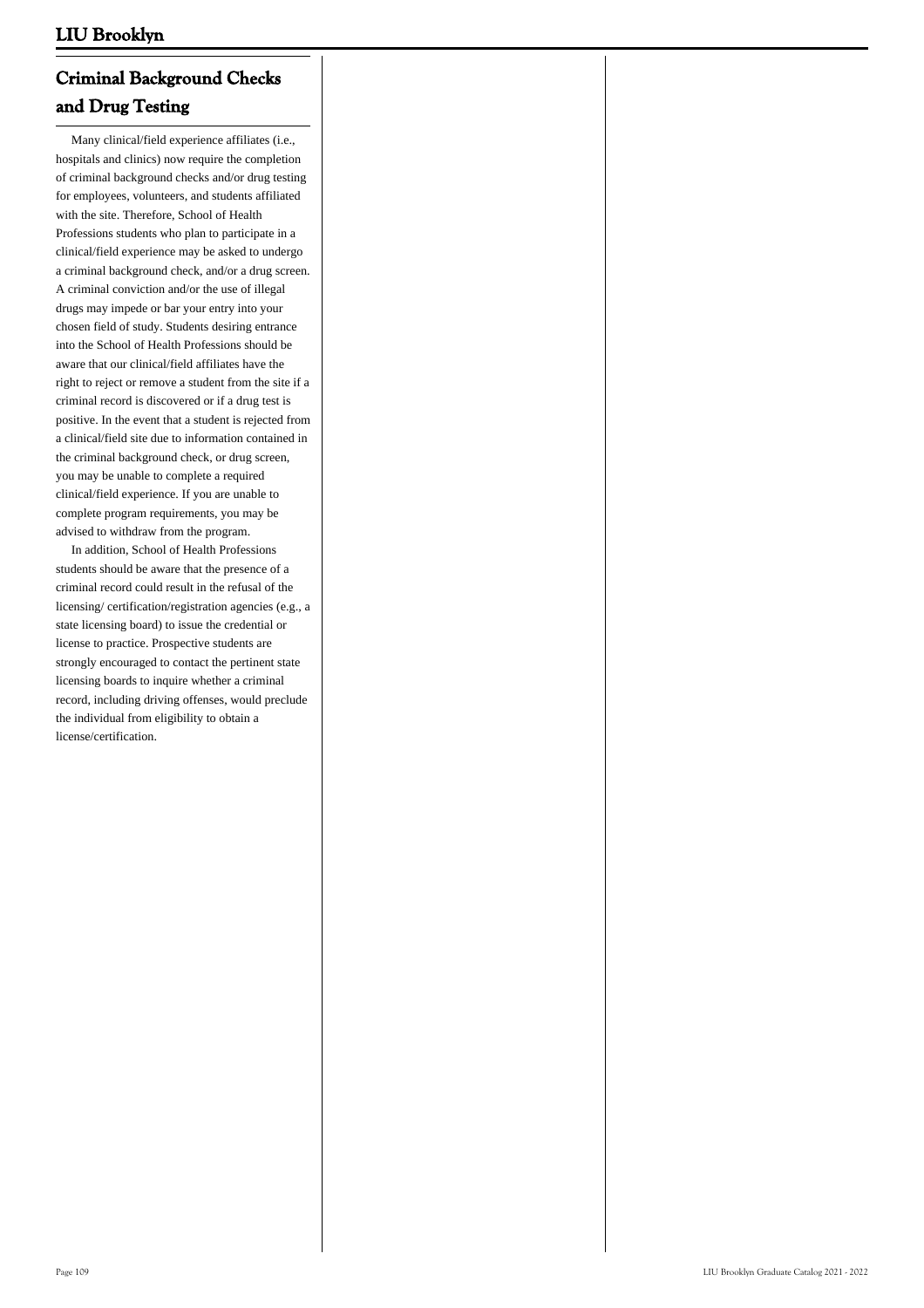# **Bulletin 2021 - 2022**

# **DIVISION OF HEALTH AND EXERCISE SCIENCE**

 The Division of Health and Exercise Science offers a variety of undergraduate and graduate programs for students who wish to embark on or advance their careers in the health professions. Our division offers a Master of Science degree program in Exercise Science, with specialization tracks in Exercise Physiology and Sports Nutrition, Strength and Conditioning and Sports Nutrition, and Fitness for Special Populations.

 Our programs are complemented by excellent opportunities for hands-on experiences and applied research and community-based service that is responsive to the health and exercise needs of the diverse populations of New York City and the surrounding Tri-State area. Students enjoy the benefits of our relationships with the Steinberg Wellness Center and NCAA Division-I athletic teams. In addition, our off-campus ties include Pfizer Corporate Fitness, Brooklyn Nets, Velocity Sports Performance, La Palaestra Center for Preventive Medicine, and other clinical affiliations that specialize in athletic training, fitness, rehabilitation, and sports performance.

# **M.S. Exercise Science**

 The Masters of Science in Exercise Science offers a comprehensive educational experience including lectures and laboratories on theory and applications of advanced exercise physiology concepts. Specific tracks serve to position graduates and career professionals in an everchanging health care environment. The program is designed to enhance students' marketability by combining exercise science and sports nutrition with three well-established and popular areas of study: exercise physiology, strength and conditioning and fitness for special populations. Although there are three distinct areas of study, the program also offers academic flexibility with several elective courses that may lead to professional certifications from nationally recognized organizations such as NASM, ACSM and NSCA. In addition, an active research laboratory allows students the opportunity to pursue their own data collection or get involved as volunteer or graduate assistants. The M.S. curriculum has an overall credit requirement of 36 credits with the intention of developing graduates that can be competitive across the academic and career landscape while providing students with an education that is both satisfying and valuable. **The tracks for the M.S. in Exercise Science include:**

- Exercise Physiology and Sports Nutrition
- Strength and Conditioning and Sports Nutrition
- Fitness for Special Populations **Admission Requirements**
- To qualify for acceptance into the M.S. in Exercise

Science program:

- Entering students (including transfer students) must have an undergraduate GPA of 2.5 or higher
- Submit a general application for admission through My LIU •
- The application must be accompanied by at least two letters of reference (preferably one academic and one personal) •
- Must have a bachelor's degree from an accredited college •

Students must maintain at least a 3.0 grade point average for graduation.

#### **M.S., Exercise Science**

*[Program Code: 06922] (HEGIS: 1201}*

#### **Must Complete All Core Courses Listed Below.**

| <b>EXS</b>                                      | 501                    | Exercise Physiology in<br>Chronic Disease I                   | 3.00 |  |  |  |
|-------------------------------------------------|------------------------|---------------------------------------------------------------|------|--|--|--|
| <b>EXS</b>                                      | 510                    | Nutrition and Wellness in<br>Physical Activity                | 3.00 |  |  |  |
| <b>EXS</b>                                      | 524                    | <b>Exercise and Fitness for</b><br>People with Disabilities   | 3.00 |  |  |  |
| EXS                                             | 535                    | Field Experience I                                            | 3.00 |  |  |  |
| <b>EXS</b>                                      | 540                    | Research Methods in<br><b>Exercise Science</b>                | 3.00 |  |  |  |
|                                                 |                        | <b>Fitness for Special Populations Track</b>                  |      |  |  |  |
|                                                 |                        | Select 9 Credits for Fitness for Special                      |      |  |  |  |
|                                                 |                        | Populations Track Requirements.                               |      |  |  |  |
| <b>EXS</b>                                      | 592                    | Physiology of Exercise<br>for Healthy and Aging               | 3.00 |  |  |  |
| <b>EXS</b>                                      | 650                    | Cardiopulmonary Health<br>and Disease                         | 3.00 |  |  |  |
| <b>EXS</b>                                      | 502                    | <b>Inclusive Fitness</b><br>Certification                     | 3.00 |  |  |  |
| <b>EXS</b>                                      | 620                    | Analytical Approach to<br><b>Exercise Prescription</b>        | 3.00 |  |  |  |
| <b>Exercise Physiology and Sports Nutrition</b> |                        |                                                               |      |  |  |  |
| Track                                           |                        |                                                               |      |  |  |  |
|                                                 |                        | Select 9 credits for Exercise Physiology and Sport            |      |  |  |  |
|                                                 |                        | Nutrition Track Requirements.                                 |      |  |  |  |
| <b>EXS</b>                                      | 600                    | Exercise Physiology in<br>Chronic Disease II                  | 3.00 |  |  |  |
| <b>EXS</b>                                      | 653                    | Advanced Laboratory<br>Techniques in Exercise<br>Physiology I | 3.00 |  |  |  |
| <b>EXS</b>                                      | 620                    | Analytical Approach to<br><b>Exercise Prescription</b>        | 3.00 |  |  |  |
| <b>EXS</b>                                      | 645                    | Sport Nutrition and<br>Pharmacology                           | 3.00 |  |  |  |
|                                                 |                        | <b>Strength and Conditioning and Sport</b>                    |      |  |  |  |
|                                                 | <b>Nutrition Track</b> |                                                               |      |  |  |  |
|                                                 |                        | Select 9 credits for Strength and Conditioning and            |      |  |  |  |

Sport Nutrition Track Requirements.

| EXS | 507 | Corrective Exercise<br><b>Specialist Preparation</b>                    | 3.00 |
|-----|-----|-------------------------------------------------------------------------|------|
| EXS | 508 | Certified Strength and<br><b>Conditioning Specialist</b><br>Prepartaion | 3.00 |
| EXS | 615 | Performance<br><b>Enhancement Specialist</b><br>Prepartion              | 3.00 |
| EXS | 645 | Sport Nutrition and<br>Pharmacology                                     | 3.00 |

#### **ELECTIVE COURSES**

Students are required to take 12 credits of electives. For students interested in completing a Master's thesis EXS 799 and EXS 899 are required. Students should discuss their plan of study and elective options with their advisor. Courses will be offered occasionally depending upon demand.

| EXS        | 527 | <b>Grant Writing for Health</b><br>& Fitness Professionals     | 3.00 |
|------------|-----|----------------------------------------------------------------|------|
| EXS        | 507 | Corrective Exercise<br>Specialist (CES)<br>Preparation         | 3.00 |
| EXS        | 750 | Alternative Therapies in<br>Health                             | 3.00 |
| <b>EXS</b> | 581 | Psycho-Social Cultural &<br>Political Aspects of<br>Disability | 3.00 |
| EXS        | 799 | <b>Research Thesis I</b>                                       | 3.00 |
| EXS        | 899 | <b>Research Thesis II</b>                                      | 3.00 |
| <b>EXS</b> | 593 | Functional Movement,<br>Assessment & Program<br>Design         | 3.00 |
| <b>EXS</b> | 605 | <b>Nutritional Biochem</b>                                     | 3.00 |
| <b>EXS</b> | 705 | <b>Individual Problems</b>                                     | 3.00 |
| <b>EXS</b> | 700 | <b>Biomechanics of Human</b><br>Performance                    | 3.00 |
| <b>EXS</b> | 630 | Sport/Specific Training &<br>Conditioning                      | 3.00 |
| <b>EXS</b> | 591 | Business/Entrepreneurshi<br>p in Exercise Science              | 3.00 |
| <b>EXS</b> | 650 | Cardiopulmonary Health<br>& Disease                            | 3.00 |
| <b>EXS</b> | 670 | Research in Health,<br>Exercise & Sport                        | 3.00 |
| <b>EXS</b> | 518 | Technology in Health &<br>Disease                              | 3.00 |
| <b>EXS</b> | 500 | Personal Training<br><b>Certification Preparation</b>          | 3.00 |
| <b>EXS</b> | 502 | <b>Inclusive Fitness</b><br>Certification                      | 3.00 |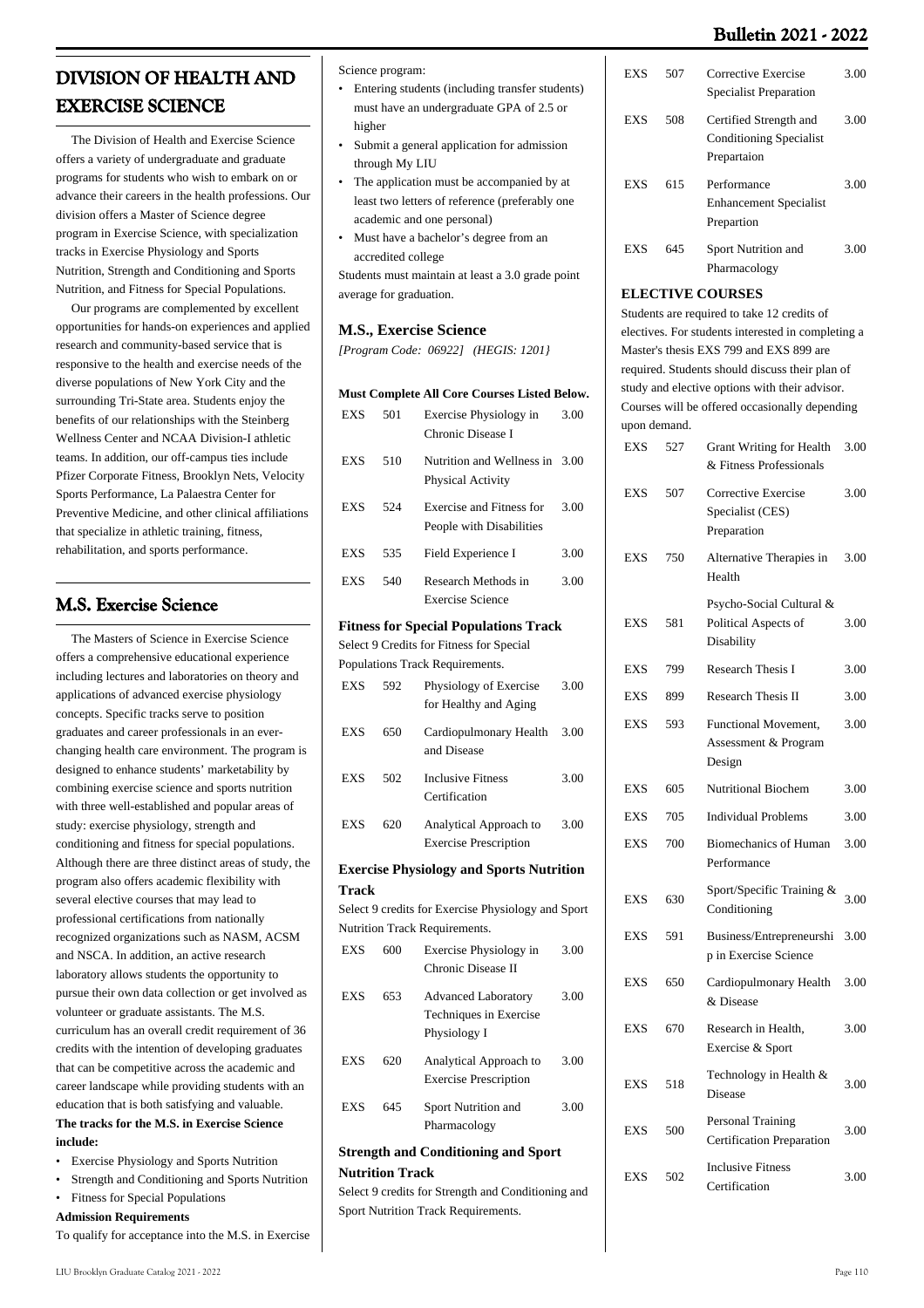|                             |     | <b>Clinical Exercise</b>                                           |          | Minimum Major GPA: 3.0 |
|-----------------------------|-----|--------------------------------------------------------------------|----------|------------------------|
| EXS                         | 680 | Physiologist Certification 3.00<br>Preparation                     |          |                        |
| <b>EXS</b>                  | 653 | <b>Advanced Laboratory</b><br>Techniques Exercise<br>Physiology I  | $3.00\,$ |                        |
| <b>EXS</b>                  | 654 | Advanced Laboratory<br>Techniques Exercise<br>Physiology II        | 3.00     |                        |
| EXS                         | 545 | Field Experience II                                                | 3.00     |                        |
| EXS                         | 565 | Psychology of Exercise<br>and Physical Activity                    | $3.00\,$ |                        |
| EXS                         | 560 | Sports Psychology,<br>Theory and Practice                          | 3.00     |                        |
| EXS                         | 567 | Advanced Skills and<br><b>Applied Sports</b><br>Psychology         | $3.00\,$ |                        |
| EXS                         | 720 | Neuroscience and<br>Exercise                                       | 3.00     |                        |
| <b>EXS</b>                  | 520 | Program Design in<br><b>Adapted Physical</b><br>Education          | 3.00     |                        |
| $\mathop{\rm EXS}\nolimits$ | 575 | <b>Fitness Management</b>                                          | 3.00     |                        |
| EXS                         | 571 | Psychology of Flow, Peak<br>Performance, and Peak<br>Exp.          | 3.00     |                        |
| EXS                         | 566 | PEAK Sports Psychology<br>Seminar I                                | 3.00     |                        |
| EXS                         | 701 | PEAK Sport Psychology<br>Seminar II                                | 3.00     |                        |
| EXS                         | 555 | Nutrition and Weight<br>Management                                 | $3.00\,$ |                        |
| EXS                         | 556 | Vitamins, Minerals and<br>Phytonutrients                           | 3.00     |                        |
| EXS                         | 594 | Athletic Performance and<br>Conditioning Post-Injury               | 3.00     |                        |
| EXS                         | 504 | Adaptive Sports and<br>Athletes with Disabilities                  | $3.00\,$ |                        |
| EXS                         | 578 | Psychology of Women in<br>Sport and Physical<br>Activity           | $3.00\,$ |                        |
| <b>EXS</b>                  | 641 | <b>Optimizing Human</b><br>Performance: Dr. Edyth<br>Heus Approach | 3.00     |                        |
| EXS                         | 509 | Physical Activity in<br>Public Health                              | 3.00     |                        |
| EXS                         | 652 | Overview of Diagnostic<br>Testing                                  | $3.00\,$ |                        |
| EXS                         | 531 | Adapted Physical Ed for<br>Individuals with Autism                 | 3.00     |                        |
|                             |     |                                                                    |          |                        |

### **Credit and GPA Requirements**

Minimum Total Credits: 36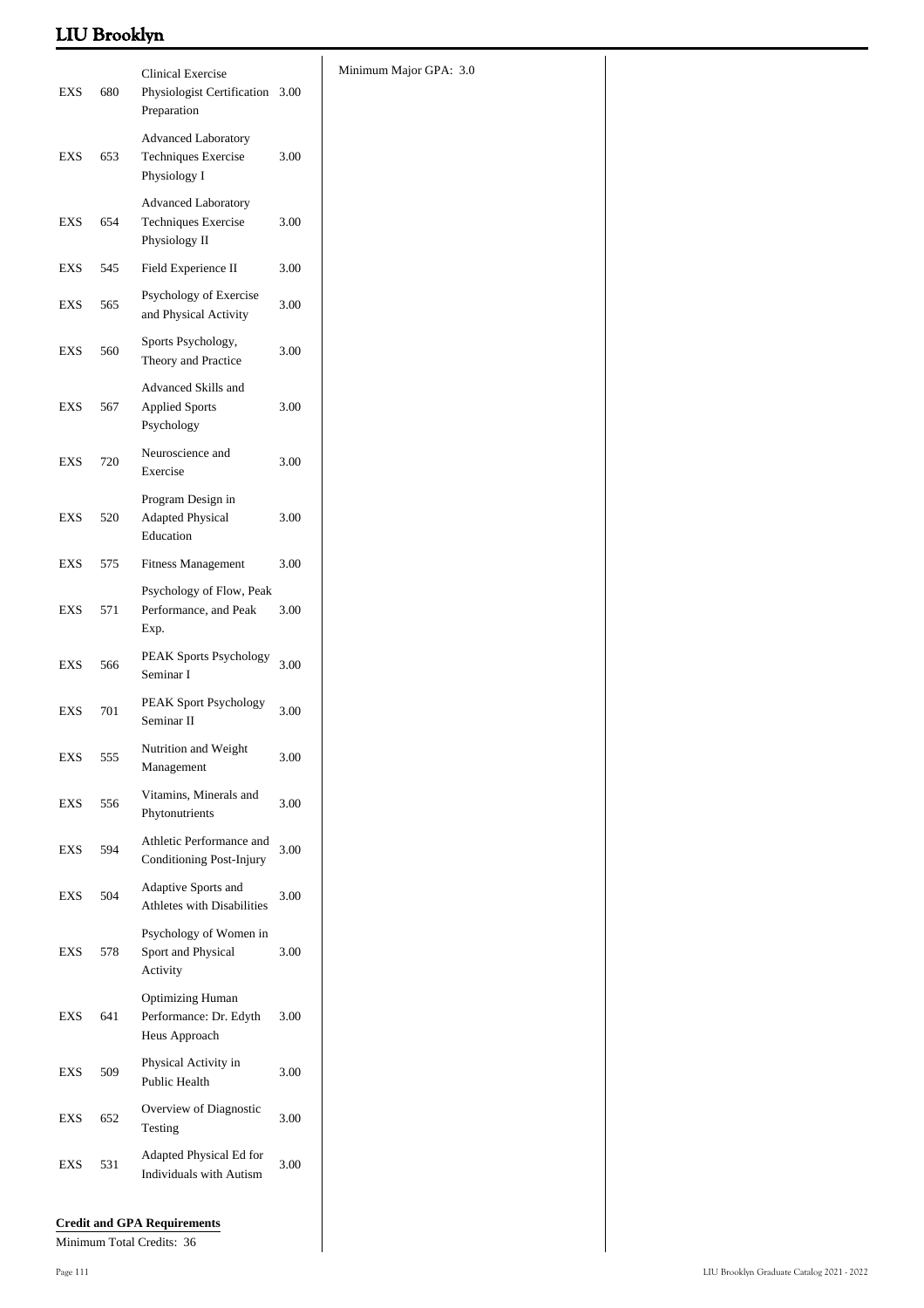# **Exercise Science Courses**

### **EXS 500 Personal Training Certification Preparation**

This course will provide students with the most current state-of-the art fitness education. Students will be expected to have a firm grasp of the theories and facts involved with practical fitness testing and programming. Students will apply this information in a practical setting through the performance of laboratory exercises. Each lab will address the knowledge and skills that a fitness professional must possess to safely implement effective fitness programs. Students will be prepared to take personal training certification exam offered by the National Academy of Sports Medicine (NASM). This course has an additional fee. Credits: 3

Every Fall, Spring and Summer

### **EXS 501 Exercise Physiology in Chronic Disease I**

A course designed to provide students with an indepth understanding and appreciation of the effect of exercise in chronic illness. Class activities include theory-based lectures; group case studies and roleplay using standardized patients. Students will learn how to analyze and interpret exercise and medical data as it relates to disease, and prescribe appropriate exercise parameters. This course has an additional fee. Credits: 3 Every Fall and Spring

### **EXS 504 Adaptive Sports and Athletes with Disabilities**

Sport has become a viable option for individuals with physical, mental and sensory disabilities. This course is focused on providing professionals in the field of exercise and sport science with the knowledge about sport and disability and its unique challenges. Students will learn about the history and future direction of disability sport, different sport organizations and opportunities, sport rules and classifications, modifications, adapted equipment and current issues. In addition, students will learn how to design safe and effective conditioning programs that will optimally prepare an athlete with a disability for competition in a specific sport. Demonstration and hands-on experiences will be emphasized. Credits: 3

On Occasion

### **EXS 507 Corrective Exercise Specialist (CES) Preparation**

This course is designed to enable fitness professionals to expand their knowledge and abilities in human movement science. Students develop an expertise in injury prevention and recovery working with deconditioned and conditioned populations. Specifically students learn the movement assessment process using the Functional Movement Screen, gait analysis etc., and develop an individualized correct exercise program. Common conditions include low back pain, ACL injuries and muscle imbalance. The course prepares students for the well-recognized NASM Corrective Exercise Specialist (CES) exam. This course has an additional fee. Credits: 3 Every Fall

### **EXS 508 Certified Strength and Conditioning Specialist (CSCS) Preparation**

This course covers topics such as sports physiology, sport specific conditioning and training, exercise physiology, instructional techniques, pediatric sports, functional movement training and developing balance, mobility, agility, speed, strength and power of an athlete. Students will learn program design variables for improving these areas. Students will be prepared to sit for the CSCS Certification exam administered by the National Strength and Conditioning Association (NSCA). Credits: 3 Every Fall

### **EXS 510 Nutrition and Wellness in Physical Activity**

A course designed to expose students to basic concepts of nutrition for non-athletic and athletic populations. Students will be introduced to daily requirements for macro-nutrients and will also analyze a nutritional recall. Emphasis is also placed on current nutrition and exercise guidelines essential for a healthy quality of life. This course has an additional fee. Credits: 3 Every Fall

# **EXS 518 Technology in Health and Disease**

This course will explore the use of new devices and technologies currently utilized to monitor, assess, and evaluate healthy and disease states. Students will learn the theory behind the engineering of such devices as heart rate monitors, pedometers, accelerometers, and automated systems. Students will also have the opportunity to experience these items in real-time setting. Credits: 3

On Occasion

# **EXS 521 Functional Kinesiology**

The class explores the science of human motion from a neuromuscular perspective. Emphasis will be on the application of knowledge relative to the movements, vocabulary and training principles in health sciences. Areas of course emphasis will include: Functional anatomical review of the musculoskeletal system, review of muscle morphology and an examination of movement patterns and configurations. Offered with SPS 151. Students will be required to complete additional skill sheets as part of the EXS section. Credits: 3 Every Fall

**EXS 524 Exercise and Fitness for Special**

### **Populations**

This course provides didactic and practical experiences in developing exercise programs for individuals who have a specific disability or health limitation including aging, arthritis, diabetes, intellectual disabilities, spinal cord injuries and asthma. This course covers applied methods of exercise prescription for individuals who require adaptations and modifications to an exercise program. This course covers a brief summary of the physiology and pathophysiology of each condition, selected research on each disability or health condition and translation of the research in practical exercise guidelines and functional fitness activities to facilitate effective program development. Class activities will include theorybased lecture and practical experiences in the functional training lab. Credits: 3 Every Fall and Spring

### **EXS 531 Introduction to Clinical Education in Athletic Training**

The is course is designed to introduce the athletic training student to the principles and practice of clinical skills involved in Athletic Training. Students will be assigned to a Preceptor at an approved clinical affiliation. The course is designed to acclimate the first year student to the clinical environment. Students will be introduced to injury evaluation process, organization and administration of an Athletic Training Facility, and begin to develop ethical and professional behaviors. 100 hours required at assigned clinical sites along with required class meetings. Credits: 3

Every Fall

### **EXS 535 Field Experience I**

An opportunity for the student to gain experience in his or her chosen track by spending a minimum of 125 hours at a public or private organization. Students will be placed in areas related to their selected track: Exercise Physiology and Sports Nutrition, Strength and Conditioning, Fitness for Special Populations or Applied Sport and Exercise Psychology.

The pre-requisite of EXS 501 is required. Credits: 3 Every Semester

#### **EXS 539 Basic Biomechanics and Motion Analysis**

This course will provide students with a fundamental understanding of mechanical principles and how those principles can be utilized to analyze human movement. Analysis of human movement with simple video, as well as 2 and 3-D motion capture and force platform technology will be introduced. The course will apply both qualitative and quantitative analysis of human movement to develop the student's observation and problem solving skills. Analysis of movement/sports skills, graphical presentation of kinematic and kinetic data, and simple projects will be conducted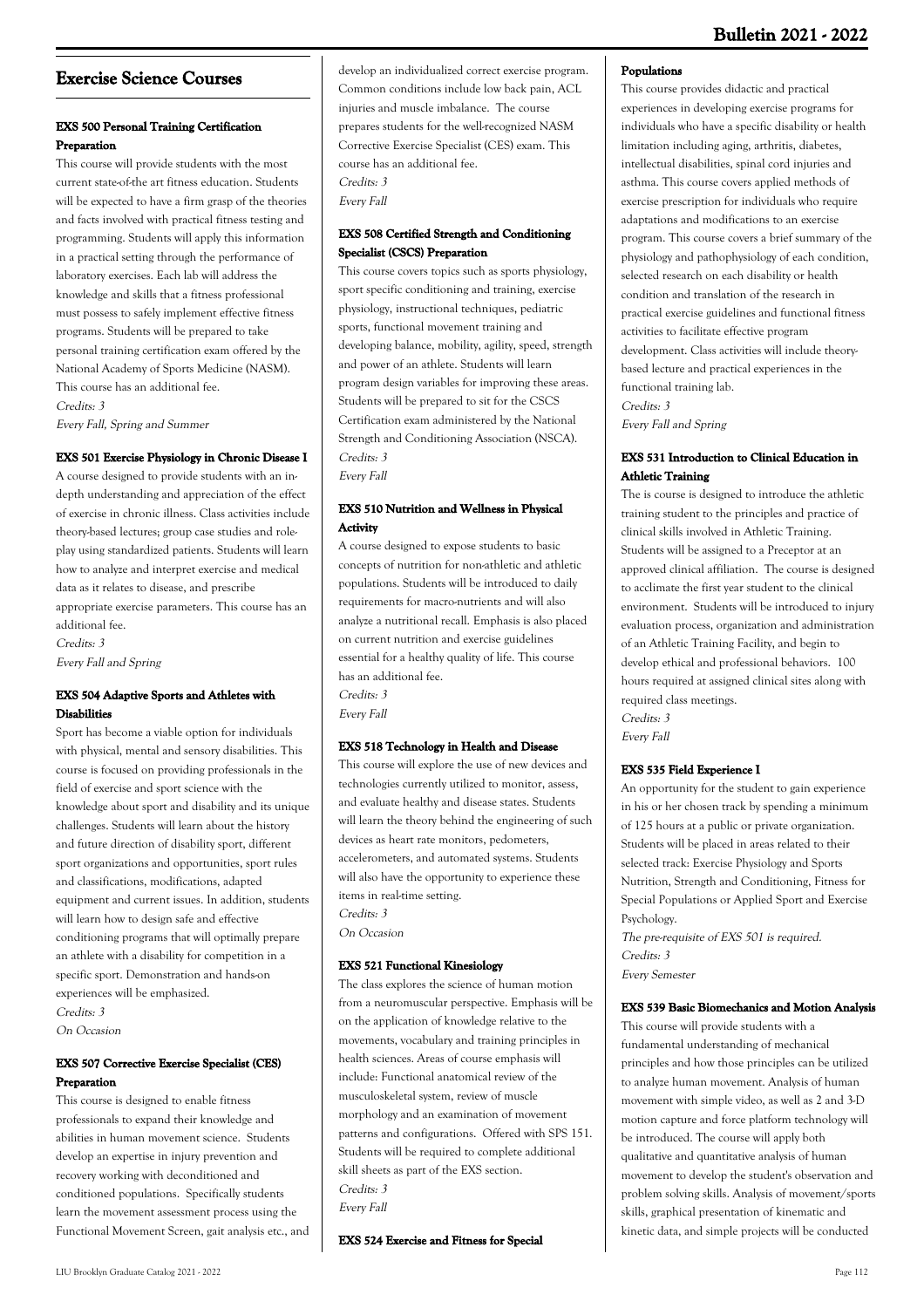and presented in a laboratory setting. Students must spend an additional weekly hour in the motion capture lab. Information will be presented and evaluated in the classroom and laboratory. Offered with SPS 189; additional requirements for EXS section. Credits: 3 On Demand

#### **EXS 540 Research Methods in Exercise Science**

An introduction to various types of research designs and statistical methods relating to physical activity within the disciplines of exercise physiology, fitness for special populations, strength and conditioning, and athletic training. The student also learns to work with basic statistical research in the formulation of the various study designs. The student is able to apply the above to solve a particular research problem in their respective profession. Credits: 3

Every Fall and Spring

#### **EXS 545 Field Experience II**

An opportunity for the student to gain additional experience in his or her chosen track by spending a minimum of 90 hours at a public or private institution. Students will be placed in areas related to selected track: Exercise Physiology and Sports Nutrition, Strength and Conditioning, or Fitness for Special Populations. Credits: 3 Every Semester

#### **EXS 555 Nutrition for Weight Management**

This course explores the various and intricate issues involved in weight management, from dietary, hormonal and environmental factors that influence weight gain/loss, to the manipulation of nutritional strategies employed in eliciting weight changes. The course provides students with an in-depth understanding of health issues associated with being overweight, obese or underweight and examines different approaches - both clinical and dietary, in managing weight, and the role of physical activity in the process. Students will learn how to perform an assessment of a client with regard to weight management, and decide which nutritional strategy to employ based on a client's weight goals (loss or gain) and lifestyle considerations. Different nutritional strategies will be explored including weight management for athletes, sedentary adults, children and individuals with specific health considerations. Students will learn about accepted parameters of health weight loss, healthy weight gain, and how to calculate these parameters to lose body fat and gain lean muscle in a healthy time frame. Additionally, students will investigate the role of nutrition in preventing chronic diseases associated with obesity, and gain experience in performing a client assessment and developing an appropriate weight management intervention program.

Prerequisite of EXS 510 is Required

Credits: 3 Every Fall

#### **EXS 556 Vitamins, Minerals and Phytonutrients**

This course will present students with an in-depth review of the role of vitamins, minerals and phytonutrients in promoting health and preventing disease. The course will review the structure of specific micronutrients, and their role in important metabolic processes such as energy production, their role in gene expression and DNA synthesis, and their specific roles in the prevention of chronic diseases. Students will review symptoms and consequences of vitamin and mineral deficiencies and toxicity, biomarkers and measures of micronutrient status, and review current research on vitamin and mineral supplementation. Additionally, students will explore the role of phytonutrients in the prevention of chronic diseases and athletic performance, with a focus on specific physiological benefits and mechanisms of action. The course will address current supplementation practices and recommendations for specific nutrients, both in clinical and athletic settings based on health status and standards. Finally, students will explore various food sources of micronutrients and develop an understanding of how to structure a micronutrient- rich diet to prevent deficiencies and meet specific health and performance related needs and goals. Students should have a basic nutrition course before this course. Credits: 3

Every Fall

#### **EXS 560 Sports Psychology, Theory and Practice**

This course will enable students to apply the basic principles of sport psychology directly to competitive athletes. By understanding the relationship between sport psychology and athletic performance, students will be better prepared to achieve professional goals in the areas of coaching, exercise science and strength and conditioning for athletes.

Credits: 3

Every Spring

#### **EXS 567 Advanced skills in applied sports and exercise psychology**

Advanced Skills in Applied Sport and Exercise Psychology will teach students effective communication and interviewing techniques keeping in mind ethical practice in applied sport and exercise psychology. This course focuses on interviewing skills and strategies to build healthy, supportive, and therapeutic working relationships with athlete(s) and/or exerciser(s) across the lifespan. In addition, using evidenced-based counseling, health, and exercise psychological principles, theories, and techniques, students will develop the foundational skills needed to communicate within health and/or exercise settings. This course will be taught in a blended environment which will include online activities

and in-class workshops that will require students to apply and practice course material in both traditional and online classroom environments. Credits: 3 Every Fall

#### **EXS 578 Psychology of Women's Health and Physical Activity**

The Psychology of Women's Health and Physical Activity takes an interdisciplinary approach to examining the social, cultural, political, and environmental influences on health and physical activity among women. In addition, the student will learn theoretical and philosophical perspectives on gender and sport as well as contemporary issues related to women and sport from historical, psychological, and sociological perspectives. Credits: 3 Every Fall

#### **EXS 590 Functional Movement, Assessment, and Program Design**

This course will help students identify muscular imbalances and determine deficits that may be overlooked during a traditional performance evaluation. Students will become proficient in the functional movement screen and be able to pinpoint functional deficits related to proprioceptive, mobility and stability weaknesses. Students will learn exercise progressions to correct muscular imbalances and incorporate them into a complete functional training program.

The pre-requisite of EXS 507 is required. Credits: 3 On Occasion

#### **EXS 591 Business/Entrepreneurship in Exercise Science**

In this course students will actively participate in the development of their personal brand in the field of Exercise Science. Students will learn how to build their own business in their preferred area(s) of exercise science, given that it is scalable and repeatable. The course will be detail-oriented, focusing on proactive strategy for every aspect of a potential business in which the student is the owner, with tangible outcomes for students. Business models will be presented in such areas of exercise science as Clinical Exercise Physiology, Advanced Personal Training, Facility Management, Fitness Technology, Nutrition and Supplementation, Academia and other ancillary Fitness Businesses. Credits: 3 On Occasion

#### **EXS 592 Physiology of Exercise for Healthy and Aging**

This course applies the science of exercise physiology to an analysis of the aging process. It identifies the positive effects that regular exercise and physical activity have on longevity, delaying specific diseases, decreasing morbidity and increasing quality of life. Course content focuses on three groups found in the aging and health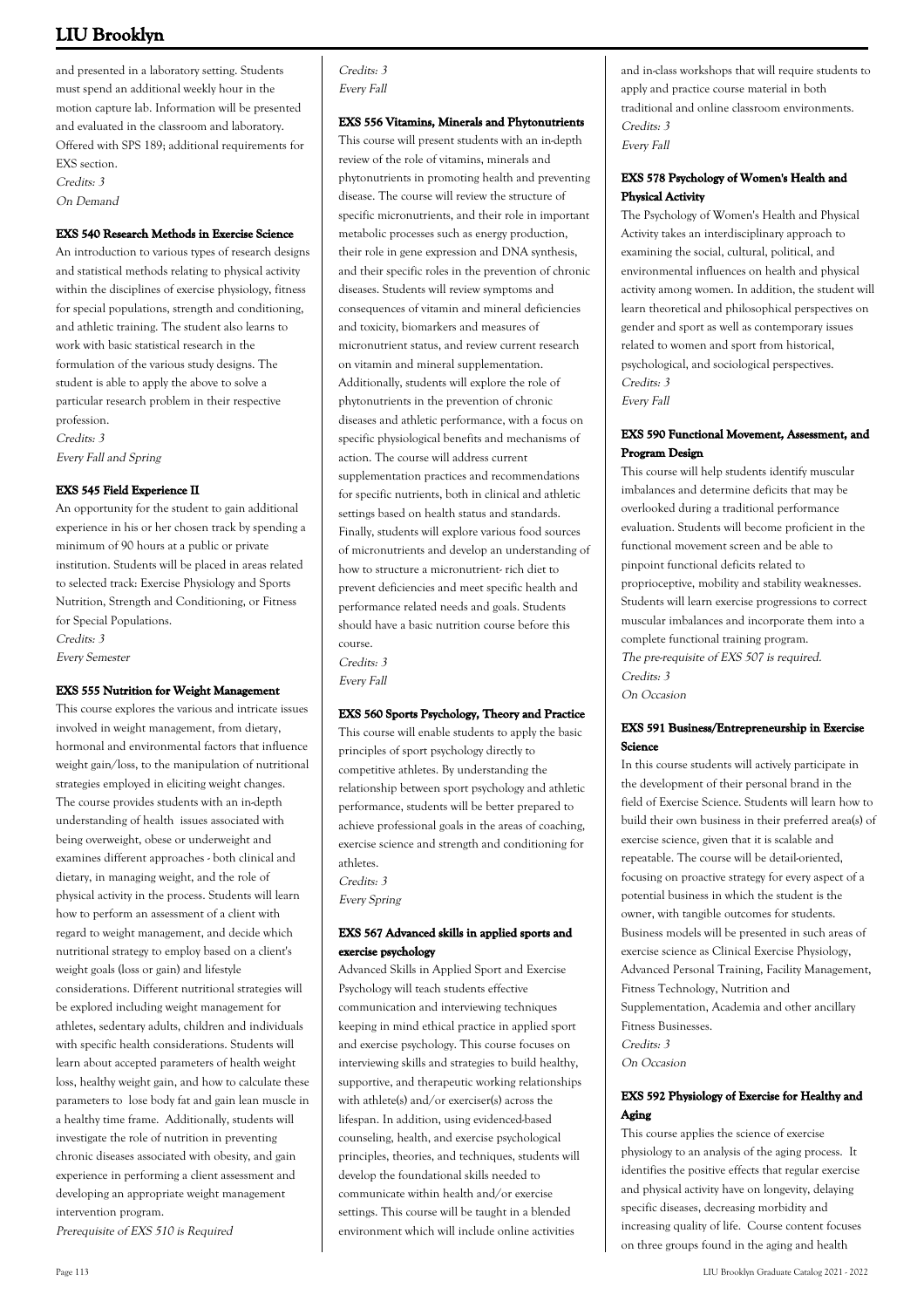spectrum; average aging individuals, frail elderly and master athletes.

The pre-requisite of EXS 524 is required. Credits: 3 Alternate Spring

### **EXS 594 Athletic Performance and Conditioning Post Injury**

This course will discuss transitioning the recovered injured athlete to working with the Strength & Conditioning Professional. Topics will include post neck/head, shoulder, elbow, wrist, hand and knee injuries. Students will also learn how to consider such factors as recovering from surgical procedures, types and severities of prior injuries, phases of rehabilitation and determining current guidelines for clearance to participate in their sports. The course will further explore the role of the strength and conditioning professional to utilize their screening techniques, design the proper conditioning program based on their sport, develop a timeline to performance, and implement various training approaches to further enhance strength, power, and performance.

Credits: 3 Every Fall

#### **EXS 600 Exercise Physiology in Chronic Disease II**

Lecture topics in this course will focus on pathophysiological content related to chronic disease. Students will learn how to apply testing and training techniques used in chronic disease populations through role play and simulated environments. The latest concepts of the role of exercise, fitness, and physical activity on diseases such as asthma, type II diabetes, obesity, heart failure, osteoporosis, and aging will be discussed. There will also be a laboratory focus on diagnostic testing (e.g., ECG) in chronic conditions (i.e., asthma, COPD, CAD).

The pre-requisite of EXS 501 is required. Credits: 3 Every Spring

### **EXS 615 Performance Enhancement Specialist Preparation**

Students will learn progressive integrated training techniques and programs to enable athletes to perform at the highest level. Utilizing National Academy of Sports Medicine (NASM) optimum performance training methodology, students will learn how to individualize training programs and deliver consistent results in performance enhancement and reconditioning. Additional course fees will cover review materials and registration for the NASM PES Certification exam. Credits: 3 Every Spring

#### **EXS 620 Advanced Exercise Prescription and Program Design**

Students will undergo informative discussion on the basic components of fitness and their relation to assessment and evaluation of athletes, nonathletes and special populations. This course will consist of a strong practical component where under the supervision of a faculty member, students develop a model program of exercise prescription focused on current recommendations for fitness and health, emphasizing metabolic equations set forth by governing bodies such as the American Heart Association and the American College of Sports Medicine. This course is appropriate for students interested in clinical work upon graduation. Credits: 3 Every Spring

### **EXS 645 Sports Nutrition and Pharmacology in Sports**

This course will cover content related to pharmacology and supplementation and is designed to meet specific athletic training competencies in pharmacology. Course content will provide students with a strong foundation in the area of sports nutrition and supplementation. The impact of supplementation, nutrition and pharmacological agents on athletic performance will be discussed. The content of this course is designed to equip students with the knowledge, skills and abilities necessary to become certified sports nutritionists via the International Society of Sports Nutrition (ISSN). Course activities will include current topic debates, theoretical concepts and analysis of current research in the areas of pharmacology and sports nutrition.

Credits: 3

Every Spring

#### **EXS 650 Cardiopulmonary Health and Disease**

This course is designed to provide the student with a basic understanding of current topics in cardiovascular health, the pathophysiology of disorders limiting exercise, the significance in athletes and those with such conditions/disease, and management of these disorders through exercise and nutrition. Topics to be addressed include, cardiomyopathies, ischemia, infarction, coronary artery disease, valvular diseases, peripheral arterial diseases, and atheroslcerosis. Special topics to be covered include; the affects of obesity, metabolic syndrome, diabetes mellitus, and endocrine disorders on the cardiovascular systems. Additionally an emphasis on the affects of nutrition and exercise on cardiovascular health and disease will pervade each discussion and will be also addressed as independent topics. The pre-requisite of HS 501 is required. Credits: 3 Every Fall

#### **EXS 655 Pathology and Illness in Sport and Physical Activity**

The study of disease processes associated with a variety of systems of the human body including, but not limited to cardiovascular, neurological, musculoskeletal, gastrointestinal, renal, hepatic, and respiratory systems. Special emphasis is placed

on the relationship between a variety of such diseases and how they may affect human performance and rehabilitation. Demonstration and laboratory reinforced material presented in lecture.

Credits: 3 Every Spring

### **EXS 680 Clinical Exercise Physiologist Certification Preparation**

This course will prepare exercise science students to take the American College of Sports Medicine (ACSM) certified Clinical Exercise Physiologist (CEP) exam. Students will learn how to conduct pre-participation health screening, maximal and submaximal graded exercise tests and perform strength, flexibility and body composition tests for patients and clients challenged with cardiovascular, pulmonary and metabolic diseases and disorders., as well as with apparent healthy populations. Additional course fee will cover review materials and registration for the ACSM and CES Certification Exam. The pre-requisites of EXS 501, EXS 600 and EXS

653 are required. Credits: 3 Every Spring

#### **EXS 705 Individual Problems**

The course provides an opportunity to select and research a topic of interest. The student must present and orally defend his or her research findings. Credits: 3 Every Fall, Spring and Summer

#### **EXS 720 Neuroscience and Exercise**

A study of the gross and microscopic structures and functions of the human nervous system, including the spinal cord and peripheral and autonomic nervous systems as the they pertain to physical activity and disease. Laboratory examinations of human models are offered. A sequence of lectures is given with laboratory work. Credits: 3

On Occasion

#### **EXS 798 Research Thesis I**

Students choosing this option will select a research topic in their field of study in consultation with a faculty advisor. Students enrolled for Thesis I will complete a written thesis proposal for faculty to review. The proposal should include the purpose, hypothesis, methodology and literature review. Implementation of their proposed research is contingent upon faculty and IRB approval. This course has an additional fee. Pass/Fail. Credits: 3 On Demand

#### **EXS 899 Research Thesis II**

Students enrolled in this course will complete their research begun in Thesis I and writing a dissertation and oral defense. Issues regarding the statistical analyses and interpretation of research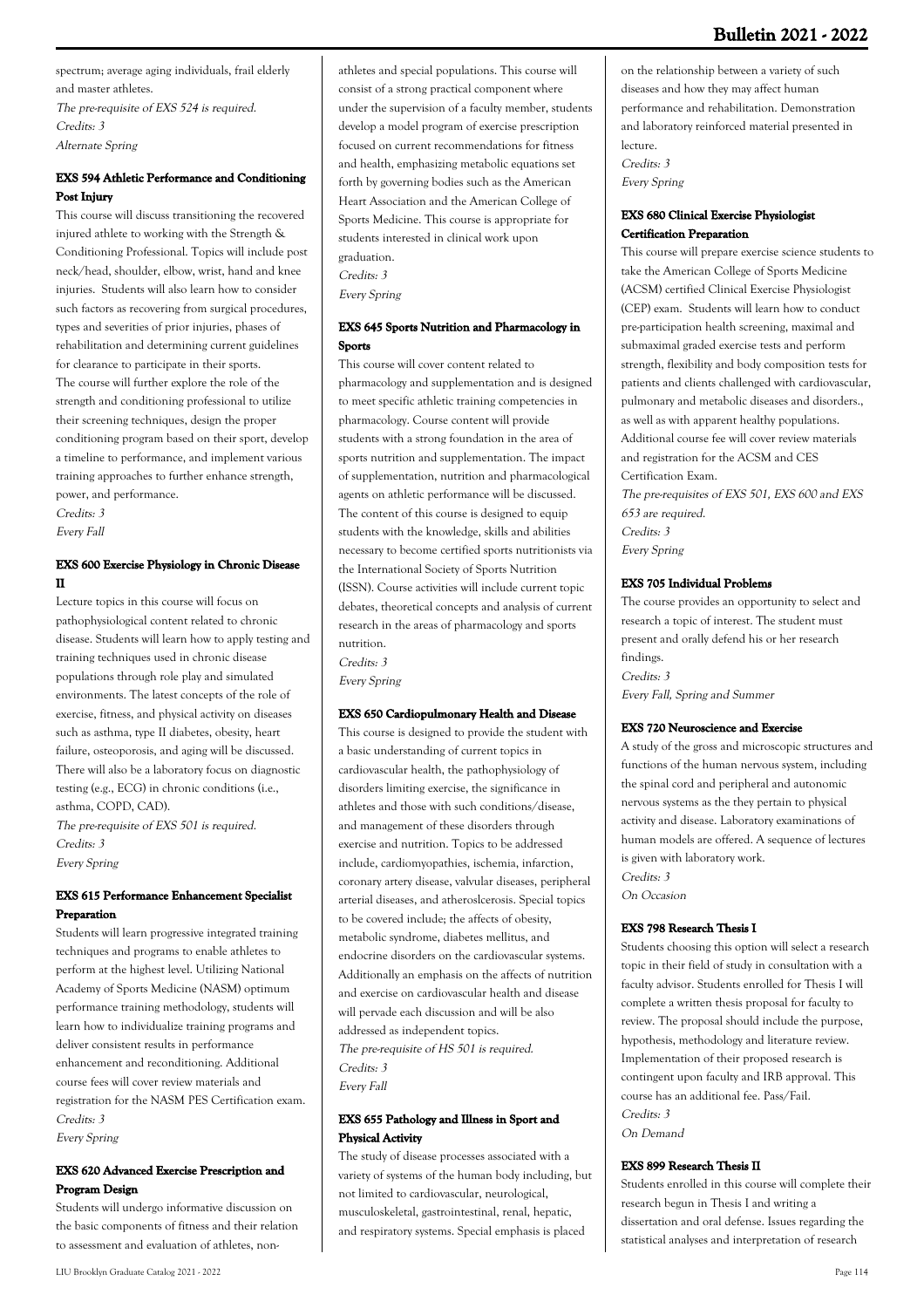findings are of primary concern. The completion of the thesis is contingent upon faculty approval and meeting university guidelines for thesis submission. This course has an additional fee. Pass/Fail. Credits: 3 On Demand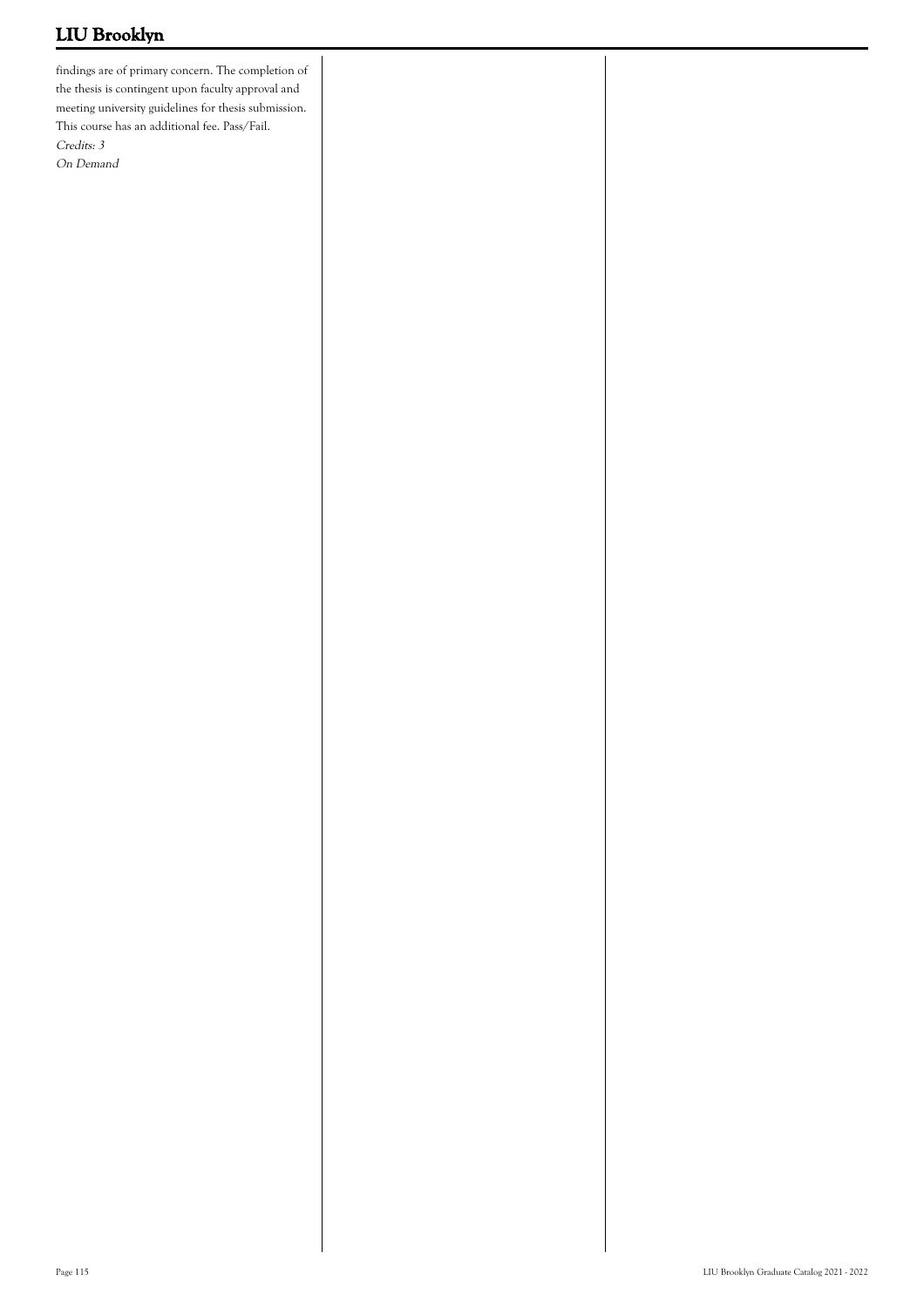# **DEPARTMENT OF COMMUNICATION SCIENCES AND DISORDERS**

# **M.S. Speech-Language Pathology**

 The Department of CSD seeks to advance the study of human communication sciences and disorders within a culturally and linguistically diverse society. Intellectual growth is promoted through the recognition and expression of multiple theoretical, cultural, and individual perspectives. The department fosters respect for diversity and a commitment to serve individuals with communication problems. The program is registered by the New York State Department of Education and is accredited by the American Speech-Language-Hearing Association (ASHA). Graduates of the program receive a Master of Science Degree in Speech-Language Pathology that satisfies the academic and professional requirements specified by ASHA for the CCC-SLP and are eligible to apply for licensure in SLP by the New York State Department of Education's Office of the Professions. Students who wish to satisfy the New York State Education Office of Teaching requirements for Teacher of Students with Speech and Language Disabilities (TSSLD) may also prepare for this certification as part of their graduate program. Students demonstrating proficiency (i.e., speaking, listening, reading, and writing) in a language other than English may further prepare for a certificate in Teacher of Students with Speech and Language Disabilities with a Bilingual Extension. This program will prepare students to work with individuals who are bilingual or speak a language other than English. Admissions procedures and requirements for admission to both the monolingual and bilingual specializations are detailed below.

### **Admissions Procedures**

 The institutional policy for admission of students to graduate study is a bachelor's degree from an accredited university indicating an acceptable record, with additional requirements set by individual graduate programs. The faculty of the graduate program in Speech-Language Pathology has set the following specific admissions standards for entry into the program:

B.A. or B.S. degree with a minimum grade • point average (GPA) of 3.2 in Communication Sciences and Disorders; **or** B.A. or B.S. degree in another field plus completion of pre-requisite coursework in speech-language pathology and audiology. The following courses (or their equivalents at other institutions) must be taken (19 credits if taken at LIU):

SLP 104 Articulatory Phonetics

SLP 113 Anatomical and Physiological Bases for Speech & Language I

SLP 133 Speech Science I: Acoustic Phonetics

SLP 231 Language Acquisition Across Life Span I: Early Years

SLP 321 Audiology I-Hearing Science SLP 410 **or** 411 Introduction to

Communication Disorders Across the Life Span

- Three letters of recommendation (two must be
- academic)
- Official transcripts from all universities attended •
- A brief personal statement describing their interest in the field, LIU Brooklyn, and career goals •
- GRE required
- Interview is required
- Applicants whose undergraduate, graduate, or prerequisite coursework was completed in an institution where English was not the principal language of instruction must present scores for the Test of English as a Foreign Language (TOEFL) •
- Minimum grade of a B- in all pre-requisite courses and grade point average of 3.2 •
- Post-baccalaureate students must complete a minimum of 4 (out of 6) pre-requisite courses before applying to the program •
- Course credits may be granted for designated courses completed within **5 years** •

 Students preparing to obtain the Bilingual Extension to the Teacher of Students with Speech and Language Disabilities Certification must also demonstrate written and oral language proficiency in a second language on the *Bilingual Education Assessment (BEA)* or other approved examinations.

# **Program Requirements**

 The Master of Science degree in Speech-Language Pathology at LIU Brooklyn can be completed in 2.5-3 years of intensive study (7-8 semesters including 2summers). The time limit for the degree is 5 years. Candidates for the degree must have completed a minimum of 64 credits and a summative requirement.

 The master's degree program offers two options:

- A clinical master's degree program with a 1. comprehensive examination as the summative requirement
- 2. A clinical master's degree program with a written research thesis in which the summative requirement is a formal defense in front of a thesis committee.

 Both options are subject to the rules of the departmental Graduate Program Committees. **Curriculum**

 The programs in Speech-Language Pathology consist of required course work from the following categories: Professional Foundations, Speech Disorders, Language Disorders, and Practica. Most course work is infused with

multilingual/multicultural content. Students must meet both the CSD department grade requirements and the minimum competency standards outlined by both the CAA & ASHA within each course to complete the degree.

 Students must complete all undergraduate prerequisites by the end of their first year of graduate coursework.

Foundation Courses

 Students must receive a grade of B- or above in each Foundation course. Students are permitted to retake a maximum of two Foundation courses to remediate grades of C+ or below in the next semester the course is offered. Foundation courses may be retaken only one time.

 Advanced / Higher Level Courses (Including Clinical Practicum Coursework)

 Students must receive a grade of B- or above in each Advanced / Higher Level course (including clinical practicum coursework). Students are permitted to retake a maximum of two advanced courses (including clinical practicums) to remediate grades of C+ or below in the next semester the course is offered. Advanced courses and clinical practicums may be retaken only one time.

### Clinical Practicum

 All students are required to complete a minimum of 400 competent clock hours of clinical practicum. Up to 25 hours of undergraduate practicum and 25 hours of observation may be credited toward clinical practicum requirements with proper documentation. Clinical practica are completed in several locations: on campus in the university clinic, at the university satellite centers, at off-campus medical / adult care settings, and in school settings. Clinical practicum requirements, facilities, and regulations are described in detail in the Clinic Procedures Manual. Students are provided with the Clinic Procedures Manual upon entering SLP 610A. Students are advised that the specific hourly requirements listed here and by ASHA constitute minimum requirements and may be adjusted upward according to individual student needs and skill levels.

 Students can only begin their clinical practicum coursework after they complete all of their foundation coursework and successfully take and pass the Foundations Exam, a required formative assessment following completion of all Foundation coursework including SLP 605 and SLP 640. Students must resolve all grades of INC and/or remediation plans before starting the clinical practicum sequence. Students must have an overall GPA of 3.0 or higher to start the clinical practicum sequence. Clinic eligibility requires department and Clinical Director approval.

Please Note:

 1. Students are not permitted to retake any foundation or advanced level coursework (including clinical practicum courses) a third time.

 2. Any student who is required to repeat a course will be required to modify their program plan to include at least 1 additional semester (minimum) to complete the program.

 3. Faculty reserve the right to require remediation work without retaking a course regardless of the grade received to ensure each student has met course competencies in full.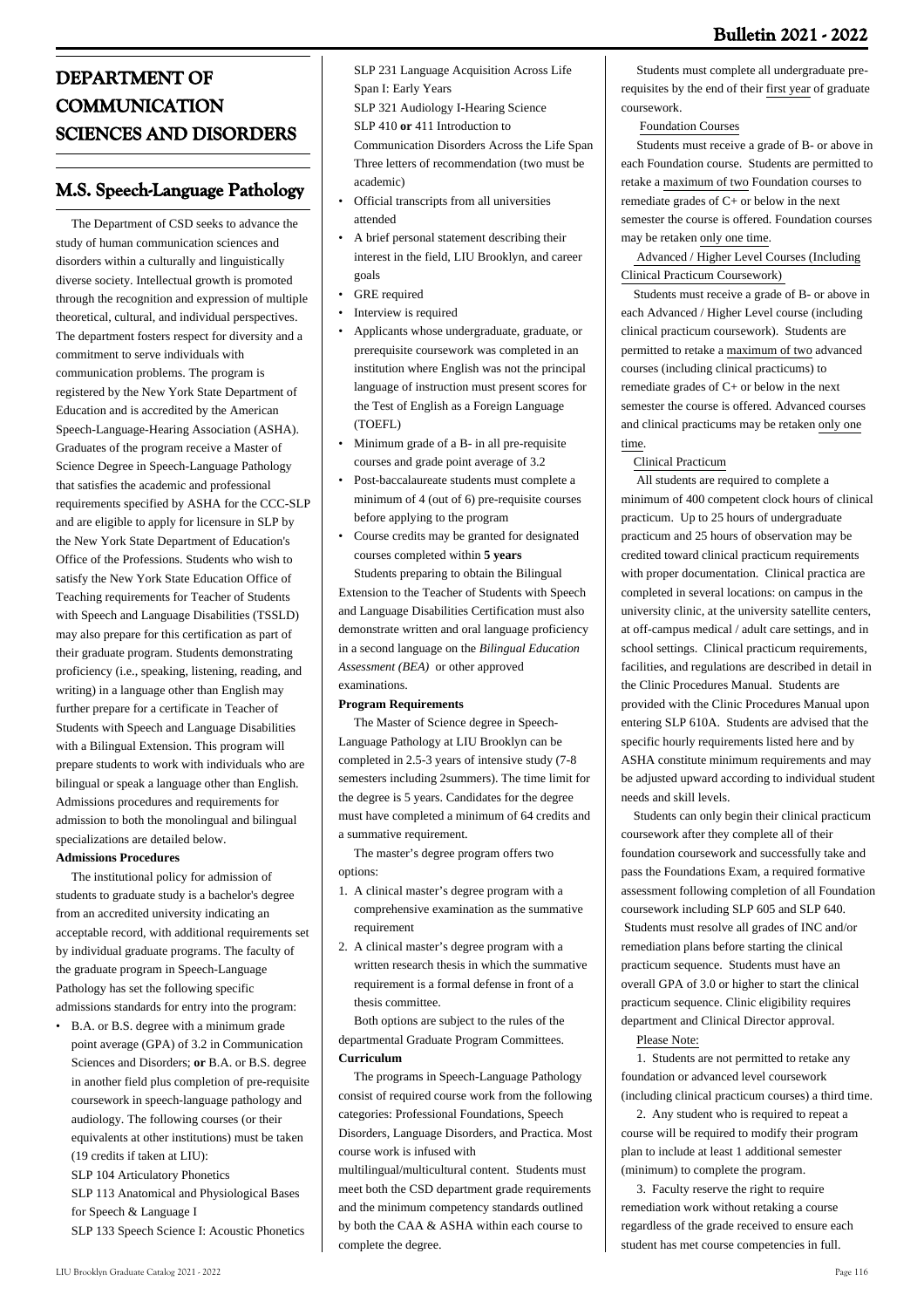#### **Grading Policy**

 The university grading policy involves a plus and minus grading system (A, A-, B+, B, B-, C+, C, F).

#### **Academic Probation & CSD Dismissal Policy**

 Students must maintain an overall GPA of 3.0 to continue in the program throughout their academic careers. Students are placed on Academic

Probation when they fail to maintain a minimum GPA of 3.0 within a term and/or are required to repeat coursework.

Students will receive a letter of dismissal from the program if:

 1. The student receives a grade of C+ or below after retaking a course.

 2. The student receives a grade of C+ or below in a third foundation course or third advanced course. 3. The student is unable to maintain a cumulative or term GPA of 3.0 or higher for more than 1 semester.

 4. The student is unable to successfully pass the foundations exam.

 5. The student is unable to successfully pass the comprehensive exam.

 6. The student does not adhere to the ASHA Code of Ethics

 7. The student is unable to demonstrate academic integrity and adhere to the Student Code of Ethics as per university policy.

#### **Formative Assessment**

 Students are required to take and pass a formative assessment exam (Foundations Exam) following successful completion of the Foundation coursework, including SLP 605 and SLP 640. The Foundations Exam is comprehensive, integrating all didactic and practical information learned in the foundations' coursework. Students are eligible to retake the exam once (the following semester it is offered) after completing advised remediation work. Students who fail the exam twice are dismissed from the program.

#### **Summary of Master's Degree Graduation Requirements**

 Students may opt to complete either the Comprehensive Examination Option or the Research Option (as partial fulfillment of the M.S in Speech-Language Pathology):

Comprehensive Examination Option

 Students take a comprehensive examination as part of the program and degree requirements. Students are eligible to take the comprehensive exam during their last semester in the program. The comprehensive examination consists of questions about content from foundations and higher-level courses. Students who fail the exam must be counseled by the department chairperson, directed toward remedial instruction, and should retake the exam. Students may take the examination a maximum of four times.

Research Option

 The research option requires a student to conduct empirical research on a topic relevant to communication sciences and disorders or

dysphagia. Completion of the requirements here listed is instead of the comprehensive examination. The chosen topic may involve basic or clinicallyoriented research. The precise topic addressed will be developed by the student and guided by an advisor.

**Speech-Language Performance and Writing Proficiency**

 Graduate students admitted to the Speech-Language Pathology program must demonstrate English writing proficiency as a requirement for graduation.

#### **MS Speech-Language Pathology**

*{Program Code: 20057} {HEGIS: 1220}*

#### **The following six Foundation courses are required (22 credits):**

| SLP                                         | 601 | <b>Introduction to Research</b><br>in Speech-Language<br>Pathology | 3.00 |  |  |
|---------------------------------------------|-----|--------------------------------------------------------------------|------|--|--|
| <b>SLP</b>                                  | 602 | <b>Advanced Language</b><br>Acquisition                            | 3.00 |  |  |
| <b>SLP</b>                                  | 603 | Bilingual/Multicultural<br><b>Foundations I</b>                    | 3.00 |  |  |
| SLP                                         | 605 | Diagnostic Process                                                 | 3.00 |  |  |
| <b>SLP</b>                                  | 606 | <b>Advanced Neuroanatomy</b><br>for Speech-Language<br>Pathology   | 3.00 |  |  |
| <b>SLP</b>                                  | 608 | Seminar in Speech-<br>Language Pathology                           | 1.00 |  |  |
| <b>SLP</b>                                  | 620 | Comparative Phonology<br>and Phonological<br><b>Disorders</b>      | 3.00 |  |  |
| <b>SLP</b>                                  | 640 | Language Disorders in<br>Children                                  | 3.00 |  |  |
| The following fourteen Higher Level courses |     |                                                                    |      |  |  |
|                                             |     |                                                                    |      |  |  |
|                                             |     | are required (34 credits):                                         |      |  |  |
| <b>SLP</b>                                  | 604 | Bilingingual/Multicultural 3.00<br><b>Foundations II</b>           |      |  |  |
| <b>SLP</b>                                  | 607 | <b>Advanced Clinical</b><br>Audiology                              | 3.00 |  |  |
| <b>SLP</b>                                  | 609 | Speech Science and<br>Instrumentation                              | 3.00 |  |  |
| SLP                                         | 621 | <b>Fluency Disorders</b>                                           | 3.00 |  |  |
| <b>SLP</b>                                  | 622 | <b>Voice Disorders</b>                                             | 3.00 |  |  |
| SLP                                         | 626 | Dysphagia                                                          | 3.00 |  |  |
| <b>SLP</b>                                  | 627 | Motor Speech Disorders                                             | 3.00 |  |  |
| SLP                                         | 630 | Topics In Communication 3.00<br><b>Disorders</b>                   |      |  |  |
| <b>SLP</b>                                  | 639 | Praxis Examination<br>Preparation                                  | 1.00 |  |  |

| SLP | 642. | Speech-Language-             | 3.00 |
|-----|------|------------------------------|------|
|     |      | Hearing Services in          |      |
|     |      | Schools for Language-        |      |
|     |      | <b>Learning Disabilities</b> |      |
| SLP | 644  | Speech-Language-             | 3.00 |
|     |      | Hearing Services in          |      |
|     |      | Multicultural/Multilingual   |      |
|     |      | <b>School Settings</b>       |      |
|     |      |                              |      |
|     |      |                              |      |

#### **The following six Practicum courses are**

#### **required (8 credits):**

| SLP        | 610A               | Clinical Practicum: Intro<br>to Treatment of Speech-<br>Language and Hearing<br><b>Disorders</b>                       | 2.00 |
|------------|--------------------|------------------------------------------------------------------------------------------------------------------------|------|
| SLP.       | 610 <sub>B</sub>   | Clinical Practicum: Intro<br>to Treatment of Speech-<br>Language and Hearing<br><b>Disorders</b>                       | 2.00 |
| SL P       | 611A               | Intermediate Clinical<br>Practicum in the<br>Treatment of Speech-<br>Language and Hearing<br><b>Disorders</b>          | 1.00 |
| SLP.       | 612.A              | <b>Advanced Clinical</b><br>Practicum: Assessment<br>and Treatment Speech-<br>Language and Hearing<br><b>Disorders</b> | 1.00 |
| SLP        | 614A<br>Ωr<br>614B | Diagnostic Practicum:<br>Children or Diagnostic<br>Practicum: Adults                                                   | 1.00 |
| <b>SLP</b> | 615A               | <b>Audiology Practicum</b>                                                                                             | 1.00 |

#### **Credit and GPA Requirements**

Minimum Credits: 64 Minimum Major GPA: 3.0

### **Student Committees**

#### *Student Advisory Committee*

 The Academic Advisory Graduate Committee was established to provide an opportunity for the graduate student body in the Department of Communication Sciences and Disorders to provide ongoing feedback to the faculty regarding academic issues, curricular issues, and any other concerns that may arise.

#### *Clinical Practicum Committee Student Representative*

 The CPC reviews clinical policies and procedures. The faculty will select a graduate student to be invited to CPC meetings to provide feedback to the CPC regarding clinical issues. The student must be in good academic standing to serve on the committee.

*National Student Speech-Language-Hearing Association (NSSLHA)*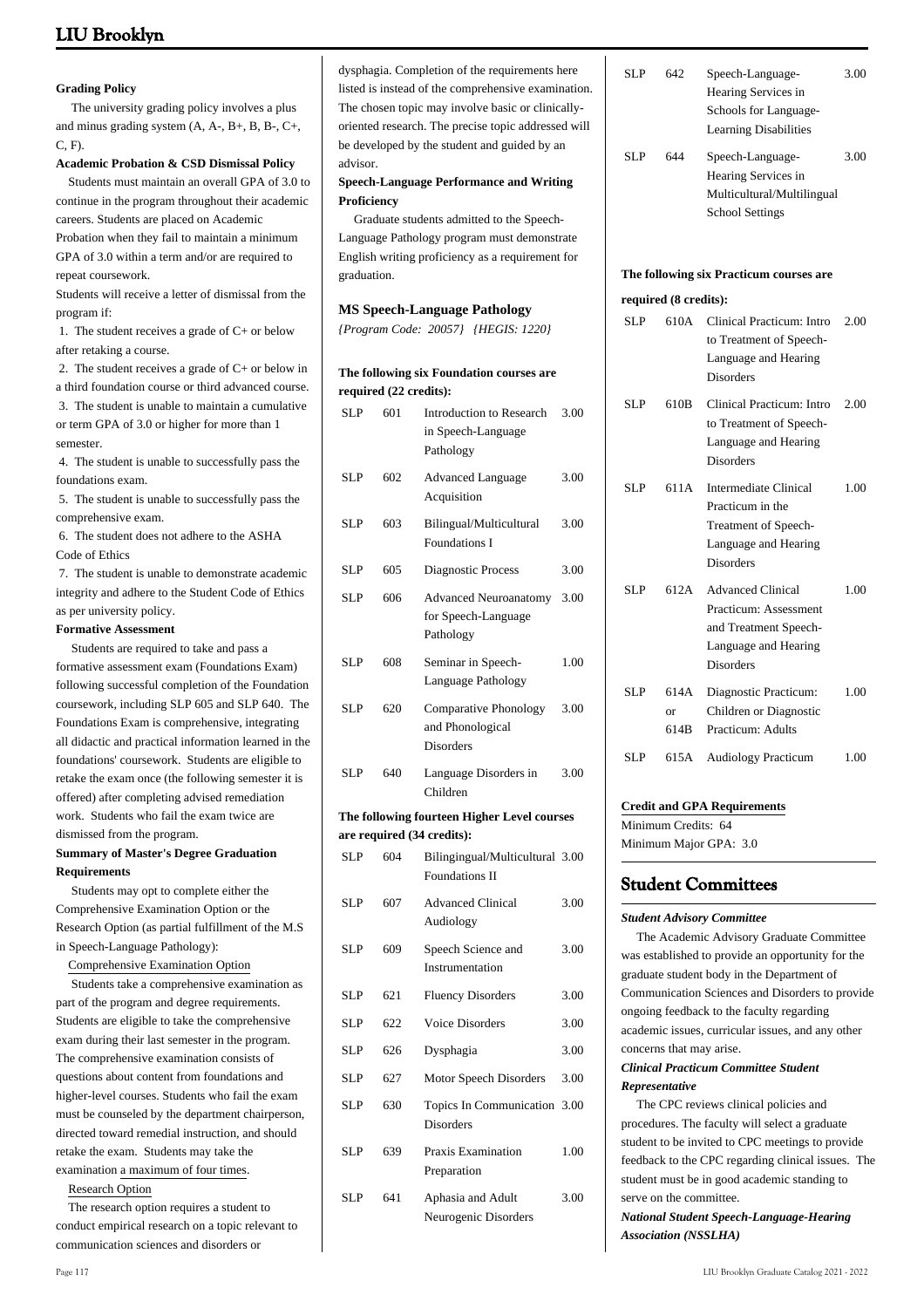The National Student Speech-Language-Hearing Association (NSSLHA) is the preprofessional national organization for master's candidates and undergraduate students interested in the study of normal and disordered human communication behavior. The Department of Communication Sciences and Disorders at LIU Brooklyn has established a Speech and Hearing Society as a local chapter of the National Student Speech-Language-Hearing Association. All undergraduate and graduate students in the department of CSD are encouraged to apply.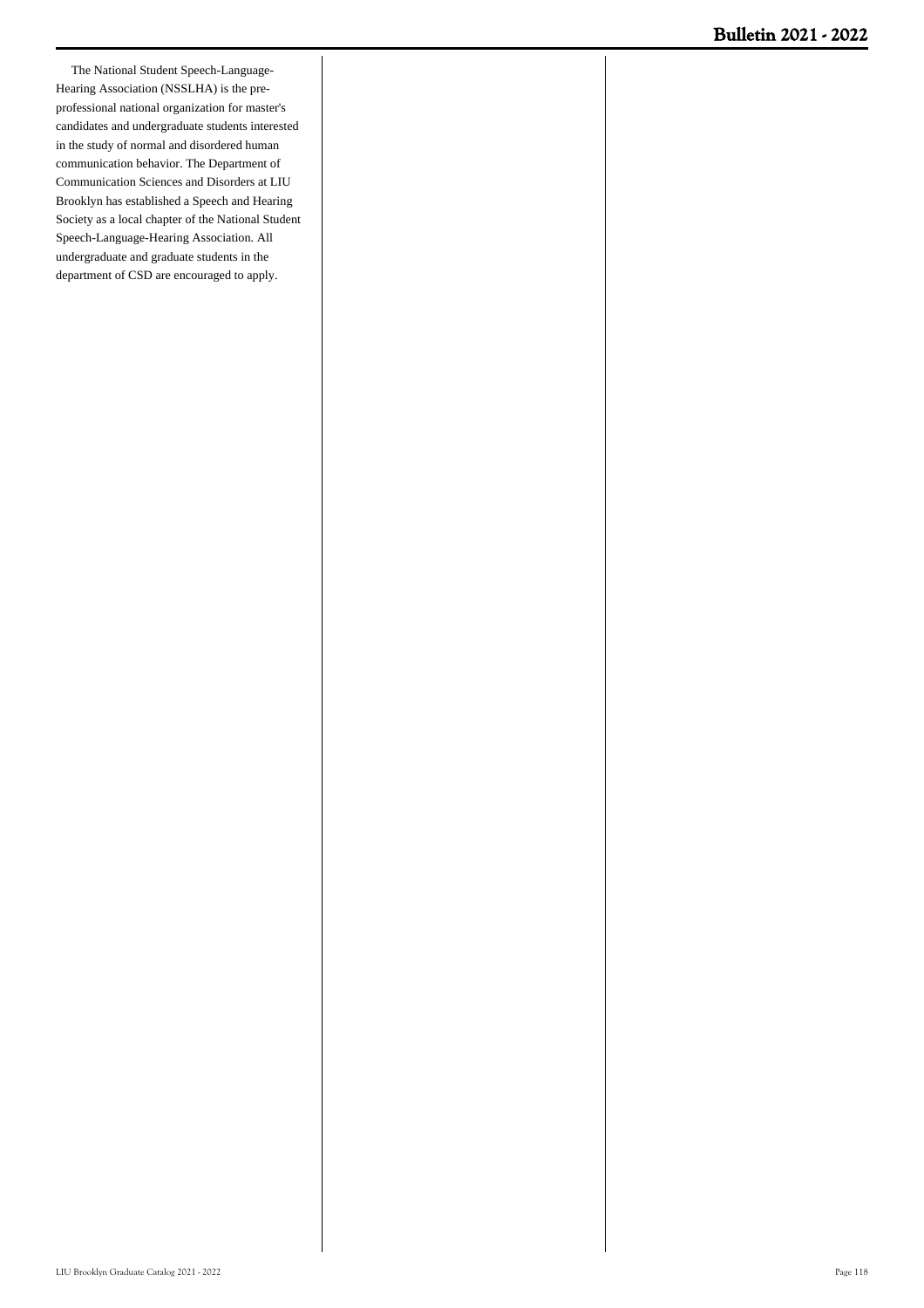# **Communication Sciences and Disorders Courses**

#### **SLP 601 Introduction to Research in Speech-Language Pathology**

A course designed to (1) give students a broad-based introduction to the research literature in speechlanguage pathology; (2) develop critical reading skills; (3) cover technical aspects of research design and methodology including basic statistical methods and issues in data interpretation; and (4) develop writing skills for empirical report writing. Credits: 3 Every Fall and Spring

#### **SLP 602 Advanced Language Acquisition**

Advanced study of language development in typically achieving children, focusing on syntactic, semantic and pragmatic abilities of children in relationship to their developing sensorimotor, perceptual, social-emotional and cognitive systems. Normal variations in language acquisition and development are viewed from a cross-cultural perspective. Credits: 3

Every Fall and Spring

#### **SLP 603 Bilingual/Multicultural Foundations I**

Course Description: The course will examine language variation in the United States. Students and faculty will examine their own cultural, ethnic, language backgrounds, values, and beliefs about individuals perceived as linguistically and culturally different. Students will examine what it means to develop cross cultural competence to appropriately work with children from culturally/linguistically diverse populations who have communication disorders. In addition students will examine dialects in the Northeast and the South including African American. This course will provide students with research on language and narrative skills among African American children Credits: 3

Every Fall and Spring

#### **SLP 604 Bilingual/Multicultural Foundations II**

This course provides an overview of the diverse cultural/linguistic groups in the United States with reference to how cultural and linguistic variations impact the assessment and treatment of communication disorders and the role of culture on specific speech and language disorders. Simultaneous and sequential bilingual language development are examined. The distinction between Basic Interpersonal Communication Skills; and Cognitive Academic Language Proficiency and implications for performance in school settings is explored. Culturally and linguistically appropriate methods and materials for assessment and intervention, including bilingual materials, alternative assessment approaches, and intervention strategies are examined. An overview of legislation pertaining to bilingual education and special

education is presented. The pre-requisites of SLP 601, 602, 603, 606, 608 and 620 are required. Credits: 3 Every Fall and Spring

#### **SLP 605 Diagnostic Process**

Diagnosis of speech-language and swallowing disorders in children and adults. Norm-referenced, criterion-referenced, and developmental approaches to assessment are identified. Standardized and nonstandardized assessments used in the field of speech/language pathology are reviewed. Focus is on data collection, observation and interpretation of test results. Emphasis is also on the impact of cultural and linguistic diversity on assessment and overall identification/diagnosis.

The pre-requisites of SLP 601, 602, 603, 606, 608, and 620 are required. The co-requisite of SLP 607 is required or permission of Department Chair and Program Director. Credits: 3

Every Fall and Spring

#### **SLP 606 Advanced Neuroanatomy for Speech-Language Pathology**

This course is a broad survey of the structure, function and pathology of the human nervous system. The course emphasizes structural characteristics of the central and peripheral nervous system and their relationships to function and dysfunction, particularly how they relate to speech, language, hearing, and swallowing. Related disciplines such as cell biology, histology, biochemistry, physiology, neuropsychology, neurology, and psychiatry are included to facilitate understanding of the functional mechanisms and relationships.

Credits: 3

Every Fall and Spring

#### **SLP 607 Advanced Clinical Audiology**

This course provides an advanced discussion of clinical audiology in relevance to speech-language pathologists, mainly including the following areas: rationale and procedures of clinical tests of basic auditory function, manifestation and assessment of common audiological and otological disorders, and hearing evaluation for pediatric, geriatric, and bilingual/multicultural populations. The pre-requisites of SLP 601, 602, 603, 606, 608 and 620, the co-requisite of SLP 605 is required or Department Chair and Program Director permission. Credits: 3 Every Fall and Spring

#### **SLP 608 Seminar in Speech-Language Pathology**

An examination of professional ethics and issues as well as cultural considerations for studying and teaching speech, language, communication, and swallowing disorders in culturally and linguistically diverse populations. The course also covers such issues as professional organizations, the ASHA code of ethics, state license and certification

requirements. Credits: 1 Every Fall and Spring

#### **SLP 609 Speech Science and Instrumentation**

This course is designed to give students of communication disorders a thorough grounding in the characteristics of normal speech production and perception and the techniques for studying them. Students should be equipped to (1) read the contemporary research literature, (2) assess speech production patterns in children and adults from varying language backgrounds, (3) understand how speech is perceived and processed in laboratory and field situations, (4) evaluate claims about the etiologies of speech disorders, and (5) evaluate treatment protocols based on particular views about the nature of speech production and perception. The pre-requisites of SLP 601, 602, 603, 605, 606, 608, 620, 640 and a passing score on Foundations Exam are required. Credits: 3

**SLP 610A Clinical Practicum: Intro to Treatment**

Every Fall and Spring

**of Speech-Language and Hearing Disorders** An introduction to evidence based clinical practice, and the remediation of speech-language and communication disorders. Students participate in the supervised treatment of speech, language, hearing and swallowing disorders in children and adults while obtaining required clinical hours throughout the semester. All SLP 610 practica courses involve internship experiences and are completed at the Downtown Brooklyn Speech-Language-Hearing Clinic and/or LIU satellite centers. Students also participate in a weekly seminar focusing on intervention planning, development of goals and procedures, the relationship between assessment and intervention planning, and professional decision-making and problem solving. Weekly seminars are periodically devoted to special topics related to assessment and intervention.

The pre-requisites of SLP 601, 602, 603, 605, 606, 608, 620, 640 and a passing score on the Foundations Exam are required. Department Chair and Clinic Director permission required. Credits: 2

Every Fall, Spring and Summer

#### **SLP 610B Clinical Practicum: Intro to Treatment of Speech-Language and Hearing Disorders**

An introduction to evidence based clinical practice, and the remediation of speech-language and communication disorders. Students participate in the supervised treatment of speech, language, hearing and swallowing disorders in children and adults while obtaining required clinical hours throughout the semester. All SLP 610 practical courses involve internship experiences and are completed at the Downtown Brooklyn Speech-Language-Hearing Clinic, LIU satellite centers and/or specialty sites. Students also participate in a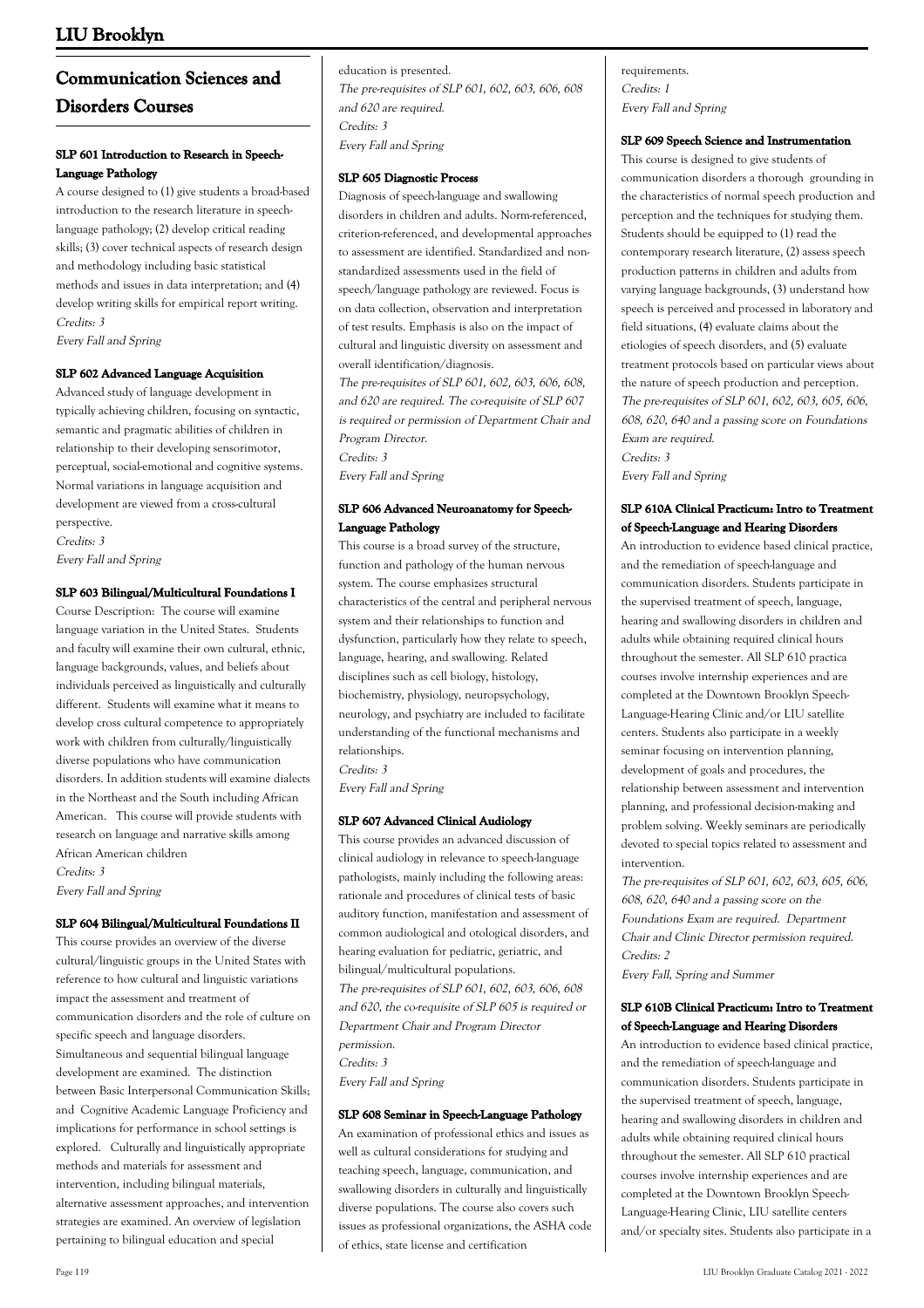weekly seminar focusing on intervention planning, development of goals and procedures, the relationship between assessment and intervention planning, and professional decision-making and problem solving. Weekly seminars are periodically devoted to special topics related to assessment and intervention.

The pre-requisites of SLP 601, 602, 603, 605, 606, 608, 620, 640 and a passing score on the Foundations Exam are required. Student must have received a grade of B- or above in SLP 610A. Clinic Director permission required. Credits: 2 Every Fall, Spring and Summer

### **SLP 610C Clinical Practicum: Intro to Treatment of Speech-Language and Hearing Disorders**

An introduction to evidence based clinical practice, and the remediation of speech-language and communication disorders. Students participate in the supervised treatment of speech, language, hearing and swallowing disorders in children and adults. All SLP 610 practical courses involve internship experiences and are completed at the Downtown Brooklyn Speech-Language-Hearing Clinic, LIU satellite centers and/or specialty sites. Students also participate in a weekly seminar focusing on intervention planning, development of goals and procedures, the relationship between assessment and intervention planning, and professional decision-making and problem solving. Weekly seminars are periodically devoted to special topics related to assessment and intervention. The pre-requisites of SLP 601, 602, 603, 605, 606, 608, 620, 640, passing score on the Foundations Exam, 610A, 610B. Student must have received a grade of B- or above in SLP 610A and SLP 610B. Clinic Director permission required. Credits: 2

On Demand

### **SLP 611A Intermediate Clinical Practicum in the Treatment of Speech-Language and Hearing Disorders**

An intermediate level practicum within school or other pediatric settings. Students participate in the supervised treatment of speech, language, hearing and swallowing disorders in children and adults at off-campus sites while obtaining required clinical hours throughout the semester. Focus is on evidence based clinical practice in school settings, in-depth diagnosis and treatment of individuals with specific speech, language and hearing disorders. Students conduct diagnostic and treatment sessions in school, clinic and classroom settings and participate in a weekly seminar. Emphasis of the practicum is on diagnosis, intervention planning, development of IEP goals and procedures, collaboration with allied professionals, and professional decision-making and problem-solving. Prerequisite: Permission of the Department.

Pre Reqs: SLP 601, 602, 603, 605, 606, 608, 620, 640, passing score on the Foundations Exam, 610A and 610B, (610C if applicable). A grade of B- or above in SLP 610A and SLP 610B (and SLP 610C if applicable). Clinic Director permission required. Credits: 1

Every Fall, Spring and Summer

#### **SLP 612A Advanced Clinical Practicum: Assessment and Treatment Speech-Language and Hearing Disorders**

An advanced-level practicum in which students participate in the supervised assessment, treatment and management of speech, language, communication and swallowing disorders in adults at area hospitals, clinics, adult day centers, and high schools serving the 18-21 year old population while obtaining required clinical hours throughout the semester. Some pediatric hours may be accrued, depending on the site. Emphasis of the practicum is on diagnosis, intervention planning, development of goals and procedures, and professional decisionmaking and problem-solving in context of evidence based clinical practice. Students participate in a weekly seminar.

Pre reqs: SLP 601,602,603,605,606,608,620,640, passing score on Foundations Exam. B- or above in SLP 610A, 610B /SLP 610C, 611A, 611B or 611C if applicable). SLP 614A or SLP 614B recommended as pre or co req. Clinic Director permission required. Credits: 1 Every Fall, Spring and Summer

#### **SLP 614A Diagnostic Practicum: Children**

A practicum in which students perform diagnostic evaluations on individuals with speech, language, swallowing and hearing disorders while obtaining required clinical hours throughout the semester. Students also participate in a weekly seminar that focuses on the diagnostic process, formal and informal assessment procedures, and decisionmaking relevant to the diagnostic process in context of evidence based clinical practice. Prerequisite: Permission of the department.

The pre-requisites of SLP 601, 602, 603, 605, 606, 608, 620, 640 and a passing score on the Foundations Exam are required. Department Chair and Clinic Director permission required. Credits: 1

Every Fall, Spring and Summer

#### **SLP 614B Diagnostic Practicum: Adults**

A practicum in which students perform diagnostic evaluations on individuals with speech, language, swallowing and hearing disorders while obtaining required clinical hours throughout the semester. Students also participate in a weekly seminar that focuses on the diagnostic process, formal and informal assessment procedures, and decisionmaking relevant to the diagnostic process in context of evidence based clinical practice. The pre-requisites of SLP 601, 602, 603, 605, 606, 608, 620, 640 and a passing score on the Foundations Exam are required. Department Chair and Clinic Director permission required.

Credits: 1 Every Fall, Spring and Summer

#### **SLP 615A Audiology Practicum**

A practicum in which students perform supervised audiologic screenings and participate in diagnostic evaluations while obtaining required clinical hours throughout the semester. Practicum includes a review of basic audiologic concepts and procedures in a weekly seminar.

The pre-requisites of SLP 601, 602, 603, 605, 606, 607, 608, 620, 640 and passing score on Foundations Exam are required. Department Chair and Clinic Director Permission Credits: 1

Every Fall, Spring and Summer

### **SLP 620 Comparative Phonology and Phonological Disorders**

This course involves the study of phonological theory and research associated with normal articulatory and phonological development, as well as factors related to articulation and phonological disorders. Cross-linguistic phonological systems are compared. Bilingual and dialectical developmental similarities and differences are explored. Assessment and remediation principles and procedures for specific articulatory/phonological disorders are examined within a bilingual/multicultural perspective. Credits: 3 Every Fall and Spring

#### **SLP 621 Fluency Disorders**

A study of fluency and the factors that may disrupt it; an introduction to the problem of stuttering, its nature and development, including differential diagnosis, theoretical concepts on etiology, and remediation for children and adults. The pre-requisites of SLP 601, 602, 603, 604, 605, 606, 607, 608, 609, 620 and a passing score on Foundations Exam are required or permission of Department Chair and Program Director. Credits: 3 Every Fall and Spring

#### **SLP 622 Voice Disorders**

This course is designed to provide the student with a theoretical and practical introduction to normal voice production and the nature, diagnosis, and treatment of voice disorders. Information related to structural, functional, and neurological bases of voice disorders will also be provided. Classes will be primarily lecture-based, supplemented by videotapes, illustrations, handouts, in-class activities, discussions, etc.

The pre-requisites of SLP 601, 602, 603, 604, 605, 606, 607, 608, 609, 620 and a passing score on Foundations Exam are required or permission of Department Chair and Program Director. Credits: 3 Every Fall and Spring

**SLP 626 Dysphagia**

This course is designed to provide the student with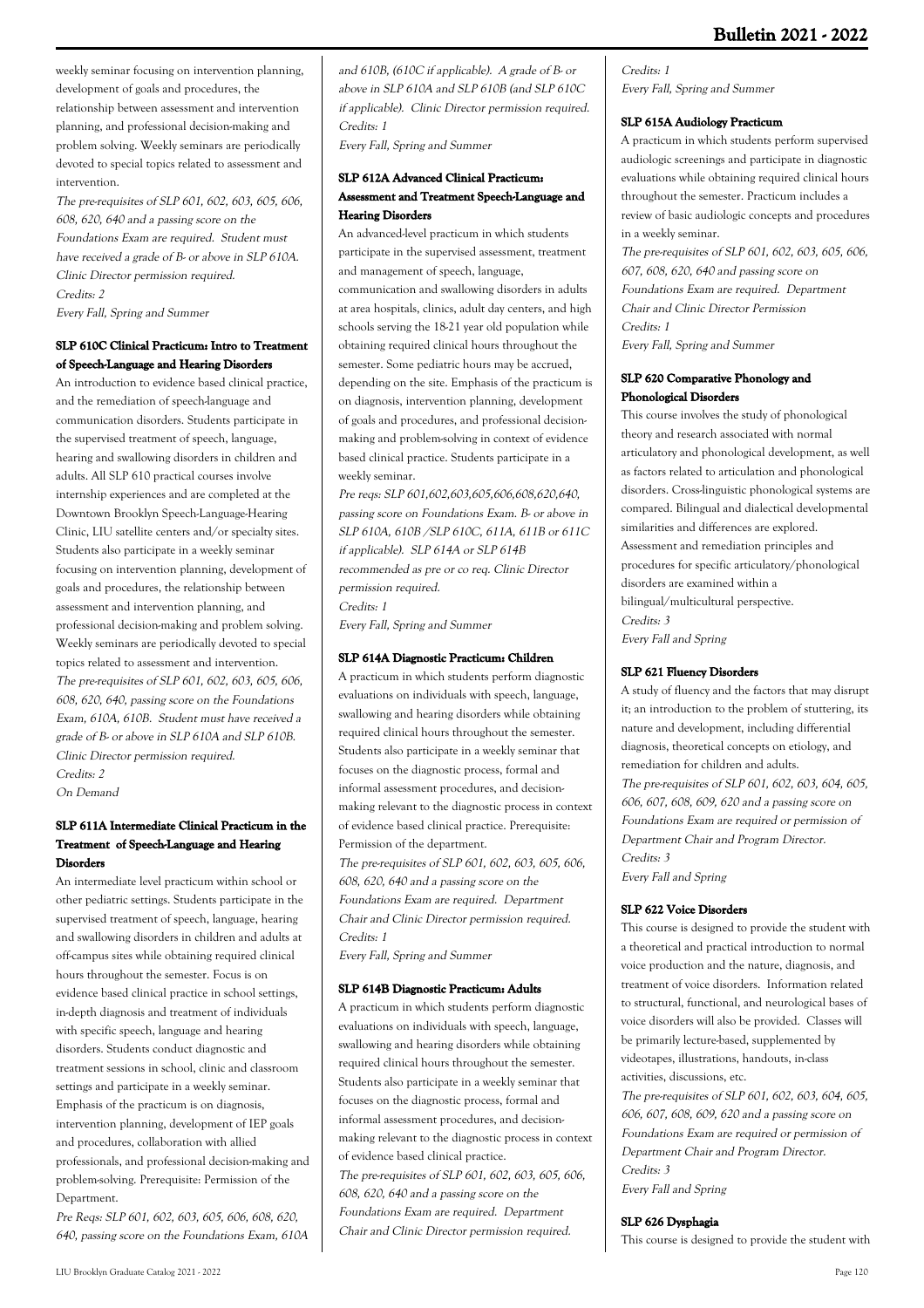a theoretical and practical introduction to normal swallowing and the nature, diagnosis, and treatment of swallowing disorders. Information related to structural and neurologic bases and medical consequences of dysphagia will also be provided. Classes will be primarily lecture-based, supplemented by videotapes, illustrations, handouts, in-class activities discussions, etc. The pre-requisites of SLP 601, 602, 603, 604, 605, 606, 607, 608, 620 and a passing score on Foundations Exam are required. Credits: 3 Every Fall and Spring

#### **SLP 627 Motor Speech Disorders**

This course is designed to provide the student with a theoretical and practical introduction to normal speech production and the nature, diagnosis, and treatment of motor speech disorders. Information will be provided regarding each disease/disorder and etiologies underlying these disorders. Classes will be primarily lecture-based, supplemented by videotapes, illustrations, handouts, in-class activities, discussions, etc.

The pre-requisites of SLP 601, 602, 603, 604, 605, 606, 607, 608, 609, 620 and a passing score on Foundations Exam are required or permission of Department Chair and Program Director. Credits: 3 Every Fall and Spring

#### **SLP 630 Topics In Communication Disorders**

This course focuses on select topics in communication disorders to increase students' awareness and exposure to diverse communication disorders.

The pre-requisites of SLP 601, 602, 603, 604, 605, 606, 607, 608, 609, 620 and a passing score on Foundations Exam are required or permission of Department Chair and Program Director. Credits: 3 Every Fall and Spring

#### **SLP 639 Praxis Examination Preparation**

The Praxis examination is a comprehensive multiple choice examination that covers content covered in academic courses. It is commissioned by the American Speech-Language Hearing Association (ASHA) and facilitated by Educational Testing Service (ETS). Certification in speechlanguage pathology requires passing the Praxis examination.

The Praxis examination preparation course is a required !-credit course that provides students with test skills (e.g. test timing, multiple choice questions, and reasoning skills) and course content in speech-language pathology. Students will be provided with practice Praxis questions throughout the course that will review their knowledge base in speech-language pathology and improve their test taking skills. This course will ensure the success in passing the Praxis examination, a necessity for clinical practice. It will be offered to students during their final semester of the program.

Students are required to take this course in their last semester in the program. Department Chair and Program Director permission is required to register prior to the last semester. Credits: 1 Every Semester

#### **SLP 640 Language Disorders in Children**

An examination of childhood language disorders, including autistic spectrum disorders, specific language impairment and language-learning disabilities. Contemporary approaches to assessment and intervention are explored from varied theoretical models, within context of evidence based clinical practice. The treatment of language disorders within a social communicative context is emphasized, with special reference to cultural and linguistic variations. The pre-requisites of SLP 601, 602, 603, 606, 608 and 620 are required or permission of Department Chair and Program Director. Credits: 3 Every Fall and Spring

#### **SLP 641 Aphasia and Adult Neurogenic Disorders**

This course provides students with a sophisticated understanding of the diagnosis and treatment of a variety of acquired neurogenic language disorders of language and cognition. Aspects of counseling in the arena of communication disorders and multicultural perspectives in medical environments are infused throughout the course. Emphasis is placed on active problem solving approaches to clinical decision making, and component-skill analysis of diagnostic materials. Classes will be lecture and discussion-based, with supporting handouts and video material. The pre-requisites of SLP 601, 602, 603, 606, 608 and 620 are required or permission of Department Chair and Program Director. Credits: 3

Every Fall and Spring

#### **SLP 642 Speech-Language-Hearing Services in Schools for Language/Learning Disabilities**

An historical-to-contemporary overview of the field of language-hearing disabilities, with attention to variations among cultural groups. The focus is on understanding the complex relationships among language, learning and literacy. Contemporary theoretical paradigms used in the assessment and treatment of individuals with language-learning disabilities are explored. The role of the speechlanguage pathologist in the school setting is addressed, with particular attention to the school curriculum , reading, and inter-professional collaboration.

The pre-requisites of SLP 601, 602, 603, 605, 606, 608, 620, 640 and a passing score on Foundations Exam are required. Credits: 3 Every Fall and Spring

**SLP 644 Speech-Language-Hearing Services in Multicultural/Multilingual School Settings**

This course provides an overview of the role and responsibilities of the speech-language specialist in varied school settings. Pre-referral, referral and assessment processes are discussed. Formulation and implementation of evidence based, linguistically and culturally appropriate therapeutic programs are considered. Family involvement and team-oriented approaches to school delivery are explored. School organization, bilingual and special education legislation and individualized education plans are described and discussed. The pre-requisites of SLP 601, 602, 603, 605, 606,

608, 620, 640 and a passing score on Foundations Exam are required. Credits: 3

Every Fall and Spring

#### **SLP 720 Independent Study-Research on Disorders of Speech**

Extensive individual research on the various disorders of speech (articulation, phonology and swallowing). Students are required to submit a carefully documented research project based on a topic approved in advance by the professor. The pre-requisites of SLP 601, 602, 603, 606, 608 and 620 are required.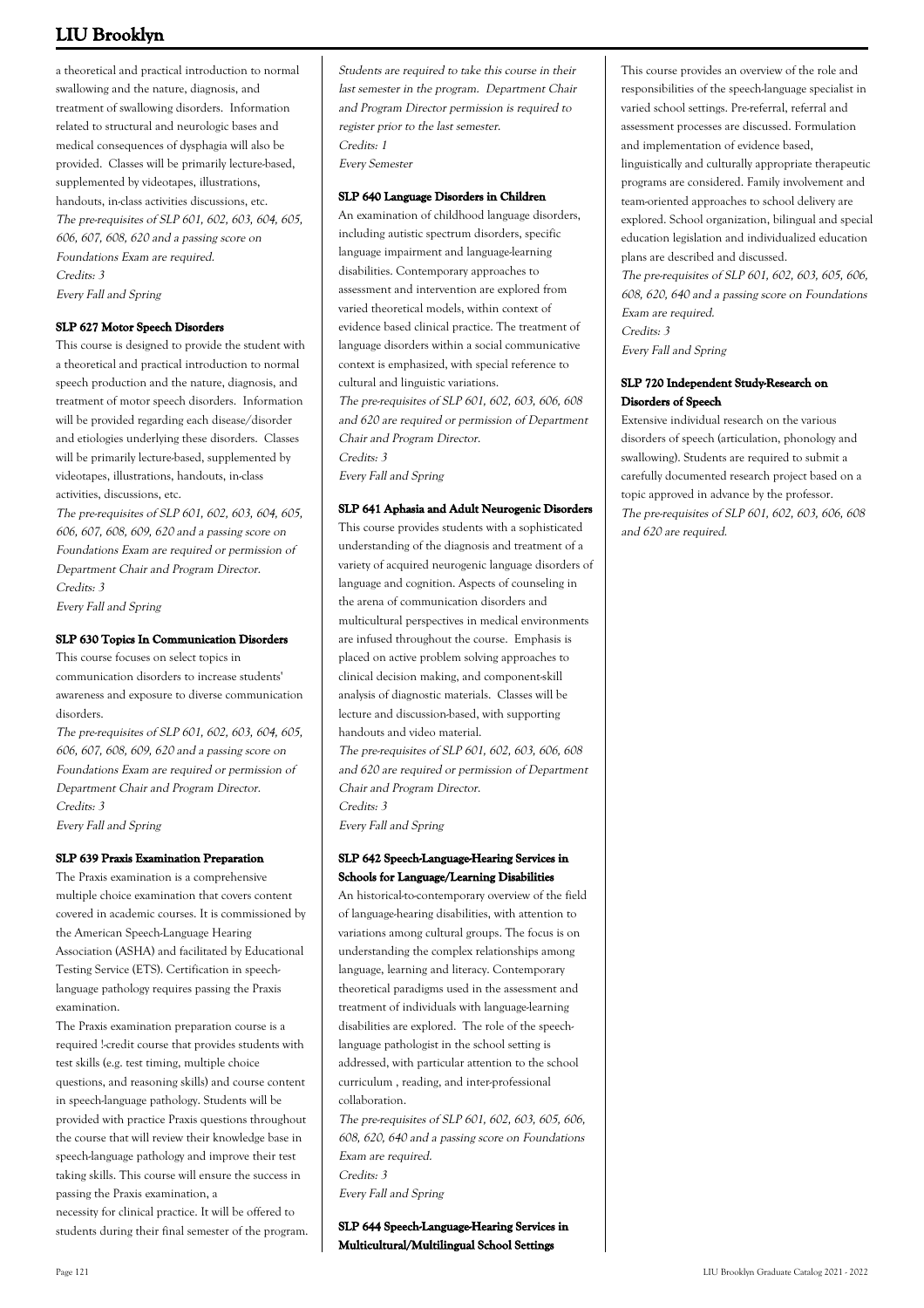### **Bulletin 2021 - 2022**

# **DEPARTMENT OF GRADUATE PSYCHOLOGY AND COUNSELING**

 The Department of Psychology offers education and training in understanding emotions and behavior, at the undergraduate, master's, and doctoral levels. The department is comprised of 10 full-time faculty members, with specialties including personality assessment, mentalization, and reflective functioning, emotional regulation, psychotherapy process and outcome, cultural and ethnic issues, community violence, the development of aggression, abuse and trauma, racial stereotypes, and prejudice, psychological problems with political refugees and psychodynamic and cognitive-behavioral models of treatment. Full-time faculty members teach at all levels of the department.

 The department offers two programs of graduate study, one leading to the Doctor of Philosophy in Clinical Psychology, and the other leading to the Master of Arts in Psychology. Candidates for any graduate degree in psychology may be terminated at any time because of weak academic performance, professional unsuitability, or failure to progress at a satisfactory rate.

# **Marriage and Family Therapy**

Our graduate's practice marriage and family therapy following the scope of practice delineated by the [Office of the Professions of the New York](http://www.op.nysed.gov/prof/mhp/mftbroch.htm) [State Education Department](http://www.op.nysed.gov/prof/mhp/mftbroch.htm):

- Marriage and family therapists provide individual, couple, family, relational and group therapy. They assess, treat, and implement change in the overall, long-term well-being of individuals, couples, families, and those in other relationships. The traditional emphasis on the individual is expanded to include consideration of the nature and roles of individuals in relation to others, particularly in the family system. •
- Marriage and family therapy focuses not only on the individual patient—even if it is a single person seeking therapy—but on the context and relationships in which the person participates. All relationship contexts are considered, including the married or committed couple, family, school, work, social, community, and other relational systems. •
- Marriage and family therapists treat a wide range of clinical problems including depression, marital problems, anxiety, nervous and mental disorders, as well as relationship, couple, family, and child-parent problems. •
- Marriage and family therapy is often brief and solution-focused and it is designed to achieve specific therapeutic goals of individuals and families. •

# **M.S. Marriage and Family Therapy**

 Our **60-credit M.S. in Marriage and Family Therapy** provides students with the core knowledge necessary to work with individuals, couples, and families in a variety of settings. The program requires extensive clinical training and satisfies the educational requirements for the New York State Marriage and Family License. To receive licensure, students must complete the educational requirements, 1,500 hours of supervised experience in the practice of marriage and family therapy and a passing grade on the Examination in Marital and Family Therapy developed by the Association of Marital and Family Therapy Regulatory Boards.

# **M.S., Marriage and Family Therapy**

*[Program Code 36003] {HEGIS: 2104.1}*

#### **Marriage and Family Therapy Prerequisite Core Courses**

| <b>CSP</b>     | 615  | Professional Issues and<br>Ethics in Counseling                         | 3.00 |
|----------------|------|-------------------------------------------------------------------------|------|
| CSP            | 707  | Foundations in Marriage<br>and Family Therapy                           | 3.00 |
| <b>CSP</b>     | 652  | Human Development<br>Across the Lifespan                                | 3.00 |
| <b>CSP</b>     | 700  | <b>Family Law</b>                                                       | 3.00 |
|                |      | <b>Marriage and Family Therapy Common Core</b>                          |      |
| <b>Courses</b> |      |                                                                         |      |
| CSP            | 659  | Counseling and A<br><b>Pluralistic Society</b>                          | 3.00 |
| CSP            | 660A | Group Work                                                              | 3.00 |
| <b>CSP</b>     | 668A | Assessment and<br>Diagnosis in Counseling<br><b>Diverse Populations</b> | 3.00 |
| <b>CSP</b>     | 639  | Therapeutic Interventions<br>with Diverse Children<br>and Adolescents   | 3.00 |
| CSP            | 658  | Couples Therapy                                                         | 3.00 |
| CSP            | 679  | Substance Abuse & High-<br><b>Risk Behaviors</b>                        | 3.00 |
|                |      | <b>Marriage and Family Therapy Specialty</b>                            |      |
| <b>Courses</b> |      |                                                                         |      |
| CSP            | 657A | Marriage and Family<br>Counseling: Theoretical<br>Foundations           | 3.00 |
| <b>CSP</b>     | 657B | Contemporary Marriage<br>and Family Theories                            | 3.00 |
| <b>CSP</b>     | 657C | Marriage and Family<br>Counseling: Clinical<br>Knowledge and Skills     | 3.00 |

| <b>CSP</b>     | 709  | Research, Evidence-<br><b>Based Practice and</b><br>Program Evaluation | 3.00 |
|----------------|------|------------------------------------------------------------------------|------|
| <b>CSP</b>     | 712  | Psychopathology and<br>Psychopharmacology                              | 3.00 |
|                |      | <b>Marriage and Family Therapy Practice</b>                            |      |
| <b>Courses</b> |      |                                                                        |      |
| <b>CSP</b>     | 661F | Marriage and Family<br><b>Counseling Practicum</b>                     | 3.00 |
| <b>CSP</b>     | 665F | Marriage and Family<br>Counseling Internship I                         | 6.00 |
| CSP            | 666F | Marriage and Family<br>Counseling Internship II                        | 6.00 |
|                |      |                                                                        |      |

#### **Credit and GPA Requirements**

Minimum Total Credits: 60 Credits Minimum GPA: 3.0

# **Advanced Certificate, Marriage and Family Therapy**

 This **39-credit Advanced Certificate program in Marriage and Family Therapy** satisfies the educational requirements for the New York State Marriage and Family Therapy License. To receive licensure, students must complete the educational requirements, 1,500 hours of supervised experience in the practice of marriage and family therapy and a passing grade on the Examination in Marital and Family Therapy developed by the Association of Marital and Family Therapy Regulatory Boards.

### **Advanced Certificate, Marriage and Family Therapy**

*[Program Code 36004] {HEGIS: 2104.1}*

#### **Marriage and Family Therapy Specialty Courses**

| CSP | 657A | Marriage and Family<br>Counseling: Theoretical<br><b>Foundations</b>   | 3.00 |
|-----|------|------------------------------------------------------------------------|------|
| CSP | 657B | Contemporary Marriage<br>and Family Theories                           | 3.00 |
| CSP | 657C | Marriage and Family<br>Counseling: Clinical<br>Knowledge and Skill     | 3.00 |
| CSP | 658  | Couples Therapy                                                        | 3.00 |
| CSP | 700  | <b>Family Law</b>                                                      | 3.00 |
| CSP | 707  | <b>Foundations of Marriage</b><br>and Family Therapy                   | 3.00 |
| CSP | 709  | Research, Evidence-<br><b>Based Practice and</b><br>Program Evaluation | 3.00 |
| CSP | 712  | Psychopathology and<br>Psychopharmacology                              | 3.00 |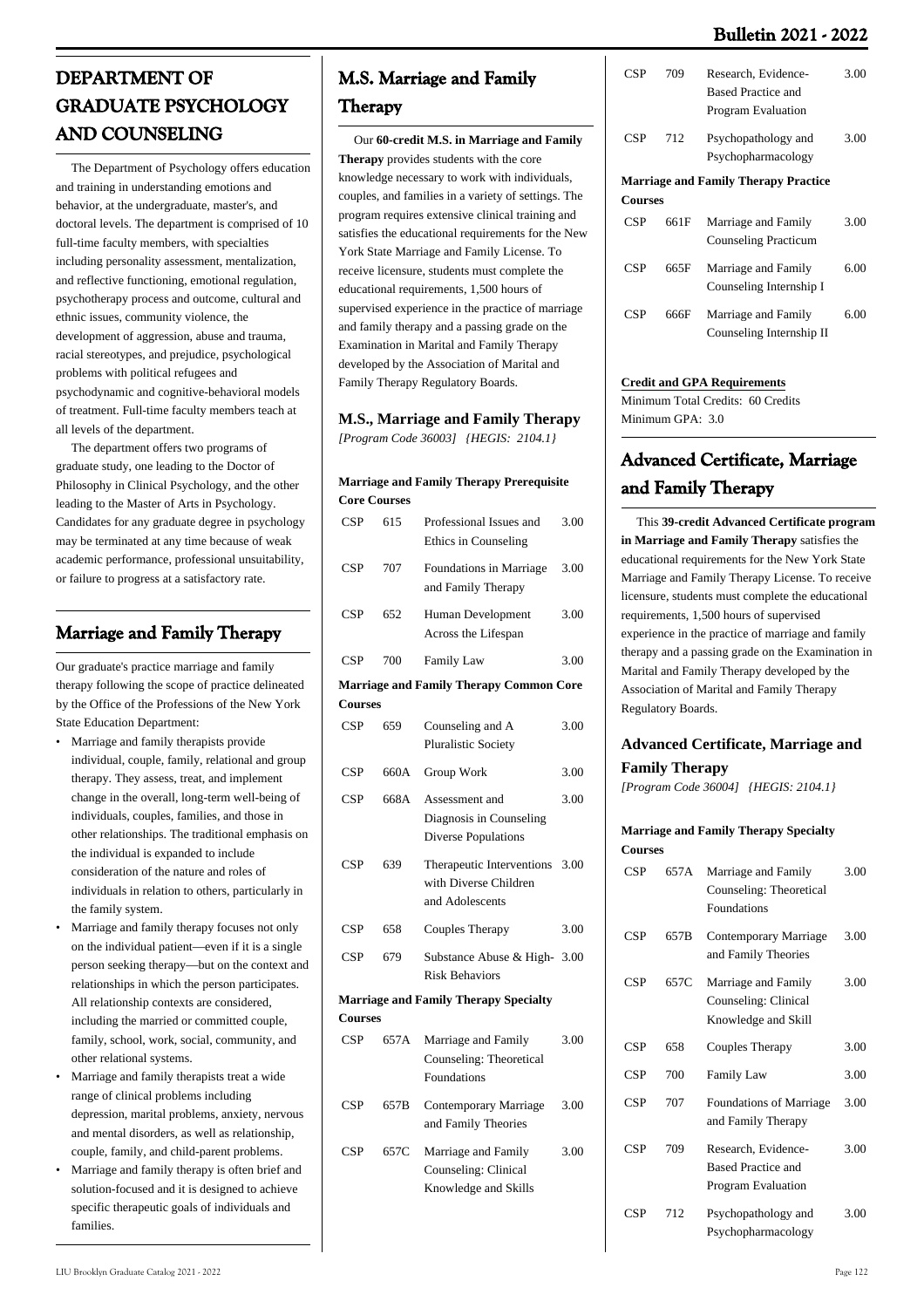#### **Marriage and Family Therapy Practice Courses**

| CSP | 661F | Marriage and Family<br><b>Counseling Practicum</b> | 3.00 |
|-----|------|----------------------------------------------------|------|
| CSP | 665F | Marriage and Family<br>Counseling Internship I     | 6.00 |
| CSP | 666F | Marriage and Family<br>Counseling Internship II    | 6.00 |

#### **Credit and GPA Requirements**

Minimum Total Credits: 39 Credits Minimum GPA: 3.0

# **Mental Health Counseling**

 Mental Health Counseling is a distinct profession with national standards for education, training and clinical practice. [The New York](http://nymhca.org/) [Mental Health Counselors Association](http://nymhca.org/) is the state organization that represents the interests of the clinical counselors of New York State. Mental health counselors work with individuals, families and groups to address and treat mental and emotional disorders and to promote mental health. They are trained in a variety of therapeutic techniques used to address issues such as depression, anxiety, addiction and substance abuse, suicidal impulses, stress, trauma, low selfesteem, and grief. They also help with job and career concerns, educational decisions, mental and emotional health issues, and relationship problems. In addition, they may be involved in community outreach, advocacy, and mediation activities. Some specialize in delivering mental health services for the elderly. Mental health counselors often work closely with other mental health specialists, such as psychiatrists, psychologists, clinical social workers, psychiatric nurses, and school counselors.

 Mental health counselors work in community health and social service organizations, day treatment programs, outpatient mental health clinics, hospitals, or private practice. Mental health counselors are highly skilled professionals who provide a full range of services including assessment and diagnosis, psychotherapy, treatment planning and utilization review, brief and solution-focused therapy, alcoholism and substance abuse treatment, psycho-educational and prevention programs, and crisis management. If you are interested in a challenging career working with individuals, groups, couples, families, the young and the elderly, and you want to help people lead more fulfilling lives, you will find a career in mental health counseling to be enjoyable and gratifying.

# **M.S. Mental Health Counseling**

 The 60-credit M.S. in Mental Health Counseling provides students with core knowledge in professional issues and ethics, counseling

theories, human development, counseling skills, group work, assessment, and career development. Building upon these core content areas, the mental health counseling program focuses specifically on the development of knowledge and skills necessary to work in a variety of clinical settings: foundations of mental health counseling, research, evidence-based practice, program evaluation, psychopathology, and psychopharmacology. Our 60-credit M.S. in Mental Health Counseling satisfies the educational requirements for the New York State mental health counselor license (LMHC). Upon completion of these educational requirements, 3,000 hours of supervised experience in the practice of mental health counseling and a passing grade on the National Clinical Mental Health Counseling Examination (NCMHCE) are required for licensure.

#### **M.S. in Mental Health Counseling**

*[Program Code 79432] {HEGIS: 2104.1}*

#### **All of the following core courses are required:**

| <b>CSP</b>    | 615  | Professional Issues and<br>Ethics in Counseling                        | 3.00 |  |  |  |
|---------------|------|------------------------------------------------------------------------|------|--|--|--|
| CSP           | 649  | Counseling Theories and<br>Applications                                | 3.00 |  |  |  |
| CSP           | 652  | Human Development<br>Across the Lifespan                               | 3.00 |  |  |  |
| <b>CSP</b>    | 654  | Counseling Skills &<br>Processes                                       | 3.00 |  |  |  |
| <b>CSP</b>    | 659  | Counseling and A<br><b>Pluralistic Society</b>                         | 3.00 |  |  |  |
| CSP           | 660A | Group Work                                                             | 3.00 |  |  |  |
| CSP           | 668A | Assessment and<br>Diagnosis in Counseling<br>Diverse Populations       | 3.00 |  |  |  |
| CSP           | 682  | Career Development and<br>Counseling                                   | 3.00 |  |  |  |
|               |      | All of the following specialty practice courses                        |      |  |  |  |
| are required: |      |                                                                        |      |  |  |  |
| CSP           | 661M | Mental Health Counseling 3.00<br>Practicum                             |      |  |  |  |
| CSP           | 665M | Mental Health Counseling 6.00<br>Internship I                          |      |  |  |  |
| CSP           | 666M | Mental Health Counseling 6.00<br>Internship II                         |      |  |  |  |
|               |      | All of the following specialty courses are                             |      |  |  |  |
| required:     |      |                                                                        |      |  |  |  |
| <b>CSP</b>    | 706  | <b>Foundations of Mental</b><br><b>Health Counseling</b>               | 3.00 |  |  |  |
| CSP           | 709  | Research, Evidence-<br><b>Based Practice and</b><br>Program Evaluation | 3.00 |  |  |  |
| CSP           | 712  | Psychopathology and<br>Psychopharmacology                              | 3.00 |  |  |  |
|               |      | A total of 12 credits of electives is required.                        |      |  |  |  |

#### **Credit and GPA Requirements**

Minimum Total Credits: 60 credits Minimum GPA: 3.0

# **Advanced Certificate, Mental Health Counseling**

 The 24-credit Advanced Certificate Program in Mental Health Counseling is for students who already have a master's degree in counseling and wish to meet the educational requirements to become licensed as a mental health counselor. To enter this program, students' graduate transcript in counseling must reflect coursework in professional issues and ethics, counseling theories, human development, counseling skills, group work, assessment, and career development. Building upon these core content areas, the mental health counseling advanced certificate program focuses specifically on the development of knowledge and skills necessary to work in a variety of clinical settings: foundations of mental health counseling, research, evidence-based practice, program evaluation, psychopathology, and psychopharmacology. Along with a master's degree in counseling, our 24-credit Advanced Certificate Program in Mental Health Counseling satisfies the educational requirements for the New York State mental health counselor license (LMHC). Upon completion of these educational requirements, 3,000 hours of supervised experience in the practice of mental health counseling and a passing grade on the National Clinical Mental Health Counseling Examination (NCMHCE) are required for licensure.

# **Advanced Certificate, Mental Health Counseling**

*[Program Code 33446] {HEGIS: 2104.1}*

|            |      | All of the following courses are required:                             |      |
|------------|------|------------------------------------------------------------------------|------|
| <b>CSP</b> |      | 661M Mental Health Counseling 3.00<br>Practicum                        |      |
| <b>CSP</b> | 665M | Mental Health Counseling 6.00<br>Internship I                          |      |
| <b>CSP</b> | 666M | Mental Health Counseling 6.00<br>Internship II                         |      |
| <b>CSP</b> | 706  | <b>Foundations of Mental</b><br><b>Health Counseling</b>               | 3.00 |
| <b>CSP</b> | 709  | Research, Evidence-<br><b>Based Practice and</b><br>Program Evaluation | 3.00 |
| <b>CSP</b> | 712  | Psychopathology and<br>Psychopharmacology                              | 3.00 |

# **Credit and GPA Requirements**

Minimum Total Credits: 24 Credits Minimum GPA: 30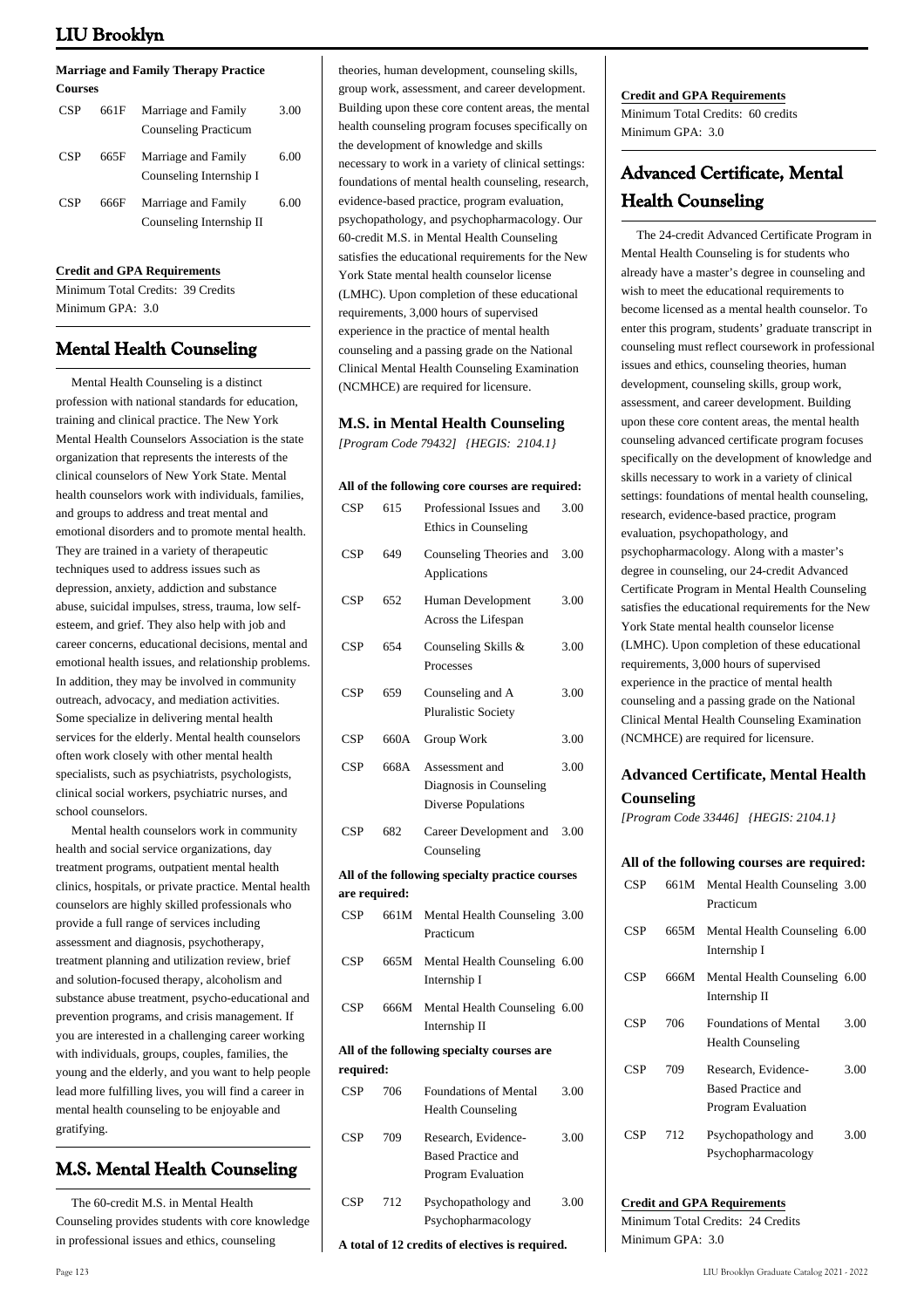# **Ph.D. Clinical Psychology**

 The Doctor of Philosophy degree in clinical psychology is offered to a small and highly select group of full-time matriculated students.

 The program has been continuously accredited by the American Psychological Association since 1974 and offers high-quality clinical and research training. Its most recent accreditation took place in 2014. Students in the Ph.D. program are prepared to function as clinical psychologists in a variety of settings and are carefully trained in the development of research skills through coursework and mentoring by program faculty members who help them to develop and carry out original research projects. The Ph.D. program operates the Psychological Services Center, in which members of the campus community can receive psychological assessment and treatment at no cost.

 Students complete courses and supervised clinical work in a variety of selected practicum settings. Courses are offered in the daytime. Students are expected to maintain steady, full-time progress toward the degree by completing a minimum of 24 credits of course work per year during the first three years of residence, although students in the first year of the program are expected to take a minimum of 17 credits of coursework each semester.\* Students in the fourth year are expected to work full time on their doctoral dissertations.

 A candidate for the Ph.D. may also elect to qualify for the Master of Arts degree by completing the requisite 36 credits of course work. **Program Philosophy and Goals**

 The philosophy of the Ph.D. program is that a clinical psychologist is a psychologist first, and subsequently a specialist. That philosophy is based on the assumption that all the skills and services a clinician may develop are founded upon, and critically evaluated from, the science of psychology. The training model followed might best be described as a scholar-practitioner model.

 The primary goal of such a model is to prepare students to be clinical psychologists who are carefully grounded and competent in the scientific aspects of psychology. To achieve that goal, a variety of clinical courses, seminars and practicum experiences are available to students to develop their knowledge and skills in the areas of psychopathology, assessment and the fundamentals of a variety of intervention techniques with an emphasis on empirically supported treatments.

 At the same time, students are exposed to the experimental areas in general psychology and are trained in sophisticated statistical procedures, research design and methodology. Coursework in statistics and basic principles of research design are offered in the first year of training. Students are then expected to begin to develop independent research projects, the second-year research project, under close faculty supervision in the Spring

semester of the first year. The research projects should be completed no later than the beginning of the third year. Advanced courses in research design are part of the required curriculum in the second year of training. Students also have the opportunity to participate in other faculty research projects as part of the coursework in both the clinical and general/experimental areas. **Theoretical Orientation**

### The theoretical orientation of the Ph.D. program is strongly influenced by the spectrum of the various psychodynamic approaches to therapy. Cognitive-behavioral and dialectical behavioral approaches are also emphasized. Students are trained in intervention modalities such as individual, group and family therapy. There are also opportunities for students interested in child clinical/developmental issues to receive more specialized training in that area.

 Clinical courses and practicum experiences over the first three years of training are designed to familiarize the student with a variety of approaches to conceptualizing and assessing psychopathology and therapeutic interventions. Thus, graduates are well prepared to function as practicing clinical psychologists and to meet the academic requirements for licensure in psychology as set by the New York State Education Department.

#### **Admission to the Ph.D. Program**

 All applicants should ordinarily have completed a minimum of 18 undergraduate credits in psychology, including courses in experimental psychology and statistics. Minimal requirements for consideration for admission to the Ph.D. program include an undergraduate grade point average of 3.2 and a grade point average in psychology of 3.4. All applicants are also required to submit scores on the Graduate Record Examination (GRE) (including the advanced test in psychology). Each applicant should ask at least three professors to submit letters of recommendation.

 The deadline for all applicants is January 5, although applications will be formally reviewed beginning on December 1st. Applicants are strongly encouraged to submit their applications as early as possible. Students whose applications are favorably reviewed will be interviewed for the program at the beginning of February. Notification of the final decision of the Admissions Committee will usually take place in mid-March and continue through April 15. In accordance with APA standards, acceptance of an offer to the Ph.D. program must be made by April 15 and will be binding thereafter. There are no midyear admissions to the program. At the present time, no candidates are admitted with advanced standing, although students can transfer 6 credits of selected graduate courses from another university with the approval of the director of the doctoral program.

 Applicants not accepted into the Ph.D. program will have their applications automatically forwarded to the M.A. program for review and

#### possible admission.

#### **The Admissions Process and the Current Student Body**

 In recent years the Department of Psychology has received approximately 250 completed applications each year. Evaluation of application materials by the Admissions Committee results in interviewing approximately 75 of the original pool of applicants.

 Acceptance into the program is offered on a rolling basis until an incoming class has been filled. The admissions committee accepts applicants solely on the basis of qualifications. Among all doctoral students currently enrolled the age range covers the early 20s to the mid-40s; women account for 70% of the group; 15-20% of the students are from underrepresented groups (racial, ethnic, or sexual minorities; persons with disabilities).

#### **Admission to Ph.D. Candidacy**

 Admission to Ph.D. candidacy is determined by the successful completion and presentation of the second-year project and the submission of the clinical qualifying examination paper to the director of the Ph.D. program.

#### **Degree Requirements and Time Limits**

 Ordinarily, completion of the requirements for the Ph.D. degree in Clinical Psychology will entail a minimum of five years of full-time academic study. The first three years in residence usually involve full-time course work, while the fourth involves full-time work on the doctoral dissertation before the clinical internship. Fulltime work on the dissertation often occupies the year after the internship as well. There is an eightyear time limit on the completion of all requirements. The average time for completing the program has been 6.3 years over the past eight years. During this same time period, approximately one-third of each class has completed the program within five years.

 The degree requirements in clinical psychology include a minimum of 90 credits of graduate courses, completion of the second-year project, one full year of clinical internship at an approved installation, satisfactory performance on the clinical qualifying examination paper and oral exam, and the presentation and satisfactory defense of a doctoral dissertation that represents an original contribution to psychology.

 Students who have completed 36 credits receive the M.A. degree in Psychology.

 The internship for clinical psychology students ordinarily encompasses one full year of training at an installation approved by the department.

 Further regulations concerning maintenance of good standing in the programs will be found in the Graduate Student Handbook issued by the Department of Psychology.

#### **Academic Counseling**

 All faculty are willing and available to aid students encountering specific difficulties in their academic studies. In addition, the director of clinical training meets with each class in residence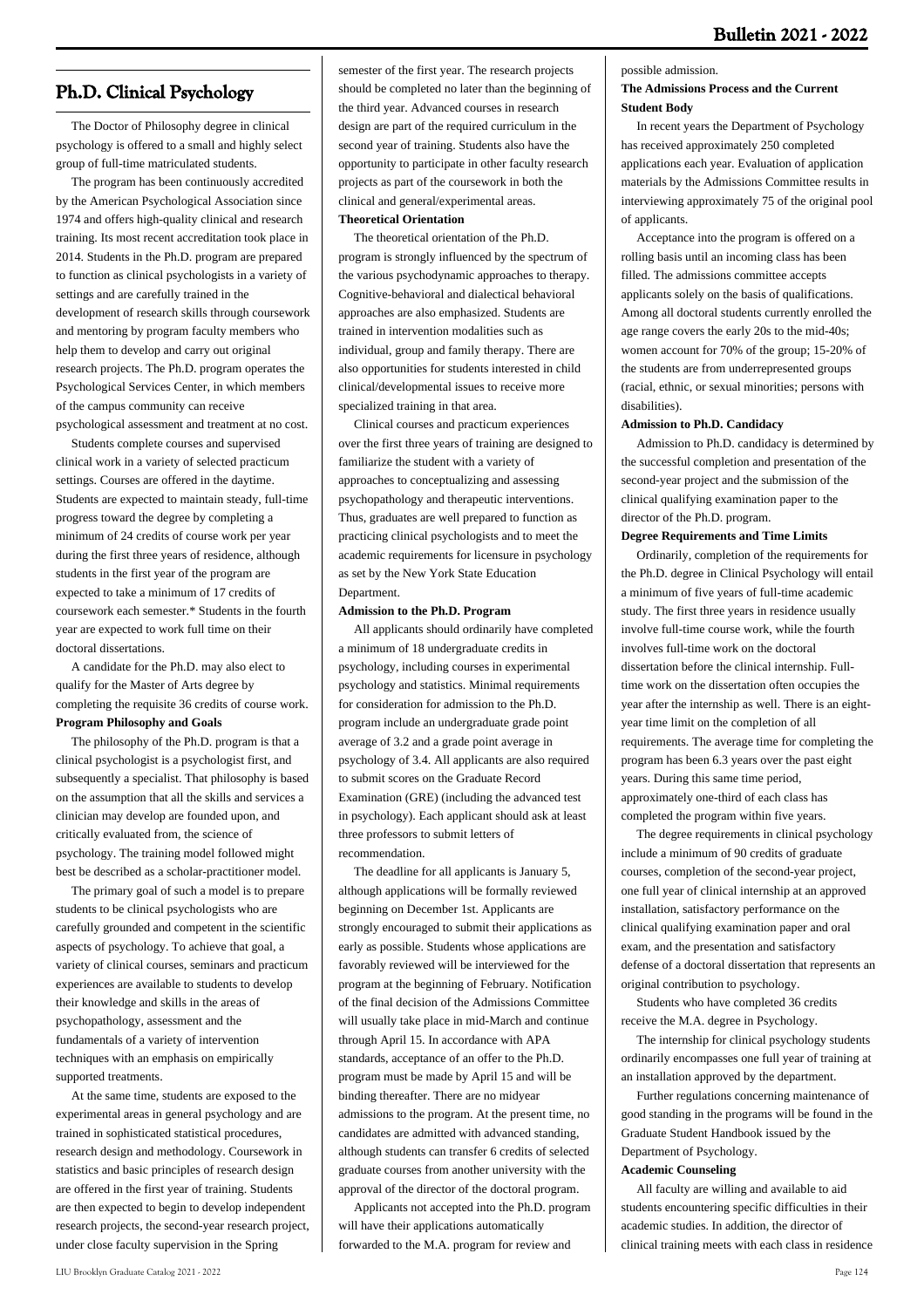on a once-a-month basis to discuss issues relevant to students' academic and clinical experience. Students are also assigned to a specific faculty member who serves as their faculty adviser during their time in the program. In courses such as Statistics and Psychological Assessment, advanced students with special skills hold teaching assistantships and work with students in laboratory sections. In courses such as Research Design, students have ample opportunity to work in a tutorial relationship with the professor, especially on the preparation of designs for research projects. In connection with clinical activities, the program ensures that all treatment and diagnostic activities are carefully supervised.

#### **Graduate Assistantships**

 Assistantships may be available to students in the doctoral program during the first three years. Teaching assistantships, usually reserved for second-and third-year students, may also be available. Research assistantships within the department can carry partial tuition remission. Information about such assistantships is available at the time of admission to the program. **Housing**

 The best sources of housing information are current doctoral students, local real estate agents, and online. There is also new graduate housing provided by the university.

#### **Psychological Counseling**

 The New York City metropolitan area is saturated with possibilities for low-cost counseling, psychotherapy and psychoanalysis, whether through neighborhood clinics or the clinical services attached to the various postdoctoral training institutes that abound in the city. Doctoral students are not required to be in psychotherapy, but such self-exploration is encouraged if it is at all possible.

#### **Ph.D., Clinical Psychology**

*[Program Code: 06948] {HEGIS: 2003.0}*

#### **A minimum of 90 credits required Required Course Work**

| <b>PSY</b> | 600 | Research Design I                               | 3.00 |
|------------|-----|-------------------------------------------------|------|
| <b>PSY</b> | 602 | Developmental<br>Psychology                     | 3.00 |
| <b>PSY</b> | 603 | Contemporary<br><b>Psychological Theories</b>   | 3.00 |
| PSY        | 606 | Statistics in Psychology I                      | 4.00 |
| PSY        | 607 | Professional Ethics and<br>Standards            | 3.00 |
| PSY        | 611 | Cognitive and Affective<br>Issues in Psychology | 3.00 |
| PSY        | 613 | Social Psychology                               | 3.00 |
| PSY        | 614 | Cross-Cultural Issues in<br>Psychology          | 3.00 |
| <b>PSY</b> | 620 | <b>Tests and Measurements</b>                   | 4.00 |

| PSY                            | 625                                                        | Psychological<br>Assessment I                                        | 4.00 |
|--------------------------------|------------------------------------------------------------|----------------------------------------------------------------------|------|
| PSY                            | 655                                                        | Psychopathology I                                                    | 3.00 |
| <b>PSY</b>                     | 660                                                        | <b>Intervention Techniques I</b>                                     | 3.00 |
| PSY                            | 671                                                        | Dynamic Psychotherapy I                                              | 3.00 |
| PSY                            | 676                                                        | Psychological<br>Assessment II                                       | 4.00 |
| <b>PSY</b>                     | 678                                                        | Clinical Neuropsychology                                             | 3.00 |
| <b>PSY</b>                     | 706                                                        | Statistics in Psychology II                                          | 4.00 |
| <b>PSY</b>                     | 755                                                        | Psychopathology II                                                   | 3.00 |
| <b>PSY</b>                     | 771                                                        | Dynamic Psychotherapy<br>$_{\rm II}$                                 | 3.00 |
| <b>PSY</b>                     | 779                                                        | Data Management                                                      | 1.00 |
| <b>Required)</b><br><b>PSY</b> | 700                                                        | <b>Advanced Research Design (One Course</b><br>Research Design II    | 3.00 |
| <b>PSY</b>                     | 710                                                        | Psychotherapy Research                                               | 3.00 |
| and SP)                        |                                                            | <b>Clinical Externship (Each Course Repeated, FA</b>                 |      |
| <b>PSY</b>                     |                                                            | 776(1) Externship II                                                 | 1.00 |
| PSY                            |                                                            | 776(2) Externship II                                                 | 1.00 |
| PSY.                           |                                                            | 777(1) Externship III                                                | 3.00 |
| PSY                            |                                                            | 777(2) Externship III                                                | 3.00 |
|                                | <b>Clinical Practice I</b>                                 |                                                                      |      |
| <b>PSY</b>                     | <b>One Course Required</b>                                 | 630A Introduction to Clinical                                        | 3.00 |
|                                |                                                            | Interviewing and Practice<br>I                                       |      |
| <b>PSY</b>                     | 630B                                                       | Introduction to Clinical<br>Interviewing and Practice<br>I           | 3.00 |
|                                | <b>Clinical Practice II</b><br><b>One Course Required</b>  |                                                                      |      |
| <b>PSY</b>                     | 631A                                                       | Introduction to Clinical<br>Interviewing and Practice<br>Н           | 3.00 |
| PSY                            | 631B                                                       | Introduction to Clinical<br>Interviewing and Practice<br>$_{\rm II}$ | 3.00 |
|                                | <b>Clinical Practice III</b><br><b>One Course Required</b> |                                                                      |      |
| PSY -                          |                                                            | 635A Advanced Clinical<br>Interviewing III                           | 3.00 |
| PSY                            | 635B                                                       | <b>Advanced Clinical</b><br>Interviewing III                         | 3.00 |
|                                | <b>Clinical Practice IV</b><br><b>One Course Required</b>  |                                                                      |      |
| PSY                            | 636A                                                       | <b>Advanced Clinical</b><br>Interviewing IV                          | 3.00 |
| PSY                            | 636B                                                       | <b>Advanced Clinical</b><br>Interviewing IV                          | 3.00 |

4.00

|            | <b>Clinical Practice V</b>  |                                       |      |
|------------|-----------------------------|---------------------------------------|------|
|            | <b>One Course Required</b>  |                                       |      |
| <b>PSY</b> |                             | 691A Clinical Practice V              | 3.00 |
| <b>PSY</b> | 691B                        | Clinical Practice V                   | 3.00 |
|            | <b>Clinical Practice VI</b> |                                       |      |
|            | <b>One Course Required</b>  |                                       |      |
| <b>PSY</b> |                             | 692A Clinical Practice VI             | 3.00 |
| <b>PSY</b> | 692B                        | <b>Clinical Practice VI</b>           | 3.00 |
|            | <b>Clinical Internship</b>  |                                       |      |
| <b>PSY</b> | 840                         | Clinical Internship                   | 0.00 |
| <b>PSY</b> | 841                         | Clinical Internship                   | 0.00 |
|            | <b>Dissertation Courses</b> |                                       |      |
| <b>PSY</b> | 850                         | <b>Doctoral Thesis</b><br>Supervision | 3.00 |
| <b>PSY</b> | 851                         | <b>Doctoral Thesis</b><br>Supervison  | 3.00 |
| <b>PSY</b> | 852                         | <b>Doctoral Thesis</b><br>Supervison  | 3.00 |
| <b>PSY</b> | 853                         | <b>Doctoral Thesis</b><br>Supervison  | 3.00 |
| <b>PSY</b> | 854                         | <b>Doctoral Thesis</b><br>Supervision | 3.00 |
| <b>PSY</b> | 855                         | <b>Doctoral Thesis</b><br>Supervision | 3.00 |
| <b>PSY</b> | 856                         | Doctoral Thesis<br>Supervision        | 3.00 |
| <b>PSY</b> | 857                         | <b>Doctoral Thesis</b><br>Supervision | 3.00 |
| <b>PSY</b> | 858                         | Doctoral Thesis<br>Supervision        | 3.00 |

#### **Credit and GPA Requirements**

Minimum Credits: 90 Minimum Major GPA: 3.25

# **M.A. Psychology**

 Students enrolled in the M.A. in Psychology receive a mix of theoretical and applied coursework. The program is designed to provide a broad grounding in psychological principles and practice that ready the student for work in related fields or for continued education at the doctoral level.

#### **Admission to the M.A. Program**

 Applicants to the M.A. program must have completed at least 12 undergraduate credits of psychology, including statistics, with a grade point average of at least 2.75. In addition, they must submit letters of recommendation from two professors. Admission to the M.A. program in no way implies acceptance into the Ph.D. program. Nonetheless, outstanding master's degree candidates are admitted into doctoral courses with the permission of the directors of both programs, and some M.A. graduates are accepted into the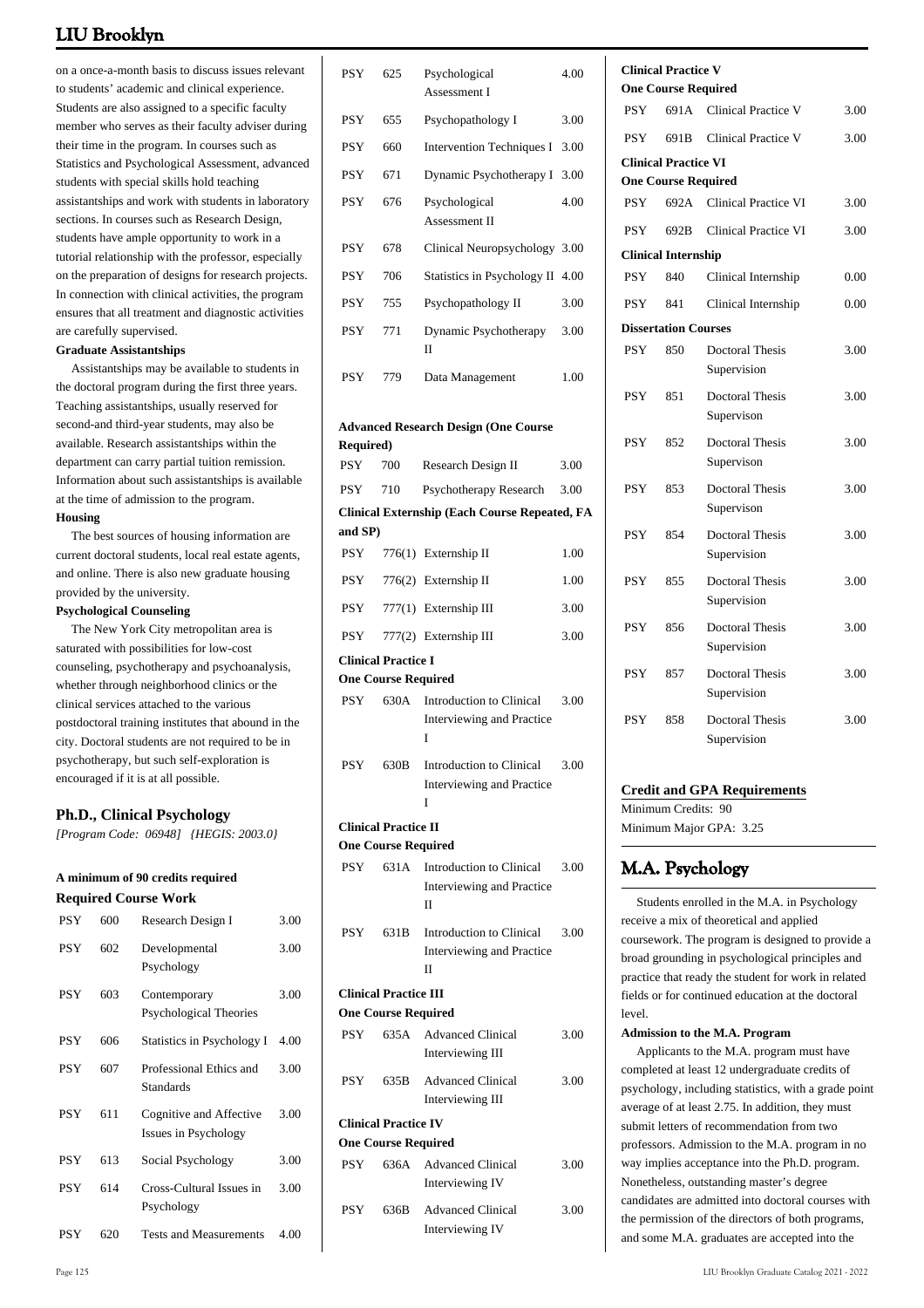Ph.D. program. Both graduate programs are committed to increasing the enrollment of aspiring minority students.

 All applicants to the Ph.D. program who were not accepted for admission to the Ph.D. program will have their applications automatically forwarded to the M.A. program for review and possible admission.

**M.A. Degree Requirements and Time Limits**

 The M.A. program is ordinarily completed in one and one half to two years of intensive study. The time limit for the M.A. degree is five years. Candidates must have completed 33 credits, which includes an acceptable thesis (10 courses plus Psychology 709M, Master's Thesis Supervision), or 36 credits (12 courses), and pass a written comprehensive examination. These courses must be successfully completed before registering for the comprehensive examination. Credit for courses taken outside the Department of Psychology must be approved by the master's program director and will be limited to a maximum of six credits.

#### **Curriculum for M.A. Degree**

 The typical curriculum for the M.A. degree consists of 600-level courses designated by the letter M, which are offered in weekday late afternoon, evening or weekend classes. Some psychology courses are open to both M.A. and Ph.D. students without prerequisites.

#### **M.A., Psychology**

*[Program Code: 06947] {HEGIS: 2001.0}*

#### **Core Course Requirements**

Twelve (12) Credits Required.

| PSY        | 603M                     | Contemporary                                | 3.00 |
|------------|--------------------------|---------------------------------------------|------|
|            |                          | Psychological Theories                      |      |
| <b>PSY</b> |                          | 616M Statistical and Research               | 3.00 |
|            |                          | Methodology I                               |      |
| <b>PSY</b> |                          | 617M Stastistical and Research              | 3.00 |
|            |                          | Methodology II                              |      |
| <b>PSY</b> | 665M                     | Professional Issues and                     | 3.00 |
|            |                          | Ethics in Psychology                        |      |
|            |                          | <b>Psychology Course Requirements</b>       |      |
|            |                          | At least twenty-seven (27) credits from     |      |
|            |                          | psychology masters courses                  |      |
|            |                          | M.A. in Psychology Non-Thesis Option        |      |
|            |                          | Thirty-six (36) total credits required      |      |
|            | <b>Non-Thesis Option</b> |                                             |      |
|            |                          | Six (6) additional credits in psychology    |      |
|            |                          | Written comprehensive examination           |      |
|            |                          | M.A. in Psychology Thesis Option            |      |
|            |                          | and the second control of the second second |      |

Thirty-three (33) total credits required **Thesis Option** Three (3) credits from psychology 709M

#### **Credit and GPA Requirements**

Minimum Credits (Thesis Option): 33 Minimum Credits (Non-Thesis Option): 36 Minimum Major GPA: 3.0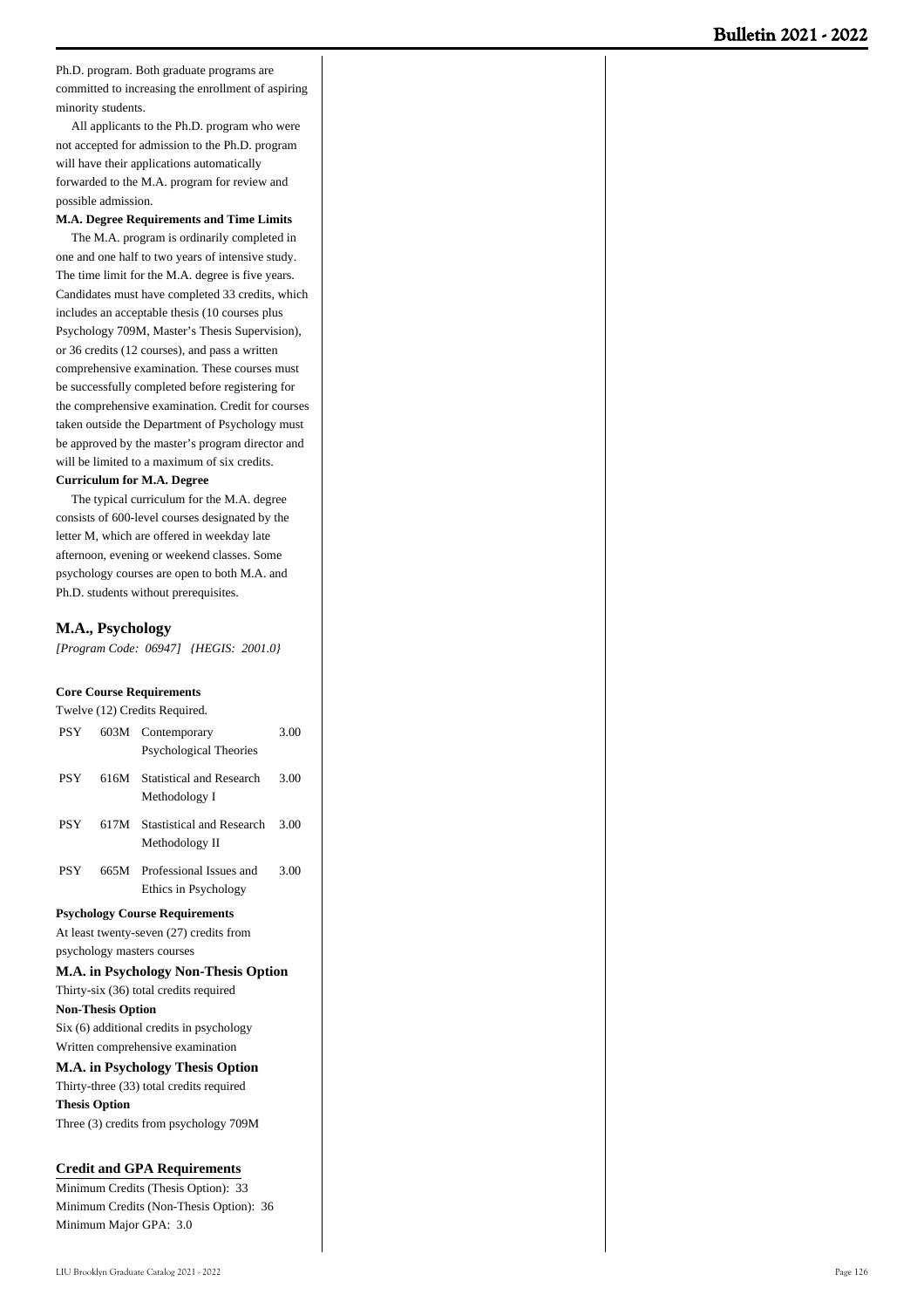# **Psychology Courses**

#### **PSY 600 Research Design I**

An introduction to the basic theories issues, concepts and constructs of what constitutes sound psychological research. Students are expected to develop the capacity to critically evaluate research, and to formulate research proposals on their own. Students complete a proposal for their second-year research project as part of the course requirement. Prerequisite: Psychology 606

Must be a student in the Doctoral Psychology program

Credits: 3

Annually

#### **PSY 601M Human Sexuality**

A survey of sexual behaviors (both normal and deviant), with emphasis on the dynamics of motivations. Developmental aspects  $\sim$  myths, fallacies and taboos associated with sex-- and modern concepts based on research and clinical studies are all studied. Credits: 3 On Occasion

#### **PSY 602 Developmental Psychology**

A consideration of developmental issues from empirical research, interpersonal-psychoanalytic theory and cognitive theory. Major theorists discussed include Piaget, Bowlby, and others. The aim of the course is to look at developmental issues from differing points of view and to examine points of convergence and divergence.

Must be a student in the Doctoral Psychology program Credits: 3 Annually

#### **PSY 603 Contemporary Psychological Theories**

A survey of the transformation of psychological thought from nineteenth century philosophy, physiology and medicine to modern psychology as a scientific discipline. Implications for behavioral science and its variety of disciplines and schools of thought are examined with an emphasis on history and systems of current psychological theories. Must be a student in the Doctoral Psychology program

Credits: 3 Annually

#### **PSY 603M Contemporary Psychological Theories**

A survey of the transformation of psychological thought from nineteenth century philosophy, physiology and medicine to modern psychology as a scientific discipline. Implications for behavioral science and its variety of disciplines and schools of thought are examined. Required of all candidates for the M.A. in Psychology. Credits: 3 Every Fall

#### **PSY 605M Family Dynamics**

An examination of the family: its structure and functions, its members and their interactions, the institutions of society that influence it, and how familial pathology is defined and treated. Credits: 3 On Occasion

**PSY 606 Statistics in Psychology I** This course is designed to provide you with a statistical knowledge base and teach you how to apply this knowledge to your own data. This course will review basic descriptive statistics, mean comparisons (t-tests, ANOVA, ANCOVA, MANOVA), correlations, bivariate regression, hierarchical regression, and ways of testing mediation and moderation. Three hours lecture; one hour laboratory. Prerequisite: Undergraduate course in psychological statistics. Must be a student in the Doctoral Psychology program Credits: 4 Annually

#### **PSY 607 Professional Ethics and Standards**

An examination of the broad spectrum of contemporary ethical issues encountered by psychologists as teachers, researchers and practitioners and a forum for increased ethical awareness and analysis. Pass/Fail only. Must be a student in the Doctoral Psychology program Credits: 3 Annually

#### **PSY 609M Independent Study**

Prerequisites: Completion of the 12-credit core, at least one required course in the area of specialization, and other courses as determined by the faculty supervisor.

An opportunity for practicum experience or an independent project for the advanced student. The course and its specific requirements are under the supervision of a faculty member. Successful completion requires submission of a final paper documenting the process and outcome. Requires the permission of the Chair of the Department and the Dean. May be repeated; maximum six credits. The pre-requisites of PSY 603M, 616M, 617M and 665M are required. Credits: 3 Every Semester

#### **PSY 611 Cognitive and Affective Issues in Psychology**

This course will examine contemporary issues centering on the intersection of emotion, motivation, and cognition. Topics will include basic research from social, cognitive, and neuroscientific perspectives, as well as research relevant to understanding these topics in an applied context. We will examine core topics in which students will be exposed to essential questions and

dimensions about: basic emotions; basic emotions and neuroscience; cognitive appraisals; higher-order cognition (interpretation, judgment, decision making and reasoning); unconscious processes; repression-dissociation; the intersection of self, culture, and emotion; emotion and cognition in psychotherapy; and other similar topics. The course will draw upon primary sources, and will be conducted in a composite seminar-lecture style that encourages active student participation in integrating the current literature with individual scholarly interests. Credits: 3 Annually

#### **PSY 613 Social Psychology**

An analysis of fundamental concepts in interpersonal and group relations, with consideration of the application of social psychology to contemporary human problems; for example, personality development and adjustment, ethnic attitudes and conflicts, social movements, and propaganda. Credits: 3 Annually

#### **PSY 613M Social Relations**

An examination of the forms and meanings of social relations that individuals have with other individuals and with groups and of the advantages and disadvantages such relations may have. Credits: 3 Alternate Years

#### **PSY 614 Cross-Cultural Issues in Psychology**

An examination of key issues and concepts in crosscultural psychology as a growing area within psychology. A major goal of the course is to have students gain an appreciation of the impact of cultural factors on attitudes and behavior of those who are recipient of services as well as the service provider. Emphasis is placed on clinical and community psychology constructs and applications. African-American and Latino groups get special attention.

Must be a student in the Doctoral Psychology program Credits: 3 Annually

#### **PSY 615M Personality**

A critical examination of the leading theories of personality, with the purpose of evolving a comprehensive conceptualization. Credits: 3 Alternate Years

#### **PSY 616M Statistical and Research Methodology I**

A study of how to design and conduct experiments, interpret obtained results, and refine the succeeding design and procedures, as well as how to read and critique a problem, design and execute a smallsample experiment, and interpret and critique the outcome. Required of all candidates for the M.A. in Psychology.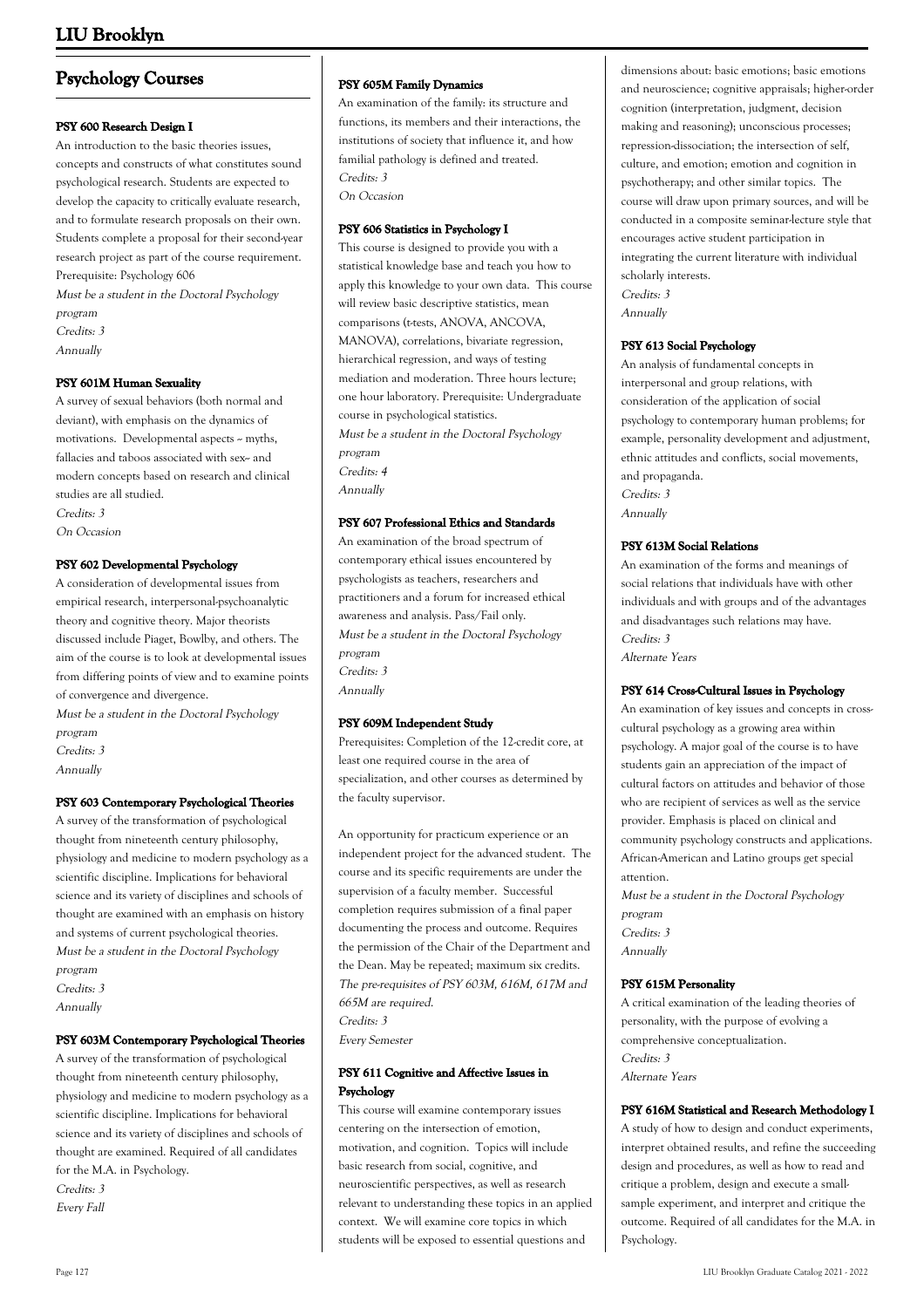# **Bulletin 2021 - 2022**

Credits: 3 Every Fall

### **PSY 617M Statistical and Research Methodology II**

This course is the second in the series for Statistical and Research Methodology. See description for PSY 616M (the first in the series). Required of all candidates for the M.A. in Psychology. The pre-requisite of PSY 616M is required. Credits: 3 Every Spring

#### **PSY 618M Modalities of Therapeutic Intervention**

A discussion of various therapeutic strategies and tactical alternatives in a variety of settings. Credits: 3 Alternate Years

#### **PSY 620 Tests and Measurements**

A consideration of the principles of psychometric theory. Issues of test construction, validity and reliability are discussed. Principles of administration, scoring and interpretation of the Stanford-Binet, the Wechsler series, and a survey of personality inventories, occupational tests and neurocognitive tests are covered. Cultural differences related to test biases and performances are covered. Three hours lecture; one hour laboratory. Must be a student in the Doctoral Psychology

program Credits: 4 Every Fall

### **PSY 620M Introduction to Clinical Assessment**

An introduction to the use of interviews, projective techniques and other semistructured instruments in psychological research, assessment and occupational settings. Classroom demonstrations of techniques are included, and each student is required to gain some practical experience with at least one assessment procedure. Credits: 3 Alternate Years

#### **PSY 621M Tests and Measurement**

An introduction to concepts of psychological test construction and evaluation. Principles of ethical conduct, administration and interpretation are illustrated for standardized tests commonly used in vocational counseling, employment practices and clinical assessment. Credits: 3 On Occasion

#### **PSY 625 Psychological Assessment I**

A study of the basic principles of assessment, including interviewing and psychological testing, with an emphasis on individual differences. Introduction is made to the Rorschach and other projective tests, as well as continued work with neurocognitive tests. Three hours lecture; one hour laboratory. Cultural differences are covered. Prerequisite: Psychology 620 or its equivalent.

Must be a student in the Doctoral Psychology program Credits: 4 Annually

#### **PSY 630A Introduction to Clinical Interviewing and Practice I**

An introduction to clinical interviewing techniques and didactic material across a range of intervention strategies, with a focus on cognitive-behavioral techniques. The seminar also addresses ethical issues in clinical practice and offers students the opportunity to learn through direct practicum experience,role playing or observation of other students clinical experience. The empirical literature on psychotherapy outcome studies is also presented as well as cultural and ethnic factors affecting the clinical process. Issues related to the identification and reporting of child abuse and maltreatment are also addressed. Pass/Fail only. Must be a student in the Doctoral Psychology program Credits: 3

Every Fall

#### **PSY 630B Introduction to Clinical Interviewing and Practice I**

An introduction to clinical interviewing techniques and didactic material across a range of intervention strategies, with a focus on cognitive-behavioral techniques. The seminar also addresses ethical issues in clinical practice and offers students the opportunity to learn through direct practicum experience,role playing or observation of other students clinical experience. The empirical literature on psychotherapy outcome studies is also presented as well as cultural and ethnic factors affecting the clinical process. Issues related to the identification and reporting of child abuse and maltreatment are also addressed. Pass/Fail only. Must be a student in the Doctoral Psychology program Credits: 3

Every Fall

#### **PSY 630M Practica**

Supervised experience in an area that relates to students' interests or specialization. On-site experiences are employed during the weekly seminar to focus on students' concerns and basic issues of ethics, theory and practice. Students must find their own placements. Credits: 3 On Occasion

#### **PSY 631A Introduction to Clinical Interviewing and Practice II**

An introduction to clinical interviewing techniques and didactic material across a range of intervention strategies, with a focus on cognitive-behavioral techniques. The seminar also addresses ethical issues in clinical practice and offers students the opportunity to learn through direct practicum experience, role playing or observation of other students clinical experience. The empirical

literature on psychotherapy outcome studies is also presented as well as cultural and ethnic factors affecting the clinical process. Issues related to the identification and reporting of child abuse and maltreatment are also addressed. Pass/Fail only. Must be a student in the Doctoral Psychology program Credits: 3 Every Spring

#### **PSY 631B Introduction to Clinical Interviewing and Practice II**

An introduction to clinical interviewing techniques and didactic material across a range of intervention strategies, with a focus on cognitive-behavioral techniques. The seminar also addresses ethical issues in clinical practice and offers students the opportunity to learn through direct practicum experience, role playing or observation of other students clinical experience. The empirical literature on psychotherapy outcome studies is also presented as well as cultural and ethnic factors affecting the clinical process. Issues related to the identification and reporting of child abuse and maltreatment are also addressed. Pass/Fail only. Must be a student in the Doctoral Psychology program Credits: 3 Every Spring

#### **PSY 631M Practicum**

Supervised experience in an area that relates to students' interests or specialization. On-site experiences are employed during the weekly seminar to focus on students' concerns and basic issues of ethics, theory and practice. Students must find their own placements. Credits: 3 On Occasion

#### **PSY 635A Advanced Clinical Interviewing III**

An intensive case seminar taken in conjunction with a two-day per week practicum placement. The seminar uses the practicum experiences to focus on issues in clinical interviewing, therapeutic alliance building, treatment planning and psychotherapy as well as empirically supported therapies. Topical readings related to each of these areas are assigned regularly for discussion as well as cultural and ethnic factors affecting the clinical process. Issues related to the identification and reporting of child abuse and maltreatment are also addressed. Pass/Fail only. Must be a student in the Doctoral Psychology

program Credits: 3 Every Fall

#### **PSY 635B Advanced Clinical Interviewing III**

An intensive case seminar taken in conjunction with a two-day per week practicum placement. The seminar uses the practicum experiences to focus on issues in clinical interviewing, therapeutic alliance building, treatment planning and psychotherapy as well as empirically supported therapies. Topical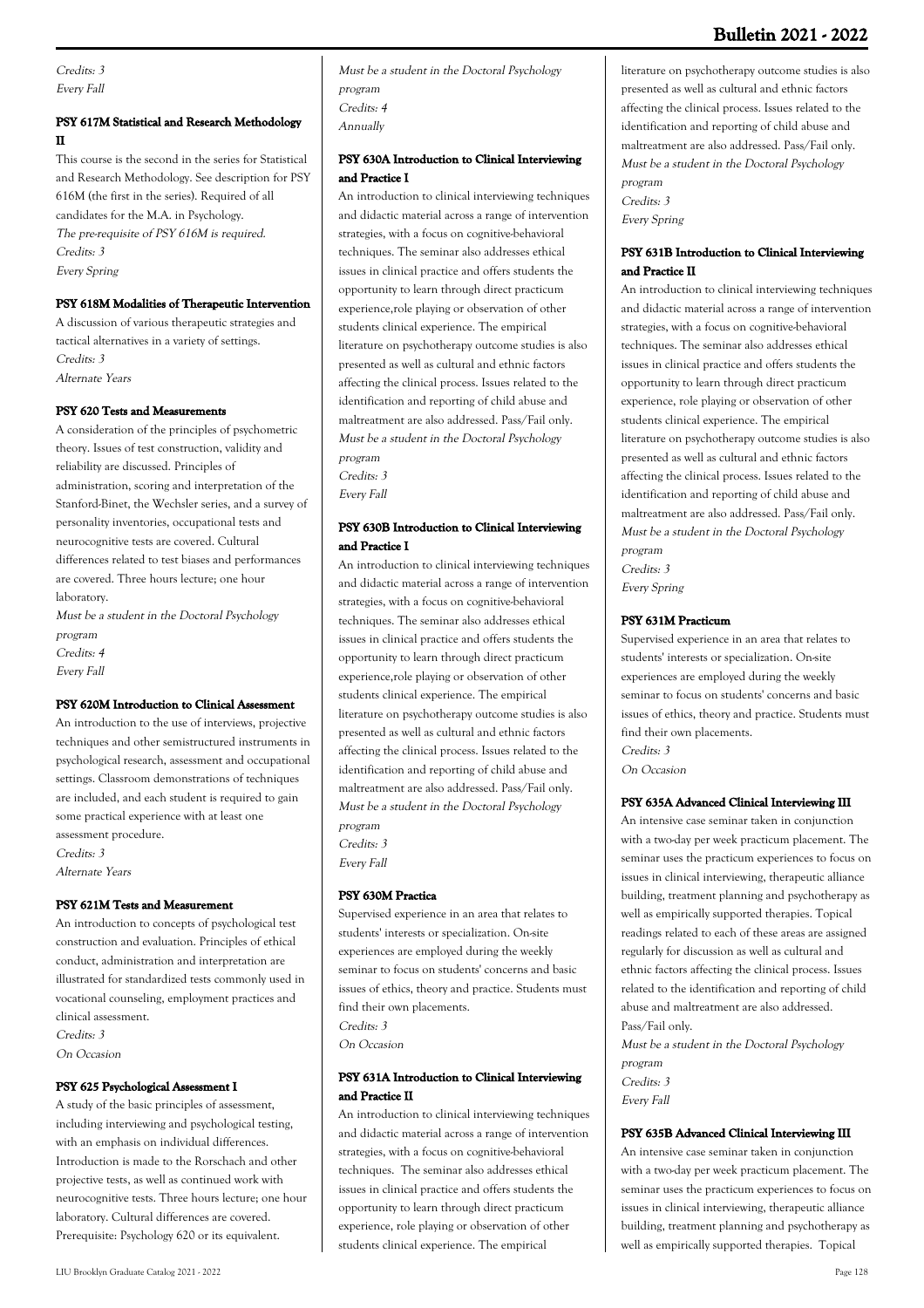readings related to each of these areas are assigned regularly for discussion as well as cultural and ethnic factors affecting the clinical process. Issues related to the identification and reporting of child abuse and maltreatment are also addressed. Pass/Fail only.

Must be a student in the Doctoral Psychology program Credits: 3

Every Fall

### **PSY 636A Advanced Clinical Interviewing IV**

An intensive case seminar taken in conjunction with a two-day per week practicum placement. The seminar uses the practicum experiences to focus on issues in clinical interviewing, therapeutic alliance building, treatment planning and psychotherapy as well as empirically supported therapies. Topical readings related to each of these areas are assigned regularly for discussion as well as cultural and ethnic factors affecting the clinical process. Issues related to the identification and reporting of child abuse and maltreatment are also addressed. Pass/Fail only.

Must be a student in the Doctoral Psychology program

Credits: 3

Every Spring

### **PSY 636B Advanced Clinical Interviewing IV**

An intensive case seminar taken in conjunction with a two-day per week practicum placement. The seminar uses the practicum experiences to focus on issues in clinical interviewing, therapeutic alliance building, treatment planning and psychotherapy as well as empirically supported therapies. Topical readings related to each of these areas are assigned regularly for discussion as well as cultural and ethnic factors affecting the clinical process. Issues related to the identification and reporting of child abuse and maltreatment are also addressed. Pass/Fail only.

Must be a student in the Doctoral Psychology program Credits: 3 Every Spring

#### **PSY 643 Teaching Seminar in Psychology**

This course is designed to prepare psychology graduate students for the teaching of psychology at the undergraduate level and as teaching assistants. The course involves syllabus preparation, selection of instructional material, testing, evaluation, and demonstration lectures. Also included in the course is a discussion of classroom management strategies and techniques, as well as other practical and theoretical issues relating to the teaching of psychology. Credits: 0 Annually

#### **PSY 648M Developmental Psychology I: Childhood and Adolescence**

A consideration of issues that concern the development of the individual from conception to late adolescence. Theories of development are surveyed. Attention is given to the impact of biological and social factors that influence the course of development. Credits: 3 Alternate Years

#### **PSY 649M Developmental Psychology II: Adulthood and Aging**

A study of development from early adulthood through the last years of a person's life. Special attention is given to the impact of family, work and personal relationships on the nature and course of development. Credits: 3 Alternate Years

#### **PSY 655 Psychopathology I**

An introduction to the core concepts and major research findings in psychopathology, including how major mental disorders are defined, explained, and classified by the DSM-5. The course will emphasize major etiological and sociocultural factors contributing to these disorders, as well as how to apply these diagnostic categories to clients presenting in clinical practice.

Must be a student in the Doctoral Psychology program Credits: 3

Every Fall

#### **PSY 655M Psychopathology**

A study of the genesis, course, conceptualization, diagnosis and treatment of mental illness. Credits: 3 Alternate Years

#### **PSY 657 Childhood Psychopathology**

A study of the essentials for understanding the diagnosis of childhood psychopathology and its assessment. The empirical literature of a range of diagnostic categories is reviewed as well as the impact of cultural factors. Prerequisite Psychology 655.

Credits: 3 Annually

### **PSY 658 Psychotherapy of Children**

An in-depth study of the theory and practice of child psychotherapy. Emphasis is on psychodynamic approaches as well as some application of behavioral management and family systems theory. The empirical literature in this area is also examined. Credits: 3 Annually

#### **PSY 660 Intervention Techniques I**

This course is designed to orient students to current theory and research in intervention techniques, including cognitive behavioral models, psychodynamic models, interpersonal models, and humanistic models with a particular emphasis on short-term psychotherapies. This course will elucidate why (or for what purpose) therapists of

different orientations use certain intervention techniques as opposed to others and will focus on areas of convergence as well as discrepancies between the various models. Finally, this course will provide an overview of important issues facing contemporary clinical psychologists, including cultural competence, psychotherapy integration, and empirically supported treatments. Corequisite: Psychology 655

Must be a student in the Doctoral Psychology program Credits: 3 Every Fall

#### **PSY 665M Professional Issues and Ethics in Psychology**

A seminar devoted to discussions and the evaluation of various theoretical and practical issues in psychology. Problems of ethics and the roles of the psychologist receive particular attention. Required of all candidates for the M.A. in Psychology. Credits: 3 Every Fall

#### **PSY 668M Ethnic Cultural, and Minority Issues in Psychology**

An examination of the impact upon gender, racial, ethnic, religious and other minorities of stereotyping, discrimination, and efforts to ignore differences or compel uniformity. Credits: 3 Alternate Years

### **PSY 669M Seminars in Special Topics**

Consideration of special areas of interest in psychology at the master's level by intensive study in a seminar format. Credits: 3 On Occasion

#### **PSY 670M Seminars in Special Topics**

Consideration of special areas of interest in psychology at the master's level by intensive study in a seminar format. Credits: 3 On Occasion

### **PSY 671 Dynamic Psychotherapy I**

This course examines the theory and techniques of dynamic psychotherapy with the neurotic and character disordered individual. The emphasis is on the beginning phase of treatment, the therapeutic alliance, transference, resistance and other key issues in dynamic psychotherapy. While focusing on common principles shared by varied schools of dynamic psychotherapy, we will also look at areas of difference between schools, at empirically supported techniques, and at treatment issues raised by clients with diverse cultural backgrounds. Concurrent supervised experience (Clinical Practice III) is required.

The pre-requisite of PSY 655 is required and the corequisite of PSY 635A or B is required and is only open to students in the PhD program.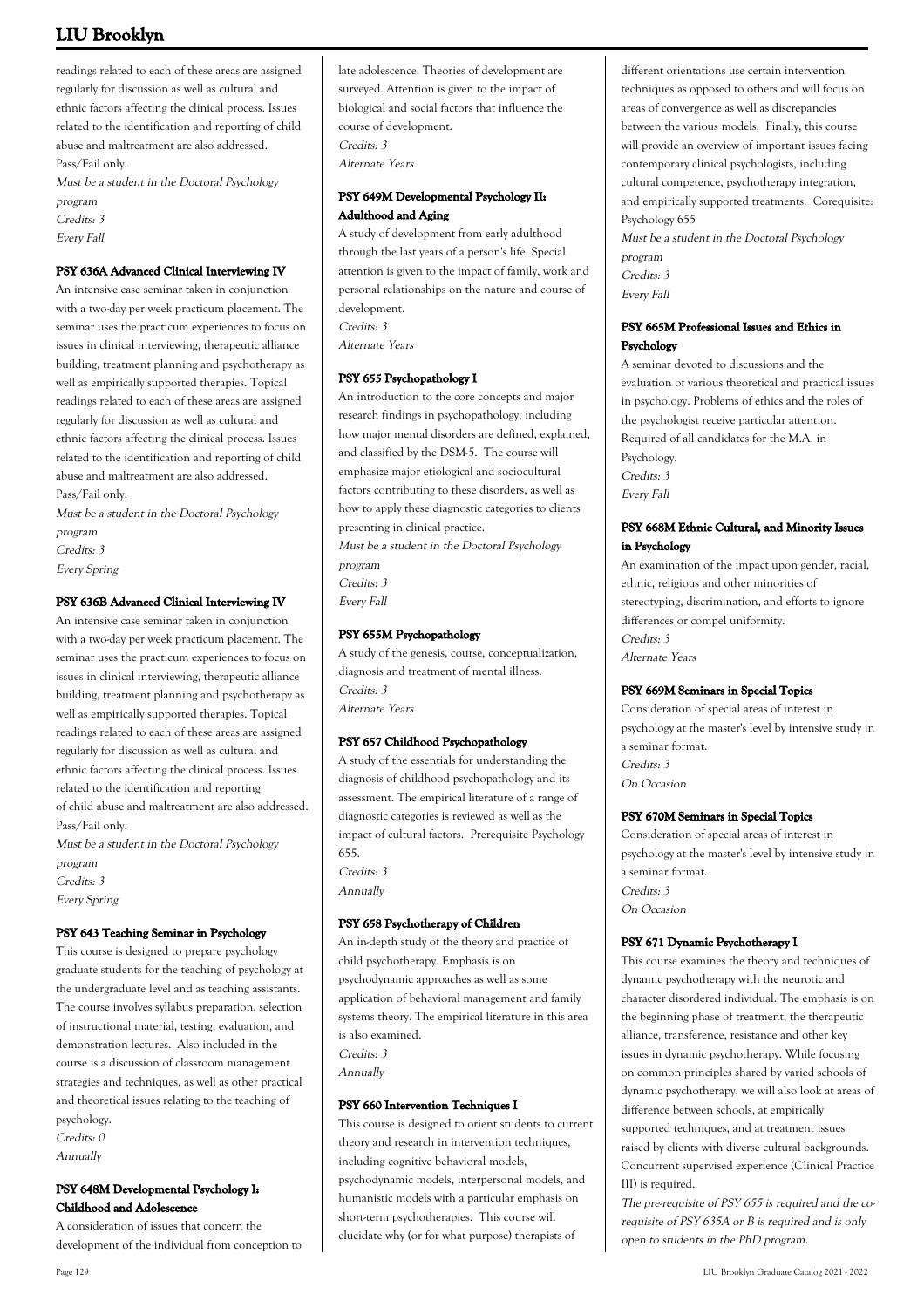#### **PSY 671M Topics In Cognition**

This course will study the history and development of Cognitive psychology in the late twentieth century. This course will also review contemporary research on perception, language, concept formation, imagery, and reasoning. Credits: 3 On Occasion

#### **PSY 672M Forensic Psychology**

This graduate course considers a range of topics that are of concern to both psychologists and members of the legal profession including 1) psychological assessment of competency, malingering, and criminal responsibility, 2) jury selection process and jury decision making, and 3) psychological treatment for crime victims and perpetrators. You will build your critical thinking skills in this course.

Credits: 3 On Occasion

#### **PSY 673 Empirically-Supported Psychotherapies**

This course is designed to orient students to current techniques utilized in empirically-supported treatments. While theory and research will be discussed, the focus will be on application of treatment techniques in clinical practice. Empirically-supported treatment techniques will be primarily derived from dialectical behavior therapy (DBT), transference focused psychotherapy (TFP), and mentalization based therapy (MBT), with a focus on case conceptualization and how to select and implement appropriate intervention techniques with diverse populations Credits: 3

Annually

#### **PSY 676 Psychological Assessment II**

The purpose of this course, which is a continuation of Psychology 625, is to provide participants with the theoretical knowledge and practical skills necessary to conduct an individual, comprehensive psychological assessment in a mental health setting. Participants will learn about test selection, as well as approaches to working with a multi-method test battery. Tests covered will include cognitive (e.g., WAIS-IV), self-report personality tests (e.g., MMPI-2), and projective (or performance-based) personality tests (e.g., TAT; Rorschach). While participants will learn test administration and scoring, a major goal of the course will be on interpretation and integration of findings in the context of writing a comprehensive report for use in diverse clinical settings. The course will consist of weekly class meetings in a composite lectureseminar format, and weekly lab meetings. Three hours lecture: one hour laboratory. Prerequisite: Psychology 625

Must be a student in the Doctoral Psychology program

#### Credits: 4

#### **PSY 678 Clinical Neuropsychology**

An introduction into the interrelation between human biology, physiology, neurology and human behavior. The literature and research concerned with the assessment of organicity or pathology, conceptions of the physiological basis of abnormal behaviors, and related topics are presented. Must be a student in the Doctoral Psychology program Credits: 3 Annually

#### **PSY 679 Family Therapy**

A study of a variety of conceptual approaches to family therapy. These approaches include, but are not limited to, structural systems theory and object relations approaches to family therapy practice. The empirical literature evaluating such approaches is discussed as are ethnic and cultural differences. Must be a student in the Doctoral Psychology program Credits: 3

Annually

#### **PSY 691A Clinical Practice V**

An intensive case seminar taken in conjunction with a two to two-and-a-half day per week practicum placement. This advanced seminar utilizes student practicum experiences to focus on more complex clinical issues in psychodynamic psychotherapy primarily through specific clinical case presentations. The empirical literature on clinical supervision is also discussed as are empirically supported therapies. Pass/Fail only Must be a student in the Doctoral Psychology program Credits: 3 Every Fall

#### **PSY 691B Clinical Practice V**

See the description for Psychology 691A for a full description of this clinical case seminar. Pass/Fail only. Must be a student in the Doctoral Psychology program Credits: 3 Every Fall

#### **PSY 692A Clinical Practice VI**

This case seminar is a continuation of Psychology 691A. Pass/Fail only Must be a student in the Doctoral Psychology program Credits: 3 Every Spring

#### **PSY 692B Clinical Practice VI**

This clinical case seminar is continuation of Psychology 691B. Pass/Fail only. Must be a student in the Doctoral Psychology program Credits: 3 Every Spring

#### **PSY 700 Research Design II**

This seminar, an extension of Psychology 600, involves a detailed examination of methods used in experimental psychology that have implications for conducting research related to psychodynamic theory and treatment. Drawing upon specific studies in social, cognitive, and clinical psychology, participants will examine a variety of approaches that rely on explicit and/or implicit methods. In doing so, participants will examine different topics, including: self/self-descriptions, object relations, unconscious processes, attachment, and personality. Emphasis is placed on learning practical skills both to assess existing studies, and to develop future studies (including a doctoral dissertation research proposal). Prerequisites: Psychology 600 and 606 Must be a student in the Doctoral Psychology program Credits: 3

Annually

#### **PSY 704 Advanced Personality Theory**

A review of a variety of new empirical and theoretical developments in the psychology of personality. Conceptual topics include neo-analytic, cognitive-developmental, and factorial models of personality organization. Study of research in those spheres of personality psychology is central to course work, including examination of the content and methodological issues that are unique to this area of psychology.

Must be a student in the Doctoral Psychology program Credits: 3 On Occasion

#### **PSY 706 Statistics in Psychology II**

This course is designed to advance your statistical knowledge base and teach you how to apply this knowledge to your own data. Most psychological research examines relationships among multiple variables at the same time. You want to understand how variables are related to one another and how they work together to explain or predict an outcome. There are many multivariate statistical approaches but this course will focus on multivariate regression analysis, factor analysis, principal components analysis, path analysis, and structural equation modeling. We will begin with a review of some univariate techniques but then forge ahead to multivariate statistics. Three hour lecture; one hour laboratory. Prerequisite: Psychology 606 Must be a student in the Doctoral Psychology program Credits: 4 Annually

#### **PSY 709M Master's Thesis Supervision**

Master's degree candidates receive assistance in completing their theses. Prerequisite: Permission of the Chair of the Department. Pass/Fail only. Credits: 3 Every Semester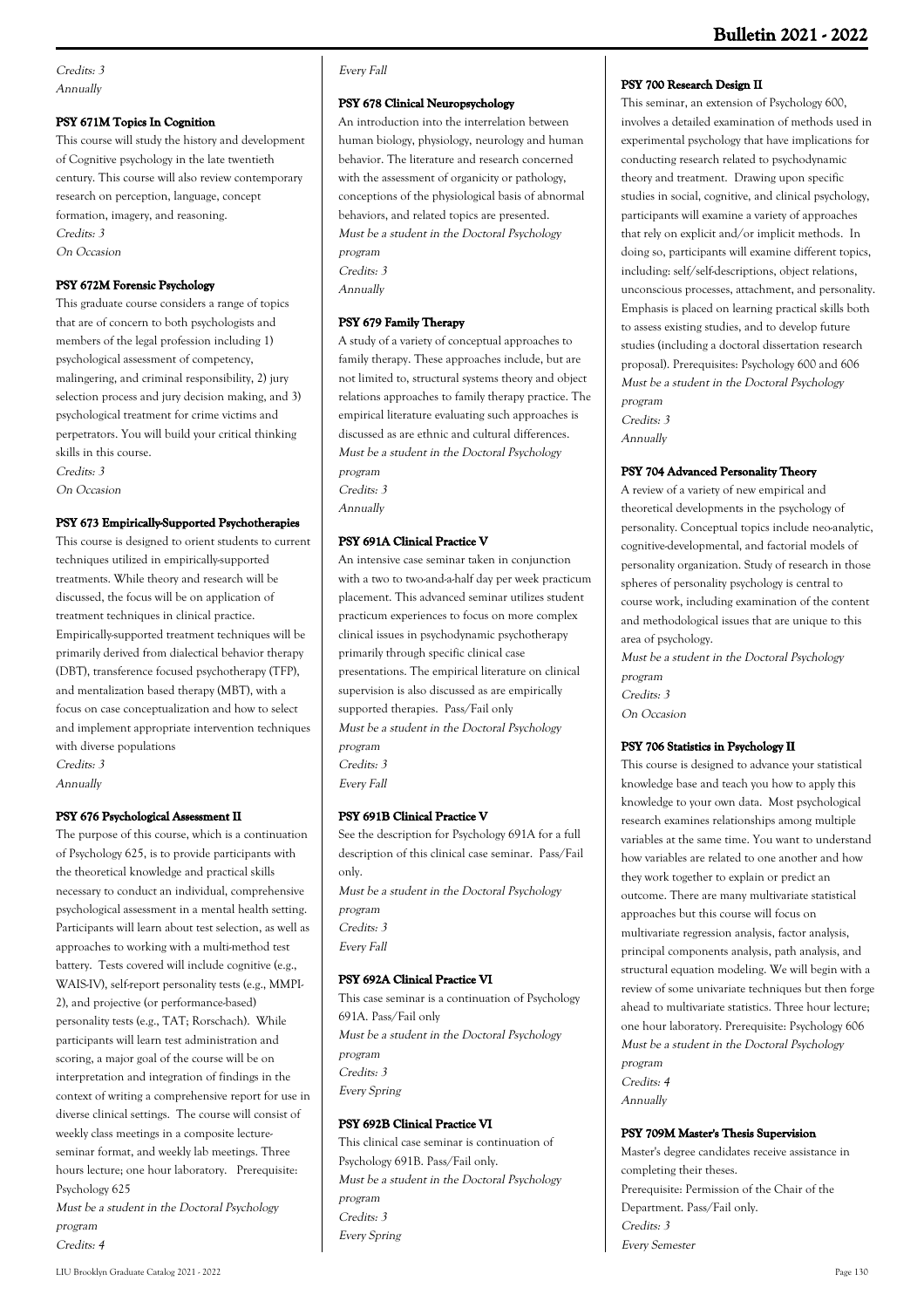### **PSY 710 Psychotherapy Research**

An examination of the history of psychotherapy research that focuses on such major topics as therapeutic alliance, alliance ruptures and treatment failures, common versus specific factors, and differential treatment outcome. Significant psychotherapy research studies and programs (e.g., the NIMH depression study), and empirically validated treatments are reviewed. A number of psychotherapy research assessment instruments that measure different change mechanisms in therapy are demonstrated using vignettes of videotaped sessions. Students interested in pursuing psychotherapy research are thus provided some hands-on experience with a number of measures. This course is the equivalent of Research and Design II. Prerequisite: Psychology 600 Must be a student in the Doctoral Psychology program Credits: 3 Annually

#### **PSY 750 Individual Research I**

Individual research projects under supervision. Pass/Fail only. Prerequisites: Psychology 600 and 700 or 710. Credits: 1 to 3 Annually

#### **PSY 751 Individual Research II**

Individual research projects under supervision. Pass/Fail only. Prerequisites: Psychology 600 and 700 or 710. Credits: 1 to 3 Annually

#### **PSY 755 Psychopathology II**

A study of contemporary theory and research in psychopathology with a special emphasis on developmental etiological factors, biosocial contributions, symptom formation and the rationale for different interventions. Psychodynamic and cognitive behavioral theories are emphasized as is the interaction of psychopathology with cultural factors. Discussion of the literature related to the DSM is also considered. Prerequisite: Psychology 655 Credits: 3 Every Spring

#### **PSY 760 Ego Functions**

A focus on the definition of the major ego functions as described in psychoanalytic literature. Those functions include reality testing, impulse control, defensive functioning, object relations and synthesis. Emphasis is given to assessment, therapeutic implications and empirical research.

#### **PSY 771 Dynamic Psychotherapy II**

A study of the way in which principles of psychodynamic psychotherapy may be applied to severe psychopathology and to short-term therapies. The application of such principles to the psychoses, and borderline conditions is discussed. The

empirical literature related to such psychotherapeutic issues is discussed as are the interactions with cultural and ethnic factors. Empirically supported therapies for these more severe disorders are also discussed. Concurrent supervised clinical practice is required. Must be a student in the Doctoral Psychology program

Credits: 3 Annually

**PSY 775 Seminar in Special Topics** An intensive study in special areas of interest in Clinical Psychology (not necessarily the same topics each year). Examples of topics are computer research technology, brain and behavior relationships, psychopharmacology, issues of social stress, special statistical techniques, and the study of anxiety. Must be a student in the Doctoral Psychology program

Credits: 3

Annually

#### **PSY 776 Clinical Externship II**

Study in topics are related to a doctoral student's clinical externship. Examples of topics include brain and behavior relationships, psychopharmacology, issues of social stress, and the study of anxiety. Must be a student in the Doctoral Psychology program Credits: 1 Annually

#### **PSY 777 Clinical Externship III**

An intensive study in special areas of interest in Clinical Externship. Examples of topics are advanced assessment, brain and behavior relationships, psychopharmacology, issues of social stress, special statistical techniques, and the study of anxiety. Credits: 3 Annually

#### **PSY 779 Data Management and Research**

An examination of different topics centered on data management, statistics, and beginning research in the PhD Program in Clinical Psychology. The course will also involve a review of current research groups active in the Program. Must be a student in the Doctoral Psychology program Credits: 1 to 3 Annually

#### **PSY 840 Clinical Internship**

Each candidate for the doctorate in clinical psychology must spend one year full-time or two years half-time as an intern in an approved installation, such as a mental hospital or mental hygiene clinic. Services performed concentrate on diagnostic testing and staff conferences, and supervised individual or group psychotherapy. Pass/Fail only. No credit. This course has an

additional fee. Credits: 0 Every Fall

#### **PSY 841 Clinical Internship**

Each candidate for the doctorate in clinical psychology must spend one year full-time or two years half-time as an intern in an approved installation, such as a mental hospital or mental hygiene clinic. Services performed concentrate on diagnostic testing and staff conferences, and supervised individual or group psychotherapy. Pass/Fail only. No credit. Credits: 0 Every Spring

#### **PSY 849A Dissertation Topic Seminar**

Students develop the conceptual rationale and methodology for a dissertation topic. Each student has the opportunity to present his or her own research proposal, to receive feedback from other students and the instructor, and to critique the proposals of other students. Students may register for this course for one or more semesters. Required of those students in their fourth year who are not yet in dissertation committee. Pass/Fail only. Psychology 849A offered every Fall; Psychology 849B offered every Spring; Psychology 849C offered every Summer. Credits: 3

Every Fall

#### **PSY 849B Dissertation Topic Seminar**

Students develop the conceptual rationale and methodology for a dissertation topic. Each student has the opportunity to present his or her own research proposal, to receive feedback from other students and the instructor, and to critique the proposals of other students. Students may register for this course for one or more semesters. Required of those students in their fourth year who are not yet in dissertation committee. Pass/Fail only. Psychology 849A offered every Fall; Psychology 849B offered every Spring; Psychology 849C offered every Summer. Credits: 3

Every Spring

#### **PSY 850 Doctoral Thesis Supervision**

Each doctoral candidate conducts doctoral thesis research under the guidance of a committee, which may be a standing committee or one assembled with consent of the clinical director. The enrollment and fee for this course registration is repeated as long as the study is in active progress. Pass/Fail only. Credits: 3

Annually

#### **PSY 851 Doctoral Thesis Supervison**

Each doctoral candidate conducts doctoral thesis research under the guidance of a committee, which may be a standing committee or one assembled with consent of the clinical director. The enrollment and fee for this course registration is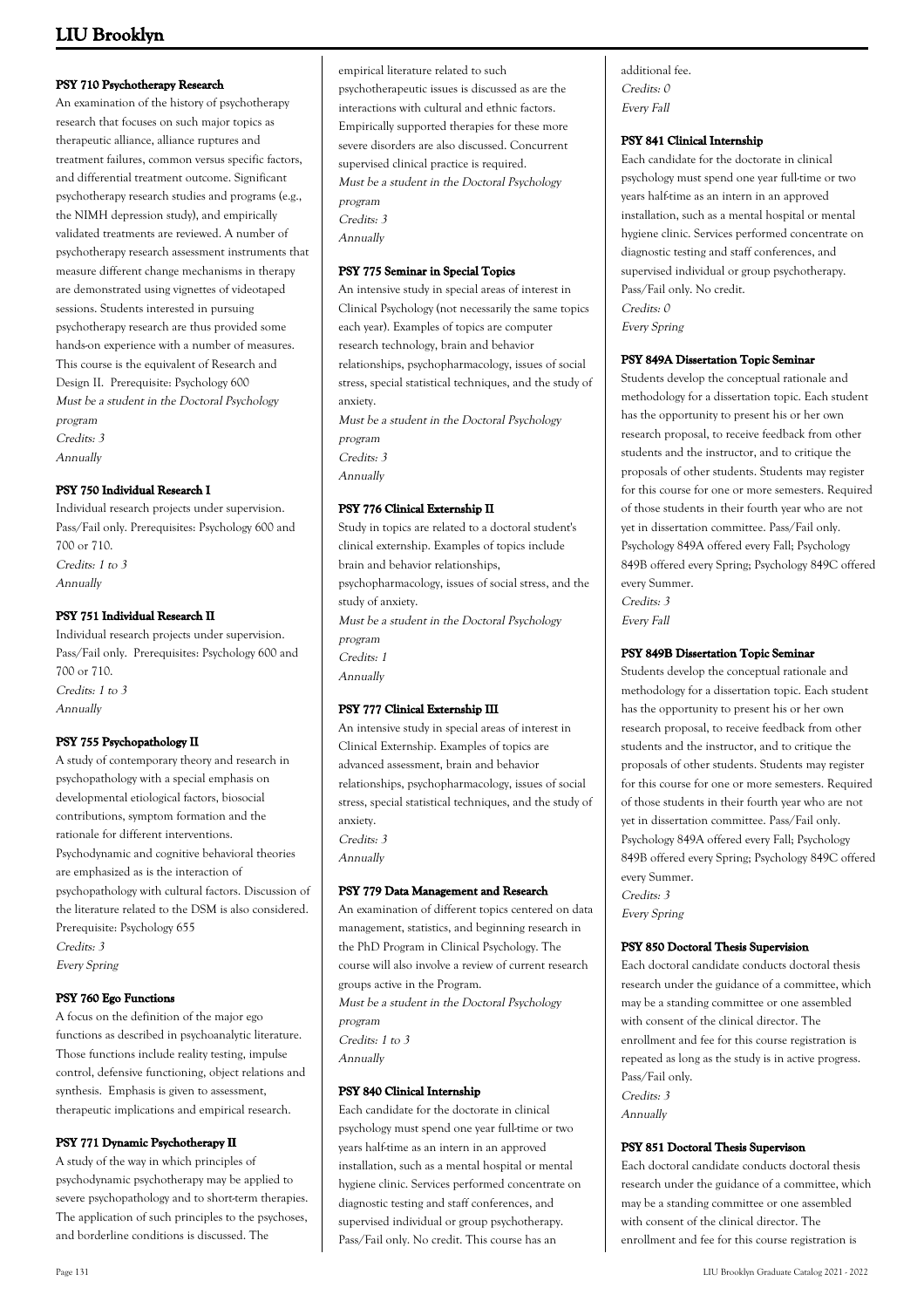repeated as long as the study is in active progress. Pass/Fail only. Students receive an Incomplete until the dissertation is completed. Credits: 3 Annually

#### **PSY 852 Doctoral Thesis Supervison**

Each doctoral candidate conducts doctoral thesis research under the guidance of a committee, which may be a standing committee or one assembled with consent of the clinical director. The enrollment and fee for this course registration is repeated as long as the study is in active progress. Pass/Fail only. Students received an Incomplete until the dissertation is completed. Credits: 3 Every Fall and Spring

#### **PSY 853 Doctoral Thesis Supervison**

Each doctoral candidate conducts doctoral thesis research under the guidance of a committee, which may be a standing committee or one assembled with consent of the clinical director. The enrollment and fee for this course registration is repeated as long as the study is in active progress. Pass/Fail only. Students receive an Incomplete until the dissertation is completed. Credits: 3 Every Fall and Spring

**PSY 854 Doctoral Thesis Supervision**

Each doctoral candidate conducts doctoral thesis research under the guidance of a committee, which may be a standing committee or one assembled with consent of the clinical director. The enrollment and fee for this course registration is repeated as long as the study is in active progress. Pass/Fail only. Students receive an Incomplete until the dissertation is completed. Credits: 3

Every Fall and Spring

#### **PSY 855 Doctoral Thesis Supervision**

Each doctoral candidate conducts doctoral thesis research under the guidance of a committee, which may be a standing committee or one assembled with consent of the clinical director. The enrollment and fee for this course registration is repeated as long as the study is in active progress. Pass/Fail only. Students receive an Incomplete until the dissertation is completed. Credits: 3 Every Fall and Spring

#### **PSY 856 Doctoral Thesis Supervision**

Each doctoral candidate conducts doctoral thesis research under the guidance of a committee, which may be a standing committee or one assembled with consent of the clinical director. The enrollment and fee for this course registration is repeated as long as the study is in active progress. Pass/Fail only. Students recieve an Incomplete until the dissertation is completed. Credits: 3 Every Fall and Spring

#### **PSY 857 Doctoral Thesis Supervision**

Each doctoral candidate conducts doctoral thesis research under the guidance of a committee, which may be a standing committee or one assembled with consent of the clinical director. The enrollment and fee for this course registration is repeated as long as the study is in active progress. Pass/Fail only. Students receive an Incomplete until the dissertation is completed. Credits: 3 Every Fall and Spring

#### **PSY 858 Doctoral Thesis Supervision**

Each doctoral candidate conducts doctoral thesis research under the guidance of a committee, which may be a standing committee or one assembled with consent of the clinical director. The enrollment and fee for this course registration is repeated as long as the study is in active progress. Pass/Fail only. Students receive an Incomplete until the dissertation is completed. Credits: 3 Every Fall and Spring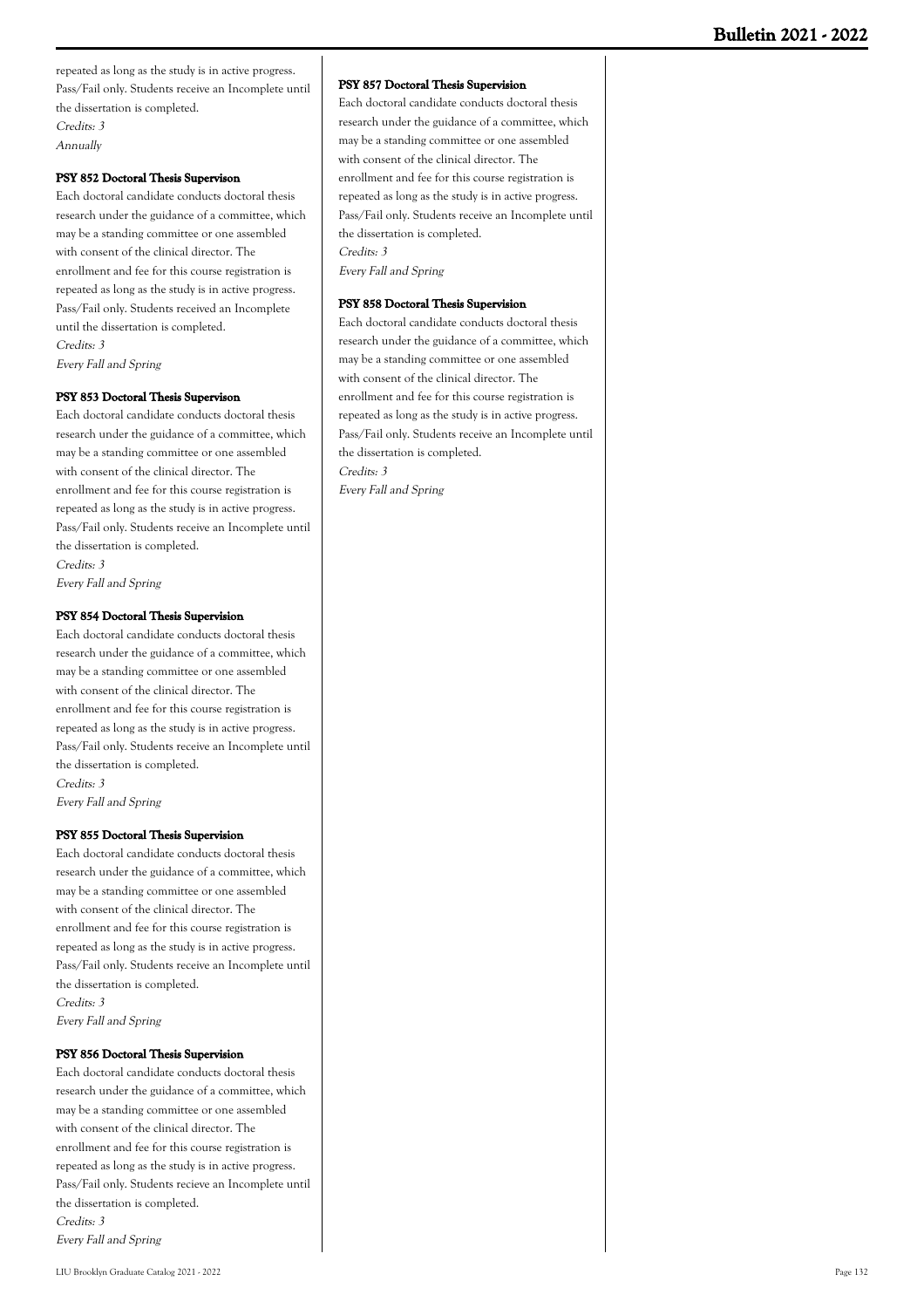# **Counseling Courses**

#### **CSP 518 Play Therapy**

A survey of methods, materials and techniques for working with children. Consideration of different approaches and the therapeutic use of play. The pre-requisites of CSP 615, 649, 652, 654 are required as well as CSP 657A or CS 706. Credits: 3 Rotating Basis

#### **CSP 615 Professional Issues and Ethics in Counseling**

An overview of professional orientation and ethical practice. Introduction to the history and philosophy of the profession, professional roles and organizations, and credentialing issues and processes. An exploration of ethical standards of the ACA and related entities and applications of ethical and legal considerations in professional counseling. Credits: 3

Every Fall and Spring

#### **CSP 633 Developmental Psychology**

This course is intended to review the different stages of human development from birth to age 21. It includes a review of different perceptions and conceptions of development and an exploration of the historical evolution of such perspectives. The emotional, cognitive, social and physical challenges that children face as they grow older will be reviewed. Major developmental theories and research findings will be presented such as Neo-Piagetian theory, racial identity development theory, developmental theories based on LGBT issues, immigration issues and second language issues. Theorists such as Bronfenbrenner, Kohlberg, Gardner, and Erickson will also be reviewed. Three credits.

Credits: 3

Annually

### **CSP 639 Therapeutic Interventions with Diverse Children and Adolescents**

This course provides a contextual exploration of today's youth in the urban environment, centralizing foci on the counselor's role as an advocate and the role of resilience in response to youth risk. Critical to this course is an intersectional analysis relative to the effect of race, ethnicity, class, gender/gender expression, sexual identity and orientation, and their ability to shape the lives of young people (ages 5-18) developing in urban communities and schools as members and learners. A focus on therapeutic interventions with children and adolescents individually, in groups, and within school, community and familial contexts to respond to early

and/or complex trauma as well as to support mental health and well-being is engaged. Issues such as substance use and abuse, gang involvement, teen pregnancy, sexually transmitted diseases, HIV, the role of the media, technology and music will be discussed. The pre-requisites of CSP 615, 649, 652 and 654 are required as well as CSP 657A or CSP 706. Credits: 3 Rotating Basis

#### **CSP 652 Human Development Across the Lifespan**

An overview of theories of individual and family development, transitions across the lifespan, and theories of learning and personality development. Exploration of internal and external influences upon normal and abnormal development, disability, and exceptional behavior. Investigation of strategies for facilitating optimum development and wellness over the lifespan.

Credits: 3

Every Fall and Spring

#### **CSP 657A Family Counseling in the Urban Setting**

Marriage and family counseling theories and techniques and their application within a diverse society are presented. Students will explore the major theories of marriage and family counseling and psychotherapy, including psychodynamic, Bowenian, experiential, structural, systemic, and strategic theories, amongst others. The pre-requisites of CSP 615, 649, 652 and 654 are required. Credits: 3 Annually

#### **CSP 657B Contemporary Marriage and Family Theories**

This course will focus on post-modern, and contemporary theories in the field of marriage and family therapy. Theories such as Feminist Family Therapy, Narrative Therapy, Solution-Focused Therapy, and Collaborative Language Systems will be explored. Further, the act of therapy as being empowering and just will be discussed. Diverse family configurations will be considered that have recently been included in the field of marriage and family therapy; sexual minority families, families with diverse gender locations, immigrant families etc. Students will engage in critical thinking as a skill in having conversations with clients. From a post-modern perspective, therapy is seen as a personal, professional, and political act.

The pre-requisites of CSP 615, 649, 652, 654 and 657A are required. Credits: 3 Annually

### **CSP 657C Marriage and Family Therapy: Clinical Knowledge and Skills**

Focus is on healthy and unhealthy family functioning, including the recognition of specific problems and appropriate interventions. Attention to the impact of human sexuality on families and couples. Considerationof preventative methods to

encourage family wellness. Study of societal trends and treatment issues related to working with multicultural and diverse family systems. Concentration on principles and methods of case conceptualization and assessment with couples and families.

Prerequisites of CSP 657A and 657B are required. Credits: 3 Annually

#### **CSP 658 Couples Therapy**

This course will focus on theories and practice of couples therapy. There will be a focus on systemic approaches to working with conflict as well as utilizing strengths and resources of the couple. Strategies in joining, assessment, intervention, and termination will be examined. Contextual issues such as sexual orientation, gender, race and class will be emphasized throughout the course. Students will be introduces to significant literature and research on couples therapy. Pre requisites: CSP 615 and CSP 652 Credits: 3 Annually

#### **CSP 659 Counseling and A Pluralistic Society**

An exploration of the context of relationships, and issues and trends in a culturally and linguistically diverse society. Focus on theories of identity development in multiple domains, and multicultural counseling theories and competencies. Investigation into the nature of biases, prejudices, oppression, and discrimination and their effects.

The pre-requisites of CSP 615, 649, 652 and 654 are required as well as CSP 657A, or CSP 705, or CSP 706. Credits: 3 Annually

#### **CSP 660A Group Work**

An introduction to principles of group dynamics, approaches to group leadership and authority, theories and methods of group counseling. Issues of culture, diversity, and identity in groups will be addressed. Instructional videos and/or media representations of group dynamics will be included. Includes an experiential group experience of at least 10 hours and the study of different types and settings of group work, including psychoeducational groups and therapeutic groups with various clinical populations.

The pre-requisites of CSP 615, 649, 652 and 654 are required as well as CSP 657A, or CSP 705, or  $CSP$  706 Credits: 3 Annually

#### **CSP 661F Marriage and Family Counseling Practicum**

Students work 100 hours in a setting that provides marriage and family counseling under the supervision of a licensed professional, observing and performing various direct and indirect services including but not limited to intake interviewing;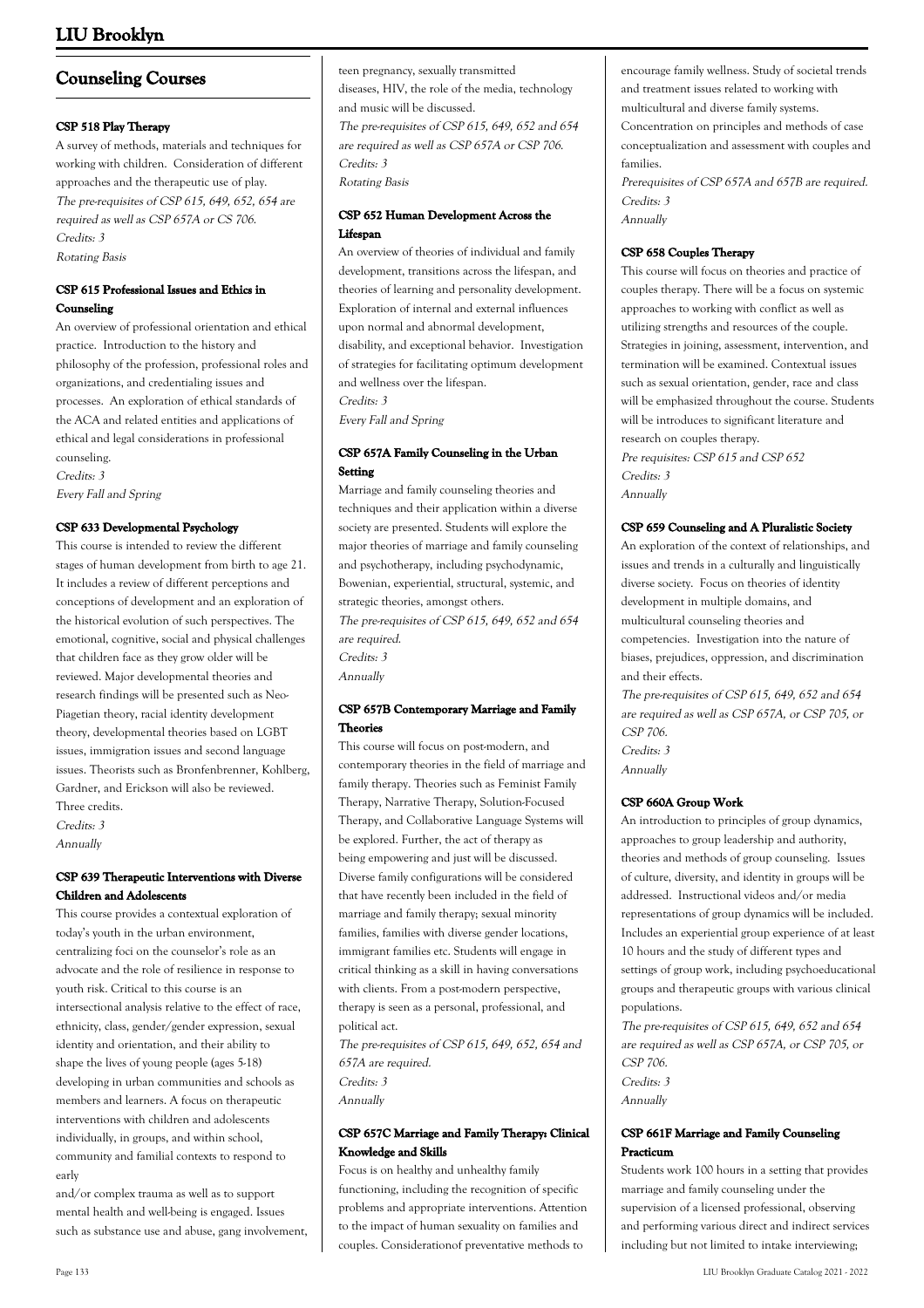### **Bulletin 2021 - 2022**

marriage and family counseling; record keeping; attending treatment team meetings and professional development events; and engaging in testing and assessment. Students complete a minimum of 40 hours in direct service to clients. Audiotaping, videotaping, or live supervision is required. Pre-requisites of CSP 615, 649, 652, 654, 657A and ALCX 702 are all required. CSP 712 is pre or corequisite Credits: 3

Annually

#### **CSP 661M Mental Health Counseling Practicum**

Students work 100 hours in a mental health setting under the supervision of a licensed mental health professional, observing and performing various direct and indirect services including but not limited to intake interviewing; individual, group, and family counseling; record keeping; attending treatment team meetings and professional development events; and engaging in testing and assessment. A minimum of 40 hours in direct service is required. Audio-taping, videotaping, or live supervision.

Pre-requisites of CSP 615, 649, 652, 654, 706 and ALCX 702 are all required. Pre- or Co-requisite of CSP 712 is required. Credits: 3 Annually

#### **CSP 665F Marriage and Family Counseling Internship I**

Students work 300 hours each of two semesters in a setting that provides marriage and family counseling under the supervision of a licensed professional, observing and performing various direct and indirect services including but not limited to intake interviewing; marriage and family counseling; record keeping; attending treatment team meetings and professional development events; and engaging in testing and assessment. Students complete a minimum of 130 hours each semester in direct service to clients. Audiotaping, videotaping, or live supervision is required. The pre-requistes of CSP 661F and 712 are required and departmental approval. Credits: 6 Annually

#### **CSP 665M Mental Health Counseling Internship I**

Students work 300 hours each of two semesters in a clinical setting under the supervision of a licensed mental health professional, observing and performing various direct and indirect services including but not limited to intake interviewing; individual, group and family counseling; record keeping; attending treatment team meetings and professional development events; and engaging in testing and assessment. A minimum of 120 hours each semester in direct service is required. Audiotaping, videotaping, or live supervision. The pre-requisite of CSP 661M and 712 are required and Departmental approval.

Credits: 6 Annually

#### **CSP 666F Marriage and Family Counseling Internship II**

Students work 300 hours each of two semesters in a setting that provides marriage and family counseling under the supervision of a licensed professional, observing and performing various direct and indirect services including but not limited to intake interviewing; marriage and family counseling; record keeping; attending treatment team meetings and professional development events; and engaging in testing and assessment. Students complete a minimum of 130 hours each semester in direct service to clients. Audiotaping, videotaping, or live supervision is required. The pre-requisite of CSP 665F is required and Departmental approval. Credits: 6

Annually

#### **CSP 666M Mental Health Counseling Internship II**

Students work 300 hours each of two semesters in a clinical setting under the supervision of a licensed mental health professional, observing and performing various direct and indirect services including but not limited to intake interviewing; individual, group and family counseling; record keeping; attending treatment team meetings and professional development events; and engaging in testing and assessment. A minimum of 120 hours each semester in direct service is required. Audiotaping, videotaping, or live supervision. The pre-requisite of CSP 665M is required. Credits: 6 Annually

#### **CSP 668A Assessment and Diagnosis in Counseling Diverse Populations**

Focus on the nature and meaning of assessment; standardized and non-standardized testing methods; statistical concepts; reliability and validity; social, cultural, and linguistic factors in assessment and diagnosis; ethical issues in instrument selection, administration, and interpretation of assessments. Introduction to the DSM classification system. The pre-requisites of CSP 615, 649, 652, 654 are required as well as CSP 657A, or CSP 705, or CSP 706.

Credits: 3 Annually

#### **CSP 679 Substance Abuse and High Risk Behaviors**

This course will provide an overview of substance use, abuse and high-risk behaviors, and the role of and their interrelatedness in the contexts of the helping professions of psychology and counseling. The course will also consider the role of trauma on the development and psychology of addiction and recovery. Substance abuse counseling theories, practices, and treatment will be explored.

The pre-requisites of CSP 615, 649, 652 and 654 are all required and CSP 657A or CSP 706. Credits: 3 Rotating Basis

#### **CSP 700 Family Law**

An overview of legal issues with regard to marriage and family relationships with a focus on familial trauma that necessitates and results from engagement in court and legal proceedings. Central to this course is the counselor's role in working with various types of families to confront important life decisions, resolving disputes and planning for the future. Attention to issues of consultation with legal professionals and the interaction of the counselor with the legal system are discussed.

The pre-requisites of CSP 615, 649, 652 and 654 are required as well as CSP 657A or CSP 706. Credits: 3 Annually

#### **CSP 706 Foundations of Mental Health Counseling**

Introduction to the history, philosophy, and current trends in mental health counseling. Exploration of the role, function, and professional identity of the mental health counselor, including issues of credentialing, collaboration, and consultation with other treatment providers. Instruction in ethical and legal issues specific to the practice of mental health counseling. Ten hour field component.

The pre-requisites of CSP 615, 649, 652 and 654 are required. Credits: 3 Annually

#### **CSP 707 Foundations in Marriage and Family Therapy**

A conceptual framework will be discussed in the context of self of the therapist, professional identity of the marriage and family therapist, issues of credentialing and consulting with other service providers, and ethical and legal issues specific to the practice of marriage and family therapy. The history, philosophy, and current trends in marriage and family therapy are explored and an overview of theoretical concepts, intervention strategies, and research unique to family

systems and relational units will be covered. A conceptual framework will be discussed in the context of self of the therapist, professional identity of the marriage and family therapist, issues of credentialing and consulting with other service providers, and ethical and legal issues specific to the practice of marriage and family therapy. The history, philosophy, and current trends in marriage and family therapy are explored and an overview of theoretical concepts, intervention strategies, and research unique to family systems and relational units will be covered. Credits: 3 Annually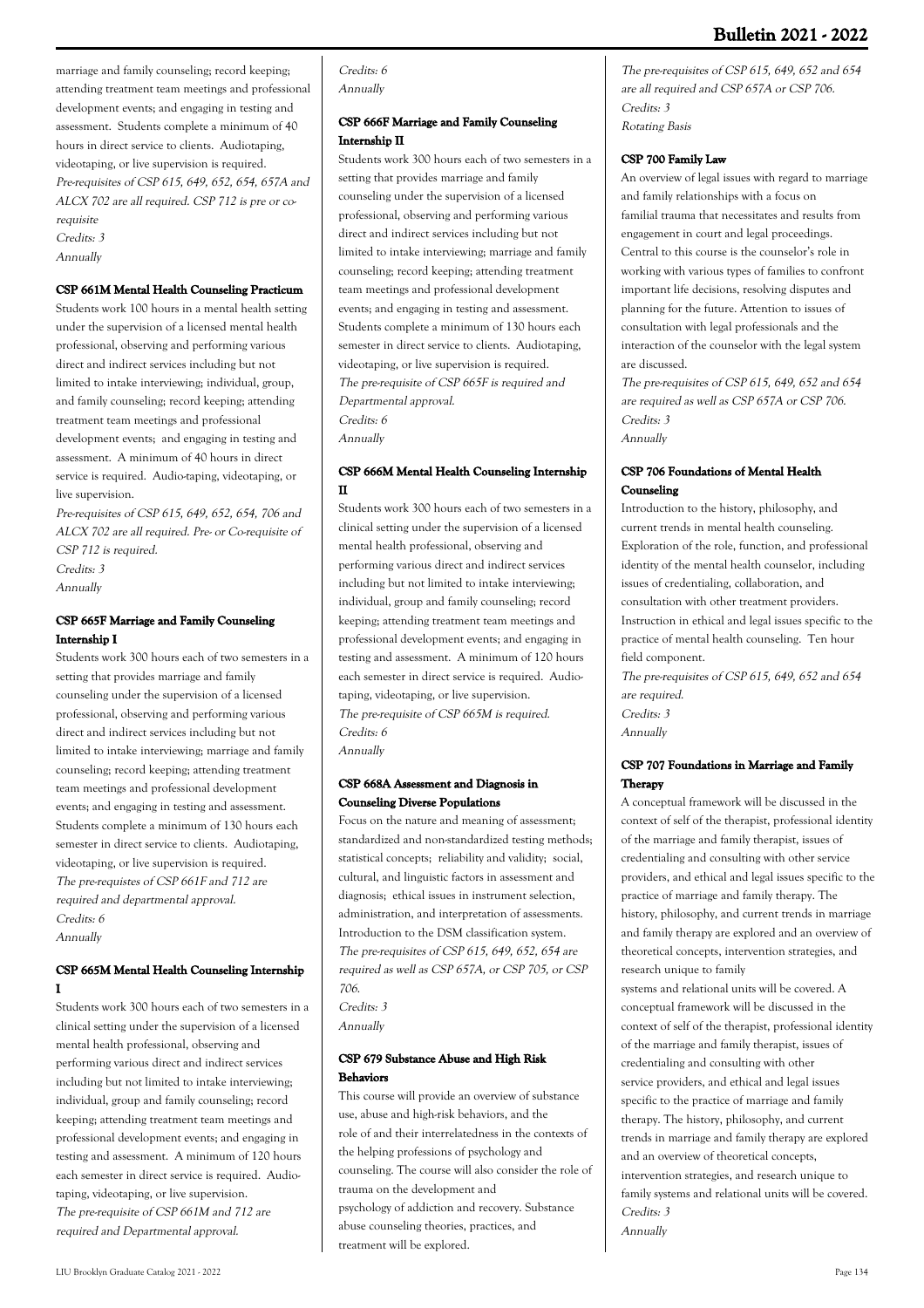#### **CSP 709 Research, Evidence-Based Practice and Program Evaluation**

Introduction to quantitative and qualitative research methods; the use of technology and statistics, inquiry and analysis in research and program evaluation. A review and analysis of evidence-based practices in mental health counseling with a variety of populations and clinical issues. The use of needs assessment and outcomes research in program development, implementation, and evaluation will be explored. Ten hour field component.

The pre-requisites of CSP 615, 649, 652 and 654 are required as well as CSP 657A or CSP 706. Student must be active in the Mental Health Counseling plan. Credits: 3 Annually

#### **CSP 712 Psychopathology and Psychopharmacology**

This course explores the major diagnostic categories of psychopathology according to the current DSM classification system. The concept of mental health, illness and wellbeing are explored through the socio-cultural formulations utilizing the stress-diathesis and biopsychosocial spiritual models. Of specific focus in this course is an emphasis on the relationship of traumatic life experiences and complex traumatic stress on the manifestation of traumatic stress-related disorders and diagnosis secondary to experienced trauma. Additionally, students will develop an understanding of disorders in terms of diagnostic features, associated features, demographic features, prevalence, course, familial pattern, differential diagnosis, and cultural contexts through case study analysis. Commonly prescribed psychopharmacological medications, including uses and side effects are introduced and considered.

The pre-requities of CSP 615, 649, 652 and 654 are required as well as CSP 657A or CSP 706. Student must be active in the Mental Health Counseling plan.

Credits: 3 Annually

### **CSP 733 Development in Infancy and Early Childhood**

This course presents an in-depth review of current research and theory in perceptual, cognitive, social, emotional and physical aspects of development from birth to age 3. Particular attention is paid to the influence of culture and environment on early development. Implications of developmental theories for assessment and early intervention practices are included. Credits: 3 On Demand

# **CSP 745 Special Topics in Counseling**

Each year the faculty identifies critical areas of interest in counseling. Institutes are planned for

intensive study related to those issues, featuring expert speakers on the topic. The pre-requisites of CSP 615, 649, 652, and 654 are required as well as CSP 657A or CSP 706.

Credits: 3 Rotating Basis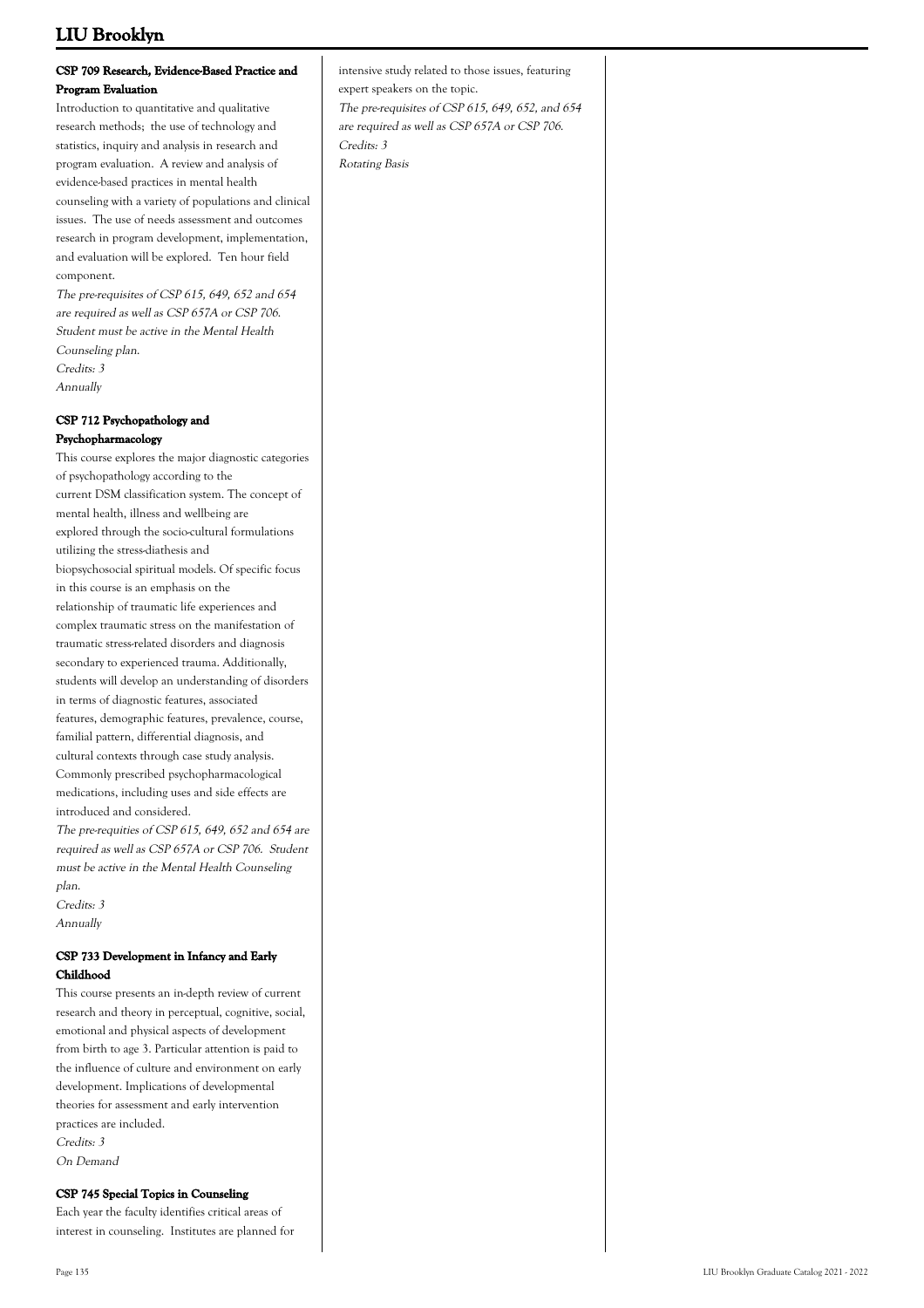# **DEPARTMENT OF OCCUPATIONAL THERAPY**

 The Occupational Therapy Program offers a dual B.S./M.S. degree. It is designed to educate entry-level occupational therapists whose skills and training prepare them to practice competently in the rapidly changing urban health care environment and to equip patients and clients with skills for the workplace and for home. The occupational therapy curriculum offers students the opportunity to focus on individual professional growth, to participate in community-service learning, to refine cultural sensitivity and practice skills, to use health promotion in community settings, to utilize an activity to promote health and independence, and to develop the skills required to treat the whole person.

 The Occupational Therapy Program is approved by the New York State Education Department and the Accreditation Council for Occupational Therapy Education. Occupational therapy is an upper-division professional program, spanning three years of full-time professional academic courses and clinical work that is integrated with several community-service learning experiences. Students must complete the liberal arts and sciences core curriculum, which offers a rich base of sciences, humanities, and social sciences, before entering the professional phase of the program; a minimum of 60 credits in the liberal arts and sciences for the baccalaureate degree is required.

 Occupational therapy is a vital healthcare and rehabilitation profession whose practitioners help clients to develop or restore and sustain the highest quality of productive life to persons recovering from illness or injury. Occupational therapy is the therapeutic use of self-care, work/productive tasks, and play/leisure activities to increase independent function, enhance development, and prevent disability. The term occupation refers to activities that are meaningful to the individual within the environments in which the person lives and functions. Occupational therapy promotes healthy lifestyles, prevents disability, and facilitates active participation through occupation. It includes adapting tasks and the environment to maximize independence and quality of life. Occupational therapists help people adapt to changes resulting from the disability and the aging process, focus on illness and injury prevention, and promote healthy and satisfying lifestyles for people of all ages.

 Our faculty is actively involved in promoting community health and wellness through funded research and programs assisting people to achieve their highest level of functioning within the context of their own communities. Our students are involved in these activities as part of their training since their first year in our program. Using a variety of teaching methods and the integration of technology in the coursework, our students develop a comprehensive understanding of the practice and build their research skills. Embedded

in our curriculum are activities that enhance students' communication and critical thinking skills contributing to personal and professional growth. Our students are prepared for successful clinical careers and leadership roles within their professional community.

#### **ADMISSIONS**

 Our program presents an excellent opportunity for high school graduates who want to pursue a degree in occupational therapy. Students can complete a Bachelor of Science / Master of Science (BS/MS) degree in Occupational Therapy in five years: two years for the completion of prerequisites and three years for the professional phase of the program. Our program also presents a great opportunity for college students and college graduates with a degree in another field who want to pursue a career in occupational therapy.

 Students seeking entrance into health and human service professions should be aware that the presence of a criminal record can result in the refusal of licensing/certification/registration agencies to issue the credential needed to practice in the field of study. Prospective students are urged to contact the pertinent state and/or federal licensing board to inquire whether a criminal record will have an impact on their eligibility to obtain licensure or certification. A criminal conviction and/or the use of illegal drugs may impede licensure in New York State. Students who have had a prior conviction are advised to contact NBCOT ([www.nbcot.org](http://www.liu.edu/Brooklyn/Academics/Schools/SHP/Dept/Occupational-Therapy/Programs/www.nbcot.org) for clearance before beginning their academic program. For a fee, NBCOT will review the circumstances which led to a conviction and the individual's personal record and render a decision concerning whether or not the individual would qualify to work as an occupational therapist.

#### **Application Policies and Procedures**

 Before applying to the professional phase, students without an undergraduate degree must complete 60 undergraduate prerequisite credits (see below) and maintain a minimum cumulative grade-point average of 3.0 in liberal arts and sciences courses. Grades below a C- are not acceptable in prerequisite courses. Please note that fulfilling these requirements does not automatically qualify the student for the professional phase of the program. All students go through the application and selection process outlined below.

 The Department of Occupational Therapy accepts transfer students with or without a degree. LIU students can apply directly to the Department of OT at LIU (no OTCAS application is necessary). All students are required to submit 3 recommendation letters, a personal statement, verification of a minimum of 50 hours of observation or volunteer work with a licensed occupational therapist; 50 hours is the minimum requirement and should be completed by the application deadline. It is recommended that candidates engage in more than the minimum hours and in more than one setting. Admission

application and reference letterforms can be obtained from the OT Department (*2nd Floor, Pratts Building, Room 224, 718-780-4508*).

 Transfer students need to apply via the OTCAS system: [www.otcas.org.](http://www.otcas.org) If you choose this system you do not need any additional applications or documents other than what the OTCAS requires. Students should follow the directions that the OTCAS system provides and complete their online application. Our department has direct access to those records.

1. Students are required to provide the following items when submitting their application, or your application cannot be processed.

- 3 letters of recommendation
- Your application will not be considered complete until all three reference letters are on file with OTCAS by the deadline
- We REQUEST that letters of recommendation be completed by people who know you well; for example, college professors, academic counselors, and/or employers and by at least one occupational therapist.
- Personal Statement
	- In your personal statement explain your career goals, your interest in occupational therapy, past work/volunteer experience that is relevant, and if there is a specialized area of occupational therapy that interests you most. You may also wish to describe your experience with illness and disability, whether the experience is your own or that of a family member or close friend.
- Verification of a minimum of 50 hours of volunteer work with a licensed occupational therapist.50 hours is the minimum requirement and should be completed by the application deadline. It is recommended that candidates engage in more than the minimum hours and in more than one setting. We are requiring that verification of these hours are provided. OTCAS has a function that allows applicants to have their hours verified by either uploading a document or electronically requesting verification from the OT. Please make sure verification is submitted for all hours for consideration.
- Curriculum Vitae

### *INTERVIEW*

2. Due to the competitive nature of the program, unfortunately, only eligible students will be invited for an interview. The following criteria will be considered to determine eligibility for an interview:

- Meeting application deadline with a verified application
- Cumulative GPA as well as Science GPA
- Volunteer experience and extracurricular activities •
- Writing competency (personal statement, curriculum vitae) •
- Letters of recommendation **The Department of Occupational Therapy**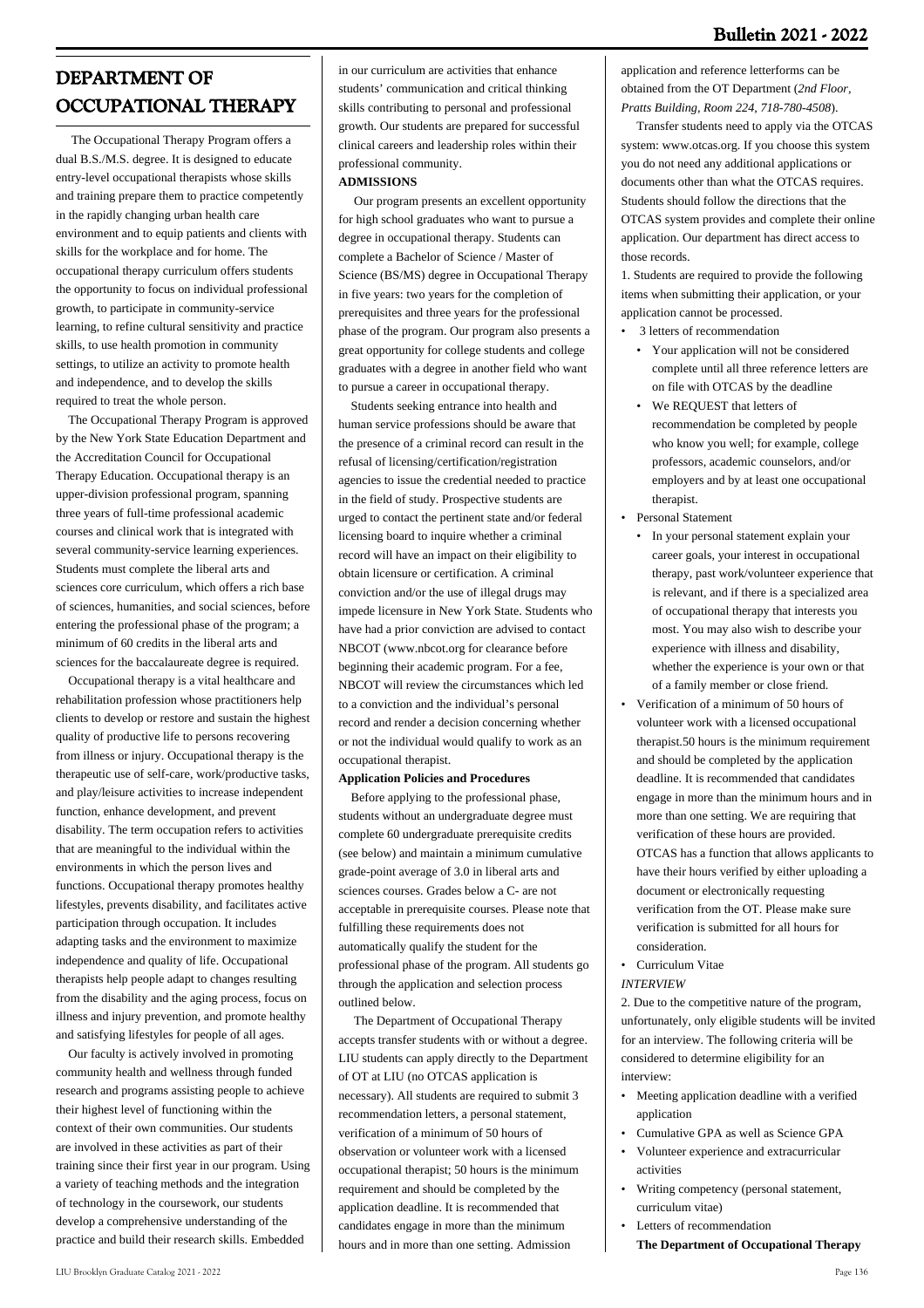**publishes the application deadline on the**

**website.** All students are accepted to begin the program in the fall semester of each academic year. All prerequisite courses and volunteer work **must** be completed prior to entering the program in September. We encourage students to meet with faculty in the Department of Occupational Therapy to prepare their applications and to make sure that prerequisites are completed.

#### **Pre-requisites**

 College students wishing to transfer into the professional phase of the program must have a minimum cumulative grade point average **of 3.0**. **A 3.0** minimum cumulative grade point average is also required in both liberal arts and sciences courses. An **average GPA of 3.0** in the four biology pre-requisite courses is preferred (BIO 3, 4, 137,138). Science grades more than 10 years old are not acceptable. Official transcripts from all colleges and universities attended are required.

 Below are the prerequisite courses for current LIU students, LIU graduates, and transfer students from other colleges/universities:

#### **Prerequisite Courses for LIU Students and Transfer Students Without a Degree**

| Biology<br>(with lab)                         | (Bio 1 or 3, 2)<br>or $4)$ | 8 credits |
|-----------------------------------------------|----------------------------|-----------|
| Anatomy &<br>Physiology I                     | (Bio 137)                  | 4 credits |
| Anatomy &<br>Physiology                       | (Bio 138)                  | 4 credits |
| Finite Math                                   | (Math 16)                  | 3 credits |
| <b>Statistics</b>                             | (Math 100,<br>Psy 150)     | 3 credits |
| General<br>Psychology                         | (Psy 3)                    | 3 credits |
| Developmental (Psy 107)<br>Psychology         |                            | 3 credits |
| Abnormal<br>Psychology                        | (Psy 110)                  | 3 credits |
| English<br>Composition                        | (Eng 16)                   | 3 credits |
| English<br>Literature                         | $(Eng 61-64)$              | 3 credits |
| Intro Sociology (SOC 3)<br>or<br>Anthropology |                            | 3 credits |
| History                                       | (His $1, 2$ )              | 3 credits |
| Philosophy                                    | (Phil 61, 62)              | 3 credits |
| Oral<br>Communicatio<br>n                     | (Spe 3)                    | 3 credits |
| Foreign<br>Language                           |                            | 3 credits |

| ART, DNC,    | 3 credits |
|--------------|-----------|
| MUS, THE,    |           |
| МA           |           |
| Liberal Arts | 5 credits |

*\*60 credits*

\* Each Applicant is required to complete an additional 5 credits of *Liberal Arts or Science* course work and will accept OS 1 for **one** credit and 4 credits from an elective course. Computer Science, Education, and Physical Education courses are **not acceptable** for completion of the Liberal Arts and Science requirement. The total # of prerequisite credits required for graduation is *\* 60 credits*. All prerequisite course work must be completed prior to initiation of professional phase course work.

#### **Prerequisite Courses for LIU Graduates and Transfer Students With a Degree (Associate or Bachelor Degree)**

| <b>General Biology</b><br>(with lab)            | 8 credits |
|-------------------------------------------------|-----------|
| Anatomy & Physiology 4 credits<br>T             |           |
| Anatomy & Physiology 4 credits<br>П             |           |
| Algebra                                         | 3 credits |
| <b>Statistics</b>                               | 3 credits |
| General Psychology                              | 3 credits |
| Developmental<br>Psychology                     | 3 credits |
| Abnormal Psychology                             | 3 credits |
| <b>English Composition</b><br>and/or Literature | 6 credits |
| Intro Sociology or<br>Anthropology              | 3 credits |

#### *\*40 credits*

\*The total prerequisite credit requirement for entry into the program is *\*60 credits*. Completion of the 20 additional required prerequisite credits of Liberal Arts or Science course work must be evident on your transcript. Computer Science, Education, and Physical Education courses are not acceptable for completion of the Liberal Arts and Science requirement. All prerequisite course work must be completed prior to initiation of professional phase course work.

 For more information about our program visit our website:

[www.liu.edu/Brooklyn/Academics/Schools/SHP/](http://www.liu.edu/Brooklyn/Academics/Schools/SHP/Dept/Occupational-Therapy.aspx) [Dept/Occupational-Therapy](http://www.liu.edu/Brooklyn/Academics/Schools/SHP/Dept/Occupational-Therapy.aspx)

#### **Academic Standards**

 Once accepted into the Occupational Therapy Program, students must maintain a cumulative professional-phase grade point average of at least 3.0 each semester. Students also must meet standards of professional behavior with faculty, peers, and clinical instructors. Upon completion of

the curriculum, students are awarded a dual Bachelor of Science/Master of Science Degree in Occupational Therapy and are eligible to take the NBCOT exam.

#### **Occupational Therapy Curriculum**

 The Occupational Therapy Program curriculum includes 122 credits in the professional phase of the program. Occupational therapy course offerings provide 23 credits of basic and medical science classes, 82 credits in occupational therapy theory and practice, and 17 credits of fieldwork education.

 The developmental nature of our curriculum allows students to be introduced, practice and master, core competencies pertaining to the clinical practice of Occupational Therapy. The curriculum is brought to life through organizing strands, which serve to infuse the mission and philosophy of the program into each course. The courses are organized into sequences that aim to gradually enable students' learning and professional competency.

The organizing strands for the curriculum are:

- Clinical reasoning/evidence-based 1. practice/research
- 2. Engagement in meaningful occupation
- 3. Health promotion, prevention, and wellness

4. Professional socialization/community service The occupational therapy program will allow you to:

- Focus on your individual professional growth and development
- Participate in community service learning
- Enhance cultural sensitivity and practice skills
- Use health promotion in community settings
- Develop skills to treat the whole person including physical, cognitive, and psychosocial needs •
- Use the purposeful activity to promote health and independence •
- Prepare for a successful career and leadership roles within the Occupational Therapy profession. •

 Students spend their first year completing 72 hours of community service that introduces them to service-learning experiences related to life-span development and understanding of occupations. During the second of the curriculum, students participate in an enriched clinical component (Fieldwork I) that includes several supervised parttime experiences with clients and patients of all ages, located in a variety of medical, educational, and community-based organizations. In the third year, students participate for seven months in fulltime fieldwork (Fieldwork II) that includes 3 rotations of 8-10 or 12 weeks in a variety of clinical, educational, or community settings (focus is on: mental health, physical disabilities, pediatrics). Students also have the unique opportunity to design and implement a four-credit research project in which they conduct a facultymentored research project.

#### **Community Service**

Students will be prepared to ultimately work in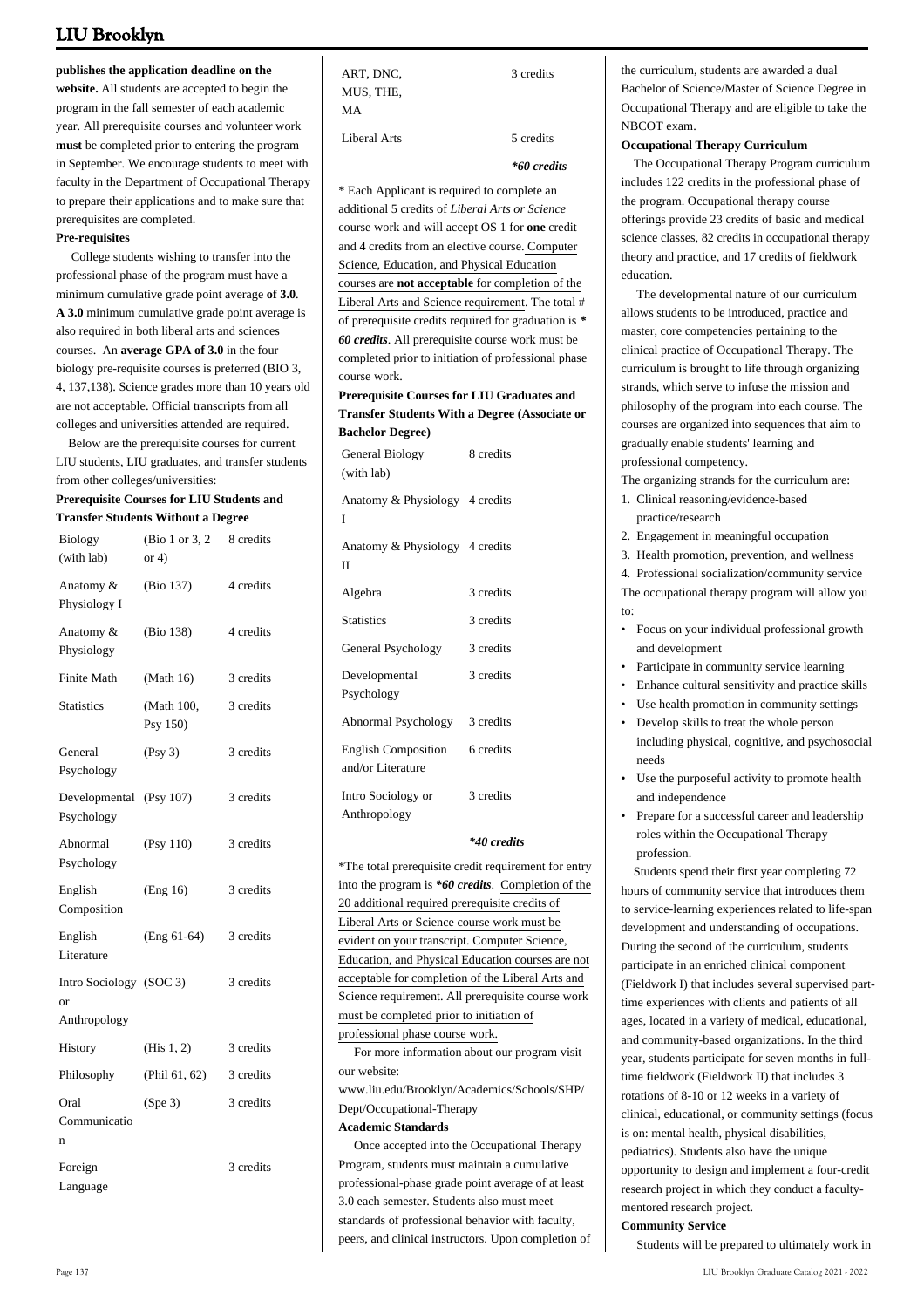3.00

4.00

the urban environment, which presents unique challenges to health care provision. Consistent with the mission of LIU Brooklyn to provide service to the community, occupational therapy students will participate in the Common Ground, a unique community service-learning program sponsored by the university. The curriculum emphasizes the importance of community service learning, cultural competence, and the relationship of the environment to health and illness. It is critical that students have early and consistent exposure to the community facilitated through developmental learning activities. The communitybased learning experiences will foster a deep appreciation of the broad spectrum of social, cultural, political, and economic forces that shape this environment and influence the individual in their daily activities and valued occupations.

# **Fieldwork Education**

 Fieldwork education constitutes an integral part of the course of study. It provides an excellent opportunity for students to acclimate themselves to the health care setting, practice selected aspects of occupational therapy, observe various types of health care settings, and develop their professional competence.

 The fieldwork education component begins with a 10-week fieldwork experience in the fall of the second professional year. The following clinical practice experiences gradually become more demanding and varied in nature. The program concludes in fieldwork experiences with a minimum of 28 weeks in the fall/spring/summer semesters of your final graduate year at LIU Brooklyn (at which time students will be responsible for providing all occupational therapy services to their own caseload, under the supervision of licensed occupational therapists).

 Many of our clinical/field experience affiliates now require the completion of criminal background checks and/or drug testing for employees, volunteers, and students affiliated with the site. Therefore, the LIU Brooklyn students who plan to participate in a clinical/field experience may be asked to undergo a criminal background check and/or drug screen. A criminal conviction and/or the use of illegal drugs may impede or bar your entry into your chosen field of study. Students desiring entrance into the School of Health Professions should be aware that our clinical/field affiliates can reject or remove a student from the site if a criminal record is discovered or if a drug test is positive. In the event that a student is rejected from a clinical/field site due to information contained in the criminal background check, or drug screen, you may be unable to complete a required clinical/field experience. If you are unable to complete program requirements, you may be advised to withdraw from the program.

#### **Accreditation**

 The entry-level occupational therapy program is accredited by the Accreditation Council for Occupational Therapy Education (ACOTE) of the

American Occupational Therapy Association (AOTA) located at 6116 Executive Boulevard, Suite 200, North Bethesda, MD 20852-4929. ACOTE's telephone number, C/O AOTA, is (301) 652-AOTA and its web address is WWW.ACOTEONLINE.ORG. The program is registered with the New York State Education Department. Graduates will be eligible to sit for the national certification examination by the National Board for Certification in Occupational Therapy (NBCOT). After successful completion of that examination, the individual will be an Occupational Therapist Registered (OTR). In addition, all states require licensure in order to practice; however, state licenses are usually based on the results of the NBCOT Certification Examination. Note that a felony conviction may affect a graduate's ability to sit for the NBCOT certification examination or attain state licensure.

# **DUAL DEGREE PROGRAM**

# **B.S./M.S. Occupational Therapy**

**B.S. / M.S., Occupational Therapy** *{Program Code: 21843] {HEGIS: 1208.0}*

#### **Graduation Requirements**

|                                              |                           | Students must satisfy the placement, proficiency,                      |      |  |
|----------------------------------------------|---------------------------|------------------------------------------------------------------------|------|--|
| orientation and 34-35 credit core curriculum |                           |                                                                        |      |  |
|                                              |                           | criteria outlined in the Graduation Requirements                       |      |  |
|                                              |                           | section of this bulletin:                                              |      |  |
|                                              | <b>Orientation</b>        |                                                                        |      |  |
| <b>FYS</b>                                   | $^{\Omega}$               | <b>First Year Seminar</b>                                              | 1.00 |  |
|                                              |                           | <b>Core Curriculum Requirements</b>                                    |      |  |
|                                              | $(34-35 \text{ credits})$ |                                                                        |      |  |
| <b>Humanities</b>                            |                           |                                                                        |      |  |
|                                              |                           | English Composition - ENG 16 or 16 X                                   | 3.00 |  |
|                                              |                           | English Literature: ENG 61, 62, 63 or 64                               | 3.00 |  |
|                                              | Philosophy: PHI 60        |                                                                        | 3.00 |  |
|                                              | Foreign Language          |                                                                        | 3.00 |  |
|                                              | <b>Social Sciences</b>    |                                                                        |      |  |
| History                                      |                           |                                                                        | 3.00 |  |
| Sociology                                    |                           | Anthropology, Economics, History,<br>Political Science, Psychology, or | 3.00 |  |
|                                              |                           | Anthropology, Economics Political<br>Science, Psychology, Sociology    | 3.00 |  |
|                                              |                           | <b>Science and Mathematics</b>                                         |      |  |
|                                              |                           | Mathematics: MTH 15 or 16 (3-4 credits)                                | 4.00 |  |
|                                              |                           | Laboratory Science: BIO 1 or 3                                         | 4.00 |  |
| Arts                                         |                           | Communication, Visual & Performing                                     |      |  |
|                                              |                           | Oral Communications: SPE 3                                             | 3.00 |  |

| BЮ | $\mathbf{4}$ | Life: Its Origin,      |
|----|--------------|------------------------|
|    |              | Maintenance and Future |

BIO 2 General Biology 4.00

**Must complete one of following (completes**

Art, Dance, Journalism, Music, Theatre,

#### **Must complete both courses**

**Ancillary Requirements:**

Media Arts

**sequence):**

| <b>PSY</b> | 31  | Lifespan Developmental<br>Psychology       | 3.00 |
|------------|-----|--------------------------------------------|------|
| <b>PSY</b> | 110 | Abnormal Psychology                        | 3.00 |
|            |     | Must complete one of the following courses |      |
| <b>MTH</b> | 100 | <b>Introductory Statistics</b>             | 3.00 |
| <b>PSY</b> | 150 | <b>Statistics in Psychology</b>            | 3.00 |
|            |     | Must complete both courses:                |      |
| <b>BIO</b> | 137 | Anatomy & Physiology I 4.00                |      |
| <b>BIO</b> | 138 | Anatomy & Physiology II 4.00               |      |
|            |     | Liberal Arts & Sciences electives:         |      |

5 credits in LA&S electives are required.

#### **Occupational Therapy Professional**

#### **Phase Requirements**

| <b>Occupational Therapy Professional Phase -</b> |     |                                                                                                   |      |
|--------------------------------------------------|-----|---------------------------------------------------------------------------------------------------|------|
|                                                  |     | Year 1 Requirements (45 credits)                                                                  |      |
| OТ                                               | 100 | Introduction to<br>Occupational Therapy                                                           | 2.00 |
| OТ                                               | 106 | Therapeutic Skills 1:<br><b>Interpersonal Skills</b>                                              | 2.00 |
| OТ                                               | 110 | Human Development and<br>Occupation 1: Pediatrics                                                 | 3.00 |
| OТ                                               | 111 | Human Development and<br>Occupation 2:<br>Adolescence/Adults                                      | 2.00 |
| ОT                                               | 112 | Human Development and<br>Occupation 3: Geriatrics                                                 | 2.00 |
| OТ                                               | 119 | Anatomy - Kinesiology                                                                             | 5.00 |
| OТ                                               | 120 | Theory 1: Introduction                                                                            | 2.00 |
| OТ                                               | 121 | <b>Medical Conditions 1:</b><br>Physical Disabilities in<br>Adolescents, Adults and<br>Geriatrics | 3.00 |
| OТ                                               | 129 | Kinesiology 2                                                                                     | 4.00 |
| OТ                                               | 140 | Neuroscience                                                                                      | 5.00 |
| OТ                                               | 201 | Professional<br>Development 1:<br>Occupational Therapy<br><b>Student Academic</b><br>Experience   | 2.00 |
| OТ                                               | 202 | Professional<br>Development 2:<br><b>Communication Skills</b>                                     | 1.00 |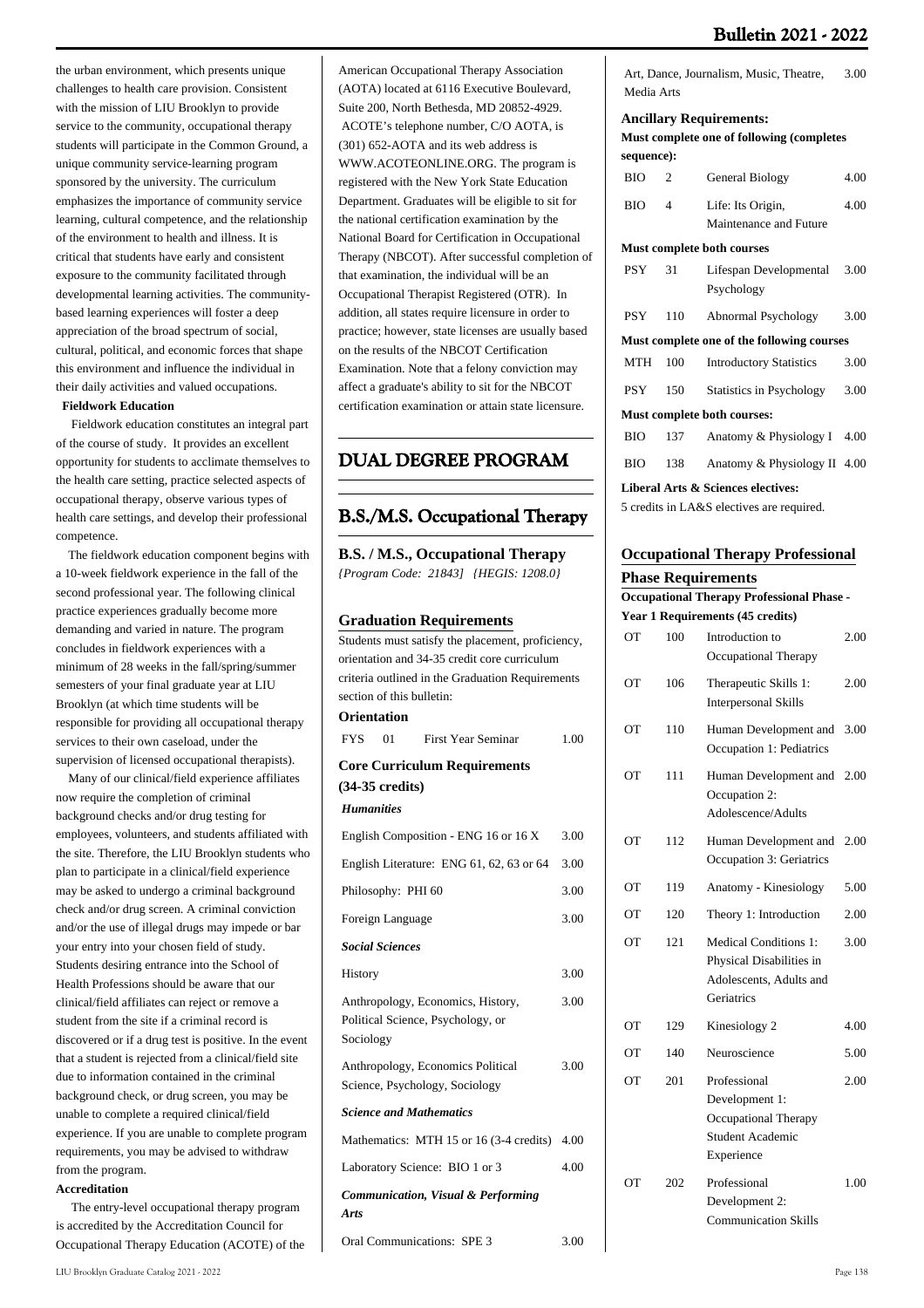| ОT                                               | 203 | Professional<br>Development 3:<br>Advocacy and Disability<br>Perspectives                                     | 1.00 | ОT                                                                                                                                             | 432                                                                                            | Practice 4: Medical and<br>Surgical Rehabilitation:<br>Adolescents Adult and<br>Geriatrics | 2.00             |  |
|--------------------------------------------------|-----|---------------------------------------------------------------------------------------------------------------|------|------------------------------------------------------------------------------------------------------------------------------------------------|------------------------------------------------------------------------------------------------|--------------------------------------------------------------------------------------------|------------------|--|
| ОT                                               | 206 | Therapeutic Skills 2:<br><b>Group Process</b>                                                                 | 3.00 | OT                                                                                                                                             | 506                                                                                            | Therapeutic Skills 5:<br>Technology and Assistive<br>Devices                               | 2.00             |  |
| ОT                                               | 220 | Theory 2: Learning<br>Theories Applied to                                                                     | 2.00 | OT                                                                                                                                             | 520                                                                                            | Theory 5: Research                                                                         | 3.00             |  |
|                                                  |     | Practice                                                                                                      |      | <b>OT</b>                                                                                                                                      | 533                                                                                            | <b>Medical Conditions 3:</b>                                                               | 3.00             |  |
| ОT                                               | 301 | Skills for Living 1: Play<br>and Leisure                                                                      | 3.00 | <b>OT</b>                                                                                                                                      | 620                                                                                            | Pediatrics<br>Theory 6: Research                                                           | 2.00             |  |
| OT                                               | 302 | Skills for Living 2: Work 3.00                                                                                |      |                                                                                                                                                |                                                                                                | Proposal                                                                                   |                  |  |
| <b>Occupational Therapy Professional Phase -</b> |     |                                                                                                               |      | <b>OT</b>                                                                                                                                      | 720                                                                                            | Theory 7: Community                                                                        | 2.00             |  |
| <b>OT</b>                                        | 122 | Year 2 Requirements (49 credits)<br><b>Medical Conditions 2:</b>                                              | 3.00 |                                                                                                                                                |                                                                                                | Practice & Health<br>Promotion                                                             |                  |  |
|                                                  |     | Mental Health in<br>Adolescents, Adults and                                                                   |      |                                                                                                                                                | <b>Occupational Therapy Professional Phase -</b><br>Year 3 Requirements (28-34 credits)        |                                                                                            |                  |  |
|                                                  |     | Geriatrics                                                                                                    |      | <b>OT</b>                                                                                                                                      | 507                                                                                            | Therapeutic Skills 6:                                                                      | 3.00             |  |
| ОT                                               | 200 | Fieldwork Level I:<br>Geriatric Practice                                                                      | 1.00 |                                                                                                                                                |                                                                                                | Organization &<br>Administration                                                           |                  |  |
| ОT                                               | 205 | Professional                                                                                                  | 1.00 | ОT                                                                                                                                             | 510                                                                                            | Level II: Fieldwork I                                                                      | 5.00             |  |
|                                                  |     | Development 5: Health<br>Promotion                                                                            |      | ОT                                                                                                                                             | 511                                                                                            | Level II: Fieldwork II                                                                     | 5.00             |  |
| ОT                                               | 210 | Fieldwork Level I:                                                                                            | 1.00 | OT                                                                                                                                             | 512                                                                                            | Level II: Fieldwork III                                                                    | 4.00             |  |
|                                                  |     | <b>Mental Health Practice:</b><br><b>Adolescents and Adults</b>                                               |      | <b>OT</b>                                                                                                                                      | 513                                                                                            | Level II: Fieldwork IV<br>(Elective)                                                       | $2.00 -$<br>4.00 |  |
| OT                                               | 215 | Fieldwork Level I:                                                                                            | 1.00 | ОT                                                                                                                                             | 530                                                                                            | Practice 5: Pediatrics                                                                     | 5.00             |  |
|                                                  |     | Physical Disability<br>Practice: Adolescents and<br>Adults                                                    |      | ОT                                                                                                                                             | 535                                                                                            | Fieldwork Level I:<br>Practice 3: Pediatrics                                               | 1.00             |  |
| <b>OT</b>                                        | 303 | Skills for Living 3: Self<br>Care                                                                             | 3.00 | ОT                                                                                                                                             | 716                                                                                            | Professional<br>Development 6: OT<br><b>Student Clinical</b>                               | 1.00             |  |
| ОT                                               | 306 | Therapeutic Skills 3:<br>Teamwork and<br>Leadership                                                           | 2.00 | OT                                                                                                                                             | 820                                                                                            | Experience<br>Theory 8: Community                                                          | 4.00             |  |
| ОT                                               | 320 | Theory 3: Comprehensive 4.00<br>Models and Mental<br><b>Health Sets of Guidelines</b><br>for Practice         |      | Practice Research Project<br><b>Credit and GPA Requirements</b><br>Minimum Total Credits: 182<br>Minimum Liberal Arts and Sciences Credits: 60 |                                                                                                |                                                                                            |                  |  |
| ОT                                               | 330 | Practice 1: Mental Health 5.00<br>- Adolescents, Adults and<br>Geriatrics                                     |      | Minimum Major Credits Undergraduate: 72<br>Minimum Major Credits Graduate: 50<br>Minimum Credits of Courses > 100 Level: 48                    |                                                                                                |                                                                                            |                  |  |
| ОT                                               | 420 | Theory 4: Physical<br>Disabilities Sets of<br>Guidelines for Practice                                         | 5.00 |                                                                                                                                                | Ancillary Course Requirements: See Above<br>Minimum Major GPA: 3.0<br>Minimum Overall GPA: 3.0 |                                                                                            |                  |  |
| ОT                                               | 430 | Practice 2:<br>Neurorehabilitation<br>Adolescents, Adults and<br>Geriatrics                                   | 5.00 |                                                                                                                                                |                                                                                                |                                                                                            |                  |  |
| ОT                                               | 431 | Practice 3: Orthopedic<br>Rehabilitation and<br><b>Orthotics: Adolescents</b><br><b>Adults and Geriatrics</b> | 4.00 |                                                                                                                                                |                                                                                                |                                                                                            |                  |  |

2.00- 4.00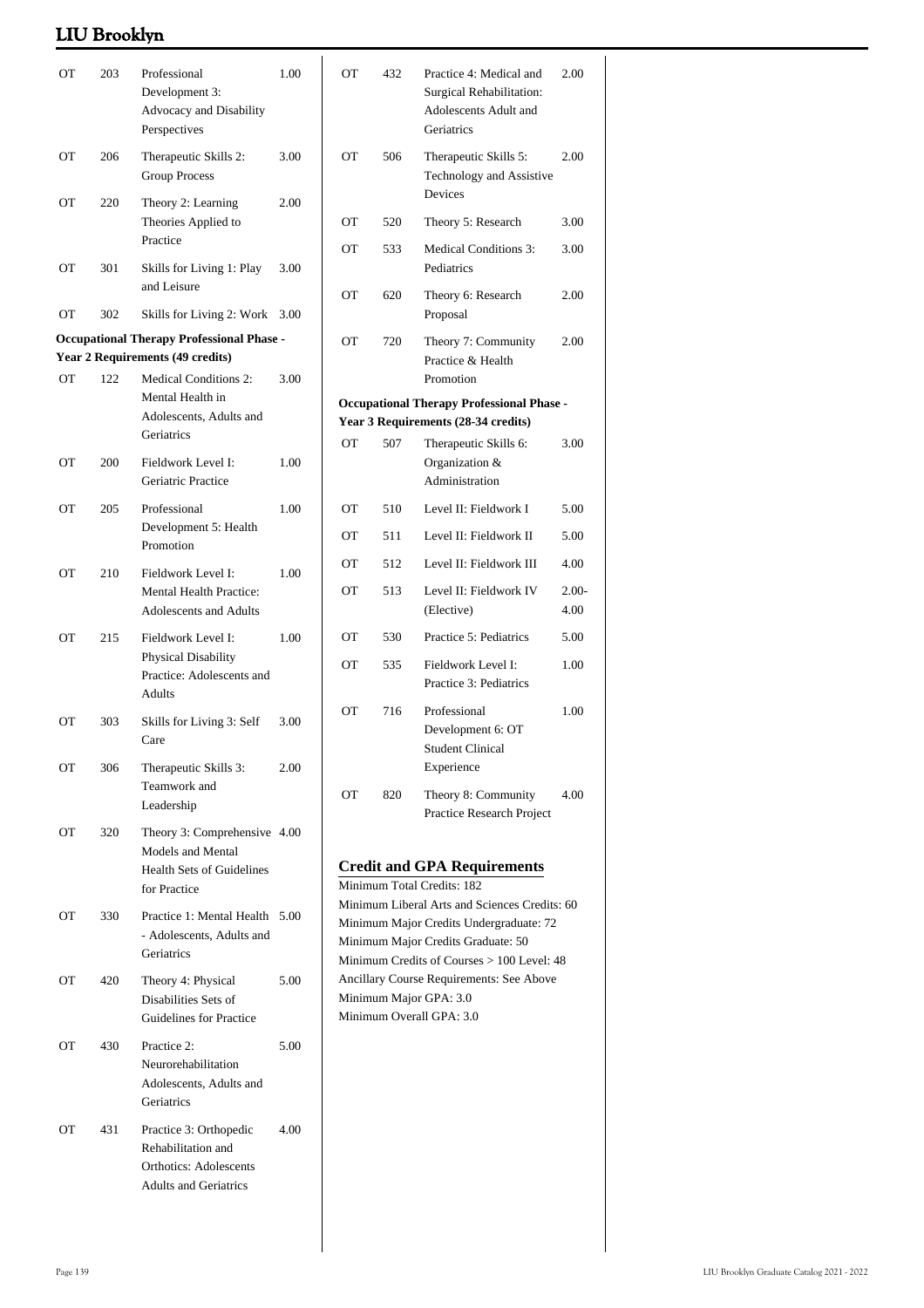# **Occupational Therapy Courses**

#### **OT 100 Introduction to Occupational Therapy**

Introduction to the profession of occupational therapy including the history, philosophy, knowledge, skills and attitudes reflective of past, current and future practice. The course content introduces students to the nature of theory and the evolution of the profession related to practice, standards of practice, core values and attitudes, ethical and legal issues, roles and tasks of occupational therapists and certified occupational therapy assistants, the organizational structure of the professional association and accreditation and credentialing bodies and international resources. Trends are examined in health care and models of practice including wellness and health maintenance and health promotion in the context of social, economic, political, demographic and cultural factors that influence the delivery of services are addressed.

The pre-requisites of PSY 107, 110 and admission to the OT program are required. Co-requisite of OT 106, 110, 140, 201, and 301 are also required. Credits: 2

Every Fall

#### **OT 106 Therapeutic Skills 1: Interpersonal Skills**

This course will introduce the students to professional interpersonal skills and techniques used by Occupational Therapists across treatment settings and age groups. Students will both learn and practice skills including: therapeutic use of self, interviewing/counseling skills, assertive professional communication and therapeutic interaction. Students will begin to appreciate factors relevant to disability perspectives, cultural sensitivity, clientcentered care and advocacy. Students will develop in their identity as a "Helping Professional" and will show sensitivity when using new interpersonal kills in the experiential setting.

Prerequisites: PSY 107 and 110, 1 Sociology or Anthropology course and Admissions to the OT program.

The pre-requisites of PSY 107 and 110; one Sociology or Anthropology course; and Admissions to the OT program are required. Co-requisites of OT 100, 110, 140, 201, and 301 are required. Credits: 2 Every Fall

#### **OT 110 Human Development and Occupation 1: Pediatrics**

This course focuses on bio-psycho-social development from infancy through childhood. Concepts and theories of typical human growth and development across the life span will be presented as a context for understanding behavior and occupation. Age related occupations in infancy and childhood will be examined in the context of developmental theories. Current research findings will be integrated in the course to inform occupational therapists about human growth and

development in sensory, motor, cognitive and psychosocial domains. Factors influencing growth and development including the family, the social and physical environment, daily life experience, and the unique individual characteristics of the child will be incorporated throughout the course. The role of the occupational therapist in prevention and promotion of health and well being with pediatric populations will be introduced. Through volunteer work in a community service agency, students will have opportunities to develop observation and interaction skills with children in a naturalistic setting. A comprehensive understanding of childhood occupations is achieved through class activities and community service.Community service and course assignments also provide the opportunity for students to link classroom learning to both home and community practice settings. The pre-requisites of PSY 107, PSY 110 and admissions to the OT program are required. Corequisites of OT 106, 100, 140, 201, and 301 are required. Credits: 3

Every Fall

#### **OT 111 Human Development and Occupation 2: Adolescence/Adults**

This course addresses human growth and development for adolescents and adults in the areas of neurosensory, motor, visual, perceptual, cognitive, physical, physiological and psychosocial skills. Principles of health promotion and disability prevention and the influences of culture and diversity are examined as they interface with the age-related needs and risks of this cohort. Students will examine the influence age-related life stages and development on occupations within the framework of performance skills and patterns and contexts. Students will be exposed to current research protocols and findings related to adolescents/adults development and their relationship to occupations and healthy lifestyle. This course is coupled with a community service learning experience in which students have the opportunity to integrate course content through lectures, seminar discussions, and community service experiences. Students also examine designated cultures and health related issues in depth using a problem based learning (PBL) approach.

Pre-requisite of OT 110, OT 106, OT 110, OT 140, OT 201, and OT 301 are required. Credits: 2 Every Spring

#### **OT 112 Human Development and Occupation 3: Geriatrics**

Human development and occupation for elders is the core interest of this course. Development in the areas of sensory, motor, perceptual, physical, cognitive, physiological and psychosocial skills is examined. Principles of health promotion, disease prevention and the influences of culture and diversity are examined in depth. Assignments and community service experiences integrated in this

course examine the role of age-related occupations on maturity, aging, death and dying, quality of life, and well-being. The course integrates performance skills, patterns and contexts as key factors in understanding changing occupational roles and the process of adaptation in elders. The pre-requisite of OT 111, OT 119, OT 120, OT 202, OT 203, and OT 206 are required. The corequisites of OT 121, OT 129, OT 220, and OT 302 are required. Credits: 2

Every Summer

#### **OT 119 Anatomy - Kinesiology**

This course is an in depth study of the human body structure, functions and abnormal motion, with emphasis on the neuro-musculoskeletal systems. Structural interrelationships shall be examined as the basis for normal functions and as a means to understand structural and functional dysfunctions of body structures that affect body functions and occupational performance. The course facilitates students'' understanding of neuro-motor substrates of human performance skills required to participate in meaningful occupations. Directed laboratory experiences are comprised of cadaver dissection, study of skeletal materials and anatomical models, surface anatomy, palpation, joint, and muscle function as well computer-assisted learning and video-tape presentation. Students obtain the background knowledge that assists them to understand, analyze and interpret neuro-motor body structures and functions that hinder occupational performance. All students must participate in cadaver dissection lab. Pre-requisite of OT 100, OT 106, OT 110, OT 140, OT 201, and OT 301 are required. Credits: 5 Every Spring

#### **OT 120 Theory 1: Introduction**

This course will provide the opportunity for students to learn about the theoretical foundations of the profession. Students will examine how theoretical information largely developed by the disciplines is used to support the development of (a) sets of guidelines for occupational therapy practice and (b) screening and assessment tools. Both nonoccupational therapy theories and occupational therapy theories will be explored. Students will also learn how to read, critique, interpret and summarize research (basic and applied) regarding the reliability and validity of theories, and the effectiveness of guidelines for occupational therapy practice and screening assessment tools.The course has a writing intensive component in which students develop professional writing skills related to documenting evidence for practice. Language structure, format and argument development are empasized. Students complete progressive assignments that are gradually revised using the professor's feedback, the assistance of writing tutors, and the use of googledocs. Finally students are introduced to clinical reasoning and decision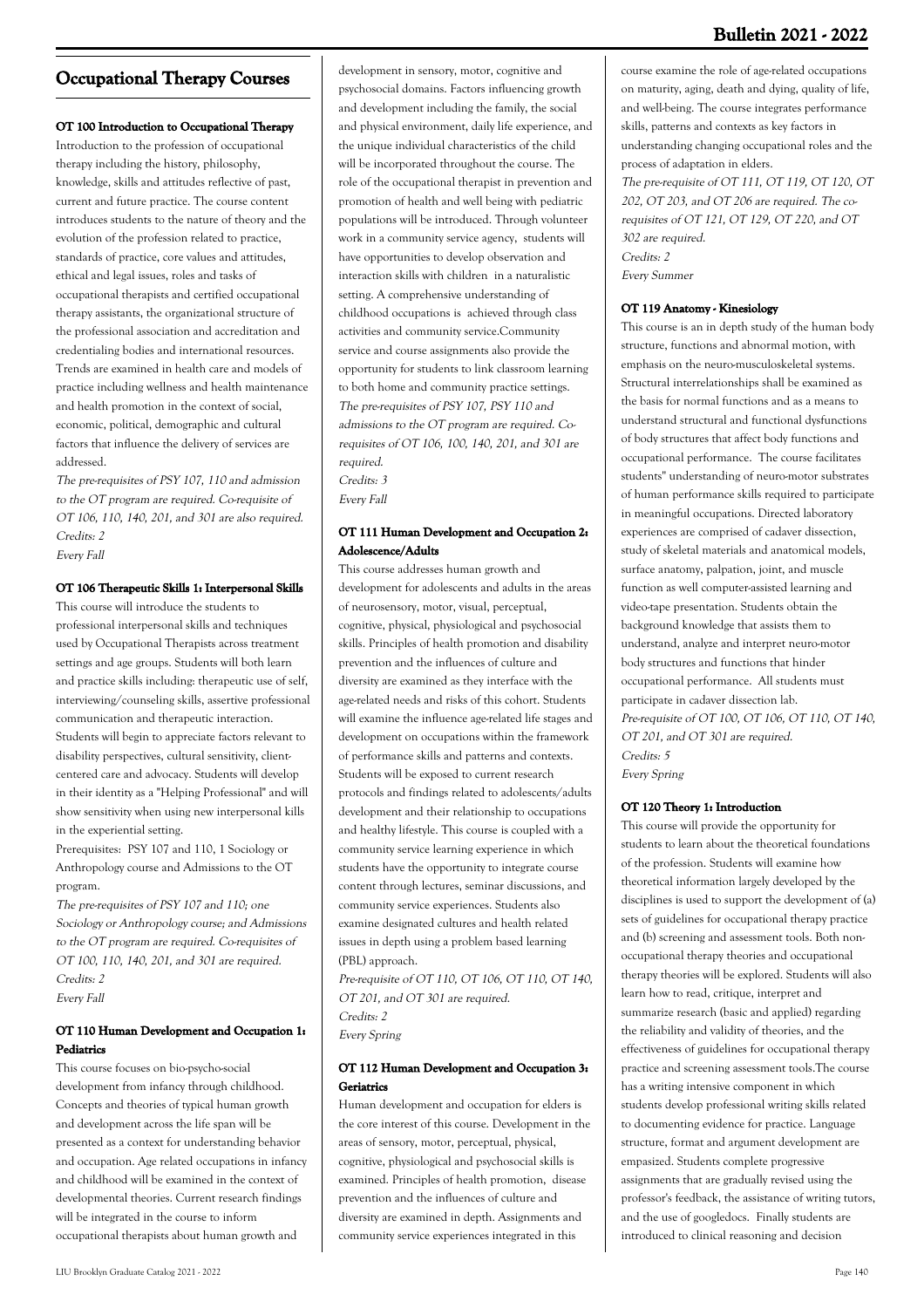making skills by assessing a client's occupational role dysfunction identify the impact of cultural, socioeconomic and political factors on their disability and determine an appropriate theoretically based OT intervention. Opportunities to practice clinical reasoning, professional writing and decision making skills are provided through case studies, media (e.g., books, film, and video) and scientific literature.

The pre-requisite of OT 100, OT 106, OT 110, OT 140, and OT 201, and OT 301 are required. Credits: 2 Every Spring

#### **OT 121 Medical Conditions 1: Physical Disabilities in Adolescents, Adults and Geriatrics**

This course is a study of the medical, neurological, and orthopedic conditions that commonly occur during the life span of adolescents, adults, and the elderly. An understanding of the etiology, pathology, signs and symptoms, treatment, psychosocial issues, and prognosis of common conditions and diseases are promoted. The influence of culture, diversity, environmental context, and the impact of occupation and health promotion are considered.

The co-requisites of OT 129, 112, OT 121, OT 220 and OT 302 are required. The pre-requisites of OT 111, OT 119, OT 120, OT 202, OT 203, OT 206 are required. Credits: 3 Every Summer

### **OT 122 Medical Conditions 2: Mental Health in Adolescents, Adults and Geriatrics**

This course presents an overview of the medical, neurological and psychiatric conditions which commonly occur during the life span of adolescents, adults and the elderly, building upon prior course work in the basic science curriculum and growth and development. Students develop an understanding of medical and psychiatric conditions, the etiology, signs, symptoms and prognosis. Implication for the person's occupational roles and performance are examined. Occupational therapy practice is discussed with focus on the process of screening, assessment, treatment and reassessment. In addition, the influence of culture, ethnicity, health care policies and gender and its impact on occupation and health promotion are examined across the life span. The pre-requisites of OT 112, OT 121, OT 129, OT 220, OT 302 are required. The co-requisites of OT 200, OT 303, OT 306, OT 320 and OT 420 are required. Credits: 3 Every Fall

#### **OT 129 Kinesiology 2**

This lecture/lab course provides an introduction to the analysis of the human motion. It includes the study of muscle function and biomechanics of the human body. The course content integrates principles of kinesiology with muscle testing and

goniometry. Changes in movement patterns across the life span are included. It provides didactic and practical experience with examination of movement principles. The impact of biomechanics on functional performance is also discussed. Students learn to apply principles of kinesiology, muscle testing and goniometry in clinical cases. The pre-requisites of OT 111, OT 119, OT 120, OT 202, OT 203, and OT 206 are required. The co-requisites of OT 112, OT 121, OT 220, and OT 302 are required Credits: 4 Every Summer

#### **OT 140 Neuroscience**

This course provides students with an understanding of the neuroanatomical and neurophysiologic substrates of normal and abnormal human behavior. The study of cortical and subcortical anatomy and physiology includes: cranial and peripheral nerves; the ventricular system; vascular brain anatomy; the neuron and neural activity; neurotransmitters, enzymes, and other neurochemicals; the autonomic nervous system; spinal cord tracts; and proprioceptors (muscle spindles and golgi tendon organs). The neuroanatomical and physiologic functions of special senses include: the vestibular system, vision, audition, olfaction, gustation, and proprioception. The neurologic substrates of motor control, stress/emotions/motivation, learning and memory, the aging of the brain, and neuroplasticity is also reviewed. Students will learn to use their knowledge of neuroanatomical and physiologic functions of the central nervous system (CNS) to understand CNS disease, dysfunction, and injury (e.g., spinal cord injury, traumatic brain injury, schizophrenia, coma, Parkinson's, sensory integrative disorders). Students will also use their knowledge of neuroanatomy and physiology to begin to understand the neurologic theories underlying specific occupational therapy practices (e.g., NDT - Neurodevelopmental Treatment, PNF - Proprioceptive Neuromuscular Facilitation, SI - Sensory Integration, and splinting and casting). Lab will provide the opportunities for students to directly examine human brain specimens, practice clinical neurologic exams, and develop clinical problem identification skills through case studies.During lab sessions students are also exposed to real life clients with neurological damages and learn the functional impact of the neurological problems (using the "clinic in the classroom" approach).

The pre-requisites of BIO 3, 4, 131 and 132 are required and the student must be in the Occupational Therapy major in order to register for this course. The co-requisites of OT 100, OT 106, OT 110, OT 201, and OT 301 are required. Credits: 5 Every Fall

#### **OT 200 Fieldwork Level I: Geriatric Practice**

This course provides the opportunity for students

to directly experience occupational therapy practice with a geriatric population in a clinical or community setting. Through fieldwork experience, students will begin to integrate and apply the theoretical knowledge, and professional behaviors/attitudes and clinical skills learned in the classroom. An integrative clinical reasoning fieldwork seminar both in person and on-line accompanies the fieldwork experience to provide students with an opportunity to analyze the professional and clinical practices observed in the clinic/ community setting, and integrates this with the clients' cultural background, health status, and valued occupations. Students will complete intensive documentation assignments that will help facilitate their understanding and ability to analyze and synthesize a client's information in an occupational profile/evaluation in order to create long /short-term goals, formulate an evidence based treatment plan, progress note and discharge note. The pre-requisites of OT 112, 121,129 OT 220 and OT 302 are required. The co-requisites of OT 122, OT 303, OT 306, OT 320 and 420 are required. Credits: 1 Every Fall

#### **OT 201 Professional Development 1: Occupational Therapy Student Academic Experience**

This course focuses on foundation skills to support professional education and personal development as an occupational therapy student. Course content will include student work with selfmanagement and health promotion, learning styles and learning skills, learning contracts, study skills, test-taking skills, use of support groups and refinement of active listening, and goal setting. Students develop e-portfolios and begin to recognize themselves in their new professional roles. Students develop and expand skills in computer literacy, improve utilization of library and data bases for review of professional literature, and start to develop experience with scientific and professional writing and speaking. Students will participate in writing groups with tutors from the Writing Center to identify areas for skill development in writing and refine written communication skills, critical thinking and problem solving.This course is part of our enrichment program.

Occupational Therapy majors only. Co-requisites of OT 100, 106, 110, 140 and 301 are required. Credits: 2 Every Fall

#### **OT 202 Professional Development 2: Communication Skills**

Students will continue to refine professional communication skills in the areas of written, graphic, and oral presentation. Students will identify areas for refining professional behavior, ongoing professional development, and continuing competency in academic and community contexts. Students continue to assemble an ePortfolio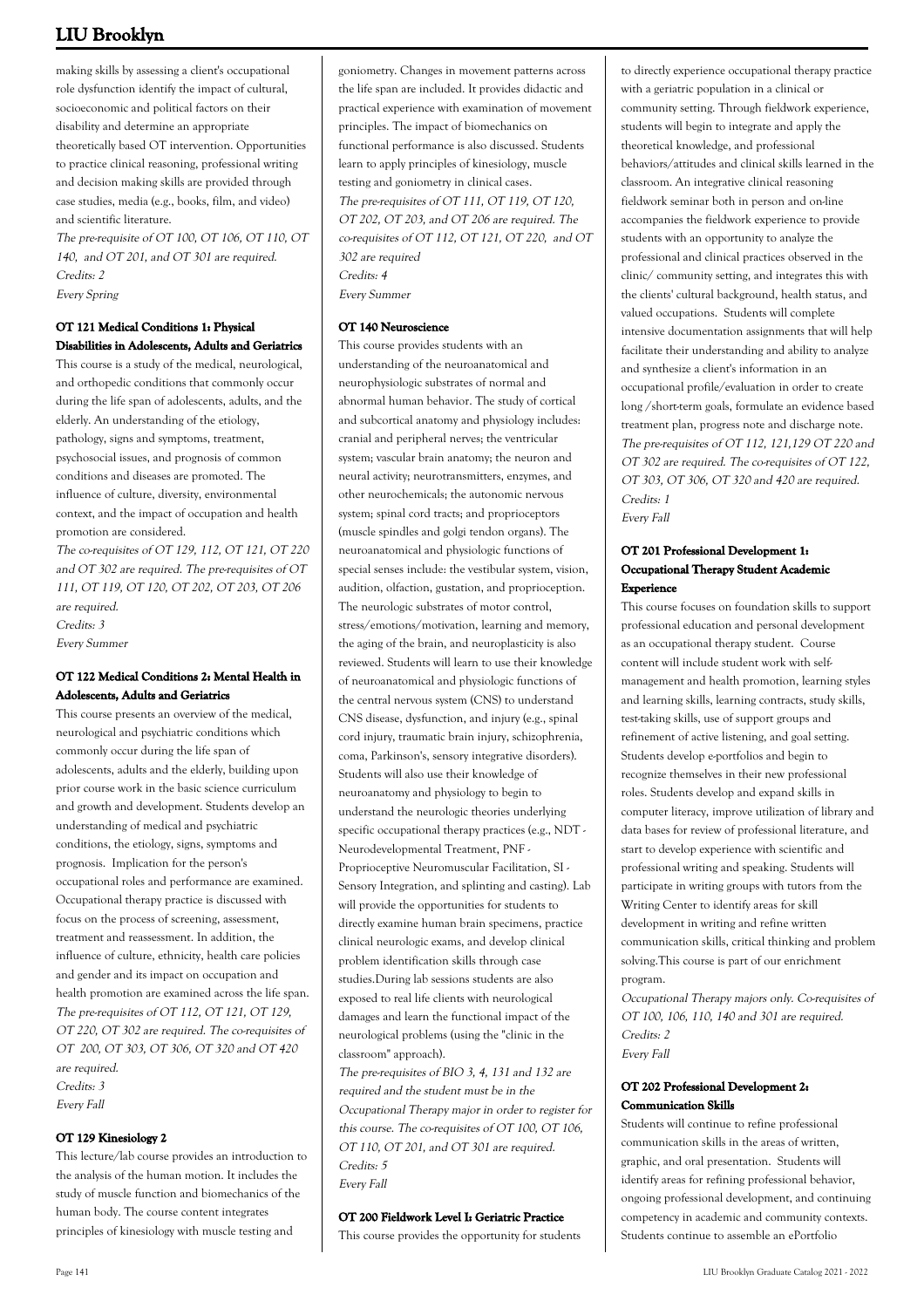reflective of their ongoing professional development. They will formulate a professional development goal and continue to identify their focus for personal wellness, study skills and stress management. Students will also review how to present themselves in professional interviews for employment, scholarship applications, fieldwork experiences and to promote the profession through community and legislative advocacy. Students will expand knowledge of resources to research professional and current literature content, broaden understanding of evidence-based practice and literature reviews, further develop skills in using media, and creative arts for professional, patient, consumer, client and community education, practice and advocacy.

Pre-requisites of OT 100, 106, 110, 201, and 301 are required. Credits: 1 Every Spring

### **OT 203 Professional Development 3: Advocacy and Disability Perspectives**

The course provides principles of advocacy for Occupational Therapy and Advocacy for our clients. Professional issues related to State and National Advocacy groups for OT as well as, current professional topics for advocacy are discussed. Students learn the importance and the nature of participation in professional advocacy. In this course students also examine psychosocial factors, stereotypes, and negative attitudes affecting people with disabilities, their families and caregivers. Methods of instruction include literature review, media resources, narratives, and in-class interviews with people with a range of stigmatizing conditions. Major civil rights legislation and the disability rights movement will be explored and different models of viewing disability will be reviewed. Students will enhance their understanding of the importance of practitioner, consumer and patient advocacy to promote empathy and skills in client-centered practice. Students will increase sensitivity and skills required in the implementation of client-centered practice with people with a wide range of physical, psychological, and socially stigmatizing conditions. The pre-requisites of OT 100, 106, 110, 140 , and 201 are required. Credits: 1 Every Spring

### **OT 205 Professional Development 5: Health Promotion**

Consideration of current public health initiatives designed to improve the quality of health, eliminate disparities, and explore occupation-based interventions to address major indicators of poor health, to prevent disorders and to maintain wellness. The course will examine evidence-based practice, intervention programs, evaluation and outcome assessments for wellness, health promotion and quality of life. A range of approaches supporting health promotion and

disease prevention in various populations, in institutional, community and home settings will be examined. Students will begin to develop skills in using occupational therapy interventions to enhance the quality of life and well-being. A variety of health-related occupations using traditional, alternative and complementary activities will be demonstrated and practiced. Areas of focus include enhancing coping and adaptation with stress management, time management, pain management, smoking cessation, and withdrawal from substances. Patterns of diet, physical activity, psychological states and attitude, social activities, and the role of spirituality in practice reflecting sociocultural/economic, diversity, cultural and life span factors are examined.

The pre-requisites of OT 122, 200, 303, 306, 320, and 420 are required. Co-requisites of OT 210, 215, 330, 430, and 431 are required. Credits: 1 Every Spring

#### **OT 206 Therapeutic Skills 2: Group Process**

A group process course for treatment, teamwork, and community interventions. Introduction and application of theories of group dynamics, task, and activity groups, including evaluation of interpersonal style and group roles, therapeutic interaction and leadership skills, collaborative and professional communication skills. Students learn to carry out groups, reflect on their experiences and provide feedback to each other on the group process.

The pre-requisites of OT 100, 106, OT 110, OT 140, OT 201 and OT 301 are required. Credits: 3 Every Spring

#### **OT 210 Fieldwork Level I: Mental Health Practice: Adolescents and Adults**

This course provides the opportunity for students to directly experience occupational therapy practice in mental health with adolescent/adult populations in a clinical or community setting. Through fieldwork experience, students will begin to integrate and apply the theoretical knowledge, professional behaviors/attitudes and clinical skills learned in the classroom. An integrative clinical reasoning fieldwork seminar accompanies the fieldwork experience to provide students with an opportunity to analyze the professional and clinical practices observed in the clinic/community setting, and integrates this with the clients' cultural background, health status, and valued occupations. Students will complete intensive documentation assignments that will help facilitate their understanding and ability to analyze and synthesize a client's information in an occupational profile/evaluation in order to create long/shortterm goals, formulate an evidence based treatment plan, progress note and discharge note. The pre-requisites of OT 200, OT 303, OT 306, OT 320, OT 420 and OT 122 are required. The corequisites of OT OT 205, OT 215, OT 330, OT

430 and OT 431 are required. Credits: 1 Every Spring

#### **OT 215 Fieldwork Level I: Physical Disability Practice: Adolescents and Adults**

This course provides the opportunity for students to directly experience occupational therapy practice in adolescents/adults with physical disability in a clinical or community setting. Through fieldwork experience, students will begin to integrate and apply the theoretical knowledge, and professional behaviors/attitudes and clinical skills learned in the classroom. An integrative clinical reasoning fieldwork seminar accompanies the fieldwork experience to provide students with an opportunity to analyze the professional and clinical practices observed in the clinic/community setting, and integrates this with the clients' cultural background, health status, and valued occupations. Students will complete intensive documentation assignments that will help facilitate their understanding and ability to analyze and synthesize a client's information in an occupational profile/evaluation in order to create long /short-term goals, formulate an evidence based treatment plan, progress note and discharge note.

The co-requisites of OT 205, OT 210, OT 330, OT 430 and OT 431 are required. The pre-requisites of OT 121, 129, 303 and 420 are required. Credits: 1 Every Spring

#### **OT 220 Theory 2: Learning Theories Applied to Practice**

This course provides students with an understanding of teaching and learning processes. Students are prompted through class activities and the discussion of theories of learning (such as Bloom's) to reflect on their own learning process as they pursue the OT degree. In addition students are introduced in how learning theories are used to support the development of occupational therapy interventions that are designed to facilitate personal change. Learning theories that are studied include Social Learning Theory (Bandura), The Health Belief Model (Becker), PRECEDE-PROCEED Model, Theory of Reasoned Action (Fishbein & Ajzen), Stages of Change Theory-Transtheoretical Model (Prochaska & DiClemete), Theory of Multiple Intelligences (Gardner), Learning Styles Model (Dunn & Dunn), Motor Learning, Behaviorism and Model of Human Occupation (MOHO). Characteristics of therapists and environments that facilitate positive change are examined. Learning styles and learning contracts that are sensitive to multicultural concerns and literacy levels of patients, clients, and caregivers are explored. The course is also focused on professional writing and the ability of the students to review literature and summarize it in a logical and comprehensive manner.

The pre-requisites of OT 111, OT 119, OT 120, OT 202, OT 203 and OT 206 are required. The co-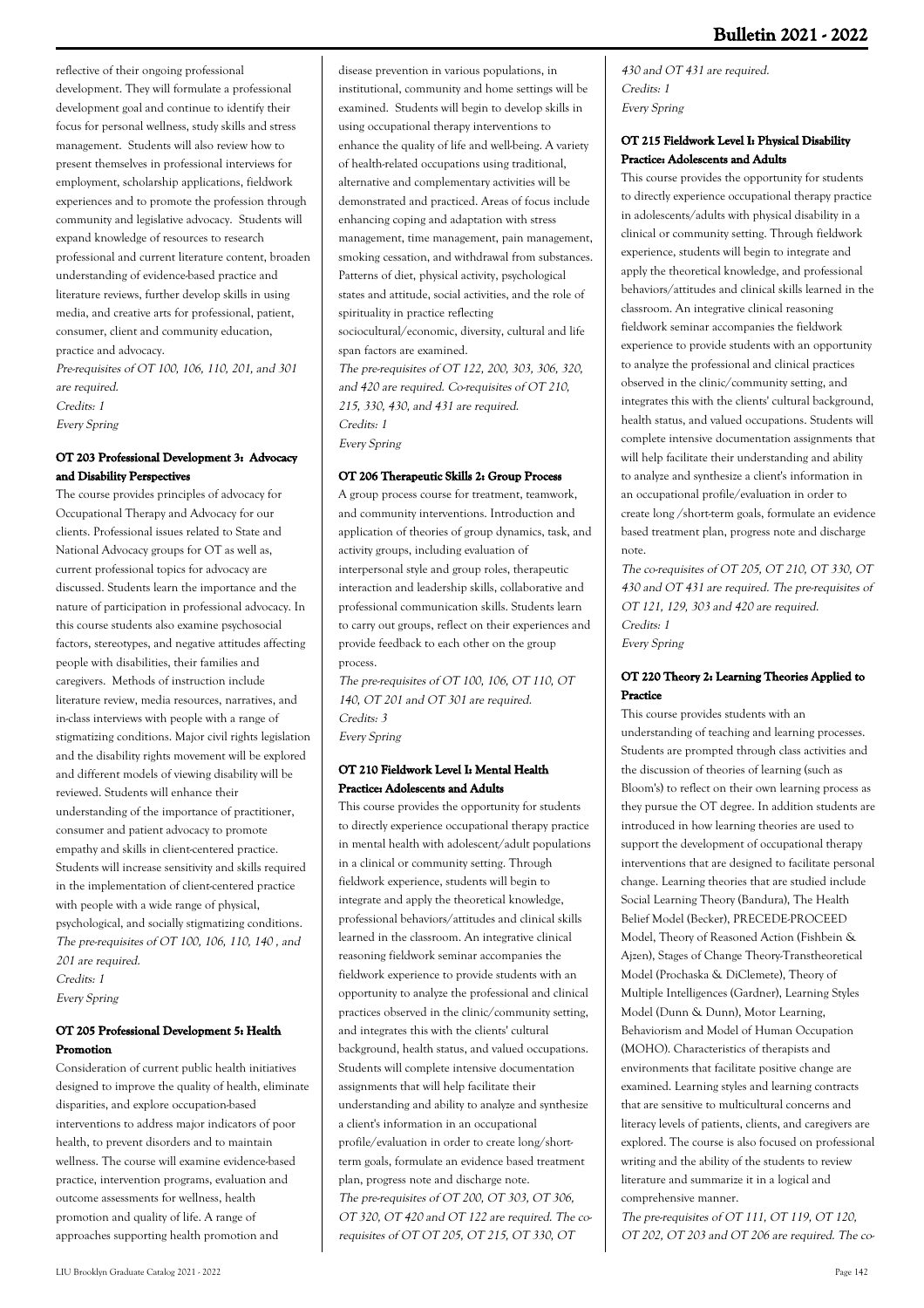requisites of OT 112, OT 121, OT 129, and OT 302 are required. Credits: 2 Every Summer

#### **OT 301 Skills for Living 1: Play and Leisure**

This course has a dual focus: play and leisure across the life span and activity analysis and synthesis. Meaningful occupation, with a specific focus on play and leisure will be examined in a social and cultural contexts and temporal contexts of age, developmental and life cycle stages, and disability status. Content includes the role of play and leisure in health promotion and disability prevention, and the screening and assessment of play and leisure. Students develop skills in task and activity analysis, activity modification and adaptation based on an occupational performance model. The pre-requisites of PSY 107 and 110; and SOC 3

are required in order to register for this course. The co-requisites of OT 100, OT 106, OT 110, OT 140, and OT 201 are required. Credits: 3 Every Fall

#### **OT 302 Skills for Living 2: Work**

This course focuses on the role of work/productive activities across the life span and in occupational therapy. Content includes vocational and functional capacity evaluation, work related assessment tools, work programs for clients with injury, developmental disabilities, cognitive deficits and mental health concerns. The influence of unique client characteristics, the environment, culture, social, economic and political factors impacting work and work programs will be considered throughout the semester. Students will be introduced to ergonomics, cumulative work injury and work hardening. Skill in activity analysis will be expanded through a job analysis, analysis of work related behaviors and skills, tool analysis, and an ergonomic seating evaluation. Lab activities link theory to clinical application.

The pre-requisites of OT 111, OT 119, OT 120, OT 202, OT 203, and OT 206 are required. The co-requisites of OT 112, OT 220, OT 129 and 121 are required. Credits: 3 Every Summer

#### **OT 303 Skills for Living 3: Self Care**

This course provides students with the opportunity to examine the meaning of self-care activities throughout the life span and across various cultures. The course content emphases clinical reasoning/evidence-based practice research as it relates to the engagement in self-care skills as part of meaningful occupation, health promotion, prevention and wellness. The specific performance components of self-care activities (i.e., sensorimotor, cognitive and psychosocial components) will be analyze. The way in which various performance contexts (i.e., age group, developmental stage, disability status, environmental conditions, and

socio-cultural factors) influence self-care activities will be explore. Students will have the opportunity to practice activity analyses of self-care tasks (for specific populations, age groups, socio-cultural environments, etc.). Students will also practice the clinical techniques of grading and adaptation of self-care activities in accordance with an individual's disability status. There will be opportunity to practice grading and adaptation self-care skills, through case studies and problem-based learning activities. Students will have the opportunity to identify a variety of screenings, assessments, and intervention methods for clients who have disabilities, which interferes with self-care activities. The students will have the opportunity to practice documentation skills (goal and note writing) through case studies and problem-based learning. The pre-requisites of OT 112, OT 121, OT 129, OT 220 and OT 302 are required. The co-requisites of OT 122, OT 200, OT 306, OT 320, and OT 420 are required. The student must be in the Occupational Therapy major in order to register for this course. Credits: 3 Every Fall

#### **OT 306 Therapeutic Skills 3: Teamwork and Leadership**

This course will introduce students to the conceptual, interpersonal and self-knowledge components of teamwork and leadership. Practice in applying theory and skills to teamwork will prepare students for developing competence in interdisciplinary collaboration, client and family centered intervention and health promotion. Roles and contribution of the full range of participants from various practice domains in institutional, professional and community settings will be explored. Students will examine approaches to problem solving, ethical challenges and conflicthandling styles in leadership. Students will be introduced to mentorship models and strategies that support effective supervision. Students will design and implement wellness/health promotion groups for a variety of populations in the community (non-traditional settings). Students will play an active role in developing educational presentations using technology for educational presentations on the reading material pertaining to teamwork and leadership. Work from this course will be used to enrich students' e-portfolios reflecting their continues professional development. The pre-requisites of OT 112, 121, 129, 220, 302 are required and the student must be in the Occupational Therapy major in order to register for this course. The co-requisites of OT 122, 200, 303, 306, 320, and 420 are required. Credits: 2 Every Fall

#### **OT 320 Theory 3: Comprehensive Models and Mental Health Sets of Guidelines for Practice**

This course provides students with the opportunity to study the underlying theories of occupational

therapy comprehensive models with an emphasis on adaptation and the environment. The structure and content of theories, models, and frames of reference/sets of guidelines for practice in mental health will be described. The delineation between basic and applied scientific inquiry will also be presented. The role of occupation as described by occupational science, occupational adaptation, the Model of Human Occupation, and client-centered practice is also presented. Each comprehensive model will be examined with respect to its (a) author/source, (b) origin, (c) populations addressed, (d) theoretical foundations, (e) concepts and assumptions, (f) sensitivity to multicultural concerns of patients/clients, (g) principles of assessment, (h) client-therapist relationship, and (i) principles of intervention. These comprehensive models will be explored, analyzed and critiqued for the purpose of determining their adequacy as a basis for practice. Health promotion and wellness models are also presented and analyzed. Current practice issues such as reimbursement for services, the professions domain of concern, and research priorities will be discussed relative to contrasting assumptions about the way in which comprehensive models should be used to guide occupational therapy practice.

The co-requisites of OT 122, 200, 303, 306, 320, and 420 are required. The pre-requisites of OT 112, 121, 129, 220, 302 are required are required. The student must be in the Occupational Therapy major in order to register for this course. Credits: 4 Every Fall

#### **OT 330 Practice 1: Mental Health - Adolescents, Adults and Geriatrics**

This course addresses the sequence of practice in occupational therapy: screening, evaluation, reevaluation, formulation and implementation of intervention and discharge planning in mental health practice with adolescents, adults and geriatrics in traditional and non-traditional settings. The influence of culture and diversity, environment context and psychological issues, as well as the impact of occupation and health promotion in practice are examined. Reflections on clinical reasoning are applied to practice via clinical fieldwork and field visits.Students are exposed to health promotion, wellness and quality of life principles and practices.

The co-requisites of OT 210 is required. The prerequisites of OT 122 and OT 320 are required. The student must be in the Occupational Therapy major in order to register for this course. Credits: 5 Every Fall

#### **OT 420 Theory 4: Physical Disabilities Sets of Guidelines for Practice**

This course provides the opportunity for students to examine the primary theoretical information underlying occupational therapy practice in physical disabilities (i.e., biomechanical, sensory processing,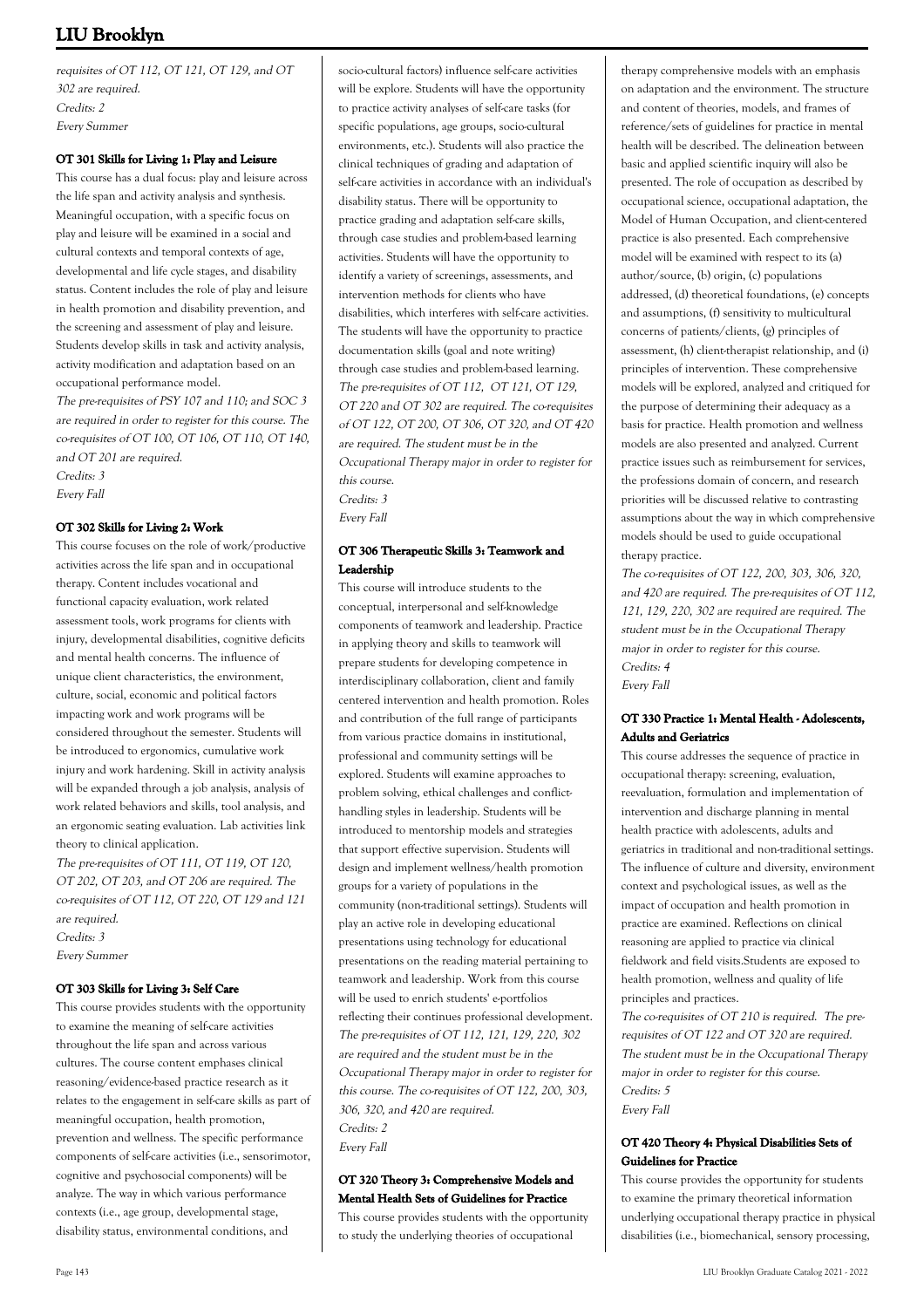neurodevelopmental, neurobehavioral, and cognitive-perceptual). Each set of guidelines (or frame of reference) is studied with regard to (a) its theoretical base, (b) the predominant screening and evaluation assessments used by therapists, (c) principles of intervention, (d) reassessment and revision of treatment plans, (e) applicability to specific client populations, and (f) studies reporting the degree of efficacy of the practice approach. Students are exposed to the theoretical underpinnings of occupational performance and in health promotion and wellness strategies that promote engagement in meaningful occupation. The co-requisite of OT 122, OT 200, OT 306, OT 303, and OT 320 is required. The pre-requisites of OT 112, OT 129, OT 220, OT 320 and OT 121 are required. Credits: 5

Every Fall

## **OT 430 Practice 2: Neurorehabilitation Adolescents, Adults and Geriatrics**

This course addresses neurorehabilitation practice with adolescents, adults, and geriatrics within a variety of healthcare and community related settings. Students will learn about the sequence of rehabilitative practice in occupational therapy specific to addressing the needs of clients with neurological impairment, including: screening and evaluation, reevaluation, intervention planning and implementation, and discharge planning. The course also acknowledges the influence of culture, diversity, environmental context, and their impact on occupation and health promotion in clients with neurological damages. Students will be expected to reflect on the clinical reasoning processes required to provide competent and evidence based practice to this client population via class discussions, case based assignments, and clinical fieldwork experiences.

The co-requisites of OT 205, OT 210, OT 215, OT 330, OT 430 and 431 are required. The prerequisites of OT 122, 121, OT 200, OT 303, OT 320 and 420 are required. Credits: 5 Every Spring

### **OT 431 Practice 3: Orthopedic Rehabilitation and Orthotics: Adolescents Adults and Geriatrics**

This course is designed to provide students with the background and experience in splint fabrication and orthotic management for orthopedic conditions. Furthermore, students will learn evaluation and intervention principles with adolescents, adults, and geriatrics. The lecture component will incorporate biological principles, anatomical, kinesiological concepts, and biomechanics relating to orthopedics and splinting. The class will be divided into two sections; a twohour lecture followed by a four-hour lab. The lecture component will incorporate biological principles, anatomical, kinesiological concepts, and bio- mechanics relating to orthopedics and splinting. Common diagnoses and indications for

selected splints will be reviewed as well as common protocols. In addition, students will be learning about the sequence of practice in occupational: screening and evaluation, reevaluation, formulation of intervention plans and implementation, and discharge planning. The lab portion will focus on splint design and fabrication as well as modality application. Students will be exposed to a variety of splinting equipment, tools, supplies, and low temperature thermoplastics used in clinical settings, and develop basic splinting skills. Furthermore, students will understand and demonstrate electrical safety standards. In addition, students will have the opportunity to apply modalities, such as, thermal, ultrasound, TENS, NMES, light and laser therapy. Finally, students will focus on hand on evaluation and treatment skills for common hand problems. The co-requisites of OT 205, OT 210, OT 330, OT 215 and 430 are required. The pre-requisites of OT 122, OT 200, OT 303, OT 320 and 420 are required. Credits: 4

Every Spring

### **OT 432 Practice 4: Medical and Surgical Rehabilitation: Adolescents Adult and Geriatrics**

This course addresses current occupational therapy practice methods for clients having general medical and/or surgical diagnoses- in adolescent, adult, and geriatric populations. Students will learn about the most commonly seen medical/surgical diagnoses treated by occupational therapists, as well as some specialty diagnoses. The sequence of practice for this diagnostic population will be covered-including screening and evaluation, observation of contraindications and safety protocol, formulation of treatment plans, implementation of treatment, family/caregiver education, re-evaluation, and discharge planning. The impact of multicultural sensitivity, cultural diversity, and environmental context ¿as they affect treatment will be explored. Students will be expected to appropriately grade and analyze activities in the process of developing treatment plans for patients having general medical/surgical rehabilitation needs as well as some complex and less common diagnoses. Students will also enhance their clinical reasoning and decision-making skills as they apply treatment methods via review of fieldwork experiences and case studies.Students are asked to integrate the client's health status, occupational performance and develop treatment plans that take under consideration the client's values & routines and the context of care.

The pre-requisites of OT 205, OT 210, OT 215, OT 330, OT 430 and 431 are required. The corequisites of OT 506, OT 520, OT 533, OT 620, and OT 720 are required. Credits: 2 Every Summer

### **OT 506 Therapeutic Skills 5: Technology and Assistive Devices**

The course provides a close look (hands on

experiences, clinical visits, in-class equipment presentations) at assistive devices, assistive technology, compensatory strategies and environmental adaptations used in the treatment of children,adoloscents, adults and elders with a wide range of disabilities to promote functional adaptation and accessibility in the client's environment. Students explore the use of adaptive equipment and the processes of assessment and intervention using adaptive equipment for clients with a variety of disabilities. The role of adaptive equipment in promoting occupational performance and participation is integral to the course. The pre-requisites of OT 205, OT 210, OT 215, OT 330, OT 430 and 431 are required. The corequisites of OT 432, OT 520, OT 533, OT 620, and OT 720 are required. Credits: 2 Every Summer

#### **OT 507 Therapeutic Skills 6: Organization and Administration**

Application of the principles of management in the provision of occupational therapy services to individuals and organizations including: planning, marketing, organizing, fiscal management, maintaining staffing, coordination, directing, controlling, and evaluating programs. Students will develop an understanding of a variety of service delivery models and knowledge of the broad spectrum of influences that impact on health care delivery and ethical practice. Completion of a grant application or business plan complete with a literature review that includes evidence-based and best practice, background/need, mission statement, project description/implementation/evaluation, budget, sources of income, foundation support, staffing and job descriptions. The pre-requisites of OT 432, 506, 520, 533, 620, 720 are required. The co-requisites of OT 510, 530, 535, 716 are required. Credits: 3

Every Fall

## **OT 510 Level II: Fieldwork I**

This course provides 10 to 12 weeks of full-time supervised fieldwork. It provides in-depth initial experience in delivering occupational therapy services to various groups of clients across the life span, persons with a variety of psychosocial and physical performance deficits, in various service delivery models reflective of current and emerging practice and trends in the profession. Through this fieldwork experience, students will integrate and apply the theoretical knowledge, and professional behaviors/attitudes and clinical skills learned in the classroom. A peer supervision process via Blackboard discussions will be incorporated for additional supervision amongst students and from the faculty.

The pre-requisites of OT 432, OT 506, OT 520, OT 533, OT 620, and OT 720 are required. The co-requisites of OT 533, 530, 507 and 716 are required.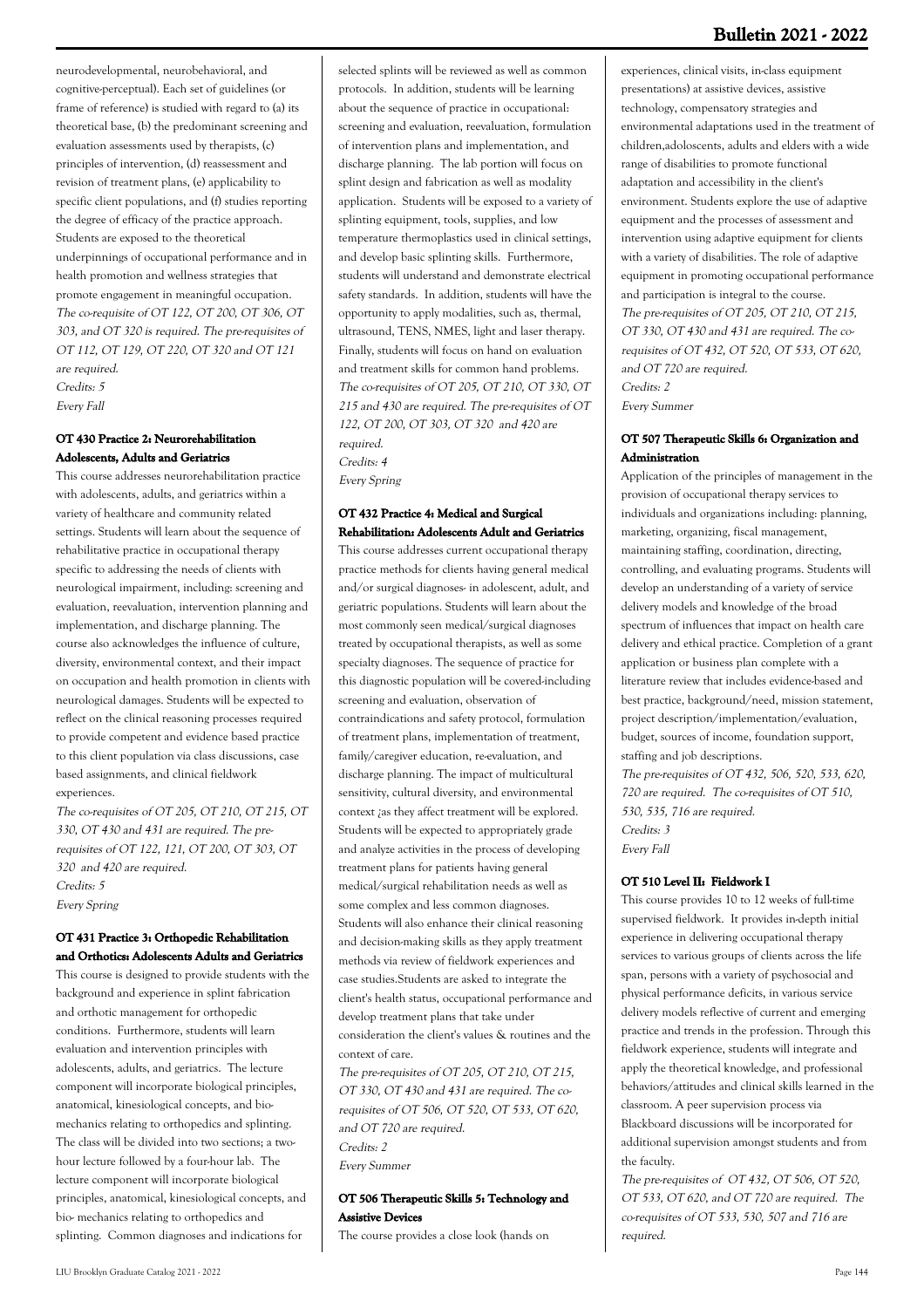Credits: 5 Every Fall

## **OT 511 Level II: Fieldwork II**

This course provides 10 to 12 weeks of full-time supervised fieldwork. It provides in-depth initial experience in delivering occupational therapy services to various groups of clients across the life span, persons with a variety of psychosocial and physical performance deficits, in various service delivery models reflective of current and emerging practice and trends in the profession. Through this fieldwork experience, students will integrate and apply the theoretical knowledge, and professional behaviors/attitudes and clinical skills learned in the classroom. A peer supervision process via Blackboard discussions will be incorporated for additional supervision amongst students and from the faculty.

The pre-requisite of OT 510 is required. Credits: 5 Every Spring

#### **OT 512 Level II: Fieldwork III**

This course provides 8 to 12 weeks of full-time supervised fieldwork. It provides in-depth initial experience in delivering occupational therapy services to various groups of clients across the life span, persons with a variety of psychosocial and physical performance deficits, in various service delivery models reflective of current and emerging practice and trends in the profession. Through this fieldwork experience, students will integrate and apply the theoretical knowledge, and professional behaviors/attitudes and clinical skills learned in the classroom. A peer supervision process via Blackboard discussions will be incorporated for additional supervision amongst students and from the faculty.

The pre-requisite of OT 510 is required. Credits: 4 Every Summer

#### **OT 513 Level II: Fieldwork IV (Elective)**

This elective course provides 6 to 12 weeks of fulltime supervised fieldwork. The number of credits awarded is prorated on the length of the fieldwork experience. It provides in-depth fourth experience in delivering occupational therapy services to various groups of clients across the life span, persons with a variety of psychosocial and physical performance deficits. It is taken place in various service delivery models reflective of current and emerging practice and trends in the profession with a concentration in practice focus substantially different than the setting and population in OT 510, OT 511 & OT 512. Through this fieldwork experience, students will integrate and apply the theoretical knowledge, and professional behaviors/attitudes and clinical skills learned in the classroom. A peer supervision process via Blackboard discussions will be incorporated for additional supervision amongst students and from the faculty.

The pre-requisite of OT 512 is required. Credits: 2 Every Summer

### **OT 520 Theory 5: Research**

This course provides the opportunity for students to learn the primary approaches of research design, methods, data collection, and analysis. Students will study (a) quantitative research designs (experimental, quasi-experimental, and nonexperimental); (b) qualitative designs (ethnography, phenomenology, grounded theory, etc.); and (c) quantitative and qualitative data collection and analysis methods. Students will develop an applied research question based on the health promotion needs of individuals within a community service setting, and will begin the process of writing a research/grant proposal that will be refined throughout the remainder of the curriculum (in OT 620, 720, and 820). Students may also have the opportunity to implement and evaluate a research project.

The pre-requisite of OT 205, OT 210, OT 215, 430, 431 and 330 are required. The co-requisites of OT 432, OT 506, OT 533, OT 620 and OT 720 are required. Credits: 3

Every Summer

#### **OT 530 Practice 3: Pediatrics**

A comprehensive review of best practices related to clinical decision making, interdisciplinary collaboration, client-centered practice and supervision is discussed in this course. The focus is primarily in pediatric practice. The role of legislation, policy, and reimbursement are extensively discussed. The students are exposed to pediatric clinical cases from a variety of practice settings. The occupational therapy process of screening, assessment, reassessment, formulation of intervention plans, implementation and discharge is carried out, while addressing the influence of culture, diversity, and environment on occupation and health promotion. Hands-on experiences provide students with challenges in observation, clinical reasoning skills, communication skills, professional writing and documentation skills. Students bring in examples from their clinical experiences with children and their families. Evidence based practices are reinforced through assigments and class activities, to support clinical decision making and advocacy needs of clients (pediatrics).

The co-requisites of OT 716, OT 510, OT 535 and 507 are required. The pre-requisite of OT 533, OT 432, OT 506, OT 620, and OT 720 is required. Credits: 5 Every Fall

### **OT 533 Medical Sciences 3: Clinical Conditions in Pediatrics**

This course presents a study of the medical, neurological, psychiatric, orthopedic and developmental conditions that occur in childhood and adolescence. Students develop an understanding of the etiology, pathology, signs and symptoms, medical treatment, prognosis of common conditions and the influence of the clinical conditions on development, occupational performance and adaptation of the child, and the client's family. The role of the occupational therapist and the occupational therapy assistant in assessment, intervention and ongoing management, health promotion, and prevention relative to the conditions covered in the course,extensively discussed. Students practice through clinical videos their clinical observation and clinical reasoning skills.

The pre-requisites of OT 110, 111, 430, 431 and 330 are required. The co-requisites of OT 506, 520, 620 and 720 are required. Credits: 3 Every Summer

#### **OT 535 Fieldwork Level I: Practice 3: Pediatrics**

This course provides the opportunity for students to directly experience occupational therapy practice in children/adolescents with a variety of disabilities a clinical or community setting. Through fieldwork experience, students will begin to integrate and apply the theoretical knowledge, and professional behaviors/attitudes and clinical skills learned in the classroom. An integrative clinical reasoning fieldwork seminar accompanies the fieldwork experience to provide students with an opportunity to analyze the professional and clinical practices observed in the clinic/community setting, and integrates this with the clients' cultural background, health status, and valued occupations. Students will complete intensive documentation assignments that will help facilitate their understanding and ability to analyze and synthesize a client's information in an occupational profile/evaluation in order to create long /short-term goals, formulate an evidence based treatment plan, progress note and discharge note.

The co-requisites of OT 510, OT 530, 507 and 716 are required. The pre-requisites of OT 432, OT 506, OT 520, OT 620, OT 720 and OT 533 are required. Credits: 1 Every Fall

### **OT 620 Theory 6: Research Proposal Development**

The course exposes the students to the process of research proposal development. Students engage in mentored research projects with their faculty advisors. They are asked to development research questions and/or hypothesese pertaining to the research problem of interest. They explore plausible theoretical frameworks that provide the conceptual context of their research project. They complete a research proposal that includes methods of assessment, relevant literature and theoretical base, program implementation and evaluation. The course has writing intensive component and requires advance library skills.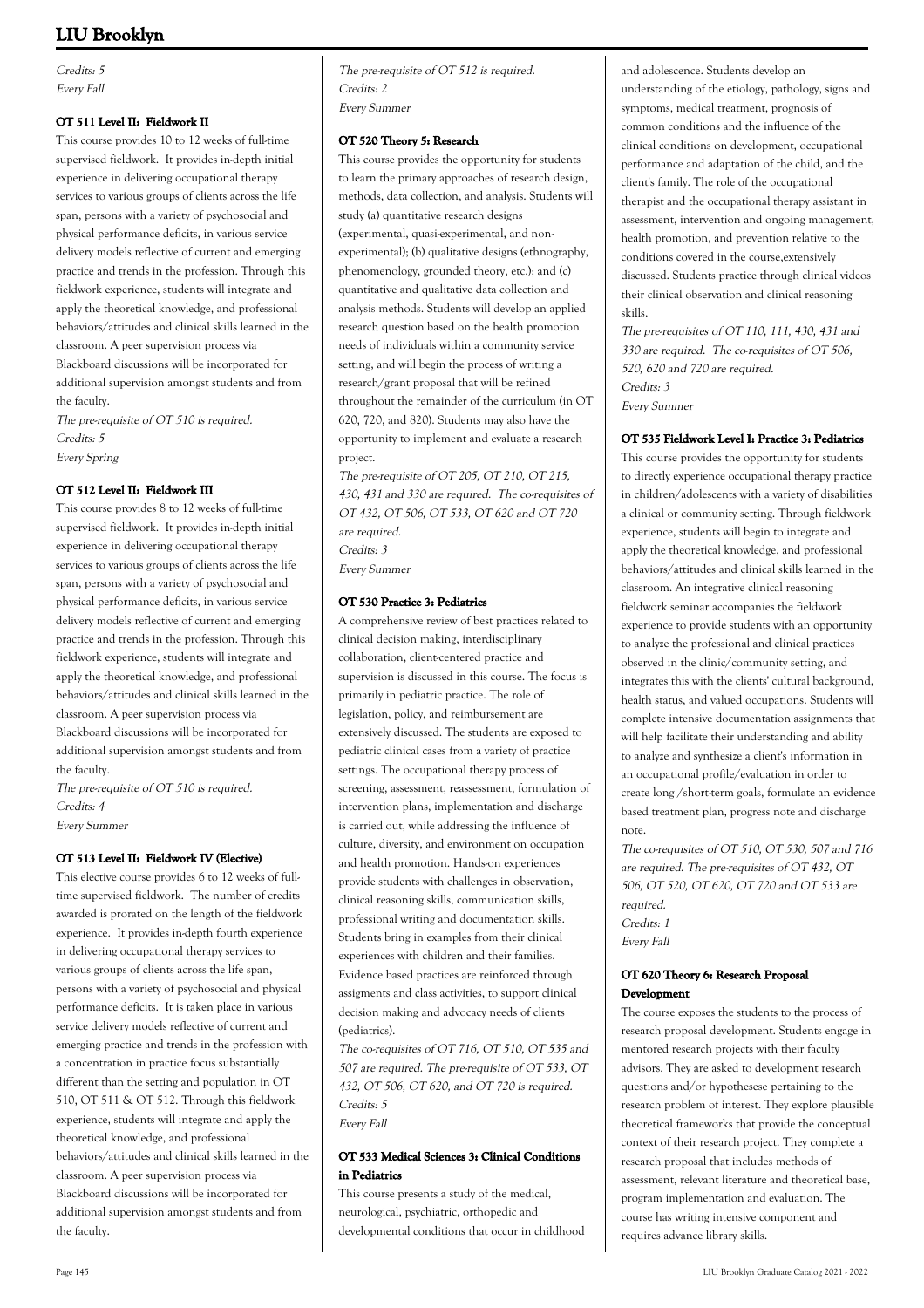The pre-requisites of OT 205, OT 210, OT 215, OT 430, OT 431 and OT 330 are required. The corequisites of OT 432, OT 506, OT 720, 533 and 520 are required. Credits: 2 Every Summer

## **OT 716 Professional Development 6: Student Clinical Experience**

This course prepares for the transition from academic to clinical student roles and from student to practitioner. Ethics, supervision, conflict resolution, documentation, evolution of clinical reasoning skills, scientific inquiry, teamwork, and collaboration with certified occupational therapy assistants will be covered. Students will have a better understanding of national and state regulatory bodies and their effects on practice. The course gives students knowledge related to national and state requirements for credentialing and licensing. Tools and information are also given to the students to prepare them for becoming fieldwork educators.

The pre-requisites of OT 432, OT 506, OT 620, OT 720, 533 and 520 are required. The corequisites of OT 510, 530, 507, and 535 are required. Credits: 1 Every Fall

## **OT 720 Theory 7: Community Practice Education and Health Promotion**

This course presents the theory and practice of community-based practice, education, health promotion and prevention services for the well population and populations at risk for specific physical, mental, social, or environmental problems. Foundation material includes community context, multicultural competence, and principles of prevention, use of evidence to plan and evaluate services, and consultation and collaboration. Utilizing a life-span developmental perspective, information is presented on the needs of each target group, settings to access the population, and empirical evidence supporting prevention services. The program development process is described in depth, with special emphasis on needs assessment and outcome evaluation. Students will participate in the process of identifying potential grant funding sources and understanding the requirements for grant submission. Occupational therapists and other professionals will present their experience with consultation, marketing, grant writing, implementation and evaluation.

The co-requisites of OT 432, OT 506, OT 533, 520 and 620 are required. The pre-requisites of OT 205, OT 210, OT 215, 430, 431 and 330 required. Credits: 2 Every Summer

## **OT 820 Theory 8: Community Practice Research Project**

This course provides students with the opportunity

to refine their research proposals (from OT 620) and implement as part fo the Capstone Research Project complete in this course, OT 820. Students will carry out their project under the supervision of their research mentor. Students will continue to refine skills in professional and scientific writing through the production of successive drafts leading to the final scientific peer-reviewed style manuscript, oral presention. and poster production. Students will expand knowledge of resources to research professional and current literature resources, expand understanding of evidence based practice and literature review, further develop skills in applying principles of theory and practice to formulating and implementing a viable capstone research project. Students will be guided in data coding, analysis, results and intepretation of findings as well as development of discussion that describes the scientific and clinical contributions of their projects. Students are asked to produce a manuscript and present their project in a poster format during OT research day. The pre-requisites of OT 507, OT 530, OT 535, OT 716, OT 520, 620 and 720 are required. Credits: 4 Every Spring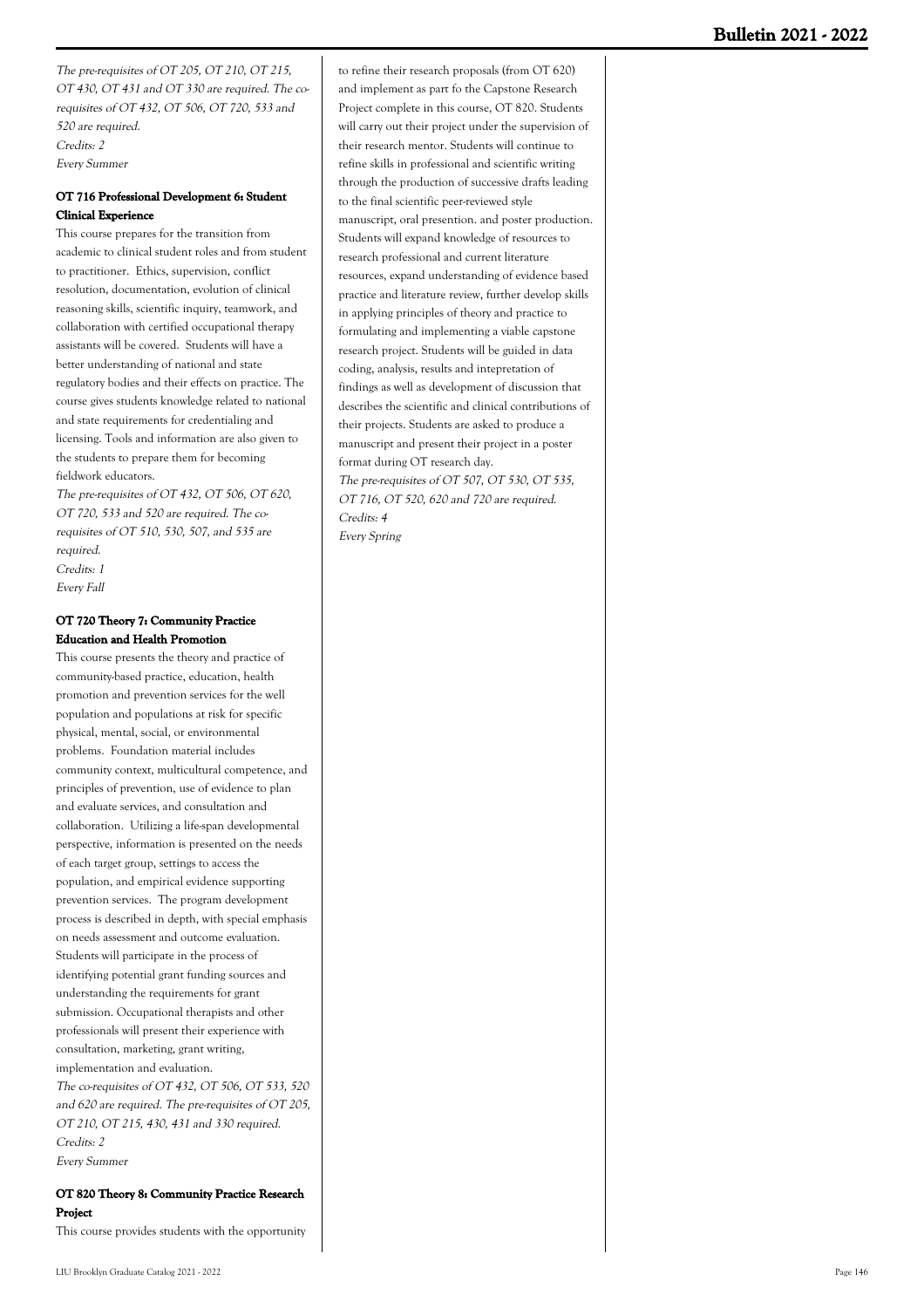# **DEPARTMENT OF PHYSICAL THERAPY**

 The professional-level Doctor of Physical Therapy (D.P.T.) program at LIU Brooklyn is designed for the student seeking a career as a physical therapist. The D.P.T. program prepares autonomous practitioners who can provide a full range of physical therapy services, including screening and referral, evaluation, diagnosis, intervention, consultation, and education in diverse health care settings. Our faculty members are nationally recognized for excellence in their advanced degrees and clinical specializations. Our state-of-the-art teaching facilities include a cadaver lab, PT dedicated computer lab, and the Steinberg Health and Wellness Center. In addition, there is the LIU Center for Physical Rehabilitation, an out-patient physical therapy clinic, and a therapeutic pool. The department's diverse student body has a tradition of excellence and achievement on national licensing examinations.

- Student-centered learning environment
- The evidence-based approach throughout the curriculum •
- Latest pedagogical techniques: including use of Standardized Patient Examinations and Clinical Reasoning Frameworks
- Emphasis on the expanding role of the physical therapist
- Interprofessional learning experiences
- Preparation for critical analysis of the literature and clinical research •
- 35 weeks of clinical education in 4 different settings •

# **Doctor of Physical Therapy (D.P.T.)**

 The 118-credit Doctor of Physical Therapy (D.P.T.) is a professional entry-level degree program for students seeking a career as a physical therapist. The D.P.T. program has been designed to prepare highly competent professionals to act as autonomous practitioners in health care settings that include direct access by the public to physical therapy services. Graduates will be prepared to provide a full range of physical therapy services including screening and referral, evaluation, diagnosis, intervention, consultation and education. It is a 3-year, full-time program that spans over 11 academic terms and includes 35 weeks of clinical education. The D.P.T. program is a clinical doctorate that requires candidates to possess a baccalaureate degree upon entrance. **The 1st year of the program begins in July.**

 The D.P.T. program at LIU Brooklyn is accredited by the Commission on Accreditation in Physical Therapy Education (CAPTE), 1111 North Fairfax Street, Alexandria, Virginia 22314; telephone: 703-706-3245; email: accreditation@apta.org;

website: http://www.capteonline.org. The program is registered with the New York State Education Department.

 **The D.P.T. program enables the graduate to:**

- Value individual diversity and respect the human dignity of patients, family members and professional associates •
- Provide physical therapy services as an autonomous practitioner, who is able to competently serve as a point of entry to, and collaborate within, the health care environment •
- Integrate theory, academic knowledge and clinical skills to practice physical therapy within the complexities of the current health care environment •
- Assess the physical therapy or health care needs of a patient; establish optimum patient outcomes based on examination, evaluation, diagnosis and prognosis; and plan and implement interventions to address the identified needs •
- Communicate clearly and effectively with patients, families, colleagues, policymakers, reimbursement representatives and community members •
- Apply critical thinking strategies and selfdirected learning to the role of physical therapist •
- Pursue and apply knowledge of the underlying science on which physical therapy practice is based •
- Understand the contributing economic, medical, cultural and psychosocial issues that impact the delivery of health care services. •

#### **Application Requirements**

 All requirements must be fulfilled prior to the start date of the program. Applicants to the D.P.T. program must:

- Hold a baccalaureate degree in any major
- Have a total grade point average (GPA) of at least 3.0 on a scale of 4.0
- Have a combined math and science grade point average (GPA) of at least 3.0 on a scale of 4.0 •
- Have successfully completed the following prerequisite science courses with a GPA of at least 3.0 and no grades lower than C:\* — 1 semester of general biology with lab (designed for science majors; at least 4 credits) — 2-semester sequence of general chemistry with lab (designed for science or health-related majors; at least 4 credits each) •

— 2-semester sequence of general physics with lab (designed for science or health-related majors; at least 4 credits each)

— 1 semester of human anatomy or part 1 of a 2-semester sequence of combined anatomyphysiology (at least 4 credits; lab required)

— 1 semester of human physiology or part 2 of a 2-semester sequence of combined anatomyphysiology (at least 3 credits; lab preferred, but not required for human physiology; lab required for combined anatomy-physiology) — 1 semester of statistics (at least 3 credits)

Submit an official score report for the GRE

general test.\*\* A minimum composite (verbal and quantitative) of 290 for the GRE revised test is required.

- Provide evidence of a minimum of 36 hours of work experience in 2 different physical therapy settings, including an inpatient and an outpatient setting, with at least 18 hours in each setting.
- Submit two completed recommendation forms (available at www.PTCAS.org after starting the PTCAS application – see below): •
	- One from a physical therapist

- One academic reference from an instructor of an upper-division course in the undergraduate major

Submit an application for the D.P.T. Program through the Physical Therapist Centralized Application Service. •

 All international and non-native applicants must take the TOEFL examination. The minimum total score accepted is 79 on the Internet-based test, 213 on the computer-based test, or 550 for the paper-based test. All international students who attended colleges and universities outside of the United States will need to submit a course-bycourse evaluation of their transcript(s) from World Education Services Inc. ([www.wes.org](http://www.wes.org)) to **PTCAS** 

 All applications will be reviewed and screened. Quality applicants will be notified and scheduled for an interview.

 *\*Due to the fact that basic sciences form the foundation for clinical decisions by physical therapists, proficiency in all prerequisite science courses is paramount. Any science prerequisite course taken more than 10 years prior to the application will not be accepted.*

 *\*\*Visit www.gre.org for more information about the GRE. The LIU Brooklyn Doctor of Physical Therapy PTCAS GRE code is 0333. This code is needed for the Department of Physical Therapy to receive your GRE results. Applicants applying for the early decision cycle must have taken the GRE general test or revised general test prior to July 31. Those who are applying for the regular decision cycle must have taken the test by March 1.*

#### **Submitting an Application to the PTCAS**

 The Department of Physical Therapy at LIU Brooklyn participates in the Physical Therapist Centralized Application Service, known as PTCAS. Those applying to the DPT program must:

- Visit www.ptcas.org to begin the PTCAS application process •
- Read the instructions available at the PTCAS Web site carefully
- Log on to the PTCAS application to complete the application process •
- Select "LIU Brooklyn" as a designated physical therapy program. •

#### **PROGRAM REQUIREMENTS**

 In order for a student to progress within the program, the following criteria must be met: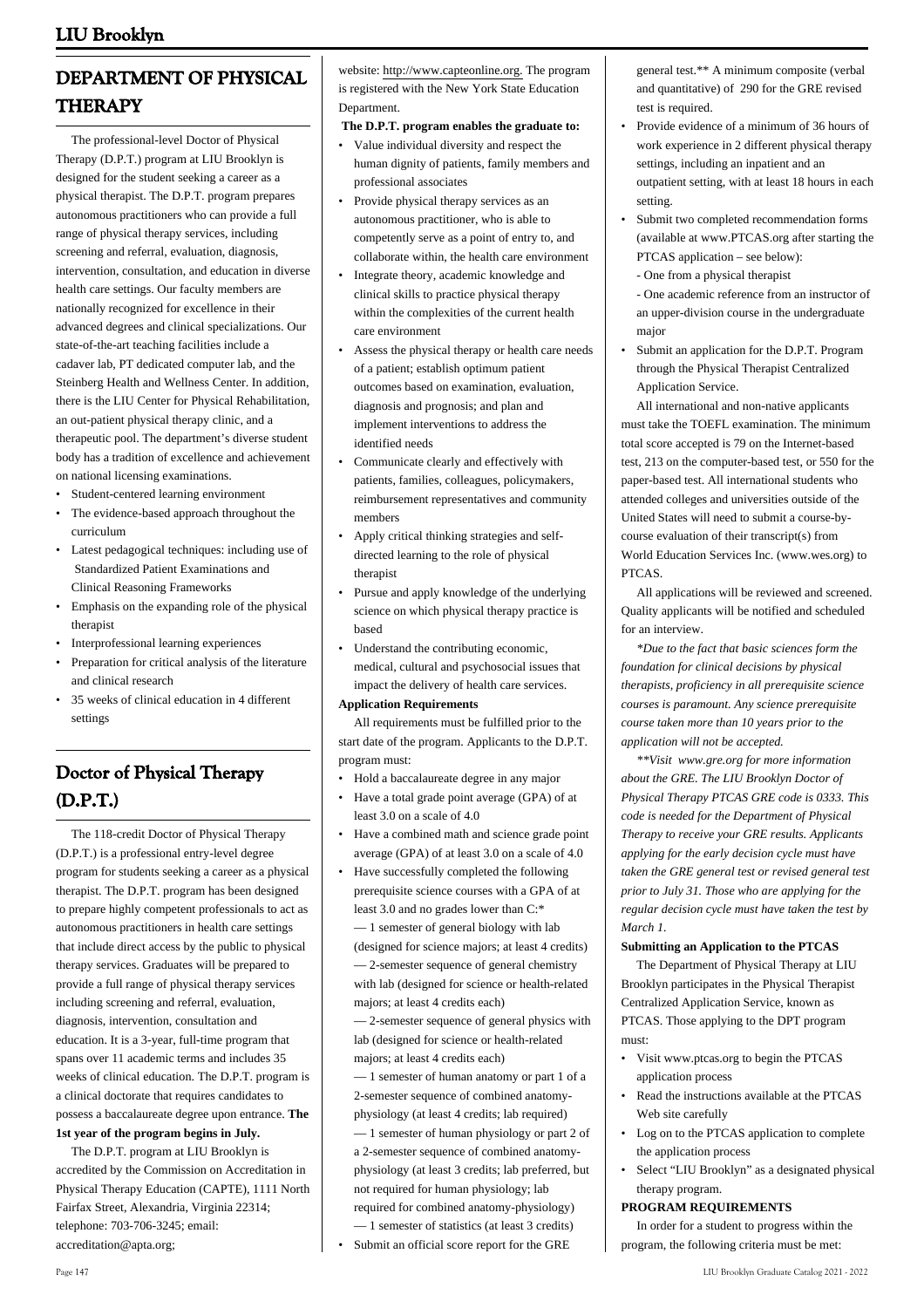- Each course must be completed with a grade of "C" or better •
- Each semester grade point average (GPA), must equal 2.75 or greater throughout the program •
- Each semester cumulative grade point average (GPA) must equal 3.00 or greater throughout the program
- Pass annual and final comprehensive exams
- Successfully complete clinical practice courses As indicated in the LIU Brooklyn Graduate

Bulletin, "a B average or a minimum 3.00 cumulative grade point average (GPA) is required for awarding of the graduate degree or any graduate certificate."

## **Curricular Coursework**

 The Doctor of Physical Therapy curricular coursework includes learning in respect to:

- The foundational sciences (anatomy, physiology, pharmacology, psychology, neuroscience and movement analysis) with emphasis on the human movement system to increase the knowledge required by the physical therapist as the primary provider of health care intervention for movement dysfunction. •
- The clinical sciences (musculoskeletal, cardiopulmonary, neuromuscular, integumentary, urogenital, endocrine pathology, nature of illness and movement dysfunction through the lifespan). •
- Evidence-based physical therapy examination, diagnosis and intervention with emphasis on clinical reasoning. •
- A clinical education model including 35 weeks of full-time clinical experience in diverse practice settings. Participation of LIU Brooklyn faculty members in the clinical education program promotes a teaching/learning model that facilitates self-directed and collaborative student learning and communication.
- Emphasis on the new and expanding roles for physical therapists in cultural competence; health promotion and wellness; administration and management; health care financing; consultation in health care; and client education on individual, community and public levels. •
- Preparation for critical consumption of scientific and clinical literature in support of evidence-based practice and future participation in research.

## **D.P.T., Physical Therapy**

*[Program Code: 27657] {HEGIS: 1212}*

## **Professional Phase Year 1**

| All Courses Required. Students Required to |                    |                  |      |
|--------------------------------------------|--------------------|------------------|------|
|                                            | Pass Annual Exam I |                  |      |
| PТ                                         | 750                | Anatomy I        | 2.00 |
| PТ                                         | 752                | Anatomy II       | 3.00 |
| PТ                                         | 755                | Human Physiology | 3.00 |
| PТ                                         | 757                | Pharmacology     | 2.00 |
|                                            |                    |                  |      |

| PT | 759                        | Neuroscience                                           | 3.00 |
|----|----------------------------|--------------------------------------------------------|------|
| PT | 760                        | Movement Analysis I                                    | 2.00 |
| PT | 762                        | Movement Analysis II                                   | 2.00 |
| PT | 764                        | Movement Analysis III                                  | 4.00 |
| PT | 766                        | <b>Tests and Measurements</b>                          | 4.00 |
| PT | 770                        | Psychological Issues                                   | 3.00 |
| PT | 775                        | <b>Clinical Seminar I</b>                              | 2.00 |
| PT | 780                        | <b>Research Methods</b>                                | 3.00 |
| PT | 877                        | Teaching and Learning<br>Strategies                    | 2.00 |
| PT | 890                        | Foundations of<br>Therapeutic Exercise                 | 3.00 |
|    |                            | <b>Professional Phase Year 2</b>                       |      |
|    | <b>Pass Annual Exam II</b> | All Courses Required. Students Required to             |      |
| PT | 785                        | <b>Evidence-Based Practice</b>                         | 3.00 |
| PT | 790                        | Musculoskeletal Physical                               | 4.00 |
|    |                            | Therapy I                                              |      |
| PT | 810                        | Physical and Mechanical<br>Modalities                  | 4.00 |
| PT | 820                        | Pulmonary: Pathology,<br>Diagnosis and<br>Management   | 3.00 |
| PT | 822                        | Cardiac: Pathology,<br>Diagnosis and<br>Management     | 3.00 |
| PT | 830                        | Neuromuscular Pathology                                | 3.00 |
| PT | 832                        | Pediatric Neuromuscular<br>Diagnosis and<br>Management | 3.00 |
| PT | 834                        | Adult Neuromuscular<br>Diagnosis and<br>Management     | 5.00 |
| PT | 850                        | <b>Clinical Practice I</b>                             | 4.00 |
| PT | 875                        | Clinical Seminar II                                    | 3.00 |
| PT | 880                        | Physical Therapy Across<br>the Lifespan                | 2.00 |
| PT | 892                        | Musculoskeletal Physical<br>Therapy II                 | 3.00 |
| PT | 995                        | Musculoskeletal Physical<br>Therapy III                | 4.00 |
|    |                            | <b>Professional Phase Year 3</b>                       |      |
|    |                            | All Courses Required. Students Required to             |      |
| PT | 879                        | <b>Pass Comprehensive Exam</b><br>Health Promotion and | 2.00 |
|    |                            | Wellness                                               |      |
| PT | 885                        | Specific Systems<br>Diagnosis and<br>Management        | 4.00 |
| PT | 915                        | <b>Clinical Reasoning</b>                              | 5.00 |
| PТ | 950                        | <b>Clinical Practice II</b>                            | 5.00 |

| PТ | 955  | Clinical Practice III                    | 8.00 |
|----|------|------------------------------------------|------|
| PТ | 956. | Clinical Practice IV                     | 8.00 |
| PТ | 960  | <b>Instrumented Movement</b><br>Analysis | 1.00 |
| PТ | 975  | <b>Health Care Delivery</b>              | 3.00 |

#### **Credit and GPA Requirements**

Minimum Total Credits: 118 Minimum Major GPA: 3.0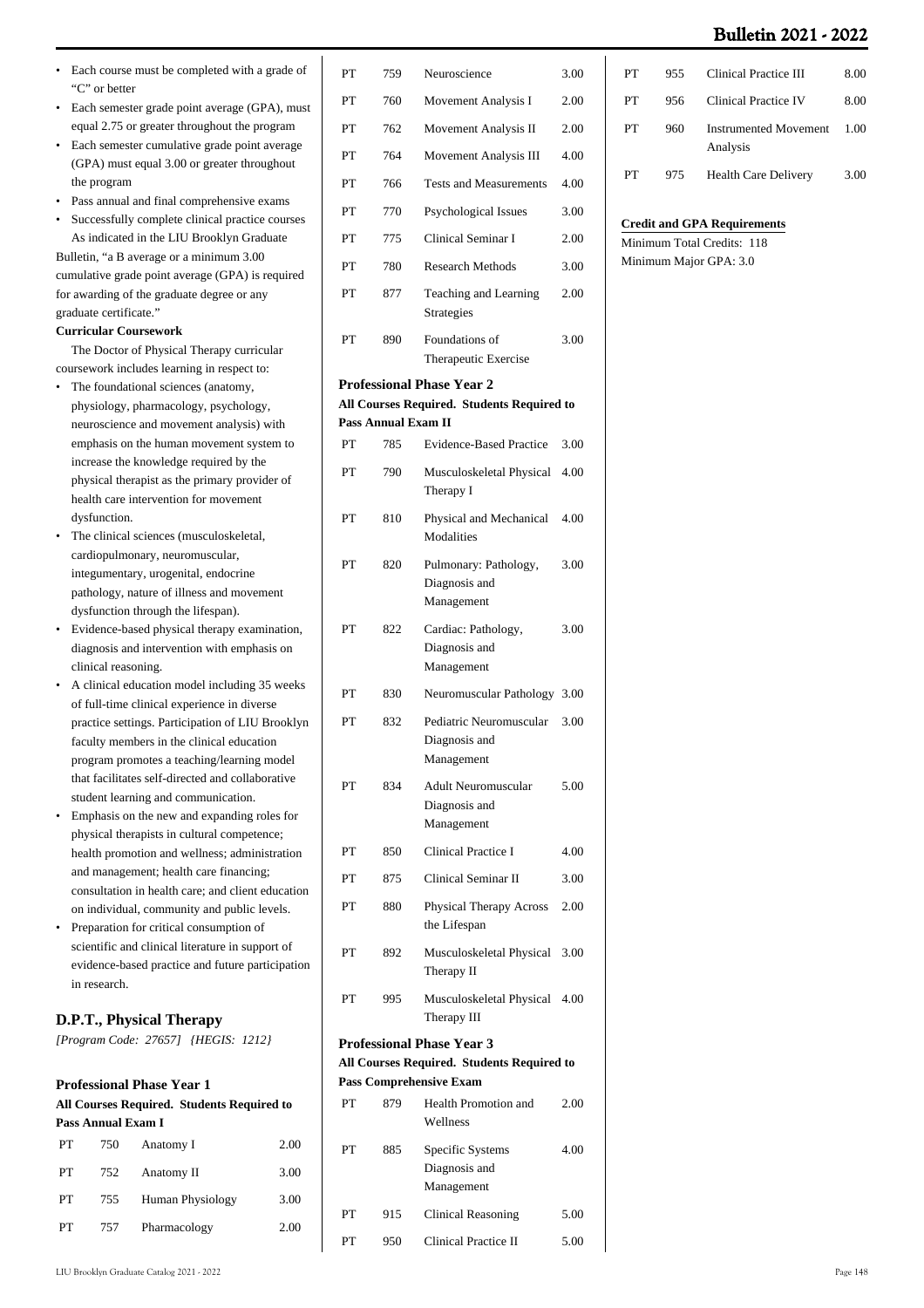## **Physical Therapy Courses**

#### **PT 697 Independent Study**

Under the guidance of a faculty advisor, a student may pursue a topic or project of special interest. This course may also be used for remediation of an area of deficit as identified by the physical therapy program, with faculty advisement also provided. Departmental approval required for registration, choice of topic and advisor. Credits: 1

On Demand

### **PT 750 Anatomy I**

Anatomy I is the first of a two-course sequence during the Summer of the first year in the DPT program. The course included the detailed study of human structure using a regional approach with an emphasis on various systems, including nervous, pulmonary, endocrine, integumentary, muscular, skeletal, genitourinary, gastrointestinal, and cardiovascular. The focus of the course pertains to the relationship between anatomical structure and normal human movement with lectures that supplement human dissection laboratories and problem-oriented exercises. An introduction to the clinical reasoning process by applying anatomy to clinical cases will be discussed. Student must be a Physical Therapy major in order

to register for this course. Credits: 2 Every Summer

#### **PT 752 Anatomy II**

Anatomy II is the continuation of a two-course sequence for the detailed study of the structures of the human body using a regional approach as described for PT 750 (Anatomy I) during the Fall semester of the first year of the DPT program. In addition, a 15 hour surface palpation lab is part of this course where students will use their understanding of anatomy to palpate various structures on each other, which will subsequently prepare students for the examination and treatment courses in the upcoming semesters. The development of clinical reasoning processes continues as students learn to translate knowledge into clinical practice.

Student must be a Physical Therapy major in order to register for this course.

Credits: 3 Every Fall

#### **PT 755 Human Physiology**

Human physiology take place during the Summer semester of the first year of the DPT program. The microscopic anatomy (histology) and function (physiology) of the cardiovascular, integumentary, nervous, pulmonary, skeletal, muscular, metabolic, and endocrine systems are studied. Emphasis is on the interaction of all systems relative to human movement and particularly as applied to exercise, rest, and immobility. Additional emphasis includes the principles of pain, tissue healing, the inflammatory process, tissue plasticity, repair, and regeneration. Lectures are supplemented by problem-oriented learning exercises in a clinical context.

Student must be a Physical Therapy major in order to register for this course. Credits: 3 Every Summer

#### **PT 759 Neuroscience**

Neuroscience takes place during the Fall semester of the first year of the DPT program. The basic structure, organization, and function of the nervous system within the context of rehabilitation are presented in classroom setting with an emphasis on problem-oriented learning to encourage active student participation and clinical decision-making. An emphasis is placed on neuroanatomy and neurophysiology of the sensory and motor systems that govern posture and movement. A rehabilitation framework is built on the fundamental relationship between normal structure and function, damage and dysfunction, sensory processing and integration, motor control, posture and balance.

Student must be a Physical Therapy major in order to register for this course. Credits: 3 Every Fall

#### **PT 760 Movement Analysis I**

The first part of a two-course sequence during the Summer semester of the first year of the DPT program. The course is designed for a detailed regional study of human arthrokinematics and osteokinematics. Course materials include biomechanics of human tissue and neurological regulation of movement with an emphasis on the clinical relationship of joint structure and muscle function at individual joints. Lectures and laboratory sessions supplement problem-oriented learning exercises that cover palpation of anatomical structures, observation of human movement with an emphasis on clinical problems, and their relationship to the mechanical and physiological concepts that direct foundations of human movement.

Student must be a Physical Therapy major in order to register for this course. Credits: 2

Every Summer

#### **PT 762 Movement Analysis II**

A continuation of a two-course sequence during the Fall semester of the first year of the DPT program. The course presents a detailed study of human arthrokinematics and osteokinematics using a regional approach as described for PT 760 (Movement Analysis I). An in-depth discussion of normal and pathological gait is presented towards the end of the course with principles solidified in a lab-based format. Credits: 3

### Every Fall

#### **PT 764 Movement Analysis III**

Movement Analysis III is the final course in this sequence taken during the Spring semester of the first year of the DPT program. This course continues the analysis of functional movements from Movement Analysis I and II, and introduces students to foundational issues in motor learning and motor control of basic skills through problemoriented exercises, lab activities, and traditional lectures. Additional course content includes theoretical perspectives on how to analyze movements, cognitive skills underlying motor learning and performance, and theoretical issues regarding the relationship between motor skills and the disablement model. Upon course completion, students should demonstrate an understanding of the fundamental skills and challenges required to perform movement in both healthy and disabled populations. Credits: 3

Every Spring

#### **PT 766 Tests and Measurements**

Tests and Measurements is a 4-credit course during the third semester of the first year of the Doctorate of Physical Therapy (DPT) curriculum and is designed to provide the student an introduction and overview to the tests and measures used in patient examination in order to determine the need for physical therapy intervention. The pedagogical approach of the course includes an emphasis on problem-oriented learning in an effort to encourage active student involvement in the educational process. Course content has been organized to provide the student with theoretical knowledge that can be used for administration, analysis, and interpretation of tests and measures. Administration encompasses the development of psychomotor skills; analysis includes measurement theory; and interpretation involves the implementation of foundational clinical decisionmaking skills. Students will be expected to recall and apply information from the prerequisite courses in a clinically relevant manner to critically analyze problems covering a variety of clinical scenarios. Upon completion of the course, students will be expected to utilize a problemsolving approach to the selection and application of tests and measures. Credits: 4

Every Spring

#### **PT 770 Psychological Issues**

Psychological Issues is taken during the Fall semester of the first year of the DPT program. This course integrates the psychosocial, economic, vocational, cultural, familial, religious, sexual, and illness/disability specific factors that may be encountered by a professional physical therapist. An emphasis is placed on small group discussions, problem-oriented learning, role-playing, simulation activities, and structured experiential learning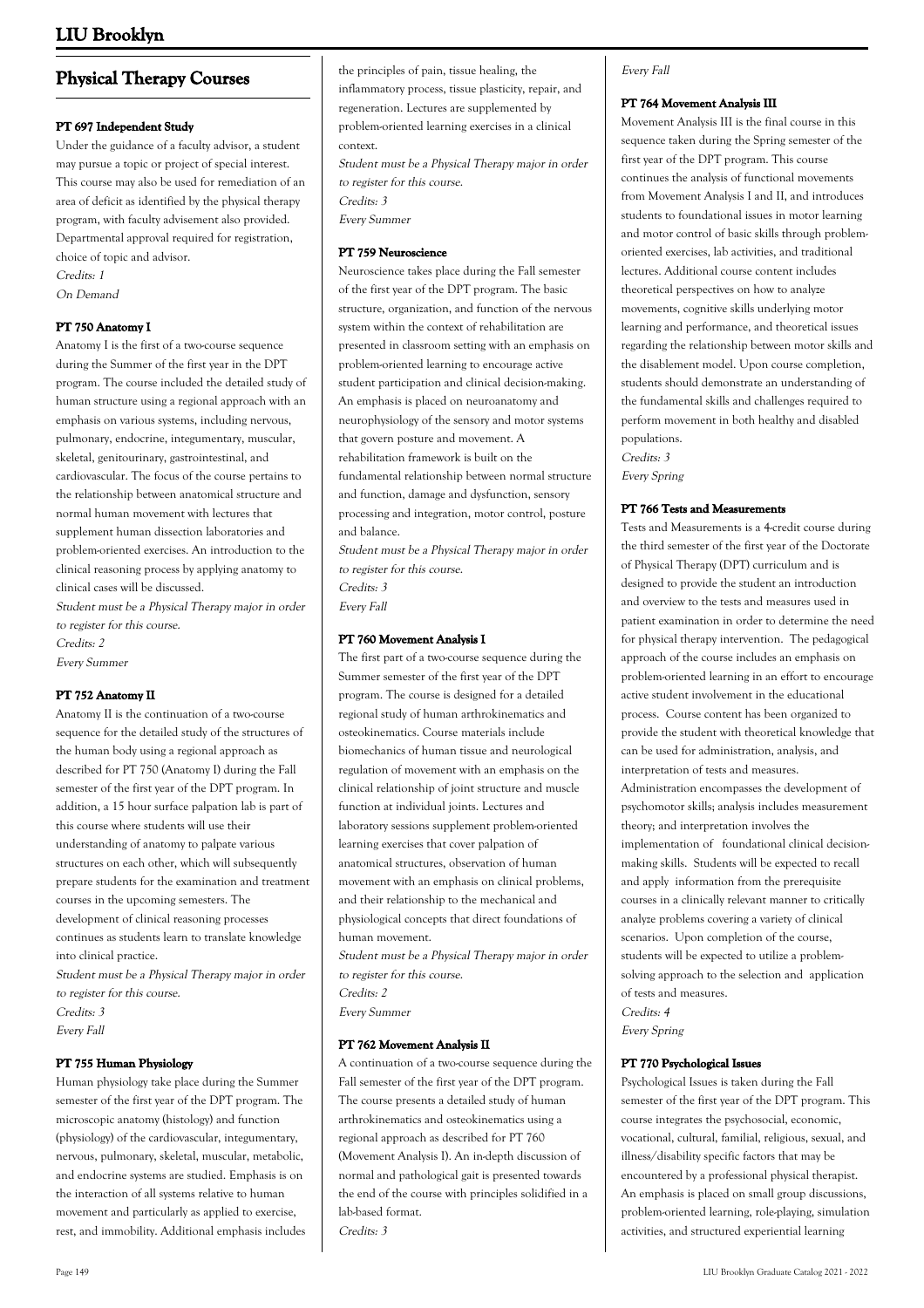outside the classroom. The content will provide theoretical and practical knowledge that can be used during care of individuals with acute and chronic disabilities, stress-related disorders, victims of domestic violence, and mental disorders requiring intervention and/or appropriate referral. Students are expected to recall and apply information from previous and concurrent coursework in psychology, ethics and communication and synthesize course content to demonstrate competency in the professional behaviors. Credits: 3

Every Fall

#### **PT 775 Clinical Seminar I**

Clinical Seminar I is a 2 credit course during the Fall of the first year of the Doctorate of Physical therapy curriculum and is designed to provide the student with an introductory exploration of professional issues including the history, philosophy and present status of the profession of physical therapy, the role of the physical therapist in health care delivery, the examination of human behavior as a basis for interaction between therapist and client, including skills of cultural competence. Course content will include ethics, patient rights, an introduction to the Guide to Physical therapist Practice and the Disablement Model, use of portfolios, core values and generic abilities to foster professional development, and communication skills, including documentation. The pedagogical approach for the course will include didactic lecture, discussion, student presentation and demonstration.

Credits: 2 Every Fall

#### **PT 780 Research Methods**

Research Methods is a 3-credit course taken during the Fall semester of the first year of the DPT program. This course presents the theoretical and practical foundations of research design and measurement, including descriptive and inferential statistical techniques common to clinical research studies through lectures, problem sets, problemoriented learning experiences, and student presentations. Upon course completion, students should have a clear understanding of a basic set of research designs and statistical tests common to clinical research studies.

Credits: 3 Every Fall

#### **PT 785 Evidence-Based Practice**

Evidence-Based Practice is a 3-credit course taken during the Spring semester of the second year of the DPT program. This course focuses on improving student skills regarding reading, understanding, and applying clinical research literature in physical therapy. Classroom experiences include lecture, group discussion, Socratic questioning, group projects, and student presentations. Students will practice and develop

skills in the formulation of clinical research questions, search for evidence related to those questions through various media, critically and systematically evaluate and write about current literature and clinical research studies, and draw conclusions from the literature with regard to the implications for physical therapy practice. Credits: 3

Every Spring

#### **PT 790 Musculoskeletal PT I**

Musculoskeletal Physical Therapy I is a 4 credit course during the Summer semester of the second year of the DPT program. The first of three courses designed to help students apply the theory and skills used by physical therapists to assess, evaluate, diagnose, and manage movement-related patient problems of individuals with musculoskeletal pathologies. This course will focus on the joints of the upper extremity and incorporate the pathology, diagnosis, and management of non-operative and operative conditions of the shoulder, elbow, wrist, and hand. Presentations will take place in both the classroom and laboratory settings, and will foster critical thinking, practice of new techniques pertinent to orthopedic physical therapy, independent learning, and problem solving through traditional lectures, lab practice, and small group discussions. Upon completion of the course, students will be able to safely examine and treat individuals with upper extremity musculoskeletal pathologies.

Credits: 4

Every Summer

#### **PT 810 Physical and Mechanical Modalities**

Modalities is a 3-credit course during the Summer semester of the second year of the DPT program. This course is designed to provide students with a theoretical knowledge base and the psychomotor skills required for the therapeutic application of commonly used physical and mechanical modalities. Clinical reasoning and evidence-based practice will be fostered through traditional lectures, group discussions, hands-on laboratory activities, case studies and review of literature. Students will be expected to apply information from previous coursework in a relevant manner to critically analyze a variety of clinical scenarios. Upon completion of the course, students will be expected to demonstrate sound clinical decision making and competency in selecting, justifying and administering physical and mechanical modalities. Credits: 3

Every Summer

### **PT 820 Pulmonary: Pathology, Diagnosis and Management**

Pulmonary is a 3-credit course during the Fall semester of the second year of the DPT program. This course is designed to provide the student an introduction and overview of commonly encountered pulmonary conditions. Course content has been organized to provide the student

## **Bulletin 2021 - 2022**

with a theoretical knowledge base that can be used to understand the pathophysiology of common pulmonary disorders and to promote clinical decision making skills in the examination, evaluation, and intervention design for patients/clients with pulmonary dysfunction. Students will be expected to recall and apply information from previous coursework including the basic sciences of anatomy, physiology, and pharmacology in a clinically relevant manner to critically analyze problems covering a variety of clinical scenarios. The pedagogical approach of the course will include didactic lectures enhanced by the use of case studies with a problem oriented approach to encourage active student involvement in the educational process. Laboratory sessions will focus on psychomotor skills, examination and treatment techniques. Clinical documentation skills and professional behaviors will also be reinforced.

Credits: 3 Every Fall

### **PT 822 Cardiac: Pathology, Diagnosis and Management**

Cardiac is a 3-credit course during the Spring semester of the second year of the DPT program. This course will review normal and abnormal cardiopulmonary and cardiovascular anatomy and physiology. Disease pathologies and their relevance to clinical settings will be discussed. Additionally, diagnostic procedures will be reviewed as they relate to specific disease processes. Both medical and surgical management will be discussed. The role of the health care team will be discussed as well as integration of data from the patient chart review, objective assessment and creation of a comprehensive plan of care including, goals, frequency setting and discharge recommendations. Laboratory sessions will focus on psychomotor skills, examination and treatment techniques. Credits: 3 Every Spring

#### **PT 830 Neuromuscular Pathology**

Neuromuscular Pathology is a 3 credit course during the Summer semester of the second year of the DPT program. This course presents pathophysiology related to neuromuscular disorders with an emphasis on the mechanisms of injury, surveys of epidemiology and etiology, symptomology, pathology, acute management, and prognosis of specific neuromuscular disorders. Lecture and case study presentations focus on problem-oriented learning to encourage active student participation and clinical decision-making. Course materials reinforce earlier course work in neuroanatomy and neurophysiology to provide students with an understanding of neuromuscular disorders such as multiple sclerosis, spinal cord injury, peripheral neuropathy, Guillain-Barre Syndrome, cerebrovascular disease, Parkinson's Disease, Alzheimer's Disease, muscular dystrophy, amyotrophic lateral sclerosis, cerebral palsy, and the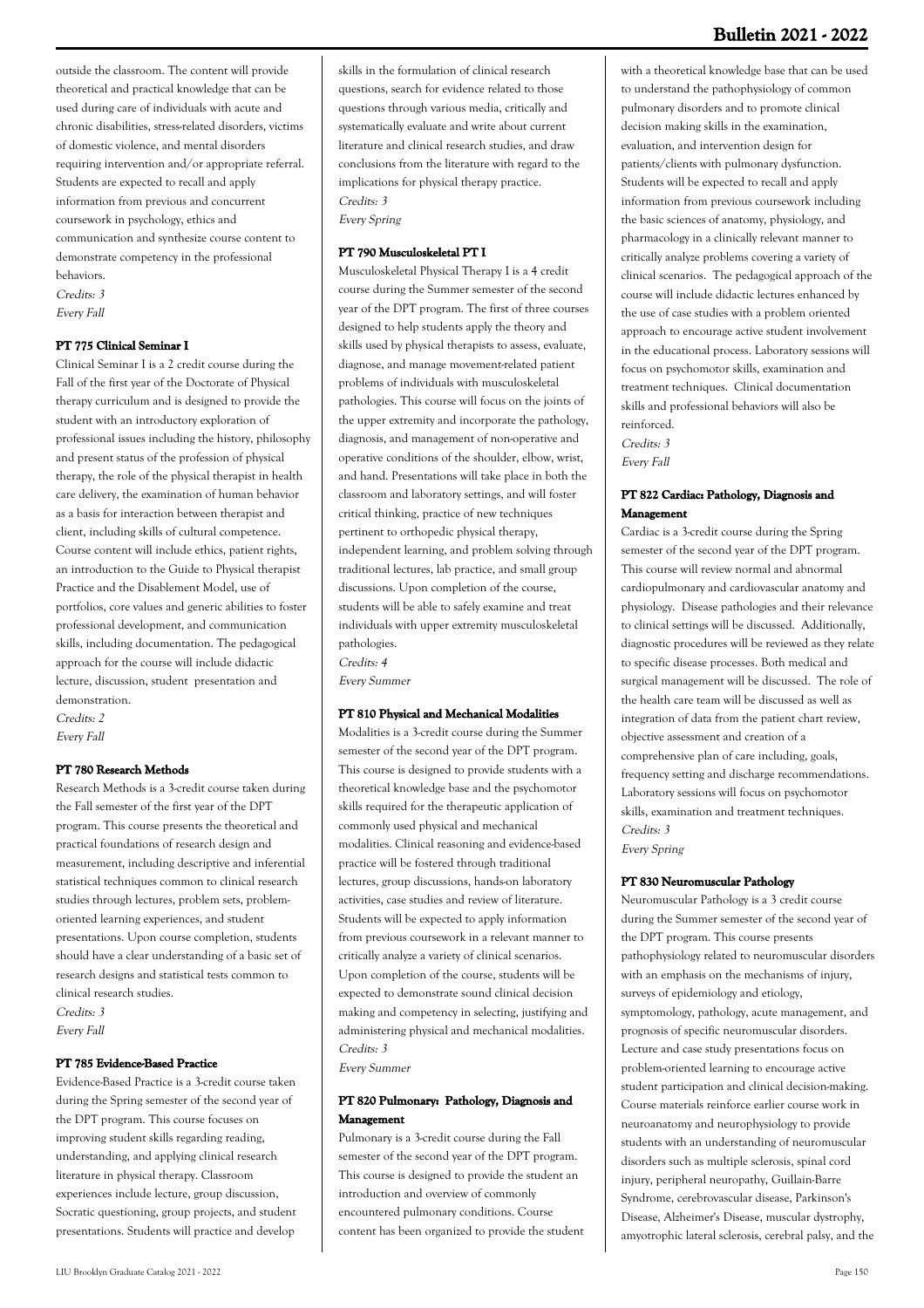neurological implications of aging. Credits: 3 Every Summer

## **PT 832 Pediatric Neuromuscular Diagnosis and Management**

Pediatrics is a 3 credit course during the Fall semester of the second year of the DPT program. This course presents the patient management model of examination, evaluation, diagnosis, prognosis, intervention, and outcomes related to neuromuscular disabilities of children and adolescents. Course expectations include problemoriented learning, literature review for evidencebased practice, and live video demonstrations. Principles of motor development, motor learning and motor control are explored as students become familiar with different practice settings including the Neonatal Intensive Care Unit, early intervention, and the school setting. Laboratory sessions enable students to learn assessment and intervention strategies consisting of standardized tests, outcome measures, handling techniques, and neurophysiological and neurodevelopmental treatment techniques. Upon completion, students will have entry-level clinical knowledge and skills to manage a client with a developmental disability. Credits: 3 Every Fall

## **PT 834 Adult Neuromuscular Diagnosis and Management**

Adult Neuro is a 5-credit course during the Spring semester of the second year of the DPT program. This course presents assessment procedures and therapeutic management techniques of adult patients with neurological dysfunction and spinal cord injuries through the use of case study presentations with an emphasis on problemoriented learning to encourage active student participation and clinical decision-making. The presentation of course materials reinforces earlier course work in neuroanatomy, neurophysiology and neuromuscular pathology. Laboratory sessions emphasize the development of specific psychomotor skills necessary for assessment and treatment of the adult neurological client. Course content also provides an eclectic theoretical treatment rationale with a variety of neurological treatment techniques and interventions for patients with spinal cord injury, stroke, vestibular pathology, traumatic brain injury, and progressive neuromuscular pathology disorders. All examination and treatment techniques are based on a patient-centered framework incorporating the International Classification of Function, Disability, and Health (ICF) model. Credits: 5

Every Spring

## **PT 850 Clinical Practice I**

Clinical Practice I is a 6-week, full time clinical practice course under the supervision of a licensed physical therapist clinical instructor (CI). The

student attends a clinical practice facility for six consecutive weeks with specific hours arranged by each facility. This clinical experience is designed to provide the student an opportunity to develop professional behaviors and communication skills, apply the patient management model, develop gross and specific examination and intervention skills, develop documentation skills, and begin to develop clinical decision-making and critical thinking skills within the content of evidence-based practice. Emphasis during this clinical practice is on the evaluation and treatment of patients, including the areas of basic examination and evaluation skills, ambulation training, transfer training, the administration of modalities, and in administering therapeutic exercise. Students are expected to recall and apply information from previous coursework in a clinically relevant manner to critically analyze problems within a variety of clinical settings. Upon completion of the clinical experience, students are expected to synthesize course content in such a way as to demonstrate development of the generic abilities and core values necessary for becoming a physical therapist.

Credits: 4 Every Fall

## **PT 857 Current Physical Therapy Practice**

This course is designed to provide the student an introduction to recent fundamental changes that have occurred in physical therapy practice relative to patient management model and the roles and responsibilities of the physical therapist including relevance and procedures of medical screening, systems review, and theories and concepts of clinical decision-making and diagnosis. The student will also be oriented to the scientific basis of the physical therapy profession and instructed in the methods of evidence-based practice. Students will be instructed in the relevance and basic skills of cultural competence in patient management. The expanding role, responsibility, and accountability of the physical therapist as a doctoring level profession will be introduced and discussed. This course serves as a prerequisite or corequisite for all other courses. Offered every Fall and Spring. Three credits. Student must be a Physical Therapy major in order to register for this course.

#### **PT 875 Clinical Seminar II**

Clinical Seminar II is a 3-credit course during the Summer semester of the second year of the Doctorate of Physical Therapy curriculum and is designed to provide the student with the essential skills basic to the practice of physical therapy. The psychomotor component of these essential skills include: body mechanics, positioning and draping, bed mobility, transfers, wheelchair mobility and management, and gait training. Patient safety will be strongly emphasized. This course will also provide the student with an overview of the HIPPA and OSHA requirements for clinical practice. There will be a strong focus on professional behavior and communication skills. Clinical

documentation skills will also be reinforced. The pedagogical approach for the course will include lecture, demonstration, case study, and discussion. Credits: 3 Every Summer

#### **PT 877 Teaching and Learning Strategies**

Teaching and Learning is a 2-credit course during the Spring semester of the first year of the DPT program. This course presents an overview of the process of teaching in settings relevant to physical therapy practice. Presentation of the course materials reinforces earlier coursework from Psychological Issues, and Clinical Seminar with an emphasis on problem-oriented learning, small group discussions, and simulation activities, and instructional unit development. Course content has been organized to provide the student with theoretical and practical knowledge of curriculum design, as well as the clinician as an educator in the academic, clinical, and community settings. Credits: 2 Every Spring

### **PT 879 Health Promotion and Wellness**

Health Promotion and Wellness is a 2-credit course during the Fall semester of the third year of the DPT program. It is designed to provide students with the theoretical and practical aspects of maintaining and promoting health. Students will examine theories of wellness as well as the effects of lifestyle and the environment on wellness. The patient-practitioner collaborative model and approaches to facilitating adherence to healthy lifestyle behavior changes will be explored. Emphasis will be placed on social, epidemiological, and behavioral and environmental assessment as well as educational and ecological assessment of factors affecting health-related behavior and environments. Students will also become knowledgeable about patient education and participation in community activities in the promotion of health and healthy lifestyles and the prevention of illness and injury. Upon completion of the course students are expected to understand wellness theories and implement programs on the individual and community levels. Credits: 2

Every Fall

## **PT 880 Prosthetics and Orthotics**

Prosthetics and Orthotics is a 2-credit course offered during the fall semester of the second year of the Doctorate of Physical Therapy curriculum. The course is designed to provide the student an overview of the pathology, evaluation, and interventions of individuals with amputations to include the evaluation and understanding of upper and lower extremity prosthetics. It also emphasizes normal and abnormal gait as it relates to the use of orthotic devices and its prescriptions. The pedagogical approach of the course will include an emphasis on problem-oriented learning in an effort to encourage active student involvement in the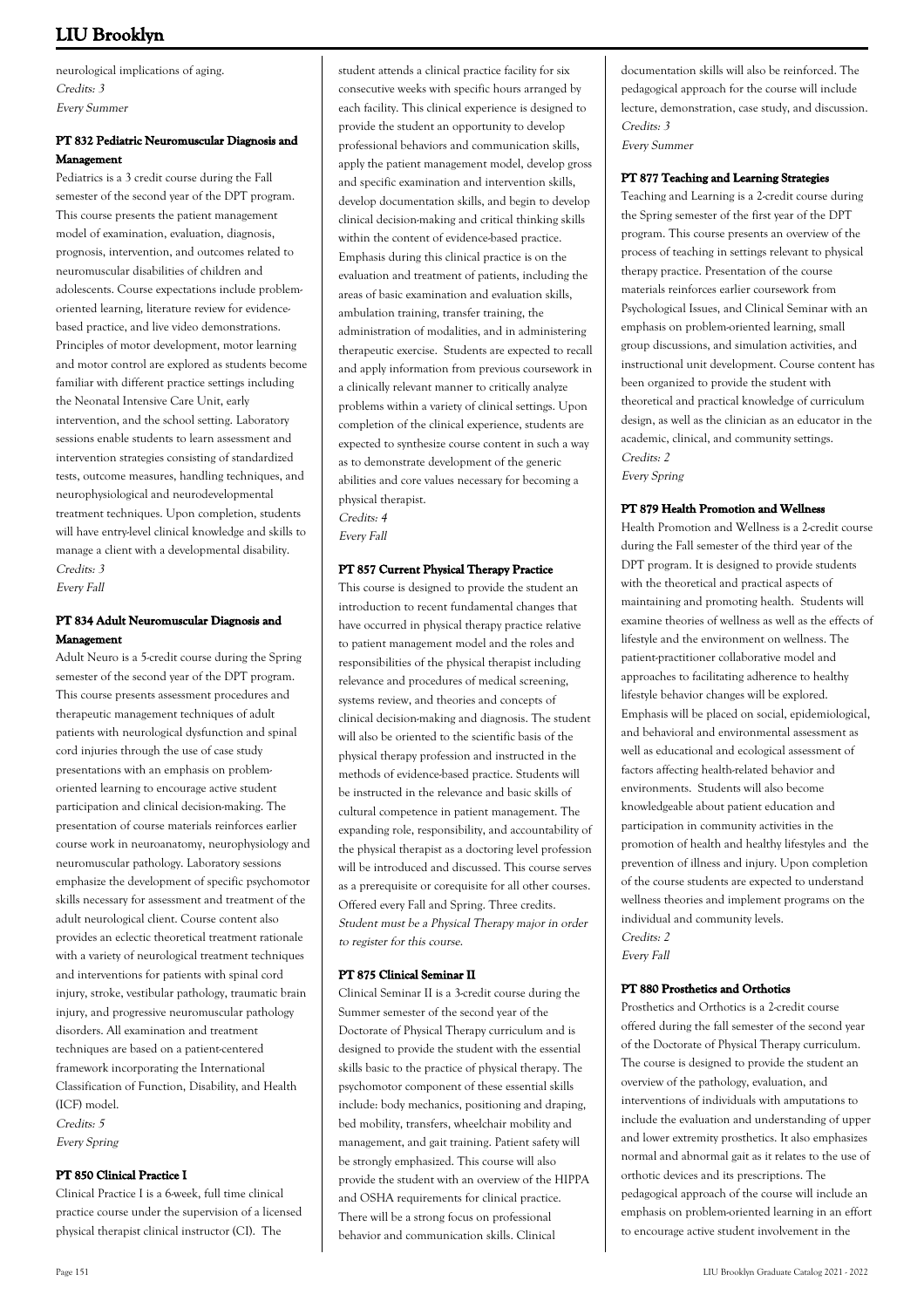education process. Students will be expected to recall and apply information from previous coursework in a clinically relevant manner to critically analyze problems covering a variety of clinical scenarios.

Credits: 2 Every Fall

## **PT 885 Specific System Diagnosis and Management**

Specific Systems Diagnosis and Management is a 4 credit course offered during the summer semester of the third year of the Doctorate of Physical Therapy curriculum. The course is designed to provide the student an overview of the pathology, examination, evaluation, and interventions of patients with specific system pathologies. Presentation of course material will reinforce earlier course work from anatomy, physiology, and previous examination, evaluation, and intervention courses. The pedagogical approach of the course will include an emphasis on problem-oriented learning in an effort to encourage active student involvement in the education process. Course content has been organized to provide the student with a theoretical knowledge base that can be used in the diagnosis, prognosis, examination, and intervention of individuals with metabolic, endocrine, gastrointestinal, genitourinary, and integumentary pathologies. In addition, content on geriatric rehabilitation and proprioceptive neuromuscular facilitation will be covered. Students will be expected to recall and apply information from previous coursework in a clinically relevant manner to critically analyze problems covering a variety of clinical scenarios. Upon completion of the course, students will be expected to synthesize course content in such a way as to demonstrate clinical decision-making in regard to individuals with specific system pathologies. Credits: 4

Every Summer

#### **PT 890 Foundations of Therapeutic Exercise**

Therapeutic Exercise is a 4-credit course offered during the Spring semester of the first year of the DPT program. This course will introduce students to the scientific and theoretical basis as well as the clinical application of therapeutic exercises commonly used by physical therapists such as range of motion, stretching, resistance, and aerobic exercises. Specific course content will include indications, precautions, contraindications, principles and procedures for applying various types of therapeutic exercise interventions. Clinical reasoning, evidence based practice, and independent learning will be fostered through traditional lectures, group discussions, laboratory activities, and case presentations. In order to critically analyze clinical scenarios presented in this course, students will be expected to integrate and apply information learned from any preceding physical therapy coursework in addition to those learned from this course. At the completion of the

course, students will be expected to be able to design an exercise program aimed at improving physical impairments and functional limitations. Credits: 4

Every Spring

#### **PT 892 Musculoskeletal PT II**

Musculoskeletal Physical Therapy II is a 3-credit course offered during the Fall semester of the second year of the DPT program. The second of three courses designed to help students apply the theory and skills used by physical therapists to assess, evaluate, diagnose, and manage movementrelated patient problems of individuals with musculoskeletal pathologies. This course will focus on the joints of the lower extremity and incorporate the pathology, diagnosis, and management of nonoperative and operative conditions of the hip, knee, foot, and ankle. Presentations will take place in both the classroom and laboratory settings, and will foster critical thinking, practice of new techniques pertinent to orthopedic physical therapy, independent learning, and problem solving through traditional lectures, lab practice, and small group discussions. Upon completion of the course, students will be able to safely examine and treat individuals with lower extremity musculoskeletal pathologies. Credits: 3

Every Fall

### **PT 915 Clinical Reasoning**

Clinical Reasoning is a 5-credit course offered in the fall semester of the 3rd year of the Doctor of Physical Therapy program. The course is intended to foster and enhance students' clinical reasoning in managing various types of patient populations. The majority of classes will be case-based. Students will use a comprehensive clinical reasoning framework to perform in-depth case analyses throughout the five elements of the patient management model. Emphasis is placed on the pillars of evidence-based practice – clinical expertise, patient's values and preferences, as well as best research evidence. Students will need to apply and synthesize didactic knowledge covered in previous and concurrent physical therapy courses as well as clinical knowledge gained from prior clinical education experiences. At the completion of this course, students are expected to demonstrate sound clinical reasoning throughout the patient management process. Credits: 5 Every Fall

#### **PT 950 Clinical Practice II**

Clinical Practice II is a course offered during the Summer semester of the third year of the DPT program. The student is supervised by the clinical instructor while applying the knowledge and skills acquired in previous coursework. This 10-week clinical experience is designed to provide the student opportunities to improve clinical decisionmaking and critical thinking skills through use of

the patient management model, evidence-based practice, collaboration with patients, family members and other health professionals, and develop consultation, education, and administration skills. Students also have the opportunity to engage in prevention/wellness programs, participate at Grand Rounds/Team Conference, and outcome assessments. Students are expected to recall and apply information from previous coursework in a clinically relevant manner to critically analyze problems covering a variety of clinical settings. Upon completion of the clinical experience, students are expected to synthesize course content in such a way as to demonstrate competency in the professional behaviors necessary for becoming an effective physical therapist. Credits: 7 Every Summer

#### **PT 955 Clinical Practice III**

Clinical Practice III is a 10-week, full time clinical practice course during the Spring semester of the third year of the DPT program. Students are under the supervision of a licensed physical therapist. This clinical experience is designed to provide the student opportunities to improve clinical decisionmaking and critical thinking skills through use of the patient management model, evidence-based practice, collaboration with patients, family members and other health professionals, and develop consultation, education, and administration skills. Students may also have the opportunity to engage in prevention/wellness programs, participate at Grand Rounds/Team Conference, and outcome assessments. Students are expected to recall and apply information from previous coursework in a clinically relevant manner to critically analyze problems covering a variety of clinical settings. Credits: 7

Every Spring

## **PT 956 Clinical Practice IV**

Clinical Practice IV is a 9-week, full time clinical practice course offered during the Spring semester of the third year of the DPT program. Students are under the supervision of a licensed physical therapist. The student attends a clinical practice facility for 9 consecutive weeks with specific hours arranged by each facility. This clinical experience is designed to provide the student opportunities to improve clinical decision-making and critical thinking skills through use of the patient management model, evidence-based practice, collaboration with patients, family members and other health professionals, and develop consultation, education, and administration skills. Students may also have the opportunity to engage in prevention/wellness programs, participate at Grand Rounds/Team Conference, and outcome assessments. Students are expected to recall and apply information from previous coursework in a clinically relevant manner to critically analyze problems covering a variety of clinical settings.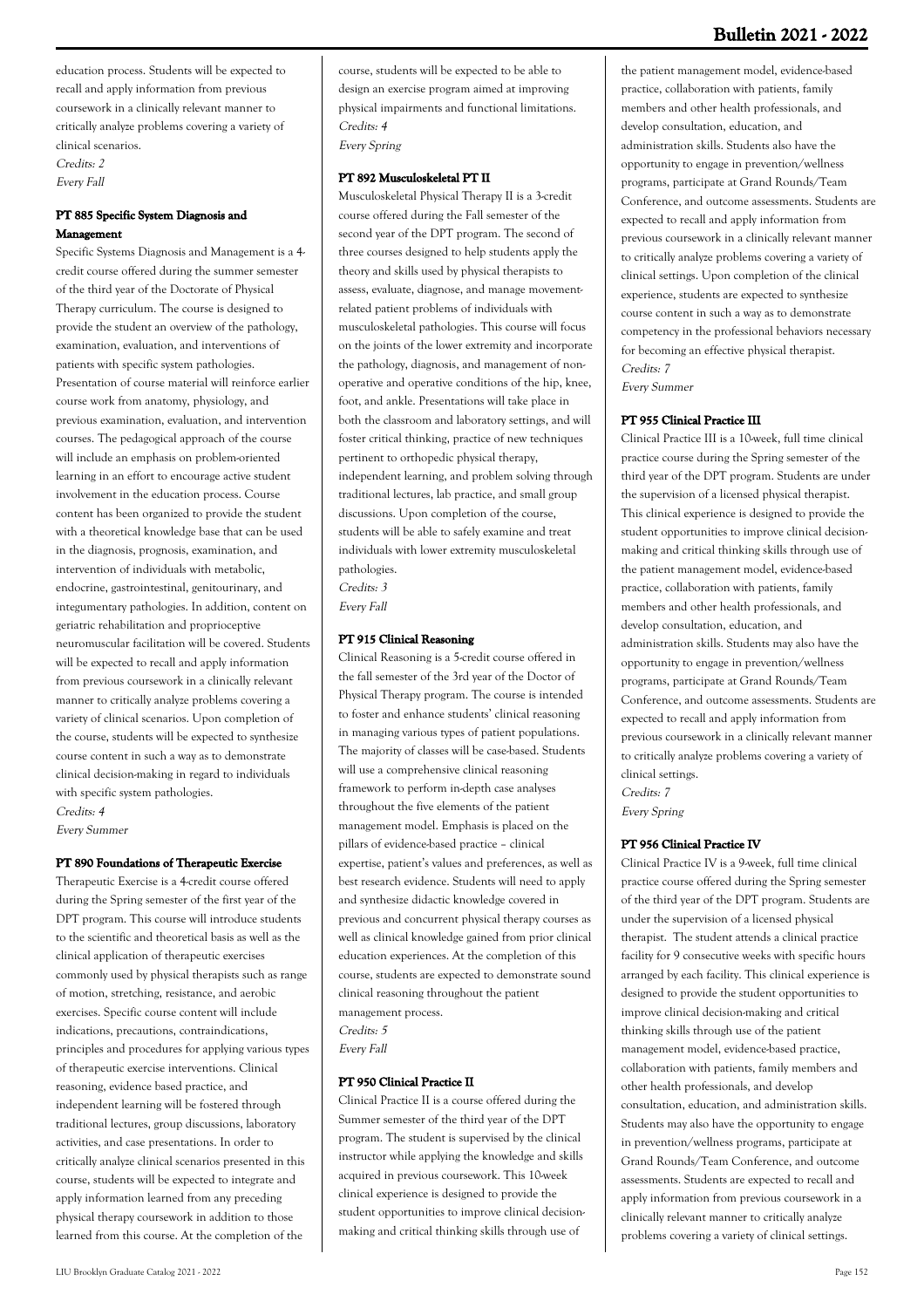Credits: 7 Every Spring

### **PT 960 Instrumented Movement Analysis**

Instrumented Movement Analysis is a 1-credit course offered during the Fall semester of the third year of the DPT program. This course provides an opportunity for students to become familiar with instruments used in the study of human movement. In addition to lecture presentations, this course includes discussions, demonstrations, and hands-on practice of instrumentation typically found in a human movement laboratory such as electromyography, two-dimensional and threedimensional motion analysis, metabolic gas analysis, and dynamometry. Upon course completion, students are expected to describe the use of advanced instrumentation in the analysis of human movement, and be able to perform basic setups using the equipment. Credits: 1

Every Fall

### **PT 975 Health Care Delivery**

Health Care Delivery is a 3-credit course offered during the fall semester of the third year of the Doctorate of Physical Therapy curriculum and is designed to provide the student with the management theory and skills to use human resources effectively, understand the concepts behind cost control, finance, and entrepreneurship. The pedagogical approach of the course includes case studies and didactic lectures. Course content includes introducing the theory and practice of managing and developing employees, interviewing, developing job position descriptions, performance evaluations, conflict resolution, budgeting practices, financial reports, reimbursement concepts, guiding employees through change, marketing, business plan, quality assurance, outcomes management, risk management, and federal/state laws and legal issues.

Credits: 3 Every Fall

### **PT 995 Musculoskeletal PT III**

Musculoskeletal Physical Therapy III is a 4-credit course offered during the Spring semester of the second year of the DPT program. The third and final course designed to help students apply the theory and skills used by physical therapists to assess, evaluate, diagnose, and manage movementrelated patient problems of individuals with musculoskeletal pathologies. This course will focus on the temporomandibular joint, cervical, thoracic, and lumbosacral spine and incorporate the pathology, diagnosis, and management of nonoperative and operative conditions of the various spinal regions. Presentations will take place in both the classroom and laboratory settings, and will foster critical thinking, practice of new techniques pertinent to orthopedic physical therapy, independent learning, and problem solving through traditional lectures, lab practice, and small group

discussions. Upon completion of the course, students will be able to safely examine and treat individuals with spinal musculoskeletal pathologies. Credits: 4 Every Spring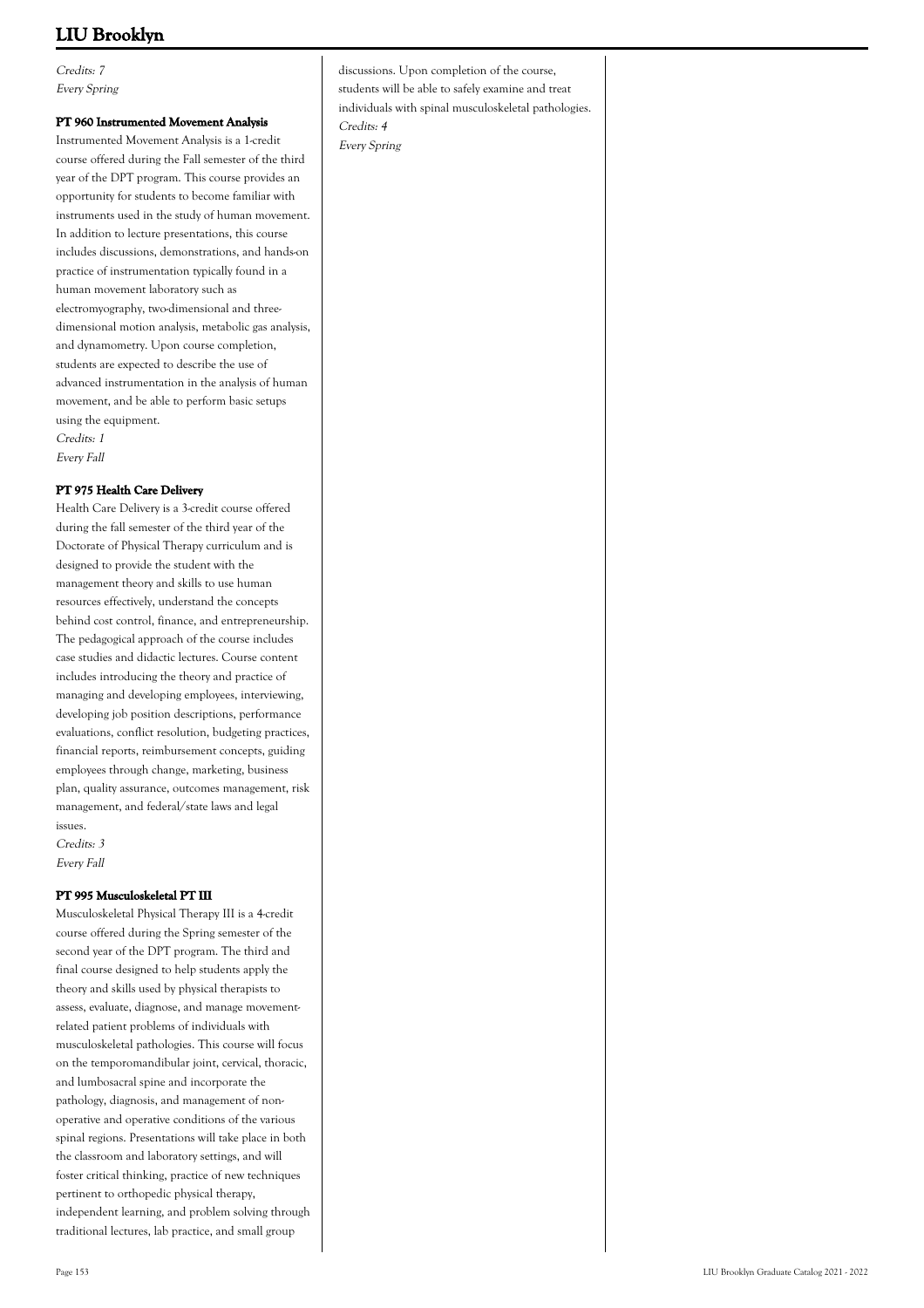# **DIVISION OF PHYSICIAN ASSISTANT STUDIES**

# **M.S. Physician Assistant Studies**

 The 86-credit M.S. in Physician Assistant Studies is an intense, 28-month professional program that prepares health practitioners to work in a wide variety of clinical settings. Physician assistants take medical histories and perform physical examinations, select and interpret diagnostic tests and manage the health problems of patients under the supervision of a physician. In general, PAs may perform 80-90% of the care provided by physicians. Additionally, they may specialize in any area of medicine or surgery and enjoy lateral mobility, meaning that they may move from specialty to specialty without additional formal training.

 LIU Brooklyn's Physician Assistant Studies program was the first such program to be approved by the New York State Education Department. The Accreditation Review Commission on Education for the Physician Assistant, Inc. (ARC-PA) has granted Accreditation-Continued to the Physician Assistant Studies Program sponsored by LIU Brooklyn. Accreditation-Continued is an accreditation status granted when a currently accredited program is in compliance with the ARC-PA *Standards*.

 Accreditation remains in effect until the program closes or withdraws from the accreditation process or until accreditation is withdrawn for failure to comply with the *Standards*. The approximate date for the next validation review of the program by the ARC-PA will be **March 2023**. The review date is contingent upon continued compliance with the accreditation *Standards* and ARC-PA policy. The program is a member of the Physician Assistant Education Association.

 During the didactic year, medical courses are augmented with clinical experiences. During the clinical year, students are assigned to clinical rotations for twelve months on a full-time basis, returning to the program once every five weeks.

 After meeting all campus and degree requirements, a certificate and the Master of Science degree are conferred upon the candidate. This enables the candidate to sit for the National Certifying Examination administered by the National Commission on the Certification of Physician Assistants (NCCPA).

 The highest ethical and professional standards are expected to be upheld throughout the physician assistant course of study. The program is challenging and requires dedication, a high ethical standard, and professionalism in addition to intelligence, skill and medical knowledge. **Program Requirements**

Students may attend LIU Brooklyn on a part-

time or full-time basis while completing their prerequisite courses. During this phase students are expected to:

- Complete a minimum of 500 hours of direct patient care experience. Of these 500 hours, a minimum of 400 hours must be completed by the time of submission of the CASPA application. Acceptable types of direct patient care experience include medical scribe; medical assistant; surgical technologist; licensed practical or registered nurse; dental assistant; dental hygienist; certified nursing assistant; home health aide; residential aide; emergency medical technician; paramedic; physical therapist; occupational therapist; physical therapy assistant; physical therapy aide; occupational therapy assistant; occupational therapy aide; respiratory therapist; perfusionist; electrocardiographic (EKG) technician; phlebotomist; ophthalmologic technician; volunteer work involving direct patient care; shadowing a physician, physician assistant or dentist. Other types of experiences may be acceptable. If you are interested in a clinical experience that differs from those listed above, please contact the Division of Physician Assistant Studies to determine if the proposed experience is acceptable.
- Obtain at least a baccalaureate degree from an accredited college or university no later than at the time of matriculation to the Division of Physician Assistant Studies. •
- Maintain a grade point average of 3.0 or above (overall and in prerequisites) in courses taken at an accredited college or university. •
- Demonstrate acceptable academic performance.
- Complete all prerequisite coursework, which includes: one year (two courses) of not less than 4 credits each in general biology, with laboratory; one year (two courses) of not less than 4 credits each in general chemistry, with laboratory; one semester (one course) of not less than 4 credits in human anatomy, with laboratory; one semester (one course) of not less than 3 credits in human physiology, with or without laboratory; one semester of microbiology; one semester of statistics. •
- Successful completion of the Graduate Record Examination (GRE) by the CASPA application deadline. The code for LIU Brooklyn is 2369. • The application to the Division of Physician Assistant Studies is evaluated on the following

criteria:

- A cumulative grade point average of 3.0.
- A cumulative grade point average in the prerequisite courses of 3.0.
- A personal statement as to why the applicant wishes to become a physician assistant. •
- Breadth and amount of patient care experience.
- Three satisfactory recommendations included in the CASPA application. •
- Completion of course work and above criteria within a specified time limit. •
- Successful completion of the GRE. There is not

currently a minimum score set by the Division of Physician Assistant Studies for this examination.

A recommendation for acceptance from the Division of Physician Assistant Studies Admissions Committee, based upon all entities as described above. •

 Some applicants are selected for personal interviews based on the strength of the written application. If an applicant is invited for a personal interview, the interview itself is evaluated on the criteria of satisfactory performance based on an assessment of qualities such as interpersonal relations, concern for others, integrity, and an ability to communicate effectively and maturely.

 The division is accredited to have 84 students enrolled in the curriculum, e.g., 42 students in the didactic year and 42 students in the clinical year.

 *Course work and the above criteria must be completed within a specified time limit. Applicants meeting all of the criteria above may be considered for an interview.*

 Initial application to the professional phase of the program for transfer students should be made through the Centralized Application Service for Physician Assistants (CASPA) by visiting www.caspaonline.org. CASPA will collect and summarize all of the applicant's data (application form, transcripts, recommendations), which will be forwarded to the Physician Assistant Studies Program. When all materials have been received and reviewed, selected applicants will be invited to a personal interview. If the candidate is accepted to the program, a deposit of \$500 is required to hold a seat in the incoming class.

### **Advanced Standing**

 The Division of Physician Assistant Studies does not offer advanced standing to any applicants, including those who have prior experience as a medical student or physician assistant student or who are foreign medical graduates.

### **Technical Standards**

 **Observation** - The ability to observe is required for demonstrations, visual presentations in lectures and laboratories, laboratory evidence and microbiological cultures, microscopic studies of microorganisms and tissues in normal and pathological states. A candidate must be able to observe patients accurately and completely, both closely and from a distance. Observation requires functional vision and somatic sensation and is enhanced by a sense of smell.

 **Communication** - A candidate should be able to speak, hear and observe patients in order to elicit information, perceive non-verbal communications and describe changes in mood, activity and posture. The candidate must be able to communicate effectively and sensitively with patients through speech, and through reading and writing. Communication in oral and written form with the health care team must be effective and efficient.

 **Motor** - A candidate should have sufficient motor function to elicit information from patients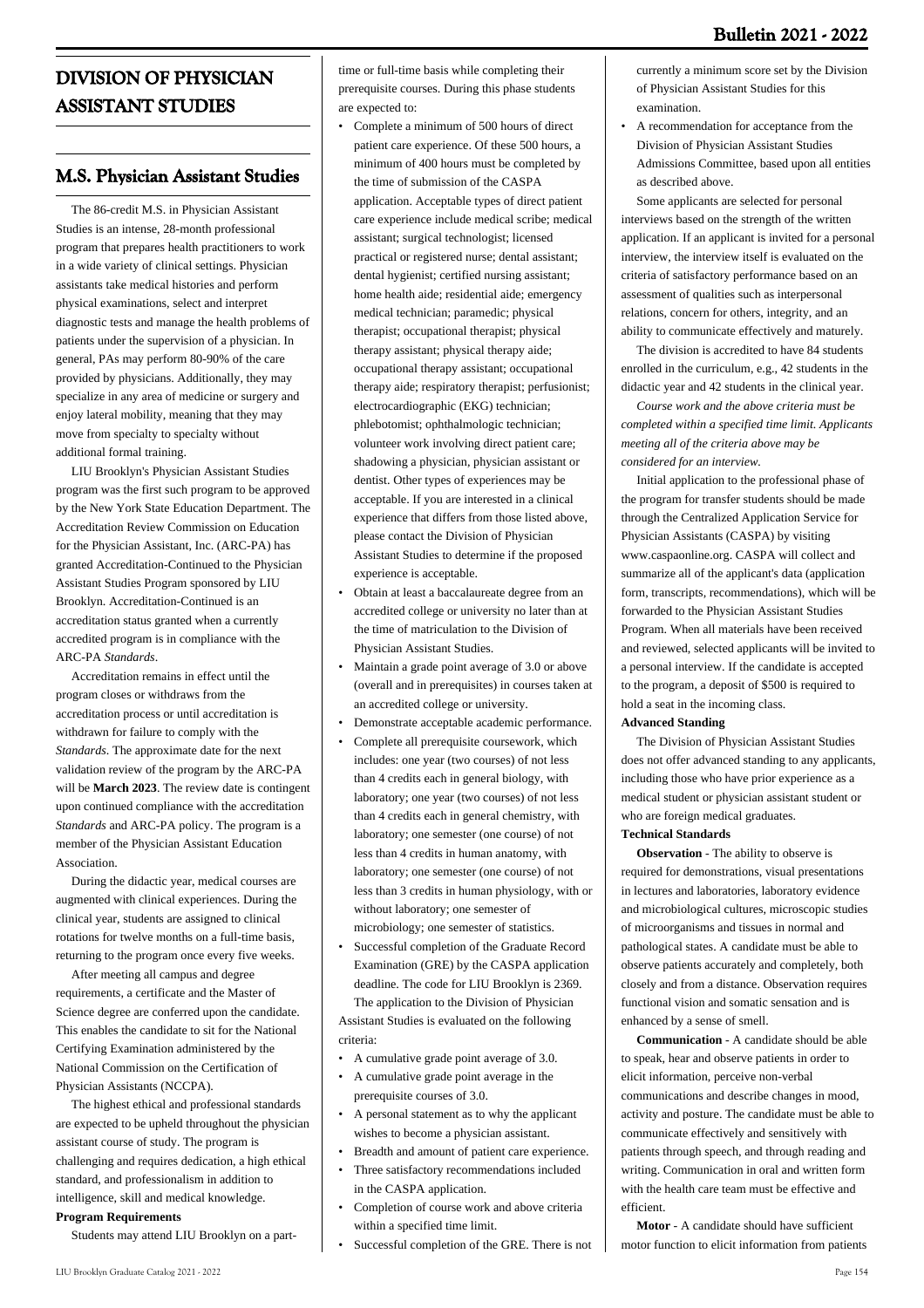by palpation, auscultation and percussion, as well as to carry out diagnostic maneuvers. A candidate should have motor function sufficient to execute movements reasonably required to provide general care and emergency treatment to patients. Such skills require coordination of gross and fine muscular movements, equilibrium and sensation.

 **Intellectual-Conceptual, Integrative and Quantitative Abilities** - Problem-solving is a critical skill demanded of physician assistants; this skill requires all of these abilities. The candidate must also be able to comprehend threedimensional relationships as well as the spatial relationship of structures.

 **Behavioral and Social Attributes** - A candidate must have sufficient emotional health to fully use their intellectual ability, exercise good judgment, complete all responsibilities, and attend to the diagnosis and care of patients. A candidate must be able to develop mature, sensitive and effective relationships with patients and colleagues. A candidate must be able to tolerate physical and emotional stress and continue to function effectively. A candidate must possess qualities of adaptability, flexibility and be able to function in the face of uncertainty. They must have a high level of compassion for others, motivation to serve, integrity and a consciousness of social values. A candidate must possess sufficient interpersonal skills to interact positively with people from all levels of society, all ethnic backgrounds and all belief systems. The administration of the Physician Assistant Studies program recognizes its responsibility to present candidates who have the knowledge and skills to function in a broad variety of clinical situations and to render a wide spectrum of patient care. The responsibility for these technical standards is primarily placed on the Physician Assistant Admissions Committee to select entering Physician Assistant Studies students who will be the candidates for the degree.

#### **Health Requirements**

 All students entering or re-entering the professional phase of the M.S. degree in Physician Assistant Studies must complete and submit a Health Examinations/Vaccinations form located in the Forms & Documents section of the Office of Admissions website, as well as the division's health forms. The division's health forms will be sent along with the package of materials that are mailed out in May of the year in which the student will enter the program after the student is accepted into the program, and after the student submits the deposit to hold the seat. Additional health forms and background/drug testing results are required for entry into the clinical experiences of the division's curriculum.

#### **Clinical Year Clerkships**

 Each clinical year student completes ten (10) clerkships of five (5) weeks in length. The faculty creates an individual rotation schedule for each clinical year student. The student must return to LIU Brooklyn campus at the end of each clerkship for a two-day End-of-Rotation Meeting with the faculty.

 Students must rotate in each of the following clerkships during the clinical year: internal medicine, surgery, family medicine, emergency medicine, pediatrics, obstetrics and gynecology, psychiatry, internal medicine elective, surgical elective and clinical elective.

#### **M.S. Physician Assistant Studies**

*[Program Code: 06928] {HEGIS: 1299.1}*

#### **Must complete all of the following courses: Didactic Year Courses (Year 1)**

|    |      | $\sim$ $\sim$ $\sim$ $\sim$ $\sim$                     |      |
|----|------|--------------------------------------------------------|------|
| MS | 500  | Anatomy                                                | 3.00 |
| MS | 501  | Physiology                                             | 1.00 |
| MS | 502A | Pharmacology I                                         | 3.00 |
| MS | 503A | Art and Science of<br>Medicine I                       | 2.00 |
| MS | 504A | Clinical Medicine I                                    | 4.00 |
| MS | 505  | Psychosocial Aspects of<br>Medicine                    | 1.00 |
| MS | 506  | Pathology                                              | 2.00 |
| MS | 502B | Pharmacology II                                        | 3.00 |
| MS | 503B | Art and Science of<br>Medicine II                      | 2.00 |
| MS | 504B | Clinical Medicine II                                   | 6.00 |
| MS | 507  | <b>Role Socialization</b>                              | 1.00 |
| MS | 508A | Research Methods I:<br>Epidemiology                    | 1.00 |
| MS | 509  | Preventive Medicine                                    | 1.00 |
| MS | 510  | Clinical Laboratory<br>Science                         | 1.00 |
| MS | 504C | Clinical Medicine III                                  | 3.00 |
| MS | 508B | Research Methods II:<br><b>Evidence-Based Medicine</b> | 1.00 |
| MS | 511  | <b>Introduction to Medical</b><br>Literature           | 1.00 |
| MS | 512  | <b>Medical Informatics</b>                             | 1.00 |
| MS | 513  | Surgery                                                | 2.00 |
| MS | 514  | <b>Emergency Medicine</b>                              | 1.00 |
|    |      | <b>Clinical Year Courses (Year 2)</b>                  |      |
| MS | 601  | <b>Internal Medicine</b>                               | 4.00 |
| MS | 602  | Surgery                                                | 4.00 |
| MS | 603  | Pediatrics                                             | 4.00 |
| MS | 604  | <b>Family Medicine</b>                                 | 4.00 |
| MS | 605  | <b>Emergency Medicine</b>                              | 4.00 |
| MS | 606  | Obstetrics and<br>Gynecology                           | 4.00 |
| MS | 607  | <b>Behavioral Medicine</b>                             | 4.00 |

| МS | 608 | <b>Medical Elective</b>     | 4.00 |
|----|-----|-----------------------------|------|
| MS | 609 | <b>Surgical Elective</b>    | 4.00 |
| MS | 610 | Clinical Elective           | 4.00 |
| МS | 611 | Clinical Seminar I          | 1.00 |
| МS | 612 | Clinical Seminar II         | 1.00 |
| МS | 613 | Clinical Seminar III        | 1.00 |
| МS | 614 | <b>Summative Evaluation</b> | 1.00 |
| MS | 615 | Capstone Project            | 2.00 |
|    |     |                             |      |

#### **Credit and GPA Requirements**

Minimum Total Credits: 86 Minimum Major GPA: 3.0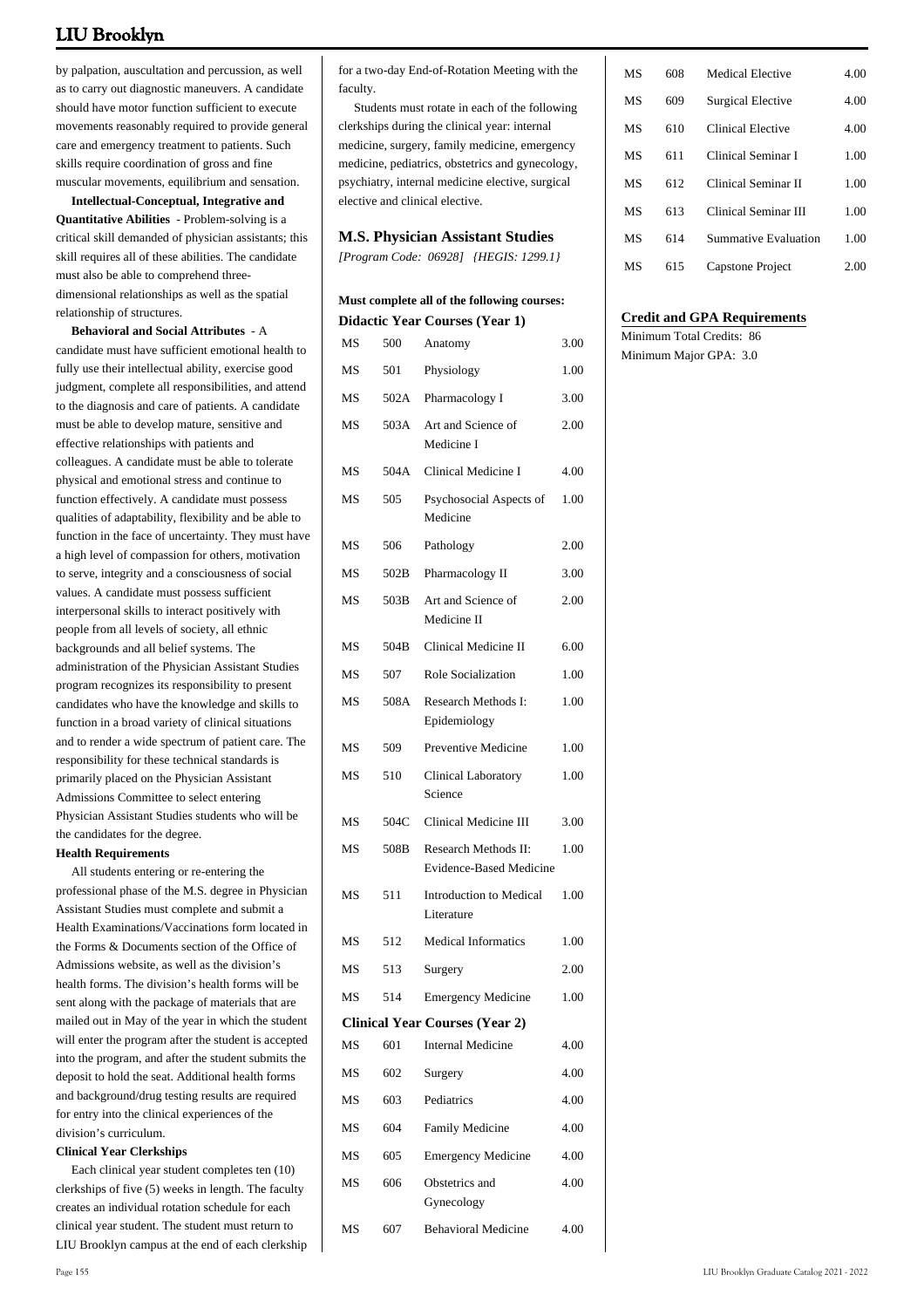# **Physician Assistant Courses**

## **MS 500 Anatomy**

The study of the structure of the human body with a clinical emphasis. Lectures and labs will emphasize anatomy and anatomic relationships significant to common clinical medicine topics and surgical procedures. Includes cadaver lab. Prerequisites: admission to the graduate program in

Physician Assistant Studies.

In order to register for this course, the student must be a graduate student in the Physician Assistant plan.

Credits: 3 Every Fall

### **MS 501 Physiology**

A study of organ systems, with presentations emphasizing normal physiology of each system. Lectures discuss normal function, cellular changes and pathological changes where appropriate. Prerequisites: admission to the graduate program in Physician Assistant Studies.

In order to register for this course, the student must be a graduate student in the Physician Assistant plan. Credits: 1

Every Fall

### **MS 502A Pharmacology I**

Part one of a two-semester sequence in pharmacology and clinical therapeutics. This course introduces the principles of pharmacokinetics and pharmacodynamics, dosage forms and doseresponse relationships. Classes of pharmaceuticals will be studied, with a focus on the mechanisms of drug action in different therapeutic classes, common side effects of prototypic drugs in each category, drug side effects and drug-drug interactions, the interaction of drugs with the disease state under treatment, polypharmacy, and reputable sources of information about drugs. Prerequisites: admission to the graduate program in Physician Assistant Studies.

In order to register for this course, the student must be a graduate student in the Physician Assistant plan.

Credits: 3 Every Fall

#### **MS 502B Pharmacology II**

Part two of two-semester sequence in pharmacology and clinical therapeutics. This course continues the consideration of the principles of pharmacokinetics and pharmacodynamics, dosage forms and doseresponse relationships. Additional classes of pharmaceuticals will be studied, with a focus on the mechanisms of drug action in different therapeutic classes, common side effects of prototypic drugs in each category, drug side effects and drug-drug interactions, the interaction of drugs with the disease state under treatment, polypharmacy, and reputable sources of information about drugs.

Prerequisites: successful completion of the fall semester of the didactic year of the graduate program in Physician Assistant Studies. The pre-requisites of MS 500, 501, 502A, 503A, 504A, 505 and 506 are all required. Credits: 3 Every Spring

#### **MS 503A Art and Science of Medicine I**

Part one of a two-semester sequence in the art and science of physical diagnosis. Students learn the principles of patient interviewing, the components and practice of conducting the medical history, and the science and technique of performing a physical examination. Areas of the physical examination considered in this semester include general survey, vital signs, head, ears, eyes, nose and throat, neck, chest and heart. Students also learn the indications, contraindications, equipment, technique, and complications of common clinical procedures. This course contains both lecture and laboratory components.

Prerequisites: admission to the graduate program in Physician Assistant Studies.

In order to register for this course, the student must be a graduate student in the Physician Assistant

plan. Credits: 2

Every Fall

### **MS 503B Art and Science of Medicine II**

Part two of two-semester sequence in the art and science of physical diagnosis. Students learn principles of patient interviewing, components and practice of conducting the medical history, and science and technique of performing a physical examination. Areas of the physical examination considered this semester include the abdominal, male and female genitalia, breasts, rectal, musculoskeletal, and neurological examinations. Course contains both lecture and laboratory components. Prerequisites: successful completion of the fall semester of the didactic year of the graduate program in Physician Assistant Studies. The pre-requisites of MS 500, 501, 502A, 503A, 504A, 505 and 506 are all required. Credits: 2 Every Spring

#### **MS 504A Clinical Medicine I**

Part one of a three-semester sequence in clinical medicine. This course introduces the student to the epidemiology, incidence, pathophysiology, signs, symptoms, pertinent laboratory studies, diagnosis, treatment and prognosis of disease processes affecting the human body. Disciplines considered in this semester include but are not limited to: Dermatology, rheumatology, EENT, pulmonology and infectious diseases. Prerequisites: admission to the graduate program in Physician Assistant Studies.

In order to register for this course, the student must be a graduate student in the Physician Assistant plan.

Credits: 4 Every Fall

### **MS 504B Clinical Medicine II**

Part two of a three-semester sequence in clinical medicine. This course introduces the student to the epidemiology, incidence, pathophysiology, signs, symptoms, pertinent laboratory studies, diagnosis, treatment and prognosis of disease processes affecting the human body. Disciplines considered in this semester include but are not limited to: ophthalmology, gastroenterology, endocrinology, nephrology, Women's Health, neurology and cardiology.

Prerequisites: successful completion of the fall semester of the didactic year of the graduate program in Physician Assistant Studies. The pre-requisites of MS 500, 501, 502A, 503A, 504A, 505 and 506 are all required. Credits: 6 Every Spring

### **MS 504C Clinical Medicine III**

Part three of a three-semester sequence in clinical medicine. This course introduces the student to the epidemiology, incidence, pathophysiology, signs, symptoms, pertinent laboratory studies, diagnosis, treatment and prognosis of disease processes affecting the human body. Disciplines considered in this semester include but are not limited to: Pediatrics, hematology, psychiatry and radiology. This course also contains a unit of clinical problem solving and case based learning. Prerequisites: successful completion of the spring semester of the didactic year of the graduate program in Physician Assistant Studies. The pre-requisites of MS 502B, 503B, 504B, 507, 508A, 509 and 510 are all required. Credits: 3 Every Summer

#### **MS 505 Psychosocial Aspects of Medicine**

This course considers primarily the non-medical issues critical to caring for patients. Topics include: cultural competency; medical ethics; substance abuse; human sexuality; and end of life care. Prerequisites: admission to the graduate program in Physician Assistant Studies. In order to register for this course, the student must

be a graduate student in the Physician Assistant plan. Credits: 1

Every Fall

## **MS 506 Pathology**

This course considers the pathophysiology of disease states at a cellular, structural and systemic level, including cellular dynamics; modes of death; the cardiovascular, pulmonary, gastrointestinal, humoral, renal, neurological, endocrine and reproductive systems. Genetic disorders are also considered.

Prerequisites: admission to the graduate program in Physician Assistant Studies.

In order to register for this course, the student must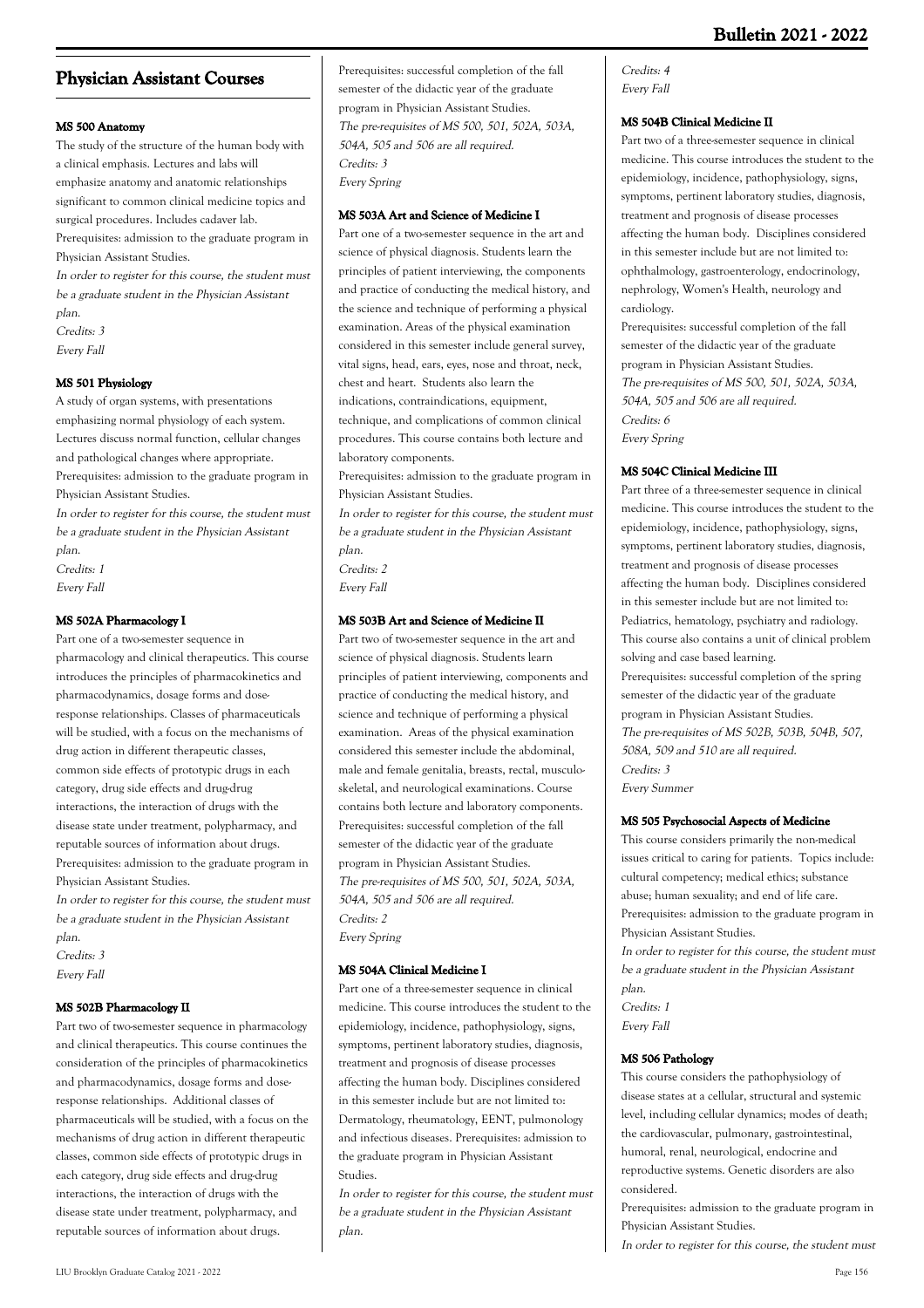be a graduate student in the Physician Assistant plan. Credits: 2 Every Fall

#### **MS 507 Role Socialization**

Course examines the physician assistant profession from inception in the mid-1960s to the present. Topics considered include: history of the profession; state licensure and regulation; maintenance of professional license and certification; regulation of physician assistant education; types of reimbursement through health insurance plans; the physician-physician assistant relationship; other types of health care professionals and their roles in caring for patients; interacting with other health care professionals; and professionalism. Other medical professions are also considered and the interprofessional patient care approach is examined.

Prerequisites: successful completion of the fall semester of the didactic year of the graduate program in Physician Assistant Studies. The pre-requisites of MS 500, 501, 502A, 503A, 504A, 505 and 506 are all required. Credits: 1

Every Spring

## **MS 508A Research Methods I: Introduction to Research**

Course is designed to give students an introduction to the fundamentals of clinical epidemiology: measuring health statistics, how vital statistics are used in public health research and interventions, concepts of causality and risk. The relevance of epidemiologic concepts to public health and clinical work will be highlighted through the use of case studies and the examples of current health research. Prerequisites: successful completion of the fall semester of the didactic year of the graduate program in Physician Assistant Studies. The pre-requisites of MS 500, 501, 502A, 503A, 504A, 505 and 506 are all required. Credits: 1 Every Spring

## **MS 508B Research Methods II: Evidence-Based Medicine**

Part two of a two-semester sequence in research methodology. This is a course in evidence-based medicine. Topics include: study design, diagnostic and screening tests, assessment of diagnostic studies, and medical practice as seen through the lens of evidence-based medicine. Prerequisites: successful completion of the spring semester of the didactic year of the graduate program in Physician Assistant Studies. The pre-requisites of MS 502B, 503B, 504B, 507, 508A, 509 and 510 are all required. Credits: 1 Every Summer

#### **MS 509 Preventive Medicine**

This course examines health promotion and disease prevention; public health; infectious disease control

and prevention; prevention of disease resulting from contaminated food sources and from poor nutrition; occupational health; international health; preventable injuries; and importance of the role of behavior, culture and society in the perception of health.

Prerequisites: successful completion of the fall semester of the didactic year of the graduate program in Physician Assistant Studies. The pre-requisites of MS 500, 501, 502A, 503A, 504A, 505 and 506 are all required. Credits: 1 Every Spring

#### **MS 510 Clinical Laboratory Science**

This course is designed to introduce students to the science of clinical laboratory medicine. Topics to be considered include: hematologic laboratory studies, chemistries, urinalysis, cardiac enzymes, blood gases. The course will examine the ways in which these and other laboratory tests inform the understanding of disease states and patient management.

Prerequisites: successful completion of the fall semester of the didactic year of the graduate program in Physician Assistant Studies. The pre-requisites of MS 500, 501, 502A, 503A, 504A, 505 and 506 are all required. Credits: 1 Every Spring

#### **MS 511 Introduction to Medical Literature**

This course considers methods of conducting medical database searches; the use of a personal computer in clinical medicine for data storage and access to medical databases; the variety of medical databases currently in use; use of medical references; formulation and development of a research topic. Prerequisites: successful completion of the spring semester of the didactic year of the graduate program in Physician Assistant Studies. The pre-requisites of MS 502B, 503B, 504B, 507, 508A, 509 and 510 are all required. Credits: 1 Every Summer

#### **MS 512 Medical Informatics**

This course considers risk management in healthcare, electronic medical records; medical insurance, including Medicaid and Medicare; billing and coding; health insurance fraud; and health literacy.

Prerequisites: successful completion of the spring semester of the didactic year of the graduate program in Physician Assistant Studies. The pre-requisites of MS 502B, 503B, 504B, 507, 508A, 509 and 510 are all required. Credits: 1 Every Summer

### **MS 513 Surgery**

This course considers the approach to the surgical patient. The focus is on clinical diagnoses requiring a surgical management. Topics include but are not limited to: anesthesia; preoperative, intra-operative

and postoperative care; hernias, gastrointestinal tract disorders, liver disorders, pancreatic disease, gallbladder disease, colorectal disorders, cardiothoracic diseases, orthopedic disorders, vascular disorders, urologic disorders, neurosurgical disorders. Prerequisites: successful completion of the spring semester of the didactic year of the graduate program in Physician Assistant Studies. The pre-requisites of MS 502B, 503B, 504B, 507, 508A, 509 and 510 are all required. Credits: 2 Every Summer

#### **MS 514 Emergency Medicine**

This course considers the approach to the emergent patient. Emphasis is placed on creation of a differential diagnosis, patient stabilization, and emergent management of disease. Topics include: general approach to patient triage and stabilization; emergency ophthalmology and otolaryngology; chest pain evaluation: acute coronary syndrome; myocardial infarction; pericariditis, aortic dissection; shortness of breath evaluation: heart failure, pneumonia, asthma exacerbation, copd exacerbation, and pneumothorax; fractures and sprain recognition and management; wound care: lacerations, animal bites; burns; abdominal pain evaluation: biliary tract disease, appendicitis, abdominal aortic aneurysm, renal colic, and other concerns. Prerequisites: successful completion of the spring semester of the didactic year of the graduate program in Physician Assistant Studies. The pre-requisites of MS 502B, 503B, 504B, 507, 508A, 509 and 510 are all required. Credits: 1 Every Summer

#### **MS 520 Pre-clinical Assessment**

The Pre-Clinical Comprehensive Assessment course is designed to review course content from the didactic phase of the curriculum. Written Summative examinations, a practical OSCE examination, and a Professional Development Assessment Tool (P-DAT) will be administered to ensure the student has integrated the course content and demonstrates readiness for entry into the clinical phase of program. Pre requisites: Completion of all previous diactic courses Credits: 0 Every Summer

#### **MS 601 Internal Medicine**

This clinical course is a clinical clerkship in internal medicine. All clinical clerkships are five (5) weeks in length. Each student is assigned a clinical site and preceptor at the inception of the clinical year. Prerequisites: successful completion of the didactic year of the Physician Assistant Studies curriculum. The pre-requisites of MS 504C, 508B, 511, 512, 513 and 514 are all required. Credits: 4 Every Fall, Spring and Summer

#### **MS 602 Surgery**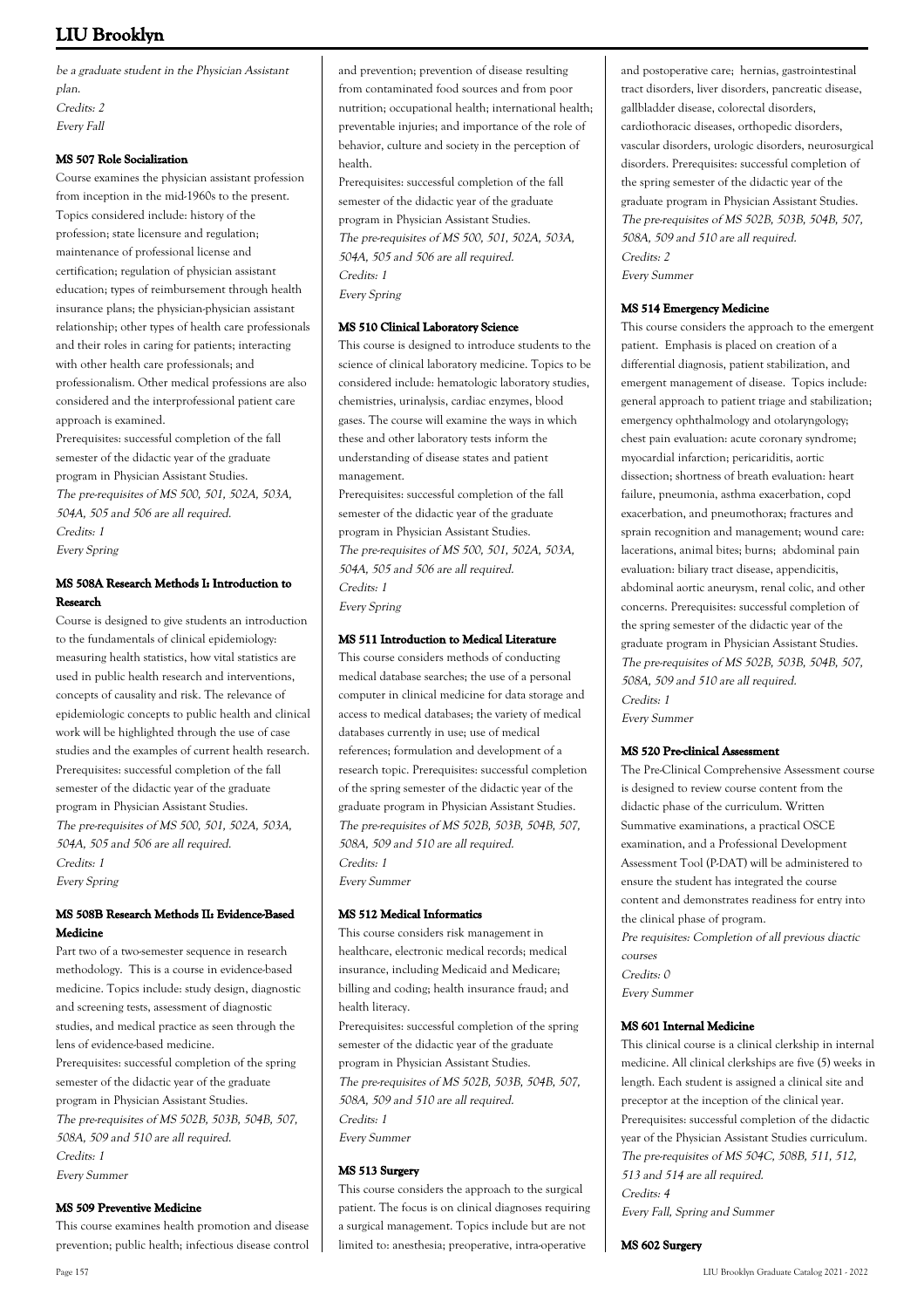This clinical course is a clinical clerkship in surgery. All clinical clerkships are five (5) weeks in length. Each student is assigned a clinical site and preceptor at the inception of the clinical year. Prerequisites: successful completion of the didactic year of the Physician Assistant Studies curriculum. The pre-requisites of MS 504C, 508B, 511, 512, 513 and 514 are all required. Credits: 4

Every Fall, Spring and Summer

#### **MS 603 Pediatrics**

Clinical course is a clinical clerkship in pediatrics. All clinical clerkships are five (5) weeks in length. Each student is assigned a clinical site and preceptor at inception of the clinical year. Prerequisites: successful completion of the didactic year of the Physician Assistant Studies curriculum. The pre-requisites of MS 504C, 508B, 511, 512, 513 and 514 are all required. Credits: 4 Every Fall, Spring and Summer

#### **MS 604 Family Medicine**

This clinical course is a clinical clerkship in family medicine. All clinical clerkships are five (5) weeks in length. Each student is assigned a clinical site and preceptor at the inception of the clinical year. Prerequisites: successful completion of the didactic year of the Physician Assistant Studies curriculum. The pre-requisites of MS 504C, 508B, 511, 512, 513 and 514 are all required. Credits: 4 Every Fall, Spring and Summer

#### **MS 605 Emergency Medicine**

This clinical course is a clinical clerkship in emergency medicine. All clinical clerkships are five (5) weeks in length. Each student is assigned a clinical site and preceptor at the inception of the clinical year. Prerequisites: successful completion of the didactic year of the Physician Assistant Studies curriculum. The pre-requisites of MS 504C, 508B, 511, 512,

513 and 514 are all required. Credits: 4 Every Fall, Spring and Summer

#### **MS 606 Obstetrics and Gynecology**

This clinical course is a clinical clerkship in obstetrics and gynecology. All clinical clerkships are five (5) weeks in length. Each student is assigned a clinical site and preceptor at the inception of the clinical year.

Prerequisites: successful completion of the didactic year of the Physician Assistant Studies curriculum. The pre-requisites of MS 504C, 508B, 511, 512, 513 and 514 are all required. Credits: 4 Every Fall, Spring and Summer

#### **MS 607 Behavioral Medicine**

This clinical course is a clinical clerkship in behavioral medicine. All clinical clerkships are five (5) weeks in length. Each student is assigned a

clinical site and preceptor at the inception of the clinical year. Prerequisites: successful completion of the didactic year of the Physician Assistant Studies curriculum.

The pre-requisites of MS 504C, 508B, 511, 512, 513 and 514 are all required. Credits: 4 Every Fall, Spring and Summer

#### **MS 608 Medical Elective**

This clinical course is a clinical clerkship in a particular discipline of internal medicine. All clinical clerkships are five (5) weeks in length. Each student is assigned a clinical site and preceptor at the inception of the clinical year. Prerequisites: successful completion of the didactic year of the Physician Assistant Studies curriculum. The pre-requisites of MS 504C, 508B, 511, 512, 513 and 514 are all required. Credits: 4 Every Fall, Spring and Summer

### **MS 609 Surgical Elective**

This clinical course is a clinical clerkship in a particular discipline of surgery. All clinical clerkships are five (5) weeks in length. Each student is assigned a clinical site and preceptor at the inception of the clinical year. Prerequisites: successful completion of the didactic year of the Physician Assistant Studies curriculum. The pre-requisites of MS 504C, 508B, 511, 512, 513 and 514 are all required. Credits: 4 Every Fall, Spring and Summer

#### **MS 610 Clinical Elective**

This clinical course is a clinical clerkship in a particular clinical discipline of either medicine or surgery. All clinical clerkships are five (5) weeks in length. Each student is assigned a clinical site and preceptor at the inception of the clinical year. Prerequisites: successful completion of the didactic year of the Physician Assistant Studies curriculum. The pre-requisites of MS 504C, 508B, 511, 512, 513 and 514 are all required. Credits: 4 Every Fall, Spring and Summer

### **MS 611 Clinical Seminar I**

In this seminar, students will draw on their clinical clerkship(s) in Internal Medicine and/or the Internal Medicine elective as well as all material previously learned in the entire PA Studies curriculum to produce and deliver a detailed patient case presentation from Internal Medicine or an Internal Medicine elective before a group of clinical year PA students and faculty member(s). Prerequisites: successful completion of the didactic year of the Physician Assistant Studies curriculum. The pre-requisites of MS 504C, 508B, 511, 512, 513 and 514 are all required. Credits: 1 Every Fall

**MS 612 Clinical Seminar II**

In this seminar, students will draw on their clinical clerkship(s) in General Surgery and/or the Surgical elective as well as all material previously learned in the entire PA Studies curriculum to produce and deliver a detailed patient case presentation from General Surgery or a Surgical elective before a group of clinical year PA students and faculty member(s).

Prerequisites: successful completion of the didactic year of the Physician Assistant Studies curriculum. The pre-requisites of MS 504C, 508B, 511, 512, 513 and 514 are all required. Credits: 1 Every Fall

#### **MS 613 Clinical Seminar III**

In this seminar, students practice the techniques that will lead to successful completion of the Physician Assistant National Certifying Examination (PANCE). Each student will draw on all material previously learned in the entire PA Studies curriculum and additional PANCE materials to prepare for this examination, which is a prerequisite for PA licensure. Prerequisites: successful completion of MS 601, 602, 603, 604, 605, 606, 607, 608, 609, 610, 611, and 612. The pre-requisites of MS 504C, 508B, 511, 512, 513 and 514 are all required. Credits: 1 Every Fall

## **MS 614 Summative Evaluation**

In this course, students will draw on all material previously learned in the entire PA Studies curriculum to complete a summative evaluation. This evaluation will be comprised of: a written comprehensive examination, an oral clinical skills examination (OSCE), and a practicum in the Division's Simulation Laboratory. During the OSCE and in the simulation lab, the student will demonstrate his or her ability to evaluate, stabilize, examine, diagnose, perform relevant clinical procedures, and treat the simulated patient. The student will also demonstrate the ability to work well with other members of the health care team and to provide culturally competent care. Prerequisites: successful completion of MS 601, 602, 603, 604, 605, 606, 607, 608, 609, 610 ,611, and 612.

The pre-requisites of MS 504C, 508B, 511, 512, 513 and 514 are all required. Credits: 1 Every Fall

#### **MS 615 Capstone Project**

Students will draw on all material previously learned in the entire PA Studies curriculum to complete a Capstone Project in partial fulfillment of the requirements of the Master's degree. The student will formulate a capstone project and complete original research based on a clinical or professional area of interest. The student will utilize techniques learned in Research Methods I and II and in Introduction to Medical Literature in the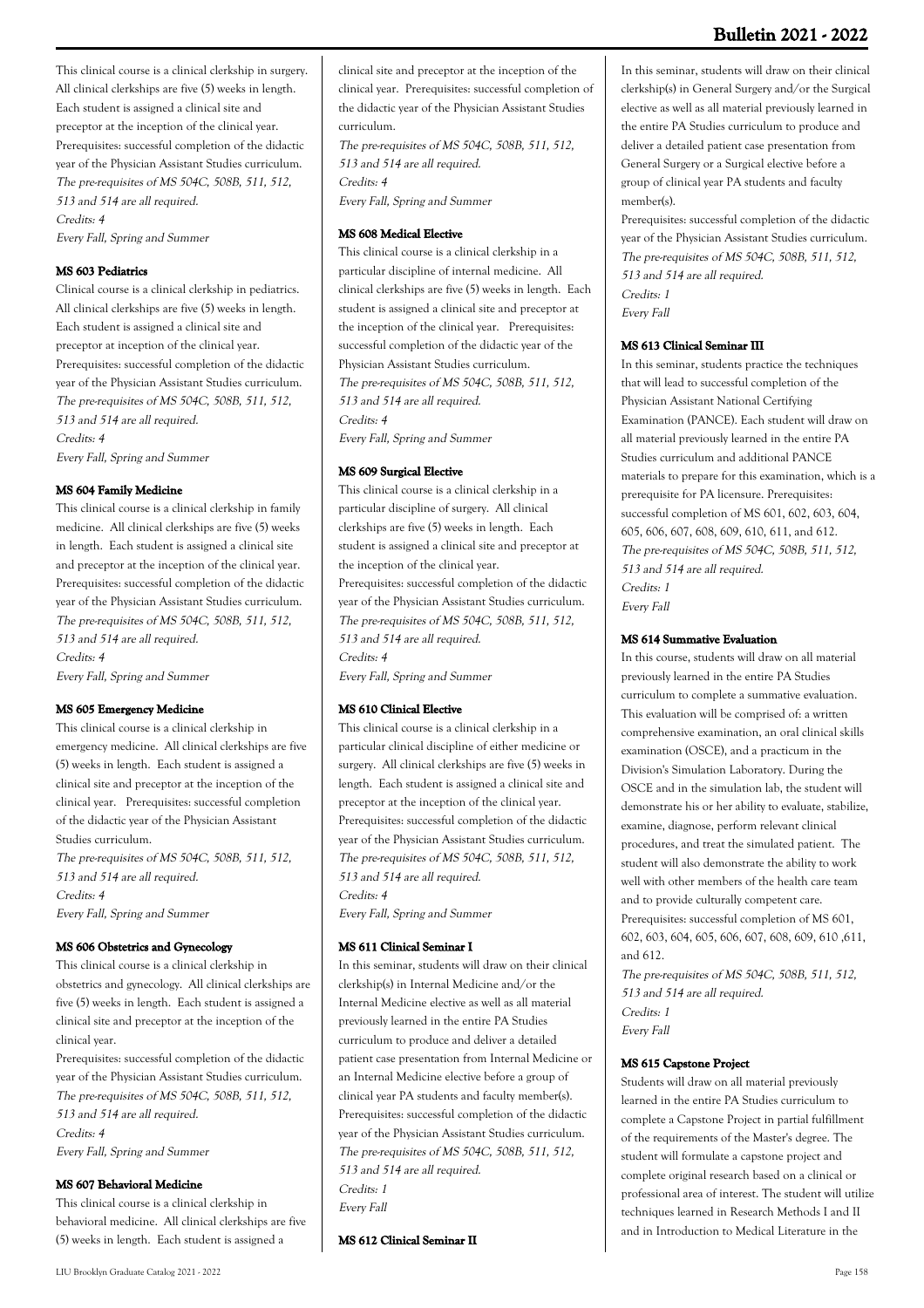didactic year in the completion of the Capstone Project.

Prerequisites: successful completion of the didactic year of the Physician Assistant Studies curriculum. The pre-requisites of MS 504C, 508B, 511, 512,

513 and 514 are all required.

Credits: 2

Every Fall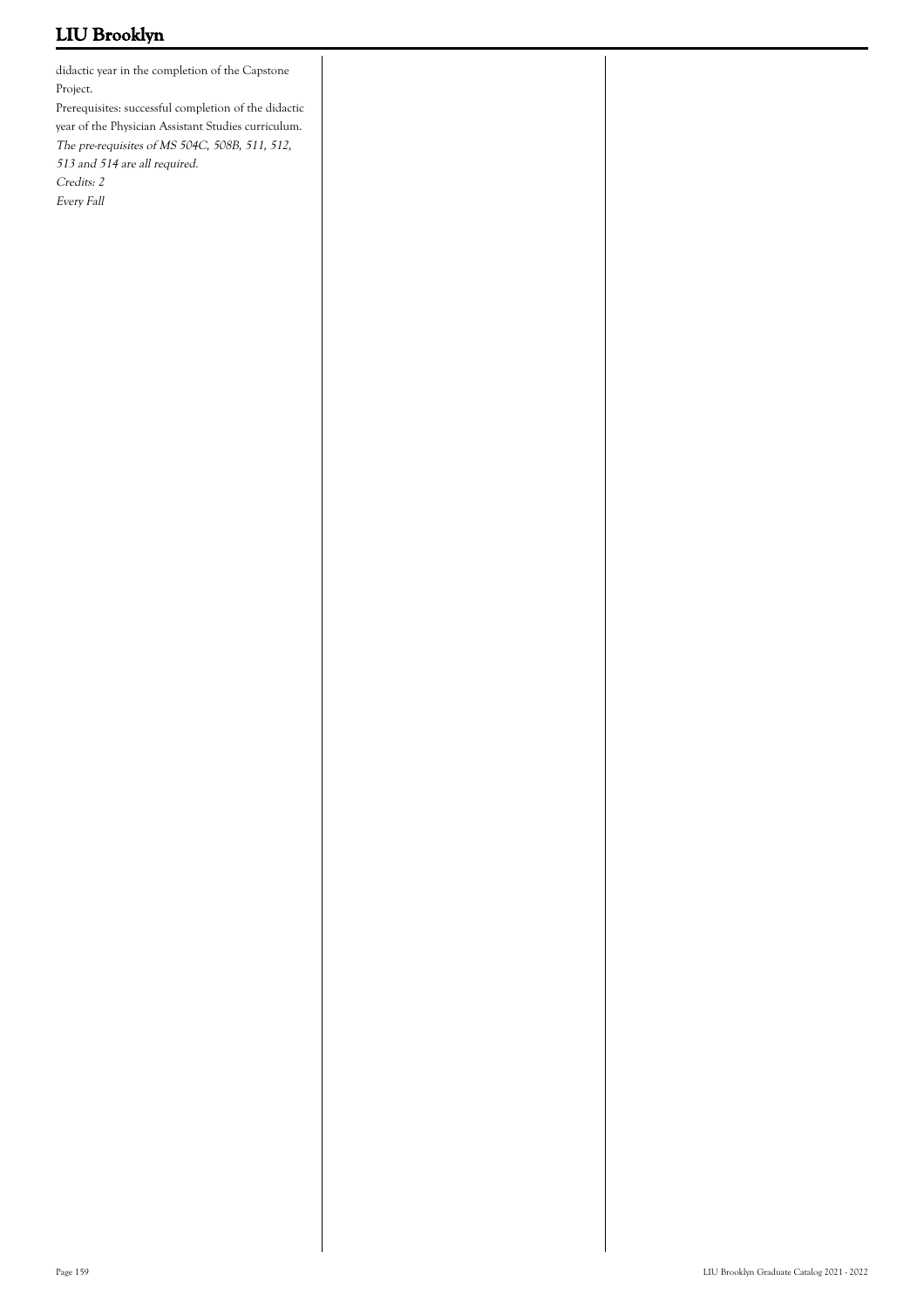# **DEPARTMENT OF PUBLIC HEALTH**

 Public Health is the science of protecting and improving the health of communities through education, promotion of healthy lifestyles, and research to prevent disease, injury, disability, and premature death. Public health professionals analyze how behavior and lifestyle, genetics, policies, systems, and the natural and built environment affect health, then we work with the communities to develop interventions, programs, services, policies, and messages that protect the health of people who are or could be affected. In traditional clinical medicine, health care professionals diagnose and treat one sick person at a time. In public health, professionals focus on disease prevention and health promotion and focus on entire communities or populations. Our three goals are to (1) keep well people healthy, (2) keep people who are at-risk from becoming sick or disabled, and (3) to prevent the reoccurrence of health problems among people who are already sick or injured.

 The 42-credit LIU Brooklyn Master of Public Health (M.P.H.) is a professional degree program. The mission of the program is to improve public health systems, infrastructure, and workforce in a way that is likely to reduce health disparities of the Borough of Brooklyn, New York City, and the wider national and global community, by educating culturally competent public health practitioners and scholars. Our course work includes integrated learning opportunities so that students have "real-world" experience before they graduate. Our area of specialization is a *Generalist MPH.* The MPH Program goals are:

- **Goal 1: Instruction** Educate individuals **•** seeking training and experience in applied public health through a graduate-level program that focuses on evidence-based approaches to public health in the local and global context.
- **Goal 2: Research** Advance the field of public health practice through scholarly research and investigation of public health issues as well as through collaboration with local, state, federal, and global partners. **•**
- **Goal 3: Service** Improve the health status of **•** Brooklyn communities through faculty and students' active participation in community service.

 People trained in public health have many career options. There is a great demand for public health professionals in local, state, federal, and international government agencies (not all with "health" in their names), community-based organizations, schools and universities, not-forprofit organizations, for-profit workplaces, health care settings, foundations, branches of the military, and professional associations.

 Graduates can find fascinating, challenging, and meaningful public health work focusing on a particular population (e.g., school-age children,

adolescents, working adults, seniors, hospital inpatients), in a particular setting (see above), the use of several skills (e.g., education, training, advocacy, community assessment, program planning, program evaluation, research, media campaign development), and/or a specific health area (e.g., maternal and infant health. reproductive health, environmental health, chronic disease prevention, HIV/AIDS prevention and intervention, behavioral health, emergency preparedness, natural disasters). The challenges are many, and change constantly. Public health is a dynamic and exciting profession with a myriad of traditional and "out-of-the-box" options for wellprepared professionals.

 In addition to earning the internationally recognized M.P.H. degree, at the time of graduation, students are also eligible to apply for the Certified Health Education Specialist examination administered by the National Commission for Health Education Credentialing, Inc. and the Certified in Public Health examination administered by the National Board of Public Health Examiners. We encourage students to take the CHES exam or CPH exam in their last semester or within six months of graduation.

## **Application Requirements**

 To apply for this program, prospective candidates must submit all of the following to SOPHAS or Office of Graduate Admissions:

- **Official transcripts** from all accredited undergraduate and graduate institutions attended; degrees from institutions earned outside of the United States or Canada must be evaluated by an agency recommended by LIU Brooklyn **•**
- **Personal statement** following the specific Master of Public Health Program guidelines. The guidelines are available on the Website. Standard/generic personal statements will not be accepted. **•**
- **At least two (2) current letters of reference** on agency/institutional letterhead completed by individuals who are qualified to comment on **•**

(1) your academic background/achievements and potential *and*

(2) your volunteer or paid community or healthrelated experience

- **A current resume**. Highlight any health, public health, medical, or community paid or volunteer work experience, studies, or training. **•**
- **TOEFL test score:** If you are an international applicant who does not have an undergraduate degree from a regionally accredited US college or university, or if English is not your native language, submit **official scores for the Test of English as a Foreign Language (TOEFL) exam or IELTS or accepted equivalent tests. •**
- **Interviews:** Interviews are not required but are desirable. Applicants may be invited to the university for a **personal interview** with the Master of Public Health program faculty to discuss particular aspects of their applications. **•**

Applicants who are not able to participate in person will be asked to call in or to Skype the Master of Public Health program representative who is requesting the interview.

#### **Submitting an Application for Admission**

 All applicants must apply for admission to SOPHAS. Please apply online at My LIU or use the Apply Now link in the top navigation bar of the campus' website. For more information on the admissions process, visit the Office of Admissions website.

#### **Important Dates**

 Application deadlines can be found on the program website.

#### **Program Requirements**

 Continued enrollment in this program is contingent upon:

- A cumulative 3.0 GPA must be maintained throughout the program
- Completion of 30 credits of required courses
- Completion of 6 credits of elective courses
- Completion of 6 credits of Capstone and Practicum experiences (MPH 798 and 799) •

## **Master of Public Health**

#### **M.P.H., Public Health**

*[Program Code: 33024] {HEGIS: 1214}*

#### **Required core courses:**

| <b>MPH</b> | 600 | <b>Foundations of Public</b><br>Health                       | 3.00 |
|------------|-----|--------------------------------------------------------------|------|
| <b>MPH</b> | 610 | Principles of<br>Epidemiology                                | 3.00 |
| <b>MPH</b> | 615 | Principles of Biostatistics                                  | 3.00 |
| <b>MPH</b> | 620 | Social and Behavioral<br>Sciences in Public Health           | 3.00 |
| <b>MPH</b> | 625 | <b>Environmental Health</b>                                  | 3.00 |
| <b>MPH</b> | 735 | Research Methods and<br>Applications                         | 3.00 |
| <b>MPH</b> | 740 | Program Planning,<br>Implementation and<br>Evaluation        | 3.00 |
| <b>MPH</b> | 745 | Health Promotion and<br>Education                            | 3.00 |
| <b>MPH</b> | 750 | Public Health Policy and<br>Advocacy                         | 3.00 |
| <b>MPH</b> | 755 | <b>Health Communications</b><br><b>Issues and Strategies</b> | 3.00 |
| <b>MPH</b> | 798 | <b>Public Health Capstone</b><br>Seminar                     | 3.00 |
| <b>MPH</b> | 799 | Public Health Field<br>Practicum                             | 3.00 |
|            |     |                                                              |      |

**Of the following elective courses, only two are required:**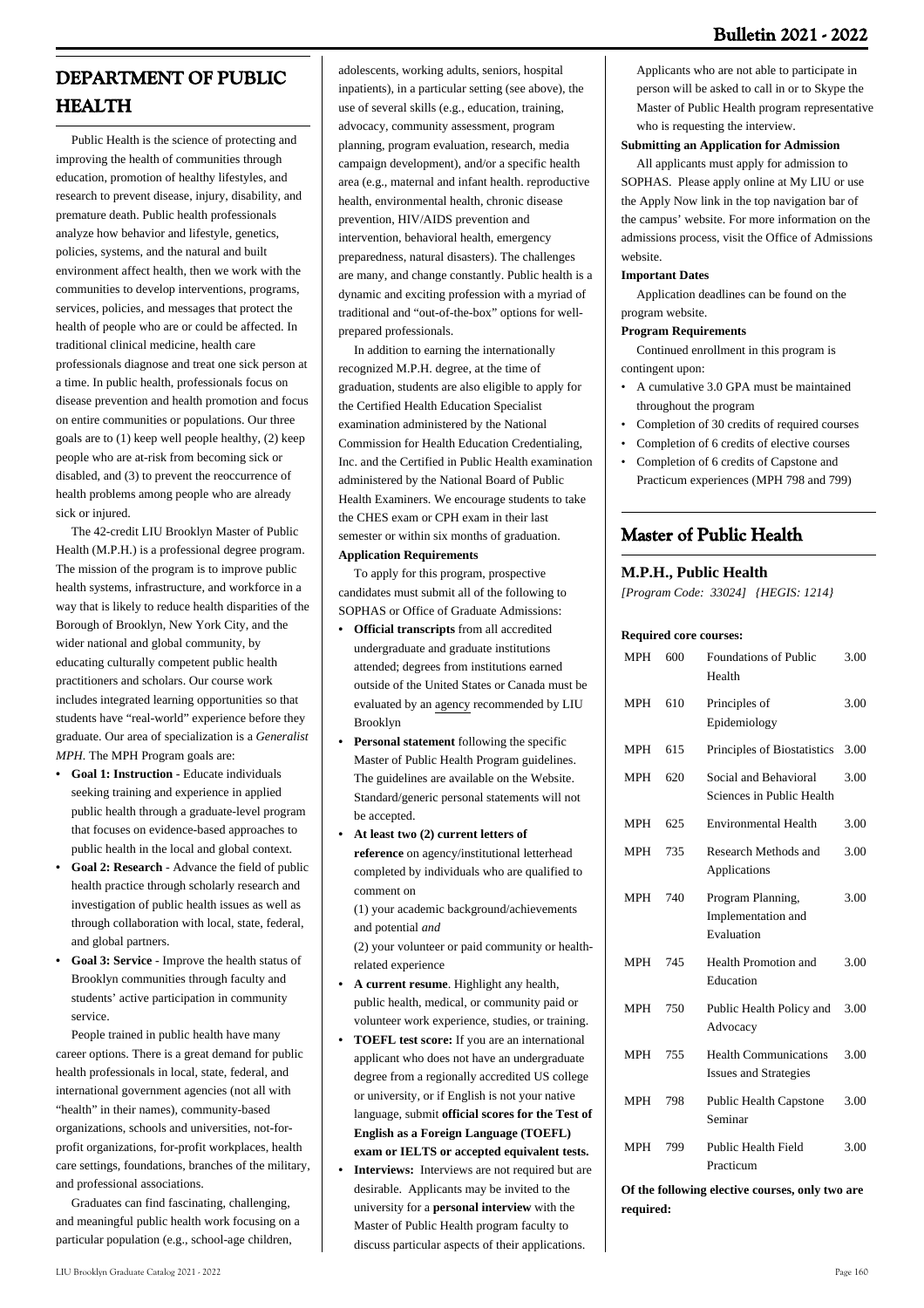| <b>MPH</b> | 500 | Public Health Application 3.00<br>of Informatics         |      |
|------------|-----|----------------------------------------------------------|------|
| <b>MPH</b> | 509 | Physical Activity in<br>Public Health                    | 3.00 |
| <b>MPH</b> | 515 | Public Health<br>Implications of<br><b>HIV/AIDS</b>      | 3.00 |
| <b>MPH</b> | 530 | Global Public Health<br>Challenges                       | 3.00 |
| <b>MPH</b> | 535 | Infectious Diseases and<br><b>Public Health Practice</b> | 3.00 |
| <b>MPH</b> | 540 | Current Issues in Public<br>Health I                     | 3.00 |
| MPH        | 545 | Current Issues in Public<br>Health II                    | 3.00 |
| <b>MPH</b> | 550 | Public Health in Film                                    | 3.00 |
| <b>MPH</b> | 575 | Developing Strong Public 3.00<br><b>Health Proposals</b> |      |

### **Credit and GPA Requirements**

Minimum Total Credits: 42 Minimum Major GPA: 3.00

# **ACCELERATED SHARED CREDIT PROGRAMS**

# **BS Health Science and MPH Public Health**

 The Department of Public Health, along with the Division of Athletic Training, Exercise & Health Science, offers an accelerated, shared credit program that leads to a B.S. Health Science and a Master in Public Health (M.P.H.). Note that a separate admission into the M.P.H. portion of this program is required. Please refer to the Division of Athletic Training, Health and Exercise Science in the LIU Brooklyn Undergraduate Bulletin for full details about the program. See this LIU Brooklyn Graduate Bulletin for MPH course descriptions.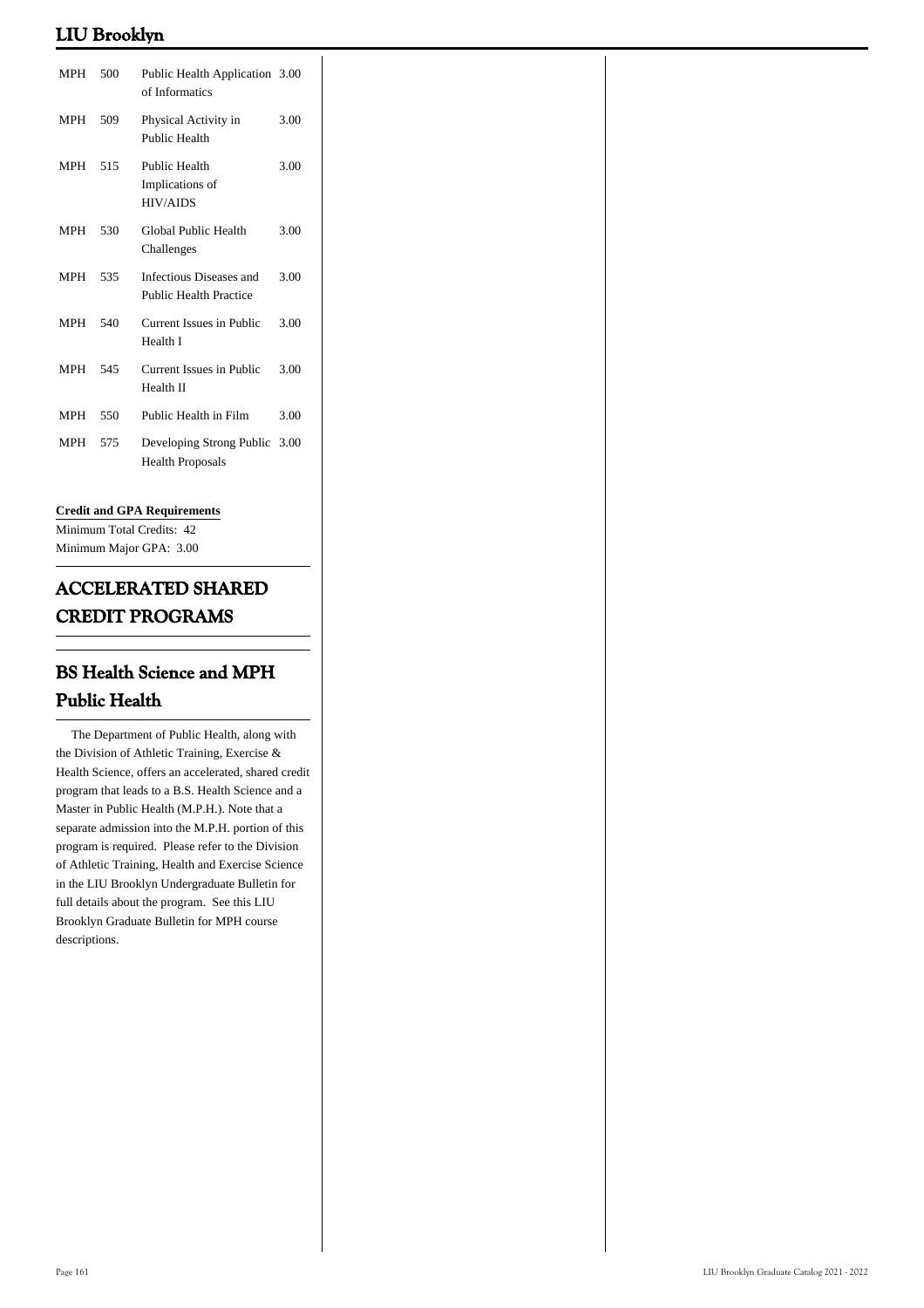## **Public Health Courses**

## **MPH 515 Public Health Implications of HIV/AIDS**

This course will focus on public health issues related to HIV/AIDS with an emphasis on HIV/AIDS epidemiology and prevention. Lectures will cover primary prevention (preventing HIV infection in those who are uninfected), secondary prevention (preventing development of HIV disease in those who are HIV-infected), and tertiary prevention (preventing morbidity and mortality in those with HIV disease).

## **MPH 535 Infectious Diseases and Public Health Practice**

This is an introduction to the epidemiology and control of infectious diseases. The course is taught from the perspective of public health communicable disease containment: detection, investigation, control, and prevention of infectious diseases in communities. The course emphasizes core concepts in infectious disease transmission mechanisms, dynamics, and containment; evidencebased approaches to designing and implementing infectious disease control and prevention measures, and an overview of epidemiologic methods for investigating infectious disease transmission and containment.

A pre requisite of MPH 610 is required Credits: 3 On Occasion

#### **MPH 540 Current Issues in Public Health I**

This course exposes students to up to three current critical public health challenges. Students will learn about the epidemiology of selected contemporary issues; the interdisciplinary workforce involved; key research findings; efforts to integrate research findings into practice; current, new, and emerging interventions; and they will meet public health and health promotion leaders in these arenas and learn about their on-the-job challenges and achievements. Credits: 3

On Occasion

#### **MPH 545 Current Issues in Public Health II**

This course exposes students to up to three current critical public health challenges. Students will learn about the epidemiology of selected contemporary issues; the interdisciplinary workforce involved; key research findings; efforts to integrate research findings into practice; current, new, and emerging interventions; and they will meet public health and health promotion leaders in these arenas and learn about their on-the-job challenges and achievements. Credits: 3

On Occasion

### **MPH 575 Developing Strong Public Health Grant Proposals**

This course will engage students in project-based learning, focused on the competencies that public health professionals need to develop for effective

familiar with the key components of a competitive grant proposal for foundations and government funders and learn best practices for developing a well-organized budget and a targeted list of foundation and government funding prospects. Pre-requisites: MPH 735 and MPH 740. Credits: 3 Every Summer

public health grant proposals. Students will become

#### **MPH 600 Foundations of Public Health**

This course is an introduction to public health and health care systems. Topics include the history of public health, critical public health issues, and public health principles, priorities, pioneers, publications, and practices, public health budgeting, and systems thinking. Health services management topics include the history, structure, functions, and management issues of organizations that deliver public and other forms of health care services. Through readings, discussion, research, individual and group work, students in this course will acquire basic knowledge, attitudes and skills that are essential for effective public health practice. Credits: 3

Every Fall

#### **MPH 610 Principles of Epidemiology**

This course introduces the distribution and determinants of health and disease in defined populations, and also emphasizes the skills necessary to research, produce, utilize and critique epidemiologic literature. Students learn how to find and interpret data, describe outbreaks and their effects on specific populations, and to assess and communicate risk. The course also addresses basic public health applications of informatics as a means of communicating data.

In order to register for this course, the student must be active in the Public Health plan. Credits: 3

Every Fall and Spring

#### **MPH 615 Principles of Biostatistics**

This course presents an introduction to the theory and methods used in biostatistics. Students will learn to apply statistics to explain the occurrence and control of disease as well as to the evaluate public health programs. This course also will introduce students to the theories applied to common statistical methods and principles used in public health, such as those related to disease measurement and distribution, probability, hypothesis testing, statistical significance, sampling, and univariate, bivariate and multivariate analysis. This course is part of the core course requirement for the MPH program. Students are also taught the statistical software SPSS.

In order to register for this course, the student must be active in the Public Health plan. Credits: 3 Every Spring

**MPH 620 Social and Behavioral Sciences in Public Health**

This course is an introduction to previously established, as well as new and emerging social and behavioral science theories used in shaping research and practice in public health and health education. Students will analyze and compare theories, and review research that supports and/or challenges the contribution of these theories to health promotion and disease prevention at the individual, group, organizational, community, and public policy levels. In order to register for this course, the student must be active in the Public Health plan. Credits: 3

Every Fall and Spring

#### **MPH 625 Environmental Health**

This course is designed to provide graduate students with an introduction and overview of the key areas of environmental health. Using the perspectives of the population and community, the course will cover factors associated with the development of environmental health problems while providing an opportunity to think creatively about solutions to the complex issues. In order to register for this course, the student must be active in the Public Health plan. Credits: 3 Every Spring

#### **MPH 735 Research Methods and Applications**

This course is an introduction to community-based research design and methods, including the logic of scientific research, research ethics, causal inference, hypothesis formation, measurement theory, survey research, experimental design, qualitative methods, sampling and data analysis applications and salient funding Institutional Review Board issues. The course emphasizes Community-Based Participatory Research best practices, including building community partnerships, cultural competence, community involvement in assessment, issue analysis, research planning, data gathering, and data sharing. Bridges and barriers to the diffusion and application of research results to practice are explored.

The pre-requisites of MPH 600, 610 and 620 are required. The pre-requisite or co-requisite of MPH 615 is also required. Credits: 3 Every Spring

#### **MPH 740 Program Planning, Implementation and Evaluation**

This course covers strategies tailored to various settings and diverse populations, for assessing health promotion and disease prevention needs, the development of programs to meet those needs,and evaluating the effectiveness of the planning, implementation and outcomes of the programs in a variety of settings. The course builds on core concepts from epidemiology, research methods, and biostatistics, and emphasizes proposal writing, budget planning, and project management skills. Students participate in a service learning project to assist a community-based organization or public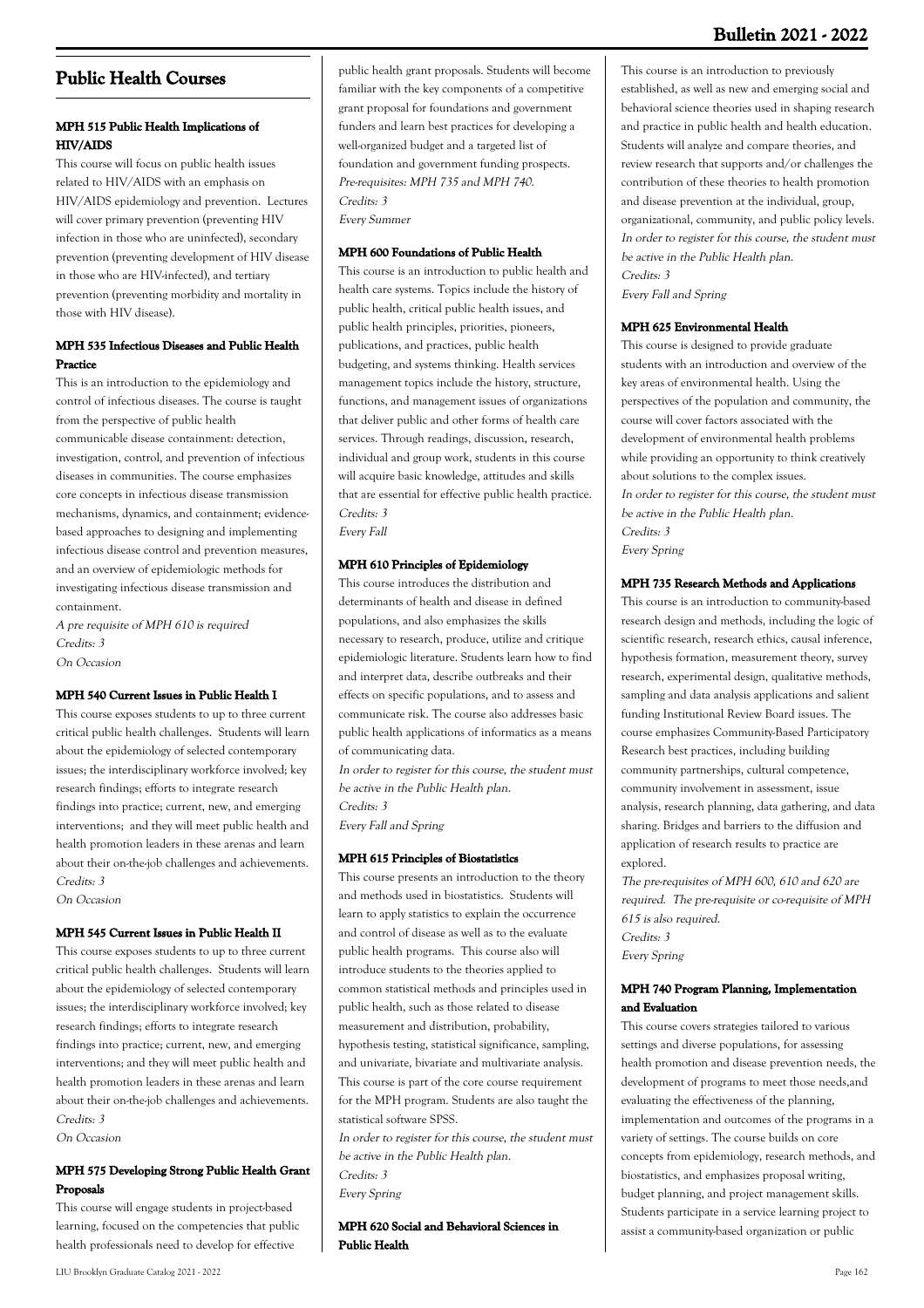health agency in developing an evidence-based public health promotion program. Prerequisites: MPH 620 and 735 Credits: 3 Every Fall and Spring

#### **MPH 745 Health Promotion and Education**

This course examines the design, production and evaluation of education-based health promotion and disease prevention programs and services rooted in health education theory, research, and best practices. It introduces community organizing and coalition building principles and best practices as the bases for effective community work. It includes the study of traditional and emerging community/population-based health education strategies and methods. The pre-requisite of MPH 600 is required.

Credits: 3 Every Fall and Summer

### **MPH 750 Health Communications Issues and Strategies**

This course introduces students to health communication theory, research, and best practices. It provides students with a framework for designing, producing, and evaluating mass media health promotion and disease prevention campaigns. Health communication strategies to be studied include print materials (i.e., brochures, flyers, posters, billboards, newspapers, newsletter, reports), Internet-based communication media (i.e., web sites, blogs, webcasts, podcasts, iTunes, YouTube, virtual worlds/reality programs), social media platforms, television, radio, film, e-mobile interventions. Emphasizes the benefits of and techniques for coordinating multiple, wellintegrated, and well-coordinated interventions. Credits: 3 Every Fall and Spring

## **MPH 755 Program Planning, Implementation and Evaluation**

This course covers strategies tailored to various settings and diverse populations, for assessing health promotion and disease prevention needs, the development of programs to meet those needs,and evaluating the effectiveness of the planning, implementation and outcomes of the programs in a variety of settings. The course builds on core concepts from epidemiology, research methods, and biostatistics, and emphasizes proposal writing, budget planning, and project management skills. Students participate in a service learning project to assist a community-based organization or public health agency in developing an evidence-based public health promotion program. Prerequisites: MPH 620 and 735 Credits: 3 Every Fall and Spring

#### **MPH 798 Public Health Capstone Seminar**

Capstone is a culminating academic experience in which students demonstrate their command of the MPH coursework by assessing and analyzing past

and present public health challenges and how they were or are being handled. Students are expected to synthesize, integrate and apply skills and competencies acquired through their program of study to a public health problem that approximates a professional practice experience. The project requires both a written and oral assignment. It is typically completed in the last term of the program, usually in conjunction with the completion of a fieldwork practicum experience. The pre-requisites of MPH 600, 610, 615, 740 and 745 required. Credits: 3 Every Fall and Spring

#### **MPH 799 Public Health Field Practicum**

A 200-hour field practicum/placement at a local health organization that involves the performance of health promotion or education, health advocacy, and public health research, or organization and management functions, and the collection and analysis of data as appropriate, under the supervision of a qualified public health professional to determine or assess a response to an actual public health challenge. A practicum portfolio is completed and presented in the form of an oral presentation.

The pre-requisite or co-requisite of MPH 798 is required. Credits: 3 Every Fall and Spring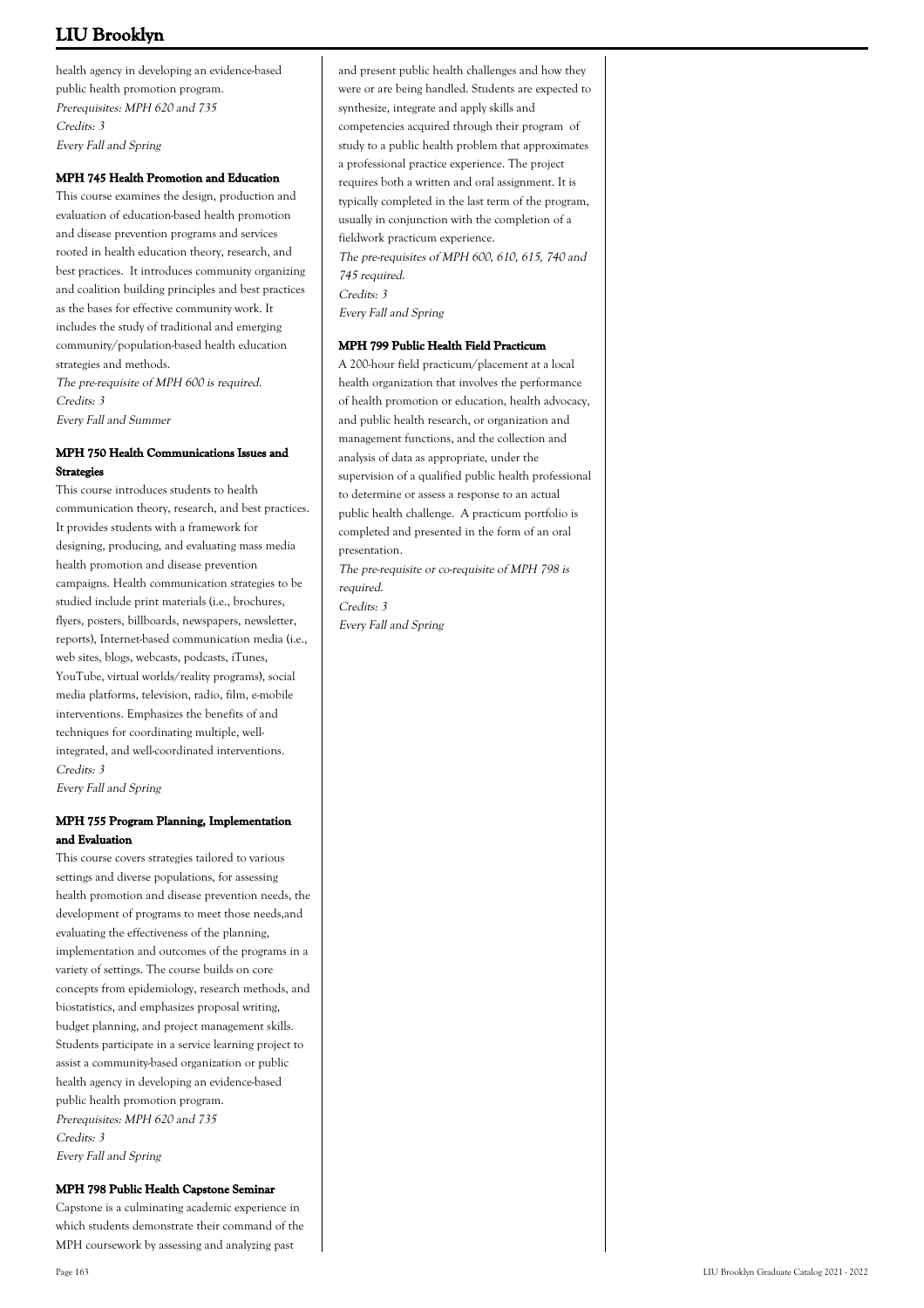# **DEPARTMENT OF SOCIAL WORK**

## **Master of Social Work (M.S.W.)**

 LIU Brooklyn's 60-credit Master of Social Work (M.S.W.) offers degree candidates five different concentrations: gerontology, nonprofit management, alcohol and substance abuse, child and family welfare, and forensic social work. The program is a collaboration between LIU Brooklyn and LIU Post (Brookville), and courses are available at both locations. It is accredited by the Council of Social Work Education (CSWE), signifying that it meets the highest standards of academic excellence.

 The program is integrated to provide a stepwise progression in student understanding of generalist and specialized practice. The first-year curriculum includes content in the eight foundation areas of policy, practice, human behavior, field, diversity, populations at risk, and promotion of social justice and values. It introduces the student to the components of generalist practice with systems of all sizes and provides an understanding of generalist practice that distinguishes between generalist and advanced content while supporting the integration of specialized knowledge and technologies into a generalist perspective. It also introduces the student to the principles of interdisciplinary collaboration, preparing them for work in interdisciplinary fields of practice.

 The second-year curriculum builds upon the first year by deepening the student's understanding and demonstrated mastery of psychosocial assessment, administrative theory and practice, and diversity-sensitive practice. Students select a specific area of concentration – not-for-profit management, substance abuse and mental health, gerontology, child and family welfare, or forensic social work – for more specialized education in a particular area of practice. The research curriculum in the second year supports the concentrated study by demonstrating the application of research methodology to the student's specialized area of concentration. Field experience in the second year provides an opportunity for the student to apply generalist and specialized knowledge in the selected area of concentration. The curriculum is consistent with program goals insofar as the student receives a generalist background that includes a conception of generalist practice, an eclectic knowledge base, and an understanding of the relationship of values, diversity, populations at risk, and promotion of social justice to the social work professional role with systems of all sizes.

#### **An Interdisciplinary Approach**

 The M.S.W. program brings an interdisciplinary approach to graduate social work studies, combining coursework not only across

campuses but also across departments within campuses and across traditional social work disciplines. Students who earn the Master of Social Work degree from LIU will have the skills, knowledge and values required to deliver direct care to a broad population as well as in the field of their chosen concentration. They will be prepared to manage and administer social service programs and agencies within the fields of mental health, community service, social service, and case and care management.

#### **Gerontology Concentration**

 Students in the gerontology concentration will show an intellectual mastery of and demonstrate the professional ability to competently respond to the physical, psychological, social and spiritual needs of older people and the major issues, concepts and theories related to late-age functioning. Students who choose this concentration may choose one of two tracks: direct client service through senior community service, or leadership in long-term care administration.

 The senior community service track incorporates both clinical and administrative content areas. Students in this track will learn to plan and to develop community services for older adults; perform intervention, develop treatment plans and understand and manage issues of death, bereavement and loss.

 Those who take the long-term care administration track will gain an in-depth understanding of health care facility administration, health care financing, legal issues in health and personal management. The long-term care administration track meets most of the academic requirements for eligibility for the Nursing Home Administrator's licensing examination in New York State.

 As an added benefit, graduates of either Gerontology track may also qualify for a New York State Advanced Certificate by taking just one additional course, which is offered by LIU. **Non-Profit Management Concentration**

 The concentration in non-profit management provides students with the knowledge, the values and the skills to work effectively and to administer programs in virtually any segment of the social service community – from child welfare to health and mental health – and in a variety of programs that address a broad range of social issues from hunger and homelessness to women at risk. Upon completion of the concentration in non-profit management, graduates may also qualify for an Advanced Certificate in Not-For-Profit Management by taking just one additional course, which is offered by the School of Business. **Substance Abuse and Mental Health Concentration**

 The substance abuse and mental health concentration incorporates various methods and systems of practice to prepare students to work with individuals, families, groups and the community at large. This concentration prepares graduates to work in settings ranging from school

to community-based organizations and from mental health clinics to the criminal justice system.

 Graduates of this program will have the knowledge, the skills and the values to deliver alcohol and substance abuse counseling and to perform assessment; clinical evaluation; treatment planning; case management; and client, family and community education. In addition, they will become completely familiar with their professional and ethical responsibilities as well as the documentation process.

 The substance abuse and mental health concentration has been designed in conjunction with the New York State Department of Education's requirements for the Certificate in Alcohol and Substance Abuse Counseling (CASAC). Students can complete the requirements for CASAC by fulfilling additional internship hours after completing the M.S.W. degree.

## **Child and Family Welfare Concentration**

 The child and family welfare concentration will provide an educational curriculum to students interested in working in an interdisciplinary context with children and their families. This concentration was developed with input from the Nassau County Department of Social Services, the Nassau County Coalition Against Domestic Violence, the Family and Children's Association and other community-based organizations' personnel. It incorporates knowledge, values and skills that professionals need to effectively work with children and their families across a broad range of social issues and in multiple programs.

 After completing their first-year M.S.W. coursework, students will develop their understanding of policies and services specific to children and families, family violence across the lifespan, community-based practice with children and families, and community mental health. **Forensic Social Work Concentration**

 Forensic social workers perform a vital public service in guiding their clients through the daunting and ever-changing legal system. These professionals possess a firm grasp of the civil, criminal and juvenile justice systems, along with a profound understanding of how socioeconomic, cultural, religious, and other aspects of their clients' lives may impact access to legal services.

 To meet a growing national interest in forensics (the application of physical science, mental health, technology and the legal system) and a growing recognition of the complex interplay between social, clinical, and legal services, the Department of Social Work offers a forensics social work concentration within the 60-credit Master of Social Work (M.S.W.) program.

 As a graduate of the Master of Social Work program with the concentration in forensic social work, students will be exceptionally prepared to apply the principles of social work to the legal system, including applicable local, state and federal laws; civil and criminal courts and the juvenile justice system; law enforcement agencies; and correctional facilities. Clients may be children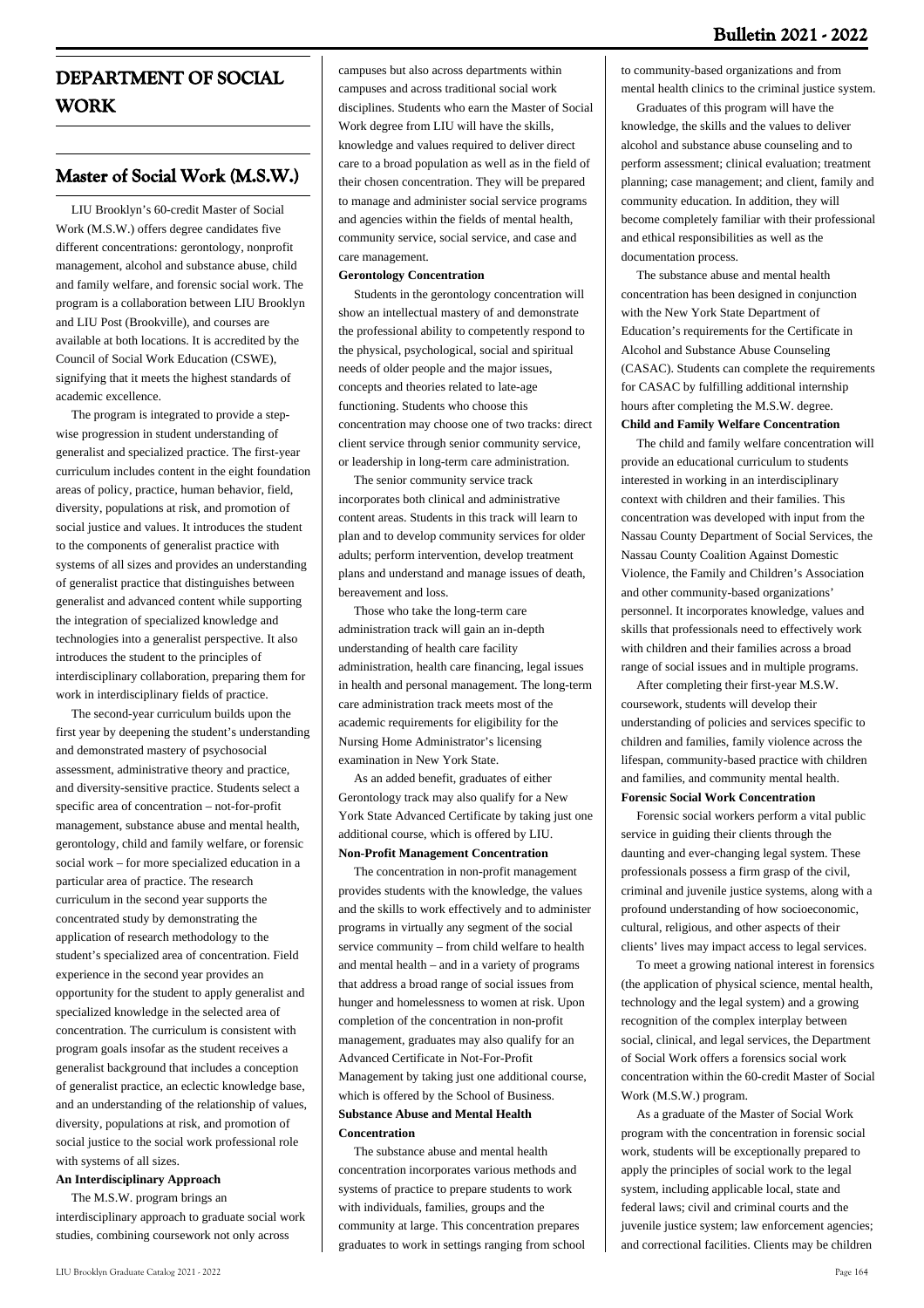or adults, individuals or families, organizations or communities. Their legal difficulties may involve child custody and parental rights issues due to domestic violence and neglect and crimes relating to mental illness and substance abuse. They may face arrest and incarceration, be imprisoned or hospitalized, or be on probation or parole.

 The forensic social work concentration prepares students to serve all of these populations, by identifying societal issues and their impact on your clients; screening, assessing and counseling your clients; planning and implementing interventions; making client referrals; and otherwise serving as effective advocates for diverse and at-risk clients, who may range from individual children or adults to organizations or communities.

#### **Admissions Criteria**

 The admissions criteria reflect the program's goals and objectives and support LIU's mission of Access and Excellence. The program seeks students from varied backgrounds who reflect the diversity of the populations its graduates will serve, including the suburban population of Nassau County and the multiethnic, urban population of Brooklyn and New York City, as well as the greater tri-state area. Through direct care or leadership roles in the field of social work, students who apply to this program should be interested in working with populations at risk.

 The program seeks applicants who have a broad liberal arts education consisting of the humanities; the social and behavioral sciences; the natural sciences including biology and courses reflective of a basic interest in human services.

**Admissions Requirements**

To be admitted to this program, you must:

- Hold a bachelor's degree from a regionally accredited university •
- Have a minimum overall grade-point average of 2.8 or better •
- Have a B average or better in courses taken during the final four semesters of undergraduate study •
- Submit a minimum of three recommendations
- Submit a personal narrative/autobiographical statement •
- Submit an undergraduate transcript from all colleges or universities previously attended •
- Possess the personal characteristics and qualifications essential for professional work with vulnerable individuals and with populations at risk
- Submit an application to the Office of Admissions (see Submitting an Application for Admission) •

#### **Submitting an Application for Admission**

 All applicants must apply for admission to LIU Brooklyn. Please apply online at My LIU or use the Apply Now link in the upper right-hand corner of the campus' website.

#### **Program Requirements**

 Continued enrollment in this program is contingent upon:

• Earning a grade of B or better in all field

education courses

Maintaining a minimum grade-point average of 3.0 •

**Below:**

- Being in compliance with all program and CSWE standards •
- Earning the required 60 credits within a fouryear period •

#### **M.S.W., Social Work**

*[Program Code: 29207] {HEGIS: 2104}*

**Must Complete All Courses Listed Below.**

| <b>SWK</b> | 601 | Policy I: History and<br>Philosophy of Social<br>Work Social Welfare<br>Policy and Services | 3.00 |
|------------|-----|---------------------------------------------------------------------------------------------|------|
| <b>SWK</b> | 602 | Policy II: Social Welfare<br>Policies and Services:<br>Social Provisions &<br>Framework     | 3.00 |
| SWK        | 611 | Social Work Practice I:<br>Working with Individuals<br>and Groups                           | 3.00 |
| SWK        | 612 | Social Work Practice II:<br>Working with Families                                           | 3.00 |
| SWK        | 613 | Social Work Practice III:<br>Social Work Practice with<br>Organizations and<br>Communities  | 3.00 |
| SWK        | 621 | Human Behavior/Social<br>Environment I: Birth<br>through Adolescence                        | 3.00 |
| SWK        | 622 | Human Behavior/Social<br>Environment II: Young<br>through Late Adulthood                    | 3.00 |
| SWK        | 623 | Human Service<br>Organizations and<br>Administrative Behavior:<br>A context for Soc Work    | 3.00 |
| SWK        | 650 | Psychopathology                                                                             | 3.00 |
| <b>SWK</b> | 701 | Field Instruction I:<br><b>Generalist Practice</b>                                          | 3.00 |
| SWK        | 702 | Field Instruction II:<br><b>Generalist Practice</b>                                         | 3.00 |
| SWK        | 703 | Field Instruction III:<br><b>Specialized Practice</b>                                       | 3.00 |
| SWK        | 704 | Field Instruction IV:<br><b>Specialized Practice</b>                                        | 3.00 |
| SWK        | 790 | Capstone Seminar                                                                            | 3.00 |
| SWK        | 798 | Research Methods I:<br>Introduction to Social<br>Research                                   | 3.00 |
| SWK        | 799 | Social Work Research II:<br><b>Advanced Research</b><br><b>Methods for Practice</b>         | 3.00 |
|            |     | Child and Family Walfare Concentration                                                      |      |

#### **Child and Family Welfare Concentration Must Complete All of the Courses Listed**

| SWK                  | 660                      | Families and Children:<br>Policy and Services                                     | 3.00 |
|----------------------|--------------------------|-----------------------------------------------------------------------------------|------|
| SWK                  | 661                      | Family Violence Across<br>the Lifespan                                            | 3.00 |
| SWK                  | 663                      | Social Work Practice with 3.00<br>At-Risk Children &<br>Youth                     |      |
|                      |                          | <b>Must Complete One of the Courses Listed</b>                                    |      |
| <b>Below:</b>        |                          |                                                                                   |      |
| SWK 630              |                          | Forensic Social Work &<br>the Criminal and Juvenile<br>Justice Systems            | 3.00 |
| SWK                  | 662                      | <b>Community Based</b><br>Practice with Children<br>and Families                  | 3.00 |
|                      |                          | Substance Abuse & Mental Health                                                   |      |
|                      | Concentration            |                                                                                   |      |
|                      |                          | <b>Must Complete All Courses Listed Below:</b>                                    |      |
| SWK                  | 674                      | Thrs/Prn:Al/Sub Cnsl                                                              | 3.00 |
| SWK 675              |                          | Intr:Tch Sub Ab Cnsl                                                              | 3.00 |
| SWK                  | 677                      | Soclg/Psylg Aspects                                                               | 3.00 |
| <b>SWK</b>           | 678                      | Phys/Pharmlg Effects                                                              | 3.00 |
|                      | <b>Required courses:</b> | <b>Gerontology Concentration</b><br><b>Track I: Long Term Care Administration</b> |      |
| PM                   | 738                      | Gerontology: Processes of<br>Aging                                                | 3.0  |
| PM                   | 739                      | Long Term Care<br>Administration                                                  | 3.0  |
|                      |                          | In addition, must complete 2 out of the                                           |      |
|                      | following 3 courses:     |                                                                                   |      |
|                      |                          | MPA 602 Human Resources<br>Management                                             | 3.00 |
| <b>MPA</b>           | 613                      | Foundations in Budgeting 3.00<br>and Finance in Health<br>Care                    |      |
| <b>MPA</b>           | 616                      | Legal Aspects in Health<br>Care Administration                                    | 3.00 |
|                      |                          | <b>Track II: Senior Community Service</b>                                         |      |
|                      | <b>Required courses:</b> |                                                                                   |      |
| <b>PM</b>            | 738                      | Gerontology: Processes of<br>Aging                                                | 3.0  |
| SWK                  | 726                      | Interdisciplinary<br>Assessment                                                   | 3.0  |
|                      |                          | In addition, must complete 2 out of the                                           |      |
| following 3 courses: |                          |                                                                                   |      |
| PM                   | 743                      | The Management of<br>Senior Community<br>Programs                                 | 3.00 |
| PM                   | 744                      | Bereavement:<br>Psychological, Cultural<br>and Institutional<br>Perspectives      | 3.00 |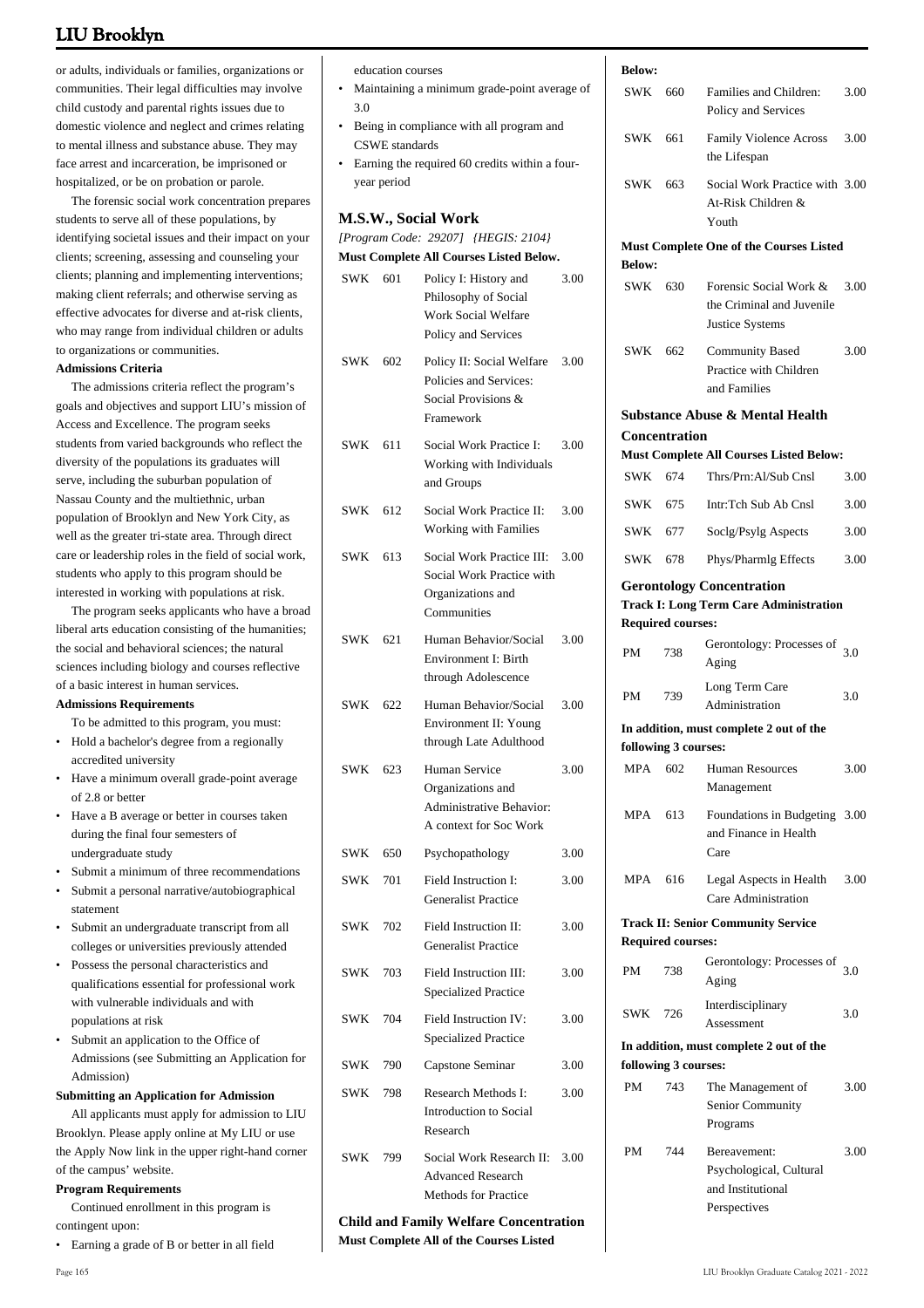| PM                                                                 | 745 | Financial, Estate, and<br><b>Retirement Planning</b>                                                                                                              | 3.00 |  |
|--------------------------------------------------------------------|-----|-------------------------------------------------------------------------------------------------------------------------------------------------------------------|------|--|
|                                                                    |     | <b>Non-Profit Management Concentration</b><br><b>Must Complete All Courses Listed Below:</b>                                                                      |      |  |
| <b>PM</b>                                                          | 741 | Fundraising                                                                                                                                                       | 3.00 |  |
| MPA                                                                | 624 | Non Profit Management                                                                                                                                             | 3.00 |  |
| MPA                                                                | 602 | Human Resource<br>Management                                                                                                                                      | 3.00 |  |
| MPA                                                                | 626 | Legal, Etincal & Gov.<br><b>Issues</b>                                                                                                                            | 3.00 |  |
|                                                                    |     | <b>Forensic Social Work Concentration</b>                                                                                                                         |      |  |
|                                                                    |     | <b>Must Complete All Courses Listed Below:</b>                                                                                                                    |      |  |
| SWK 630                                                            |     | Forensic Social Work &<br>the Criminal and Juvenile<br>Justice Systems                                                                                            | 3.00 |  |
| SWK 631                                                            |     | Interviewing, Evaluating<br>and Offering Treatment as<br>a Forensic Social Worker                                                                                 | 3.00 |  |
| SWK 632                                                            |     | Forensic Social Work<br>with Drug and Alcohol<br>Populations in the<br>Criminal and Juvenile<br>Justice Systems                                                   | 3.00 |  |
| SWK 633                                                            |     | Forensic Social Work and 3.00<br>Domestic Violence -<br>Legal, Cultural, Ethnic<br>and Religious Issues in<br>the Criminal and Juvenile<br><b>Justice Systems</b> |      |  |
| <b>Credit and GPA Requirements</b><br>Minimum Total Credits:<br>60 |     |                                                                                                                                                                   |      |  |

Minimum Major GPA: 3.0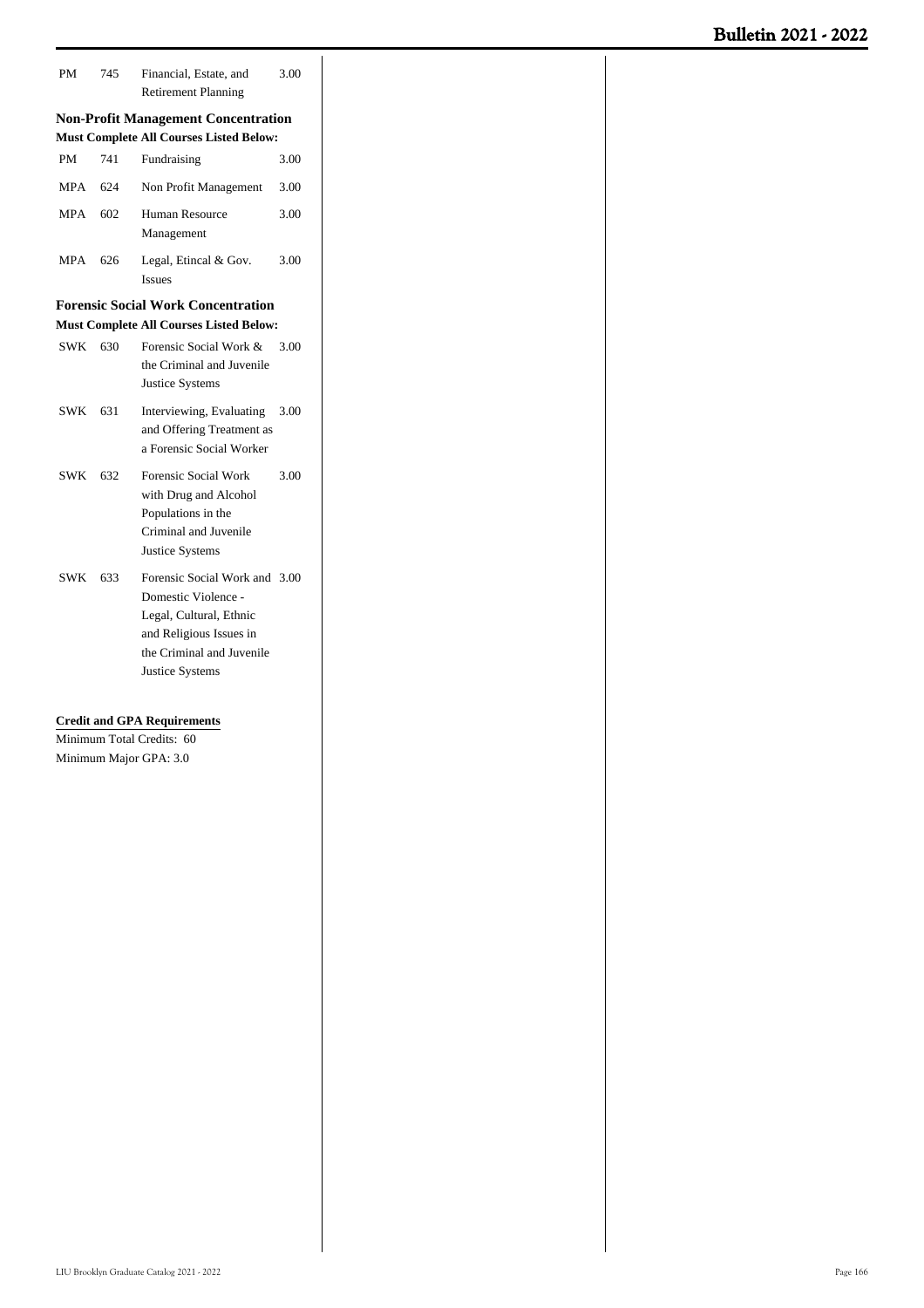## **Social Work Courses**

## **SWK 601 Policy I: History and Philosophy of Social Work Social Welfare Policy and Services**

This introductory policy class provides information about the development of social work as a profession; historical and contemporary social welfare policies, services and institutions; and examines how economic, political, and organizational systems influence how services are created and provided. These themes are discussed within a context of social issues and connect social welfare policy and social work practice. Students will gain historical and contemporary knowledge of the various forms and mechanisms of oppression and discrimination and their relationship to social and economic justice for society in general and atrisk/special populations.

The student must be active in the graduate Social Work plan in order to register for this course. Credits: 3 Every Fall and Spring

## **SWK 602 Policy II: Social Welfare Policies and Services: Social Provisions & Framework for Policy Analysis**

This course is the second class in the policy sequence. Students explore the modern welfare state from local, state, federal and national perspectives and learn about those factors which contribute to the existence of social problems. Students are introduced to a framework for policy analysis and related concepts such as the basis of social allocations, and the nature of social provisions. The course also helps students to develop a deeper understanding of the social work profession's role in advocacy and social action for policy change. Information about government benefits and programs including those that address income support, family and child welfare, disability, aging, substance abuse, and health care are also provided.

The pre-requisite of SWK 601 is required. Credits: 3 Every Spring and Summer

### **SWK 611 Social Work Practice I: Working with Individuals and Groups**

The first of four practice courses, this course provides a foundation for social work practice on micro and mezzo levels with diverse populations in a variety of settings. It provides an overview of the values, ethics and knowledge upon which social work practice is based.The course provides a generalist problem solving approach to the understanding of social work practice with individuals and groups. Building upon the generalist model, this course demonstrates the linkages between a generalist perspective and an integrated theoretical perspective for advanced practice with individuals and groups. The course includes historical content, person in-environment and systems perspectives, communication and

relationship-building exercises, a walkthrough of a clinical interview and the stages of treatment, an integrated clinical approach to individual and group practice and an application of generalist and advanced practice skills with groups in specific settings.

A co requisite of SWK 701 is required. Credits: 3 Every Fall

## **SWK 612 Social Work Practice II: Social Work Practice with Families**

The second of three courses in the Practice Sequence, this course focuses on working with families and the individuals within the family through the life span. Developing an understanding of the interplay between the developmental issues of the individual and the life stages of the family as a unit, through the life span, will be a primary focus of the course. Another primary focus of the course is an exploration of the work of various family theorists and their varied methods of intervention. Special emphasis will be placed on psychodynamic systems and cognitive/behavioral theories and techniques of intervention. Pre requisites: SWK 611 and SWK 621; Co

requisite: SWK 702 Credits: 3 Every Spring

## **SWK 613 Social Work Practice III: Working with Organizations and Communities**

This practice course focuses on macro social work practice within a systems perspective. The course clarifies the common elements of practice with systems of all sizes and identifies the application of micro and mezzo strategies of intervention within the organizational and community context, e.g. work with teams, coalitions, boards. The course provides an introduction to role theory and its application to collaboration and other forms of multi-disciplinary and interdisciplinary activity. The course begins with an analysis of the worker's role within the organization, starting with the historical antecedents of social work practice in this macro arena.

Practice III demonstrates the relationship of the generalist intervention model (GIM) to work with organizations and the various tasks of the social worker at different phases of intervention. The second half of the course focuses on social work practice with communities. The curriculum includes a systems perspective for understanding communities with an emphasis on ecological and social systems, demographic development, social stratification, and political and economic systems. The course highlights the factors that define power in the community and the worker's role in promoting social and economic justice. The course includes an analysis of the application of the generalist intervention model (GIM) to the change process in communities. The course includes material on value conflicts and value conflict

resolution in social work practice with organizations and communities as well as strategies for evaluation of practice.

Co requisites: SWK 611 and SWK 701 Credits: 3 Every Fall

## **SWK 614 Advanced Principles of Administrative and Clinical Practice within an Interdisciplinary Context**

The course is designed to orient advanced standing students to knowledge introduced in the first year of the two year MSW program The course provides a theoretical orientation to the interdisciplinary context of social work practice, identifies the components of role conflict resolution, and, explores strategies for promoting interdisciplinary collaboration. Building upon the generalist practice model, this course demonstrates the linkages between a generalist perspective and an integrated theoretical perspective for advanced clinical practice with individuals and groups. The course also explores commonalities and differences between a generalist perspective for working with families and more specialized approaches. Special emphasis is placed on psychodynamic systems and cognitive/behavioral theories and techniques of intervention with individuals, groups and families. Students must be active in the graduate Social Work plan or in the Advanced Standing Social Work student group to register. Credits: 3 Every Summer

### **SWK 621 Human Behavior/Social Environment I: Birth through Adolescence**

This course, the first of two in this sequence, provides the theoretical and empirical support for several social work values, practice skills, and ethical standards. These values and standards include respect for the dignity and uniqueness of the individual, respect of a person''s right to selfdetermination, and respect for spirituality and the religious beliefs of others. In addition to biological, psychological, and social development, the course covers moral development.

The student must be active in the graduate Social Work plan in order to register for this course. Credits: 3

Every Fall and Spring

#### **SWK 622 Human Behavior/Social Environment II: Young through Late Adulthood**

The second in the sequence of two HBSE courses, this course continues to provide theoretical and empirical support for social work values and ethics while providing the generalist practitioner with the knowledge necessary to work with individuals, groups, communities, and systems of all sizes. With the focus on early, middle, and late adulthood, the social work values that are emphasized in the course embrace larger systems such as family relationships, communities, organizations, and socioeconomic policies.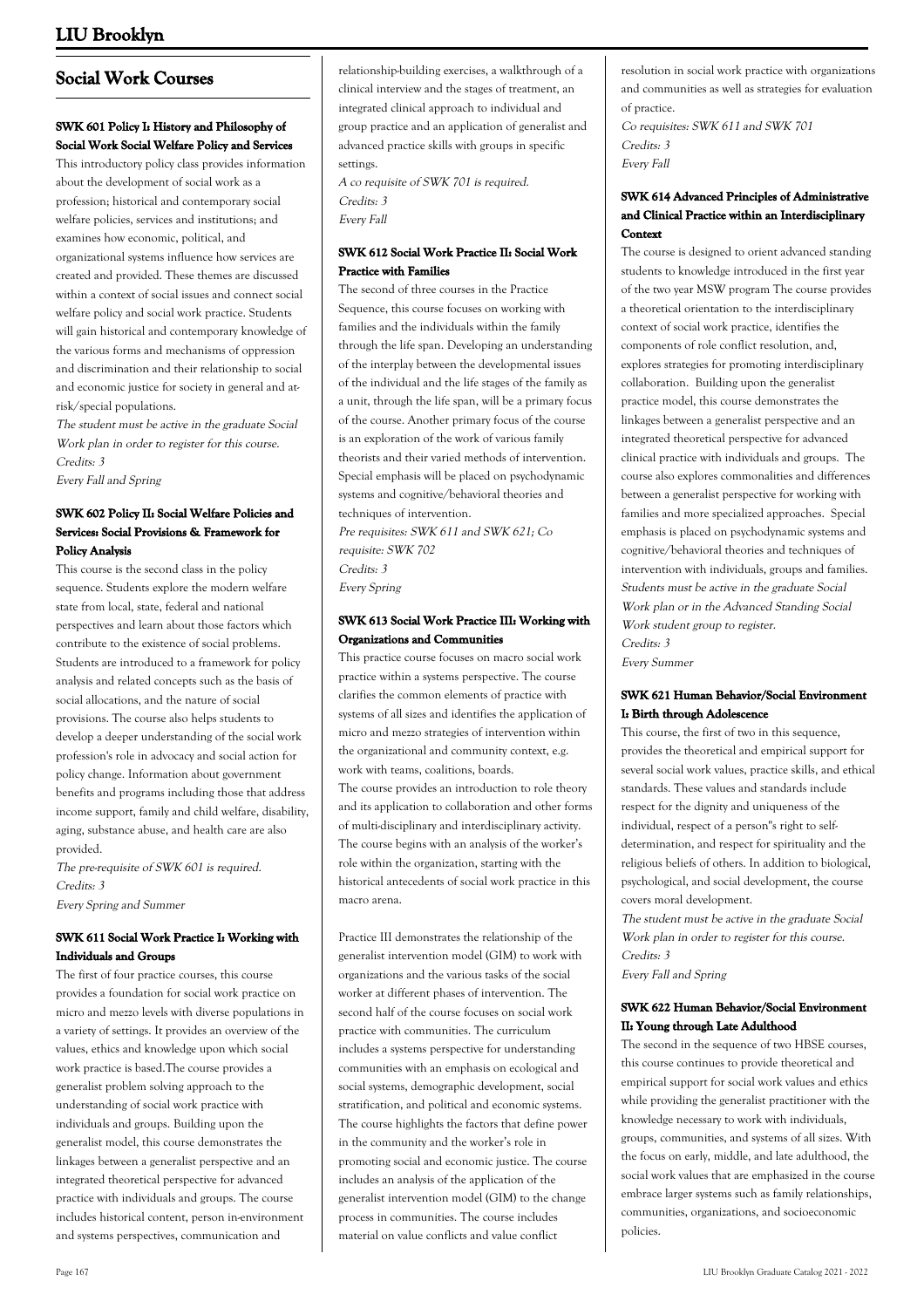A pre requisite of SWK 621 is required. Credits: 3 Every Spring and Summer

## **SWK 623 Human Service Organizations and Administrative Behavior: A Context for Soc Work**

This course provides students with a conceptual framework for understanding human service organizations with a special emphasis on the social work field. It explores the role and function of the agency-based social work practitioner and manager through the study of organizational behavior and structural theory. Students also consider the function of human service organizations within the context of economic, political, social and technological factors and the ways in which they influence administration and service delivery. The course provides an overview of the responsibilities necessary to support effective and efficient quality services to clients including how to manage information, finances and people.

Pre-requisites: SWK 601, 602, 611, 612, 613, 621, 622, 701, 702 and 798 OR must be active in the Advanced Standing Social Work student group. Credits: 3

Every Spring and Summer

## **SWK 630 Forensic Social Work & the Criminal and Juvenile Justice Systems**

The course provides an overview of the specialty of forensic social work and its interface with the criminal justice systems, from arrest to sentencing and conviction. Legal and ethical aspects of professional practice, including issues associated the competency of the accused as well as the preparation of the presentence forensic evaluatio. The debate regarding punishment versus rehabilitation is explored along with a multisystemic perspective on the causes and prevention of crime and juvenile misconduct. Their interface with sexual, religious, racial and other sub-group involvement will also be discussed and realized. Pre-requisites: SWK 601, 602, 611, 612, 613, 621, 622, 701, 702 and 798 OR must be active in the Advanced Standing Social Work student group. Credits: 3 Every Fall

## **SWK 631 Interviewing, Evaluation, and Offering Treatment as a Forensic Social Worker**

The clinical overview leading to an accurate understanding of the underpinnings of the pathology which led to the involvement in the judicial system is a critical part to the successful practice of forensic social work. This course scrutinizes this vital component of the forensic social work process. The course also focuses on separating the various components associated with the forensic social work role, e.g. tasks and potential ethical conflicts. The principles of generalist and clinical practice are applied to the assessment and treatment of individuals charged with a range of criminal and juvenile offenses with special attention to the specific issues associated with sentencing,

diagnosis, incarceration, and release. Macro tasks related to mediating the needs of individuals and the purposes of institutions are also addressed. Pre-requisites: SWK 601, 602, 611, 612, 613, 621, 622, 701, 702 and 798 OR must be active in the Advanced Standing Social Work student group. Credits: 3 Every Fall

## **SWK 632 Forensic Social Work with Drug and Alcohol Populations in the Criminal and Juvenile Justice Systems**

This course focuses on the role of the forensic social worker in drug and alcohol related treatment and crime. Heroin, cocaine, marijuana, prescription drugs, "club drugs" (i.e. MDMA, etc.), and alcohol will be placed under a clinical microscope. Different drugs are sought by different populations of people which generally lead to different types of criminal activity. The impact of drugs and alcohol abusing ofenders'' behavior on their children will also be explored. The legal and ethical issues associated with the forensic social work population are explored. Attention is focused on the relationship and potential role conflicts between social work practice and 12 step self-help programs.

Pre-requisites: SWK 601, 602, 611, 612, 613, 621, 622, 701, 702 and 798 OR must be active in the Advanced Standing Social Work student group. Credits: 3 Every Spring

### **SWK 633 Frnsc SWK & Domstc Viol-Legl,Cultrl,Ethnc & Religious Issues in Criminl & Juvenle Justice Systms**

The course focuses on the role of the forensic social worker in understanding, assessing, preventing, and managing domestic violence. The cyclical nature of domestic violence and its association with alcohol and substance abuse is addressed with special attention to the needs of adult children of alcoholics who often perpetuate a pattern of violent behavior which leads to intergenerational involvement with criminal and juvenile justice systems. The course incorporates a multi-systemic perspective with an emphasis on assessing and treating the perpetrator, as well as the victims of domestic violence and also focuses on the forensic social worker''s role in impacting the institutions associated with the efforts to reduce domestic violence.

Pre-requisites: SWK 601, 602, 611, 612, 613, 621, 622, 701, 702 and 798 OR must be active in the Advanced Standing Social Work student group. Credits: 3 Every Spring

#### **SWK 650 Psychopathology**

This course provides a bio-psycho-social perspective to a range of Diagnostic and Statistical Manual, 4th Ed. (DSM-IV) classified maladaptive behaviors that are exhibited by many social work clients. It provides an in-depth study of the etiology, course,

prognosis, and resolution of major psychological and psychiatric conditions. The DSM-IV multi-axial system will serve as a backdrop and context in which these conditions will be presented and studied. The Competency Based- Assessment Model, which follows a process of reviewing and understanding an individual¿s past in order to distinguish and interpret present concerns, (Zide & Grey, 2001) is the theoretical and philosophical framework through which the course¿s information will flow. Student will become familiar with DSM-IV diagnostic criteria and the empirical and epidemiological data that supports each diagnosis. The course will also look at the behaviors that are evaluated in the process of arriving at a differential diagnosis. The cultural context will play a major role in understanding these conditions. Pre-requisites: SWK 601, 602, 611, 612, 613, 621, 622, 701, 702 and 798 OR must be active in the Advanced Standing Social Work student group. Credits: 3 Every Fall

### **SWK 660 Families and Children: Policy and Services**

This course enables students to build upon their knowledge of social welfare policy and services and apply this knowledge t othe needs of children and their families. It presents students with knowledge of concepts, policies and practices, which characterize child welfare services in American society. It provides historical and legal information about various policies and programs within family and children''s services at the federal, state and local levels and examines the multiple systems that influence the life of children and their families. In addition, it explores current trends, controversial and topical issues in child welfare and family services and the social worker''s role in an interdisciplinary approach, and how to advocate for individuals and families.

Pre-requisites: SWK 601, 602, 611, 612, 613, 621, 622, 701, 702 and 798 OR must be active in the Advanced Standing Social Work student group. Credits: 3 Every Fall

## **SWK 661 Family Violence Across the Lifespan**

This course examines the problem and consequences of family violence across the lifespan and its impact on children. It presents theoretical, research, policy and practice issues involving intrafamilial child abuse and neglect, intimate partner violence, child witnessing of intimate partner violence, and elder abuse. it explores individual and group level interventions, structural influences on family violence, and policy implications in the field of social work. In addition, the course will emphasize rights to safety and safety planning for populations at-risk within the context of social justice with an emphasis of how interdisciplinary approach can assist in the empowerment of survivors of abuse.

Pre-requisites: SWK 601, 602, 611, 612, 613, 621,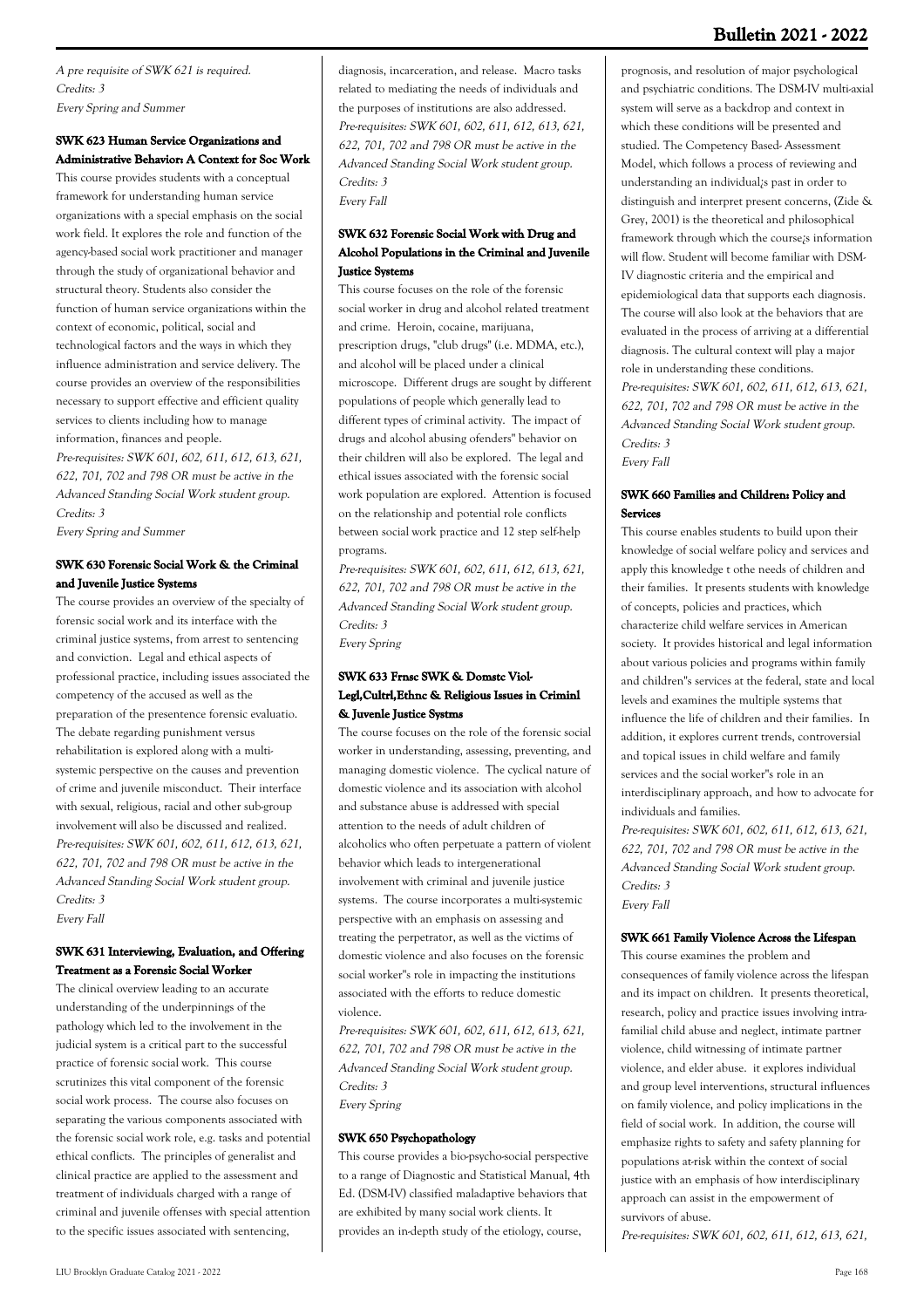622, 701, 702 and 798 OR must be active in the Advanced Standing Social Work student group. Credits: 3 Every Fall

## **SWK 663 Social Work Practice with At-Risk Children & Youth**

This course provides a bio-psycho-social developmental perspective to a range of childhood disorders as they are classified in the Diagnostic and Statistical Manual, 4th Ed Text Revised. (DSM-IV-TR). It provides an in-depth study of the etiology, course, prognosis, and resolution of major psychological and psychiatric conditions that are encountered by children with an emphasis on a family and system approach to the conceptualization and treatment of such conditions. The DSM-IV multiaxial system will serve as a backdrop and context in which these conditions will be presented and studies. A developmental-systems (Marsh and Barkley, 1996) approach will guide the theoretical and philosophical framework of this course as the students become familiar with DSM-IV-TR diagnostic criteria for childhood psychopathology and the empirical and epidemiological data that supports each diagnosis. The course will look at internalizing and externalizing disorders of childhood that social workers are likely to encounter in various settings of practice (e.g., schools, hospitals, community centers, adoption agencies, ACS and DSS agencies). The students will learn to consider issues such as adaptations, age appropriateness, clusters and patterns of symptoms and behaviors that are instrumental in the process of differential diagnosis. The cultural context will play a major role in understanding these conditions and the differential validity, to the extent to which it exists, in assessment and treatment of children. Pre-requisites: SWK 601, 602, 611, 612, 613, 621, 622, 701, 702 and 798 OR must be active in the Advanced Standing Social Work student group. Credits: 3 Every Spring

**SWK 674 Theories and Principles of Alcohol and Substance Abuse Counseling**

This course will introduce students to the basic theories and principles of alcoholism and substance abuse counseling, as well as techniques for motivating the chemically dependent client to engage in treatment. Emphasis will be placed on the theories of vocational counseling and the relationship between work, self-esteem, and recovery.

Pre-requisites: SWK 601, 602, 611, 612, 613, 621, 622, 701, 702 and 798 OR must be active in the Advanced Standing Social Work student group. Credits: 3 Every Spring

## **SWK 675 Introduction to the Techniques of Substance Abuse Counseling**

This course provides students with a foundation in

basic techniques of counseling the substance abuse population. Students will receive a comprehensive overview of chemical dependency treatment and explore various counseling intervention methods. The qualities and professional skills for competent and effective practice will also be thoroughly examined.

Pre-requisites: SWK 601, 602, 611, 612, 613, 621, 622, 701, 702 and 798 OR must be active in the Advanced Standing Social Work student group. Credits: 3 Every Fall

## **SWK 677 Sociological and Psychological Aspects of Substance Abuse**

This course will offer students a comprehensive view of alcohol and drug use and alcohol and addiction from a historical perspective. Utilizing cultural attitudes, legal sanctions and normative values regarding alcohol and drug use, students will analyze what addiction is and who is an addict by various disciplines (i.e., medicine, sociology, psychology, etc.) and systems 9i.e., family, criminal justice, social services, etc.). Students will examine ethnicity and its role in substance abuse and counseling. Students should be prepared to think critically and engage in a dialogue regarding the complex bio-psycho-social issues that impact alcoholics and/or addicts as well as the substance abuse counselor.

Pre-requisites: SWK 601, 602, 611, 612, 613, 621, 622, 701, 702 and 798 OR must be active in the Advanced Standing Social Work student group. Credits: 3 Every Spring

## **SWK 678 Physical and Pharmacological Effects of Substance Abuse**

This course will examine how the abuse of alcohol and other drugs affect the body with emphasis on the central nervous system, organ systems and general physical health. The physiological basis for the disease concept of addiction will be reviewed. Psychoactive drug categories will be explored in relation to the history of use, routes of administration and how the body processes licit and illicit substances. The effects of drugs and pharmacological interactions on metabolic processes and neuropsychological functioning will be discusses.

Pre-requisites: SWK 601, 602, 611, 612, 613, 621, 622, 701, 702 and 798 OR must be active in the Advanced Standing Social Work student group. Credits: 3

Every Fall

## **SWK 701 Field Instruction I**

This is the first course in a four semester Field Instruction sequence in the Master''s in Social Work program. The first two semesters of Field Instruction provide the Foundation and the second two semesters provide the Specialization. The Foundation prepares students (1) to function at a beginning level of competence in a social service

delivery system (2) to develop generalist problemsolving and relationship-building skills and (3) to integrate and apply knowledge from Practice, Policy, HBSE and Research to work with clients. A co requisite of SWK 611 is required. Credits: 3 Every Fall

### **SWK 702 Field Instruction II**

Field Instruction II is the second course in the field practicum sequence and represents the culmination of the Foundation year. Field Instruction II provides students with the opportunity to further integrate and build upon the knowledge, values and skills assimilated during the previous semester. Students further their proficiency in intervening with diverse problems and multiple sized systems, develop more intensive interactive helping skills, become better adept at writing process records and other agency records, assume more responsibility in supervision and inter-professional collaboration, and utilize research and the skills of policy practice to benefit clients. They are increasingly expected to apply a multilayered understanding of generalist practice concepts and skills to their work with clients. Students gain greater awareness of their own value base and its compatibility to professional social work values, and can utilize more sophisticated expression of their dilemmas through the supervisory and self-evaluative process. They must also demonstrate greater professional responsibility by preparing supervisory agendas; monitor both learning and client goals by evaluating progress made toward both. Learning contracts are further refined, and tasks are operationalized and tethered to the mid-semester field evaluation. Again, students are required to participate in the self-evaluation process continually throughout the semester both in oral and written evaluation sessions, as well as evaluating their field experience and supervisor. A co requisite of SWK 612 is required.

Credits: 3 Every Spring

## **SWK 703 Field Instruction III**

This is the third course in a four semester Field Instruction sequence in the Master''s in Social Work program. The first two semesters of Field Instruction provide the Foundation and the second two semesters provide the Specialization. The Specialization year prepares students (1) to gain expertise in gerontology, not-for-profit management or substance and alcohol abuse (2) to function at an advanced level of competence in a social service delivery system (3) to continue to practice problemsolving and relationship-building skills, (4) and to continue to integrate and apply knowledge from Practice, Policy, HBSE and Research to work with client systems.

Pre requisites: SWK 602, SWK 612, SWK 613. SWK 622 and SWK 702 OR must be active in the Advanced Standing Social Work student group Credits: 3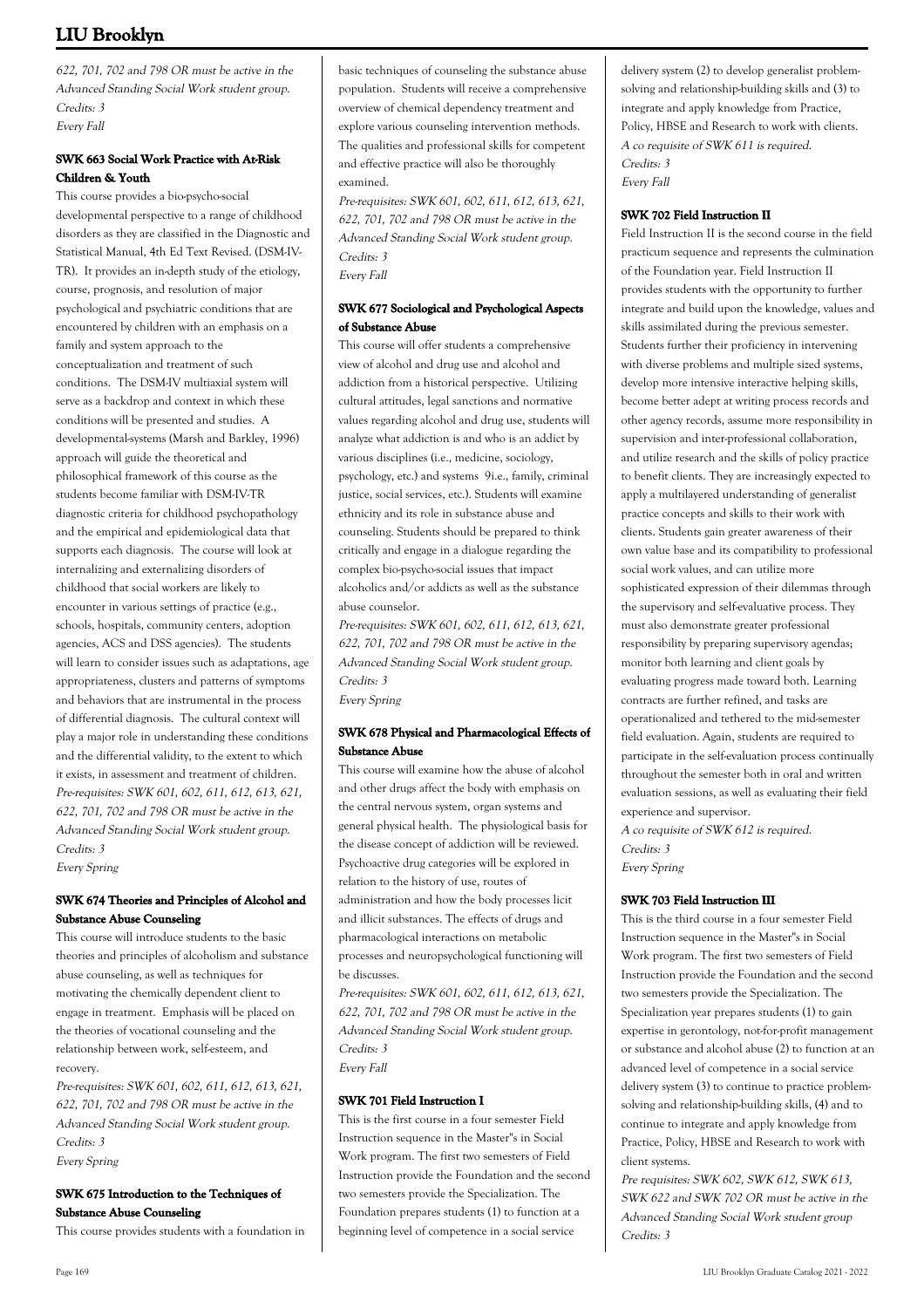#### Every Fall

#### **SWK 704 Field Instruction IV**

Field Instruction IV is the second course in the Advanced Curriculum/ Specialized Practice Year. It shares its objectives with Field Instruction III. Applying social work knowledge, skills and values in the practicum is understood as a developmental process. Students make a solid beginning in the Foundation Year, continue to work towards these objectives in the Specialized Practice Year and continue to grow and develop as master''s level practitioners after earning their degree. In this spirit, in Field Instruction IV, students further their developing expertise in their specialization as described above and deepen their understanding of allied disciplines. Collaborations with professional colleagues across disciplinary lines have the opportunity to develop and mature over time. Pre-requisites: SWK 703 is require or must be active in the Advanced Standing Social Work student group. Credits: 3 Every Spring

#### **SWK 707 Thesis Research Consultation**

In this first semester of thesis preparation, students complete the advanced study of the scientific method in the Social Work discipline, together with the preparation of a master's thesis proposal, and an outline of the thesis. Credits: 3 Not Set

**SWK 708 Thesis**

The second semester of thesis preparation is devoted to the actual writing of the thesis. Credits: 3 Not Set

#### **SWK 726 Interdisciplinary Assessment**

The first half of this course will cover assessing mental health conditions commonly found in many older adults, such as depression, dementia, delirium, and anxiety. Caregiver and family roles will also be covered. The second half of the course will promote a clarification of the roles of different practitioners and the purpose of different health, financial legal and social services organizations serving the elderly in the community. Credits: 3 On Demand

#### **SWK 790 Capstone Seminar**

This course is intended to provide students with the academic framework within which they design and implement the capstone project. Students review their knowledge about role conflict within interdisciplinary setting that is related to their respective areas of concentration studies. Students then choose a topic related to the concentration area and design and carry out a research project that examines role conflict within an interdisciplinary context of social work. Finally, students design a solution to the role conflict that is embedded in interdisciplinary collaborative practice of social work. The course focuses on application of skills that have been taught in previous semesters within a particular area of concentration. Such skills include: Critical thinking, ethical practice, practice skills in systems of all sizes, research skills, communication skills, organizational skills and interdisciplinary collaboration. Pre requisite: SWK 799 or must be active in the

Advanced Standing Social Work student group Credits: 3 Every Spring

### **SWK 798 Research Methods I: Introduction to Social Research**

This course places significant emphasis on the adherence to social work values and ethical standards in research and in practice evaluation. It requires the students to ask themselves Why be ethical in an effort to help the student realize that a personal moral code is the best defense against unacceptable and unethical conduct. The student is encouraged to ponder the question of ethics with guidance from social work values and guiding principles, and the NASW Code of Ethics. Students are presented with practical examples of ethical dilemmas and required to address the situation using critical thinking skills, technical training, and social work values. This course aims to improve students understanding of the place research plays and has played in social work practice. Using the Code of Ethics as a foundation for all research ventures, students will be taught the basic concepts of research question formation, psychometrics and use of measurement instruments. The course will introduce key components of research including research design, data collection, appropriate communication of research findings, and its relevance to the evaluation of practice, programs, and policies. The student must be active in the graduate Social Work plan in order to register for this course. Credits: 3 Every Spring

**SWK 799 Social Work Research II: Advanced Research Methods for Practice**

Social work values and ethics continue to guide the student¿s development of technical skills for generating social work knowledge and the evaluation of social work practice. With a greater emphasis on the sensitive development and use of technology with populations-at-risk, social work values and ethics continue to be the primary components in the content of this course. Accessing secondary data and the judicious and ethical use of the data coupled with cultural sensitivity will be woven into the fabric of the course and frequently discussed and practiced. This course aims to develop students ability to apply qualitative and quantitative research design to their area of concentration. By offering students an opportunity to design appropriate measurement instruments, identify appropriate sampling method

and differences between group research design and case research design, students will gain knowledge needed to evaluate research and apply its tenets to social work. Moreover, this course gives students an opportunity to practice implementing research by familiarizing students with various data collection methods, encouraging their use of secondary data, and teaching them basic psychometric and data analysis processes.

Pre requisite: Must be active in the graduate Social Work plan or active in the Advanced Standing Social Work student group to register. Credits: 3 Every Fall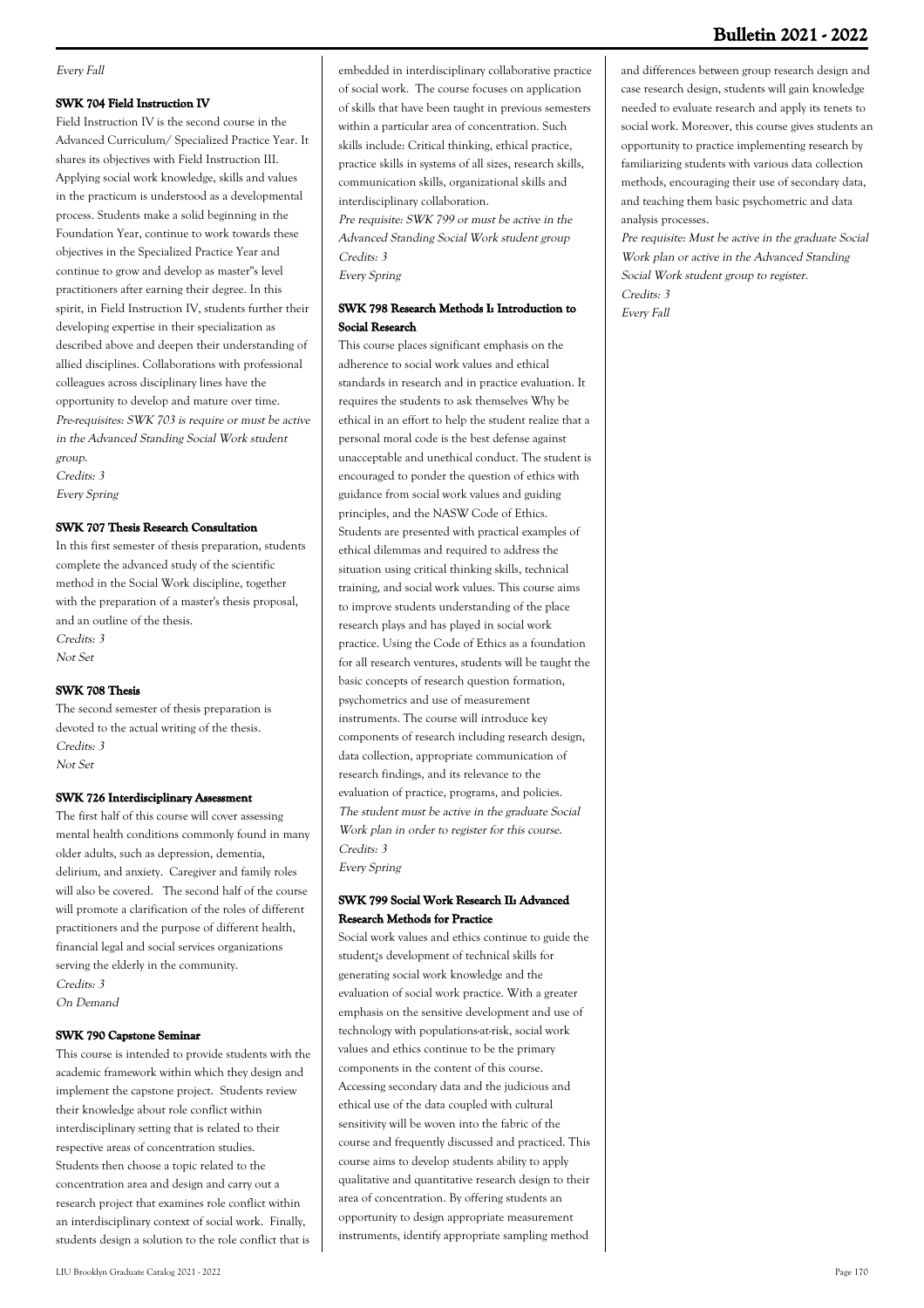# **LIU PHARMACY**

 LIU Pharmacy (The Arnold & Marie Schwartz College of Pharmacy and Health Sciences) offers the Bachelor of Professional Studies (BPS) in Pharmaceutical Studies as well as an entry-level, Doctor of Pharmacy (Pharm.D.) degree. Master of Science degrees are awarded in Pharmaceutics: Industrial Pharmacy, Pharmaceutics: Cosmetic Science, Drug Regulatory Affairs, Pharmacology/Toxicology, and Pharmacy Administration. For the Doctor of Philosophy in Pharmaceutical Sciences (Ph.D.) degree, there are two tracks to choose from Pharmaceutics, and Pharmacology/Toxicology.

 Detailed information on the pharmacy programs is provided in the LIU Pharmacy Catalog. For information, please visit the website at www.liu.edu/pharmacy.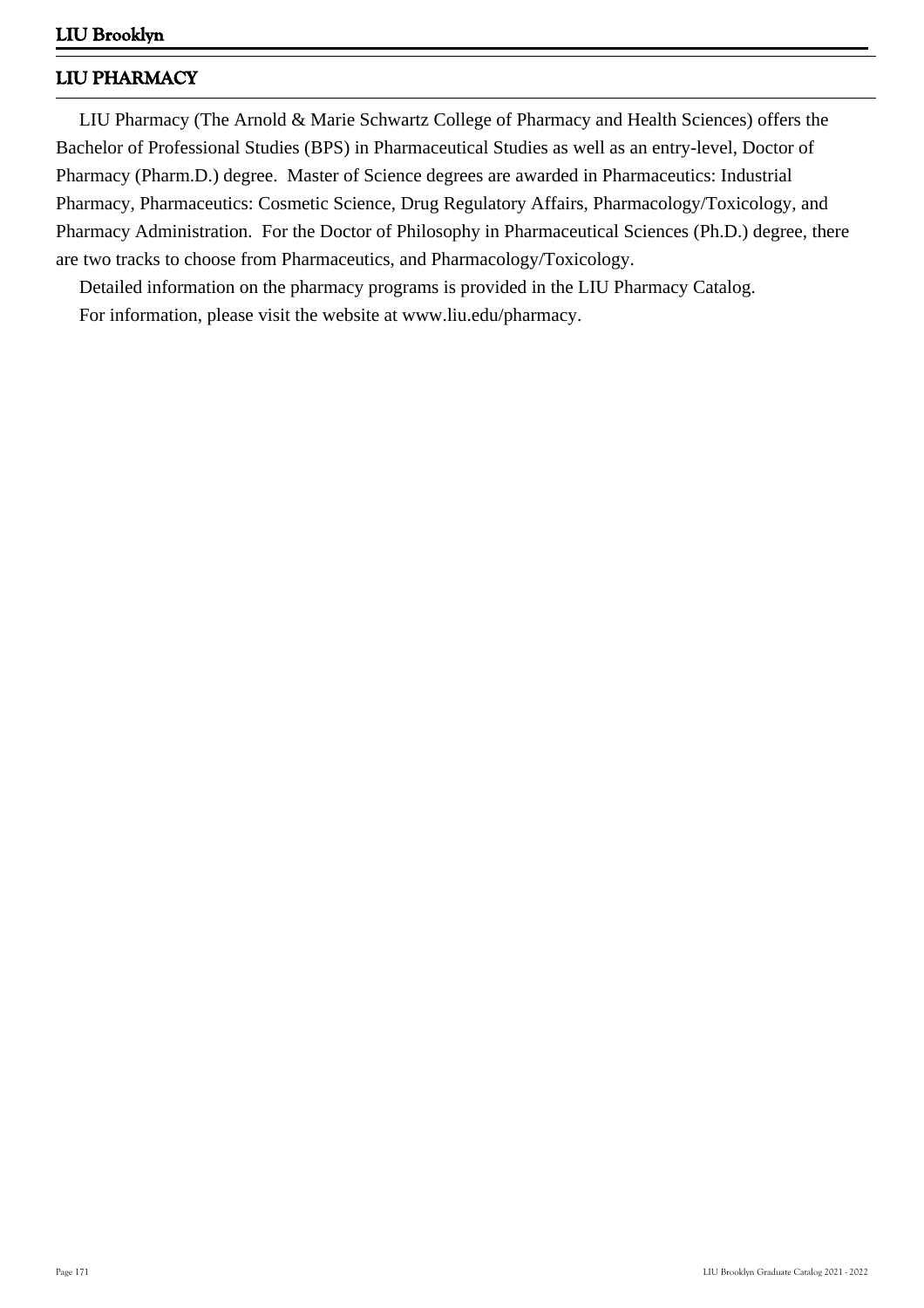# **APPROVED PROGRAMS**

#### **New York State Education Department Inventory of Registered Programs**

Enrollment in other than registered or otherwise approved programs may jeopardize a student's eligibility for certain student aid awards.

## **Harriet Rothkopf Heilbrunn School of Nursing**

| <b>Hegis Code</b> | <b>Degree</b> |
|-------------------|---------------|
| 1203.10           | MS            |
| 1203.10           | MS            |
| 1203              | <b>BS</b>     |
|                   |               |

# **LIU Global**

| Major                 | <b>Hegis Code</b> | <b>Degree</b> |
|-----------------------|-------------------|---------------|
| <b>Global Studies</b> | 2210              | BA            |

## **LIU Pharmacy**

| <b>Major</b>                   | <b>Hegis Code</b> | <b>Degree</b> |
|--------------------------------|-------------------|---------------|
| Drug Regulatory Affairs        | 1211              | MS            |
| <b>Pharmaceutical Sciences</b> | 1214              | Ph.D.         |
| <b>Pharmaceutical Studies</b>  | 1211              | <b>BPS</b>    |
| Pharmaceutics                  | 1211              | MS.           |
| Pharmacology /<br>Toxicology   | 0409              | MS            |
| Pharmacy                       | 1211              | PharmD        |

# **Richard L. Conolly College of Liberal Arts and Sciences**

| Major                    | <b>Hegis Code</b> | <b>Degree</b> |
|--------------------------|-------------------|---------------|
| Biochemistry             | 0414              | <b>BS</b>     |
| <b>Biology</b>           | 0401              | <b>BS</b>     |
| Chemistry                | 1905              | <b>BS</b>     |
| English                  | 1501              | BA            |
| <b>Political Science</b> | 2207              | BA            |
| Psychology               | 2001              | BA            |
|                          |                   |               |

## **Roosevelt School**

| Major                               | <b>Hegis Code</b> | Degree |
|-------------------------------------|-------------------|--------|
| International Relations & Diplomacy | 2210              | BA     |

## **RocNation School of Music, Sports and Entertainment**

| Major                                           | <b>Hegis Code</b> | <b>Degree</b> |
|-------------------------------------------------|-------------------|---------------|
| <b>Applied Music</b>                            | 1004              | BA            |
| Music Technology, Entrepreneurship & Production | 1099              | <b>BFA</b>    |
| Sports Communication & Marketing                | 0601              | BA            |
| <b>Sports Management</b>                        | 0599              | BS, MS        |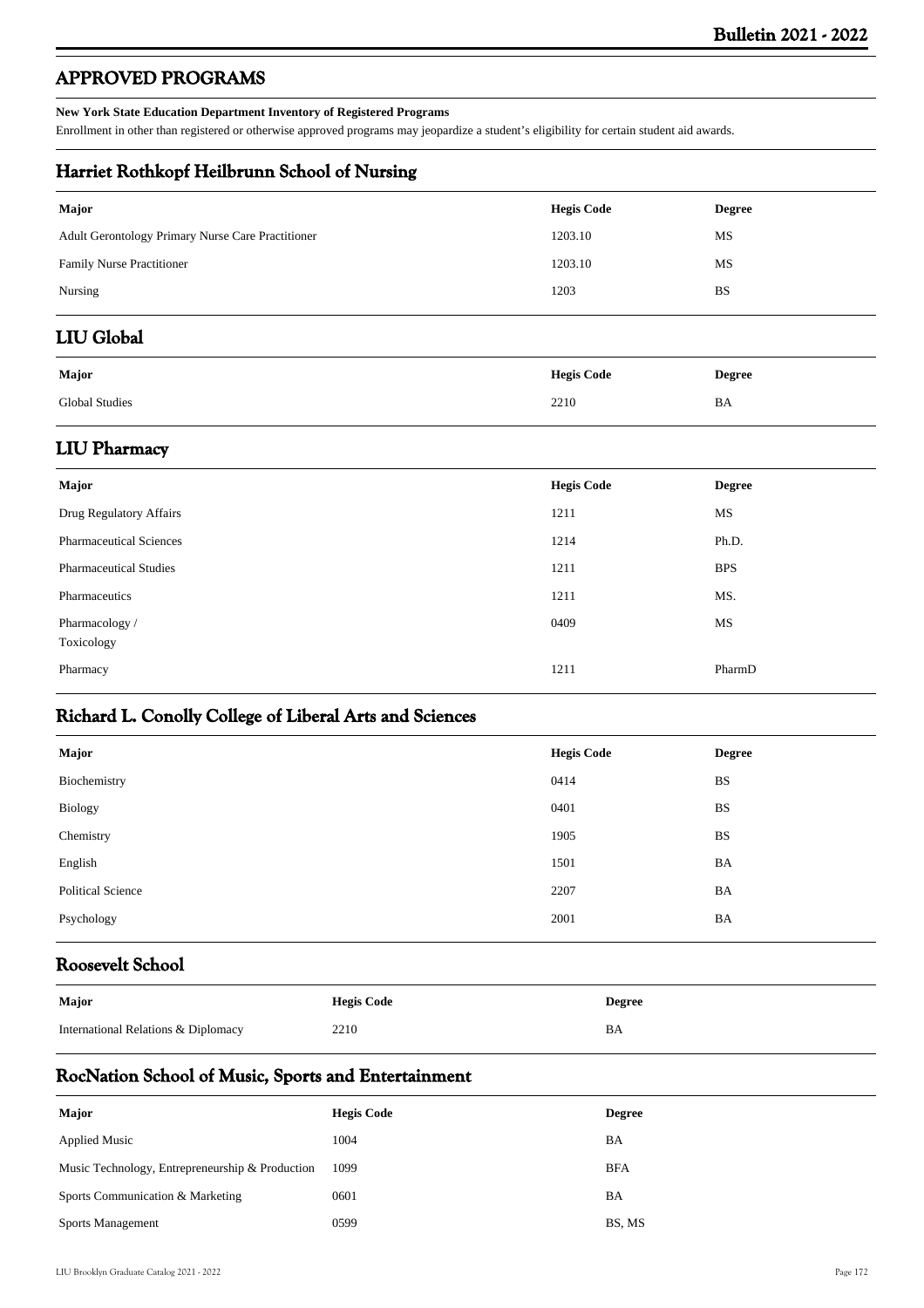| <b>Vocal Performance</b>                        | 1004 | BM                |               |
|-------------------------------------------------|------|-------------------|---------------|
| School of Arts & Communication                  |      |                   |               |
| <b>Major</b>                                    |      | <b>Hegis Code</b> | <b>Degree</b> |
| Acting for Theatre, Film and Television         |      | 1007              | <b>BFA</b>    |
| Communication                                   |      | 0601              | BA            |
| Creative Writing                                |      | 1507              | <b>MFA</b>    |
| Film and Television                             |      | 1010              | <b>BFA</b>    |
| Journalism                                      |      | 0602              | BA            |
| Media Arts                                      |      | 0601              | BA            |
| Music Technology, Entrepreneurship & Production |      | 1099              | <b>BFA</b>    |
| Writing & Producing for Television              |      | 0605              | <b>MFA</b>    |

# **School of Business, Public Administration and Information Sciences**

| Major                          | <b>Hegis Code</b> | <b>Degree</b> |
|--------------------------------|-------------------|---------------|
| Accounting                     | 0502              | $_{\rm BS}$   |
| Artificial Intelligence        | 0701              | BS, MS        |
| <b>Business Administration</b> | 5004              | AAS, BBA      |
| <b>Business</b>                | 0506              | MBA           |
| <b>Computer Science</b>        | 0701              | BS, MS        |
| Data Analytics                 | 0703              | BS, MS        |
| Entrepreneurship               | 0501              | <b>BS</b>     |
| Finance                        | 0504              | <b>BS</b>     |
| <b>Health Administration</b>   | 1202              | <b>MPA</b>    |
| Marketing                      | 0509              | <b>BS</b>     |
| <b>Public Administration</b>   | 2102              | <b>MPA</b>    |

# **School of Education**

| Major                                                                     | <b>Hegis Code</b> | <b>Degree</b>   |
|---------------------------------------------------------------------------|-------------------|-----------------|
| Adolescence Inclusive Education                                           | 0803              | MSEd            |
| <b>Applied Behavior Analysis</b>                                          | 2099              | Adv Crt.        |
| <b>Bilingual Education</b>                                                | 0899              | Adv. Crt.       |
| Childhood Education: 1st Initial                                          | 0802              | BS, MSEd        |
| Childhood / Early Childhood Education: Birth-Grade 2, Childhood Grade 1-6 | 0802              | MSEd            |
| Early Childhood Education: Birth-Grade 2                                  | 0802              | MSEd, Adv. Crt. |
| Inclusive Early Childhood Education IECE (dual initial certification)     | 0808              | <b>BS</b>       |
| School Psychologist                                                       | 0826              | <b>MSEd</b>     |
| Teaching Children with Disabilities: 1st Initial                          | 0808              | MSEd            |
|                                                                           |                   |                 |

# **School of Health Professions**

| Major                         | <b>Hegis Code</b> | <b>Degree</b> |
|-------------------------------|-------------------|---------------|
| Clinical Psychology           |                   | PhD           |
| Diagnostic Medical Sonography | 1225              | <b>BS</b>     |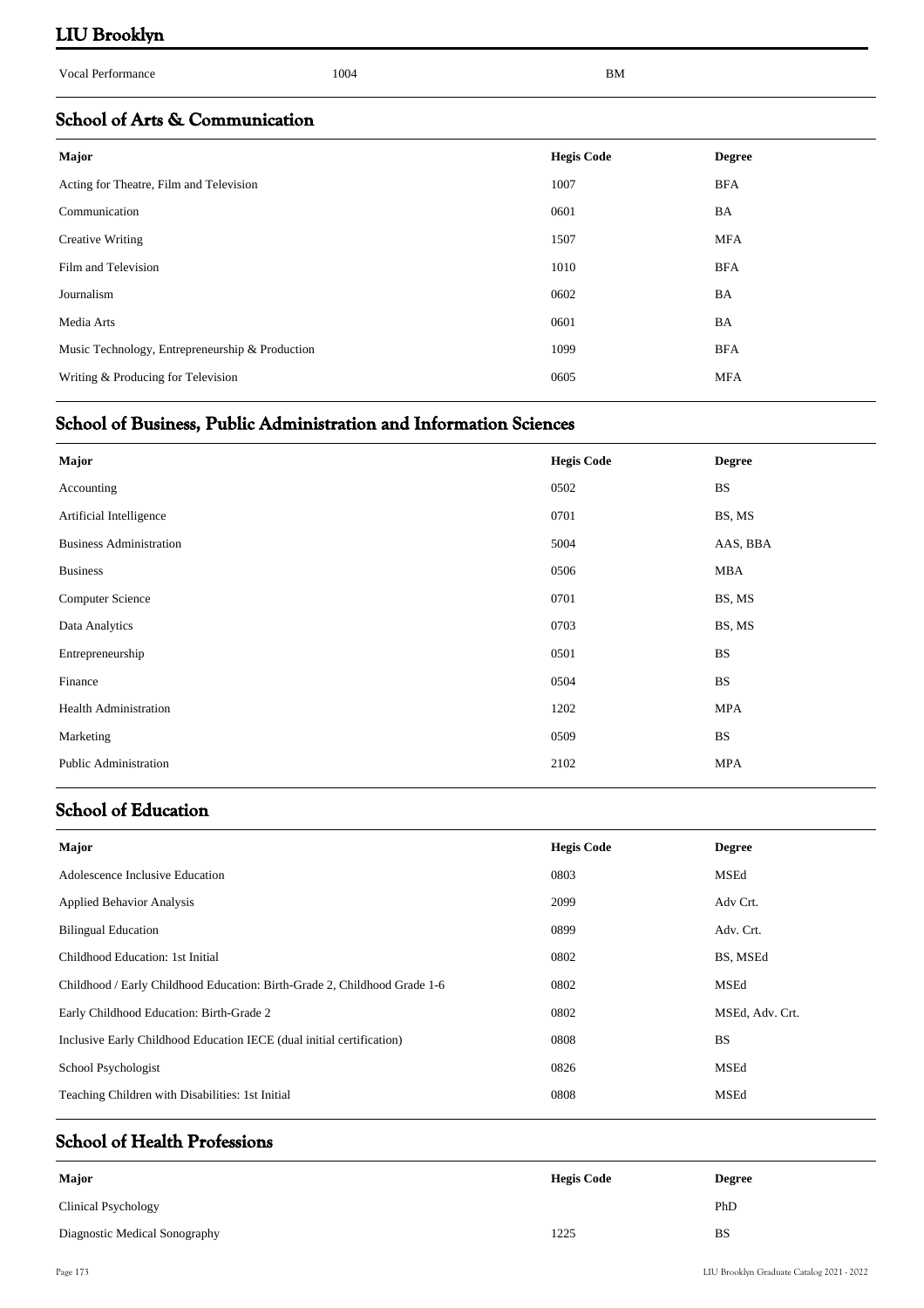| <b>Exercise Science</b>                                   | 1201   | MS          |
|-----------------------------------------------------------|--------|-------------|
| <b>Exercise Science and Wellness</b>                      | 1299   | <b>BS</b>   |
| Forensic Social Work                                      | 2104   | Adv.Crt.    |
| <b>Health Sciences</b>                                    | 1201   | <b>BS</b>   |
| Marriage and Family Therapy                               | 2104   | Adv.Crt./MS |
| Mental Health Counseling                                  | 2104   | Adv.Crt/MS  |
| Occupational Therapy                                      | 1208   | BS / MS     |
| Physical Therapy                                          | 1212   | <b>DPT</b>  |
| Physician Assistant Studies                               | 1299.1 | MS          |
| Public Health                                             | 1214   | <b>MPH</b>  |
| Psychology                                                |        | MA          |
| <b>Respiratory Care</b>                                   | 1299   | <b>BS</b>   |
| Social Work                                               | 2104   | BS, MSW     |
| Speech-Language Pathology (Bilingual Extension available) | 1220   | MS          |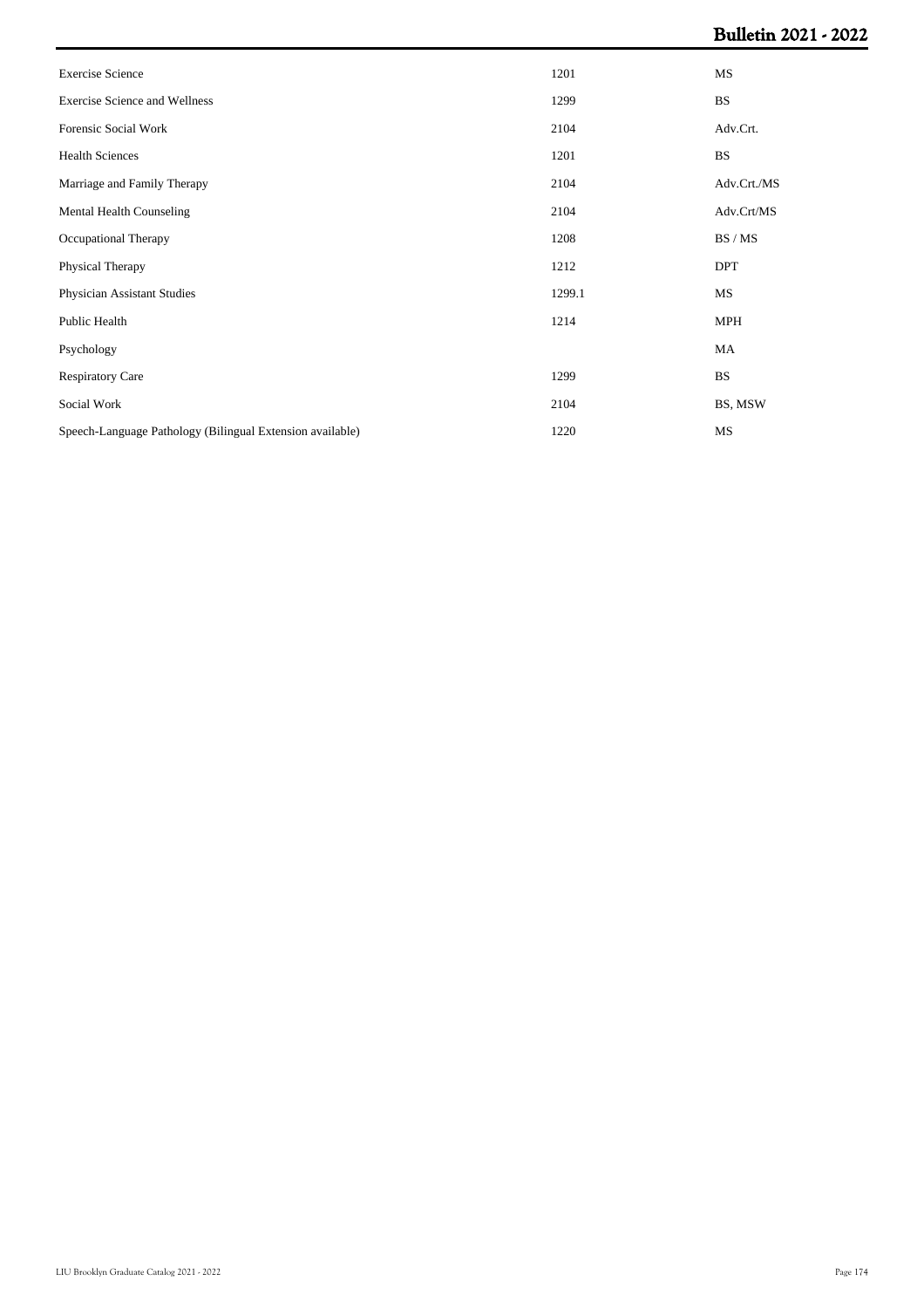## **LIU TRUSTEES AND LEADERSHIP TEAM**

## **Board of Trustees**

## **CHAIRMAN**

Eric Krasnoff

## **SENIOR VICE CHAIR**

Michael P. Gutnick '68

#### **MEMBERS**

 Rao Subba Anumolu Roger L. Bahnik Thomas M. Buonaiuto '87 Daniel B. Fisher '67 Peter W. Gibson '82

 Lynne Greene H'14 Steven S. Hornstein '80 Bob Jahelka '84 Alfred R. Kahn '84, H'05 Leon Lachman H'12 Brian K. Land '86 Sarabeth Levine '64, H'14 Howard M. Lorber '70, '91, H'01 Winnie Mack '76, '85 Michael Melnicke Kuni Nakamura Richard P. Nespola '67, '73 William R. Nuti '86 Chintu Patel Cherie D. Serota Sharon Sternheim Ronald J. Sylvestri '66

#### **TRUSTEES EMERITI**

John R. Bransfield, Jr. Eugene H. Luntey H'98 Theresa Mall Mullarkey Thomas L. Pulling

#### **EX OFFICIO**

Kimberly R. Cline

H - indicates honorary doctorate from LIU

## **Leadership Team**

## **Kimberly R. Cline**

*President* 516-299-2501 kim.cline@liu.edu **Randy Burd** *Senior Vice President for Academic Affairs* 516-299-2917 randy.burd@liu.edu **George Baroudi** *Vice President for Information Technology* 516-299-3790 george.baroudi@liu.edu **Michael Berthel** *Vice President for Student Affairs & Chief of Staff* 516-299-3328 michael.berthel@liu.edu

## *Vice President of Academic Programs* 718-488-1242 mohammed.cherkaoui@liu.edu **Christopher Fevola** *Vice President and Chief Financial Officer* 516-299-2535 christopher.fevola@liu.edu **Meaghan Hogan**

**Mohammed Cherkaoui**

*Vice President for University Relations* 516-299-2513 meaghan.hogan@liu.edu

### **Joseph L. Schaefer**

*Chief Operating Officer* 516-299-2463 joseph.schaefer@liu.edu **Ed Weis** *Vice President of Academic Affairs* 516-299-2822 ed.weis@liu.edu **Deirdre Whitman** *Vice President of University Admissions* 718-488-3411 deirdre.whitman@liu.edu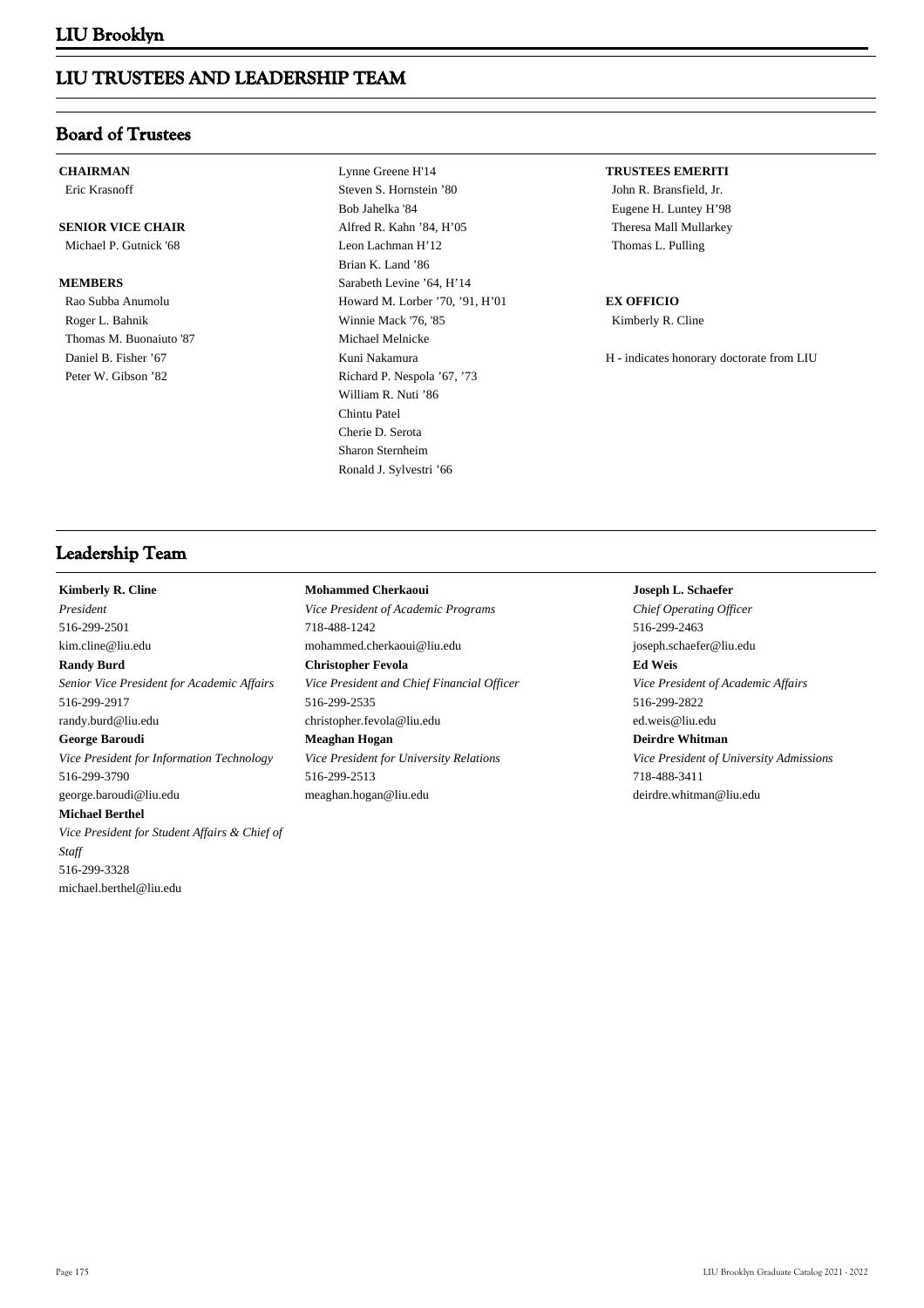# **FACULTY**

**Nicholas Agrait** *Associate Professor of History* B.A., Yale University; M.A., Ph.D., Fordham University

### **Ezihe Ahanonu**

Assistant Professor of Nursing B.S., University of Calabar (Nigeria); M.P.H., University of Ibadan (Nigeria); Ph.D., University of the Western, Cape Town (South Africa)

**Akash J. Alexander** *Assistant Professor of Pharmacy Practice* Pharm.D., University of the Sciences in Philadelphia

### **Syed Ali**

*Professor of Sociology/Anthropology* B.A., Binghamton, SUNY; M.A., Ph.D., University of Virginia

**Carol Allen** *Professor of English* B.A., M.A., University of Virginia; Ph.D., Rutgers University

**Naoual (Nawel) Amrouche** *Associate Professor of Marketing* B.B.A., IHEC, Carthage, Tunisia; M.S., Ph.D., HEC (Montreal, Canada)

## **Zaina Arafat**

*Assistant Professor of Journalism* B.A., University of Virginia; M.A., Columbia University; M.F.A., University of Iowa

**Sarah Arciaga** *Assistant Professor of Nursing* B.S.N., Ph.D. Philippine Christian University M.S., Long Island University

## **Robin Akselrud** *Assistant Professor of Occupational Therapy*

B.S./M.S., Touro College; O.T.D., Quinnipiac College; Registered Occupational Therapist

**Almas Babar**

*Professor of Pharmaceutics* B.S., University of Punjab (Pakistan); M.S., Ph.D., St. John's University

## **Miriam Baigorri**

*Assistant Professor of Communication Sciences and Disorders* B.S., State University of New York at Geneseo; M.S. and Ph.D., Teachers College, Columbia University

#### **Rita Banerjee**

*Assistant Professor of Creative Writing* B.A., Rutgers University; M.A., Ph.D., Harvard University

#### **Larry Banks**

*Associate Professor of Media Arts* B.A., Rutgers University; M.F.A., LIU Post

#### **Jessica Baquero**

*Assistant Professor of Communication Sciences and Disorders* B.S., Fordham University M.S., Teachers College, Columbia University

#### **Kimila Barnes**

*Assistant Professor of Nursing* B.S., SUNY Binghamton D.N.P., University of Rochester

### **Azzedine Bensalem**

*Professor of Chemistry and Biochemistry* B.S., École Supérieure de Mécanique; M.S., Ph.D., Université de Nantes

### **Kenza E. Benzeroual**

*Associate Professor of Pharmacology* B.S., Paul Sabatier University (France); M.S., Toulouse Polytechnic Institute (France); Ph.D., Montreal University (Canada)

## **Evangelina Berrios-Colon**

*Associate Professor of Pharmacy Practice*  Pharm.D., Arnold and Marie Schwartz College of Pharmacy and Health Sciences, LIU Pharmacy M.S., SUNY Downstate

## **Mrinal K. Bhattacharjee**

*Associate Professor of Chemistry and Biochemistry* B.S., M.S., The Indian Institute of Technology (Kharagpur, India); Ph.D., Ohio State University

#### **Soenke Biermann**

*Director, Asia-Pacific Australia Center* B.A., Southern Cross University (SCU); Graduate Certificate in Higher Education; Ph.D. (ABD), Southern Cross University (SCU)

#### **Donald Allport Bird**

*Professor of Journalism and Communication Studies* A.B., Rutgers University; M.A., Ph.D., Indiana University

## **Terence Blackburn**

*Dean, LIU Global* B.A., Duquesne University; J.D., Columbia University

**Bryan Blair** *Assistant Professor of Counseling & School Psychology* B.A., University of Connecticut M.S., Northeastern University;

Ph.D., Endicott College

### **Joseph J. Bova**

*Associate Professor of Pharmaceutical Sciences* B.S., St. John's University; M.S., LIU Pharmacy

### **Lisa Bradley**

*Assistant Professor* B.S., University of Kansas; M.S.W., Washburn University; D.P.T., Utica College; Licensed Physical Therapist

### **Cindy Broholm**

*Assistant Professor of Nursing* B.S.N., University of Massachusetts; M.S., M.P.H., Columbia University

### **Marquis A. Chandler**

*Assistant Professor of Social Work,* B.A. Centenary University M.S.W., Morgan State University Ph.D., Morgan State University

### **Denise Chung**

*Professor of Biology*; *Professor of Chemistry and Biochemistry* B.A., M.S., Ph.D., New York University

## **Ping-Tsai Chung**

*Professor of Computer Science* Diploma, National Taipei University of Technology (Taiwan); M.S., Stevens Institute of Technology; Ph.D., Polytechnic University of New York

#### **Francesco Ciummo**

*Assistant Professor of Pharmacy Practice* Pharm.D., Rutgers, The State University of New Jersey

#### **Mechelle Collins**

*Assistant Professor of Occupational Therapy* BS/MS., Dominican College, AAS, A.A. S. LaGuardia Community College; OTD, Mary Baldwin University Registered Occupational Therapist

#### **Rebecca Cope**

*Assistant Professor of Pharmacy Practice* Pharm.D., Albany College of Pharmacy and Health Sciences

**Margaret Cuonzo** *Professor of Philosophy*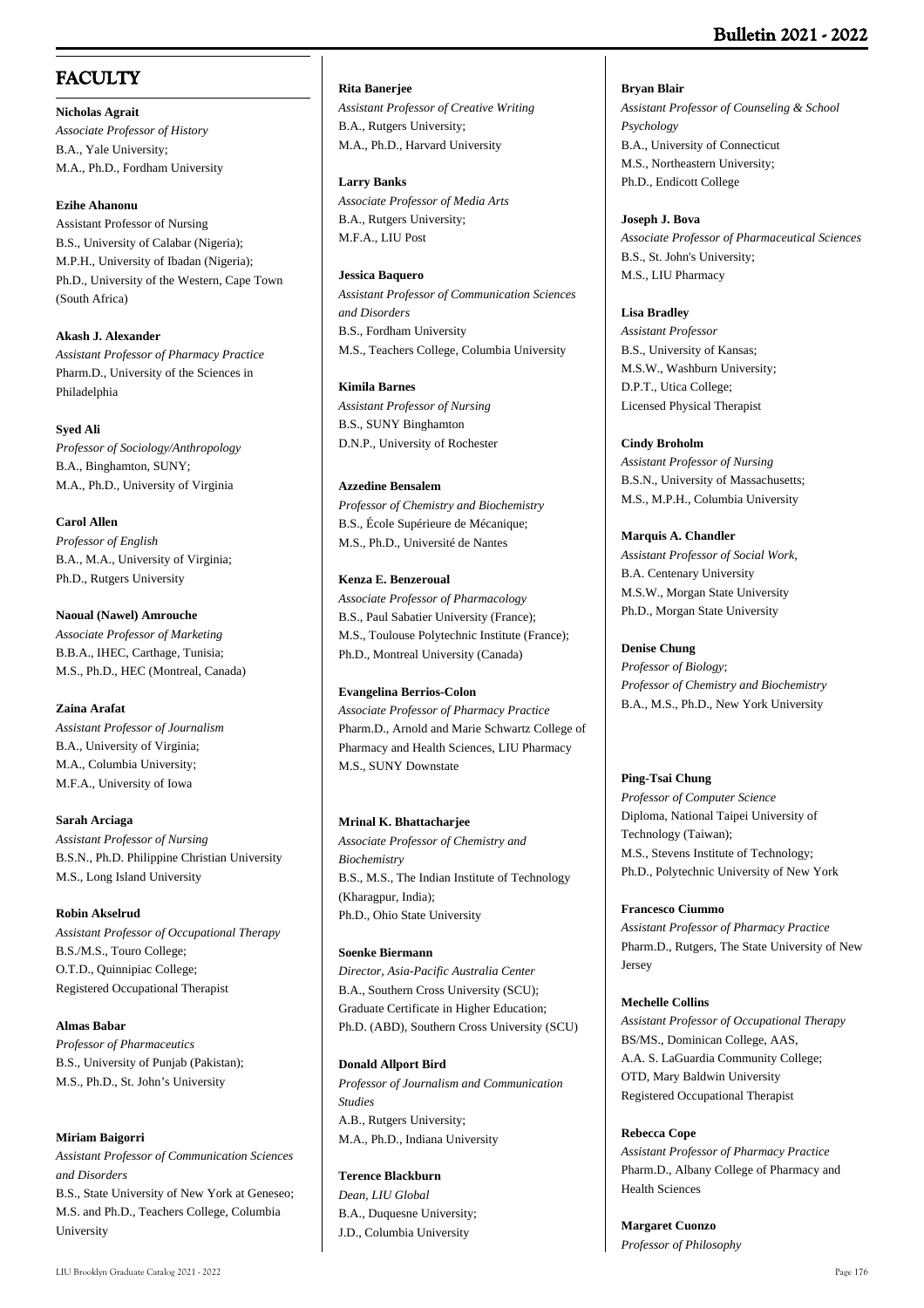B.A., Barnard College; M.Phil., Ph.D., Graduate Center, CUNY

## **Jaclyn Cusumano**

*Assistant Professor of Pharmacy Practice* Pharm.D. University of Rhode Island

### **Anthony J. Cutie**

*Professor of Pharmaceutics* B.S., Brooklyn College of Pharmacy; M.S., Ph.D., Rutgers University

### **Mark Daco**

*Assistant Professor of Nursing* B.S., St. Dominic Savio College; M.A., University of La Salette

### **Bhaskar Das**

*Professor of Pharmaceutics* BS: Utkal University ( India) M.S. : Berhampur University, India M.Phil: Delhi University, India Ph.D. : Indian Institute of Technology, Kanpur, India

### **Sasmita Das**

*Associate Professor of Pharmaceutics* BS: Utkal University ( India) M.S.: Utkal University ( India) M.Phil: Utkal University ( India) Ph.D.: Utkal University ( India)

## **Rutesh Dave**

*Associate Professor of Pharmaceutics* B.S., K.L.E's College of Pharmacy (India); Ph.D., LIU Pharmacy

**Jacqueline Davis** *Assistant Professor of Nursing* B.S., Molloy College; M.S., Ed.D., Long Island University

**Stephen deRoux** *Assistant Professor of Physician Assistant Studies* S.c.B Biology University of Waterloo M.D. University of West Indies Medical Doctor

**Birendra Dewan** *Assistant Professor* BS, PT, Sai Institute of Paramedical & Allied Sciences Ph.D., Rehabilitation Science, Texas Tech University Licensed Physical Therapist

#### **Adva Dinur**

*Associate Professor of Management* B.A., Hebrew University of Jerusalem; Ph.D., Temple University

**Edward Donahue** *Associate Professor of Chemistry and* *Biochemistry* B.S., St. Joseph's College; Ph.D., Polytechnic Institute of New York

#### **Betty Boyle Duke**

*Assistant Professor of Nursing* B.S.N., M.S., Simmons College; D.N.P., New York University

### **Joan Duncan**

*Professor of Psychology* B.A., Howard University; M.A., Ph.D., Clark University

### **Rebecca E. Dyasi**

*Associate Professor of Teaching, Learning, and Leadership* B.Sc., University of Sierra Leone (West Africa); M.S., Ph.D., University of Illinois at Urbana-Champaign

### **Reda Nacif Elalaoui**

*Assistant Professor of Technology, Innovation & Comp Science*; Dipl. d'ingénierie Aérospatial, Université Internationale de Rabat (Maroc) M.S., Ph.D., Mississippi State University

### **Bakry M. Elmedni**

*Associate Professor of Public Administration* B.S., University of Khartoum M.P.A., American University Ph.D., University of Delaware

## **Julie Elting**

*Associate Professor of Nursing* B.S., University of Colorado Health Sciences Center; M.S, Hawaii Pacific University; Ed.D., University of Southern California

**Kristin L. Fabbio** *Assistant Professor of Pharmacy Practice* Pharm.D., St. John's University

**Dalia Fahmy** *Associate Professor of Political Science* B.A., M.A., New York University; Ph.D., Rutgers University

#### **Stanley Feifer**

*Professor of Pharmacy;* B.S., Brooklyn College of Pharmacy; M.S., St. John's University

#### **Brooke D. Fidler** *Associate Professor of Pharmacy Practice* Pharm.D., University of Rhode Island

**Briann Fischetti**

*Assistant Professor of Pharmacy Practice* Pharm.D., South Carolina College of Pharmacy, University of South Carolina

**Myrna L. Fischman**

*Professor Emeritus of Accounting* B.S., M.S., The City College, CUNY; Ph.D., New York University; CPA

#### **Michaela Fraser**

*Assistant Professor of Occupational Therapy* B.A., Hendrix College; M.S., Columbia University; M.P.H., Columbia University; Registered Occupational Therapist

## **Elizabeth Gavioli**

*Assistant Professor of Pharmacy Practice* Pharm.D., Albany College of Pharmacy and Health Sciences

### **Marisa Genuardi-Nagano**

*Assistant Professor of Communication Sciences and Disorders* B.A. and M.A.; Cornell University, Ph.D., City University of New York

### **Mohammed Ghriga**

*Associate Professor of Computer Science* Dipl. d'Ingénieur d'état, University of Sciences and Technology (Algiers); M.S., Ph.D., Polytechnic University of New York

### **Suzanna Gim**

*Associate Professor of Pharmacy Practice* B.A., M.P.H., New York University; Pharm.D., University of Maryland

#### **Fernando Gonzalez**

*Assistant Professor of Pharmaceutical Sciences* B.S., M.S., Arnold and Marie Schwartz College of Pharmacy and Health Sciences, LIU Pharmacy

## **Laura Goshko**

*Assistant Professor* B.S. University of Connecticut M.S. University of Connecticut

#### **Christine Grippi**

*Assistant Professor of Nursing* B.S., M.S., Ph.d., Adelphi University **Lisa Gordon-Handler** *Associate Professor of Occupational Therapy* B.A., Albany, SUNY; M.A., University of Southern California; Ph.D., North Central University (Minnesota); Registered Occupational Therapist

## **Sara Haden**

*Associate Professor of Psychology* B.A., University of Virginia; M.A., University of Massachusetts, Dartmouth; Ph.D., Virginia Polytechnic Institute & State University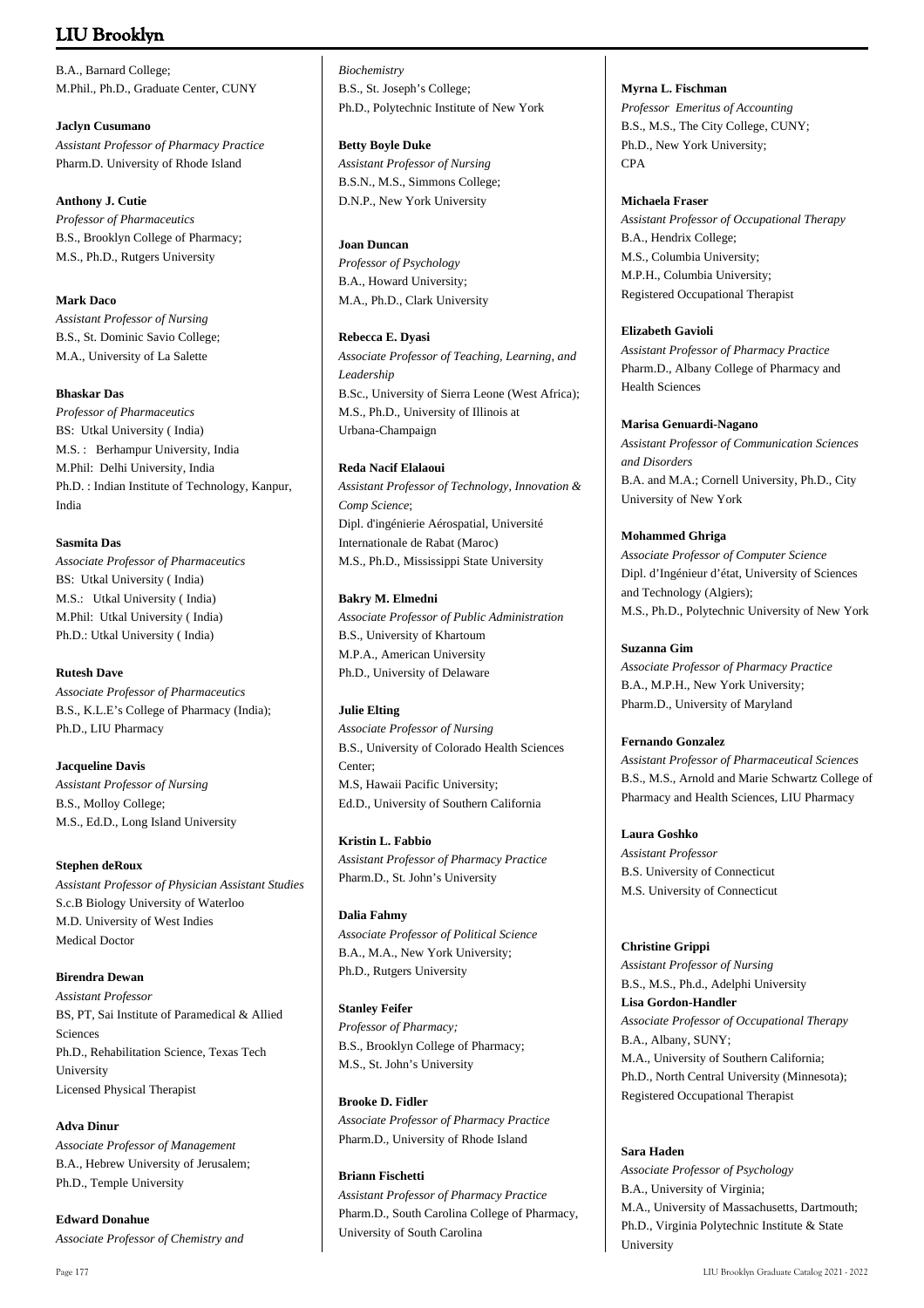## **Kyle Hampson**

*Assistant Professor of Pharmacy Practice* Pharm.D., Duquene University

## **Lana T. Hareez**

*Assistant Professor of Pharmacy Practice* Pharm.D.; University of North Carolina at Chapel Hill

## **Rahul Haware**

*Associate Professor of Pharmaceutical Sciences* B.S., M.S., University of Pune (India) M.S., University of Heidelberg (Germany)/University of Skövde (Sweden) Ph.D., University of Tromsø (Norway)

### **Robin Hemley**

B.A., Indiana University; M.F.A., The University of Iowa; Ph.D., The University of New South Wales

### **Tracey Hodurski**

*Assistant Professor of Pharmaceutical Sciences* B.S., St. John's University College of Pharmacy and Allied Health Sciences

### **Stacey Horstmann Gatti**

*Associate Professor of History* B.A., Hamilton College; M.A., Ph.D., Emory University

## **Difei Vivian Hu**

*Director, China Center* B.A., M.A., Zhejiang University; M.P.A., Columbia University

## **Marc Igdalsky**

*Assistant Professor of Physician Assistant Studies* BA University of Connecticut MSPA Pace University Certified Physician Assistant

## **Claudia Innaco**

*Instructor* B.S. Stony Brook University Registered Diagnostic Medical Sonographer Registered Diagnostic Cardiac Sonographer

**Douglas Jennings** *Associate Professor of Pharmacy Practice* Pharm.D. Wayne State University

## **Julius Johnson** *Assistant Professor of Nursing* B.S., M.S., Binghamton University, SUNY; D.N.P., University of Miami

**Kimberly Jones** *Associate Professor of History* B.A., Trinity College; M.A., Ph.D., University of California at Los Angeles

#### **Yusuf McDadlly Juwayeyi**

*Associate Professor of Sociology/Anthropology* B.Soc.Sci., University of Malawi (Africa); M.A., C.Phil., Ph.D. University of California, Berkeley

#### **Rebecca Khaimova**

*Assistant Professor of Pharmacy Practice Pharm.D., Arnold and Marie Scwhartz College of Pharmacy and Health Sciences, LIU Pharmacy*

### **Camille Kiefer**

*Assistant Professor of Physician Assistant Studies* A.A.S., Farmingdale State College, SUNY; B.S., LIU Brooklyn; R.N., Certified Physician Assistant

## **Carmen Kiraly**

*Associate Professor of Nursing* B.S., Stony Brook University, SUNY; M.S., Adelphi University; Ph.D., Duquesne University

#### **Troy Kish**

*Associate Professor of Pharmacy Practice* Pharm.D., University of Toledo

#### **Gregory Kogan**

*Assistant Professor of Accounting* B.S., Rutgers University M.B.A., Rutgers University – Newark

#### **Cecilia Kovac**

*Associate Professor of Biology* B.S., St. John's University; M.S., New York University; M.Ph., Ph.D., Columbia University

#### **Elizabeth Kudadjie-Gyamfi**

*Associate Professor of Psychology* B.Sc., University of Ghana (Africa); M.A., Ph.D., Stony Brook University, SUNY

## **Amanda Kulesza**

*Assistant Professor of Physician Assistant Studies* B.S. Health Sciences, Long Island University M.P.A.S., Long Island University Certified Physician Assistant

#### **Su-Hwan Kwak**

*Associate Professor of Biology* B.S., M.S., Ph.D., Yonsei University (South Korea)

## **Dong Kwon**

*Associate Professor of Biology* B.S., M.S., Kangwon National University (Korea); Ph.D., Georgia State University

**Glen D. Lawrence** *Professor of Chemistry and Biochemistry*

B.S., Pratt Institute; M.A., Plattsburgh State University, SUNY; Ph.D., Utah State University

## **Kenneth Lazebnik**

*Professor of Television Production* B.A., Macalester College

### **Christopher League**

*Associate Professor of Computer Science* B.S., Johns Hopkins University; M.S., University of Maryland; Ph.D., Yale University

**Timothy Leslie** *Associate Professor of Biology* B.S., Ph.D., Penn State

### **Helisse Levine**

*Professor of Public Administration* B.A., M.A., Fairleigh Dickinson University; Ph.D., Rutgers University

## **Jocelyn Lieu**

*Coordinator of the Senior Thesis Program, New York Center* B.A., Yale; M.F.A., Warren Wilson College

## **Hannia Lujan-Upton**

*Associate Professor of Chemistry and Biochemistry* B.S., St. Francis College; Ph.D., Polytechnic University of New York

## **Victor Lushin**

*Assistant Professor of Social Work* M.D., Ivan Pavlov Medical University, St. Petersburg, Russia M.S.W., Adelphi University Ph.D., New York University Postdoctoral Fellowship, University of Pennsylvania Perelman School of Medicine

## **Peggy Lynam**

*Associate Professor of Physical Therapy* B.S. Ithaca College, M.S. LIU Brooklyn, DPT A.T. Still University of Health Sciences, Arizona School of Health Science Licensed Physical Therapist Neurological Clinical Specialist

#### **Amy Ma**

*Associate Professor of Nursing* A.A.S., Kishwaukee College B.S., M.S., East China University of Science and Engineering (Shanghai); M.S., Medical University of South Carolina; DNP, Case Western Reserve University

## **Fraidy N. Maltz**

*Assistant Professor of Pharmacy Practice* B.S., M.S., Pharm.D., LIU Pharmacy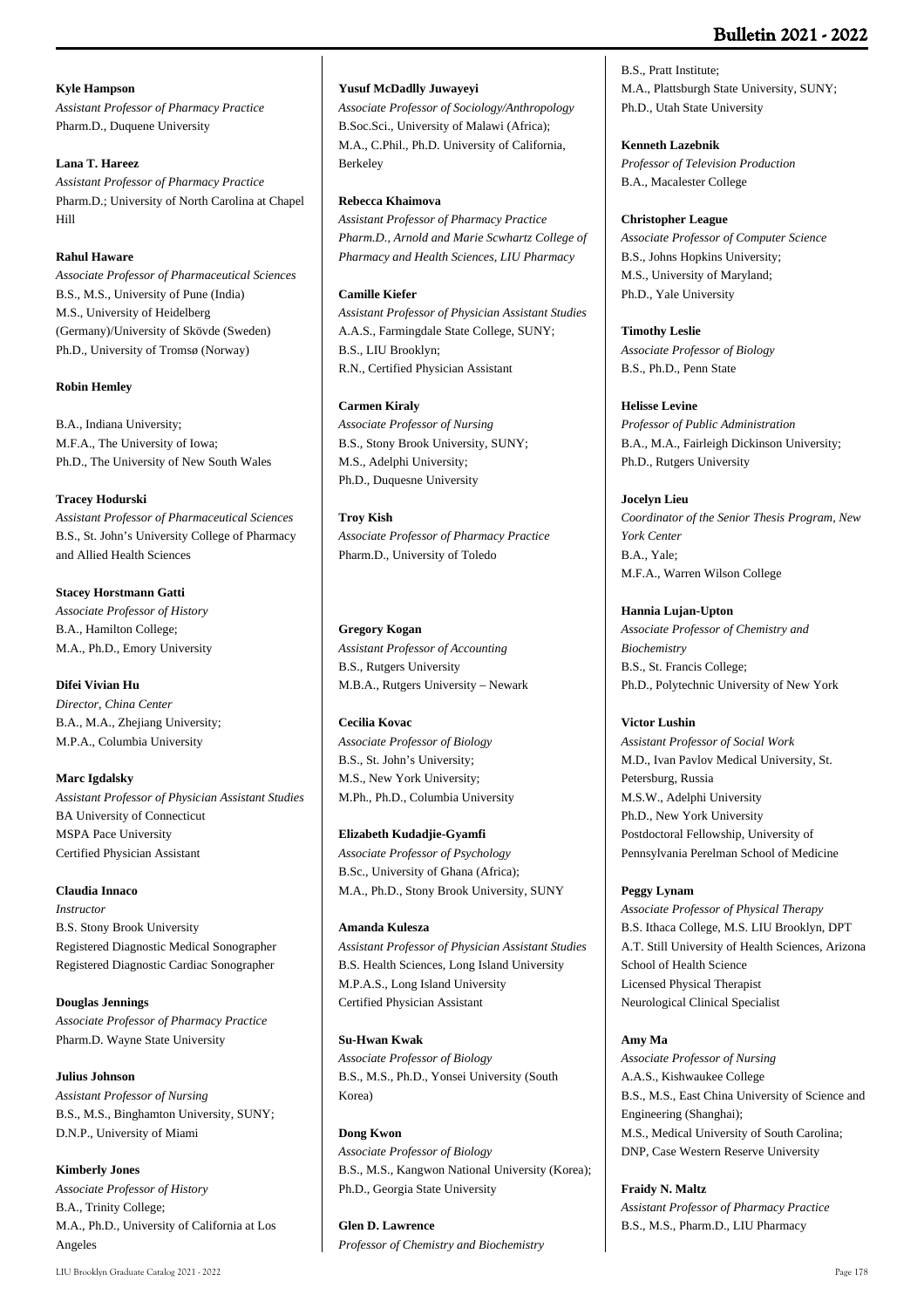### **Jelena Malogajski**

*Assistant Professor of Public Health* M.D., Medical School of Belgrade University M.P.H., Maastricht University Ph.D., Maastricht University

### **Simone Martin**

*Assistant Professor of Public Administration* B.S., St. John's University M.P.A./M.A., Rutgers, The State University of New Jersey-Newark Ph.D., Rutgers, The State University of New Jersey-Newark

## **Nino Marzella**

*Associate Professor of Pharmacy Practice* B.S., M.S., Pharm.D., LIU Pharmacy

## **Michael Masaracchio**

*Associate Professor of Physical Therapy* B.S., M.S., LIU Brooklyn; DPT, Creighton University; Ph.D., Nova Southeastern University; **Nikita Matsunaga** *Professor of Chemistry and Biochemistry* B.A., American International College; Ph.D., Iowa State University

## **Donald McCrary**

*Associate Professor of English* B.A., M.A., University of Massachusetts at Boston; Ph.D., New York University

## **Maria McGarrity**

*Professor of English* B.A., Rutgers University; M.A., University of New Orleans; Ph.D., University of Miami

## **Kevin Meehan**

*Associate Professor of Psychology* B.A., New York University; M.A., John Jay College of Criminal Justice, CUNY; Ph.D., Graduate Center, CUNY

## **Nia Mensah**

*Assistant Professor of Physical Therapy* B.S., Vanderbilt University; DPT, University of Southern California; Ed.D, (ABD), Columbia University;

## **Debra Migliore**

*Associate Professor of Nursing* B.S., Mercy College; M.S., Western Connecticut State University; Ph.D., Rutgers the State University of New Jersey

**Yuko Minowa** *Professor of Marketing* B.S., Ph.D., Rutgers University

## **Yoonsun Mo**

*Associate Professor of Pharmacy Practice* Pharm.D., M.S., Creighton University

### **Marjan Moghaddam**

*Professor of Media Arts* B.A., Empire State College, SUNY M.F.A., LIU Post

### **Jeanmaire Molina**

*Assistant Professor of Biology* B.S., University of the Philippines Ph.D., Rutgers University

## **Suzanne Molino**

*Assistant Professor of Pharmacy Practice* B.S., Pharm.D., Bouve College of Health Sciences School of Pharmacy

## **Sarah Moran**

*Assistant Dean, LIU Global; Director, Costa Rica Center* B.A., University of Michigan; M.S., Northern Illinois University

## **Alexander More**

*Associate Professor of Public Health* Ph.D., Harvard University M.A., Harvard University B.A., Washington University in St. Louis

## **Joseph Morin**

*Department Chair; Professor of Biology* B.S., Southeastern Massachusetts University; Ph.D., University of Wisconsin

## **Kenneth R. Morris**

*Professor* B.S., Eastern Michigan University; M.S., Ph.D., University of Arizona

## **Olga Motorina**

*Assistant Professor of Nursing* B.S., College of Staten Island; M.S., D.N.P., New York University

**Gemma Moya-Galé** *Assistant Professor of Communication Sciences and Disorders* B.A., University of Barcelona M.A., University of Barcelona M.S., Ph.D., Teachers College, Columbia University

## **Deborah Mutnick**

*Professor of English* B.A., University of Michigan; M.F.A., University of North Carolina; Ph.D., New York University

**Jadwiga S. Najib** *Professor of Pharmacy Practice* B.S., St. John's University; Pharm.D., University of Minnesota, Twin Cities

## **Joseph Nathan**

*Professor of Pharmacy Practice* B.S., M.S., LIU Pharmacy; Pharm.D., University of Arkansas for Medical Sciences

### **Samuel Newsome** *Associate Professor of Music* B.A., Berklee College of Music;

M.A., Purchase College, SUNY **Timothy V. Nguyen**

*Professor of Pharmacy Practice* B.S. in Pharm., Rutgers University, SUNJ; Pharm.D., University of the Sciences in Philadelphia

**Peter Nikolos** *Assistant Professor of Pharmacy Practice* Pharm.D. Temple University

**Anna I. Nogid** *Associate Professor of Pharmacy Practice* B.S., Pharm.D., LIU Pharmacy

## **Efekona Nuwere**

*Assistant Professor of Occupational Therapy* B.S./M.S., Stony Brook University; Ed.D., University of Pittsburgh;

## **Eric Ocheretyaner**

*Assistant Professor of Pharmacy Practice* Pharm.D., Arnold and Marie Schwartz College of Pharmacy and Health Sciences, LIU Pharmacy

## **Melanie O'Connell**

*Assistant Professor* BS, Clinical Science, Ithaca College MS, PT, Ithaca College Ph.D., Health Sciences, Rutgers University

## **Brittany O'Gara**

*Assistant Professor of Physician Assistant Studies* B.S. Biology, Long Island University M.P.A.S., Long Island University

## **Jonathan Orea** *Assistant Professor of Nursing* B.S., M.A., Colegeio de Sta.Isabel (Philippines)

**Jennel Osborne** *Assistant Professor of Nursing* B.S., M.S., Mercy College; M.Phil., Ph.D., Columbia University

# **Nicholas Papouchis**

*Professor of Psychology* B.S., Queens College, CUNY; Ph.D., Graduate Center, CUNY

**Louis Parascandola** *Professor of English*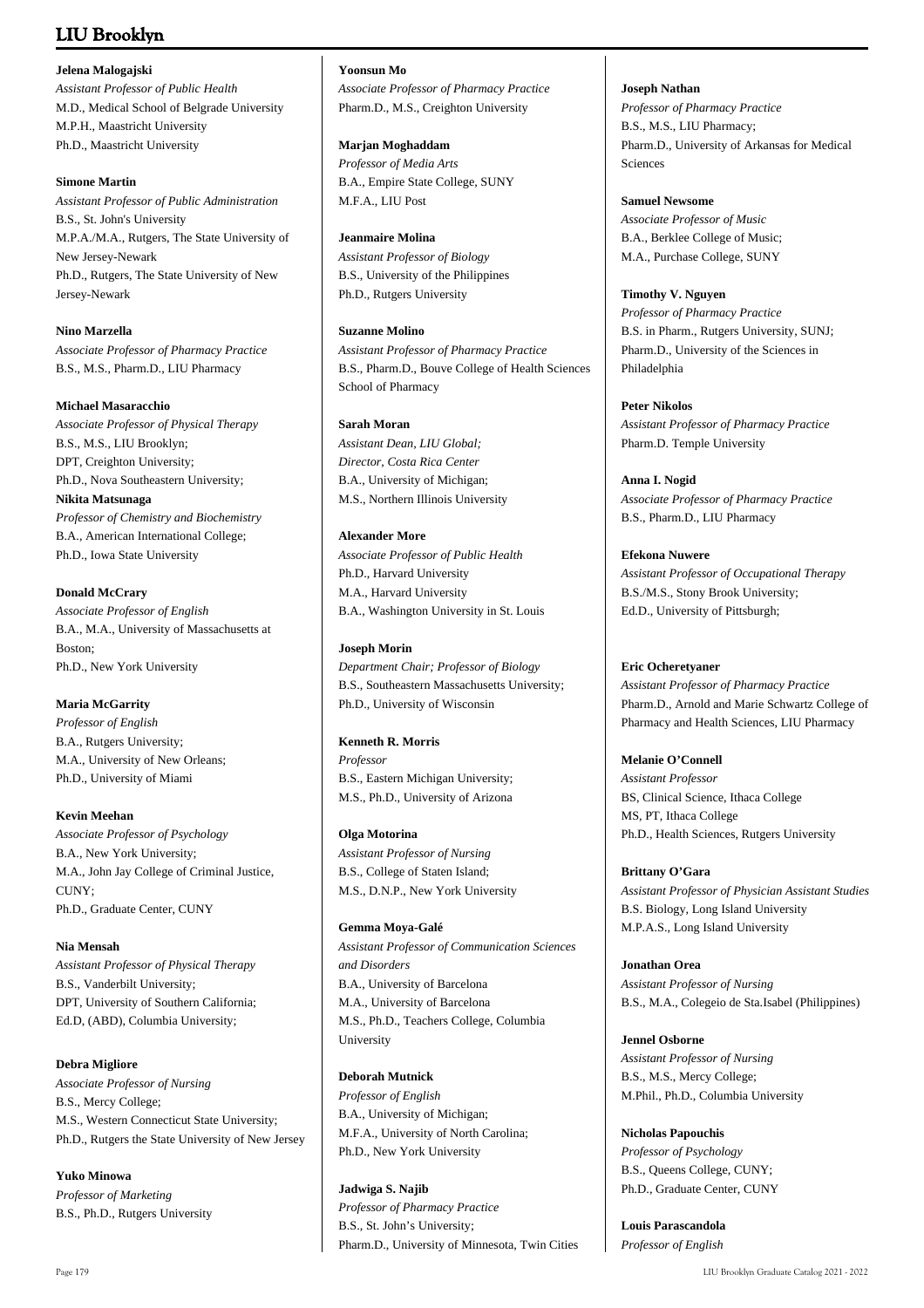# **Bulletin 2021 - 2022**

B.A., Brooklyn College, CUNY; M.A., LIU Brooklyn; M.L.S., Pratt Institute; Ph.D., Graduate Center, CUNY

### **Barbara Parisi**

*Senior Professor of Communication Studies* B.A., Hunter College, CUNY; M.A., New York University; M.A., Brooklyn College, CUNY; M.A., Graduate Center, CUNY; Ph.D., New York University **Eun-Jung (Amy) Park** *Assistant Professor, Pharmaceutical Sciences* B.S., M.S., Ph.D., Ewha Womans University (South Korea)

**Samuel Park** *Professor of Mathematics* B.S., West Virginia Wesleyan College; M.A., Ph.D., University of Pittsburgh

### **Ximara Peckham**

*Instructor of Biology* M.D., Caldas University (Colombia)

### **Roda Plakogiannis**

*Professor of Pharmacy Practice* B.S., Pharm.D., LIU Pharmacy

**Elaena Quattrocchi** *Associate Professor of Pharmacy Practice* B.S., Pharm.D., St. John's University

### **Gregary J. Racz**

*Professor, English, Philosophy and Modern Languages* B.A., Rutgers University; M.A., Ph.D., Princeton University

### **Paul Michael Ramirez**

*Professor of Psychology* B.A., Herbert Lehman College, CUNY; M.A., New York University; M.A., The City College, CUNY; M.Phil., Ph.D., Graduate Center, CUNY

### **Warren Ratna**

*Professor of Pharmacology* B.Sc. Hons., University of Colombo (Sri Lanka); M.S., University of South Carolina; Ph.D., Stony Brook University, SUNY

### **Ilene Rattner**

*Assistant Professor of Nursing* B.S., Long Island University; M.S., New York University; Ed.D., Drexel University

**Jennifer Rauch**

*Professor of Journalism* B.A., Penn State University; M.J., Temple University

### Ph.D. Indiana University

**Tracye Rawls-Martin**

*Assistant Professor of Athletic Training, Health and Exercise Science* B.S., M.S., LIU Brooklyn

#### **Jo Rees**

*Associate Dean, School of Health Professions* B.Sc., University College (London); Dip. (M.S.W. eq.), University of Bristol (UK); M.S.C., London School of Economics (UK); Ph.D., New York University

### **Telvis Rich**

*Associate Professor of Social Work* BSW, University of Georgia MSW, University of Georgia EdD, Northeastern University

### **Rebecca Rivera**

*Assistant Professor of Social Work* B.A., University of Georgia M.S.S.W., Columbia University Ph.D., New York University

### **Emily Roblee-Perdios**

*Graduate Program & Clinical Director of Communication Sciences & Disorders* B.S., Marquette University M.S., Teachers College, Columbia University

### **Gustavo Rodriguez**

*Associate Professor of Economics* B.S., Universidad de Buenos Aires (Argentina); M.A., Ph.D., New York University

### **Janna Roitman**

*Associate Professor of Pharmacy Practice* M.S., Odessa State Academy of Refrigeration (Ukraine) Pharm.D., Arnold and Marie Schwartz College of Pharmacy and Health Sciences, LIU Pharmacy

### **Jessica M. Rosenberg**

*Professor of Social Work* B.A., Sarah Lawrence College; M.S.W., Hunter College, CUNY; Ph.D., Yeshiva University

#### **Samuel J. Rosenberg**

*Professor of Social Work* B.A. University of California, Berkeley MSW New York University Ph.D. Rutgers University

#### **Amerigo Rossi**

*Assistant Professor of Athletic Training, Health and Exercise Science* B.A., Columbia University; M.S., California State University; Ed.D, Columbia University

**Sarah E. Rush Griffin**

*Assistant Professor of Public Health* B.S., University of Alabama, Tuscaloosa M.S., University of Alabama, Tuscaloosa Ph.D., University of Alabama, Birmingham

#### **Lisa Samstag**

*Professor of Psychology* B.A., Queen's University (Ontario, Canada); M.A., M.Phil., Ph.D., The City College, CUNY

#### **Benjamin Saunders**

*Associate Professor of Psychology* B.A., University of Michigan; M.A., Ph.D., University of Illinois

### **Vincent Scerbinski**

*Associate Professor of Accounting* B.A., Fairfield University; M.B.A., St. Johns University; CPA, New York and New Jersey

#### **Wayne Schnatter**

*Associate Professor of Chemistry and Biochemistry* B.S. in Chemistry, B.S. in Biology, Rensselaer Polytechnic Institute; M.A., Ph.D., Princeton University

### **Sherry Shaker**

*Assistant Professor, Physician Assistant Studies* B.A., New York University M.A., New York University M.P.A.S., Touro College

### **Simon Sheppard**

*Associate Professor of Political Science* B.A., Auckland University (New Zealand); M.A., Victoria University of Wellington (New Zealand); Ph.D., Johns Hopkins University

#### **Herbert Sherman**

*Professor of Management* B.A., The City College of New York, CUNY; M.S., Polytechnic University; Ph.D., The Union Institute and University (Cincinnati, OH)

# **Lisa Shultis**

*Director of Respiratory Care* M.A.Ed., Ashford University B.S. SUNY Health Science Center

#### **Madiha B. Sidhom**

*Associate Professor of Pharmaceutics* B.S., M.S., University of Assiut (Egypt); Ph.D., Moscow First Medical Institute (U.S.S.R.)

#### **Maurice Sinclair**

*Assistant Professor, Respiratory Care* M.S., Independence University B.S., New York City College of Technology A.A.S., Borough of Manhattan Community College